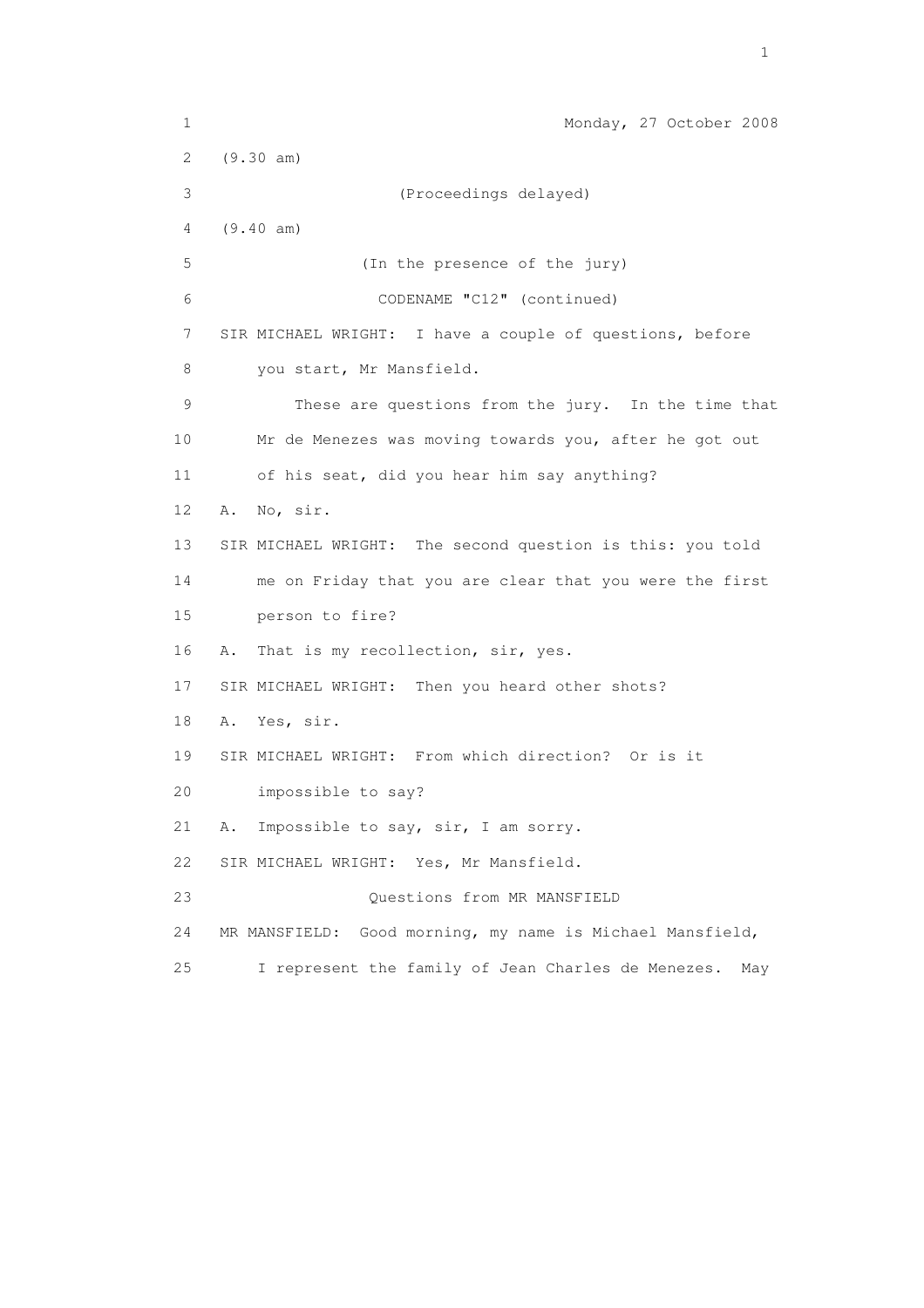1 I, on their behalf, before asking you a few more 2 questions, acknowledge that you have the expression of 3 regret and the condolences that you extended to them on 4 Friday, but I think as a family man you also will 5 recognise that they will want to know how and why this 6 happened, and there are questions to be asked. You 7 appreciate that?

8 A. I appreciate that, sir, yes.

 9 Q. I want, if I may, to do it in stages, and so you know 10 now, the stages I want to go through with you is I want 11 to go back to the position where you are just outside 12 Stockwell station to begin with. That will be stage 13 number 1. I then want to deal with factors bearing upon 14 your mental approach to the whole situation at Stockwell 15 station, so before you get there?

16 A. Sir.

 17 Q. Finally, obviously the crucial part when you go down the 18 escalator and end up in the carriage. All right?

19 A. Sir.

20 Q. Those are the three stages.

 21 Starting with the first one, your arrival outside 22 Stockwell station, it's tab 22, if the jury would kindly 23 look that up.

 24 Do you have a jury bundle there? It should be down 25 by the side. No? All right. We will do it on screen.

 $\overline{2}$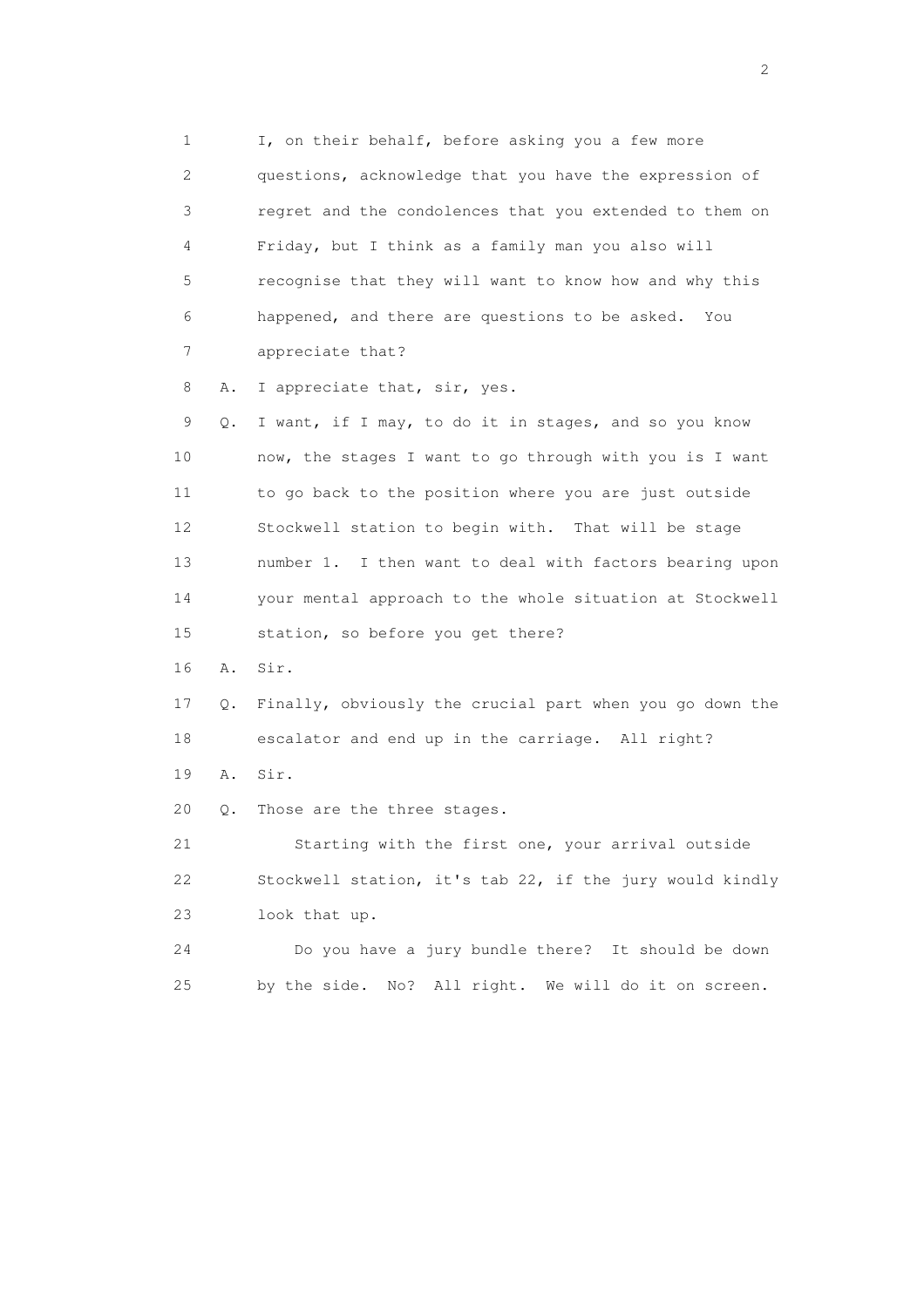1 That's the first photograph, 34A. 2 SIR MICHAEL WRIGHT: That looks like volume 2 that you have 3 just picked up. 4 MR MANSFIELD: If you are happy to do it on the screen, 5 I can do it that way. 6 A. Absolutely, sir, yes. 7 Q. They are the same photographs, and everybody can see. 8 That's the first photograph. It's not that one; the 9 second one, please, which is 34B. Those are the hatch 10 markings that you think your car parked on in which you 11 were the passenger, all right? 12 A. That is correct, sir, it was -- I used those hatch 13 markings as an indication that we had actually parked 14 centrally in the road. 15 SIR MICHAEL WRIGHT: Having come down the Clapham Road. 16 A. But I couldn't describe how far away we were exactly 17 from the tube station. 18 SIR MICHAEL WRIGHT: But you had come straight down the 19 Clapham Road to get there? 20 A. We had, yes. 21 MR MANSFIELD: You had driven, as you said, slowly -- the 22 nearer you got, you had turned off the blues and twos 23 and you had driven slowly to arrive, you hoped, in 24 a position to take action should it be required. That 25 is putting it in a nutshell?

 $\sim$  3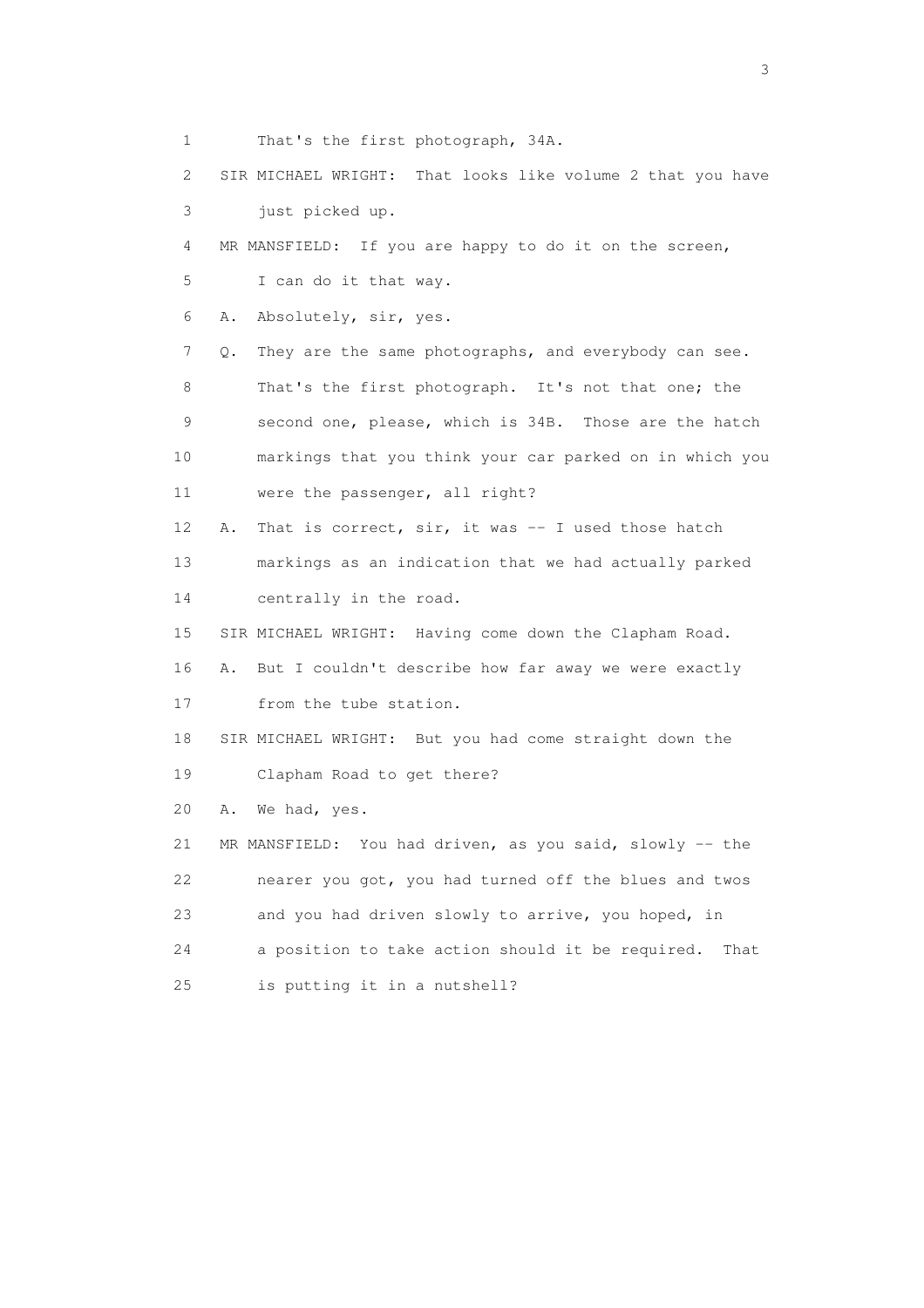1 A. That is correct, sir.

| 2  | Q. | There are a number of questions arising out of your      |
|----|----|----------------------------------------------------------|
| 3  |    | position there, so if you can put yourself back in the   |
| 4  |    | position wherein you are sitting in the car, still, and  |
| 5  |    | you are hearing and therefore you are still in the car   |
| 6  |    | that he's preparing to leave the bus, all right?         |
| 7  | Α. | That is correct, sir, yes.                               |
| 8  | Q. | The bus is either diagonally across the junction or      |
| 9  |    | approaching the bus stop by the NatWest Bank which is in |
| 10 |    | the distance, all right?                                 |
| 11 | Α. | I saw the bus at an oblique angle when I first became    |
| 12 |    | aware of it, and I assumed that that was the bus, from   |
| 13 |    | when we were approaching down Clapham Road. As we got    |
| 14 |    | to this position near Stockwell tube station, I couldn't |
| 15 |    | see that bus any more, and I didn't know where it had    |
| 16 |    | gone.                                                    |
| 17 | Q. | Before I get to your ability to do something, the first  |
| 18 |    | thing is: were you aware that just round the corner, and |
| 19 |    | in fact we can see a shot of it in a photograph a little |
| 20 |    | further on, I think it's 34F, please. That's it. You     |
| 21 |    | see that's another shot; to get your bearings, the       |
| 22 |    | station is on the right, the markings are in the middle  |
| 23 |    | of the road and there is a bus coming, obviously taken   |
| 24 |    | later, but it's a number 2 as it happens, obliquely on   |
| 25 |    | the junction coming round. Do you see that?              |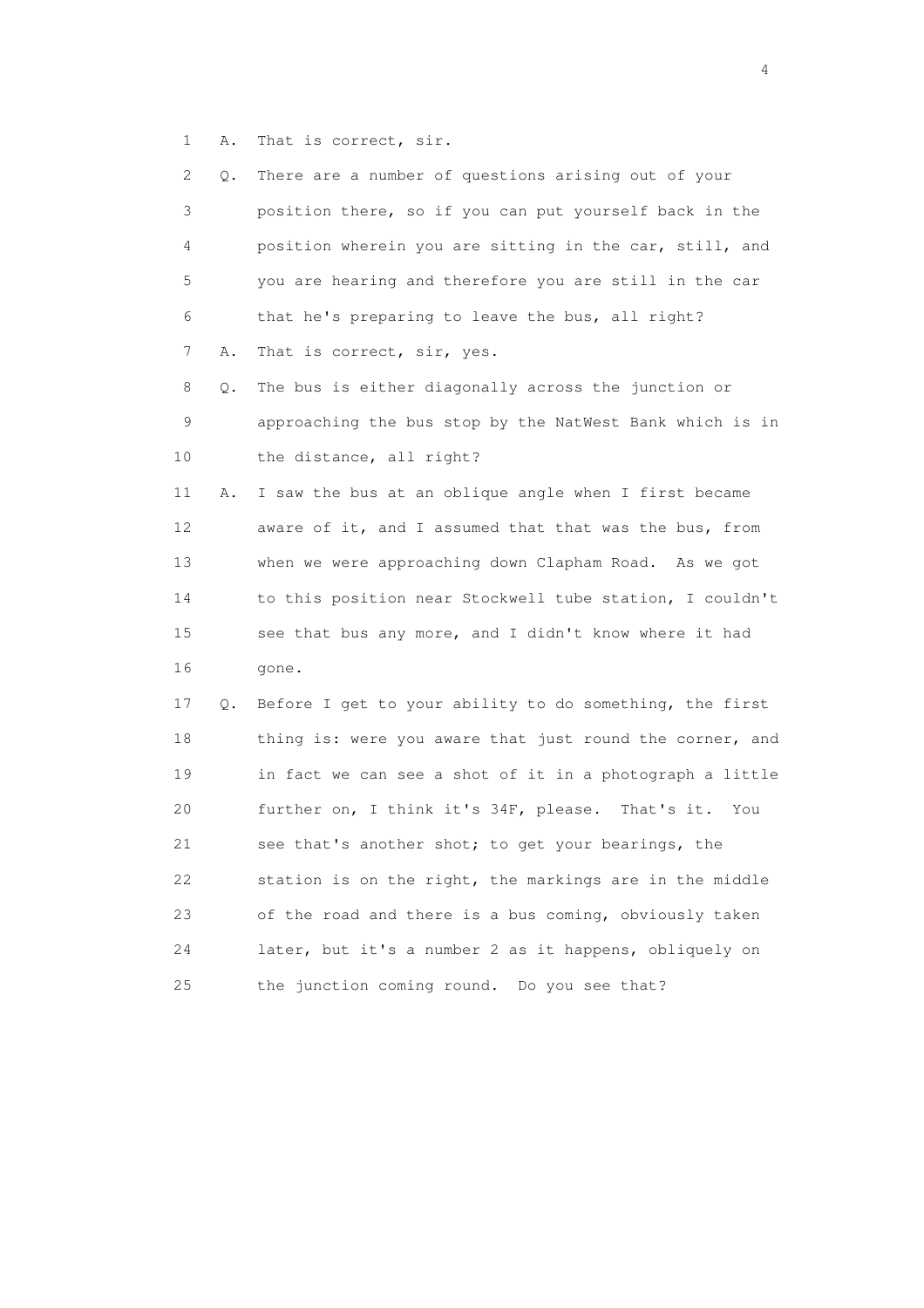1 A. Yes, I do, sir.

| 2  | Just round the corner, further back, along the road,<br>Q.   |
|----|--------------------------------------------------------------|
| 3  | behind the bus, was another police car which we have         |
| 4  | seen on the compilation in which there were a number of      |
| 5  | officers who had been deputed unarmed to arrest him.         |
| 6  | That is the person on the bus.                               |
| 7  | Sir, can I, sorry to interrupt you at this moment. Can<br>Α. |
| 8  | you just indicate to me, please, what road that you are      |
| 9  | actually referring to, please?                               |
| 10 | Yes. You see where the bus has come from?<br>Q.              |
| 11 | Α.<br>Yes, of course, yes.                                   |
| 12 | It is up that road there.<br>Q.                              |
| 13 | Thank you.<br>Α.                                             |
| 14 | SIR MICHAEL WRIGHT: Stockwell Road, that is.                 |
| 15 | Thank you, sir.<br>Α.                                        |
| 16 | MR MANSFIELD: Yes, Stockwell Road.                           |
| 17 | I am not going to ask for the compilation to be              |
| 18 | shown again, the jury will recall, but there is a line       |
| 19 | of traffic, we have seen it backing up there, and the        |
| 20 | officer in the car concerned thinks he has been able to      |
| 21 | identify his car at the head of a line of traffic.           |
| 22 | I just pause for a moment, as it may be a question           |
| 23 | relevant to the                                              |
| 24 | I will tell you in a minute.<br>SIR MICHAEL WRIGHT:<br>Yes,  |
| 25 | I think you have told us this. The officers with you,        |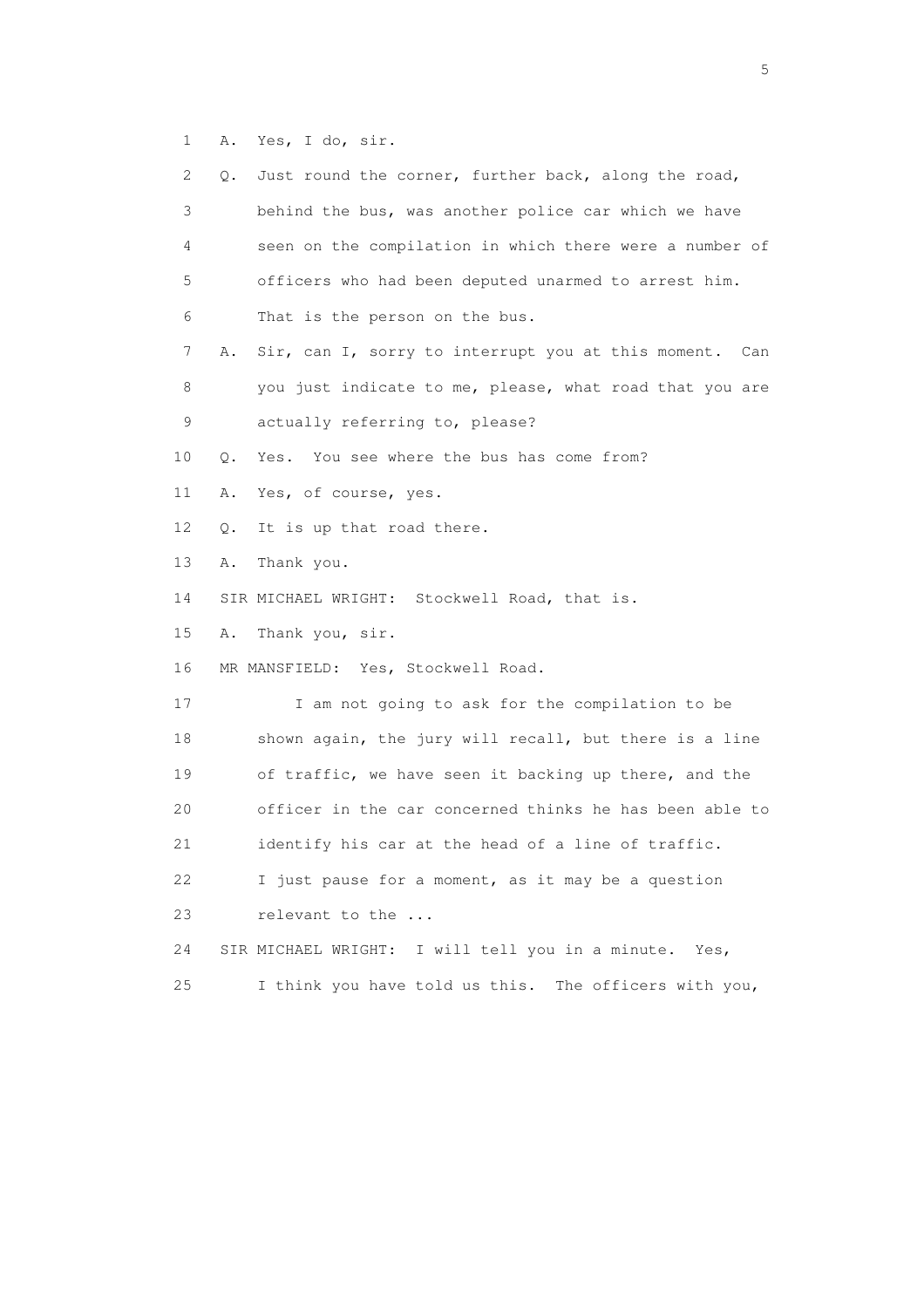- 1 Vic was your driver.
- 2 A. Sir.

3 SIR MICHAEL WRIGHT: And the other two, their codenames?

4 A. William, I believe.

 5 SIR MICHAEL WRIGHT: William; just the three of you in the 6 car?

7 MR MANSFIELD: I think it was just three.

8 SIR MICHAEL WRIGHT: Thank you.

9 MR MANSFIELD: I'll come back to that in a moment, your 10 actual position in the car, because it bears upon what 11 you did and didn't know.

 12 Does it follow from what you have said that you were 13 unaware that there was -- I am going to call it 14 an arrest car -- a car that had been sent to detain 15 Mr de Menezes, unarmed, because he was thought not to be 16 the target? Now, take it in stages. Did you know there 17 was a car just round the corner that had been sent to do 18 that?

19 A. No, sir.

20 Q. I just want to track this. This car, right, the car

 21 I am going to call the arrest car, an SO13 car, had been 22 back at Nightingale Lane; do you follow?

23 A. I do not have any recollection of that, sir, sorry.

 24 Q. So did you know that there was even a team on hand to do 25 an arrest if it was an armed arrest, never mind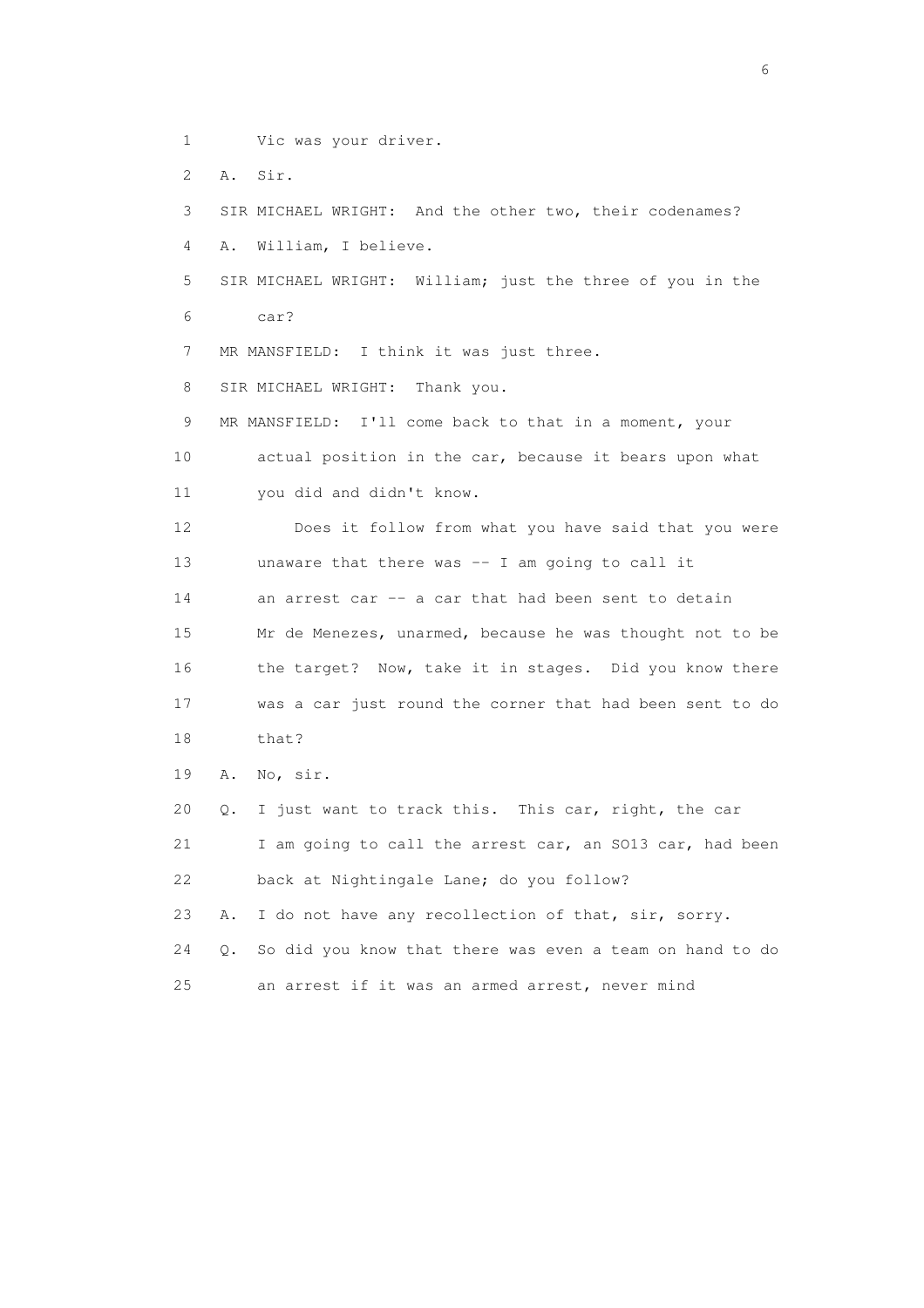1 an unarmed one?

2 A. Sorry, could you just rephrase that?

 3 Q. Yes. Were you aware, and I have to go back down the 4 road, as it were, to Nightingale Lane, were you aware 5 that there was an arrest team lined up in case you 6 detained somebody or challenged somebody or stopped 7 somebody?

8 A. No, sir.

9 Q. You weren't?

 10 A. No, sir. But because I wasn't aware of that fact, it 11 doesn't necessarily mean that there wasn't one, if you 12 see what I mean.

 13 SIR MICHAEL WRIGHT: No. I am not sure how much you would 14 be concerned to know that.

 15 A. It would be our standard operating procedure, sir, be it 16 in terrorism operations or counter-terrorism operations 17 of this type or normal crime operations, the fact that 18 we would have people, once we have detained them at 19 gunpoint, in order to hand them over to unarmed 20 officers, or arrest teams, as it were, sir. 21 SIR MICHAEL WRIGHT: Who might be, as in this case, 22 anti-terrorist officers, SO13, or I suppose in other 23 circumstances might be other people altogether, crime 24 squad and so forth?

25 A. That's correct, sir.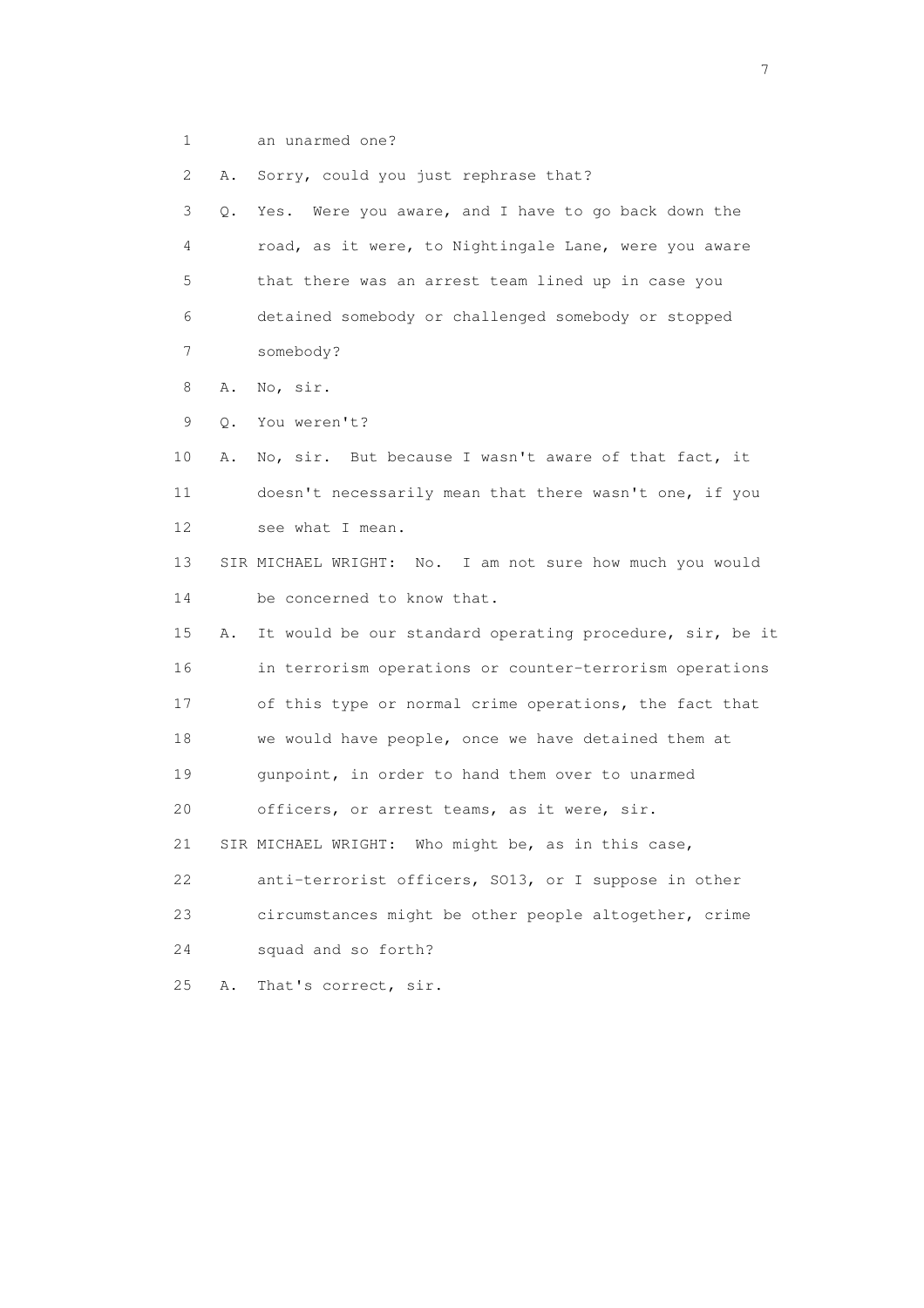1 SIR MICHAEL WRIGHT: As far as you were concerned, once you 2 have made the armed arrest, your job is finished in 3 relation to --

4 A. Virtually, sir, yes.

 5 MR MANSFIELD: There is a stage before that, because there 6 is a need to create a sterile area and so forth for 7 a sterile arrest, isn't there?

8 A. There would be, sir, yes.

 9 Q. I will not put it too highly. You would need to know 10 that there is an arrest team there if you are doing a 11 detention as opposed to anything else. Do you follow 12 the drift?

 13 A. I do follow your drift, sir. We are quite well versed 14 in dealing with these types of operations and therefore, 15 as I have said to the learned Coroner, is that we would 16 assume, or just because I didn't know there wasn't 17 an arrest team available at this stage, it doesn't mean 18 that there was one, if you see what I mean. 19 SIR MICHAEL WRIGHT: Doesn't mean there wasn't one.

20 A. There wasn't one, sorry.

21 SIR MICHAEL WRIGHT: You would assume that one --

22 A. Exactly right, and again with these type of operations,

 23 we are fully aware of the forensic nature that will be 24 required of us.

25 MR MANSFIELD: Unless, of course, this in your mind wasn't

en de la construction de la construction de la construction de la construction de la construction de la constr<br>En 1980, en 1980, en 1980, en 1980, en 1980, en 1980, en 1980, en 1980, en 1980, en 1980, en 1980, en 1980, en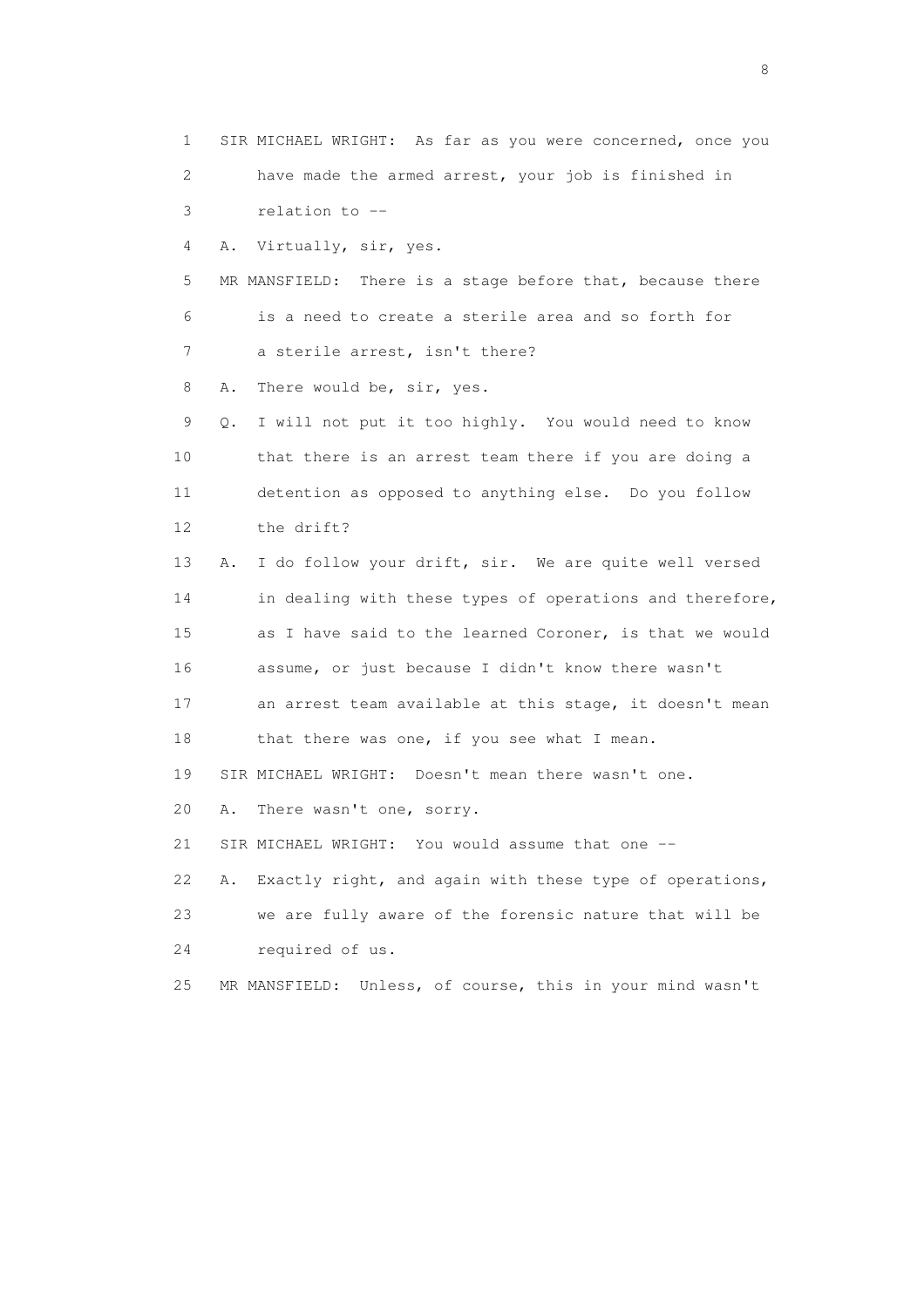1 an arrest operation, but was something quite different 2 at this stage, at the top, before you go down. Do you 3 follow?

 4 A. I do, sir. This entirely in my mind at the moment was 5 it was a mobile armed support to surveillance. That was 6 just the nature of the operation at that time. 7 Q. I'll have to come back to that. Just continuing with 8 the SO13, so you weren't aware of their presence at 9 Nightingale Lane. May I just go forward, you may not 10 have needed to be for the Coroner's reasons at that 11 point. But the next bit I suggest you would need to 12 know. That, some stage close to leaving 13 Nightingale Lane, information -- and I am not in 14 a position to say where it came from -- appears to have 15 been communicated that the man on the number 2 bus was 16 not Nettle Tip, the codename. Now, did you ever hear 17 anything to that effect?

18 A. No, sir.

 19 Q. I'll have to come back to the communications system in 20 this instance, particularly yours. So you didn't know 21 that there was any information going around that he 22 wasn't Nettle Tip. So does it follow you didn't know 23 that an arrest team, I am calling them that for these 24 purposes, had been deputed to go and stop this man on 25 the bus, unarmed, and question him? You didn't know

en de la construction de la construction de la construction de la construction de la construction de la constr<br>1911 : la construction de la construction de la construction de la construction de la construction de la const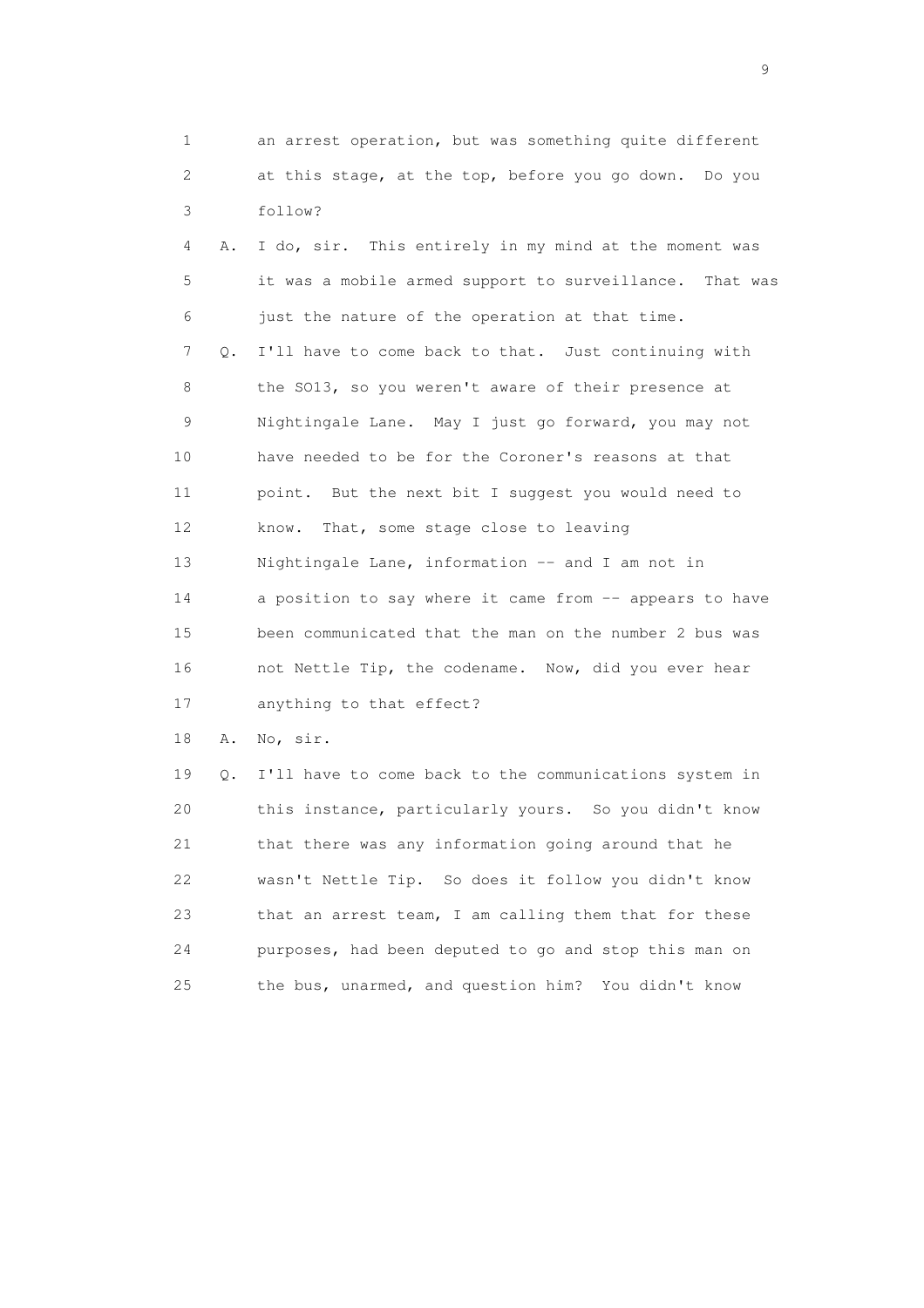1 that?

 2 A. I didn't, sir, no. 3 Q. When did you first discover that that had happened? 4 A. That an arrest team had been deputed to ... 5 Q. Yes. Sent down. In fact I'll just develop it if I may, 6 so you see the full picture. That arrest team actually 7 left Nightingale Lane, it must be, since you are the 8 last vehicle to leave, you say, with a Delta call sign; 9 is that right? 10 A. I believe we were the last -- 11 Q. Yes, you believe it, so it can't have been either very 12 much before or after, some time about the time you leave 13 to go to the TA Centre, Mr Dingemans, that's who it is, 14 and his team get a message to intercept the bus, 15 effectively, and question the man on an unarmed basis. 16 And they follow, as far as one can tell, exactly the 17 route you followed. In other words, they go Clapham 18 Common South Side, Clapham High Street, straight up to 19 Stockwell, the route you used. Right? 20 A. I follow you, sir, yes. 21 Q. They are using their blues and twos, just as you are, to 22 begin with. All right? Now, that's half the picture. 23 I'll deal with the other half in a moment. So you know 24 none of that?

25 A. As I have stated, sir, no.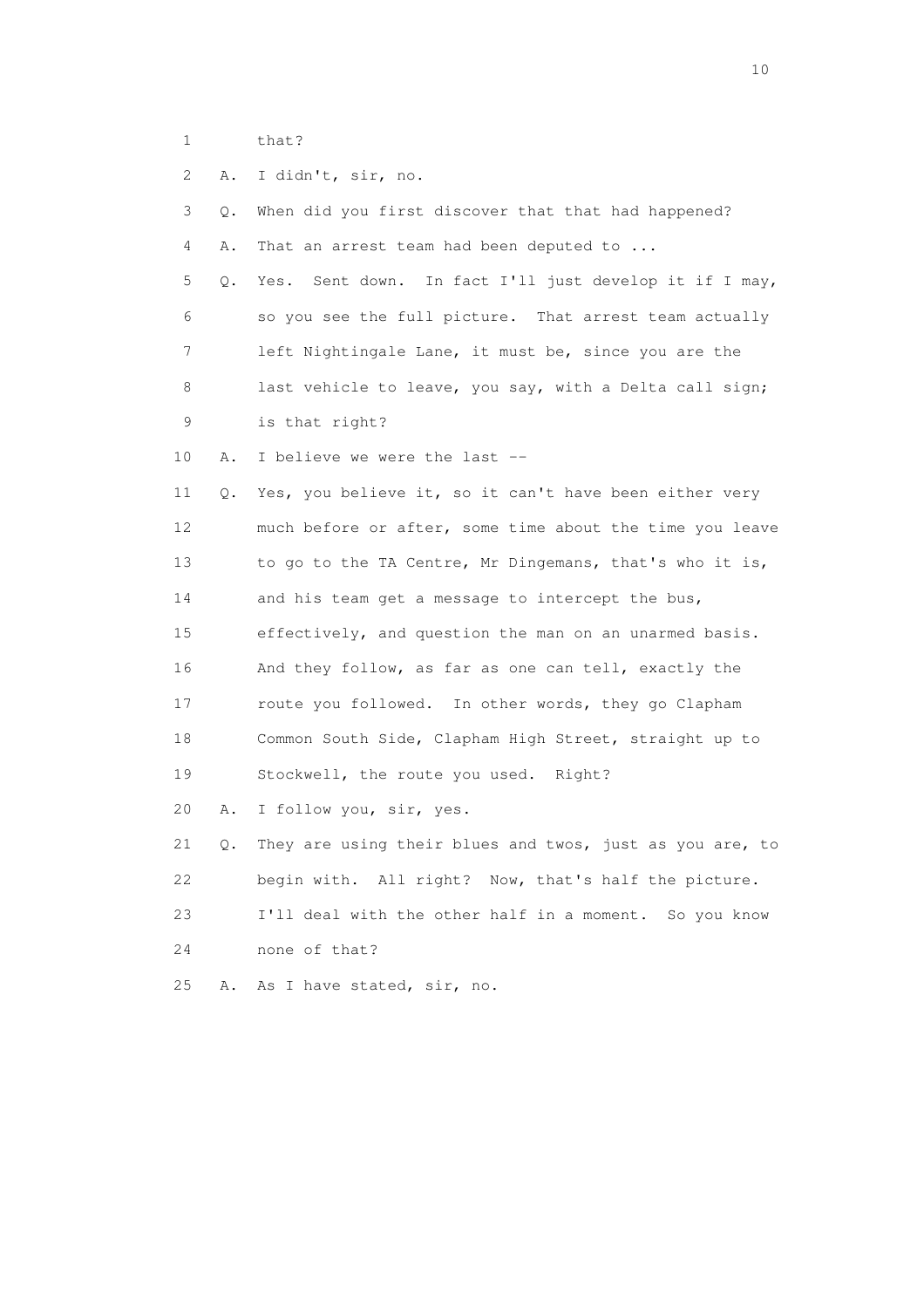1 Q. You see, if you are being told on Clapham South Side 2 there is a follow going on, you ought to be told, 3 oughtn't you, that in fact it's a follow in relation to 4 somebody who isn't Nettle Tip and an arrest team is 5 moving in fast as we speak, kind of thing? You ought to 6 have been told that, oughtn't you? 7 A. Sir, I have relayed exactly what I heard via the radio. 8 Q. We will have to come to that, because I want to suggest 9 that what you say you heard and the rest of your team, 10 that is Vic the driver and William who's in the back 11 seat, is that right, is that how it's set out? 12 A. That is correct, sir, yes. Sorry, it might be the other 13 way around, actually, Vic I think was the driver, 14 William was rear seat passenger. 15 Q. That's just what I have said, but don't worry. 16 A. Sorry. 17 SIR MICHAEL WRIGHT: There might be a slight complication 18 about this, Mr Mansfield. I just want to make sure that 19 you and the witness and I are all talking in the same 20 language. You think that you were about the last 21 vehicle to leave Nightingale Lane? 22 A. Yes, sir. 23 SIR MICHAEL WRIGHT: But you went to the TA Centre? 24 A. No, sir. 25 SIR MICHAEL WRIGHT: How far did you get?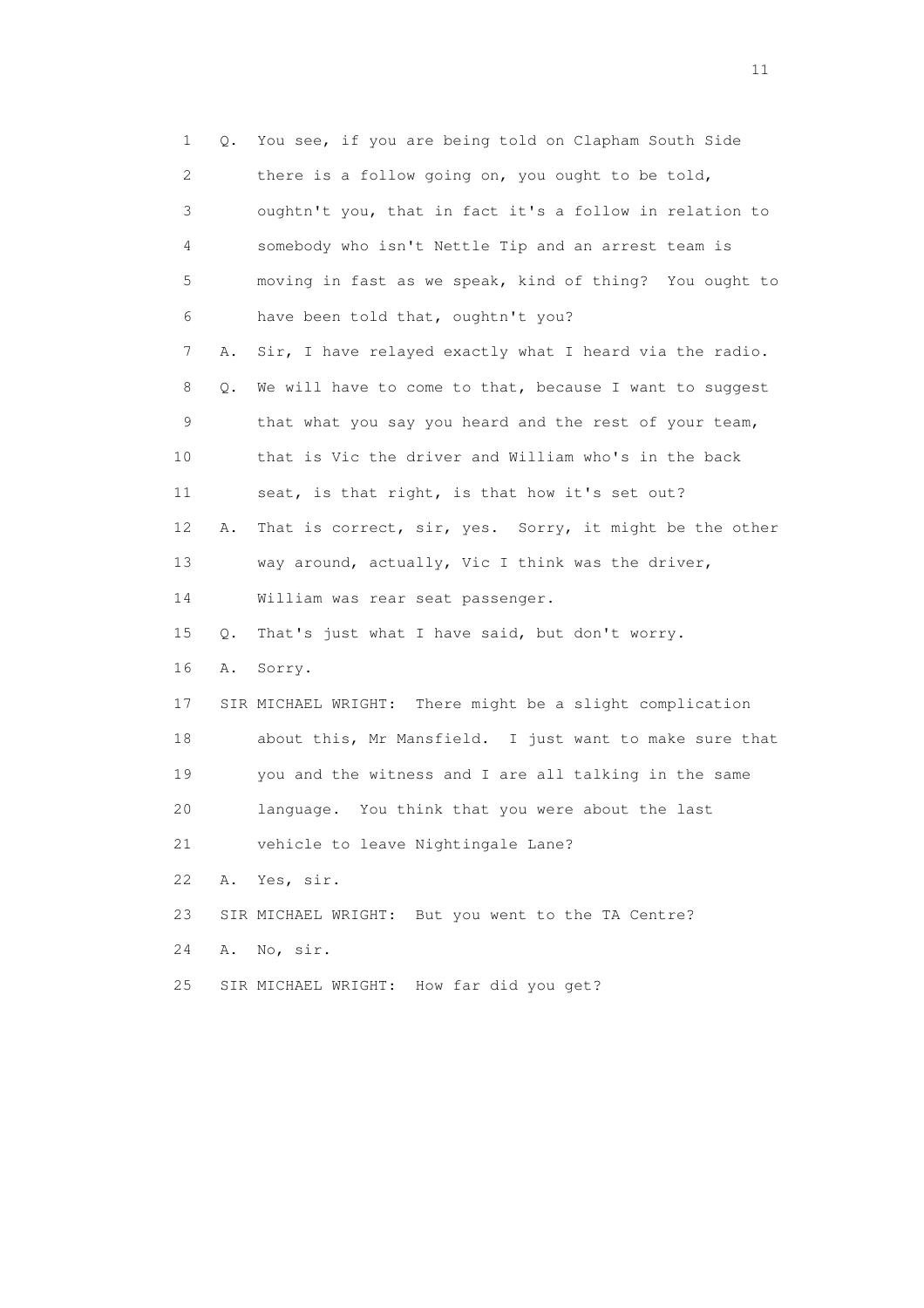1 A. I left Nightingale Lane. I think we travelled to the 2 end of the road there, to the junction where 3 Clapham Common, I think it's south, is it Clapham Common 4 southwards, and that was when I started picking up the 5 bad interference from the radio. 6 SIR MICHAEL WRIGHT: So then you headed straight for 7 Stockwell station? 8 A. Straight for Stockwell station -- 9 SIR MICHAEL WRIGHT: So did -- Sergeant Dingemans went by 10 a different route. 11 MR MANSFIELD: No, he didn't. 12 SIR MICHAEL WRIGHT: He went down Stockwell Road. 13 MR MANSFIELD: No, what he did was he went up Clapham High 14 Street. When he got to the junction which is on our 15 plan which is on there, you see where the bus is, he 16 turns right to go down the Stockwell Road, sees the bus 17 approaching him, does a U-turn and comes up behind the 18 bus. 19 SIR MICHAEL WRIGHT: He is coming the other way, quite 20 right. 21 MR MANSFIELD: Yes. 22 In fact, just to go back a second, he's actually 23 using exactly your route and he's using blues and twos, 24 until he turns right and then he goes round behind the 25 bus and there is an issue about exactly where he turned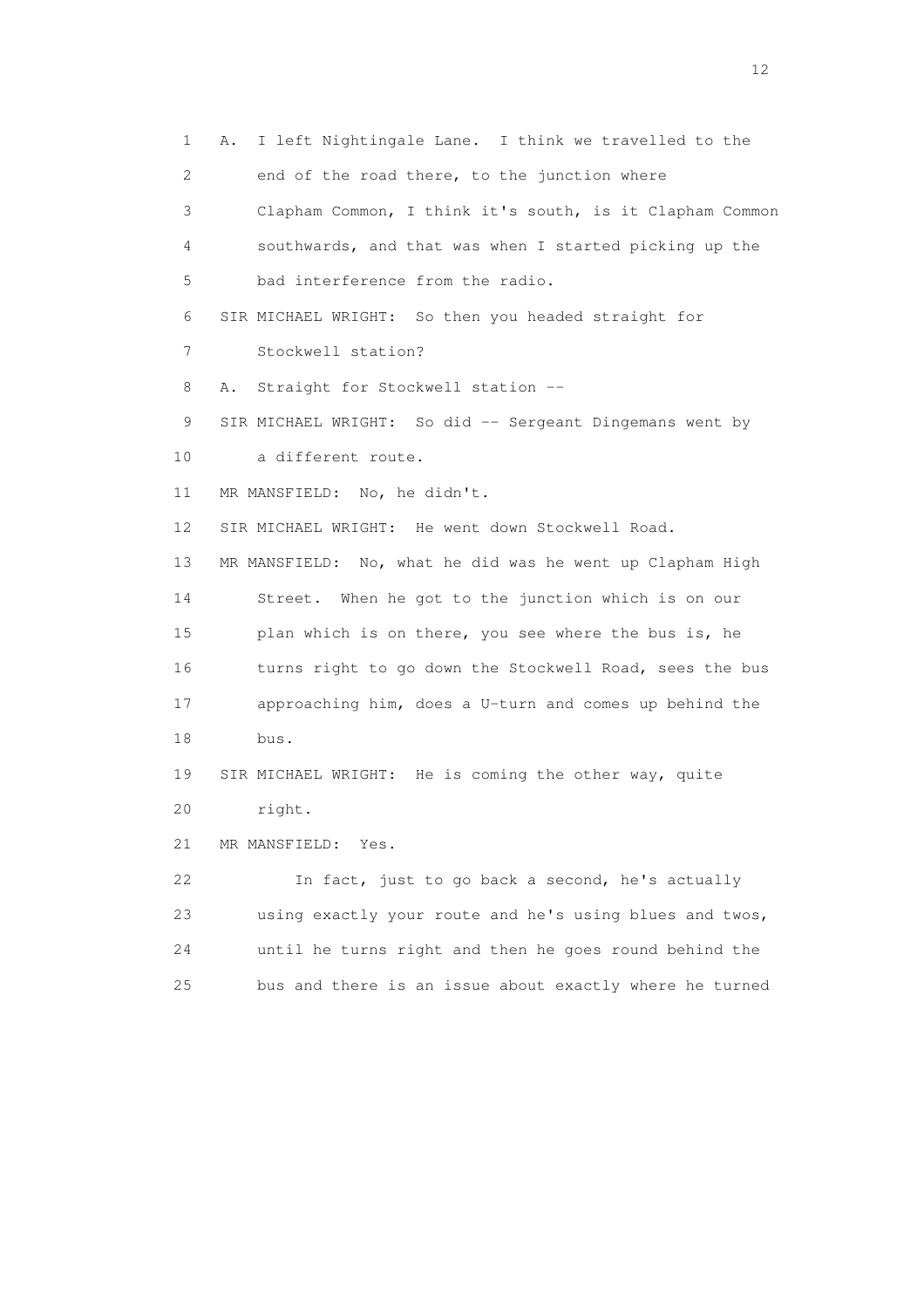1 them off, but it's somewhere probably in the

2 Stockwell Road behind the bus.

 3 So it means for the whole of that journey, and much 4 of the journey you are doing, you were completely 5 unaware that he was thought not to be Nettle Tip and 6 there was an arrest team going to have a word with this 7 man on an unarmed basis; you didn't know any of that? 8 A. No, sir, and I don't know if you are actually intimating 9 this to me: I did not have any vision of a police 10 vehicle, be it covert or otherwise, on the blue lights 11 and two tones following or going down the same direction 12 as us. 13 Q. I am sorry, it's not a -- I'm not putting this at your 14 door. It's just to create a picture of who's in control 15 of the situation, do you follow, who knows what, who's 16 in control and what went wrong. Do you follow? 17 A. Yes. 18 Q. That is really what I am asking, so you see the context 19 of the questions. 20 In fact, well, I have now described, the vehicle 21 containing Mr Dingemans turns right into the 22 Stockwell Road, are you following me, sees a bus coming, 23 a number 2, does a U-turn, comes up behind the bus, all 24 right? They have got the registration number of the bus 25 and at some point they turn off their blues and twos.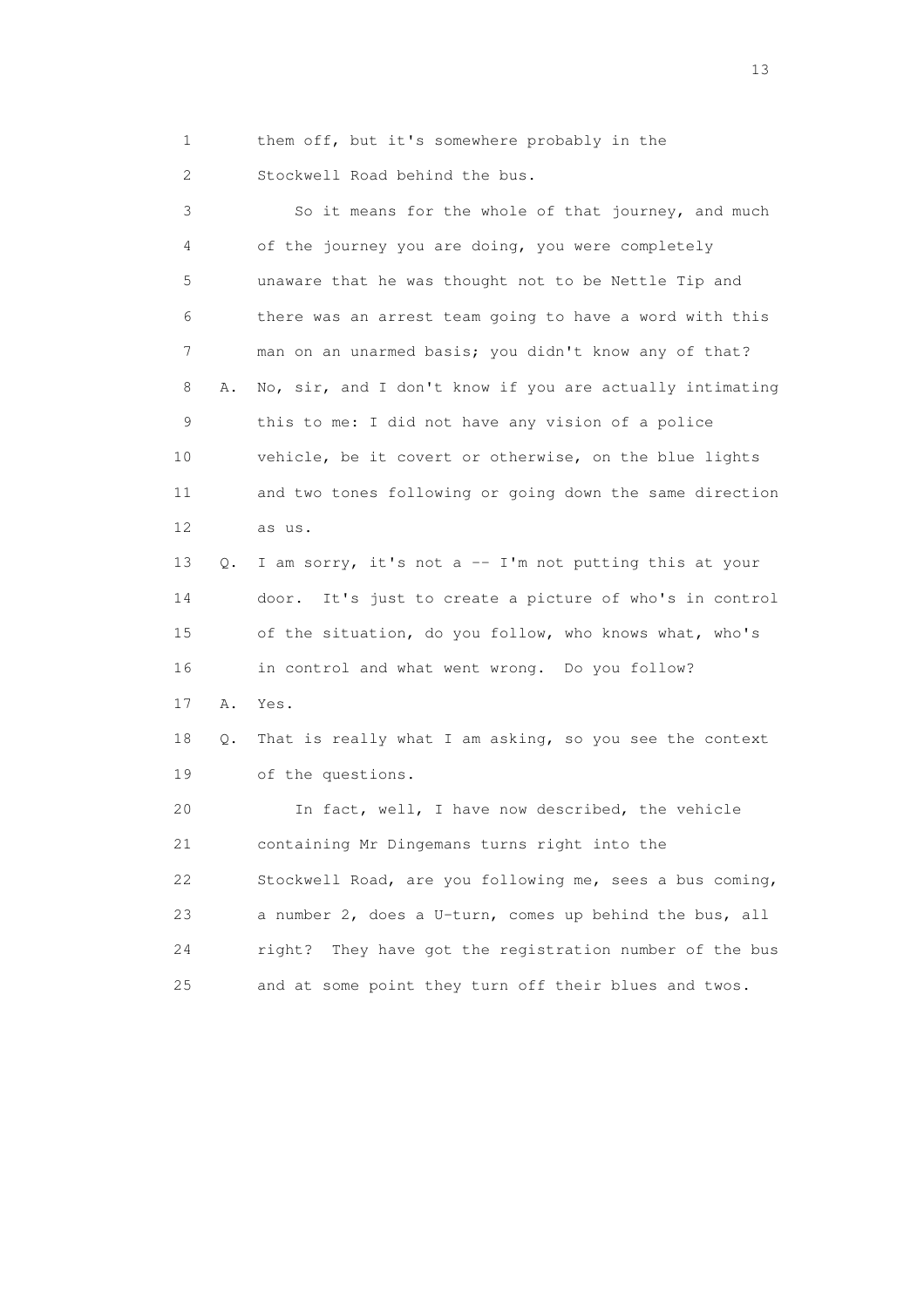1 It's only then that they are told to back off or stop or 2 discontinue. All right? It's only then, when they are 3 behind the bus, just round the corner in the 4 Stockwell Road. 5 So it follows, doesn't it, for the majority of your 6 journey, and obviously I can't put a time on it, you 7 were unaware that there was an unarmed police vehicle 8 about to intercept the man on the bus? 9 A. That's correct, sir, yes. 10 Q. When did you first discover that, if you ever have? 11 A. It was subsequently, a long time after -- 12 Q. A long time afterwards? 13 A. -- it wasn't on the day of the operation. I think it 14 might have been during the compilation of the notes or 15 something along those lines. 16 Q. Yes, I'm going to have to deal with the compilation of 17 the notes a day later. 18 In an operation like this, if in fact, and we know 19 it did happen, that's what I have just put to you 20 actually happened, who has the responsibility of 21 ensuring that you, following or ahead, one of the two, 22 in the same path as the arrest team, knows that that's 23 going on? Is it the Silver who should tell you? Silver 24 on the ground, I mean. 25 A. Not necessarily so, sir. As far as I'm aware, I don't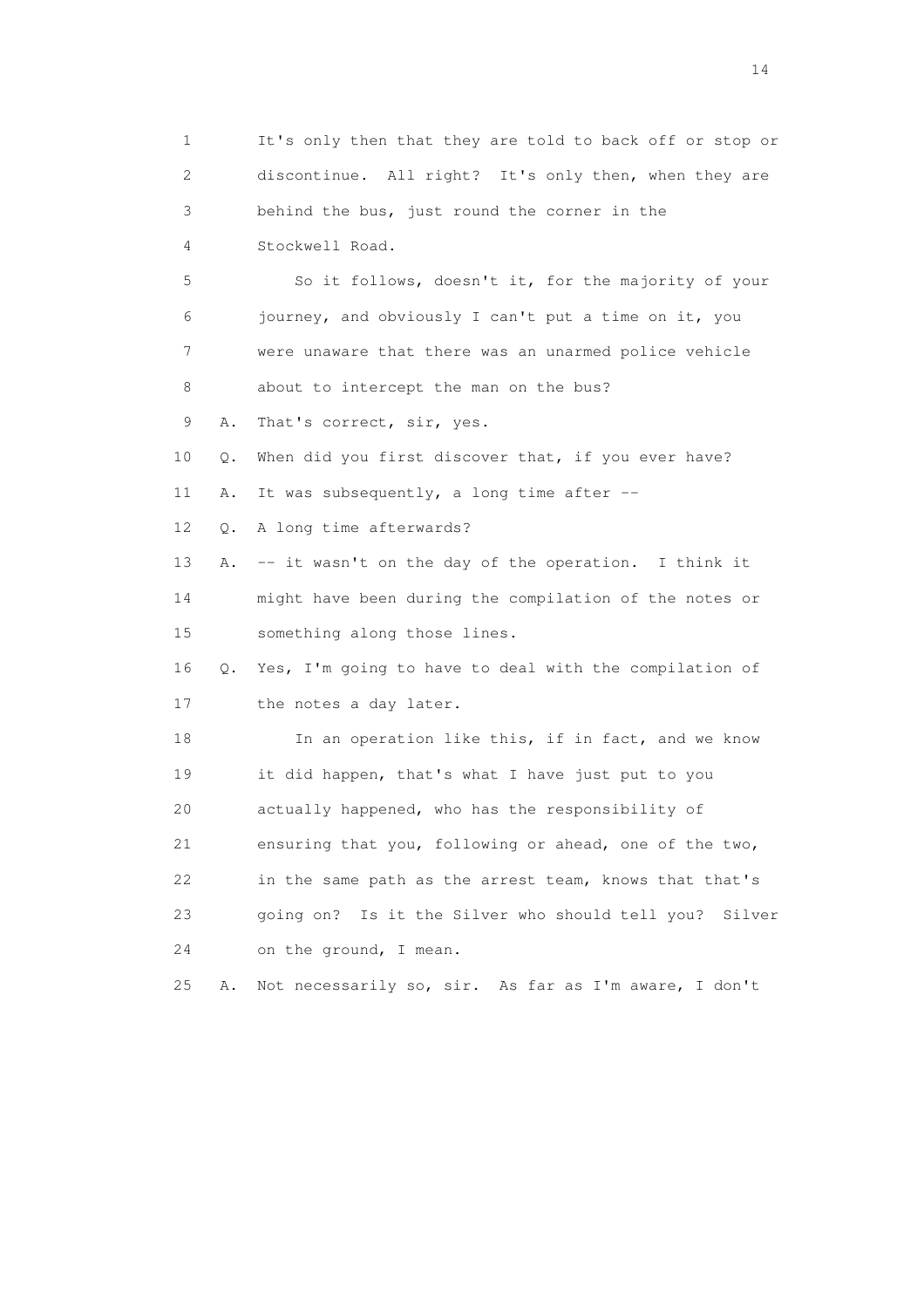1 think my Silver knew the location of my vehicle. 2 Q. We will have to come to knowing where you are. Have you 3 been reading the transcripts -- there is nothing wrong 4 with doing it -- have you been following what's going 5 on? 6 A. Yes, I have, sir. 7 Q. I dare say you have seen rather repeatedly, seeming 8 naively, I have been saying: in the command room, has 9 somebody got a little map so they can tell where 10 everybody is. Officers have been saying: we don't need 11 to know where people are; and the answer was no. 12 I'm going to ask you about who knew where you were. 13 So you are saying Silver wouldn't have known where you 14 were? 15 A. That's correct, sir, in -- 16 Q. Are you saying that no-one had a responsibility to tell 17 you that there was an arrest team going unarmed? Do you 18 follow the gravity? 19 A. I do, sir, and ... but this -- 20 Q. If it isn't Silver, who is it? 21 A. This isn't -- I appreciate what you are saying, and 22 no-one at the end of the day, no-one told me and 23 I didn't even know of the presence of an arrest car -- 24 SIR MICHAEL WRIGHT: Can I follow it up another way? We 25 have heard from several officers that if the decision is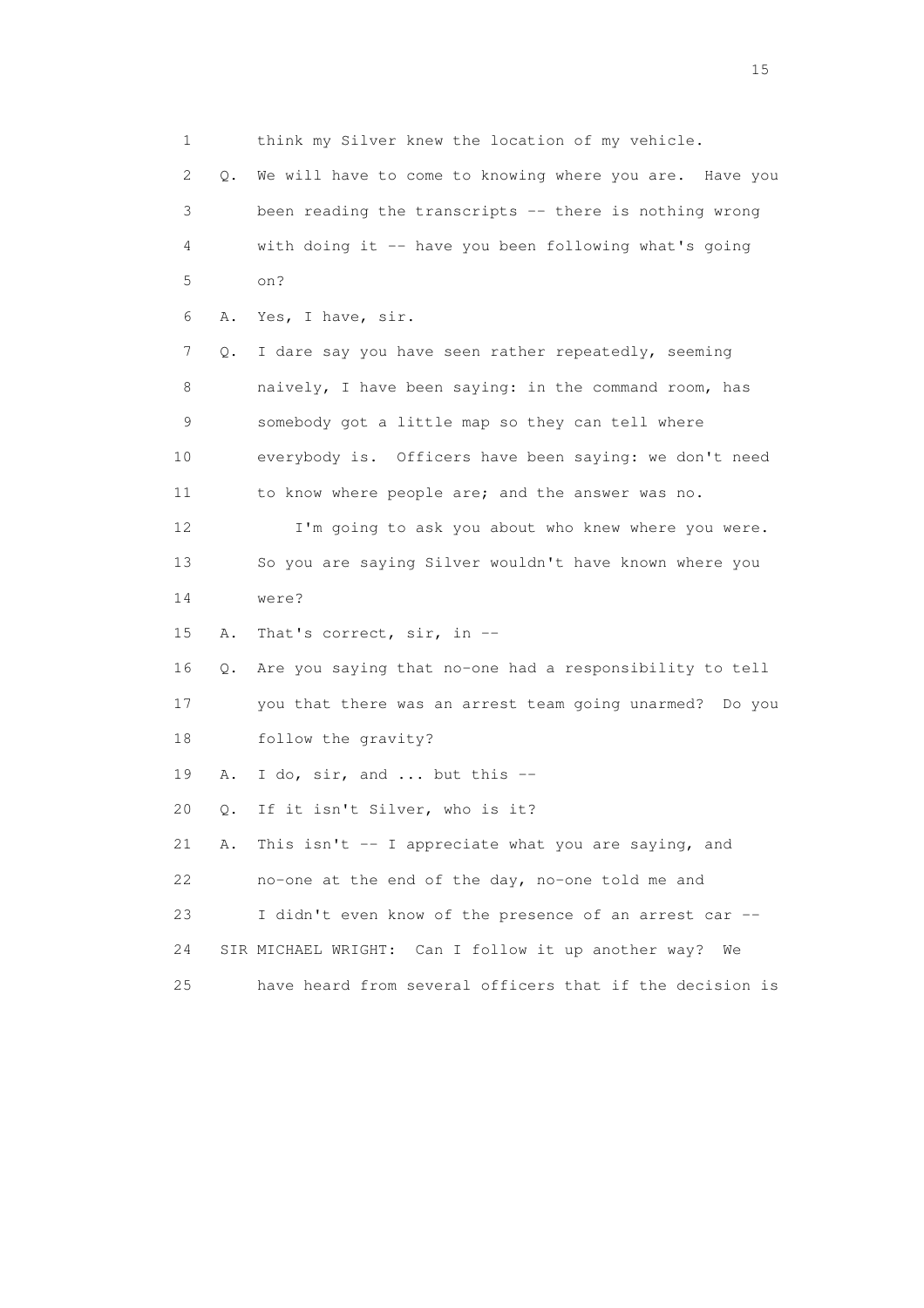1 taken that a CO19 firearms team is going to move in to 2 make an arrest or an intervention, one usually or should 3 hear a message going out over the net: watch out or 4 stand by, or something of that kind, a firearms team 5 moving through. 6 A. That would be given under state amber, sir, yes. 7 SIR MICHAEL WRIGHT: Under state amber, and that is to warn 8 the surveillance team in this context that there are 9 armed officers coming through, firearms officers coming 10 through? 11 A. That is correct, sir, yes. 12 SIR MICHAEL WRIGHT: Of course the point is that that is to 13 avoid confusion and possibly danger with armed officers, 14 firearms officers, not knowing who the surveillance 15 officers might be, because they are covert? 16 A. That is correct, sir, yes. 17 SIR MICHAEL WRIGHT: That's the point of it, yes? I think 18 what Mr Mansfield is putting, and I am intrigued about 19 this, is that if at some stage the situation is going to 20 be changed so that you then have unarmed arrest officers 21 coming through, who's going to warn you, the firearms 22 officers, that that's going to happen? 23 A. Well, I would in that -- thank you -- I would, in that 24 situation, expect Silver or my firearms controller in 25 order to tell me that that was going to happen.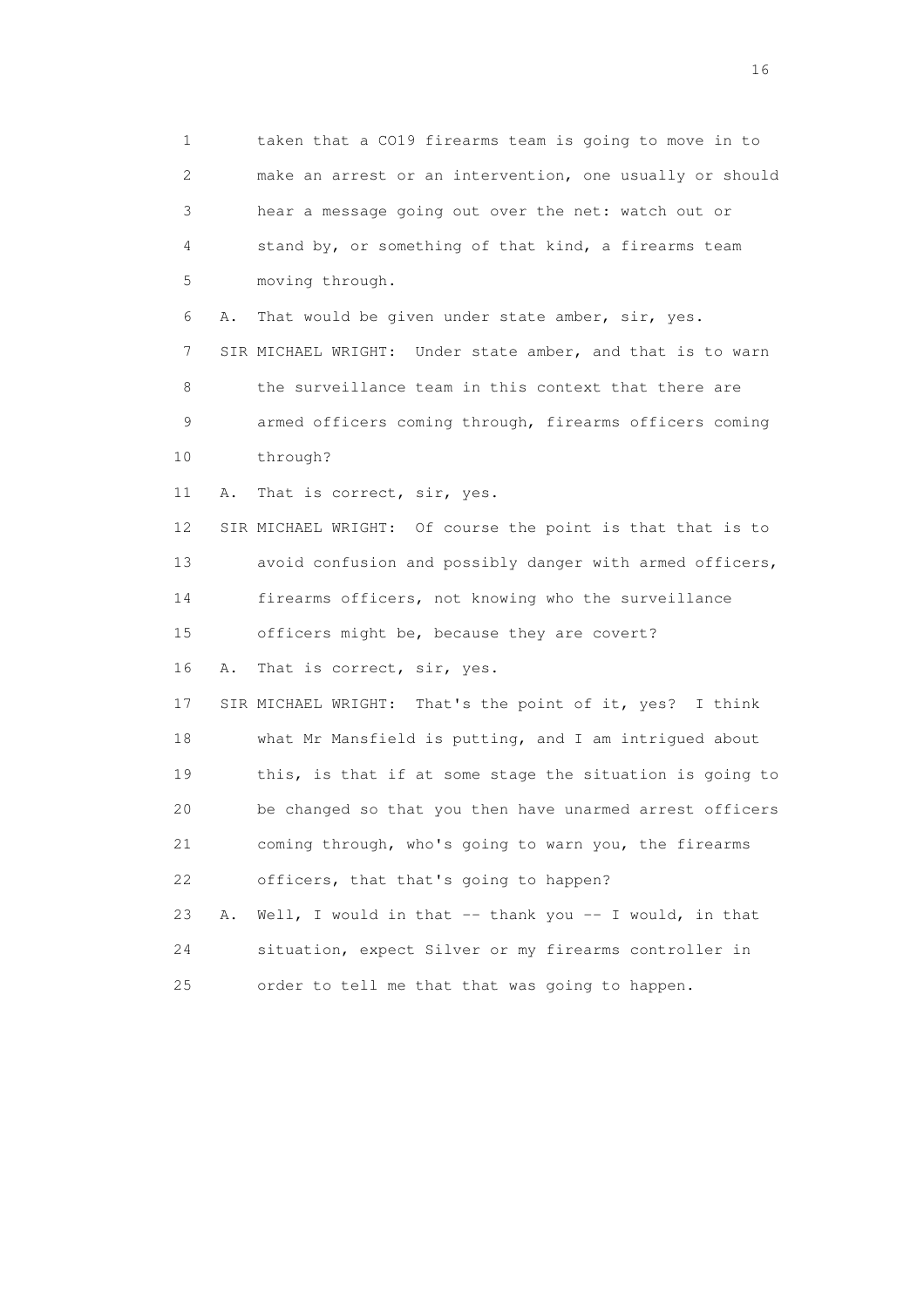1 SIR MICHAEL WRIGHT: Either your Silver or your team leader? 2 A. Yes, sir. 3 MR MANSFIELD: That was Ralph? 4 A. Yes, Ralph was my immediate team leader, being of 5 a sergeant rank, or we also have Trojan 84 who was in 6 the control vehicle with Silver. 7 SIR MICHAEL WRIGHT: You said firearms controller, is that 8 Ralph? 9 A. That would be Trojan 84, sir, in this case. 10 SIR MICHAEL WRIGHT: Trojan 84 would be the adviser? 11 A. Yes. 12 MR MANSFIELD: So Ralph is the team leader and he's in a car 13 with some other officers, who I won't name for the 14 moment and then we have another car with Silver, who we 15 have heard from, TJ84 who we have heard from, and 16 a driver? 17 A. That is correct, sir, yes. 18 Q. Right. Now, that's one scene about which you knew 19 nothing. Now, the next scene I am going to suggest is 20 far more serious even than that. When you were at this 21 junction, and I am not pinning you to a particular place 22 but somewhere along the central reservation there, 23 getting frustrated, do you remember those were the 24 words, you were getting frustrated about the position 25 because here was a man getting off a bus and going into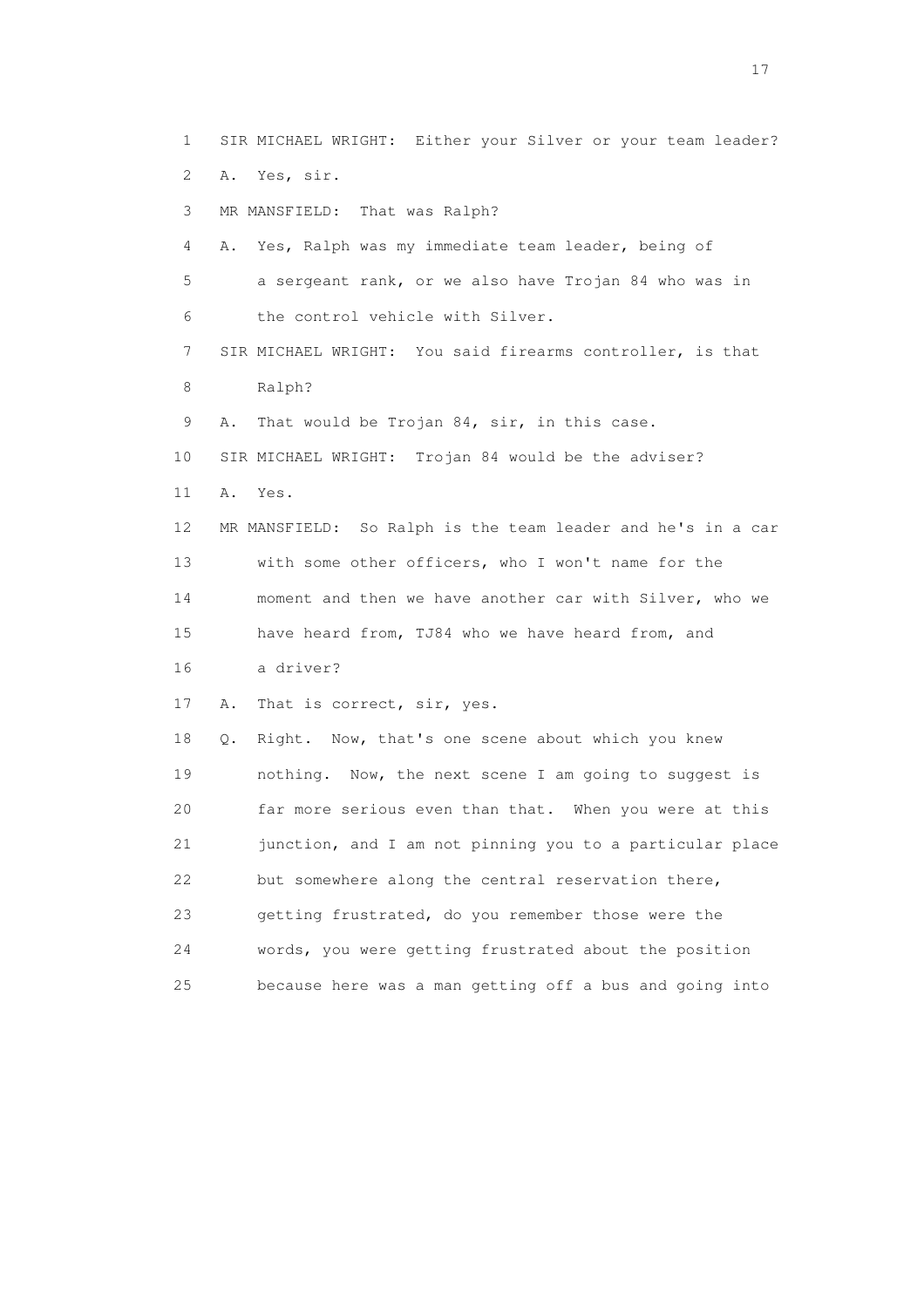1 the tube station?

2 A. That's correct, sir, yes.

 3 Q. I'm leaving to one side communications, I'll have to 4 come back to that and ask you carefully about that 5 situation.

 6 First of all, did you hear the control room, by 7 which I mean the operations room in New Scotland Yard, 8 putting out messages or a message to the effect that 9 they wanted CO19 to stop the individual, preferably 10 before he entered the tube; did you hear any of that? 11 A. Yes, I did, sir. If I can refer to my statement, I'll 12 give you the exact words that I heard. The control 13 room, sir?

14 Q. Yes.

 15 A. No, sir, sorry, that came from 84, Trojan 84. 16 Q. That's much later. Because there is a series of events 17 that is not in your statement. You are welcome to have 18 it open. Do you have it at the right page? The page 19 dealing with this aspect of it is -- well, it's your 20 fourth page. I am not asking for it to be on the screen 21 for the moment. You have it there in front of you? 22 SIR MICHAEL WRIGHT: It's 356, on a right angle.

23 A. Thank you.

24 MR MANSFIELD: Thank you very much, it's up on screen, and 25 it's the bottom third of the page where you deal with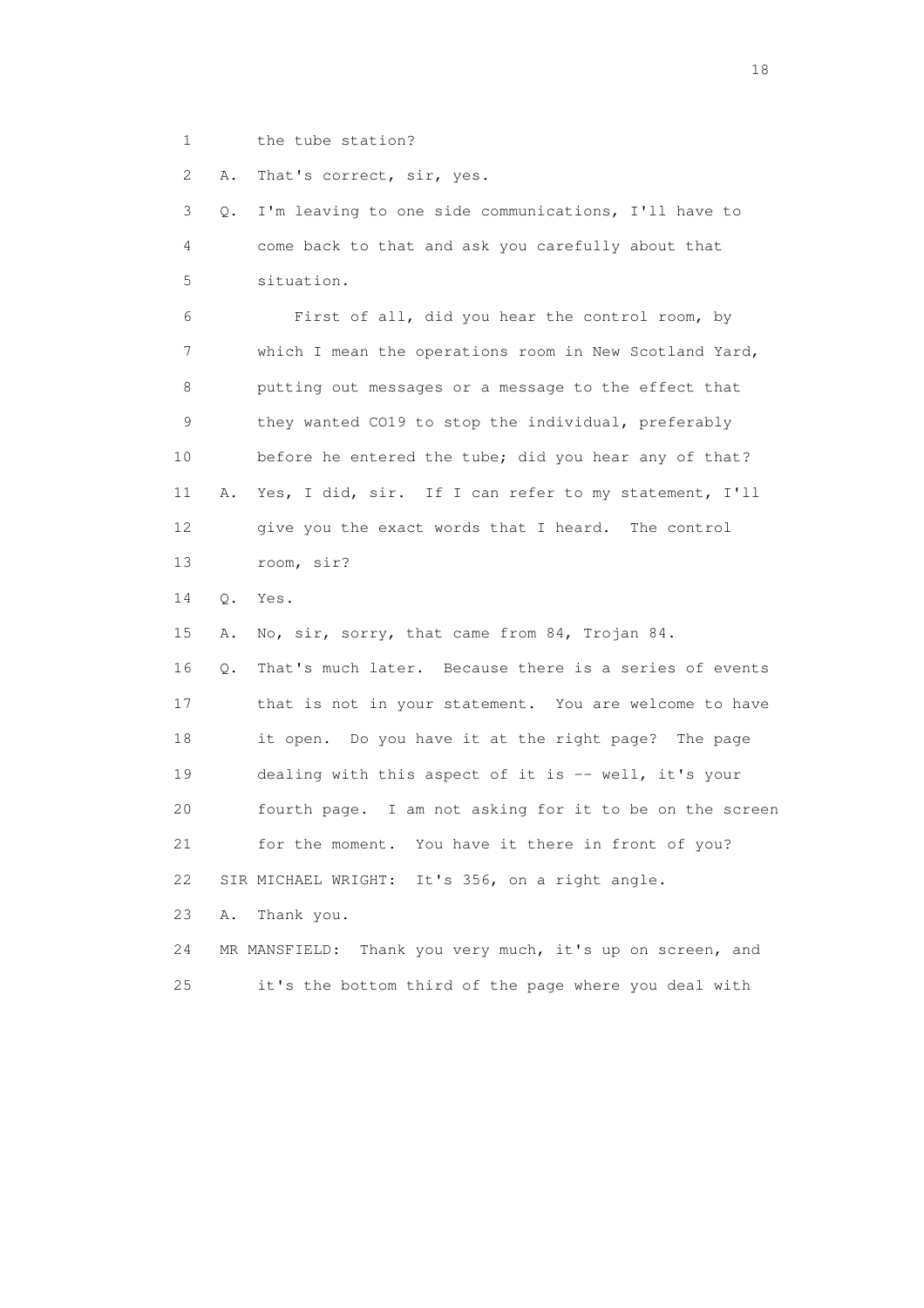1 **"...** preparing to leave the bus. We were about 2 100 metres south of Stockwell tube", at that point. 3 A. That's correct, sir, yes. 4 Q. But you are still moving, I think you have told us in 5 evidence, after that even? 6 A. That is correct, sir, yes. 7 Q. So you are still moving and then we can see, I am sorry, 8 I know you have given some of this on Friday but there 9 has been an intervening weekend: 10 "I heard that the suspect got off the bus and walked 11 towards the NatWest Bank at the junction of Binfield 12 [Street]." 13 So again, we're just dealing with: 14 "He then walked towards the tube. He entered the 15 tube." 16 Now, first of all, you don't hear any communication 17 from the ops room, whether it's Mr Esposito -- did you 18 know him? 19 A. I do know him, sir. 20 Q. Whether you would recognise his voice is another matter, 21 but anyway from him or anyone else. But more 22 importantly, did you hear any radio traffic from the 23 firearms team saying, "We can't do it, we are not 24 there", or words to that effect? 25 A. No, sir.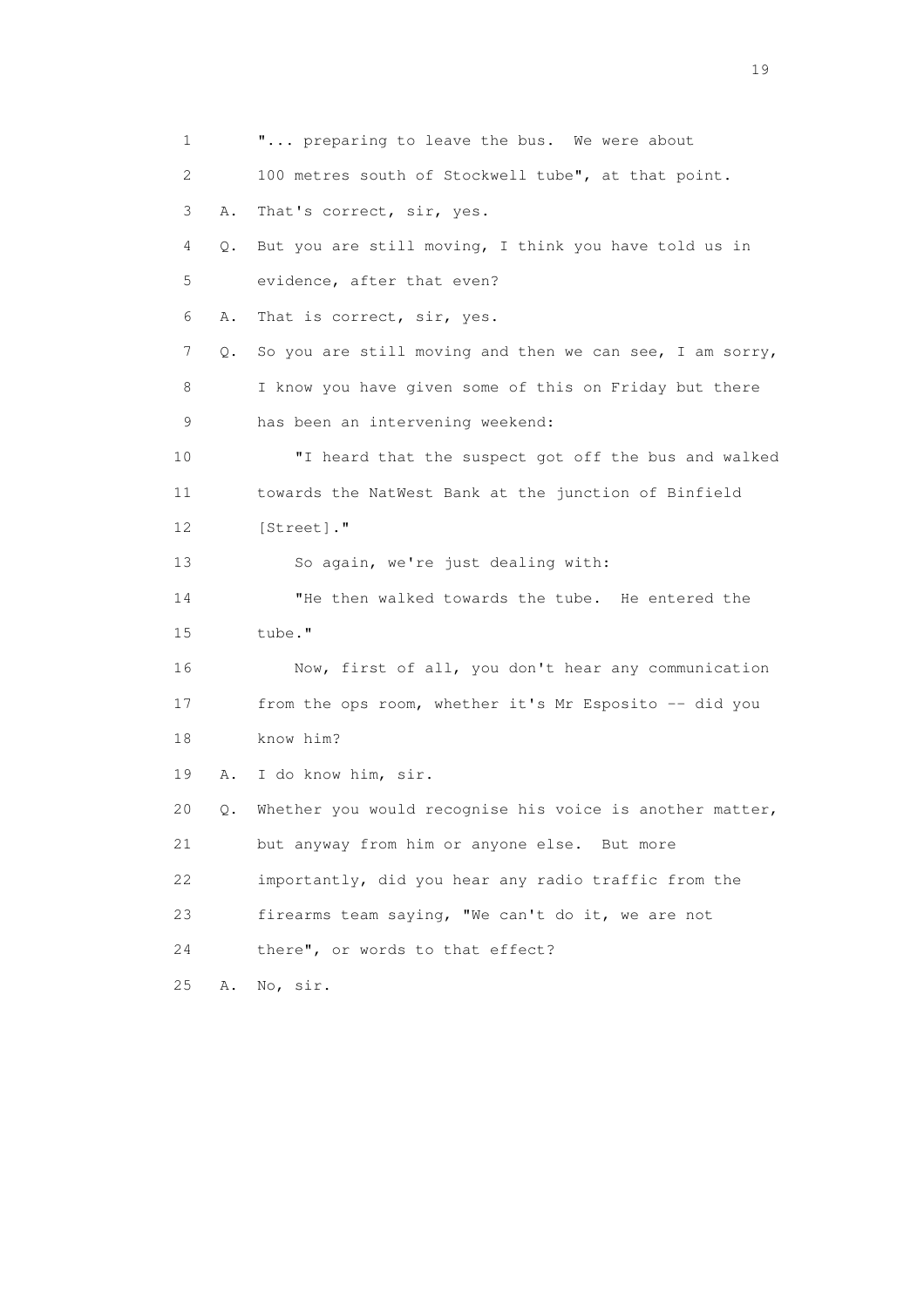- 1 Q. Because the truth was you were there and you could have 2 done it, couldn't you?
- 3 A. Yes, sir.

 4 Q. Thank you. Can I just pause for a moment. If you had 5 been asked to do it, and someone had realised where you 6 were, you don't have to tell us precisely but you would 7 presumably and your colleague, not the driver, would 8 have leapt out of the car and done a stop? That's 9 essentially what you would have done?

 10 A. If authorised, if we had been given the correct 11 authorisation of state red, then obviously we would have 12 got ourselves into a position in order to effect a stop. 13 Q. Right. Now, I'm not asking for the tactics or anything 14 of that kind at this point. I just want to continue the 15 scenario, because this is what we are being told 16 happened while you are somewhere on the hatched lines 17 here. So you don't hear the firearms team saying or 18 somebody in the firearms team saying, "Can't do it, not 19 there"; the next stage is, according to the ops room, 20 that a decision is taken that armed surveillance should 21 do it. Now, did you hear that?

- 22 A. No, sir.
- 23 SIR MICHAEL WRIGHT: SO12?
- 24 MR MANSFIELD: SO12.
- 25 SIR MICHAEL WRIGHT: You didn't hear that?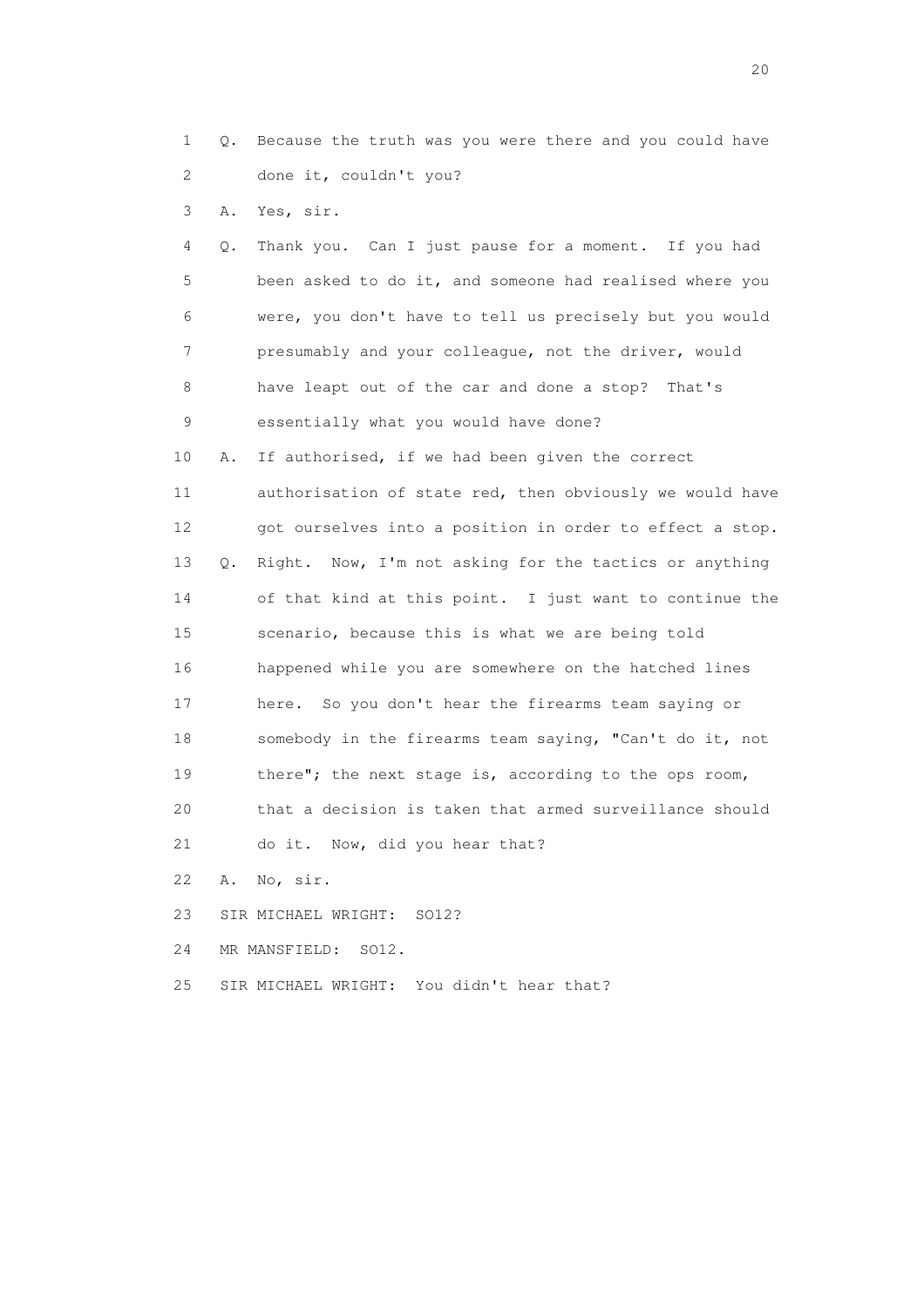1 A. No, sir.

| 2               | MR MANSFIELD: Now, somebody, again, ought to tell you,         |
|-----------------|----------------------------------------------------------------|
| 3               | sitting there in the middle of the road, with an array         |
| 4               | of arms at your disposal, well, some arms at your              |
| 5               | disposal, somebody should have told you, shouldn't they?       |
| 6               | If that did happen, you are expecting other people to<br>Α.    |
| $\overline{7}$  | know what I am listening to or what I am actually              |
| 8               | hearing.                                                       |
| 9               | I'll come back to what you are listening to, and I'll<br>Q.    |
| 10              | make it clear that some of what you say you heard,             |
| 11              | I have to ask you where it came from, but we will come         |
| 12 <sup>°</sup> | to that. Communications are important, but who would           |
| 13              | you expect to tell you the decision is SO12 are going to       |
| 14              | do it?                                                         |
| 15              | I would expect that type of information to come over the<br>Α. |
| 16              | main working channel.                                          |
| 17              | The Cougar?<br>Q.                                              |
| 18              | Which is the Cougar channel which was surveillance.<br>Α.      |
| 19              | SIR MICHAEL WRIGHT: Which was open to everybody?               |
| 20              | Yes, sir.<br>Α.                                                |
| 21              | SIR MICHAEL WRIGHT: You were all on it.                        |
| 22              | MR MANSFIELD: At this stage, leaving aside earlier             |
| 23              | difficulties, your Cougar is working sufficiently well?        |
| 24              | Yes, it is.<br>Α.                                              |
| 25              | Just moving on from that --<br>О.                              |
|                 |                                                                |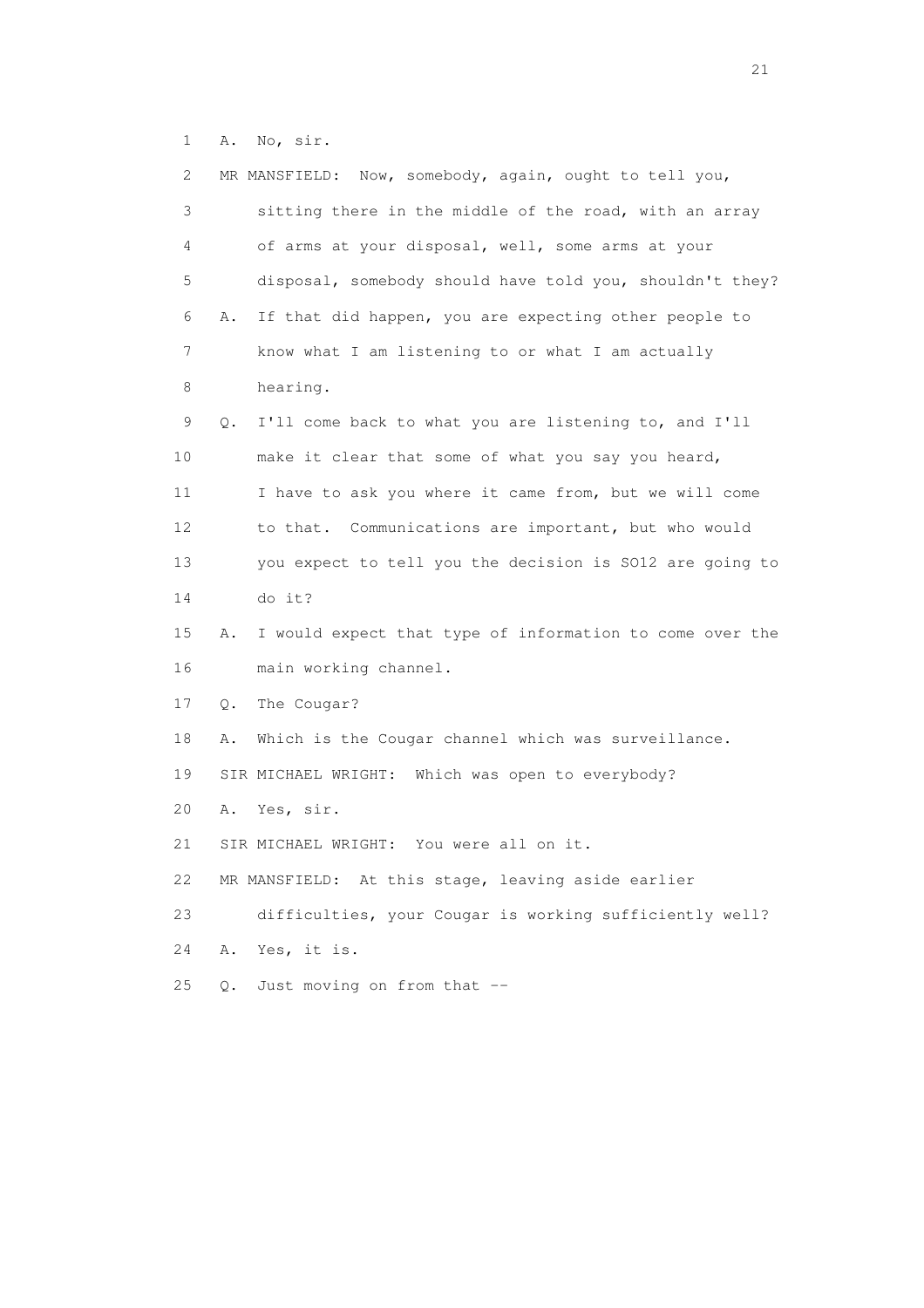1 SIR MICHAEL WRIGHT: Before you do that, can I just jog 2 back, a couple of points.

 3 Mr Mansfield asked you, you didn't hear anybody from 4 the team, your team, saying, "We are not there, we can't 5 do it"? 6 A. No, I didn't hear that. 7 SIR MICHAEL WRIGHT: I appreciate that. You did say to 8 Mr Mansfield: well, we were there, we could have done 9 it. I would just like to look at that for a moment. 10 You had seen a bus going across the junction -- 11 A. Sir, yes. 12 SIR MICHAEL WRIGHT: -- when you arrived. You never

13 actually saw Mr de Menezes, as I understand it --

14 A. No, sir, I didn't.

 15 SIR MICHAEL WRIGHT: Or if you did, you wouldn't have known 16 who he was.

17 A. Yes, sir.

 18 SIR MICHAEL WRIGHT: You didn't know who he was until he was 19 pointed out to you down on the train.

20 A. That's correct.

21 SIR MICHAEL WRIGHT: By the time you got out of your car and

22 sprinted across to the station, as you told us on

23 Friday, did you know where Mr de Menezes was?

24 A. No. Not at all, sir.

25 SIR MICHAEL WRIGHT: The suggestion is, as you will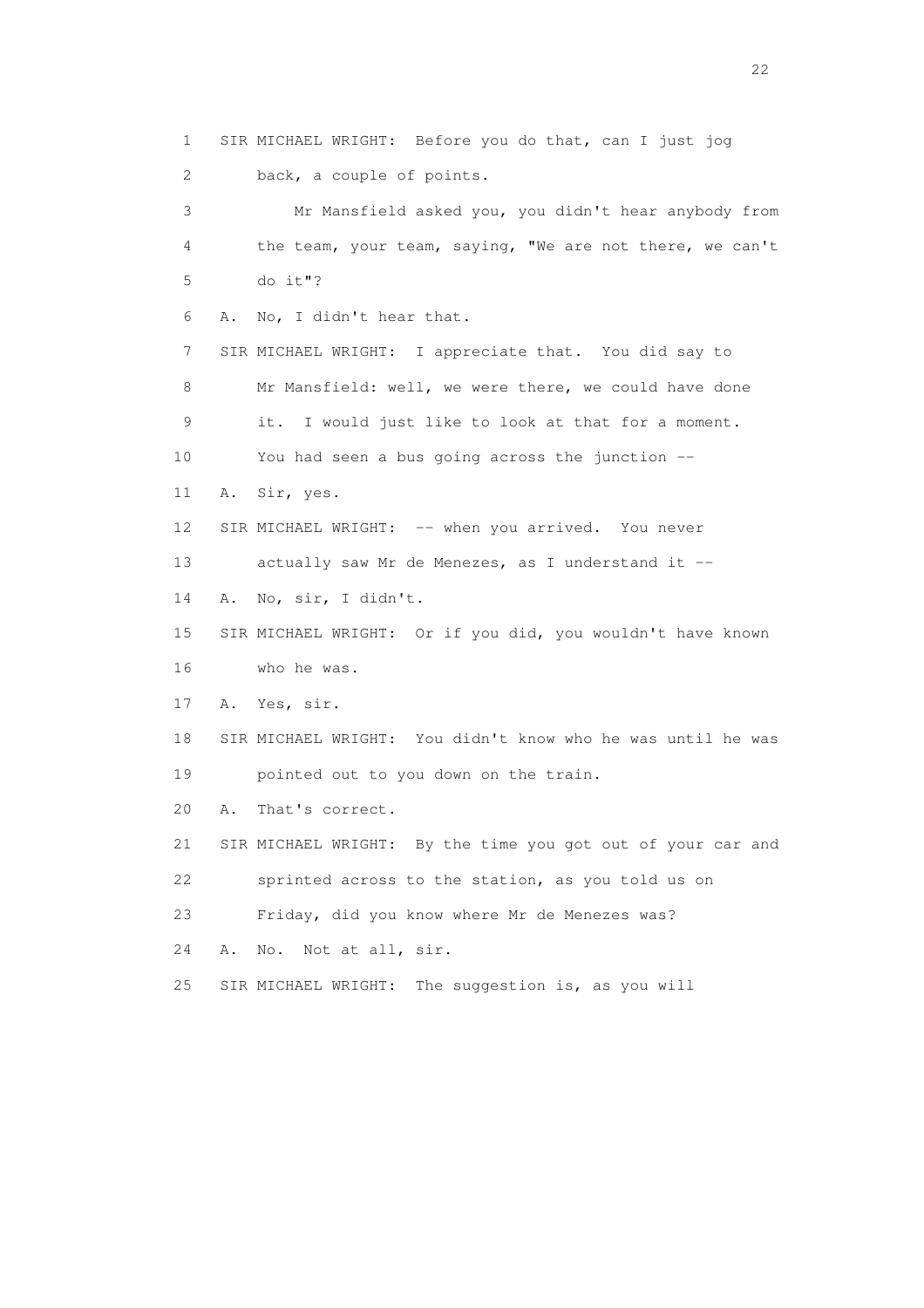1 appreciate, if you have been watching the transcripts or 2 watching what's been going on here, that by the time you 3 entered the foyer of the station as the first officer 4 in, he was already halfway down the escalators? 5 A. I believe now that's the case, sir, yes. 6 SIR MICHAEL WRIGHT: So would it necessarily be right to say 7 that you could have made the armed stop? 8 A. I think possibly we could have done. I  $-$  it was 9 a judgment call from myself, and as I was controlling 10 the speed of our vehicle, in order because I thought 11 wrongly that we were on amber, so I wanted to get us 12 into a position where, whereby state red had been 13 called, that we could actually respond effectively to it 14 and in a timely manner. So it was my judgment call to 15 dictate the speed of the vehicle on, as it were, the 16 final approach to Stockwell tube station. 17 So if the control room or my Silver had known the 18 location of my vehicle, and a state red had been called, 19 then we could have acted, I believe, slightly sooner 20 than what had happened, yes. 21 SIR MICHAEL WRIGHT: I follow. The second officer in behind 22 you was Charlie 2. 23 A. Yes, sir.

 24 SIR MICHAEL WRIGHT: Who was very close to you when you went 25 into the station, you have told us he was quite close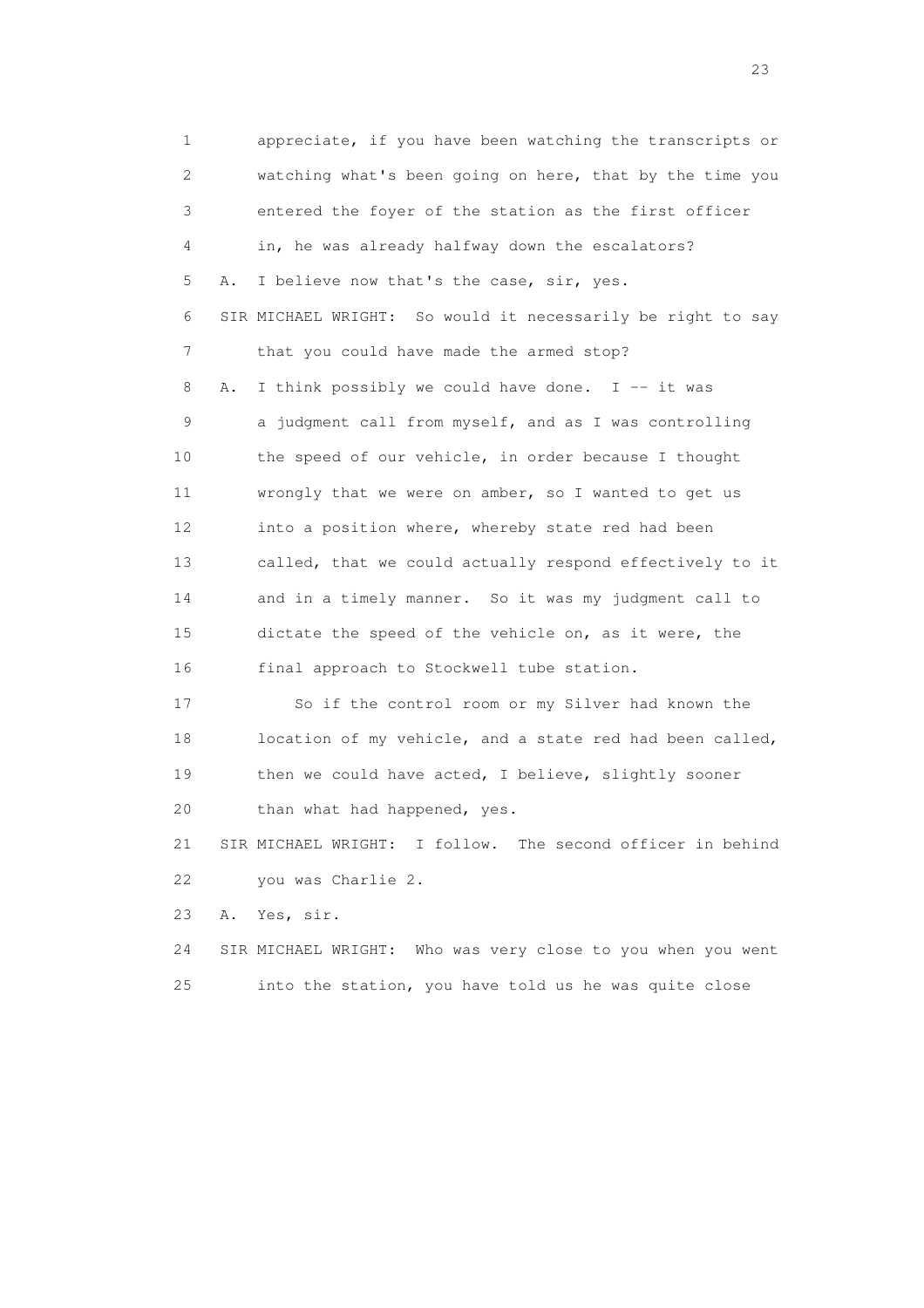1 behind you?

2 A. Yes, sir.

 3 SIR MICHAEL WRIGHT: And he had come from a different car? 4 A. Yes, sir. 5 SIR MICHAEL WRIGHT: Any idea which way -- he will tell us 6 in due course, but have you any idea which way he had 7 come? 8 A. The -- only through seeing him run towards me, where we 9 had the eye contact, so he must have come from 10 a direction north of where I was, so we actually came in 11 together like this (indicated) sort of head to head, 12 sir. 13 SIR MICHAEL WRIGHT: Opposite directions. 14 A. Exactly, sir, yes. 15 MR MANSFIELD: I am sorry, just going back with regard to 16 the Coroner's question to you, and again looking at your 17 statement as well as your evidence which is much the 18 same, you are 100 metres or less from Stockwell tube 19 when you heard that he had got off the bus and he was 20 walking towards the NatWest Bank. So you were within 21 striking -- are you following me? 22 A. Yes, I am, sir. 23 Q. -- you were within striking distance, if somebody had

 24 been sufficiently aware of the situation and in control 25 to have said to you "state red", and you sprint across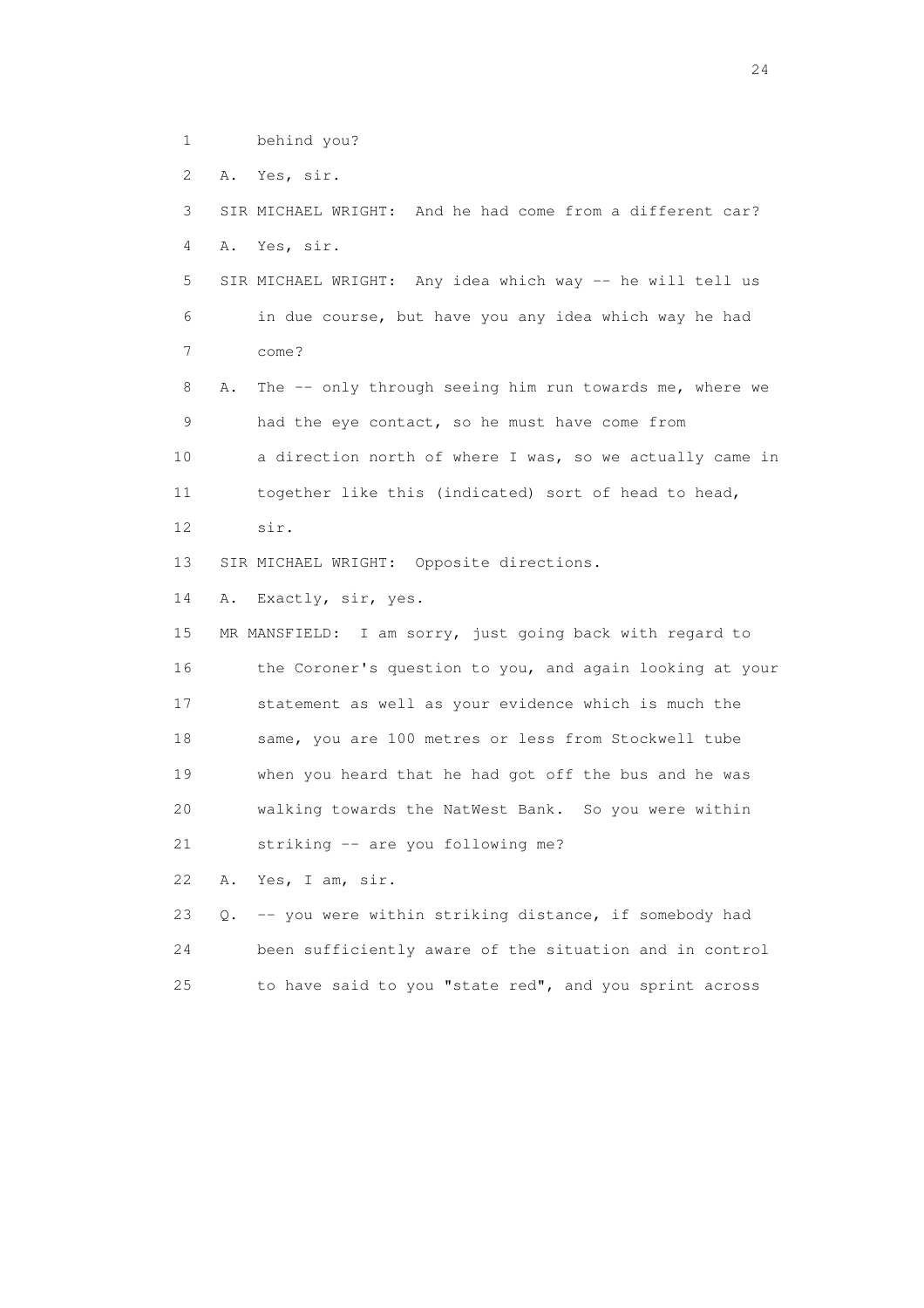1 the road, you were then in a position, I suggest, to 2 either intercept him before he gets into the tube 3 station, or before he gets to the ticket barrier; do you 4 follow? 5 A. I do follow what you are saying, sir. Actually in my 6 statement it says "we were about 100 metres", so that -- 7 I know it sounds picky, but we could have been more or 8 less distance to it. 9 MR MANSFIELD: Yes, I haven't pinned you to that. 10 SIR MICHAEL WRIGHT: But your signal to get out of the 11 vehicle is state red? 12 A. It is, sir, yes, to deploy. 13 MR MANSFIELD: As we can see on the statement, we have not 14 actually got to state red yet or you hearing it. But 15 you haven't heard -- I am sorry to be going slowly but 16 these are important events -- a request for CO19 to do 17 if it in the first place, a rejection of that because 18 they are not in a position to do it, any indication that 19 SO12 should do it, and then a countermand of that, 20 somebody in the firearms team saying, "We are there 21 now", or words to that effect, "We are here"; you didn't 22 hear that? 23 A. Sorry, which point -- 24 Q. The last bit, "We are here"? 25 A. "We are here"?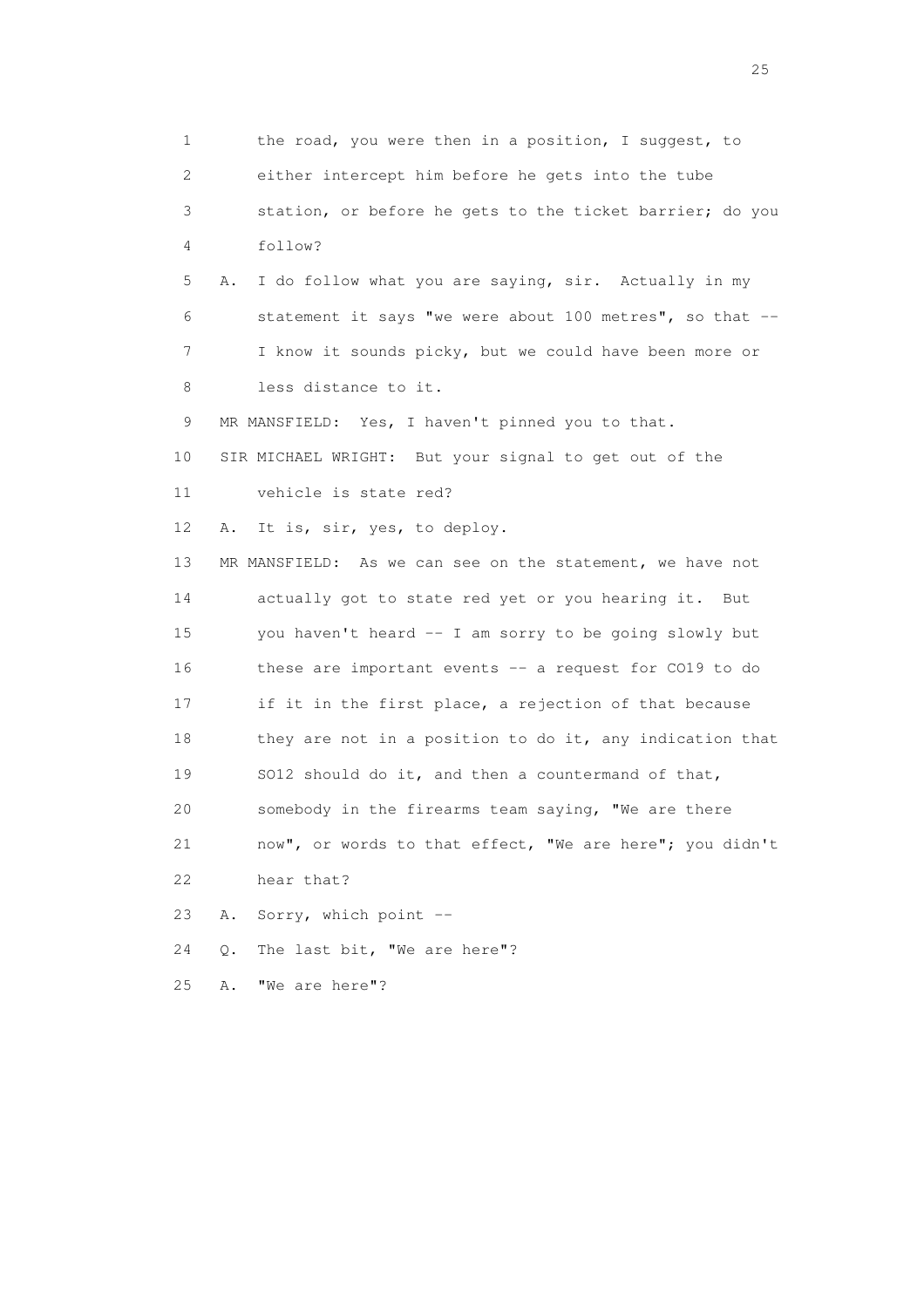- 1 Q. Yes.
- 2 A. I didn't hear that, sir, no.

| 3               | Q. | Just pausing, it also follows that -- you have seen the    |
|-----------------|----|------------------------------------------------------------|
| 4               |    | compilation on Friday, I don't ask for it again, even on   |
| 5               |    | this point -- you will have seen and you now know that     |
| 6               |    | in fact quite a few surveillance officers had already      |
| 7               |    | gone into the concourse, two at least, Ivor, we know his   |
| 8               |    | codename is Ivor, Ken, and three others. You didn't        |
| 9               |    | know about them going in there?                            |
| 10              | Α. | No, sir, no.                                               |
| 11              | Q. | You didn't know what they looked like?                     |
| 12 <sup>°</sup> | Α. | No, sir.                                                   |
| 13              | О. | Just pausing, and it's a point contained within what the   |
| 14              |    | learned Coroner has just put to you a moment ago, not      |
| 15              |    | only did you know none of all that, that I have just put   |
| 16              |    | to you, you didn't know what the target looked like, did   |
| 17              |    | you?                                                       |
| 18              | Α. | That's quite correct. I wouldn't be able to stand up       |
| 19              |    | and say: that was definitely him, I could make             |
|                 |    |                                                            |
| 20              |    | a positive identification; nor would I need to.            |
| 21              | О. | I'll come to that. You couldn't make an identification     |
| 22              |    | of any kind, could you, as you got out of your car on      |
| 23              |    | the hatched area?                                          |
| 24              | Α. | Yes, I accept, sir.                                        |
| 25              |    | SIR MICHAEL WRIGHT: You would have to have him pointed out |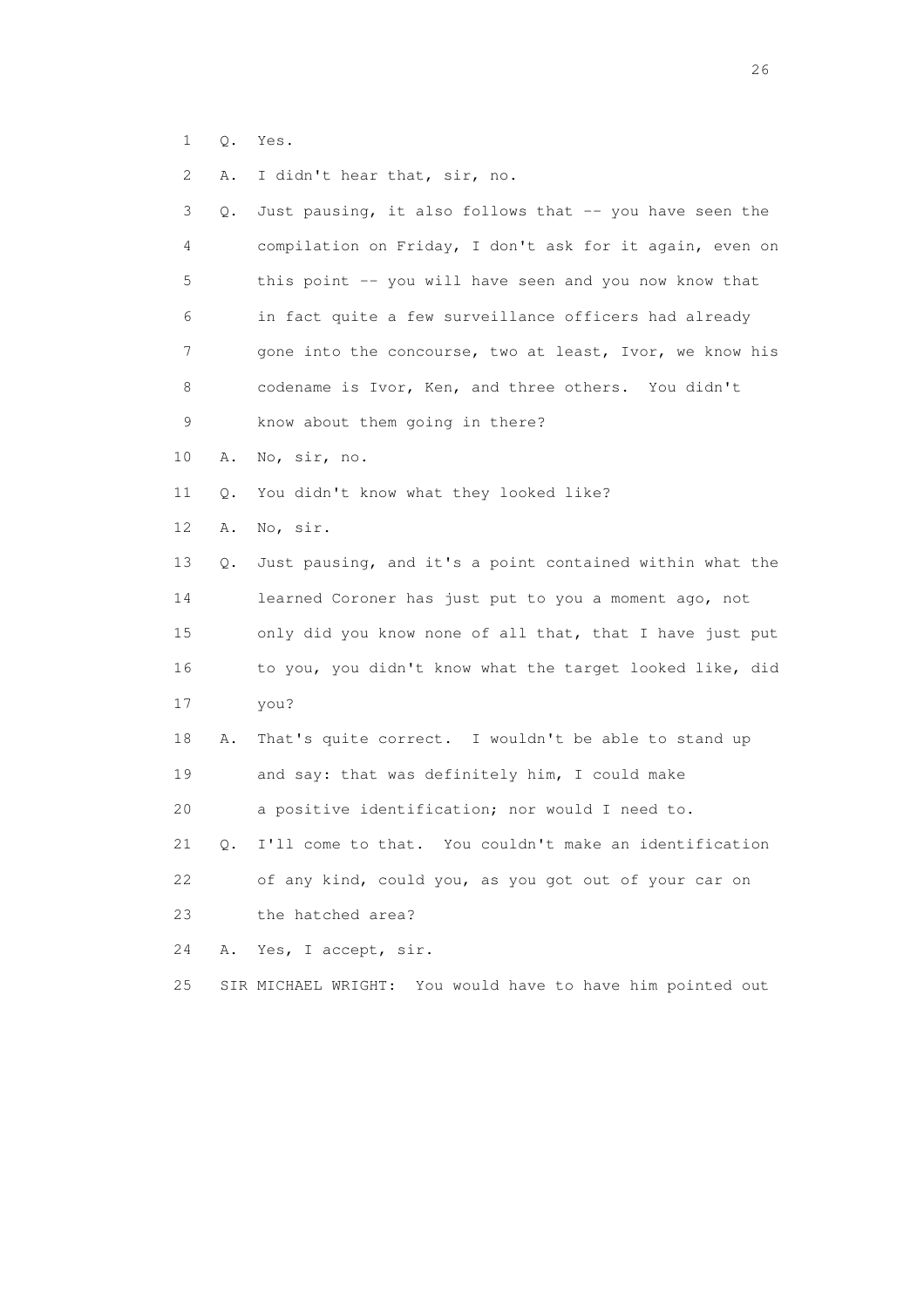| 1  |       | to you?                                                    |
|----|-------|------------------------------------------------------------|
| 2  | Α.    | Exactly right, sir, yes.                                   |
| 3  |       | MR MANSFIELD: Again one is looking slightly to the future. |
| 4  |       | You didn't have an image of either of the two suspects     |
| 5  |       | who were primarily of interest, did you? You didn't        |
| 6  |       | have the photograph with you, or did you?                  |
| 7  | Α.    | No, I didn't, sir, no.                                     |
| 8  | Q.    | Was there one in the car?                                  |
| 9  | Α.    | No, sir.                                                   |
| 10 | Q.    | So no-one in your vehicle had an image of the person,      |
| 11 |       | and we can look at your statement and you can reflect      |
| 12 |       | upon it quickly. Could we have the statement back up,      |
| 13 |       | please, page 356, but if you just run through, in fact     |
| 14 |       | it's this page, really, if you go to the top and just      |
| 15 |       | run your eye down the page, at no stage does anyone tell   |
| 16 |       | you what this man looks like, do they?                     |
| 17 | Α.    | No, sir.                                                   |
| 18 | Q.    | At one stage you ring C2; do you see that:                 |
| 19 |       | "I phoned C2 for further information."                     |
| 20 |       | Do you see it?                                             |
| 21 | Α.    | That's correct, sir, yes.                                  |
| 22 | Q.    | You phoned him. Now, did C2 say that the person you        |
| 23 |       | were following was called Omar?                            |
| 24 | Α.    | No, sir.                                                   |
| 25 | $Q$ . | He didn't. Right, we will hear some officers thought       |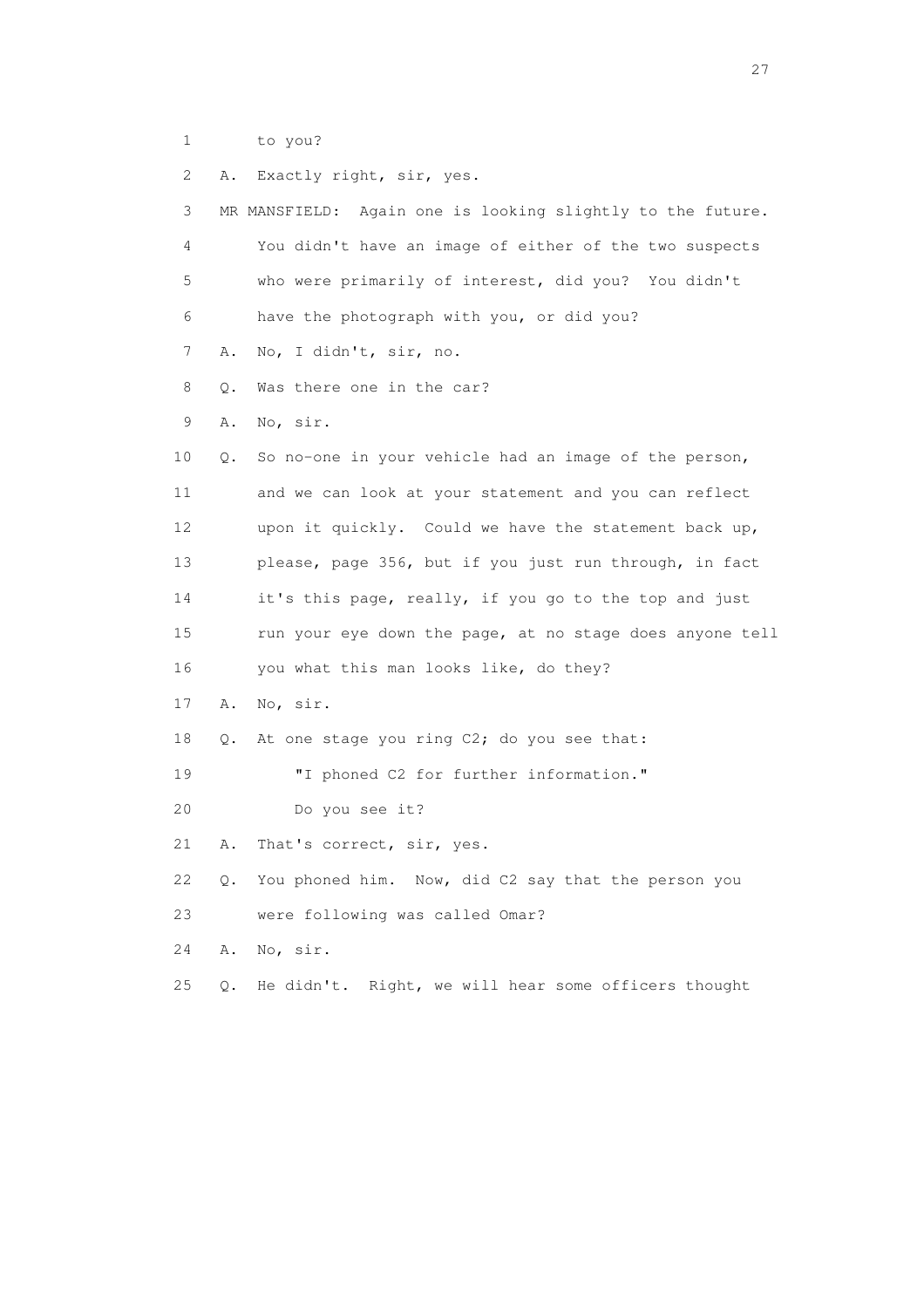| 1                         |    | they were following Omar, but he didn't tell you that -- |
|---------------------------|----|----------------------------------------------------------|
| $\mathbf{2}^{\mathsf{I}}$ |    | he's one of them -- on the phone. So what he told you    |
| 3                         |    | is just in your statement?                               |
| 4                         | Α. | Exactly right, sir, it was a very short and sharp        |
| 5                         |    | conversation.                                            |
| 6                         | Q. | Again I am still back on the hatchway just outside the   |
| 7                         |    | Stockwell station. I want to now ask you carefully       |
| 8                         |    | about -- because you do hear "state red" and this is     |
| 9                         |    | where it's switched to the 75 back-to-back radio?        |
| 10                        | Α. | That's correct, sir, yes.                                |
| 11                        | Q. | I want to ask you these questions, bearing in mind other |
| 12 <sup>°</sup>           |    | things that you say you heard on the route up, all       |
| 13                        |    | right? Now, if the Cougar is only working                |
| 14                        |    | intermittently, the better the nearer you are to         |
| 15                        |    | Stockwell, but you need to get -- or the team leader or  |
| 16                        |    | the team controller, or somebody needs to get through to |
| 17                        |    | you, how are they going to do it?                        |
| 18                        | Α. | Sir, I'm not sure whether my team leader or team         |
| 19                        |    | controller would have known that my radio was acting in  |
| 20                        |    | an intermittent fashion. I think if he had realised      |
| 21                        |    | that, and realised that perhaps I was out of some form   |
| 22                        |    | of communications in some sort of, you know, area where  |
| 23                        |    | we can't get communication, then obviously he would have |
| 24                        |    | attempted to contact me, I would presume.                |
| 25                        | Q. | Let us examine that one. You knew you had difficulty     |

28 and 28 and 28 and 28 and 28 and 28 and 28 and 28 and 28 and 28 and 28 and 28 and 28 and 28 and 28 and 28 and 28 and 28 and 28 and 28 and 28 and 28 and 28 and 28 and 28 and 28 and 28 and 28 and 28 and 28 and 28 and 28 an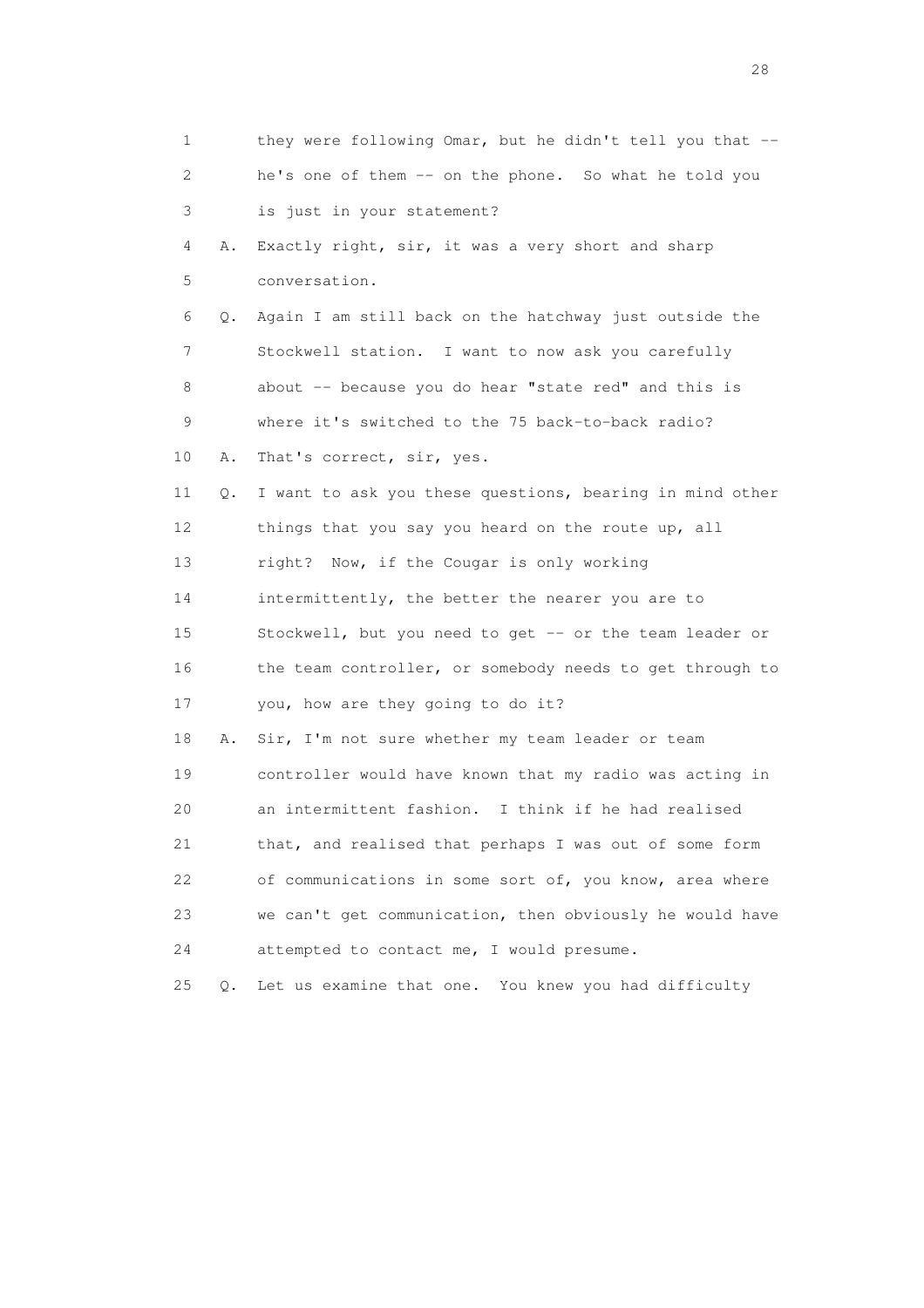1 with communications, so I want to ask you firstly why 2 you never phoned anybody on a mobile, personal or police 3 issue, and say, "Look, we are having great trouble 4 picking up what's going on". Did you ever do that? 5 A. I didn't, sir. However, I did make two phone calls, one 6 to my team leader and one to his second in command 7 asking what was happening. 8 Q. Yes. I appreciate, it's down there: 9 "I phoned Ralph and asked [what was happening]." 10 This is towards the beginning of the journey up to 11 Stockwell tube. But you don't say to him, "Look, I am 12 having real trouble picking up, I didn't even know there 13 was a follow", do you? 14 A. No, sir, but the closer we actually got to Stockwell 15 tube station, I have said in my evidence, the better our 16 signals got. So I put this communications problem down 17 as a temporary one, really. 18 Q. Well, it wasn't temporary because by the time you got to 19 Stockwell, there was quite a lot going on as we have 20 just been through that you didn't know about? 21 A. That I didn't hear. 22 Q. You didn't hear? 23 A. Yes, sir. 24 Q. Well, either it hasn't come over the Cougar at all, 25 that's one possibility, or it has come over the Cougar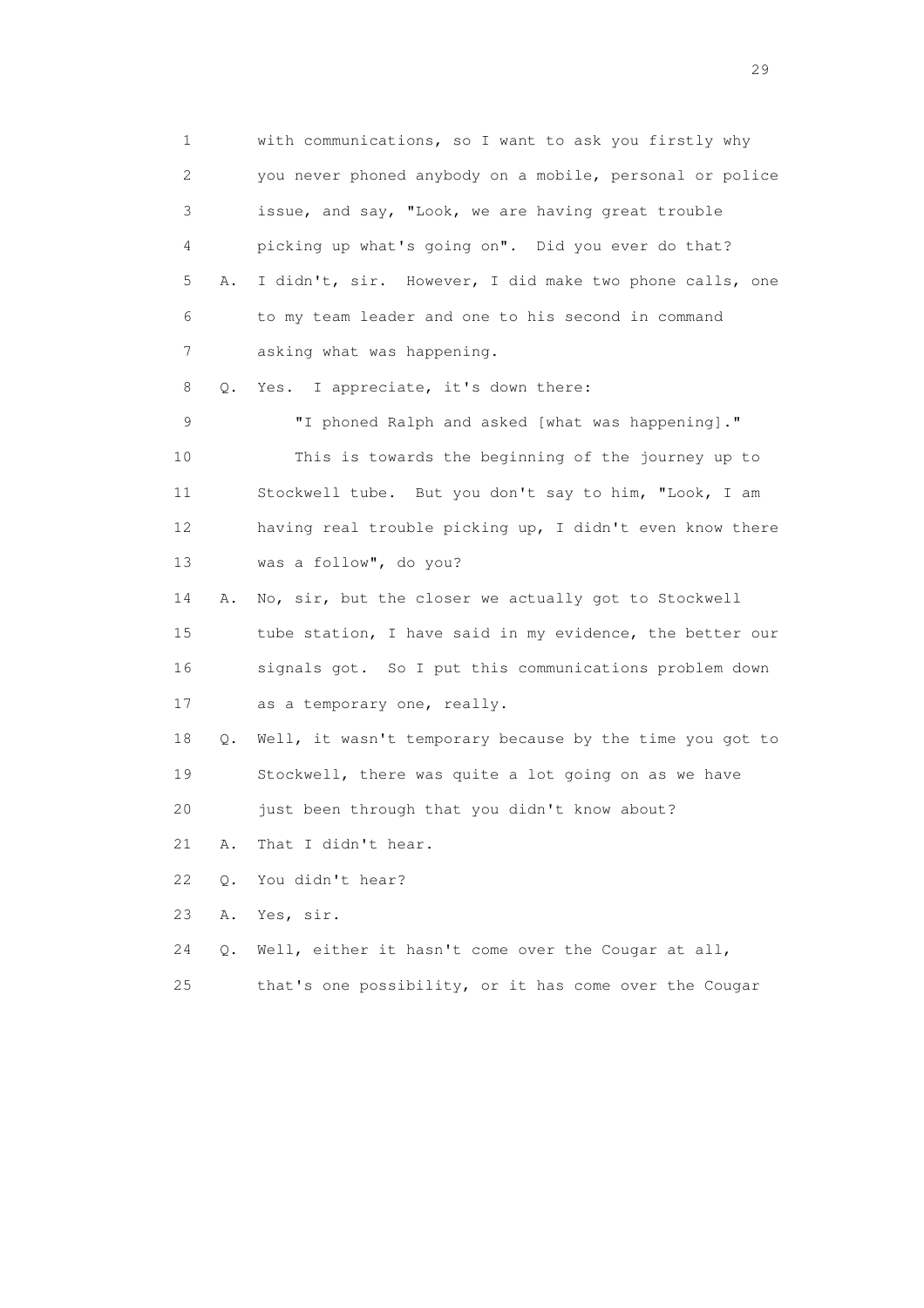1 and you haven't heard it? Can you help us? 2 A. Yes, sir. I just didn't hear it. I am sorry, I can't 3 give evidence on something I haven't -- 4 SIR MICHAEL WRIGHT: Do you wear earphones? Earpieces for 5 the Cougar. 6 A. I didn't on this day, sir. 7 SIR MICHAEL WRIGHT: How do you hear it, through 8 a loudspeaker in the car? 9 A. Yes, sir. 10 MR MANSFIELD: I want to put to you the most important thing 11 on an operation, and I'm sorry if it sounds naive from 12 an outsider, is that people should know, in a team, in 13 a firearms team, they should know where their vehicles 14 are; the team leader at least should know roughly where 15 they are, shouldn't he? 16 A. Yes, sir. 17 Q. Thank you. So why didn't you tell -- if the 18 communications are bad, and you have missed all sorts of 19 things and obviously as you said on Friday, if you can't 20 hear them, you don't know what you have missed, but you 21 may have missed something -- why don't you ring up Ralph 22 and say: look, I am beetling along, whatever word you 23 want to use, I am going straight down the Clapham High 24 Street to Stockwell right now and I will get there; and 25 you did it within minutes from Nightingale Lane?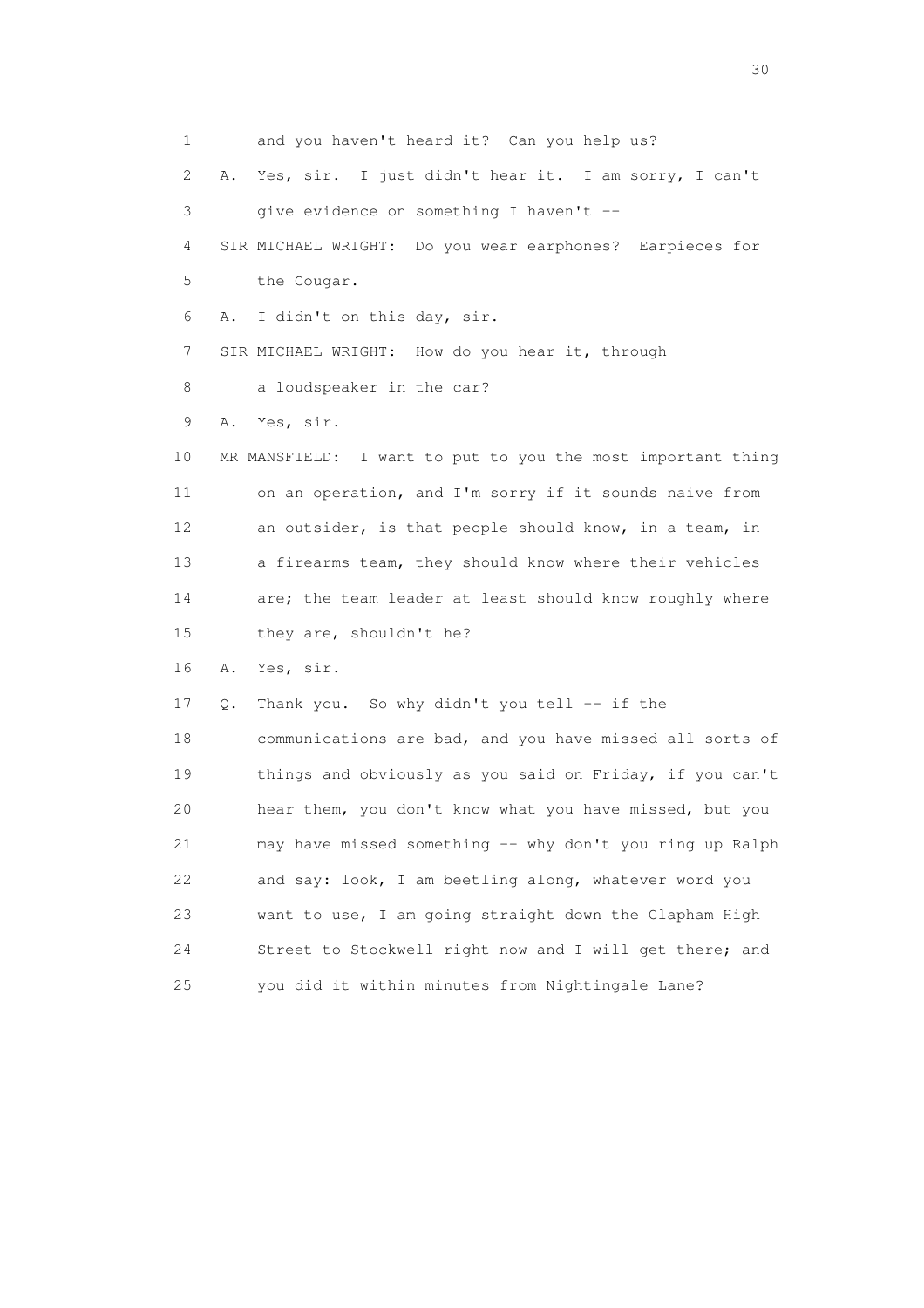1 A. We did, yes.

| $\mathbf{2}$ | О. | You did it within minutes. You saw Stockwell, you know   |
|--------------|----|----------------------------------------------------------|
| 3            |    | the area very well, you saw it, anticipated it might be  |
| 4            |    | a threat area from the point of view of the person on    |
| 5            |    | the bus?                                                 |
| 6            | Α. | That is correct, yes.                                    |
| 7            | Q. | So it would be very important for you to say to Ralph or |
| 8            |    | Trojan 84 or whoever you want to speak to, out of breath |
| 9            |    | or whatever you may have been, "I am here, I have got    |
| 10           |    | here, I am at Stockwell". Why didn't you tell them       |
| 11           |    | that?                                                    |
| 12           | Α. | The only explanation I can offer to you is that things   |
| 13           |    | happened so quickly, the journey happened so quickly,    |
| 14           |    | and all the time as we are getting closer and closer to  |
| 15           |    | the scene, as it were, of the main transmission, is my   |
| 16           |    | transmissions were getting clearer and clearer. Why      |
| 17           |    | I didn't tell them where I was, I can't say. I was       |
| 18           |    | trying to listen to the radio, I was trying to direct my |
| 19           |    | driver, trying to spot where the bus was, I had a lot    |
| 20           |    | going on, so if that is an error, then you know, I fully |
| 21           |    | apologise for it.                                        |
| 22           | Q. | Apologies are appreciated, but I do suggest as part of   |
| 23           |    | an experienced firearms officer -- and you agreed that   |

 23 an experienced firearms officer -- and you agreed that 24 the firearms leader at least needs to know where all his 25 vehicles are, roughly speaking, not the precise point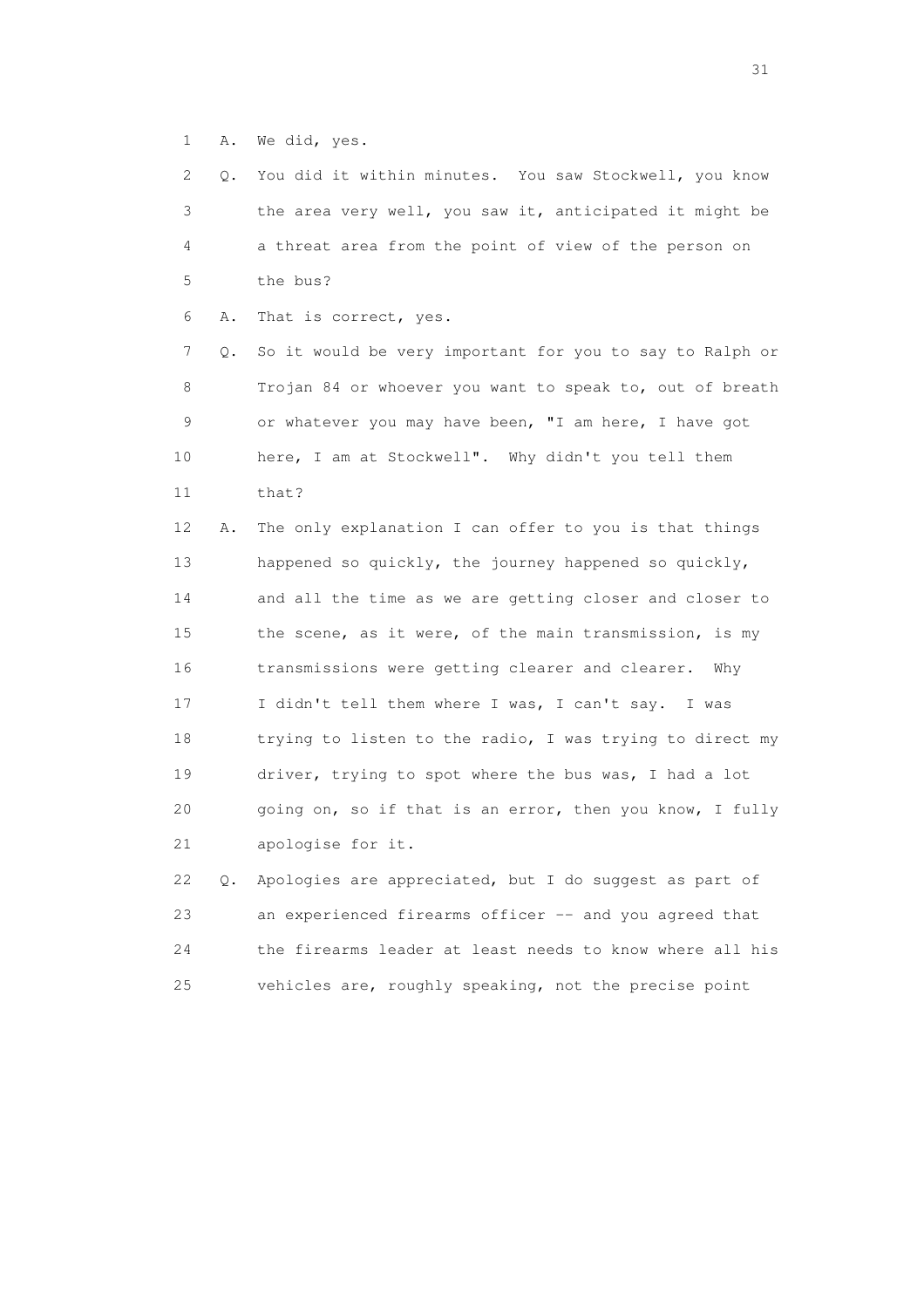1 but roughly where they are -- that one of the things 2 that you would want to transmit at some point, "I am 3 driving slowly towards Stockwell now and the bus, as 4 I understand it, is either on the junction or just going 5 over", that's all that has to be done at that point. It 6 is perhaps the most important thing for control room way 7 back in New Scotland Yard, the control car around the 8 corner in the Stockwell Road, to know that you are in 9 a prime position, if he gets off the bus, and of course 10 you have heard that he has, to do something about it? 11 SIR MICHAEL WRIGHT: I can see problems, Mr Mansfield, and 12 maybe we ought to ask the witness if he can help us on 13 it. 14 I think what you are suggesting, there are five or 15 six cars in the team, aren't there? 16 A. Sir, that's a variable point. 17 SIR MICHAEL WRIGHT: I know, but on this particular day. 18 A. Yes, there were. 19 SIR MICHAEL WRIGHT: Five or six. 20 A. From my memory, five -- 21 SIR MICHAEL WRIGHT: It doesn't matter. It's the principle 22 of the thing. If Ralph, the team leader, is going to 23 know where everybody is, he has to call them all round? 24 A. He has, sir. Can I, if I may just interject for one 25 moment.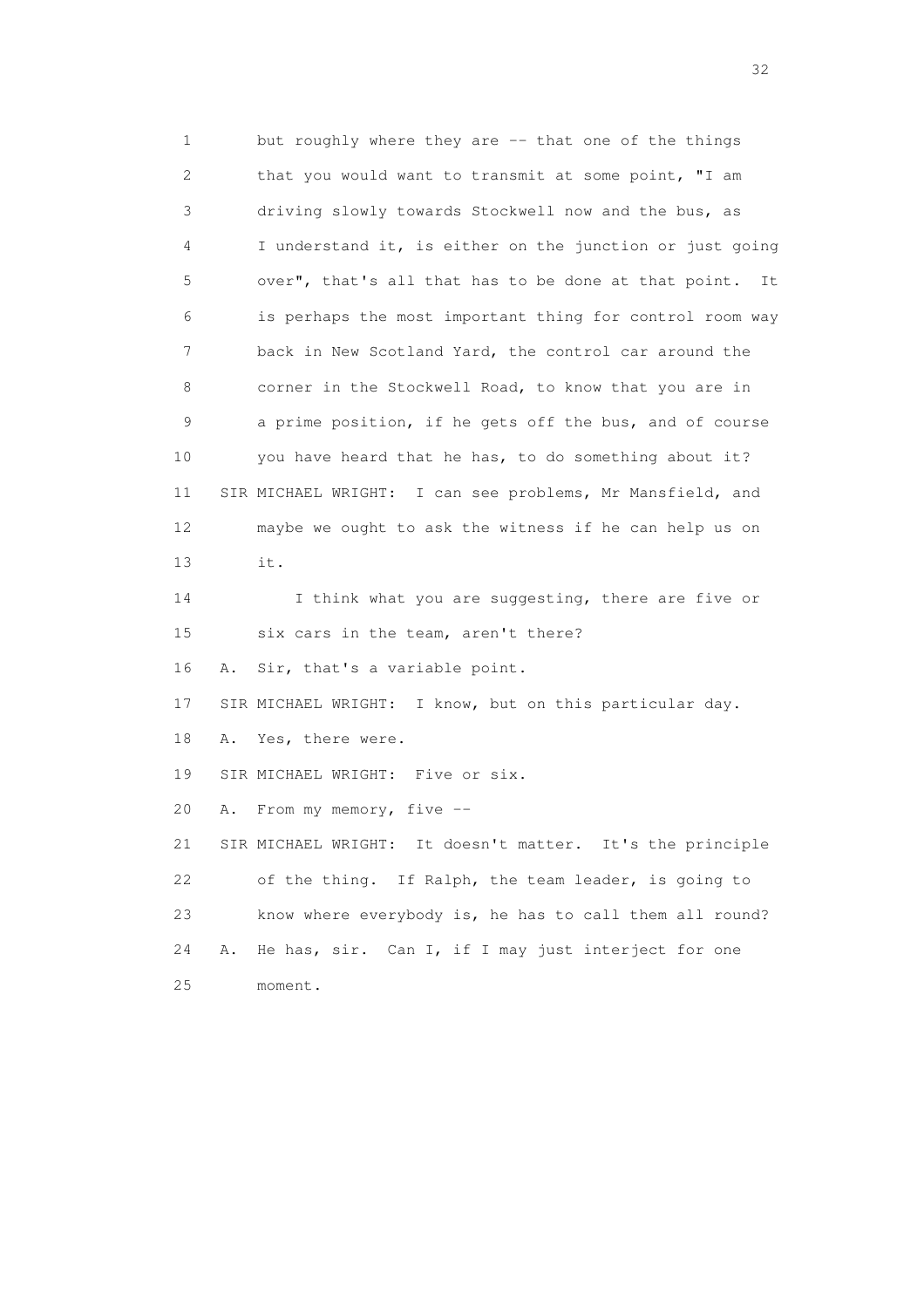1 SIR MICHAEL WRIGHT: Yes.

| 2               | Α. | This was an unusual situation for us vehicular wise.<br>Ιf |
|-----------------|----|------------------------------------------------------------|
| 3               |    | I may explain, our standard operating procedures, when     |
| 4               |    | we work with surveillance on this mobile armed support     |
| 5               |    | to surveillance, generally speaking we travel in           |
| 6               |    | a convoy, and generally speaking our control car is at     |
| 7               |    | the rear of our convoy, and so they will have sight of     |
| 8               |    | their resources at all times.                              |
| 9               |    | SIR MICHAEL WRIGHT: So he can see you.                     |
| 10              | Α. | Now, in answer to Mr Mansfield's point, I hope this        |
| 11              |    | addresses it in some way, is that I presume Silver or      |
| 12 <sup>°</sup> |    | Trojan 84, sorry, saw the resources that he had in front   |
| 13              |    | of him and didn't necessarily pick up that I was missing   |
| 14              |    | or felt happy and comfortable that he had the resources    |
| 15              |    | there in order to act effectively.                         |
| 16              |    | SIR MICHAEL WRIGHT: If $-$ the team leader it would be,    |
| 17              |    | I suppose, or Silver, is going to -- I'll go back a bit.   |
| 18              |    | We have been told that when using the Cougar system,       |
| 19              |    | you are supposed to keep your contributions very           |
| 20              |    | succinct so that you don't block up the radio waves;       |
| 21              |    | that is correct, is it?                                    |
| 22              | Α. | Yes.                                                       |
| 23              |    | SIR MICHAEL WRIGHT: Do you think it's practicable for      |
| 24              |    | a team leader to, as it were, call round Delta 1,          |
| 25              |    | Delta 2, Delta 3, Delta 4, Delta 5 and so on, "Where are   |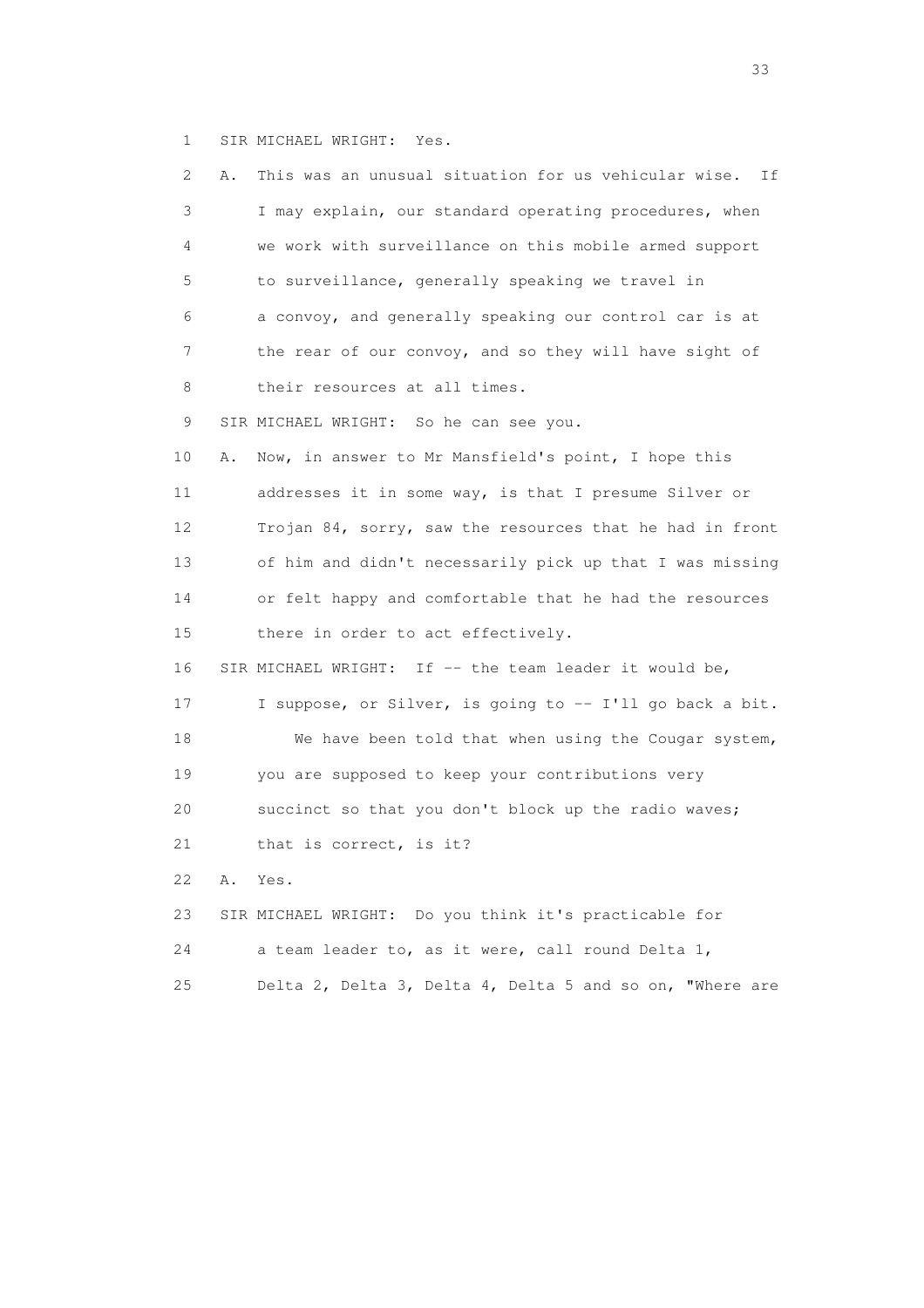1 you?" and get answers?

 2 A. It isn't practical, sir, and it's something that we 3 don't really do. Invariably, as I have mentioned 4 before, we stay together -- 5 SIR MICHAEL WRIGHT: The idea is you are in visual contact 6 with each other. That's the idea? 7 A. That's correct, sir, so we can get to places together, 8 and then when we get deployed, we act together as a team 9 so we have all our resources in one place. 10 SIR MICHAEL WRIGHT: So for you as you did on this day to be 11 going by a different route because you had been 12 intercepted just after you left Nightingale Lane, that's 13 an unusual situation, is it? 14 A. Yes, it was, it was, sir, yes. 15 MR MANSFIELD: It is for that reason that I am suggesting 16 that the onus of information is actually on you if you 17 are doing something unusual and you are not in the 18 convoy and Ralph may assume you are behind but you are 19 not, and you are getting frustrated, because that was 20 your word, sitting there with no order coming over and 21 you can't really understand it, just to say, "I am here, 22 what's going on?" It's on you to tell them if it's 23 slightly unusual for you to be not in the convoy. You 24 are following what I am putting? 25 A. Yes, I do, sir, and yes, sir, you are correct. Looking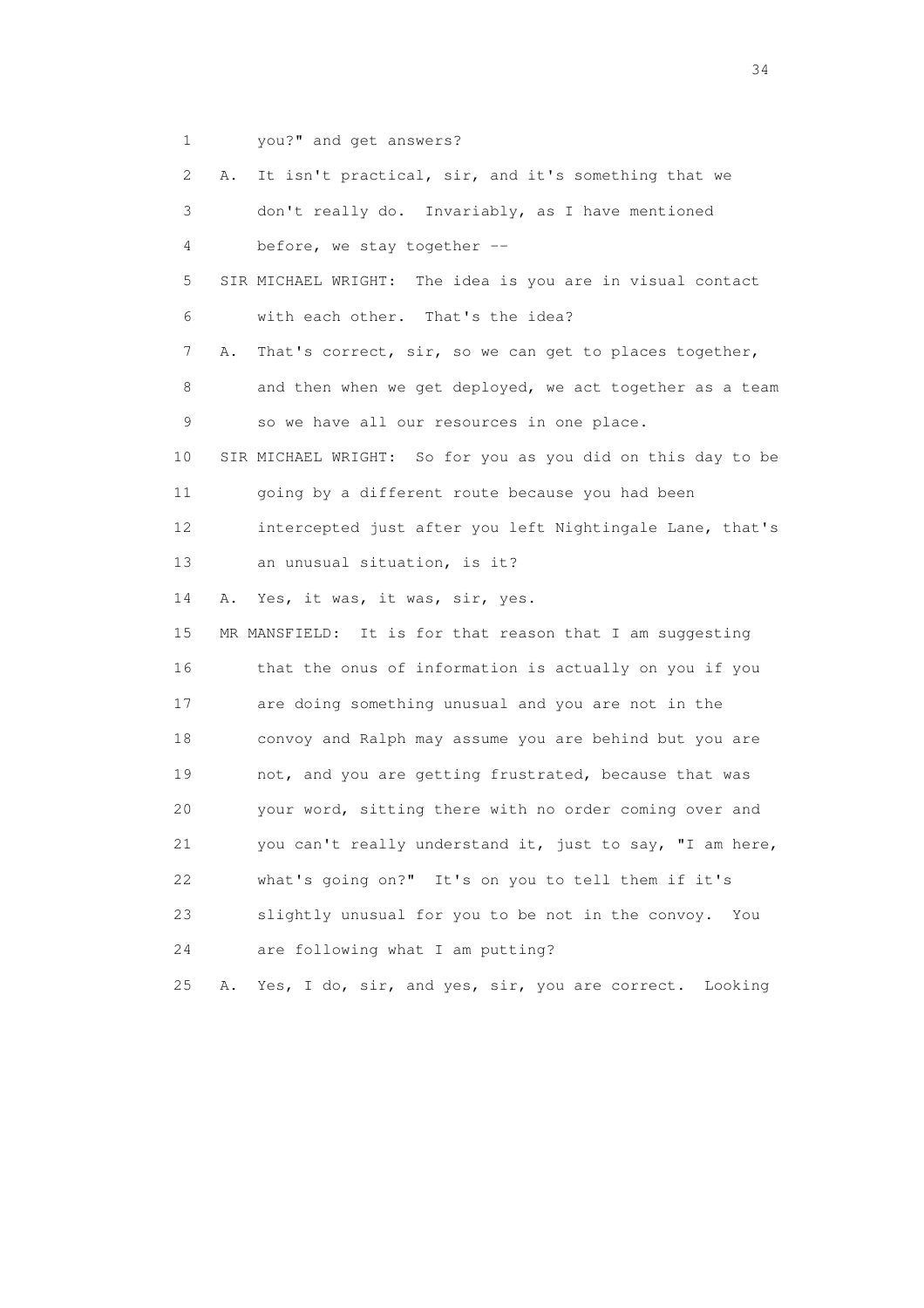| 1           |    | back on it, the onus was on me in that situation.<br>I was |
|-------------|----|------------------------------------------------------------|
| 2           |    | listening to the radio trying to pick up as much as        |
| 3           |    | I could, and I was waiting for any commands to come        |
| 4           |    | through and that affected my decisions not to use the      |
| 5           |    | radio so yes, I agree with you.                            |
| 6           | Q. | So that's a series of cameos, if you like, around the      |
| 7           |    | Stockwell station of three different teams, in fact all    |
| 8           |    | Ivor's actually got there first with his team,<br>there.   |
| $\mathsf 9$ |    | is inside; you are on the hatching; and the rest of the    |
| 10          |    | convoy are spread out down the road on the right-hand      |
| 11          |    | side of Stockwell Road.                                    |
| 12          |    | As we have your statement, I just want to go back to       |
| 13          |    | the beginning of the journey, minutes though it was, the   |
| 14          |    | sentence -- I am using this because it's easier than       |
| 15          |    | your evidence, your evidence is much the same:             |
| 16          |    | "When we reached Clapham Common South Side"                |
| 17          |    | Do you see that, four or five sentences down?<br>So        |
| 18          |    | you have left the TA --                                    |
| 19          | Α. | Yes.                                                       |
| 20          | Q. | I am sorry, you've left the Nightingale Lane holding       |
| 21          |    | centre?                                                    |
| 22          | Α. | Yes.                                                       |
| 23          | О. | Police premises; I think it's not a police station, but    |
| 24          |    | police premises:                                           |
| 25          |    | "When we reached Clapham Common South Side I started       |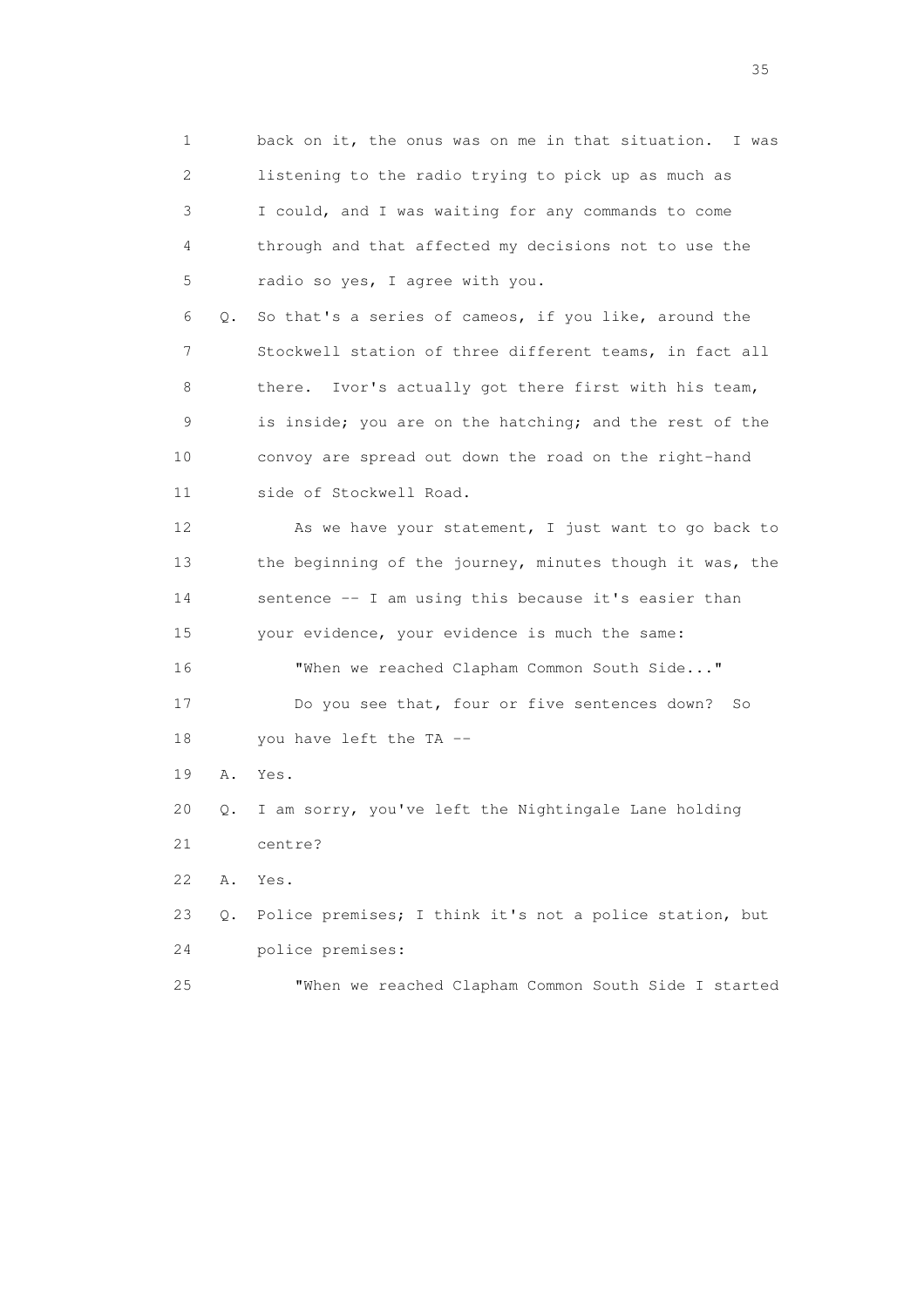1 to hear communications from our car radio." 2 Now, are you in fact, as you are in the front 3 passenger seat, the person responsible for 4 communications? Or is that someone else. 5 A. Generally, sir, that would be one of the functions 6 I have. But it's a shared function, as it were, amongst 7 the team members. 8 Q. I am sorry to interpose it, but it will make more sense. 9 When you came to write this statement the day following, 10 on the 23rd, did you and your fellow crew members sit 11 down as a group and agree what happened on this journey? 12 A. We talked through our recollection of events and 13 I recalled my recollection as accurately as I could 14 here. Yes, we did, we did talk about it. 15 Q. Did you agree, in particular, what was being heard over 16 the radio? 17 A. The word "agree", sir, my statement is my statement, and 18 I have -- and it is my accurate -- as much as I can 19 accurately recall, exactly what happened. It might 20 differ with other officers and I expect it would do. 21 Q. With the team you are with, do you follow, on key points 22 I want to come to, it doesn't differ from the other two 23 in the same vehicle; but it does differ -- and I have to 24 ask you carefully about it -- substantially from other 25 people in other vehicles. Now, I'll come to it, so you

 $36<sup>2</sup>$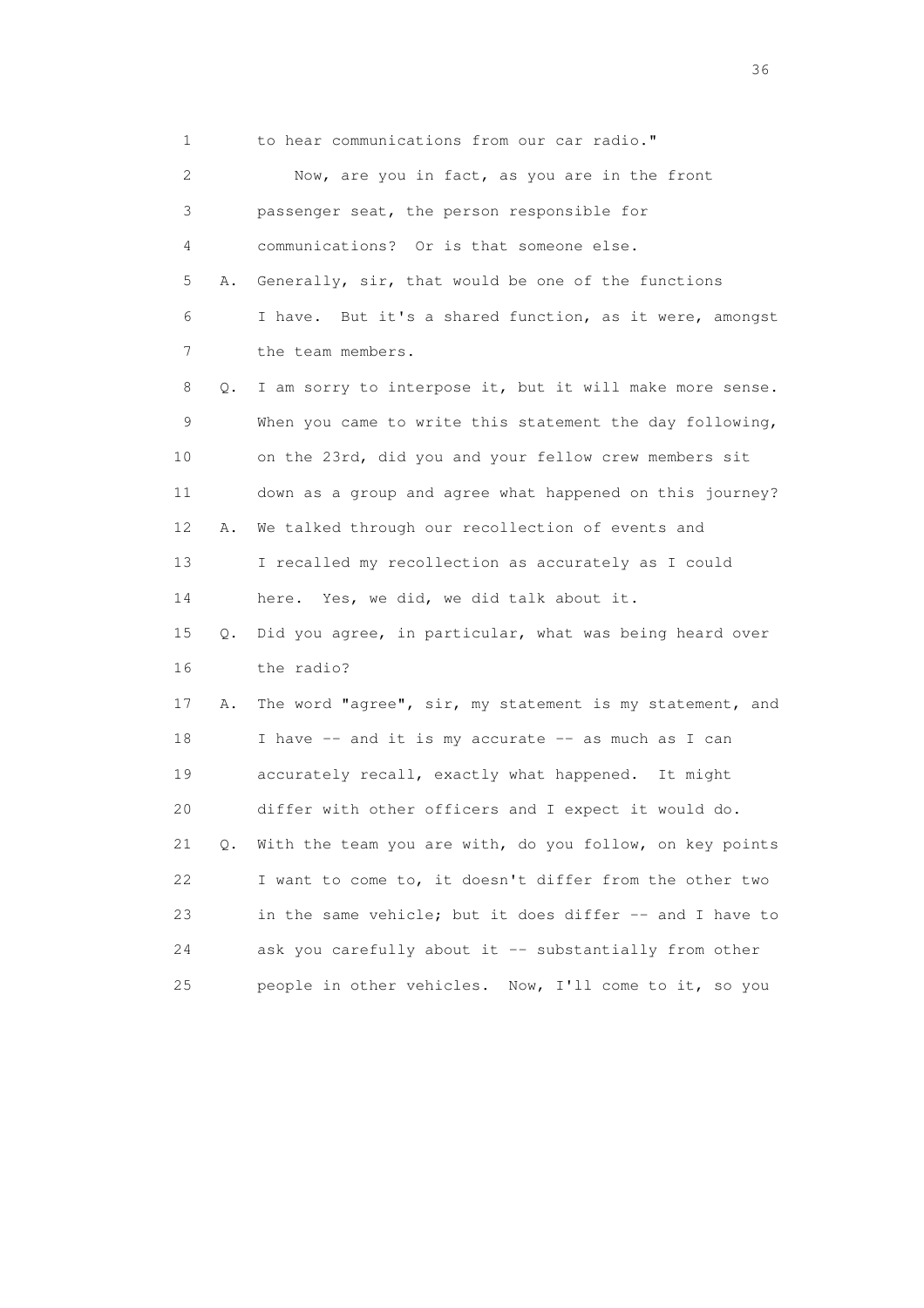1 follow why I want to go through it.

2 A. Yes, I do, yes.

3 Q. Just going on:

 4 "The comms were quiet and at times intermittent. 5 I could make out that a subject from 21 ... was on a bus 6 heading towards Brixton ..." 7 So are we understand that you heard that over the 8 Cougar and it's coming from a surveillance officer, is 9 it? 10 A. I can't say. In my evidence on Friday -- and the radio 11 communications were awful, they really were bad. 12 However, that isn't an exact comment, that's me 13 paraphrasing information that I have pulled together in 14 order to get -- 15 Q. I want to interpose another element here, if I may. 16 Once you heard that there was a subject from 21 on 17 a bus, did you then start saying to yourself that this 18 is an identified suspect from the day before? 19 A. I can't recall that type of detail. 20 Q. No, very well.

 21 A. But what it did do was make me alert as to something was 22 happening which made me then make the series of phone 23 calls.

 24 Q. It's what you are not told that I want to come to, as 25 well as what you are told. You phone Ralph, he is the

<u>37</u>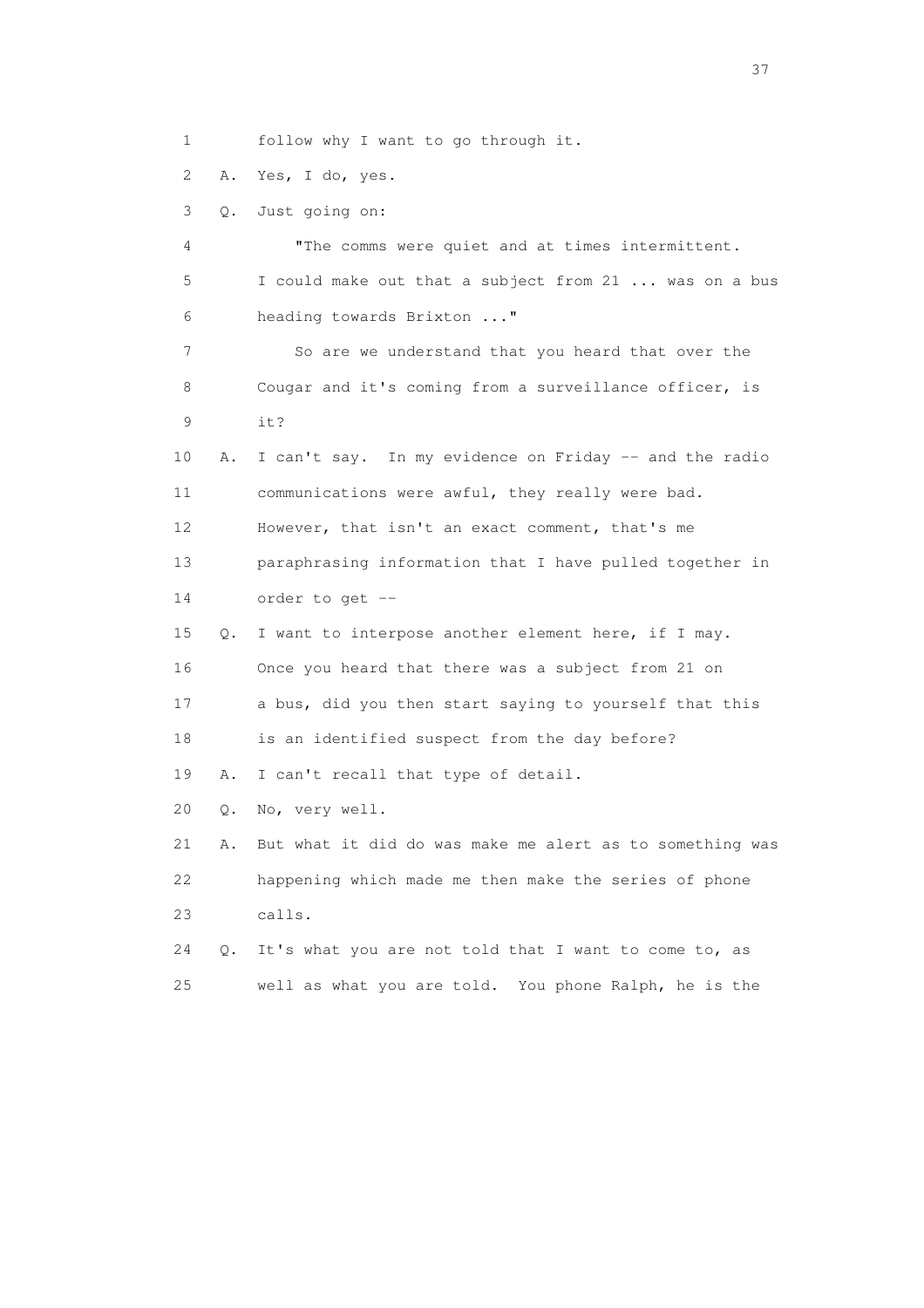1 team leader and ask what's happening. He said -- and 2 what you and your fellow officers in the same car, you 3 put things into inverted commas to suggest that this is 4 an accurate as you can get it summary of what he, Ralph, 5 said, "'Subjects on bus heading towards Stockwell'". 6 I really don't want to be pernickety, but it looks 7 as though it's more than one, but it could obviously 8 mean subject is on bus. Can you just help? 9 A. I will try to. The only thing that I can say is that 10 the "subjects on a bus heading towards Stockwell", 11 I might have missed the word "a" or something, but that 12 is as accurately as I can recall that telephone 13 conversation. 14 Q. Are we to understand that what you recall Ralph telling 15 you is plural, "subjects"? 16 A. That's how I have written it there. 17 Q. All right. 18 A. But -- he -- I can't say how exactly, other than that, 19 that's what I heard. 20 SIR MICHAEL WRIGHT: Sorry, it's singular in your statement. 21 A. "Subjects on a bus". 22 SIR MICHAEL WRIGHT: I beg your pardon, I am looking at the 23 wrong bit. Sorry. 24 MR MANSFIELD: First, it's -- 25 SIR MICHAEL WRIGHT: It might be apostrophe S, Mr Mansfield.

and the state of the state of the state of the state of the state of the state of the state of the state of the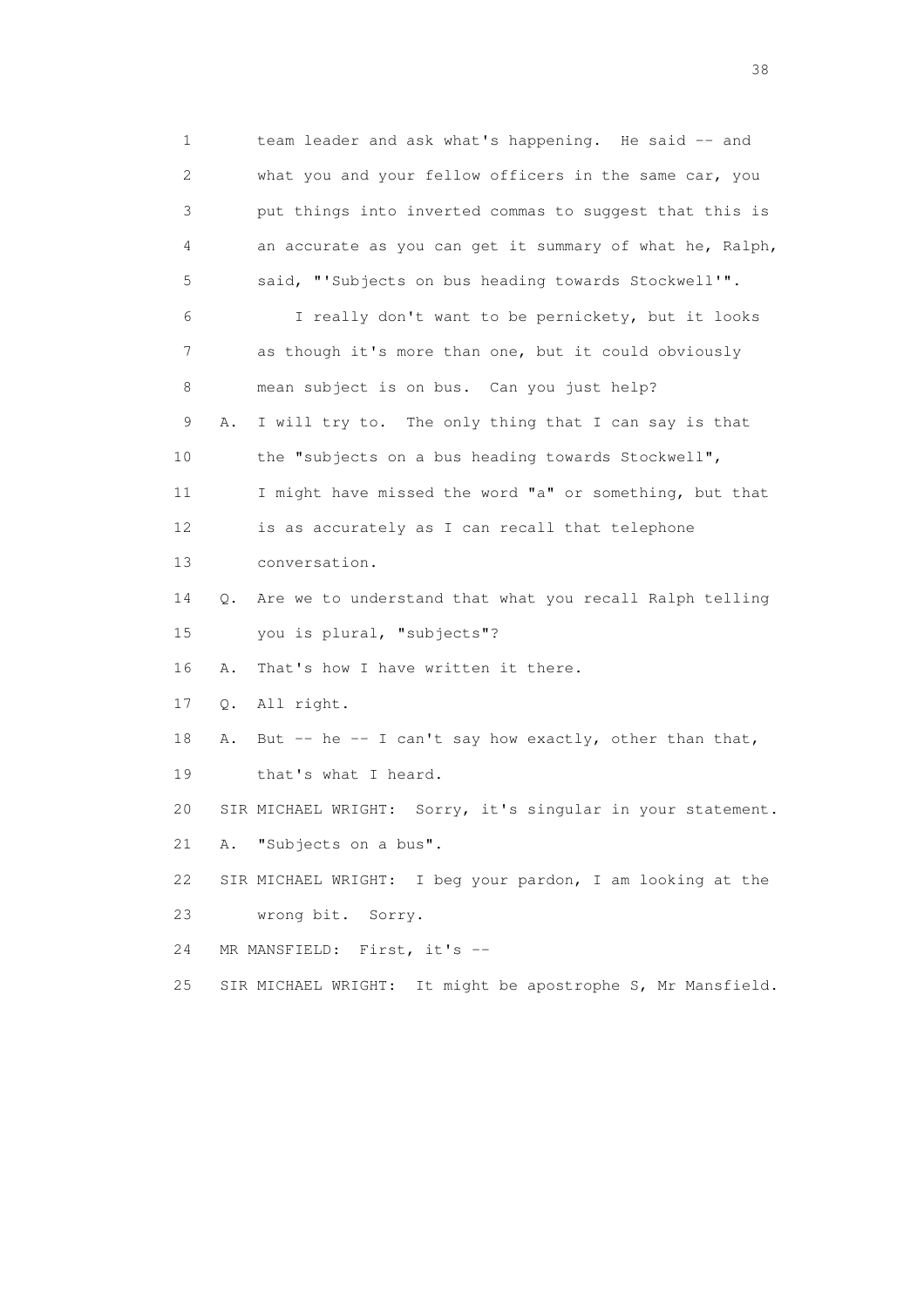1 MR MANSFIELD: Yes, it might be, and that's why his note was 2 looked at the other day, or rather the original 3 handwritten form of this. 4 Can I ask you while we are on this topic, did you 5 make any notes before you made this statement which you 6 say are your notes? Did you make any preparatory notes? 7 A. No, sir. 8 Q. You didn't. I'll not take up too much time obviously on 9 that. Ralph doesn't say there is a follow by you; in 10 other words he doesn't say, "Right, we have got to move 11 and follow", does he? 12 A. No, sir. 13 Q. You assumed that you were to follow? 14 A. I assumed from what he said that a subject or subjects 15 was on a bus heading towards Stockwell. 16 Q. But what's that got to do with you unless you are 17 ordered to do something? 18 A. It was my assumption that there is a subject, which 19 means an identified subject to me, was on a bus heading 20 towards Stockwell. 21 Q. Right, so it does mean, even by this stage, that's the 22 second communication, that you had assumed that it was 23 an identified person or persons from the day before? 24 A. That is correct, sir, yes. 25 Q. Because they would not follow anybody unless they had

 $39<sup>2</sup>$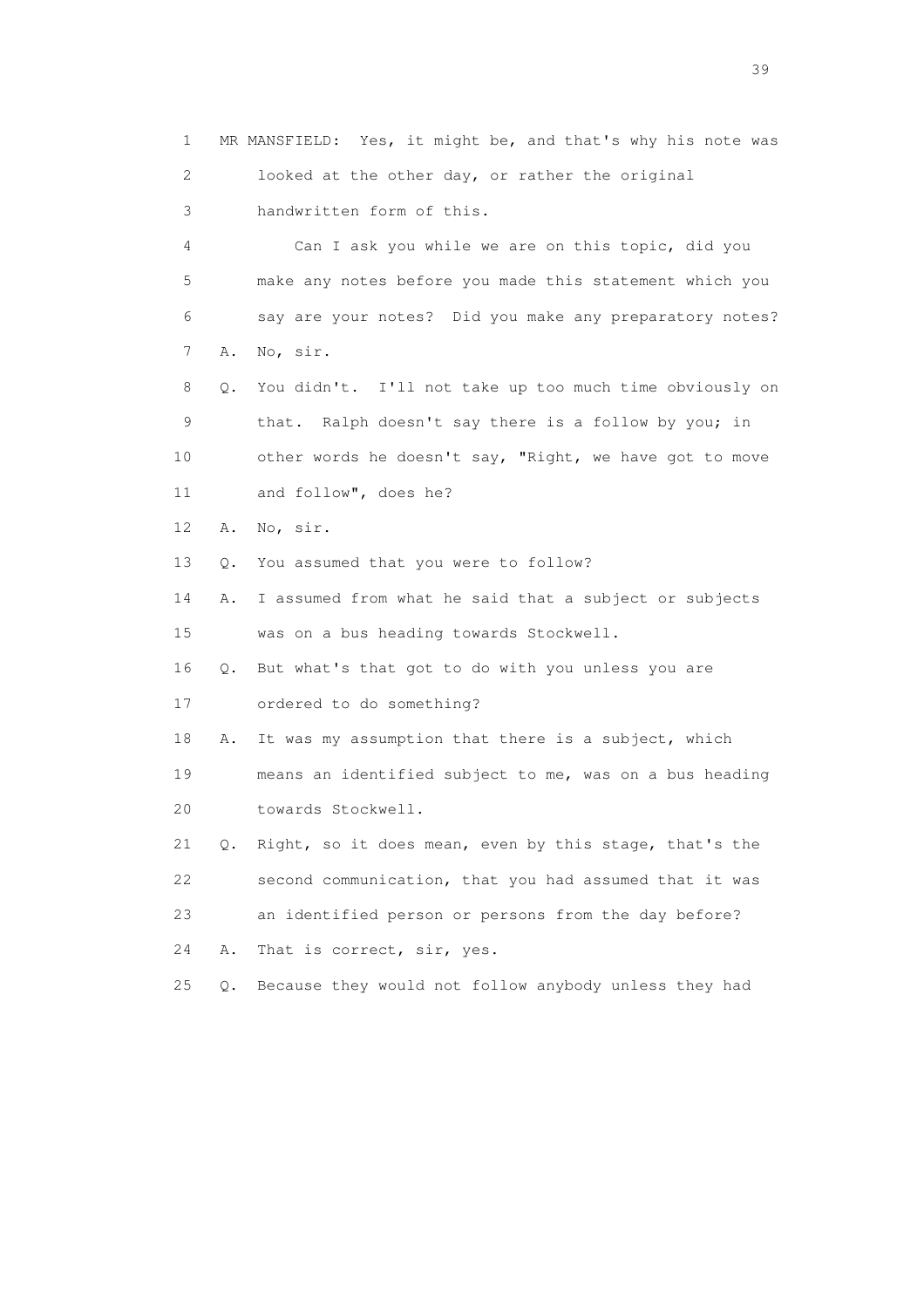1 been positively identified from the day before?

2 A. That's correct, sir, yes.

 3 Q. So it never entered your thinking that the surveillance 4 team might just follow somebody who's only possibly the 5 person from the day before?

 6 A. Can you just rephrase that for me again, please? Sorry. 7 Q. Yes. Did it occur to you -- I can only ask you, I don't 8 know about the rest of the crew in your car -- well, we 9 are not ordered to join the follow, we are not being 10 ordered to join the follow, and of course -- and this 11 didn't happen at the briefing -- the surveillance team 12 might need time to identify one way or another, and they 13 haven't positively identified yet; did that occur to 14 you?

15 A. No, sir. As I say, I picked up that -- it was such 16 a quick phone call, what was happening, and then it was 17 subjects on a bus heading towards Stockwell; and for me 18 that was an immediate alert reaction that, you know, we 19 have got a subject here from the failed suicide bombings 20 and it was an assumption.

 21 Q. It was an assumption and I want to ask you whether 22 what's happening here are the seeds, the beginning, of 23 a quick series of actions which lead to you running down 24 an escalator with one thing in mind, "I have got to stop 25 that suicide killer". Do you follow?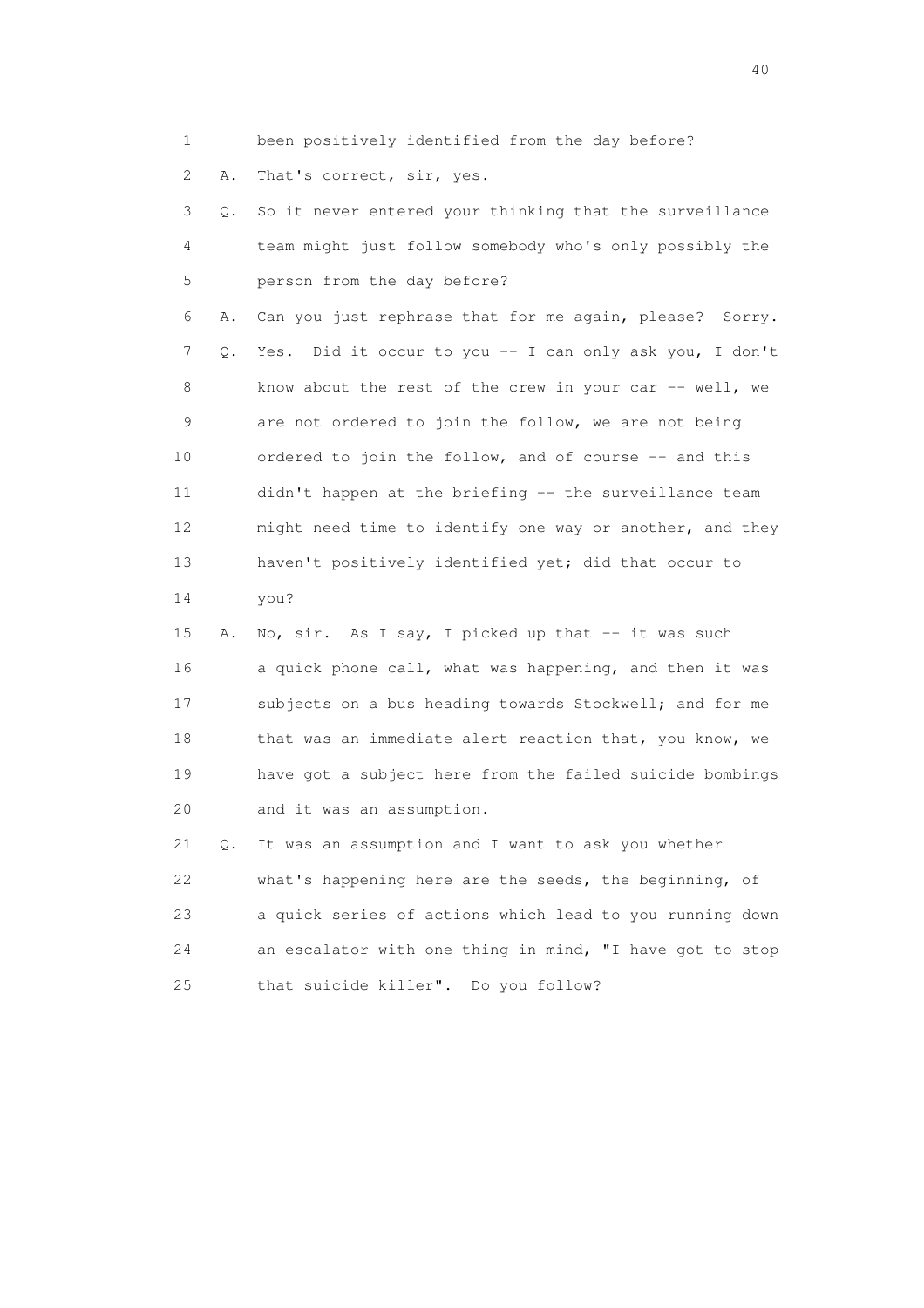1 A. I do follow, sir, yes.

|    | 2<br>О. | Again I keep interposing but it will save having to sort |
|----|---------|----------------------------------------------------------|
|    | 3       | of repeat it. During the briefing, you had two of them   |
|    | 4       | so I'll deal with them both together. At no stage in     |
|    | 5       | either of the two briefings -- I'm just pausing if there |
|    | 6       | is a need for paper and so on. (Pause)                   |
|    | 7       | At no stage in either of the two briefings did           |
|    | 8       | anyone say anything to the effect that the surveillance  |
|    | 9       | team may need to follow somebody when they are not sure  |
| 10 |         | who it is in order to establish identity and in fact,    |
| 11 |         | well, first of all, nobody said that, did they?          |
| 12 | Α.      | No, sir.                                                 |
| 13 | Q.      | Nobody said to you: actually, the suspects may not be at |
| 14 |         | this address because it's a footprint address and it's   |
| 15 |         | unlikely they will go back there; no-one said that?      |
| 16 | Α.      | No, sir.                                                 |
| 17 | Q.      | These are quite important qualifications in a briefing,  |
| 18 |         | aren't they?                                             |
| 19 | Α.      | Well, you are saying that, sir, I can only go on the     |
| 20 |         | information I'm given.                                   |
| 21 | Q.      | Of course.                                               |
| 22 | Α.      | Not what I am not told because I obviously don't know    |
| 23 |         | it.                                                      |
| 24 | Q.      | Absolutely, you can't go on what you are not told.       |
| 25 |         | Just going back to what you appear to have been told     |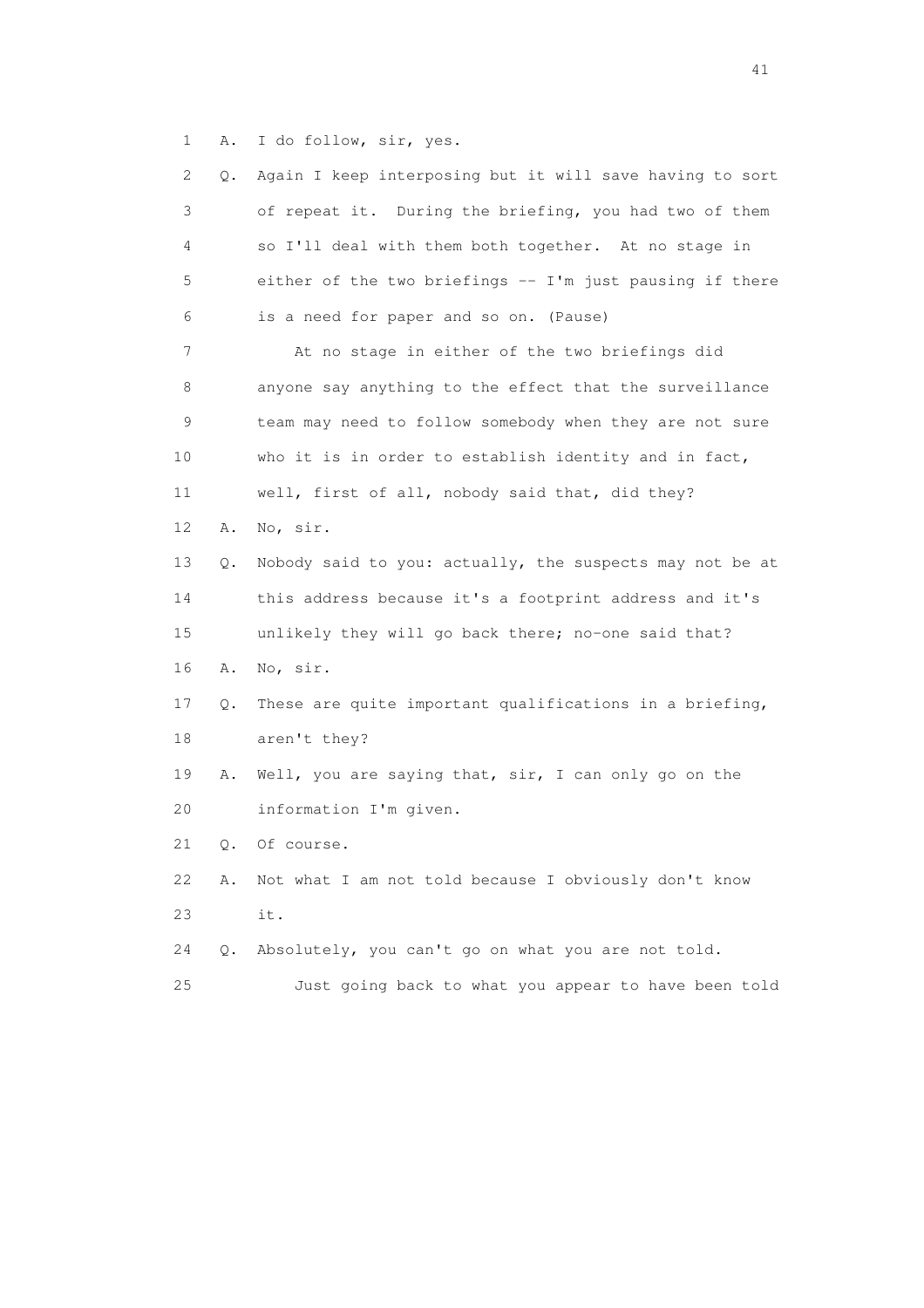1 here by Ralph, and he's giving evidence. Just look at 2 the statement. It says: 3 "I relayed the information to C3 and C11." 4 Is that right? 5 A. That is an error, sir. It should have read "D3 and 6 D11". 7 SIR MICHAEL WRIGHT: Is that Vic and William? 8 A. It is, sir, because they are on a different team and 9 they had different pseudonyms and that's just an error 10 on my part. 11 MR MANSFIELD: It's just an error? 12 A. Yes. 13 Q. All right, I understand that. "C3 drove towards 14 Stockwell". Then there is the phone call to C2, so the 15 next bit of information, so far then we are building up 16 a picture that a subject or suspects are on a bus 17 heading towards Stockwell. Now you get the information 18 that it's a number 2 bus, and you get this from C2? 19 A. That's correct. 20 Q. That's all he says? 21 A. "He's on a number 2 bus Stockwell Road towards 22 Stockwell", yes. 23 Q. You still haven't had any order that you are to join in 24 the follow. You have just assumed it? 25 A. I have assumed it, yes.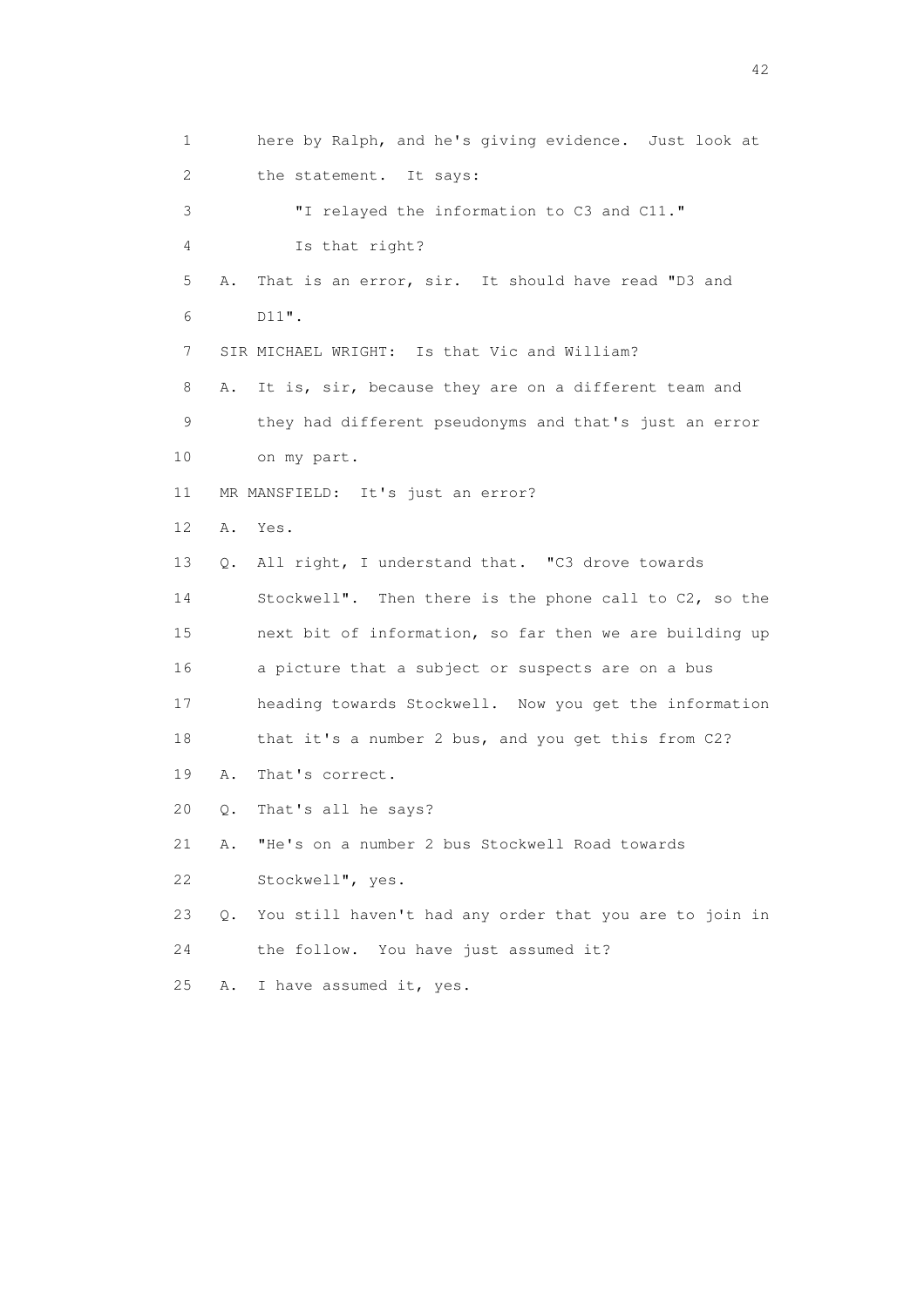1 Q. I have asked you already, C2 doesn't tell you, well, in 2 fact the person that he thought you were following was 3 Omar, so no names are mentioned to you? 4 A. No names are mentioned. It is exactly as -- 5 Q. As you have got it? 6 A. Yes. 7 Q. "We continued into Clapham Road towards Stockwell [you 8 see it, you can follow it in the statement]. I remember 9 hearing ..." 10 I want to ask you very carefully indeed about this 11 part of it, and what you have put in recorded speech 12 marks, do you see? 13 A. Yes. 14 Q. "... 'Units beware SO19 units are moving through' ..." 15 Now, you are by this stage roughly halfway to 16 Stockwell tube in the journey or you can't say? 17 A. It's a little bit hard to recall, but I have a feeling 18 certainly that we had cleared Clapham High Street by 19 that stage. 20 Q. All right, that's fair enough. Now, all three of you 21 talk about this. That's the three of you in your 22 vehicle. Now, from your point of view this is 23 an extremely important communication, isn't it? 24 A. It was, sir, yes. 25 Q. Because although you had not been ordered to follow, you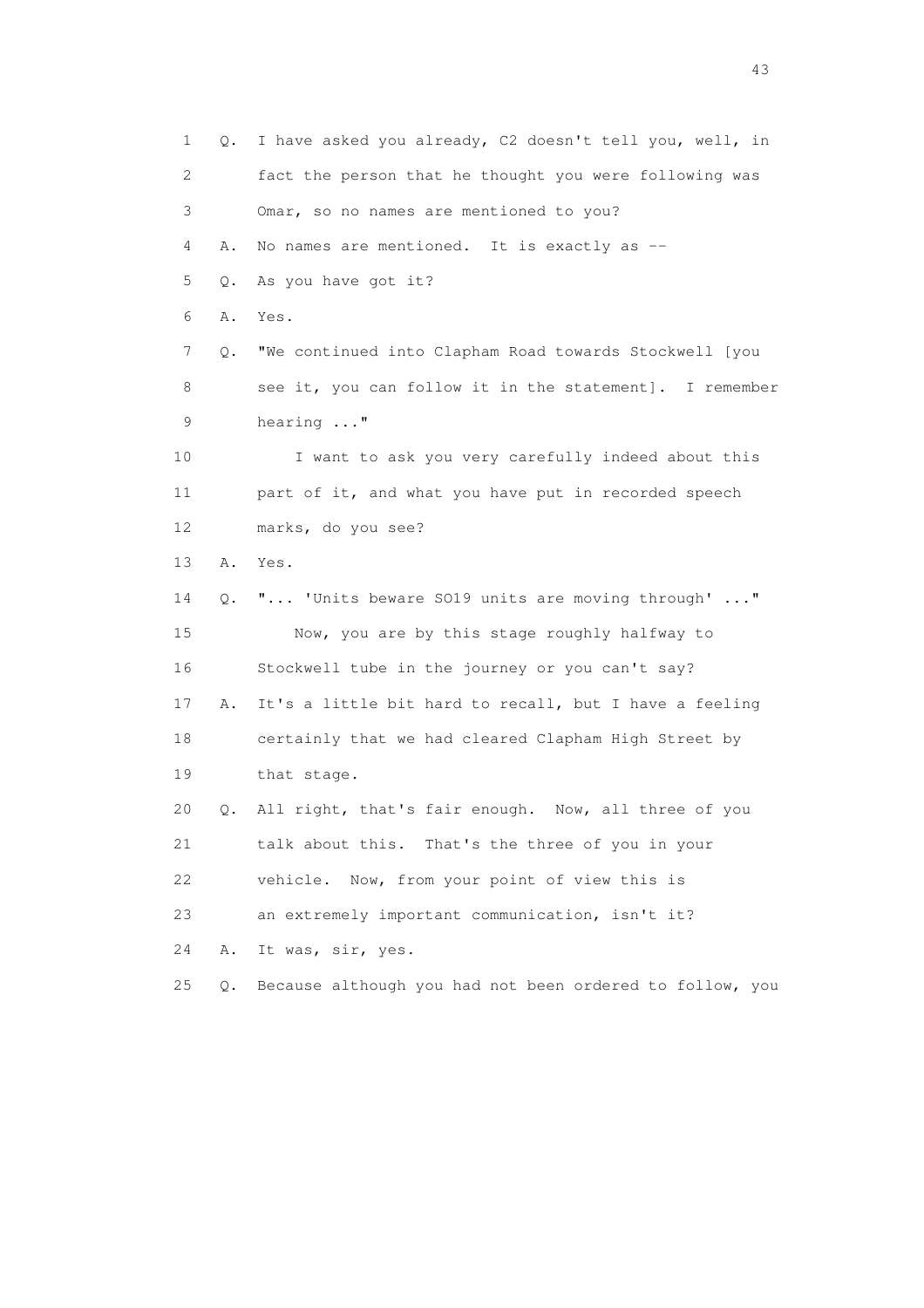1 are now assuming that you are at state amber? 2 A. That is correct, sir, yes. 3 Q. Reading on in the statement: 4 "This means that a possible intervention or action 5 by SO19 might take place." 6 That's the first meaning to be attached to this. 7 Secondly, going on in the statement: 8 "This also indicated to me that the subject had been 9 positively identified and was actively being followed." 10 All that? 11 A. That's correct, sir, yes. 12 Q. So this solidifies, if it's been sort of in the fringes 13 of your mind, the fact that you have got a suspect who 14 is a killer from the day before and that you are going 15 to at some stage face the possibility of having to 16 intervene; all of that? 17 A. That's correct, sir, yes. 18 Q. Where did this information come from? 19 A. My assumption? 20 Q. No, where did the information that you have written 21 down, "Units beware SO19 units are moving through", who 22 told you that? 23 A. This came over the main surveillance Cougar radio 24 channel, and I have presumed that this had come from 25 a surveillance unit.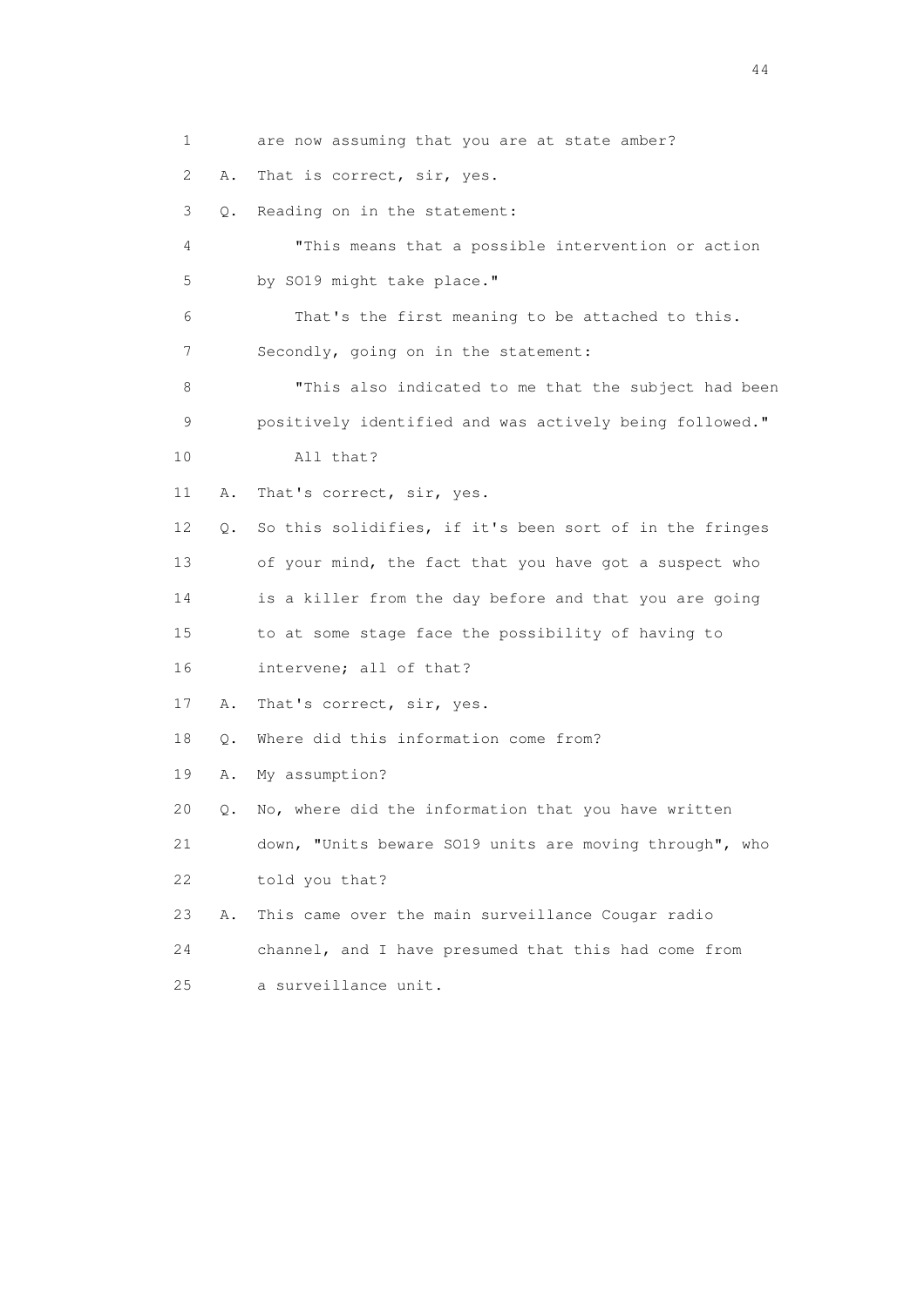1 Q. So it's not something from your team leader, or your 2 controller, or your Silver Commander? 3 A. I have presumed it's from the surveillance. I can't say 4 who it was from. 5 Q. Do you normally in a firearms operation make quite so 6 many assumptions that you seem to have been making on 7 this day? 8 A. Not normally, sir, no, but my assumptions are based on 9 knowing my team members, knowing the intonations of 10 their voices, and of knowing of our operational 11 procedures, which helps me, rightly or wrongly, obtain 12 a picture. 13 Q. You see, I want to suggest to you for your 14 consideration, and perhaps I'll preface this, when you 15 made this statement you were anxious or somebody was 16 that you should put in at the start of the statement 17 that it's liable to perceptual distortion; do you 18 remember? 19 A. Yes, I do, sir, yes. 20 Q. Could we have the first page, please, up on screen. 21 It's 353. I don't think the jury have actually seen 22 a paragraph that's been referred to, 353: 23 **"I have reason ..."**  24 Do you see that paragraph? 25 A. Sir, yes.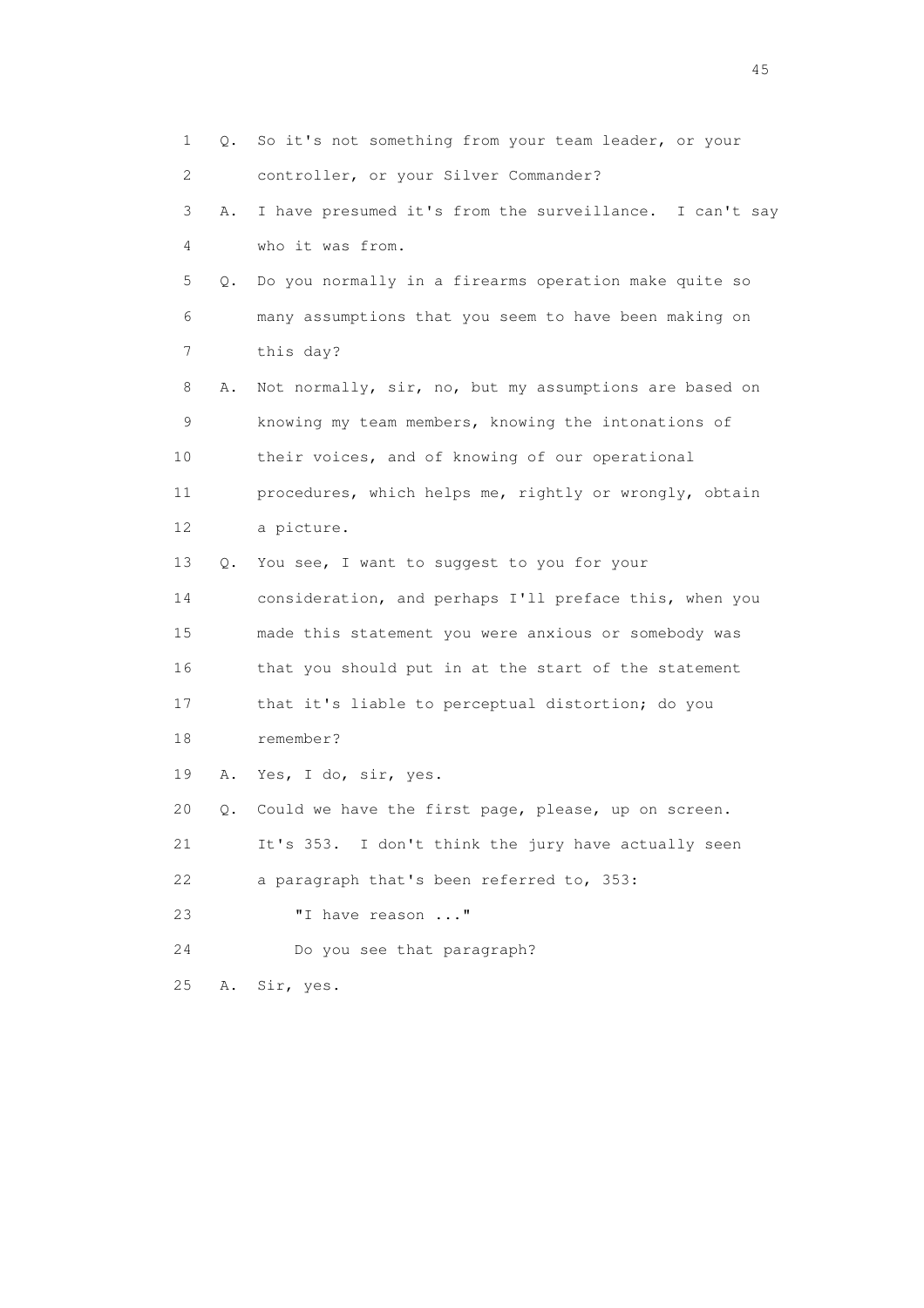1 Q. "I have reason to believe there may be various video 2 recordings [and so forth] ... I make these notes 3 honestly from my own recollection of how the scene 4 unfolded in my eyes. I am aware that some of the things 5 I witnessed might be subject to 'perceptual distortion', 6 however these are again my recollections honestly 7 written." 8 Now, that is perceptual. Perception, of course, can 9 affect vision as well as hearing. So is there any 10 possibility that this is totally distorted and you 11 didn't hear anything of the kind? Is that possible? 12 A. What are you referring to, sir? 13 Q. The "Units beware SO19 units are moving through" coming 14 over the surveillance channel? 15 A. I heard that, sir. 16 Q. I am just giving you the opportunity because you 17 highlighted at the beginning of the statement, and I'm 18 going to ask you from time to time whether this 19 cautionary note at the beginning of the statement 20 applies to any part. So it doesn't apply to this. You 21 are not distorted. You say: that's what I heard. 22 A. Yes, sir. 23 Q. No surveillance officer seems to be in a position to 24 corroborate this or say, there is no record of this 25 being said; in fact their position is even worse.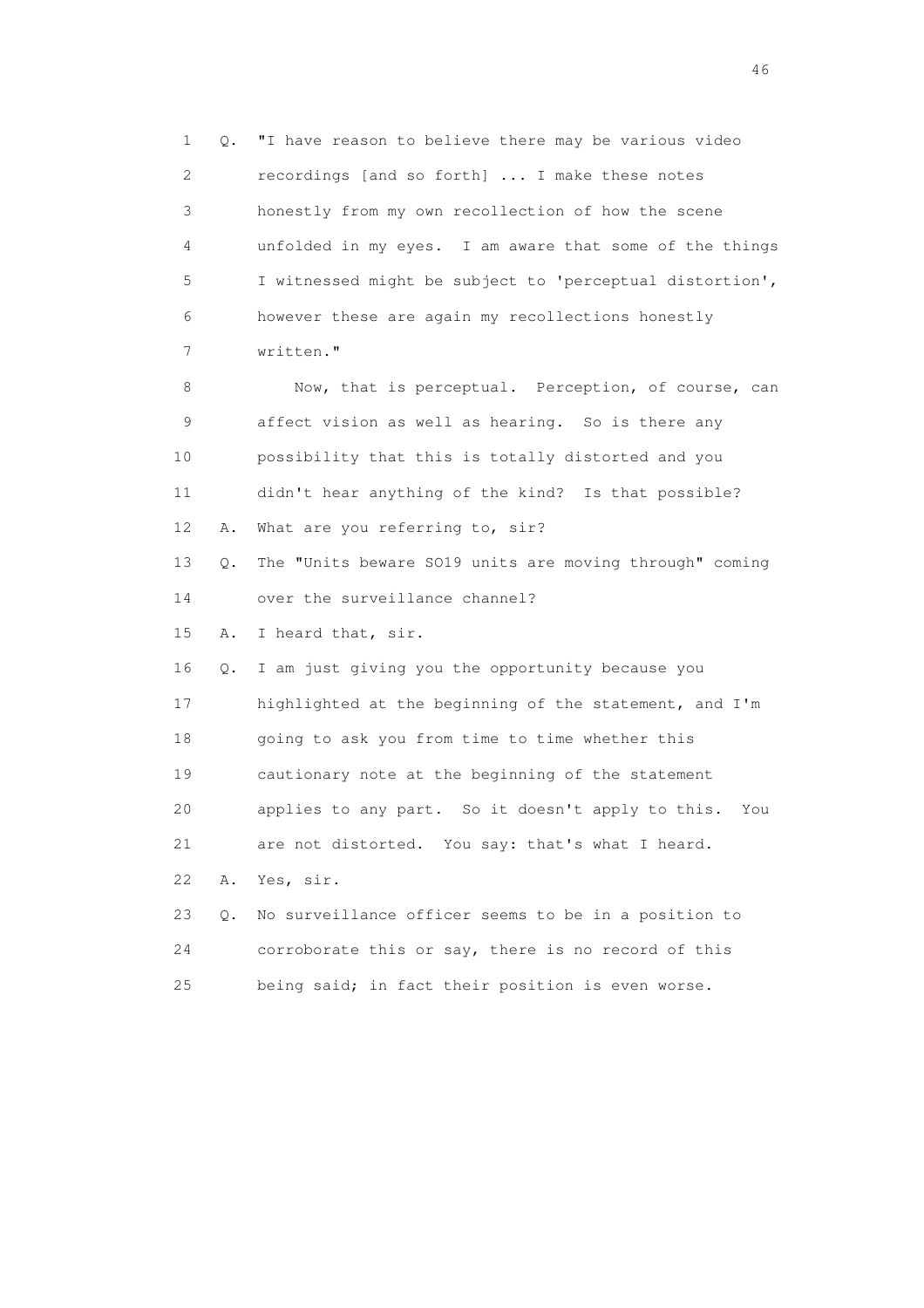1 Certainly their leader didn't really know until the very 2 last minute what SO19 were doing. So would you care to 3 just re-think this and wonder whether you could have 4 made a mistake? 5 A. Sir, I didn't make a mistake, no. 6 Q. You see, it's absolutely critical in your account, these 7 words, because it has such an effect on your thinking, 8 you say? 9 A. You say "critical", it had -- these words indicated to 10 me obvious -- that we had or we were actually following, 11 or surveillance were following behind a failed suicide 12 bomber, and that we were possibly looking at a possible 13 intervention at some stage. That's the effect it had on 14 me. 15 Q. All right. I realise the effect, but it can't be 16 tracked down. There is no audit trail for this at all. 17 I just want to move forward. We are coming now to the 18 part we have just dealt with or part of it: 19 "The closer we got to Stockwell, the better the 20 communications got." 21 I am on 356, now, back to that page: 22 "... on a bus... oblique angle ... I could see it 23 from our position. I heard the suspect was acting 24 nervously." 25 Who did you hear that from?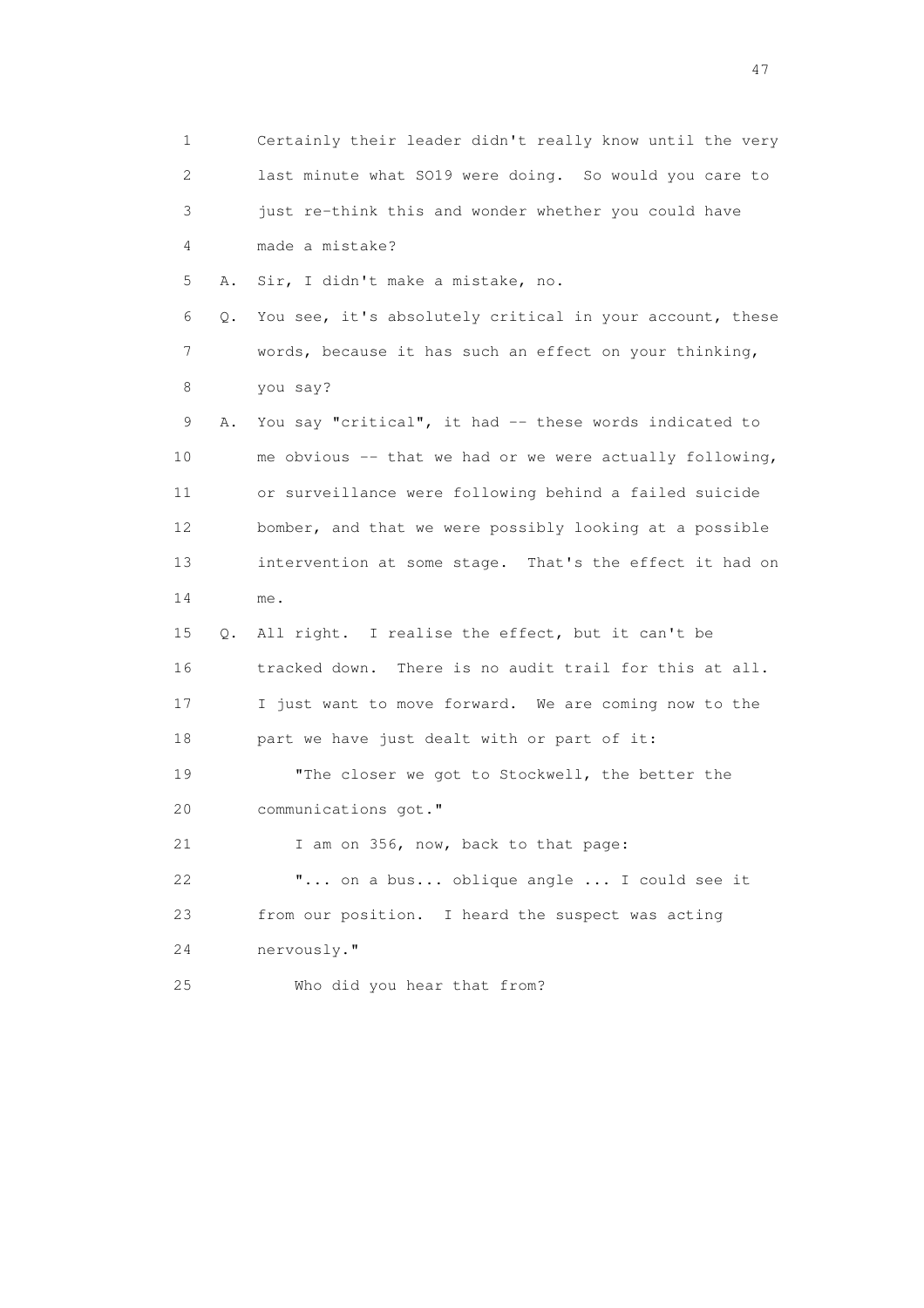- 1 A. That was surveillance.
- 2 Q. That was surveillance?

3 A. Assuming surveillance, surveillance channel.

 4 Q. There is only one surveillance officer on the bus at 5 this point. We have heard from him, and he says he 6 never communicated words to that effect, whether it's 7 "nervous and twitchy" or "nervous", he never 8 communicated that. It's unlikely that anybody else off 9 the bus saw that because he is still preparing to leave 10 the bus. Once again I have to ask you: is there any 11 possibility you have made a mistake?

12 A. No.

 13 Q. Well, then, I have to ask you whether what you have been 14 doing when you made up your notes in this statement form 15 was trying to explain incrementally how it came about 16 that you shot an innocent person, in other words how you 17 formed the view that he wasn't innocent? Is there any 18 possibility that you have had to, as it were, build 19 a picture about this man, if it's not a mistake? 20 A. Absolutely not. I have relayed the honest truth that 21 I heard and what I recollect in that statement, and they 22 were the words I heard. Again, I can take you back to, 23 and you paraphrased what we actually wrote: 24 "We have reason to believe there may be various

25 video recordings in existence of this incident. I make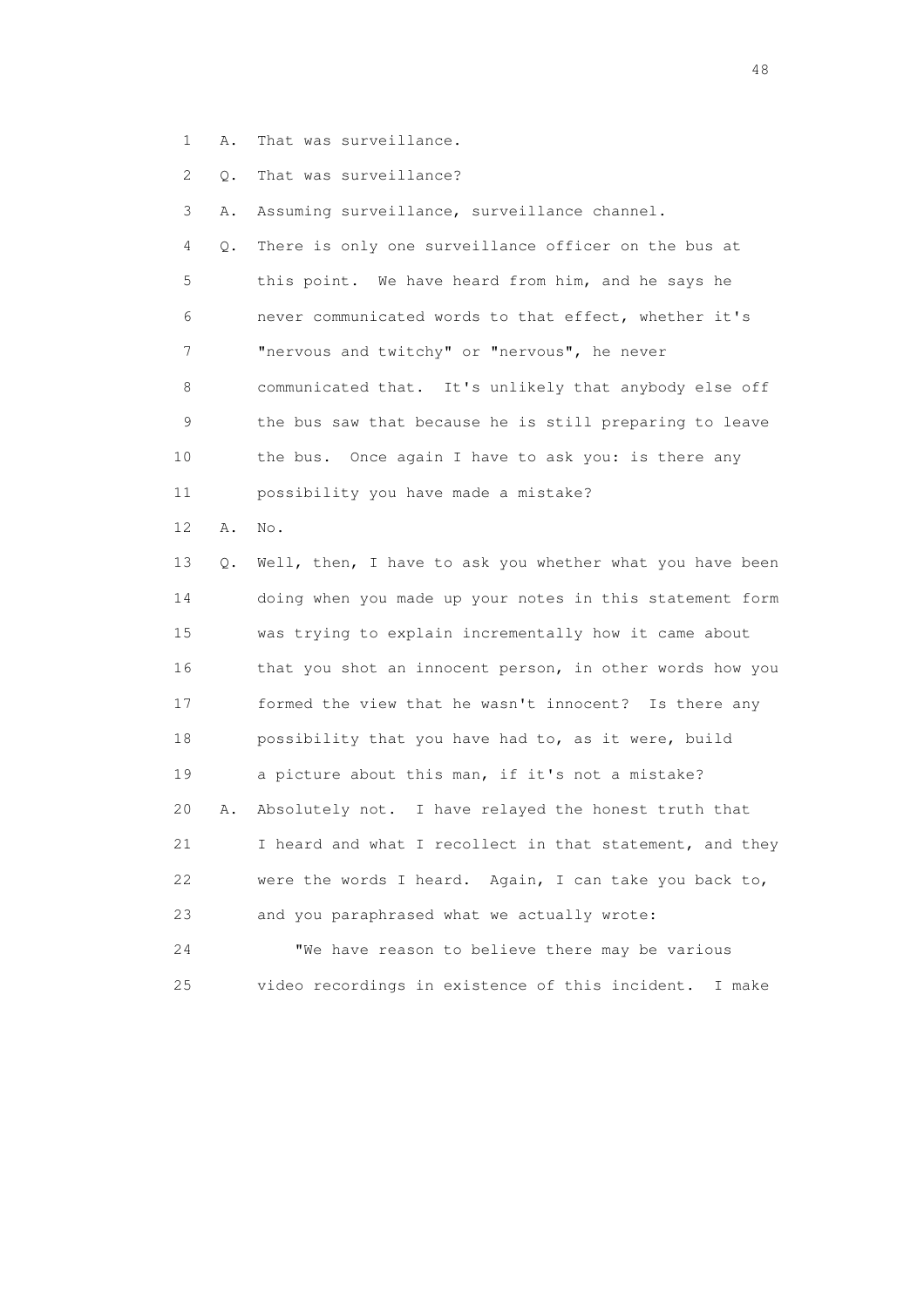1 these notes without having seen any of them. This was a 2 very fast-moving stressful situation where the threat of 3 loss of life was very, very high. I make these notes 4 honestly written, from my own recollections of how the 5 scene unfolded in my eyes and I'm aware that some of the 6 things I have witnessed may be subject to a perceptual 7 distortion. However, again these are my recollections 8 honestly written."

 9 With those videoed recordings also comes audio 10 recordings as well. As far as I was aware, all the 11 radio transmissions were being recorded audio. So why 12 would I try and make up a false picture of how I saw 13 things happen at the time?

 14 Q. I have made the suggestion to you; I can only suggest it 15 to you, if it's not a mistake and the officer concerned, 16 unless he's lying about it, is saying he didn't say 17 anything like this or communicate it, it's an officer 18 called Lawrence; so I am having to ask you, and when we 19 get to the carriage itself, there is more detail I'll 20 have to put to you about why you were doing this because 21 the following day you discovered to your horror that you 22 had shot an innocent man. All right?

 23 A. That's quite correct and that is why I have tried to be 24 brutally honest about everything. I have got to justify 25 what I have done, and justifying what I have done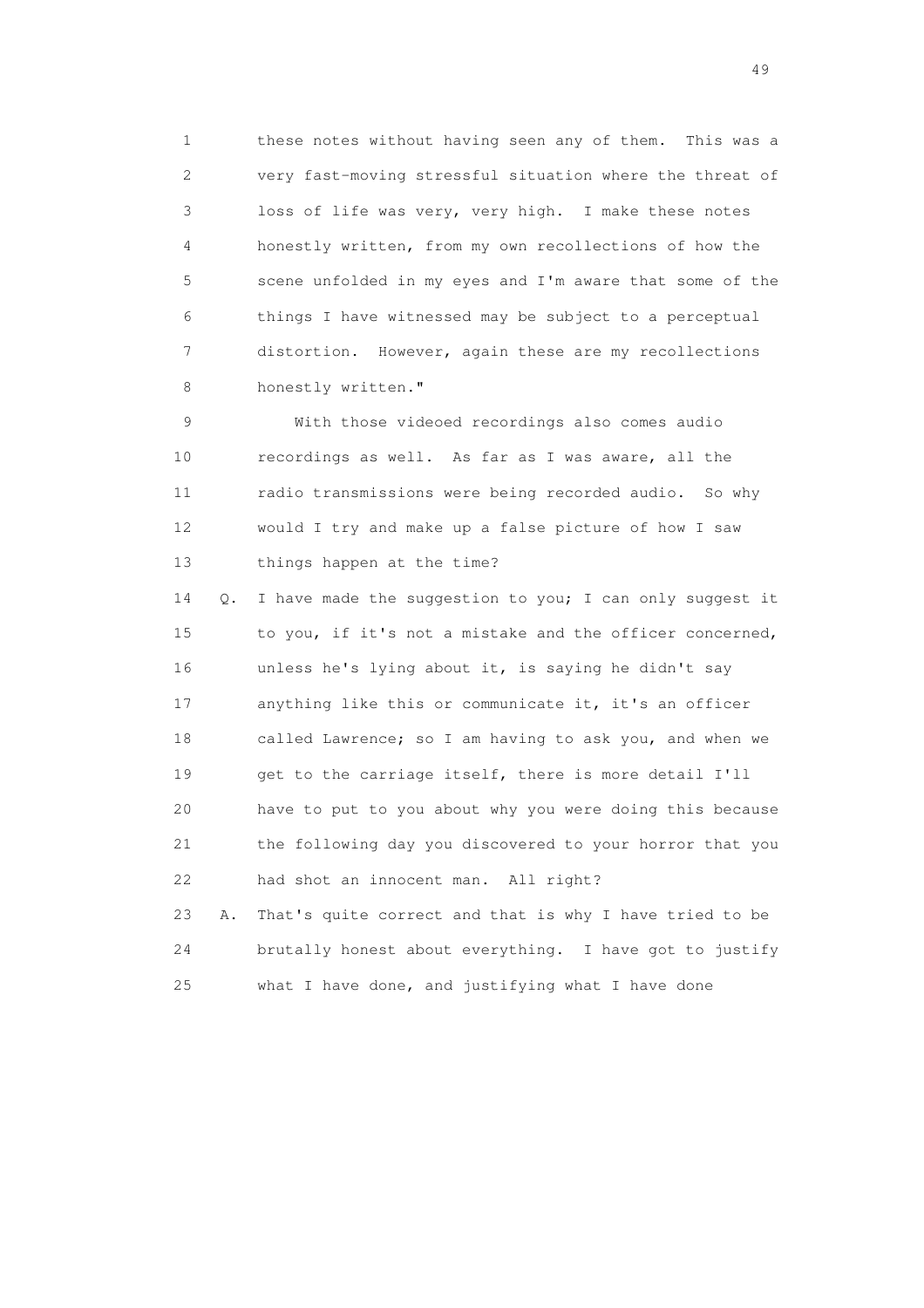1 doesn't mean that I am going to break the law. 2 Q. When you finished your evidence on Friday, and I want to 3 ask you about this now, just perhaps before the 4 mid-morning break, could we have on the screen so you 5 can follow it, page 171 of Friday's evidence at line 18, 6 when this was dealt with. Page 171, I hope the pages 7 are still the same. If it can't be brought up, can 8 I read you the words. In any event I have an interim 9 transcript of what you said, would you just follow, 10 because Mr Hilliard who sits here asked you the 11 question, very near the end, about your feelings when 12 you learnt that it was an innocent man, you said: 13 "A sense of disbelief and of shock, sadness, 14 confusion." 15 Then you said this: 16 "Everything I have ever trained for, for threat 17 assessment, seeing threats, perceiving threats and 18 acting on threats proved wrong, and I'm responsible for 19 the death of an innocent man." 20 You went on to talk about how you would have to live 21 with that. Do you remember those words? 22 A. I do recall them very vividly, sir, yes. 23 Q. Very fairly, unlike, I may say, some other witnesses we 24 have heard, you have conceded there that something 25 proved wrong, something went wrong. All right?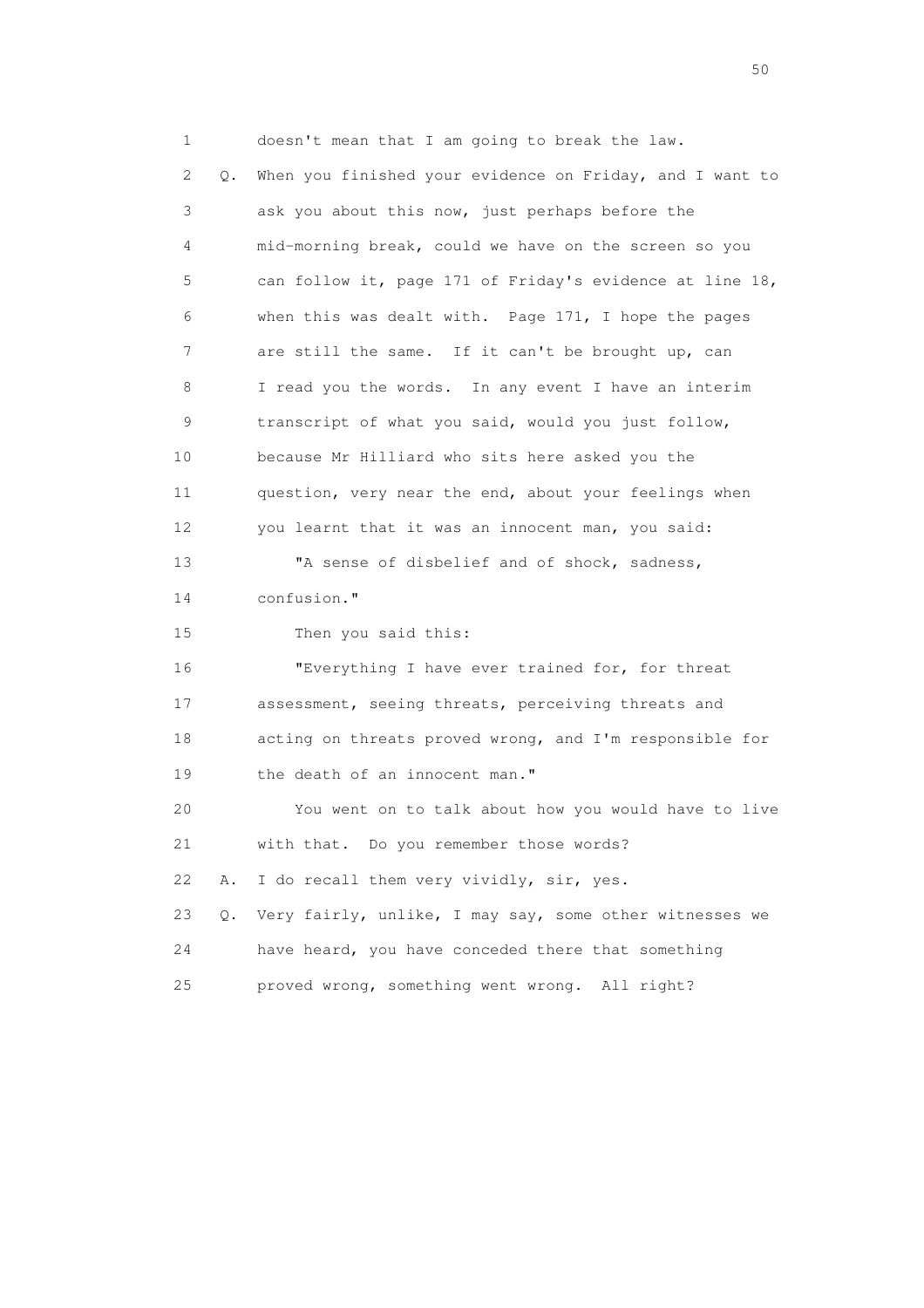1 What I want to ask you now is: how did that happen, 2 given the training and so on that you have mentioned 3 there? It proved wrong. How did that happen? 4 A. From the information I had received through the 5 briefings, through the positive identification given to 6 me by the surveillance officers, by Mr de Menezes' 7 actions, both on when we were getting on to the tube, 8 when I challenged him, everything I have thought, sadly, 9 proved to be wrong. 10 Q. Is there a possibility in that, let us just take the 11 last bit, in other words there are three elements: the 12 information you have been provided with, the positive 13 identification and the actions. I just want to 14 concentrate on the actions for a moment. 15 Is there any possibility of visual distortion about 16 what you saw Mr de Menezes do? 17 SIR MICHAEL WRIGHT: Perceptual? 18 MR MANSFIELD: Yes, perceptual, embracing visual as well as 19 audio. 20 A. Sir, the honest answer is there could well be. 21 Q. There could well be? 22 A. There could well be, but again I just have to take you 23 back, a very, very fast-moving situation, and I have 24 tried to recall, as accurately as I possibly can, the 25 movements and the timings of those movements.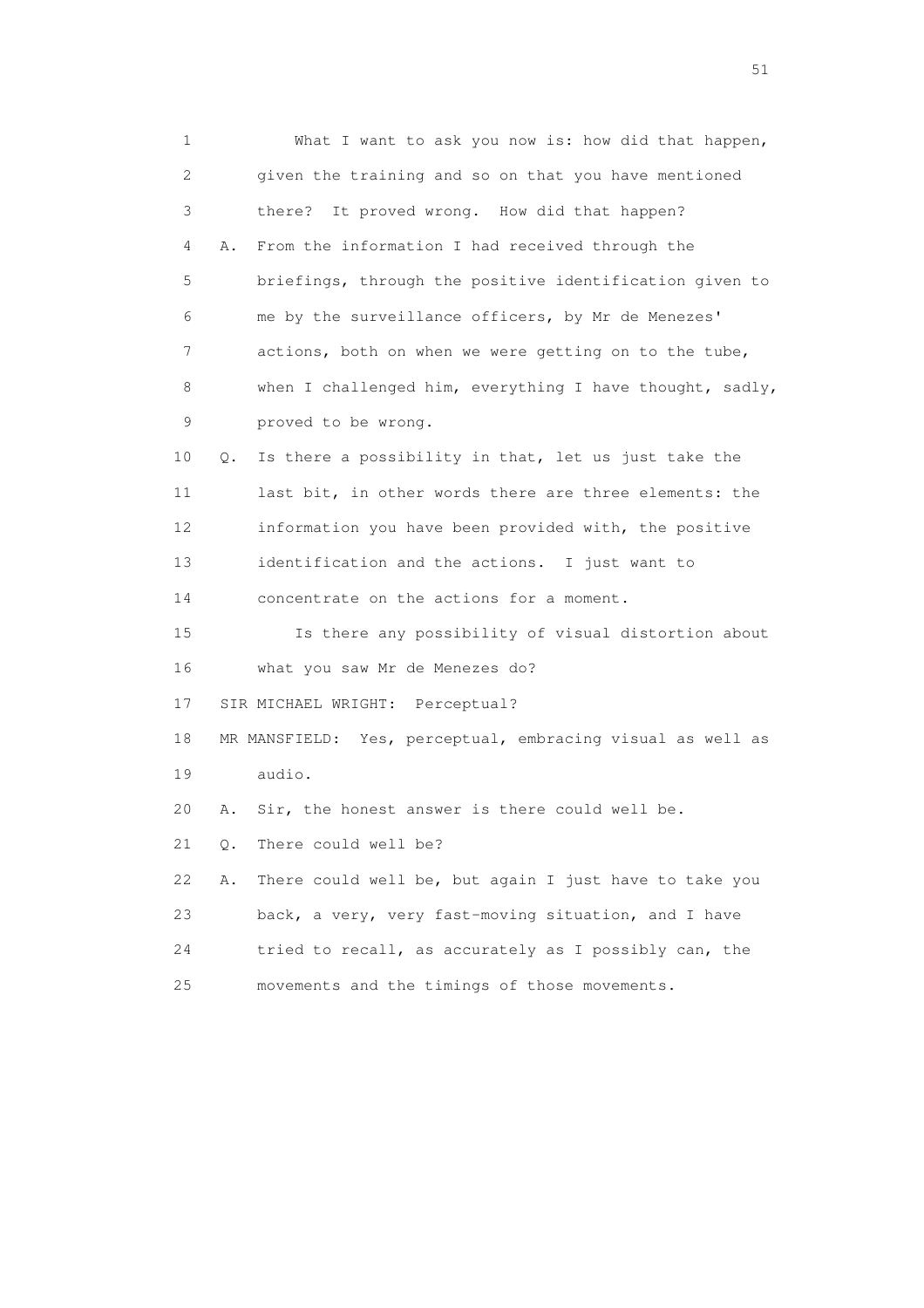| 1  | Q. | Of course, so you have readily -- not readily, but you   |
|----|----|----------------------------------------------------------|
| 2  |    | have agreed that it's liable, what you say Mr de Menezes |
| 3  |    | did, that is liable or susceptible to perceptual         |
| 4  |    | distortion. Now, during your training as a firearms      |
| 5  |    | officer, you are regularly having to train for and deal  |
| 6  |    | with fast-moving situations, aren't you?                 |
| 7  | Α. | That's correct, sir, yes.                                |
| 8  | Q. | You train for fast-moving situations under pressure,     |
| 9  |    | don't you?                                               |
| 10 | Α. | That's correct, yes.                                     |
| 11 | Q. | So when you asked the very human questions in your       |
| 12 |    | statement, which were set out on Friday, the ones about  |
| 13 |    | how would you feel, how would you react, what action     |
| 14 |    | would you take; those questions, do you remember?        |
| 15 | Α. | That's correct, sir, yes.                                |
| 16 | Q. | One has to bear in mind it's not how members of the jury |
| 17 |    | might react or the learned Coroner or I, but how         |
| 18 |    | a trained firearms officer would react dealing with      |
| 19 |    | a very serious, if not -- you put the highest threat,    |
| 20 |    | it's how a firearms officer who's trained might react,   |
| 21 |    | isn't it?                                                |
| 22 | Α. | Sir, those questions I put, I posed at the time of       |
| 23 |    | writing my statement, in order for some people that --   |
| 24 |    | perhaps not firearms officers, it was just an open-ended |
| 25 |    | three questions to actually try and help people          |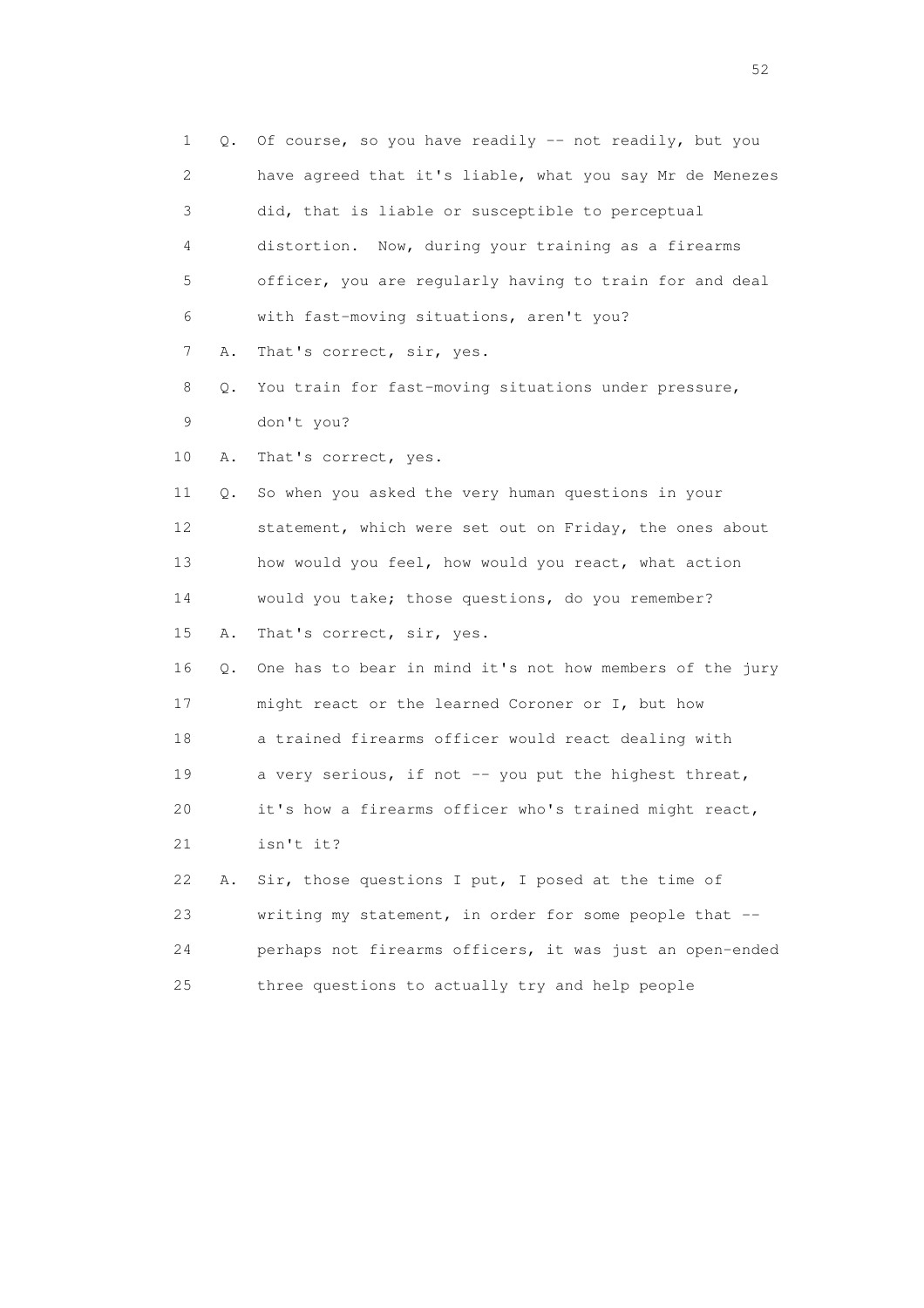1 formulate in their own minds the type of things that we 2 were being asked to do and the type of threats that we 3 were being asked to face. So it was a -- they were 4 questions based on or hoping to make people reflect on 5 perhaps their own feelings and thoughts in order to 6 perhaps come to terms with my feelings and thoughts at 7 the time. It was an emotional time. 8 Q. It was an emotional time, but then first of all, and 9 I hope, sir, if I can stop at 11 for the break, would 10 that be fair? 11 SIR MICHAEL WRIGHT: Yes. 12 MR MANSFIELD: I hope you don't think this is an impertinent 13 question, it's not intended to be, but in the first 14 place you volunteered to be a firearms officer, didn't 15 you? 16 A. Absolutely, sir, yes. 17 Q. You wanted to do the job? 18 A. Yes, sir. 19 Q. May I ask you, what was it about the job that attracted 20 itself to you? 21 A. The camaraderie, the challenging aspect of the role, the 22 training, and the teamwork primarily, being involved in 23 a close working team environment, which through my sport 24 playing, has always attracted to me, and the thought 25 that I could perhaps do a good job with it.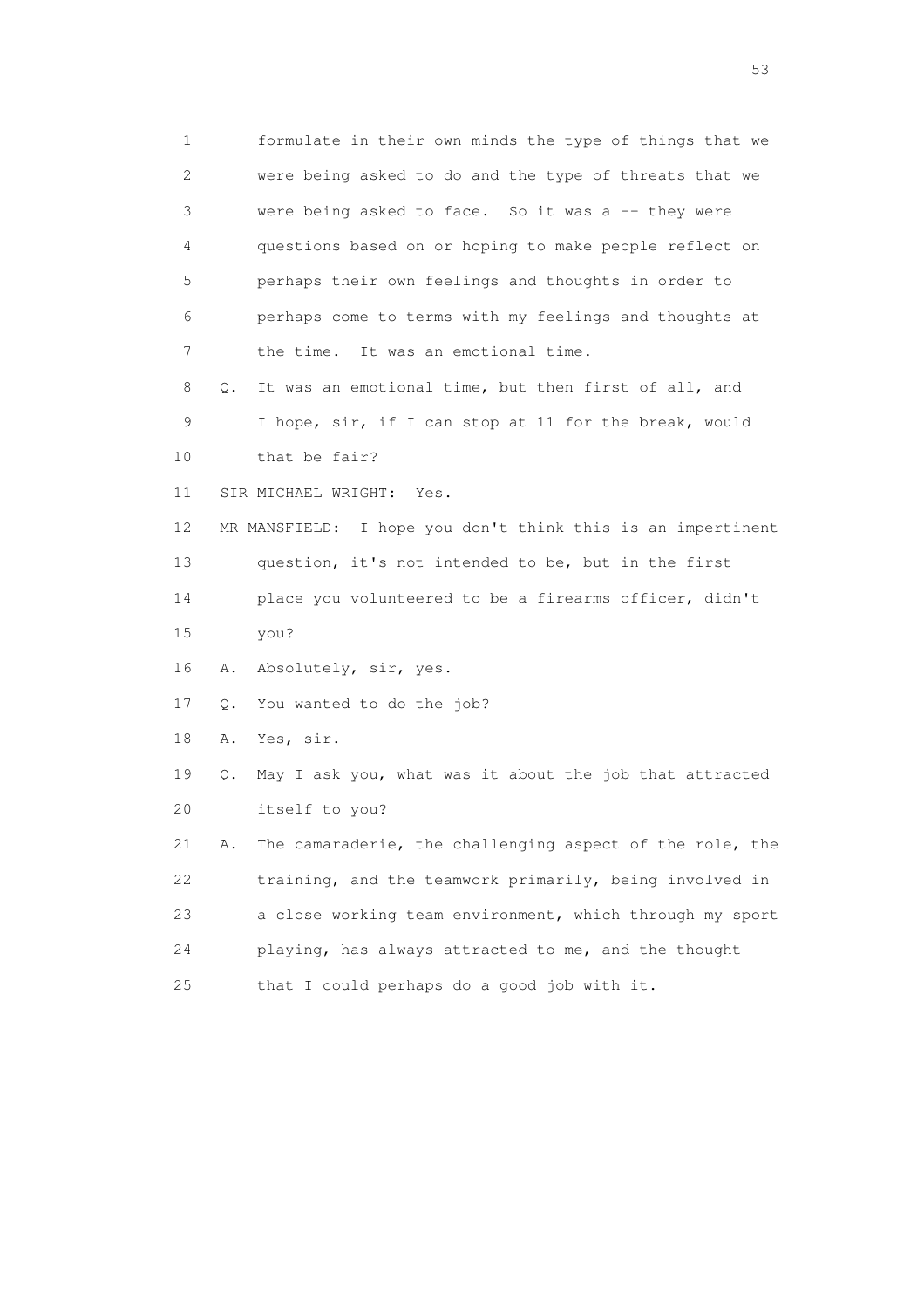1 Q. All utterly reasonable objectives. Having joined and we 2 heard the dates on Friday, having joined, plainly over 3 this period of time you are having regular training, as 4 you have said? 5 A. That's correct, sir, yes. 6 Q. As far as SO19 specialist firearms are concerned, one 7 week in six is training? 8 A. That's correct, yes. 9 Q. The rest of the time, would it be fair to say most of 10 the time is occupied with firearms jobs that you are 11 given to do, whether it's following somebody to 12 a conclusion or not? You are out on the street? 13 A. That's quite correct. In the vast majority of our jobs, 14 some of our jobs will result in long hours sitting round 15 and absolutely nothing will happen. So yes, it's coping 16 with frustration that way as well. 17 Q. Of course. Then the frustration is suddenly broken into 18 by the fact that you do get something very fast-moving 19 which you have to deal with? 20 A. And may I say to that you are totally correct, but this 21 is something as firearms, especially specialist firearms 22 officers we are used to coping with. We receive 23 briefings from all different departments across the 24 Metropolitan Police, ranging from the Anti-Terrorist 25 Branch to local boroughs where they might need our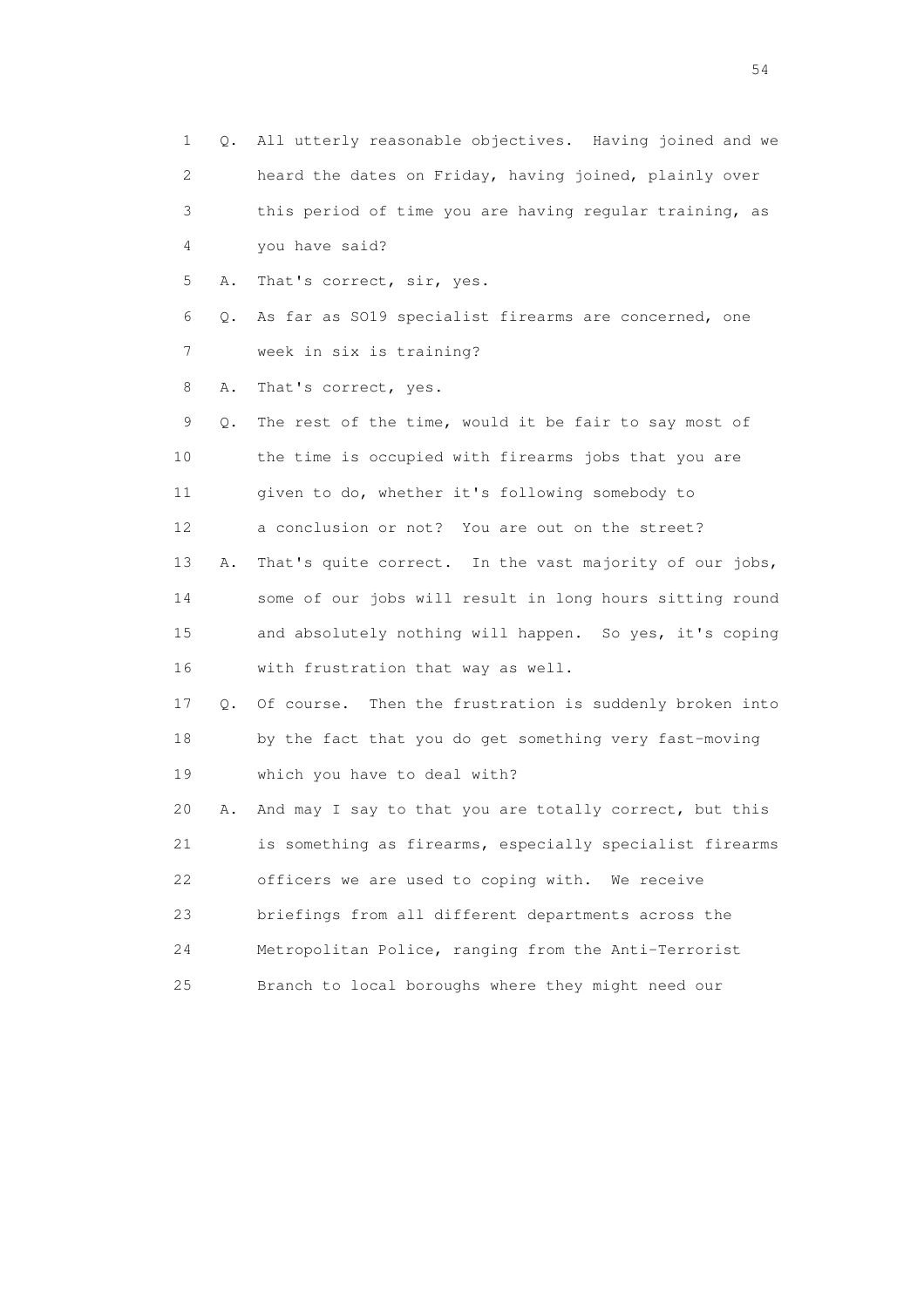1 assistance in some form or another. So we have the 2 ability, we listen to these briefings, we absorb the 3 information that's contained in them, and then we get 4 about our business.

 5 It might be hard for some people to understand, but 6 we don't operate at 100 per cent the whole time. There 7 has to be calm-down times. You can't run the engine of 8 a car at full revs because the car and the engine will 9 just explode and the human body is exactly like that. 10 So with firearms operations, after we have the 11 briefings, there is almost like, right, this is a job 12 for us; what do I need to bear in mind; let us get on; 13 and your pulse and everything else returns not to normal 14 but on a lower state of readiness and ready to -- 15 Q. I follow all of that. 16 A. I won't go on too long. Sorry. 17 Q. It's fine, you may have as much time as the Coroner 18 permits. But the point on this day was that you had 19 barely come out of a second briefing and you were on the 20 road, on an assumed follow; correct? 21 A. Well, we did have some time. I admit it wasn't a long 22 time and I can't recall the exact amount of time, but we 23 did have time in order to put a security -- radio 24 channels into our radio, prepare our kit a little bit

25 more, and actually wait before we finally deployed, so

the state of the state of the state of the state of the state of the state of the state of the state of the state of the state of the state of the state of the state of the state of the state of the state of the state of t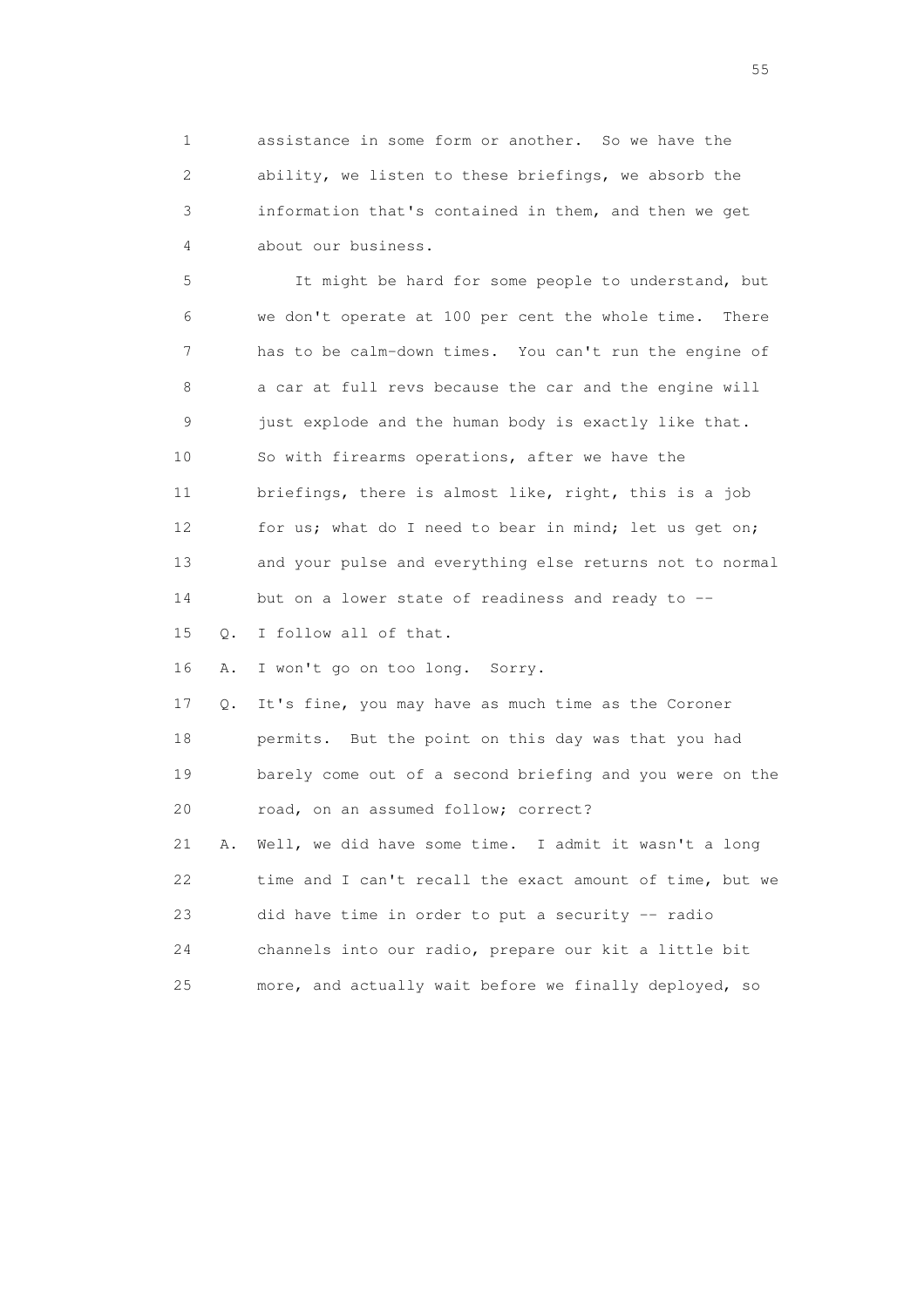1 there is time, and again this is, albeit not to this 2 serious nature, we do -- it's what we do. We are used 3 to this being built up and then quietening down again in 4 order to respond. Because at the end of the day we 5 didn't know what we were going to expect. We could have 6 been here for hours and hours and -- 7 Q. So are we to understand, then, this wasn't a situation 8 in which you were panicked into anything or you lost 9 control or anything of that kind? 10 A. No. Not at all. 11 MR MANSFIELD: Sir, would that be a convenient moment? 12 SIR MICHAEL WRIGHT: Yes, certainly. Just a couple of 13 things, please, before we rise. 14 When there is a surveillance team out doing 15 a follow, as the case may be, and that there is 16 a firearms team prepared, this is in a MASTS situation, 17 mobile armed support to surveillance? 18 A. Sir. 19 SIR MICHAEL WRIGHT: Am I right in thinking, I think we have 20 been told this, that the armed team, the firearms team, 21 doesn't go out with the surveillance team, it tends to 22 hold back, it tends to stay behind it; is that right? 23 A. That's correct, sir, yes. 24 SIR MICHAEL WRIGHT: And that's standard practice? 25 A. Yes, it is.

 $56<sup>o</sup>$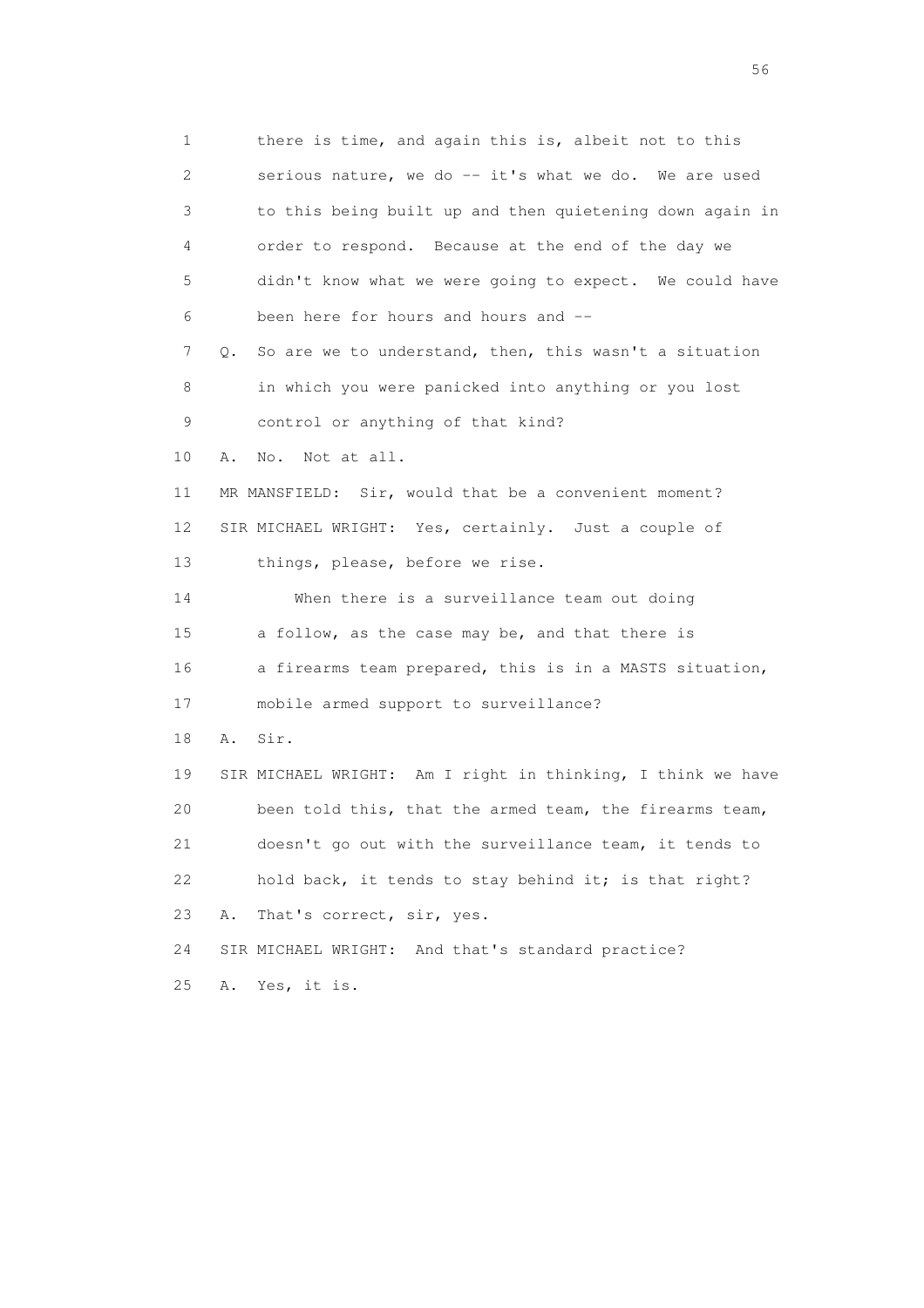1 SIR MICHAEL WRIGHT: So that is the situation that gives 2 rise to the warning which you have told us about that 3 you heard, "Units beware SO19 moving through"? 4 A. That's correct, sir. 5 SIR MICHAEL WRIGHT: That's a standard warning, is it? 6 A. It's not a standard warning, sir. It can be used but 7 the surveillance units should have been briefed before 8 they actually deploy on a MASTS, mobile armed support to 9 surveillance; they should be just reminded of the 10 traffic light system, what green means, what amber 11 means; so naturally if they hear a state amber given 12 over the radio, they think the surveillance team are 13 coming up, we need to assist their progress through. 14 SIR MICHAEL WRIGHT: So in that respect you are lying behind 15 the surveillance team waiting to be called through? 16 A. That is correct. 17 SIR MICHAEL WRIGHT: That deals with that one. 18 The other thing that is puzzling me is this: when 19 you actually got out of your car and ran towards the 20 station, you said a little earlier on to Mr Mansfield 21 that you had not heard anybody saying or ordering that 22 SO12, the surveillance team, should make the stop? 23 A. That's correct, sir. 24 SIR MICHAEL WRIGHT: You didn't know that any surveillance 25 team was ahead of you in the station?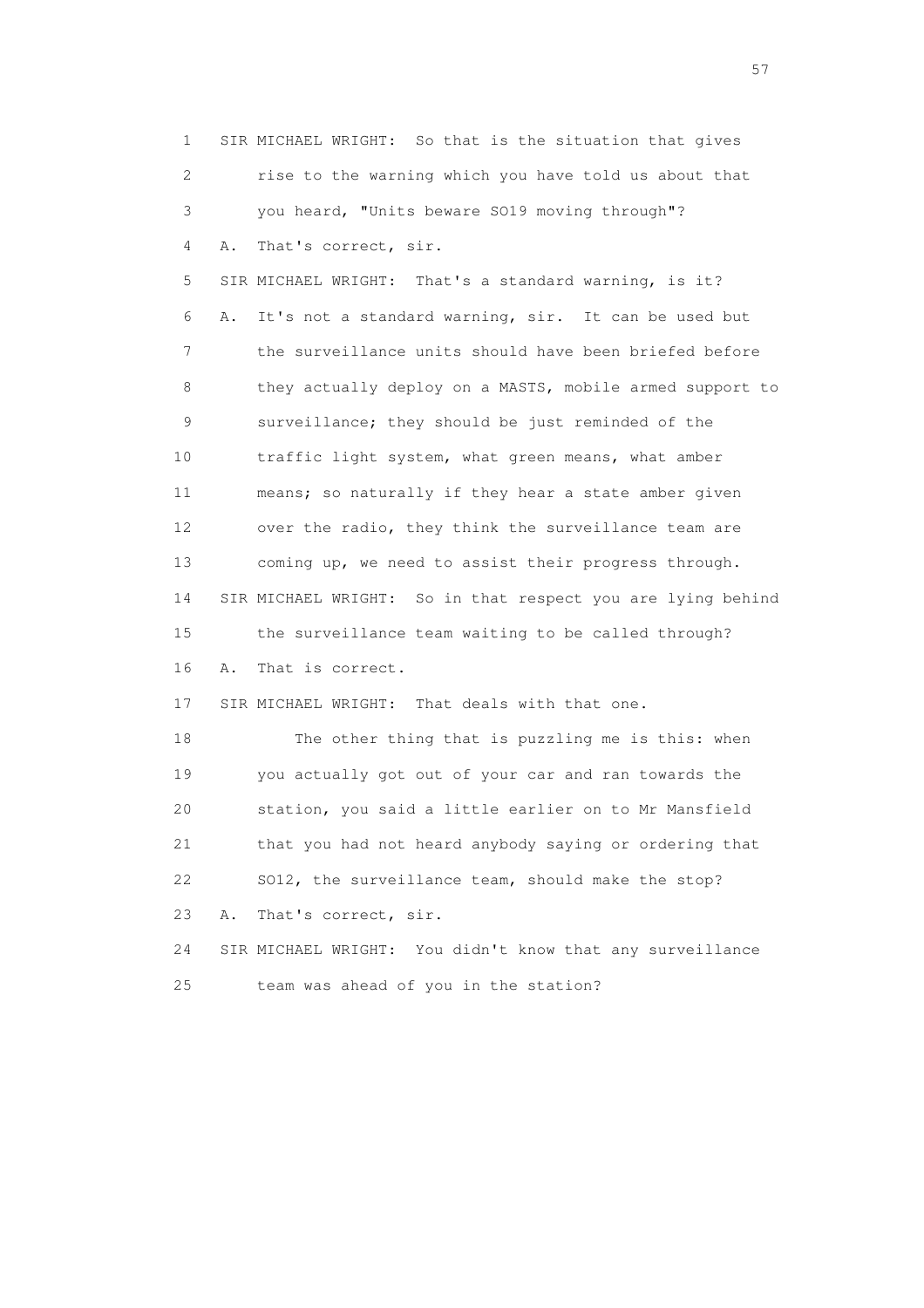1 A. I could only surmise that they were, because -- 2 SIR MICHAEL WRIGHT: That's what I was after. Did you 3 assume that they were? 4 A. Yes, I did, sir, yes, because I heard "platforms 1 and 5 2", and in order to get that type of detailed 6 information, they would have to be in the close 7 vicinity, and therefore before me. 8 SIR MICHAEL WRIGHT: That's what was puzzling me, because 9 otherwise you wouldn't have any idea who you were 10 looking for? 11 A. Exactly right, sir. 12 SIR MICHAEL WRIGHT: So you had to make the assumption that 13 there was at least one surveillance officer ahead of 14 you? 15 A. That's correct, sir, yes. 16 SIR MICHAEL WRIGHT: Very well. Quarter past, ladies and 17 gentlemen. 18 (11.03 am) 19 (A short break) 20 (11.18 am) 21 (In the presence of the jury) 22 SIR MICHAEL WRIGHT: Yes, Mr Mansfield. 23 MR MANSFIELD: Just before the break, I was dealing with 24 training for fast moving incidents under pressure and so 25 on. So just a continuation with that: 9/11 occurred,

the state of the state of the state of the state of the state of the state of the state of the state of the state of the state of the state of the state of the state of the state of the state of the state of the state of t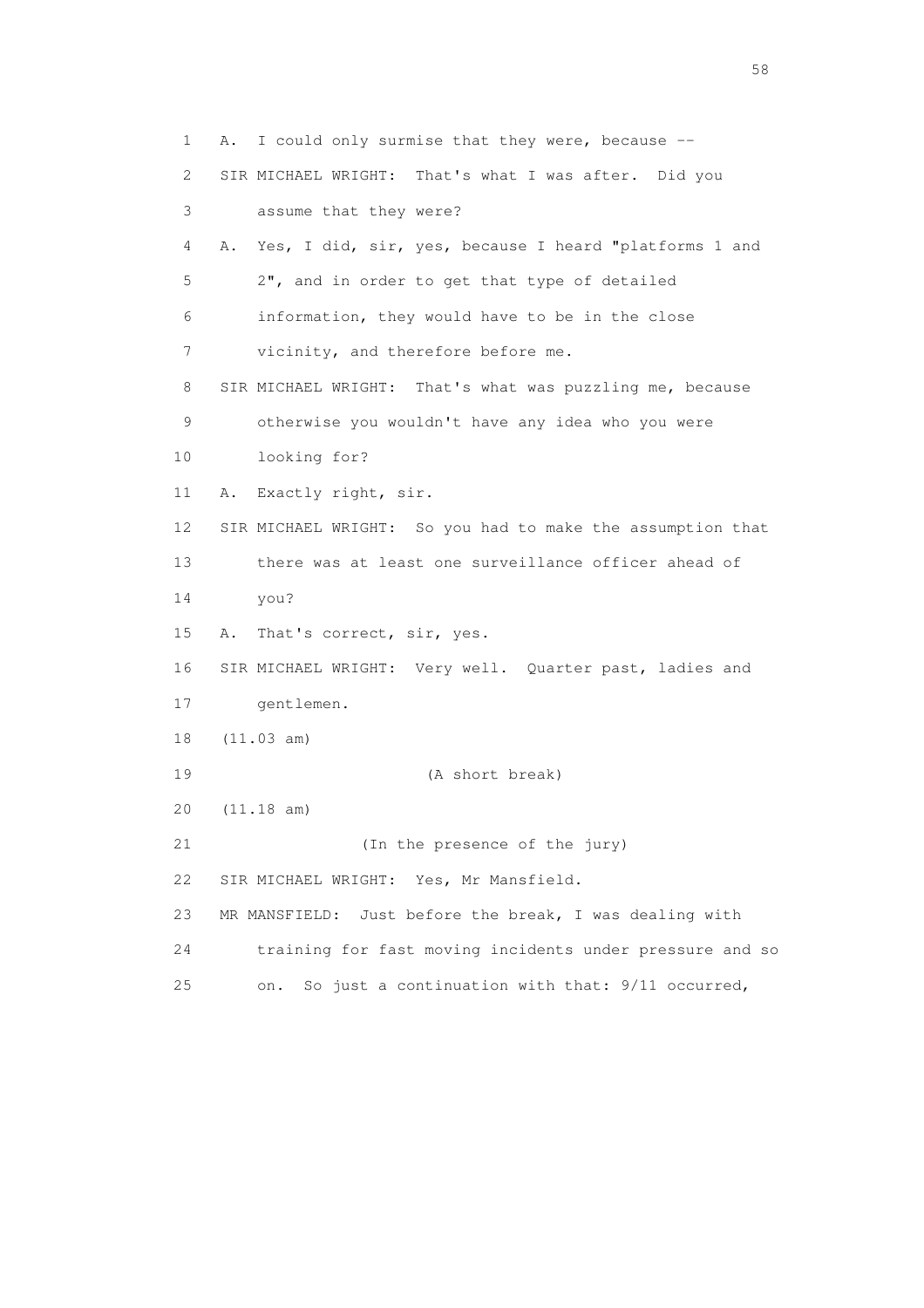1 obviously we all know in 2001, you were a specialist 2 firearms officer at that point? 3 A. Sir. 4 Q. After that, in other words 2001 to 2005, the 5 Metropolitan Police were preparing for that eventuality 6 in the United Kingdom? 7 A. Is that a question, sir? 8 Q. Yes. That's what they were doing, preparing for the 9 eventuality that there might be a suicide bombing in the 10 United Kingdom? 11 A. I believe they were, sir. Some parts were obviously not 12 at my level, but I believe those discussions were 13 happening at a more senior level to me. 14 SIR MICHAEL WRIGHT: Well, you obviously weren't making 15 decisions on that, but did you perceive that the 16 training that you were getting over that period was 17 likely to be training preparatory for such a risk? 18 A. Absolutely, sir, yes. 19 MR MANSFIELD: I want to ask you about this, because 20 although before July 7th 2005 there had not been 21 a suicide bombing in the United Kingdom, your training 22 must have involved some exercises in relation to 23 a potential suicide bomber, mustn't it? 24 A. It did, sir, yes. 25 Q. The most obvious form besides vehicle and aircraft and

the contract of the contract of the contract of the contract of the contract of the contract of the contract of the contract of the contract of the contract of the contract of the contract of the contract of the contract o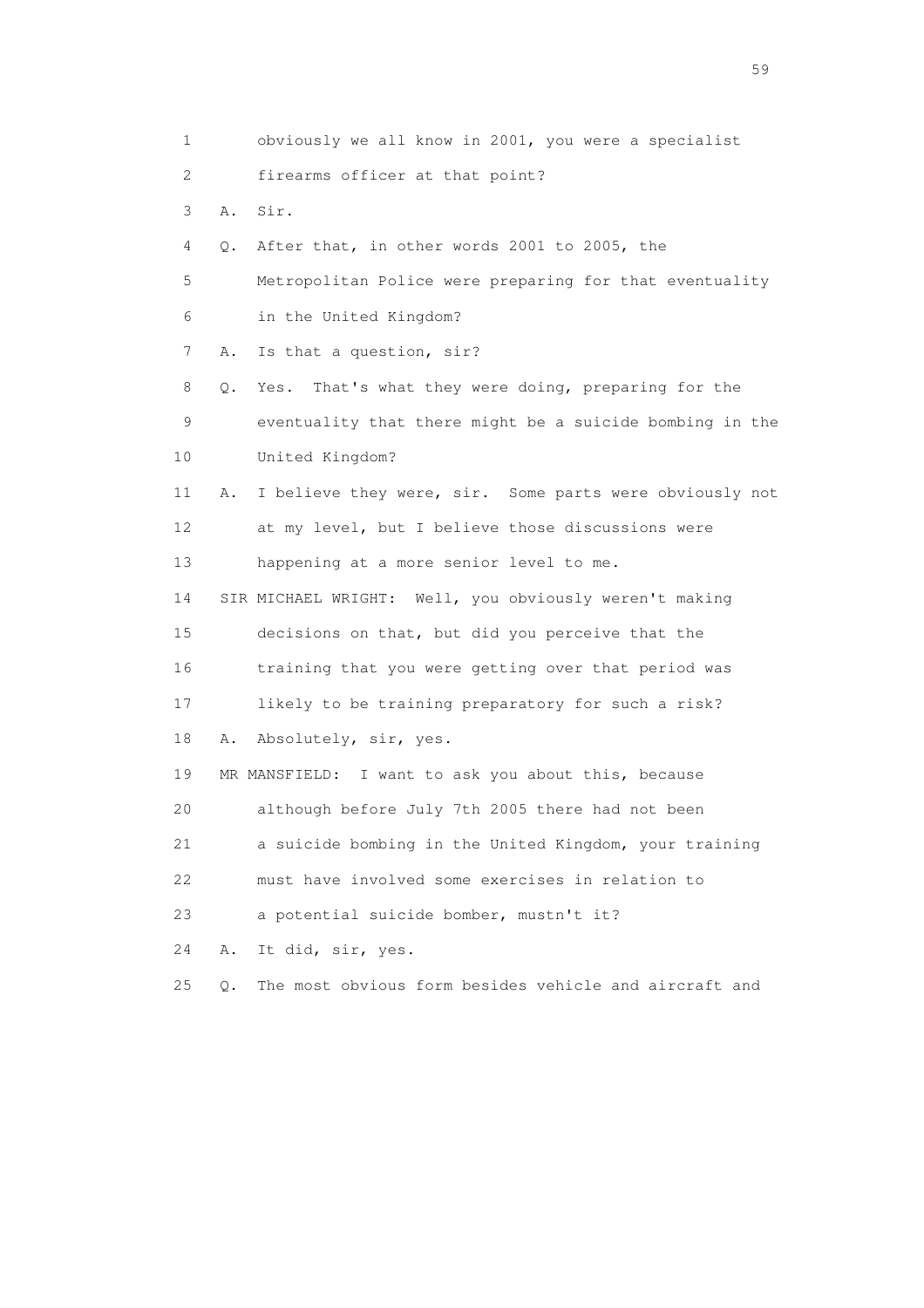1 all the rest of it was considering the possibility of 2 what's called a footborne suicide bomber? 3 A. Yes, sir. 4 Q. You would go to various places -- there is no secret 5 about one of them, Gravesend, for example -- in order to 6 carry out exercises in which you would be faced with not 7 a real one but obviously a simulated situation; would 8 that be fair? 9 A. That would be fair, yes, sir. 10 Q. How often, roughly -- we have your training record, 11 I seriously don't want to go through every jot and 12 tittle of it -- but how far often over the years between 13 2001 and July 2005 would you have had training in 14 relation to the footborne suicide bomber threat? 15 A. From my recollection, footborne suicide bomber threat, 16 I believe I had roughly about two inputs as regards how 17 to specifically deal with that. 18 Q. Two inputs, does that mean two training sessions? 19 A. I believe so. It's a long time ago now, but certainly 20 one of those was a practically based scenario on the 21 actual methodology into the placement of critical shots, 22 and from my memory, I think there were PowerPoint 23 presentations on the facts of explosives -- 24 SIR MICHAEL WRIGHT: Do you mean lectures? 25 A. Yes, sir.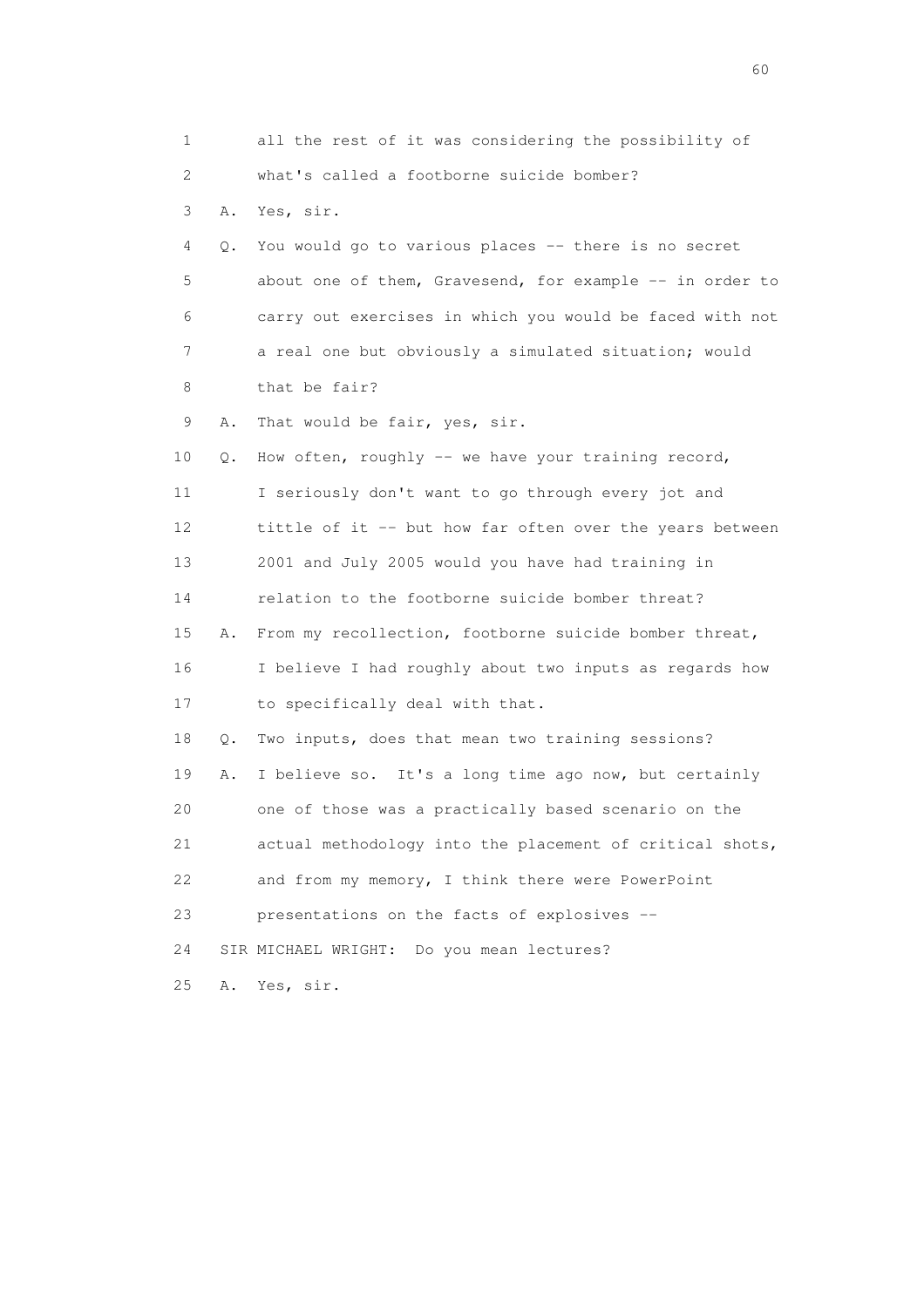| 1                         |    | MR MANSFIELD: On the PowerPoint presentation --          |
|---------------------------|----|----------------------------------------------------------|
| $\mathbf{2}^{\mathsf{I}}$ |    | SIR MICHAEL WRIGHT: Forgive me. That's lectures; any     |
| 3                         |    | actual on the ground exercises?                          |
| 4                         | Α. | As regards person-borne, sir, they were the only inputs. |
| 5                         |    | However, we did subsequently do other exercises, but     |
| 6                         |    | primarily I think they involved vehicles, I believe.     |
| 7                         |    | MR MANSFIELD: We have heard about 13 to 15 July.         |
| 8                         | Α. | Yes.                                                     |
| 9                         | Q. | You specified that on Friday?                            |
| 10                        | Α. | Yes, sir.                                                |
| 11                        | Q. | Where there was a moving through traffic in an urban     |
| 12                        |    | area?                                                    |
| 13                        | Α. | That's correct, sir, yes.                                |
| 14                        | О. | I don't mean that one. What I mean is particularly in    |
| 15                        |    | your case, did you have any practical exercise faced     |
| 16                        |    | with somebody who pretends to be -- either on a video    |
| 17                        |    | simulation or an actual simulation, one of your          |
| 18                        |    | compatriots or colleagues pretends to be a suicide       |
| 19                        |    | bomber; was there any practical exercise that you had    |
| 20                        |    | undertaken before July 2005?                             |
| 21                        | Α. | There was, sir.                                          |
| 22                        | Q. | There were. I am not going to trespass on anything       |
| 23                        |    | that's sensitive but I do want to examine what you were  |
| 24                        |    | in a position to perceive or not perceive.<br>Now, were  |
| 25                        |    | the training exercises, how many of those were there,    |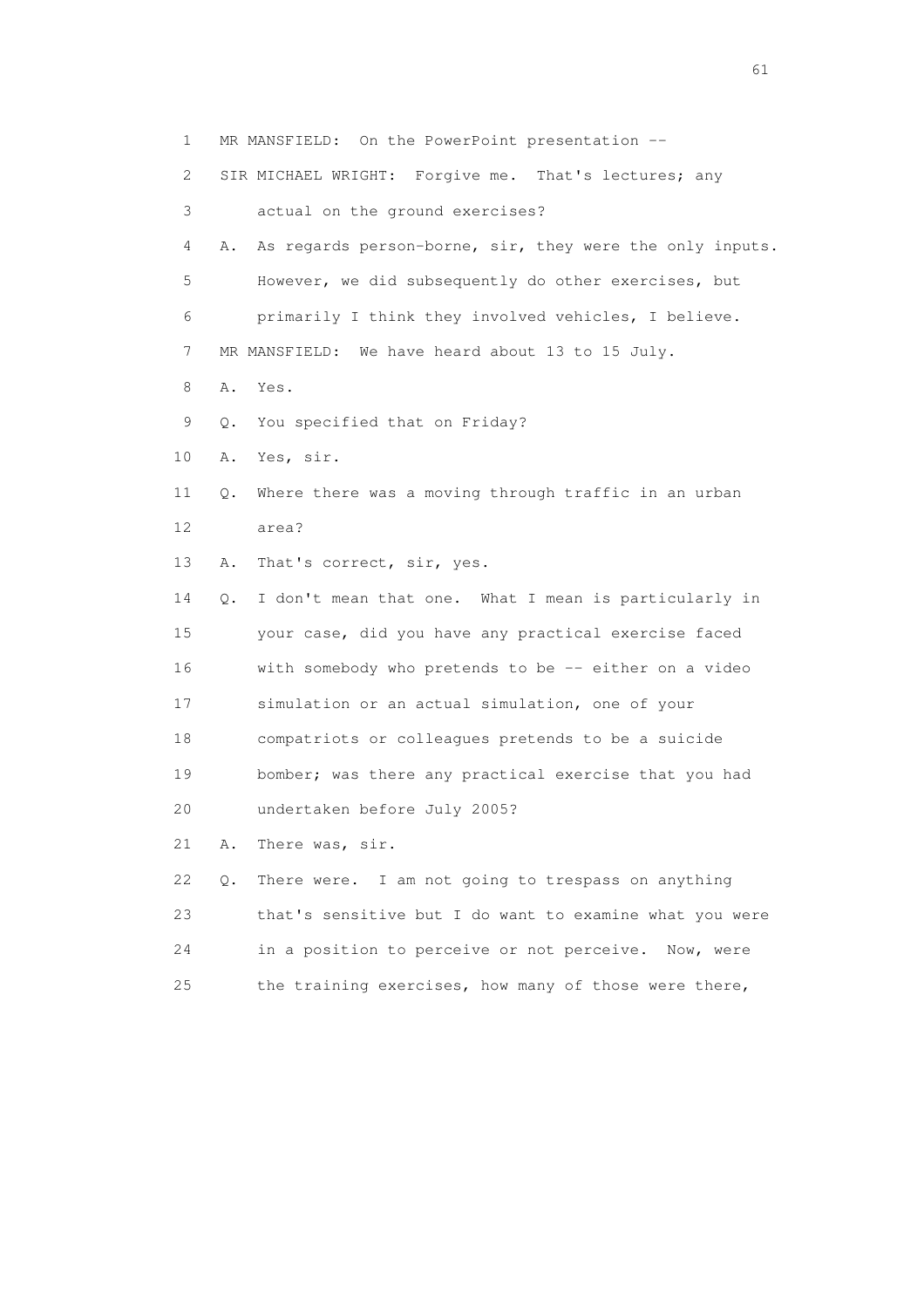1 on-the-ground training exercises for on-foot suicide 2 bombers? If you could help? 3 A. I am sorry, I cannot honestly recall. If I can assist, 4 during midway through 2002 to around March 2005, I was 5 a specialist firearms officer instructor, and I was 6 partly responsible for developing some vehicular borne 7 tactics, and implementing those to the rest of the 8 teams. 9 SIR MICHAEL WRIGHT: Right, but what Mr Mansfield is 10 interested in is footborne interventions or 11 interceptions? 12 A. The ones I can recall, sir, are the methodology and the 13 placement of the critical shot and the PowerPoint, sir. 14 MR MANSFIELD: I mean, one thing we can perhaps put to one 15 side, although important though it is, long before the 16 briefing you had from Silver on the day of the shooting 17 itself, the 22nd, long before that, you were fully aware 18 from PowerPoint presentations of the devastating effects 19 of a suicide bomb, weren't you? 20 A. Yes, sir. 21 Q. Because in these -- and I am not going to put them on 22 screen, but you had pictures presented to you of actual 23 suicide bombers and the effect that it had on them as 24 well as other people around them; you had seen those 25 photographs, hadn't you?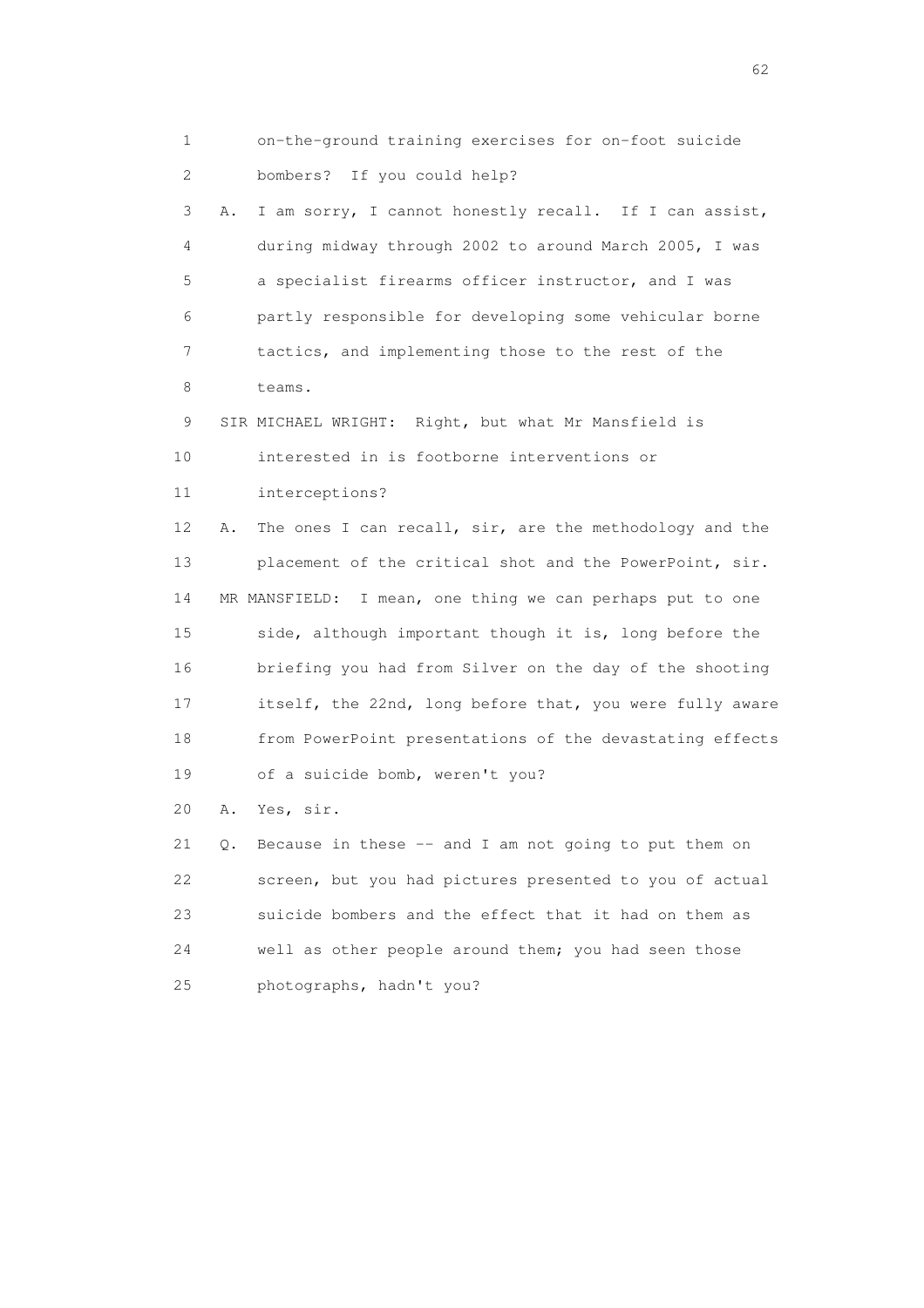1 A. That's correct --

| 2  | Q. | So you knew, it wasn't suddenly he is telling you about  |
|----|----|----------------------------------------------------------|
| 3  |    | something you didn't know on the 22nd; you knew          |
| 4  |    | perfectly well how serious it was, because you had been  |
| 5  |    | taken through these PowerPoint presentations?            |
| 6  | Α. | That's correct. The information given by Silver was      |
| 7  |    | more specific as to the type of threat that we were      |
| 8  |    | likely to face.                                          |
| 9  | Q. | The type of threat had been demonstrated in PowerPoint   |
| 10 |    | presentations, hadn't it?                                |
| 11 | Α. | The type of threat, yes.                                 |
| 12 | Q. | The reason I'm asking you the questions again is, one of |
| 13 |    | the matters that you touched upon on Friday as being     |
| 14 |    | necessary for this job, perhaps unlike the rest of us,   |
| 15 |    | is emotional or mental strength to do the job; is that   |
| 16 |    | fair?                                                    |
| 17 | Α. | I think with any form of work you need mental strength,  |
| 18 |    | yes, sir.                                                |
| 19 | О. | If there is a problem and you haven't got the mental     |
| 20 |    | resilience to do the job, in other words you might allow |
| 21 |    | emotions to take over, then you have to question whether |
| 22 |    | you should be doing the job, don't you?                  |
| 23 | Α. | Exactly right, sir, yes, I would agree.                  |
| 24 | Q. | Moving away from presentations, and I just want to do    |
| 25 |    | this in theory if I may for the moment, so again I am    |

experience of the contract of the contract of the contract of the contract of the contract of the contract of the contract of the contract of the contract of the contract of the contract of the contract of the contract of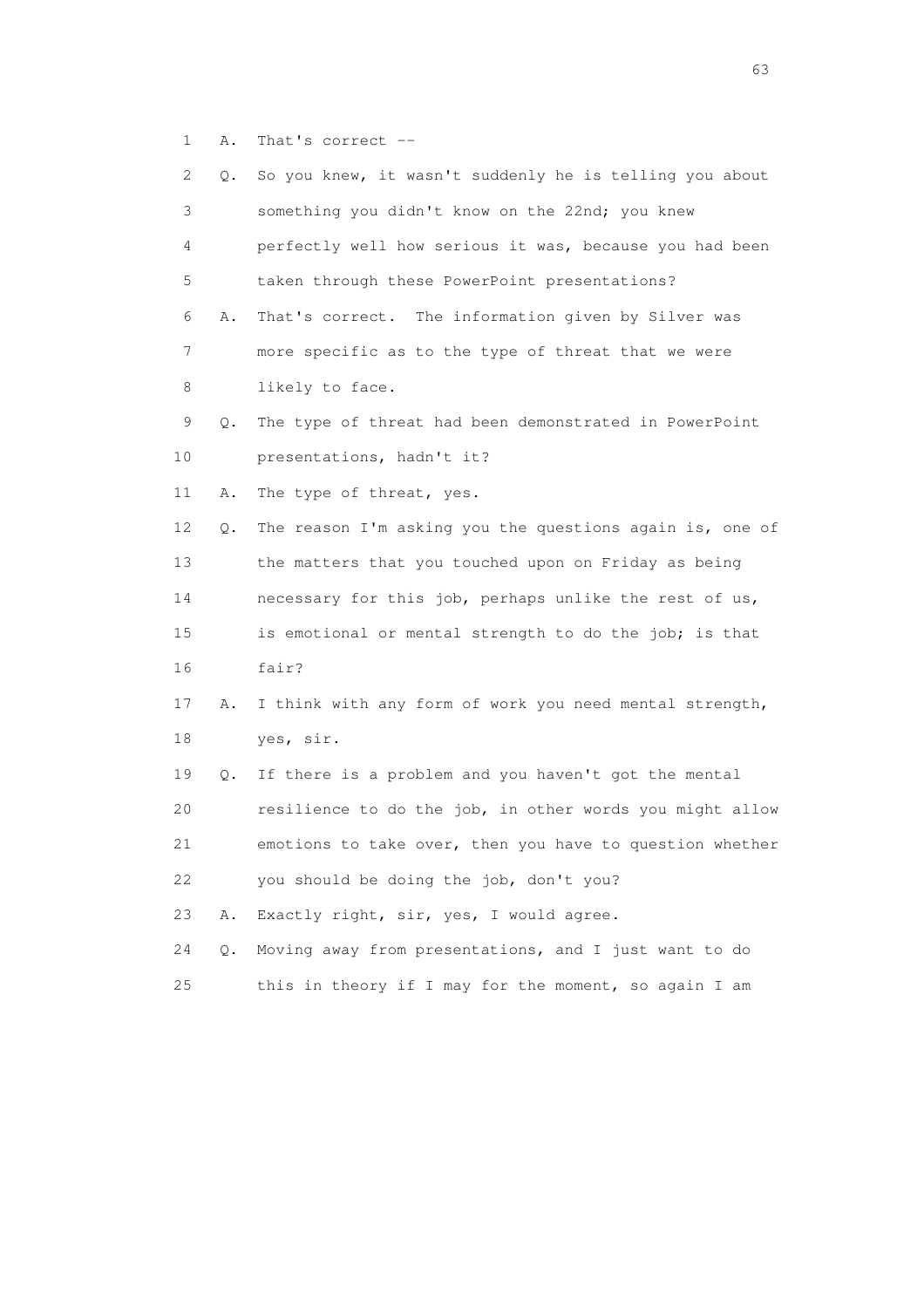1 not asking you about any particular exercise, the 2 exercises that you did beyond the PowerPoint on the 3 ground, did they involve making very quick assessments 4 of whether you were facing a footborne suicide bomber or 5 not? 6 A. From my recollection, and it is a long time ago, I would 7 say that it was not threat assessments but the actual 8 placing and the approach to the suspect from the rear in 9 order to place a critical shot. 10 SIR MICHAEL WRIGHT: You mean a practical exercise in 11 actually carrying out the interception? 12 A. Exactly, right. 13 SIR MICHAEL WRIGHT: Or the shot, yes, not an assessment 14 training? 15 A. No, sir. 16 MR MANSFIELD: So just to continue with what you said you 17 did do, in other words this is training on being 18 a covert officer coming up from behind and delivering 19 a critical shot before the person has a chance to 20 realise that you are there? 21 A. That is correct, sir, yes. 22 Q. In other words that's a situation which you are training 23 for where there is no advance warning for the 24 individual, and it's an authorised shot, either most 25 likely from a DSO, the designated senior officer, or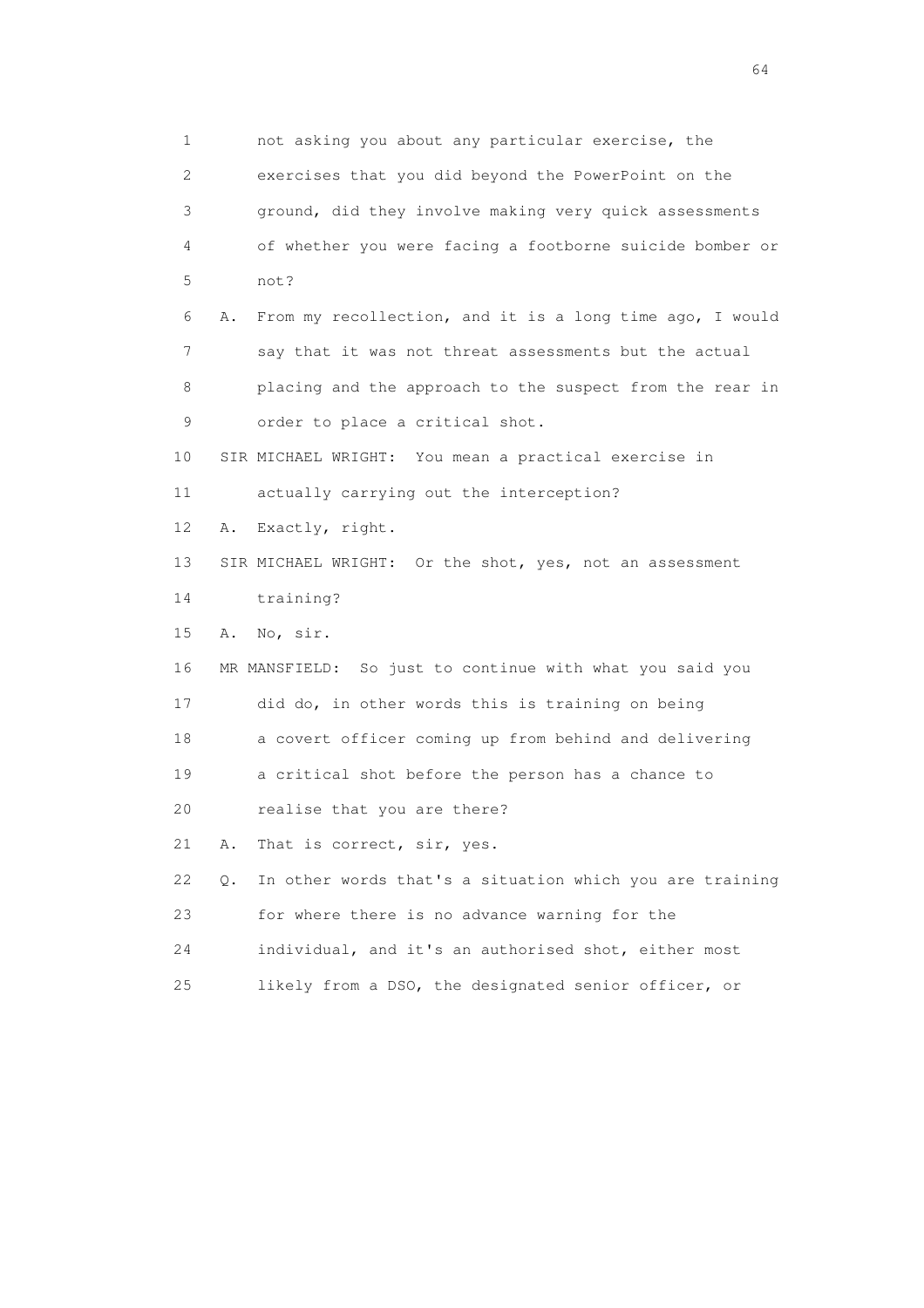1 possibly a Silver; is that right?

 2 A. That's correct, or if we perceive a threat, yes. 3 Q. I'll come to perception. The delivery of the critical 4 shot and all the rest of it and how you would do it is 5 only, as it were, the end product. What the precursor 6 to that is, you have to have assessed, as a specialist 7 firearms officer, that the person you are going to 8 deliver the critical shot to, however you get there, is 9 somebody who is posing an immediate threat, don't you? 10 A. I wouldn't necessarily agree with that, in terms of 11 posing an immediate threat. To know that you have got 12 to know what's inside the mind of the person, and you 13 have also got to know or assume that there is the actual 14 wherewithal to do that. So I would say a perceived 15 threat, if possible. 16 Q. May I say it's of considerable interest and importance, 17 your last answer. You agree you can't go round shooting

 18 people on the off-chance that they might be suicide 19 bombers, can you?

20 A. That's correct, yes.

 21 Q. So we can put that to one side. According to the policy 22 as developed, and there are other questions about that, 23 but the policy as developed at that point in July 2005, 24 there was a situation in which, although you couldn't 25 see inside the head of the person who you are concerned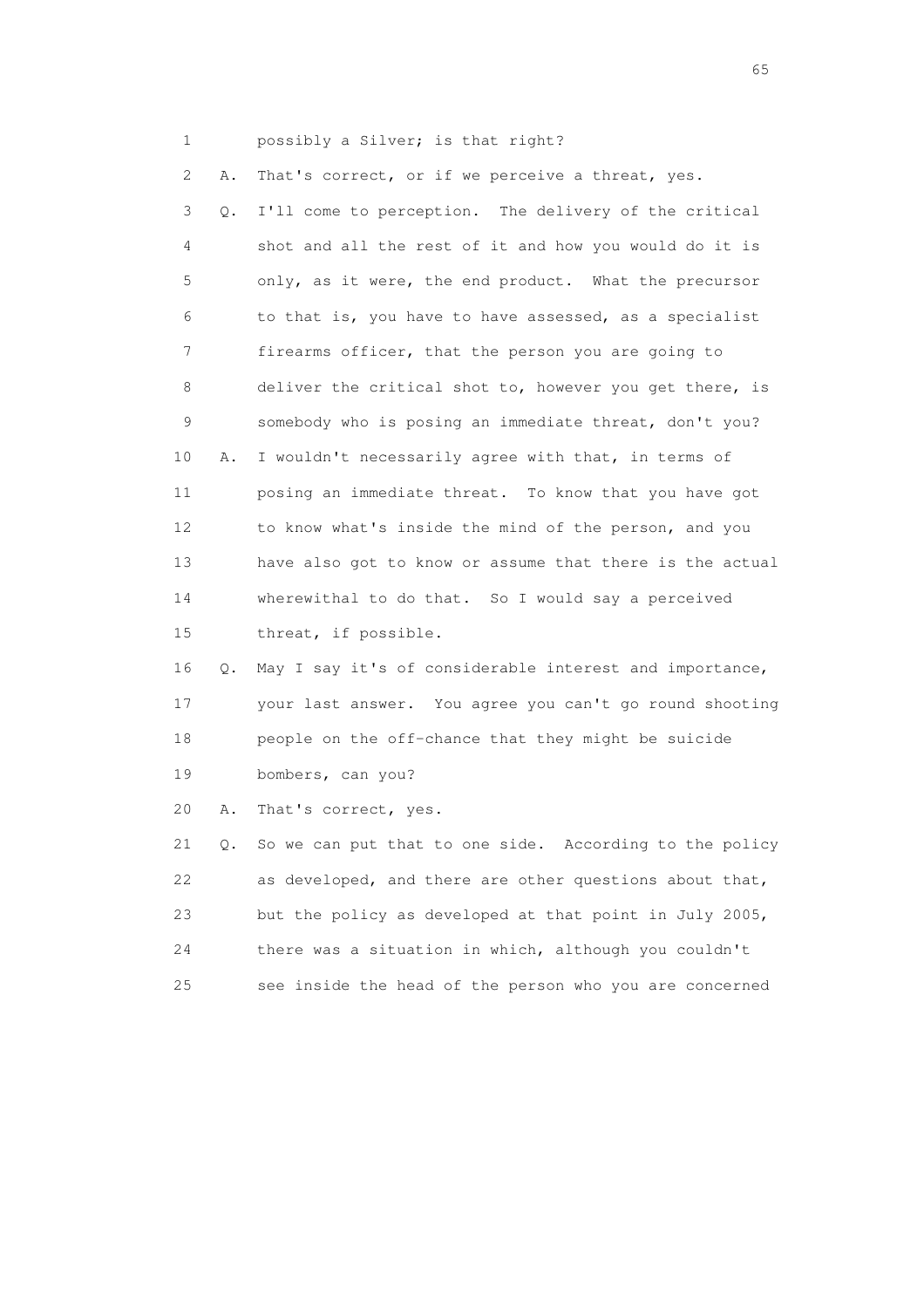| 1  |    | with, and although you couldn't see anything, the DSO    |
|----|----|----------------------------------------------------------|
| 2  |    | might have intelligence which permits a critical shot to |
| 3  |    | be delivered without warning. That was the theory,       |
| 4  |    | wasn't it?                                               |
| 5  | Α. | That is correct, but my understanding is, although a DSO |
| 6  |    | can authorise a critical shot without warning, my        |
| 7  |    | understanding is, rightly or wrongly, that it's still    |
| 8  |    | down to the individual officer's assessment at the time. |
| 9  | Q. | Yes, well, all right, even where it's authorised, you    |
| 10 |    | still have to make an assessment, right. How do you      |
| 11 |    | make the assessment? What is it you are trained to look  |
| 12 |    | for that is posed in front of your eyes as somebody who  |
| 13 |    | is about to blow you up and everybody else up?           |
| 14 | Α. | This virtually is an impossible question. Who looks      |
| 15 |    | like a suicide bomber, and what device have they got to  |
| 16 |    | carry? I could almost -- not rudely but I would throw    |
| 17 |    | the question back to you: what does a suicide bomber     |
| 18 |    | look like? We just don't know.                           |
| 19 | Q. | No, and I agree you don't know, and that is why -- can   |
| 20 |    | I ask you as a instructor, were you instructing others   |
| 21 |    | on how to deal with suicide bombers?                     |
| 22 | Α. | In one particular form, yes.                             |
| 23 | О. | The vehicular one?                                       |
| 24 | Α. | In vehicular-borne tactics.                              |
| 25 | О. | But not the footborne one?                               |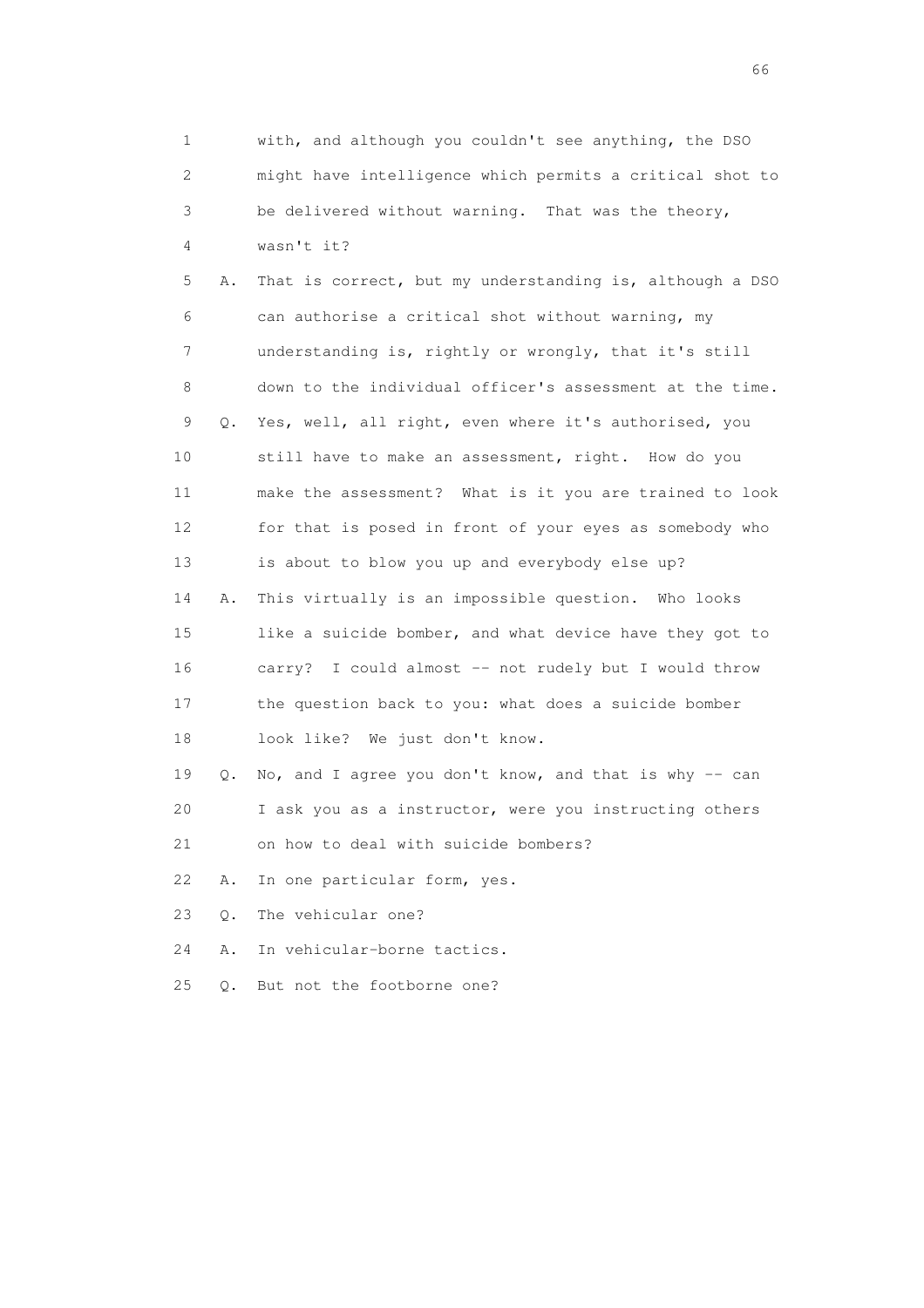1 A. No, sir.

| 2  | Q. | What had been developed, insofar as it was developed by  |
|----|----|----------------------------------------------------------|
| 3  |    | July 2005, was a, if you like, an approach which dealt   |
| 4  |    | with the very situation where you didn't have            |
| 5  |    | intelligence from above telling you: this is a suicide   |
| 6  |    | bomber now, as opposed to somebody from yesterday; this  |
| 7  |    | is a suicide bomber now. In the situation where you      |
| 8  |    | don't have that intelligence, there was a procedure that |
| 9  |    | was suggested, wasn't there?                             |
| 10 | Α. | I am sorry, sir, you will have to rephrase that, I don't |
| 11 |    | understand.                                              |
| 12 | Q. | If you don't have an authorised situation, either the    |
| 13 |    | DSO or the Silver, because they have got intelligence    |
| 14 |    | that the person over there is a suicide bomber, right    |
| 15 |    | now, because they have picked up the intelligence        |
| 16 |    | somehow from some other source, so they say, "Critical   |
| 17 |    | shot, no warning, go up behind and do it". They don't    |
| 18 |    | use all those words. Are you following?                  |
| 19 | Α. | Yes, I do.                                               |
| 20 | Q. | I'm not dealing with that. The other situation where     |
| 21 |    | you don't have the intelligence, you are not being       |
| 22 |    | authorised to do a critical shot, are you following, how |
| 23 |    | do you approach the person concerned?                    |
| 24 | Α. | As on the day I did, sir. We -- if I get where you are   |
| 25 |    | leading to -- we were given the order to stop and that   |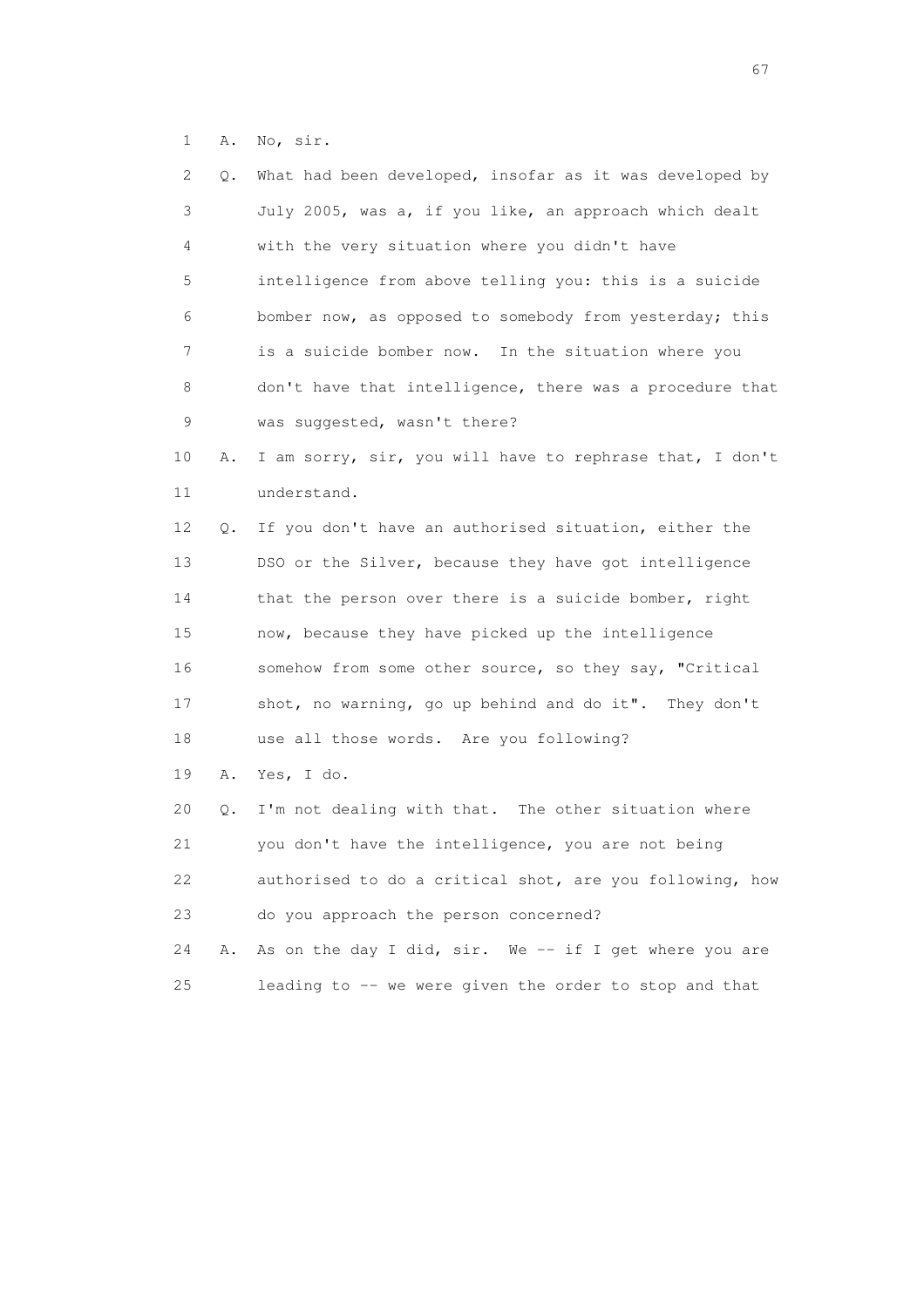1 was firmly in my mind, we had to stop, intercept, detain 2 this identified person that we had to face.

 3 Q. What I suggest was in your mind was, once you knew he 4 was identified -- that's why I am going through this 5 carefully -- as a potential mass killer from the day 6 before, that was it? Do you follow? You are down the 7 escalators, in the carriage and he's dead? 8 A. That couldn't be further from the truth. I remember 9 distinctly running down the escalators and there is two 10 things I remember. Because on escalators they start off 11 very -- the heights are different, and as I sprinted 12 down them, I nearly fell over, because of the different 13 heights; and I was just so keen to get there, because 14 I knew we had the time delay; and all I had going 15 through my mind was: I have got to get to him, I have 16 got to get to him, I have got to get to him before he 17 goes, and I distinctly remember that. I did not have 18 any preconceived ideas of what I was going to do, 19 I didn't even know where he was at that stage, let alone 20 a delivery of a critical shot. I just didn't have that 21 in my mind. I just wanted to know where he was, and try 22 and find him, and through the professionalism of the 23 surveillance officers who were down at the tube, 24 Malcolm, Ken and Ivor, they actually led me on to him. 25 Otherwise I never would have found him and ...

en de la construction de la construction de la construction de la construction de la construction de la construction de la construction de la construction de la construction de la construction de la construction de la cons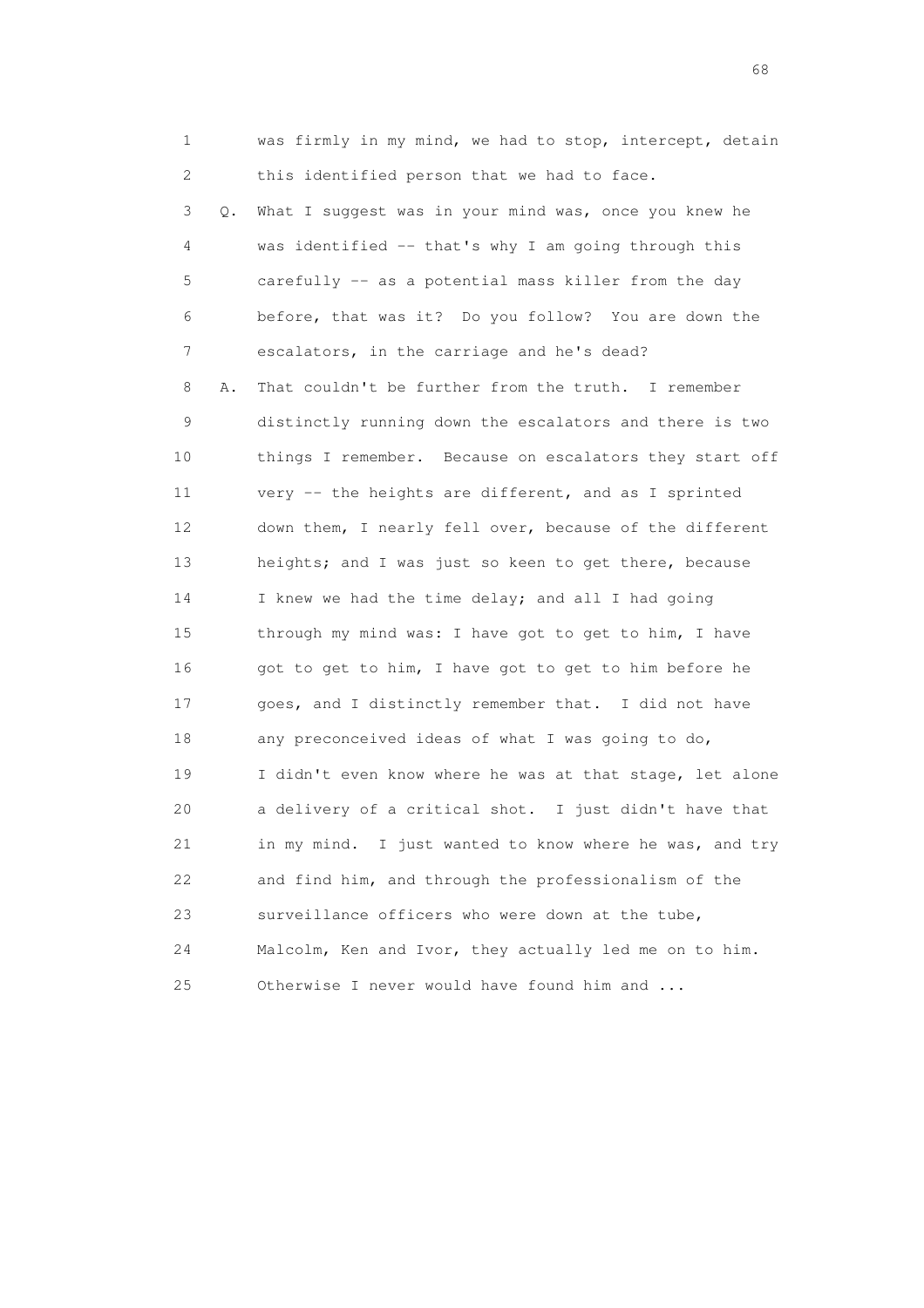|    | 1          | Q. Can I just roll the clock back a bit as to what are     |
|----|------------|------------------------------------------------------------|
|    | 2          | police officers, if they are being trained in this -- it   |
|    | 3          | has a general term, doesn't it, Kratos/Clydesdale; you     |
|    | 4          | are familiar with the terms?                               |
|    | 5<br>Α.    | The two separate terms, yes.                               |
|    | 6<br>$Q$ . | What does Clydesdale refer to?                             |
|    | 7<br>Α.    | Clydesdale in my interpretation is a pre-planned           |
|    | 8          | something, Trooping of the Colour, where an expected       |
|    | 9          | threat is due in a designated pre-planned public order     |
| 10 |            | event.                                                     |
| 11 | Q.         | No warning for a delivery of a critical shot, correct,     |
| 12 |            | in that scenario?                                          |
| 13 | Α.         | In what respect, sir?                                      |
| 14 | Q.         | In other words, you are allowed, authorised, if the DSO    |
| 15 |            | says "critical shot" or -- there is a code word, isn't     |
| 16 |            | there; shall we deal with that first? There is a code      |
| 17 |            | word in Clydesdale, isn't there?                           |
| 18 | Α.         | Yes, there was. I believe so.                              |
| 19 | Q.         | You believe so. Did you know them?                         |
| 20 | Α.         | Yes, I did, yes.                                           |
| 21 | Q.         | Are you sure?                                              |
| 22 | Α.         | Yes.                                                       |
| 23 | Q.         | If you get the code word for the delivery of a critical    |
| 24 |            | shot, you don't have to -- on a Clydesdale -- warn the     |
| 25 |            | You can go up behind and deliver your critical<br>suspect. |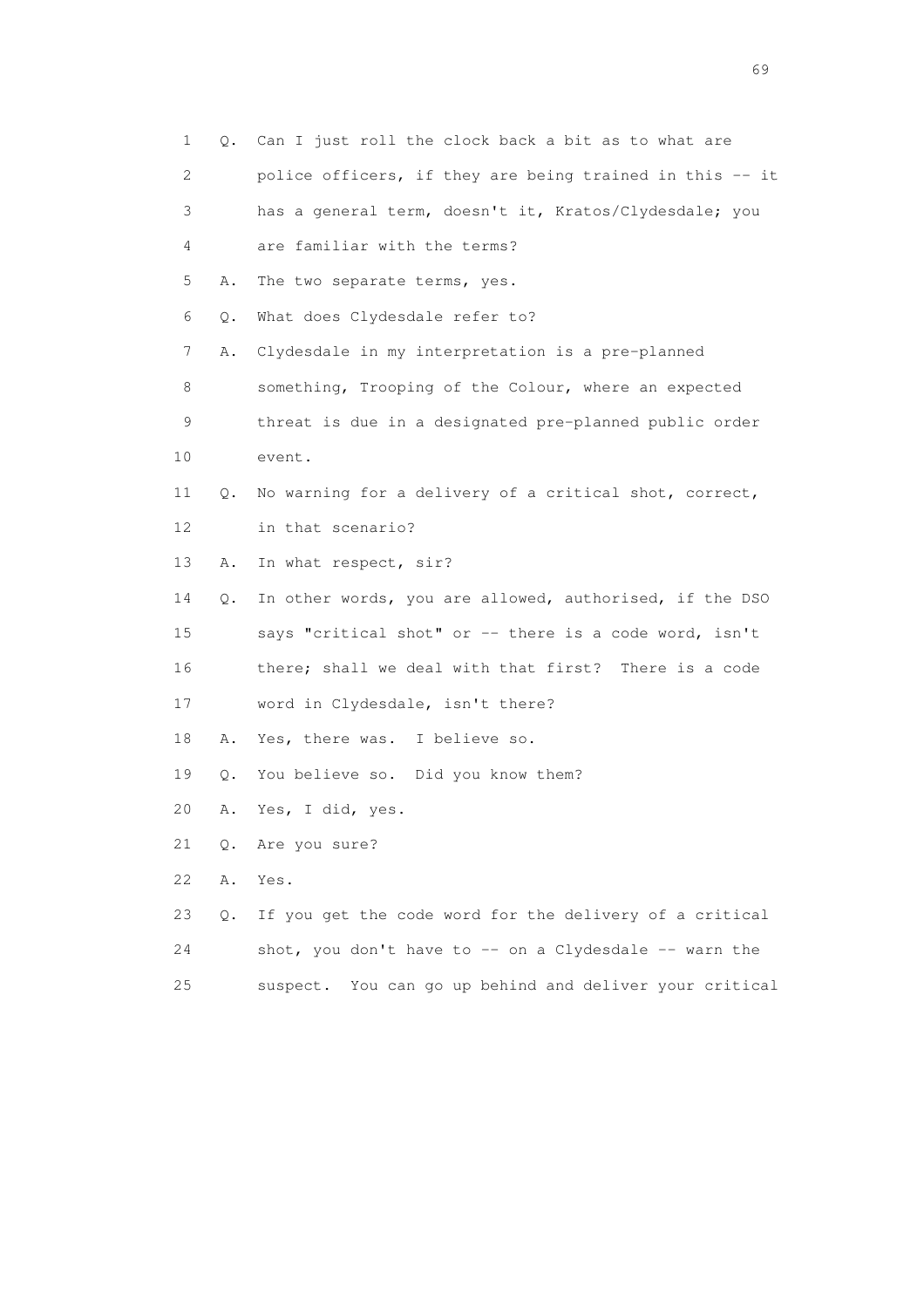1 shot. That's how it works, isn't it? 2 A. That's correct, but I would still say that it's down to 3 the individual officer's assessment, and how I can 4 explain that, if I may, if a critical shot is authorised 5 by a designated senior officer and we know the person 6 is, say, in another room and I enter that room and that 7 person there, naked, and whatever, and not in a position 8 to detonate a bomb, I know it's an extreme example -- 9 SIR MICHAEL WRIGHT: I think we understand the point. It's 10 an authorisation, not an order? 11 A. Yes. 12 MR MANSFIELD: Of course, unless they are naked, if they 13 have got clothes on, you have already answered this to 14 some extent already, you are making all sorts of 15 assumptions that they could have something hidden on 16 them, aren't you? 17 A. And this is the impossibility of the situation, and 18 I agree with you. 19 Q. You agree with me, and what I want to examine here is -- 20 I'm afraid I have to do it through you but there may be 21 other witnesses -- the policy in practice of whether 22 this policy makes sense, do you follow, so you have to 23 make a judgment even when you are authorised of whether 24 this is actually a suicide bomber. That's Clydesdale.

25 Kratos --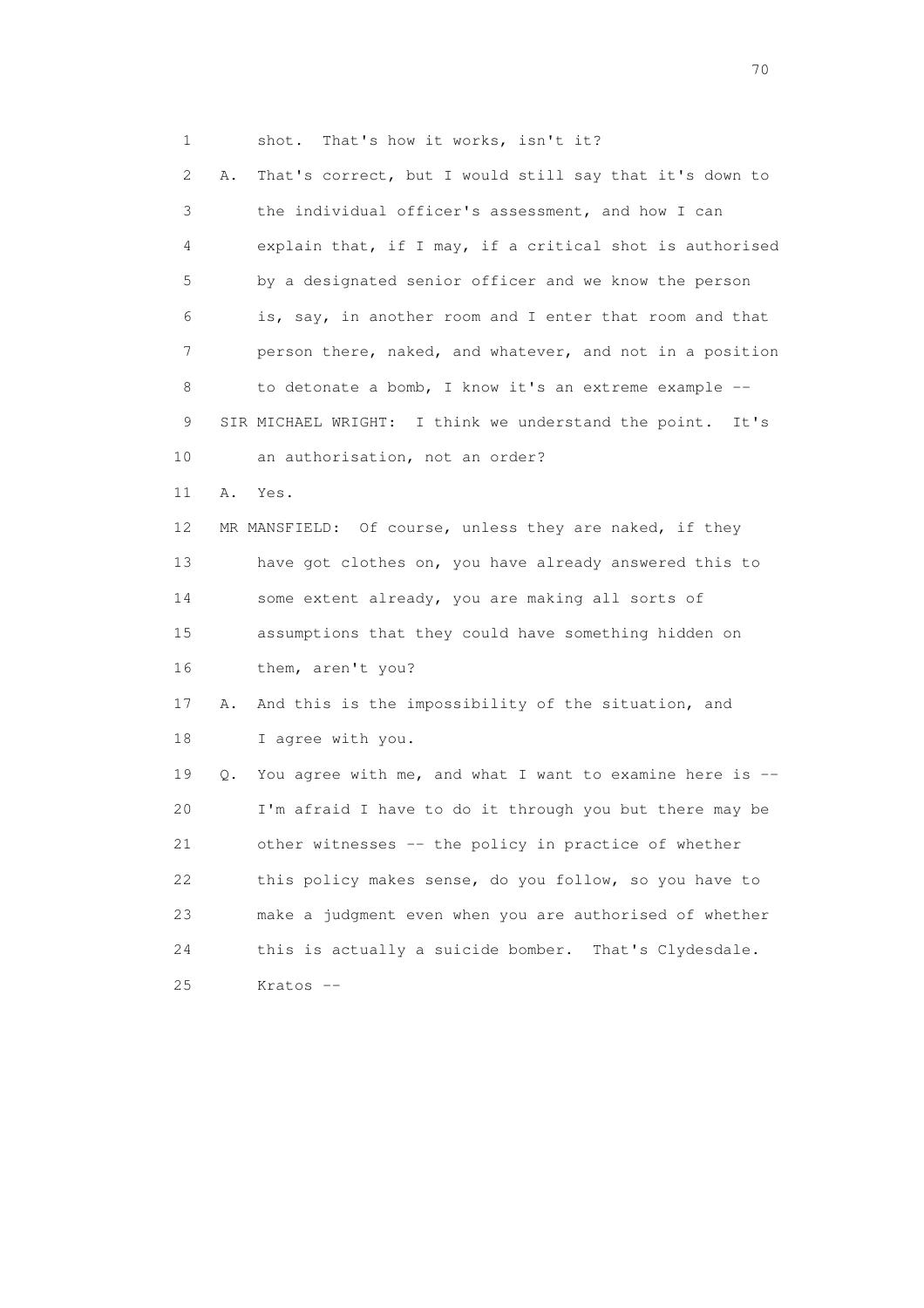1 SIR MICHAEL WRIGHT: Hang on a minute, just pause if I may. 2 MR MANSFIELD: Yes.

 3 SIR MICHAEL WRIGHT: Clydesdale in one sense is -- it's 4 entirely different. We understand that. It's not this 5 situation at all. Even when you have been given 6 an authorisation through the Clydesdale code word, to 7 take a critical shot, it is still within the individual 8 officer's discretion, his decision as to whether he will 9 or will not make the shot? 10 A. Sir, that is my understanding. 11 SIR MICHAEL WRIGHT: That's your -- 12 A. That is my personal understanding. 13 SIR MICHAEL WRIGHT: So if you see a man and you look at him 14 and you make your assessment, and you say: okay, he may 15 be an identified suicide bomber but he is not going to 16 do it at this minute; then you don't take the shot. Is 17 that right? 18 A. That's correct, sir. 19 MR MANSFIELD: May I through you, since you are the 20 experienced officer on this, the reality is if you have 21 been told he is a suicide bomber there and then through

22 intelligence, the code is telling you that, what on

 23 earth is going to tell you, short of having no clothes 24 on, that this isn't a suicide bomber?

25 A. This is where it's left firmly at our feet as firearms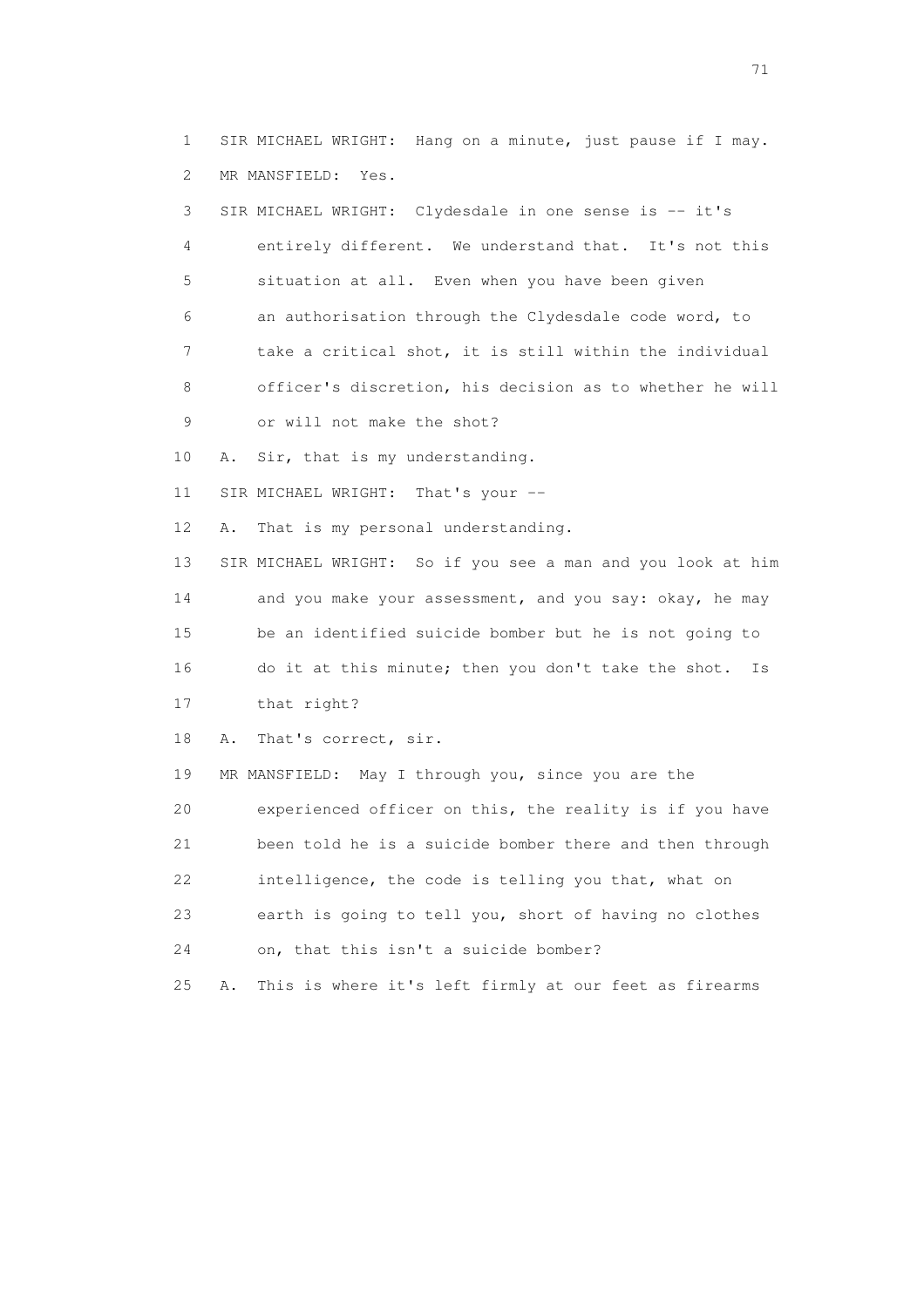1 officers and trained in this. We have to -- 2 SIR MICHAEL WRIGHT: You describe it as the impossible 3 question. 4 A. It is, sir, and primarily these tactics are here to 5 protect the public. I mean, what else can we do? 6 MR MANSFIELD: That's what I want to examine with you, if 7 I may. You ask a very good question: what else can we 8 do? You are not responsible for the policy, 9 I appreciate that, others are. 10 Let us turn away from the pre-planned event, in 11 other words the Trooping of the Colour and all the rest 12 of it that we have heard about. Kratos is used as 13 a generic term to cover that, but I now want to turn to 14 Kratos specific. You are following me? 15 A. I am, sir, yes. 16 Q. Kratos specific. If it's a Kratos specific, what's 17 supposed to happen there? 18 A. Well, the only understanding I have of Kratos is that it 19 is in fact a spontaneous, brought about by a sighting of 20 a suicide or potential suicide bomber by a member of the 21 public or by a police officer. 22 Q. Yes? 23 A. So as regards to the term "specific", I am not too sure 24 what you mean by that. 25 Q. All right. The background --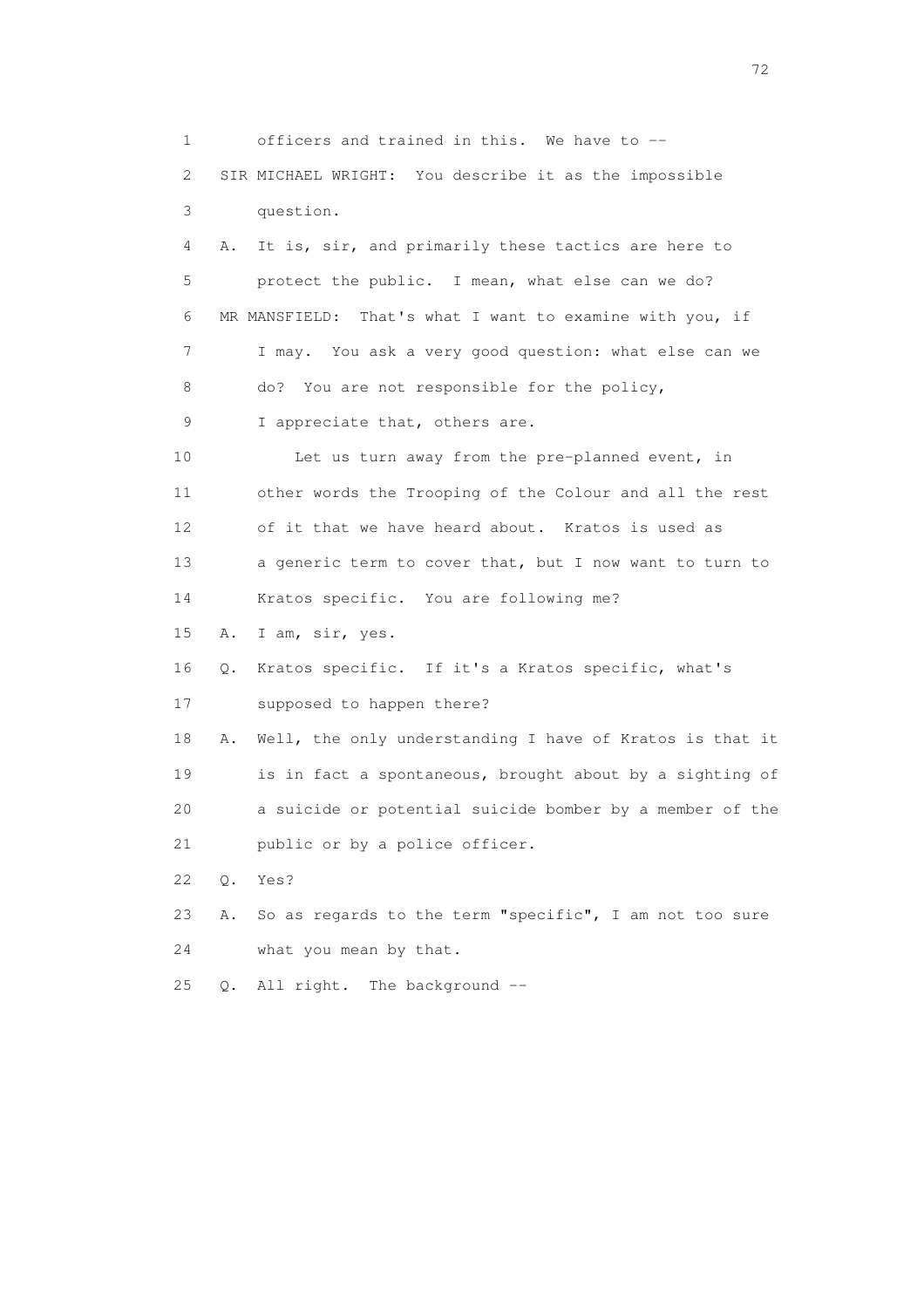1 SIR MICHAEL WRIGHT: You knew it was called Kratos People as 2 opposed to Kratos Vehicle.

3 A. I understand that.

4 SIR MICHAEL WRIGHT: That you do understand?

5 A. I understand that term, sir.

6 MR MANSFIELD: Right, Kratos People.

 7 You have described how it might arise, in other 8 words there is a phone call comes through that the man 9 coming through the door now may be -- sorry, I don't 10 mean to be personal, it's just to give it some clothing 11 of reality, that you get this phone call or you get 12 a call, you are called out, you are perhaps a standby 13 team so you are ready to go out and out you go. Now, 14 how do you deal with the situation that you arrive at 15 a place where the person hopefully who's been described 16 is? What are you supposed to deal with -- not 17 pre-planned, no code words, so how do you deal with 18 this, did you think, back in 2005? 19 A. In relation to, into what, sir, are you asking me what 20 my reactions would be, doing that now? 21 Q. Yes, how you would deal with this. Do you go straight 22 up and deliver a critical shot or what do you do? 23 SIR MICHAEL WRIGHT: I think you have left something out, 24 Mr Mansfield. At some stage, as I understand it, a DSO 25 has to say: this is a Kratos situation. The witness is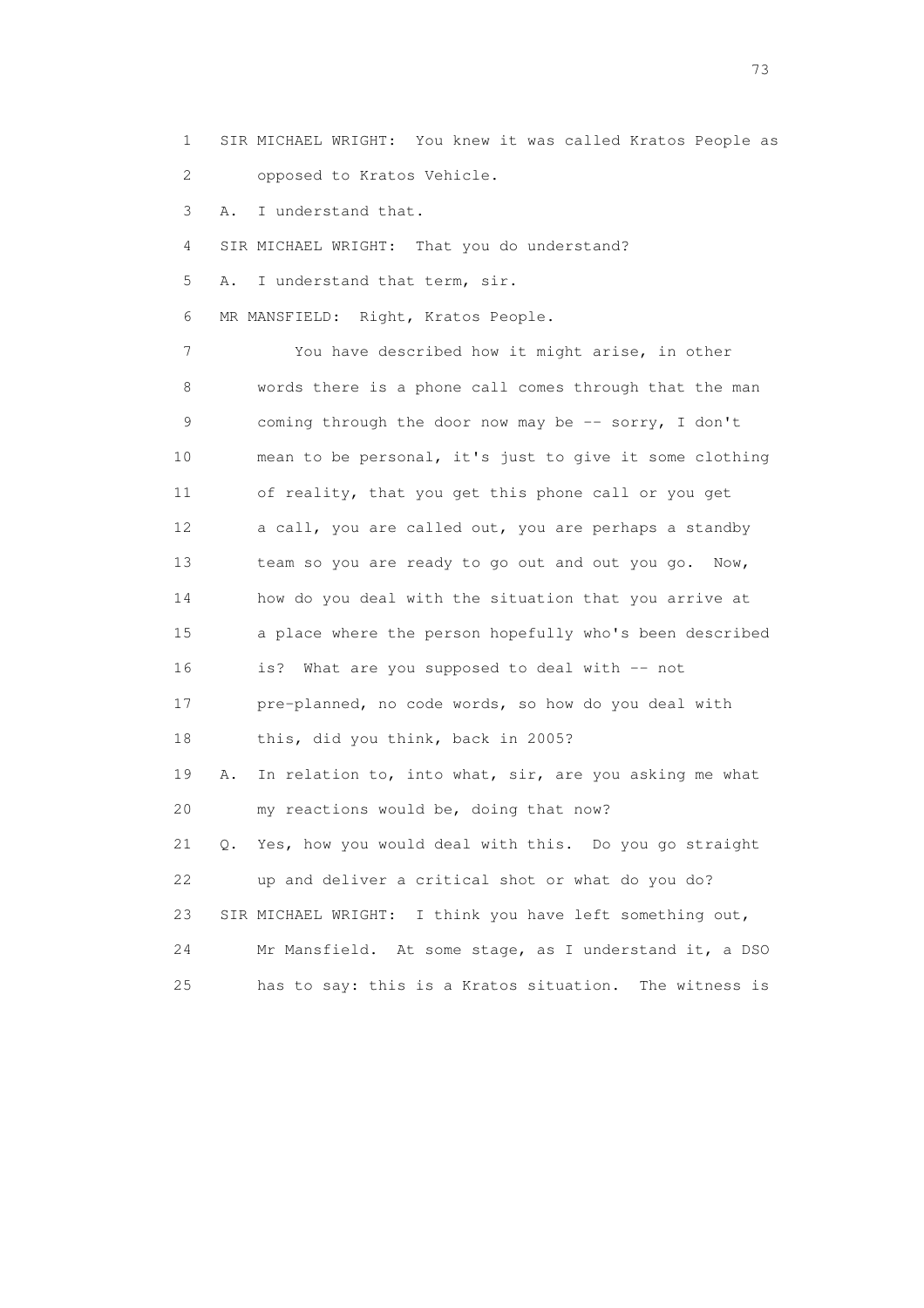1 nodding.

2 A. That's correct, sir.

 3 MR MANSFIELD: I was coming to that. I'll try to deal with 4 it in a particular order.

 5 Now that's been asked, so you say a DSO would have 6 to say, "This is a Kratos situation", would they? 7 A. My understanding of how Kratos would work, in a scenario 8 like that, is that the information would be assessed up 9 at Scotland Yard or wherever that information would come 10 from. If -- I believe it's a Chief Inspector or someone 11 of that rank decides --

12 SIR MICHAEL WRIGHT: Senior officer, anyway.

 13 A. -- a senior officer decides that that information is 14 relevant and pertinent, then they would deploy units 15 there. If -- they would then decide on the information 16 they received whether it was actually a viable Kratos, 17 and then they would therefore try and get, I believe, 18 a designated senior officer and then we would act on the 19 instructions of them.

 20 MR MANSFIELD: Right. If the designated senior officer in 21 the non-Clydesdale, non-pre-planned situation is the 22 source of instructions, in a non-Clydesdale, is your 23 understanding that the senior officer could authorise 24 a critical shot?

25 A. I believe that's the case, yes.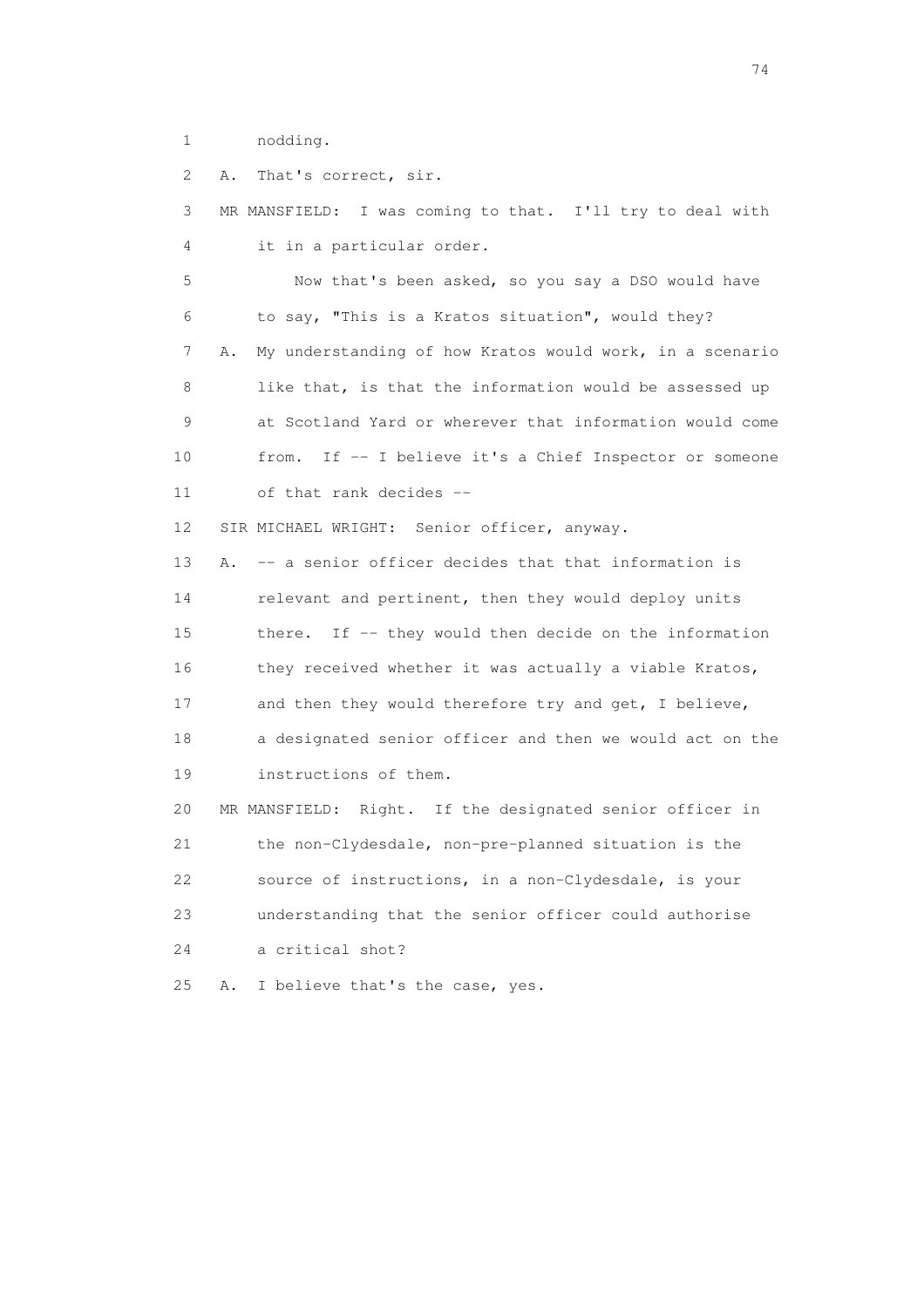1 Q. Right. In the non-Clydesdale Kratos People situation, 2 how is that communicated from the DSO to you with the 3 firearm? I don't mean by what means, in other words 4 radio or mobile phone, but what words are used? 5 A. Well, I would expect clear speech to be used. 6 Q. Yes, but -- 7 SIR MICHAEL WRIGHT: Saying what? 8 A. "A critical shot is authorised", something along those 9 lines. 10 MR MANSFIELD: Or if there isn't time, could it be construed 11 by the use of other words? 12 A. We, as specialist firearms officers, have trained with 13 using the words "critical shot" and I wouldn't expect 14 any other words to be used. 15 Q. I want to go back to that, because have you trained on 16 a person-borne, foot-borne Kratos People incident? 17 A. As I have said previously today, sir, the methodology, 18 yes, just once. 19 Q. Just once? 20 A. Yes, sir. 21 Q. That would include, would it, on a Kratos People borne 22 that the order would come from a DSO who would use words 23 similar to "critical shot"? 24 A. Similar to, I would say, "a critical shot authorised", 25 and I would hope that that would be actually repeated,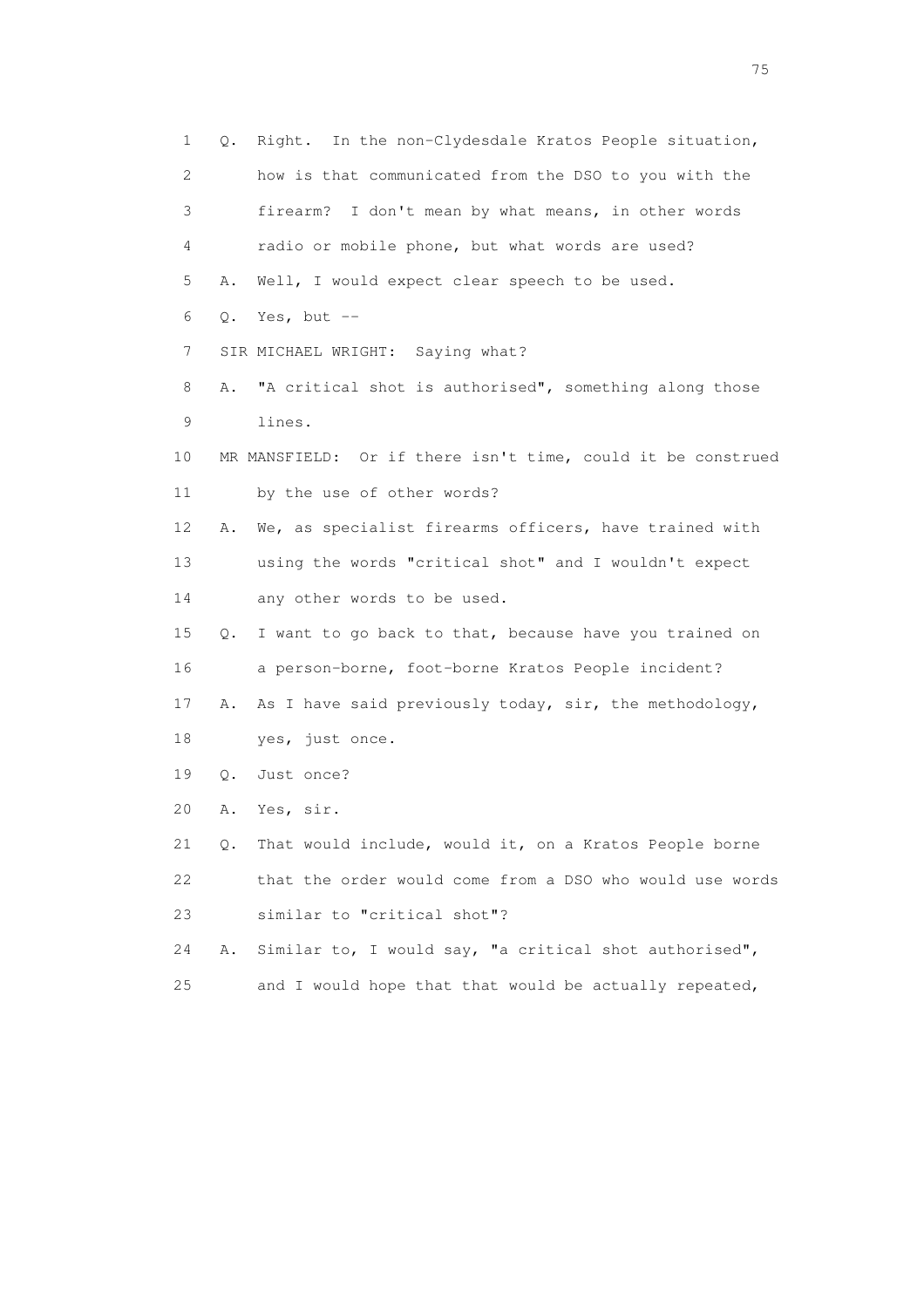1 because, as you know, the problem with radios if you 2 hear just "critical", or something broke or whatever ... 3 So I would expect, personally I would expect 4 a repetition of that order so there isn't any confusion 5 at all. 6 Q. Right. So the DSO, the appointment of; had you ever 7 worked with a DSO before 22 July? 8 A. No, I hadn't, sir, no. 9 Q. So you had never worked with one before -- 10 SIR MICHAEL WRIGHT: You mean in real life as opposed to 11 exercises. I don't know, had you ever done exercises 12 with a DSO? 13 A. Sir, we had done exercises and I can't recall whether 14 an actual DSO was available, or whether it was just one 15 of our other officers assuming the role of the DSO, so 16 I am sorry, I can't help. 17 SIR MICHAEL WRIGHT: That's all right, it's the same thing, 18 because you had somebody playing the part. 19 A. Yes. 20 MR MANSFIELD: You see, one of the things, and I have to ask 21 you and I will ask you when we get to the exact 22 chronology of what happened at Stockwell tube itself, 23 some officers may, firearms officers, your colleagues, 24 may say that they took the words, "Stop before he gets 25 on the tube" to be consonant with or the same as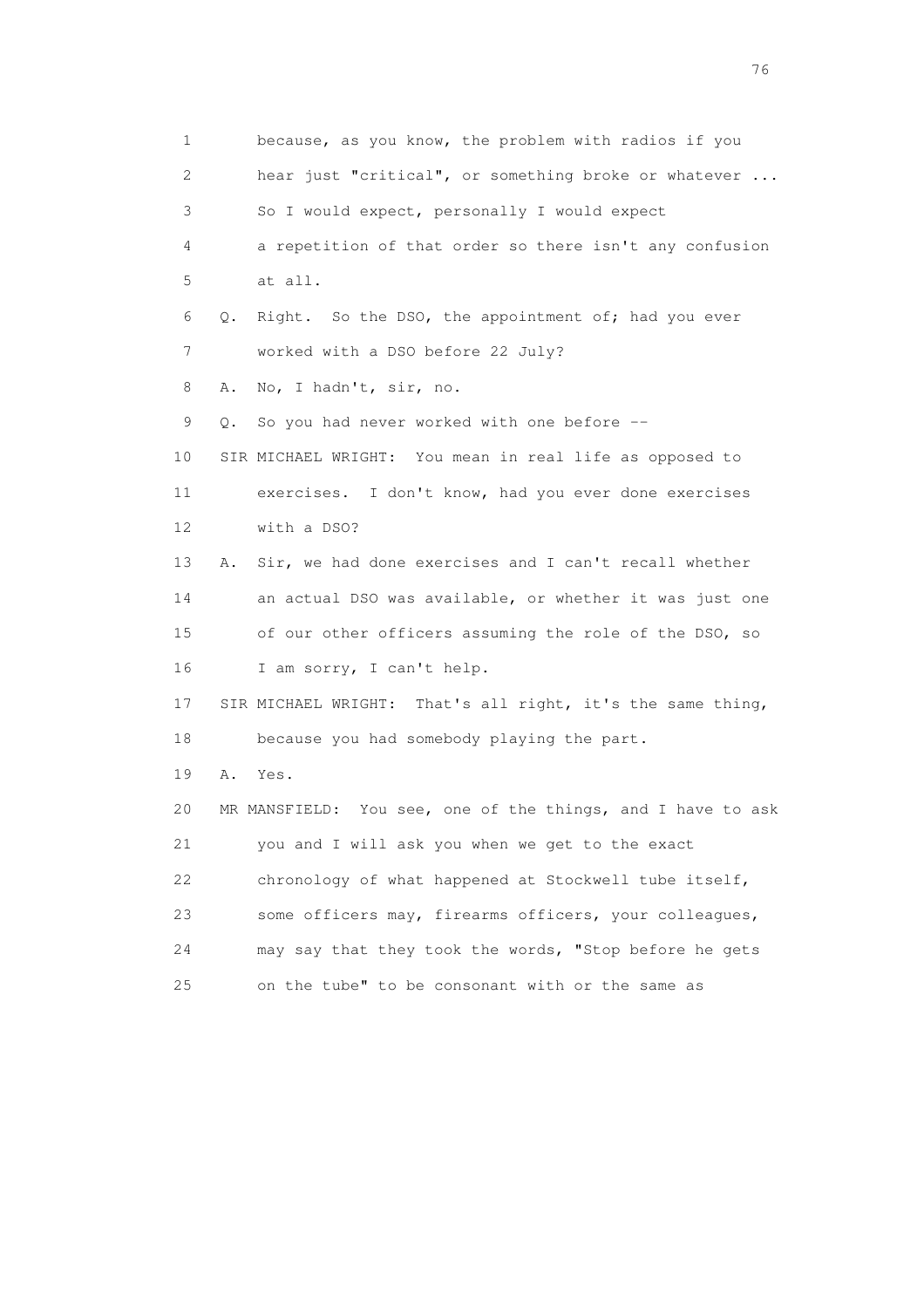1 **"**critical shot".

| 2  | Now, did you interpret it that way?                            |     |
|----|----------------------------------------------------------------|-----|
| 3  | I certainly didn't, and I think you will have to ask<br>Α.     |     |
| 4  | those officers what they understood, but I certainly           |     |
| 5  | didn't understand it to be that at all.                        |     |
| 6  | But it was and had become, by the use of the word<br>Q.        |     |
| 7  | repeatedly "stop before he gets on the tube", it had           |     |
| 8  | become a Kratos situation, did you understand that?            |     |
| 9  | Sir, you said repeatedly, as I distinctly recall I heard<br>Α. |     |
| 10 | the word "stop" once. Again, to me, that meant stop,           |     |
| 11 | intervene, arrest, detain. Stop, as in just stop.              | Not |
| 12 | critical shot. If I had heard critical shot repeated           |     |
| 13 | twice, then perhaps I would have acted on that.                |     |
| 14 | SIR MICHAEL WRIGHT: That would have meant that you had         |     |
| 15 | authority, if you thought it appropriate, to take              |     |
| 16 | a critical shot without warning?                               |     |
| 17 | That's correct, sir, yes.<br>Α.                                |     |
| 18 | SIR MICHAEL WRIGHT: As it was, you did not regard yourself     |     |
| 19 | as having that authority?                                      |     |
| 20 | No, I didn't, sir. I didn't hear that authority given<br>Α.    |     |
| 21 | at all.                                                        |     |
| 22 | MR MANSFIELD: Right, so in the situation where it's not        |     |
| 23 | Clydesdale, there is a DSO but there has been no               |     |
| 24 | authorisation of a critical shot, so we are now into           |     |
| 25 | another category: what is it in those circumstances you        |     |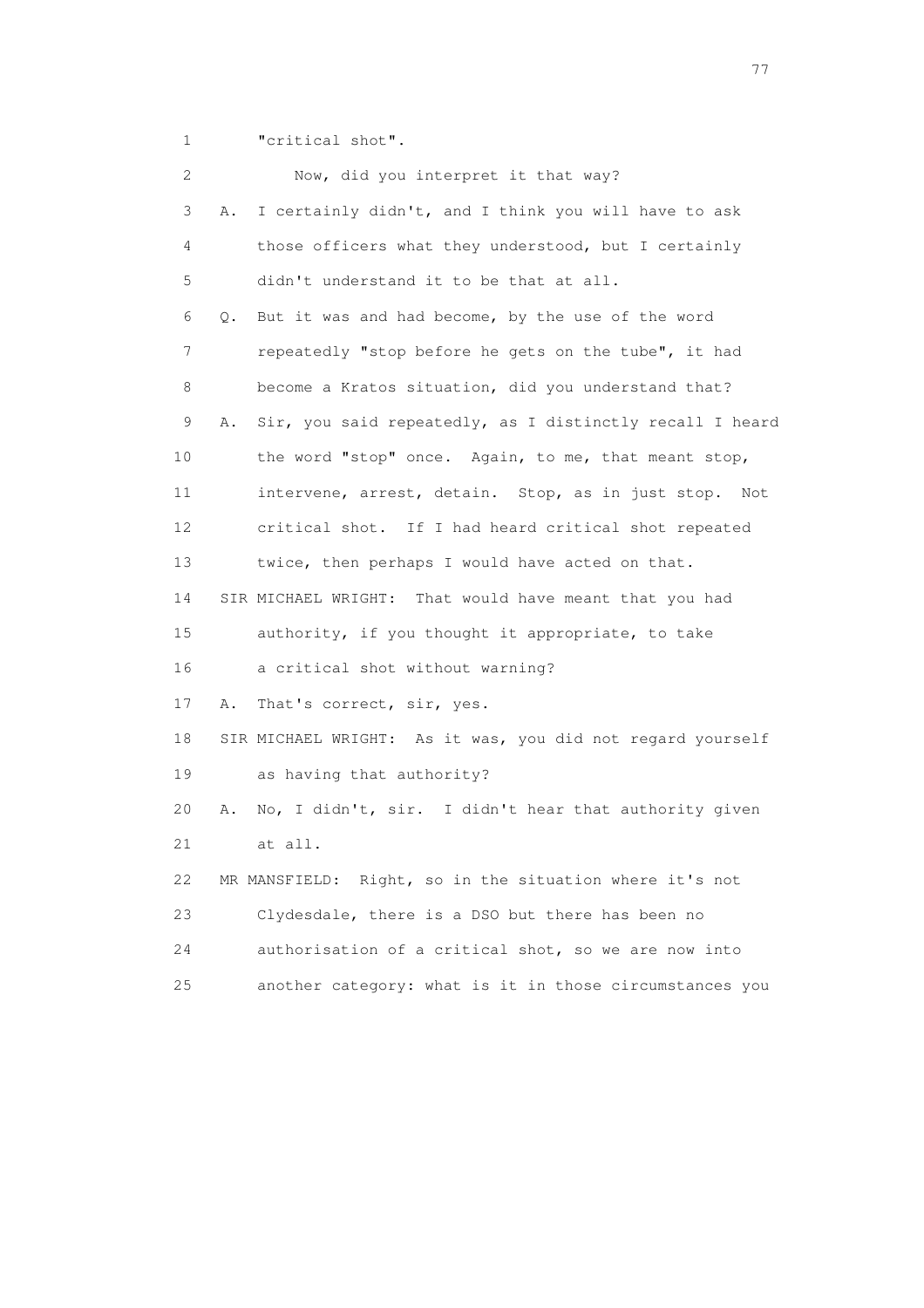1 are supposed to do, in order to make an assessment, 2 since it has not come from the DSO, that you are dealing 3 with a bomber here and now as opposed to one from 4 yesterday? Somebody who has a bomb on them now. 5 A. That is down to our individual assessment at the time. 6 Q. What are you supposed to do? 7 A. Assess the threat as best you can and act -- 8 Q. How do you do that? 9 A. By trying to take in as much information as you can, and 10 by acting on the information that you see before you, 11 and acting accordingly. 12 Q. Right. I hope I have given you enough opportunities. 13 And is that what you did on the day, you just looked to 14 see and then -- because of what you say he did -- you 15 shot him? Is that it? 16 A. Sir, that's boiling everything down to just a very quick 17 point. You must take into consideration that the 18 lead-up to that from the information from the briefings, 19 from what I heard over the radio, that the suspect was 20 actually acting in a nervous state prior to leaving the  $21$  bus  $-$  22 Q. I have been through some of those, and I am not going 23 through all of them again but I want to go obviously 24 back to the briefings as to what was in your mind, 25 obviously.

na na matsayang mga kasang mga kalendaryon ng mga kasang mga kasang mga kasang mga kasang mga kasang mga kasan<br>Mga kasang mga kasang mga kasang mga kasang mga kasang mga kasang mga kasang mga kasang mga kasang mga kasang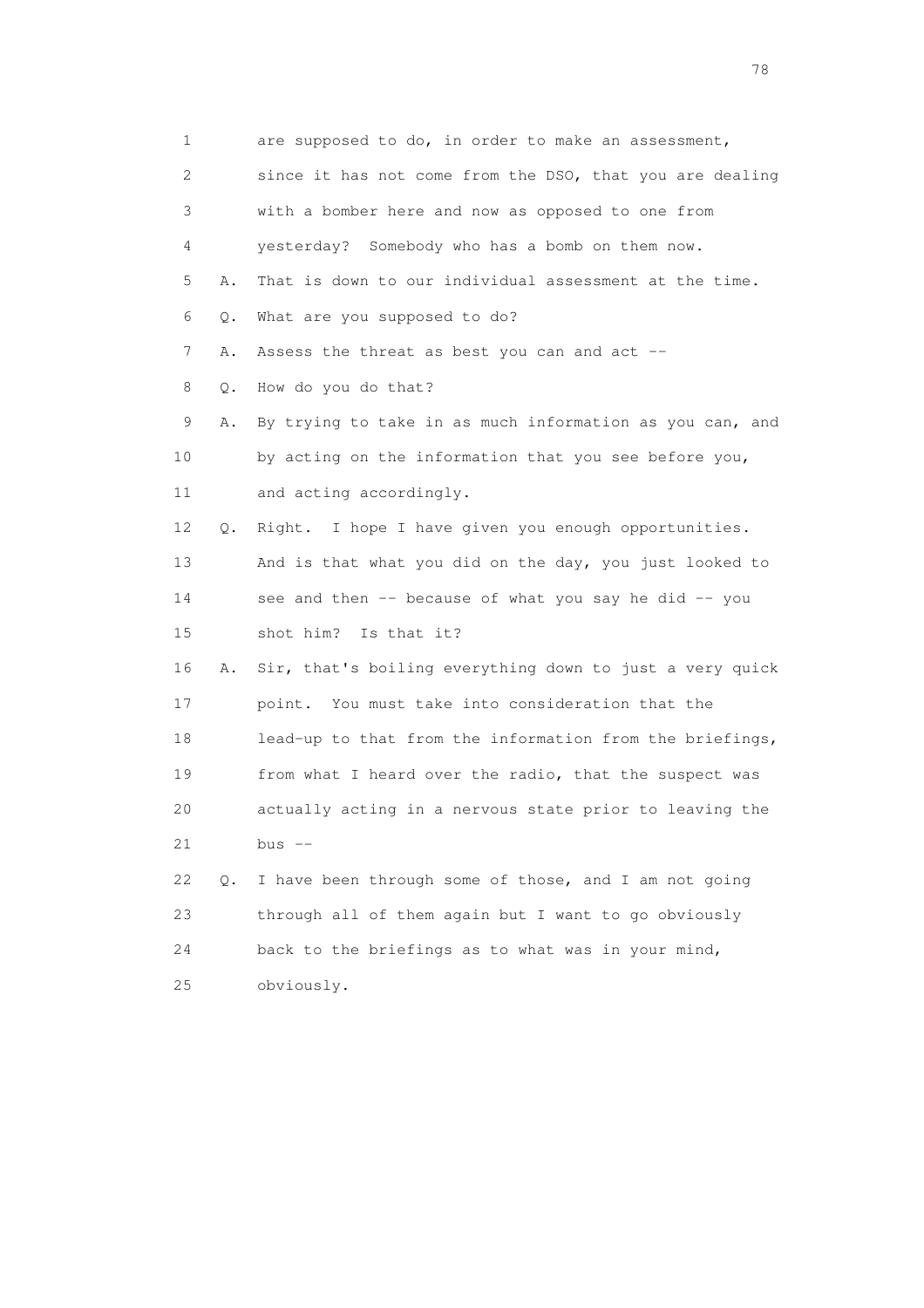1 A. But all this, sir, I know you don't want to go back to 2 it --

3 Q. I am going to go back to it.

 4 A. These are things that directly affected my mental state 5 of mind in order to prepare myself for what I might have 6 to face.

 7 Q. No, no, I accept that, and I'll come to how it affected 8 your mind as you went down the escalator. But at the 9 moment I'm just trying to find out from you what you 10 believed the tactics should be in a non-Clydesdale, 11 non-authorised critical shot situation, and whether you 12 actually did those things that you are supposed to do, 13 at least desirable things you are supposed to do, in 14 that situation.

 15 So far, what you have said is it's just by looking 16 at the person and what he does and how he behaves. Is 17 that it?

 18 A. In respect to your point there, I'll have to say that as 19 much as you can, I mean, in the Kratos documents 20 themselves, they helpfully say that it is impossible to 21 try to put any type of  $-$  I am struggling for the 22 words -- any profile on a suicide bomber, ie the type of 23 clothes they might be wearing, the type of behaviour, 24 their ethnicity, it's impossible to do, so it is down to 25 the individual officers to try to make as much as they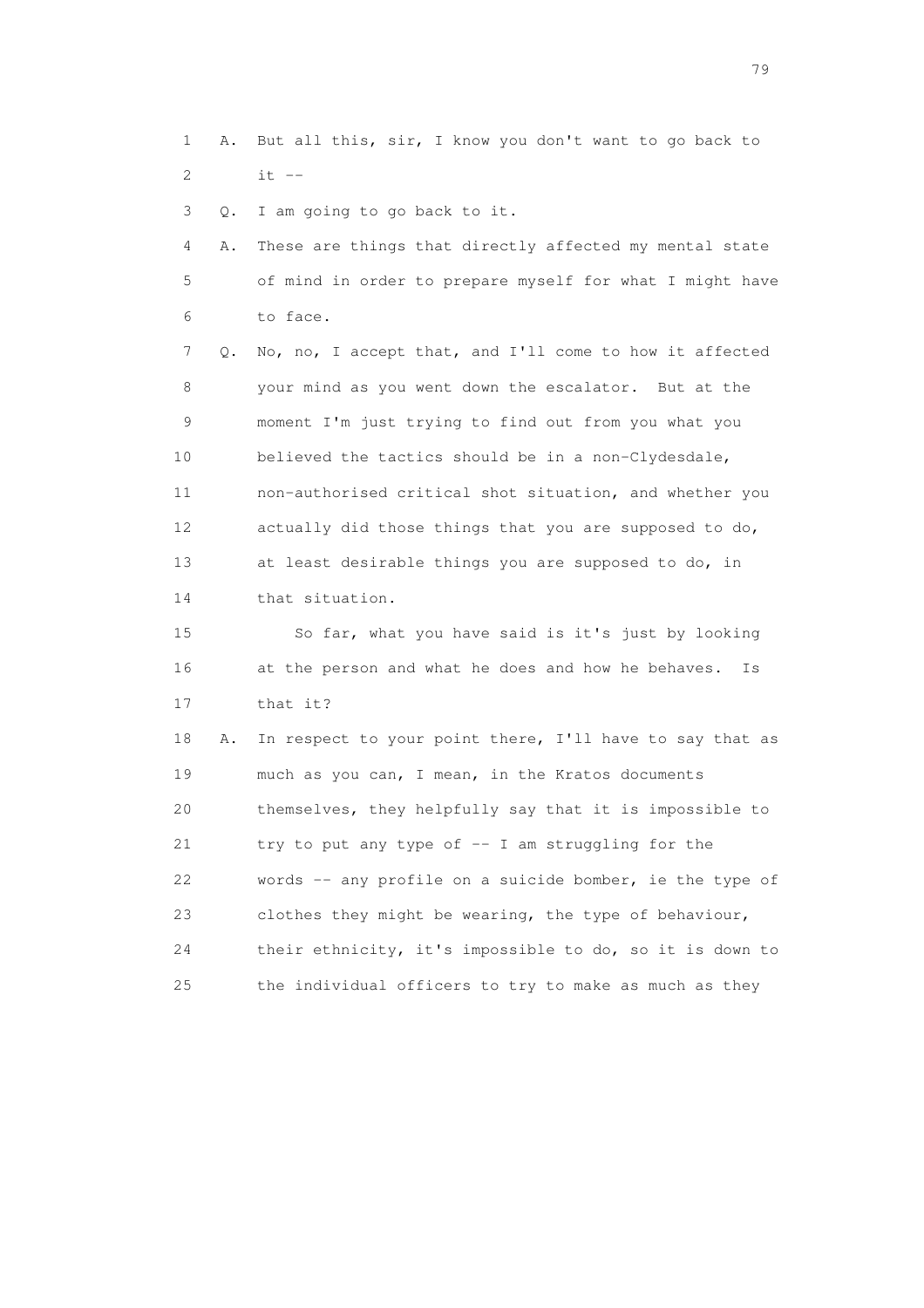1 can, an accurate threat assessment from the time 2 afforded to them and from the actions of the suspect. 3 Q. Could we have, please, I have asked for these pages and 4 we have given due warning, I would like you to see, just 5 to ask you whether you have seen them, a couple of pages 6 from Operation Kratos People, person-borne explosive 7 spontaneous incident firearms officers awareness 8 package. Are you familiar with that or not? 9 A. I'll have to see it, sir. 10 Q. Right. We have asked for copies of the two 11 pages concerned for the jury, and I have to ask for 12 a moment, I would like it on screen so that those who 13 don't have copies can see it, but not in the public 14 domain, and I believe a switch or something has to be 15 operated. 16 SIR MICHAEL WRIGHT: All right. Pause one moment. Before 17 this comes up, then. (Pause). 18 MR MANSFIELD: There should be two pages, 30 and 31. 19 (Handed). 20 SIR MICHAEL WRIGHT: Do you recognise these? 21 MR MANSFIELD: I haven't got copies. 22 SIR MICHAEL WRIGHT: I beg your pardon.I think they are on 23 the screen. 24 MR MANSFIELD: I'm going to deal with them on the screen for 25 the moment. I am sorry if the jury have been given the

entration of the state of the state of the state of the state of the state of the state of the state of the state of the state of the state of the state of the state of the state of the state of the state of the state of t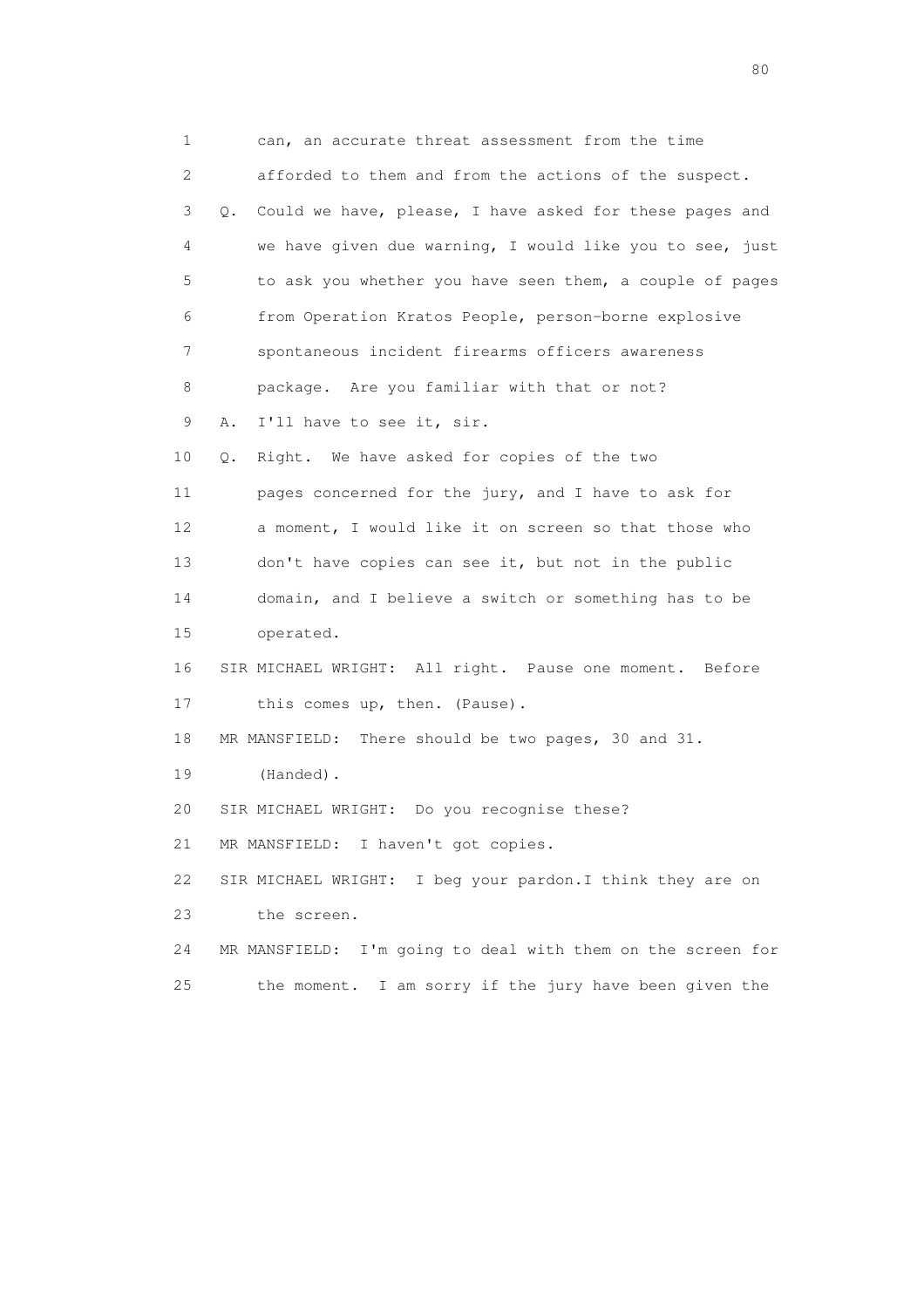1 wrong pages. We will get the right pages copied. 2 SIR MICHAEL WRIGHT: Your page 30 is on the screen, or 3 a page 30. 4 MR MANSFIELD: Yes. (Pause) 5 Can I give these to the witness, these are the two 6 pages out of this document. (Handed) 7 I am sorry, they have been copied erroneously. 30 8 and 31. 9 SIR MICHAEL WRIGHT: I can't tell you what the other one is. 10 It has 29 crossed out on it. 11 MR MANSFIELD: Yes. If the jury have a page that has, in 12 the box below the tactical options blue box: 13 "There is likely to be two different scenarios 14 facing officers when they arrive on the scene." 15 That's 30, and if you have that that's a start and 16 I can start with that. 17 SIR MICHAEL WRIGHT: It's on the screen as well. 18 MR MANSFIELD: Now, there are some preceding pages with 19 similar points, but what I want to ask you about is 20 neatly summarised here. 21 First of all, have you seen this document before 22 today? 23 A. I can't recall seeing it, no. 24 Q. You can't, well, leaving aside whether you have seen it, 25 perhaps I can ask you about the contents to see whether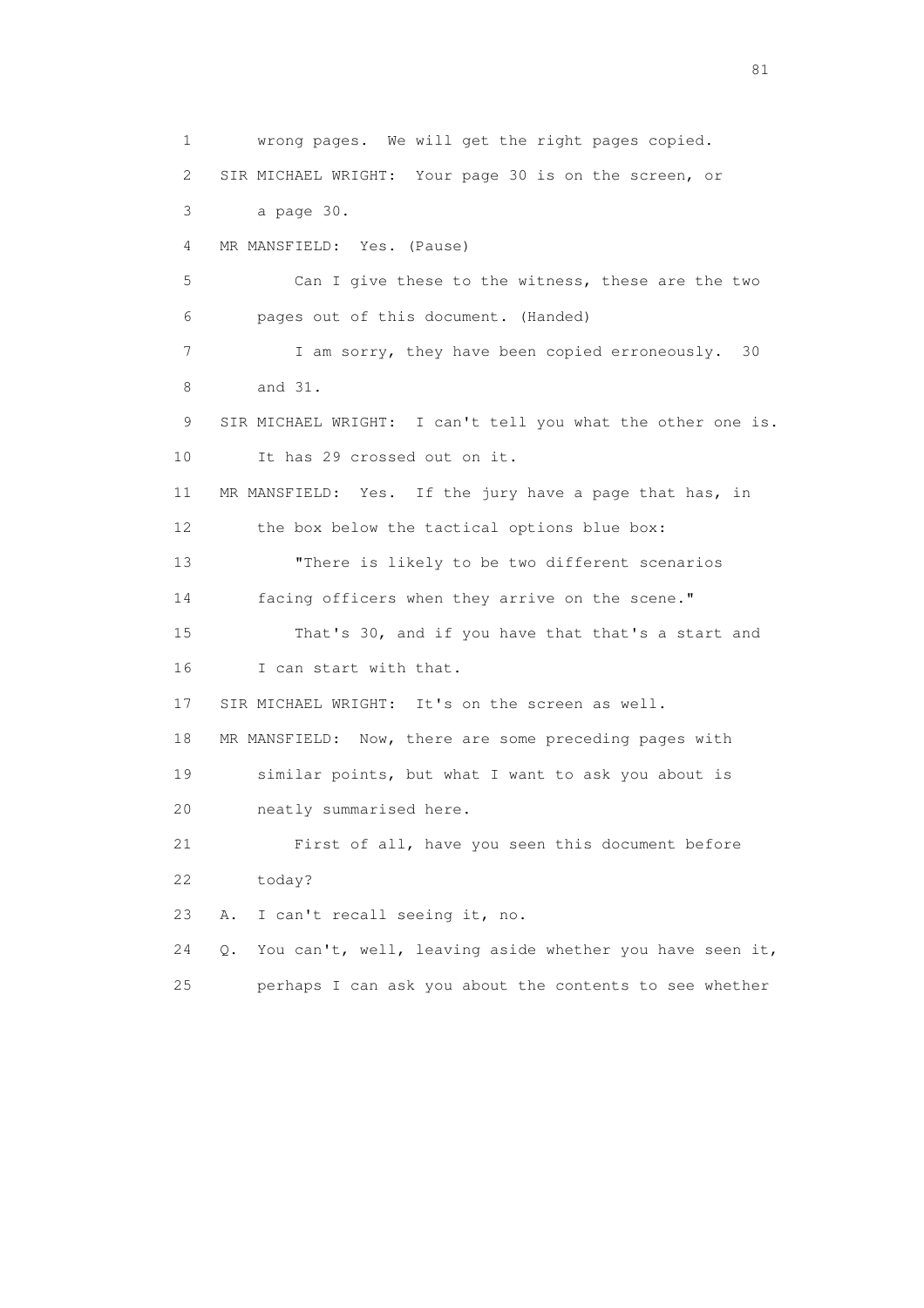1 this rings a bell. I will read the blue box first, 2 tactical options: 3 "Where a person is suspected of carrying a bomb but 4 this has not been confirmed." 5 Now, that was this situation, wasn't it? Can I just 6 pause there. The actual situation on the 22nd was 7 a person suspected but not confirmed? 8 A. I didn't know that at the time, sir, no. 9 Q. You didn't know that he was even suspected of carrying 10 a bomb on that day, did you? 11 A. That's correct. Only that the appearance of the jacket 12 and the way he was sitting gave the appearance that he 13 was of a bulky nature which led me to suspect -- 14 Q. Right. 15 SIR MICHAEL WRIGHT: I think you need to specify at what 16 point of time, Mr Mansfield. 17 MR MANSFIELD: It's the point which is being faced here, 18 which we will see. 19 So you accept that on the day you had no material 20 suggesting that the suspect was carrying a bomb at all; 21 you didn't have any information about that, did you, you 22 have agreed that? 23 A. Only over the radio, but what I saw in my snapshot view 24 of him immediately prior to the shooting was I assumed 25 that there was some form of threat.

experience of the state of the state of the state of the state of the state of the state of the state of the s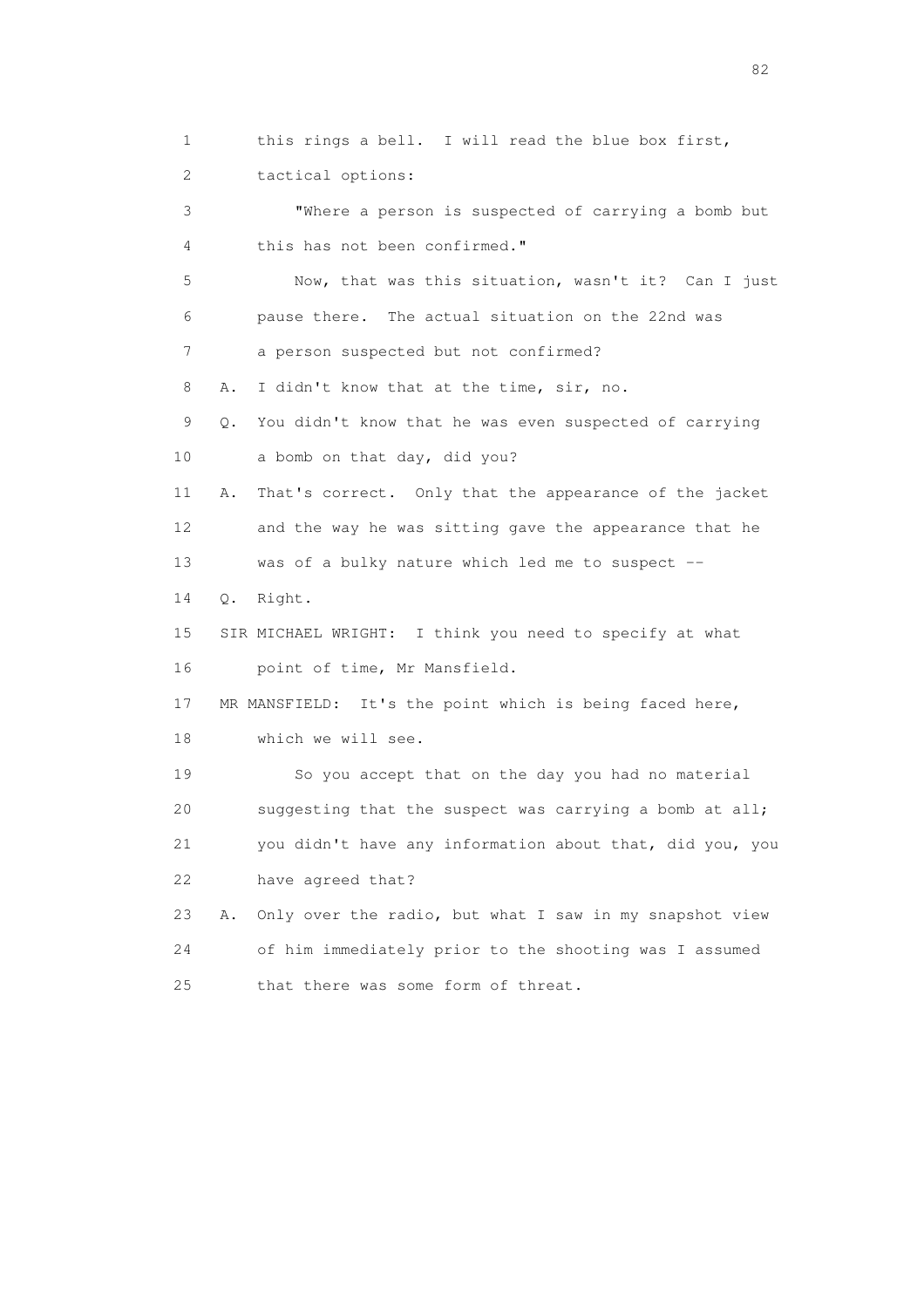| $\mathbf{1}$ | Q.    | I'll have to come to that. That's why I have been       |
|--------------|-------|---------------------------------------------------------|
| 2            |       | asking you carefully about training and what to look    |
| 3            |       | Then in the blue box:<br>for.                           |
| 4            |       | "Challenge the suspect from a position of safety."      |
| 5            |       | Now, were you being trained to challenge from           |
| 6            |       | a position of safety in relation to these options?      |
| 7            | Α.    | Had I ever received training as regards --              |
| 8            | Q.    | Were you being told that in the first place, and        |
| 9            |       | secondly being trained to do that?                      |
| 10           | Α.    | At what stage told, sir?                                |
| 11           | О.    | During the training, during the training in relation to |
| 12           |       | person-borne foot suicide potential bombers, were you   |
| 13           |       | being trained or told, told in the first instance, if   |
| 14           |       | you haven't got any information and certainly no        |
| 15           |       | confirmation that they have a bomb you will have to     |
| 16           |       | challenge?                                              |
| 17           | Α.    | Have to challenge; this was an option. A challenge      |
| 18           |       | might be deemed appropriate.                            |
| 19           | Q.    | Sorry, we will come to -- I do not want to confuse the  |
| 20           |       | two of what you actually did. Were you being told,      |
| 21           |       | first of all that that's what you would have to do?     |
| 22           | Α.    | How I understand that, this is an option, it's          |
| 23           |       | an option --                                            |
| 24           | $Q$ . | $Well --$                                               |
| 25           | Α.    | Well, it says at the actual header, "Tactical           |

experience of the contract of the contract of the contract of the contract of the contract of the contract of the contract of the contract of the contract of the contract of the contract of the contract of the contract of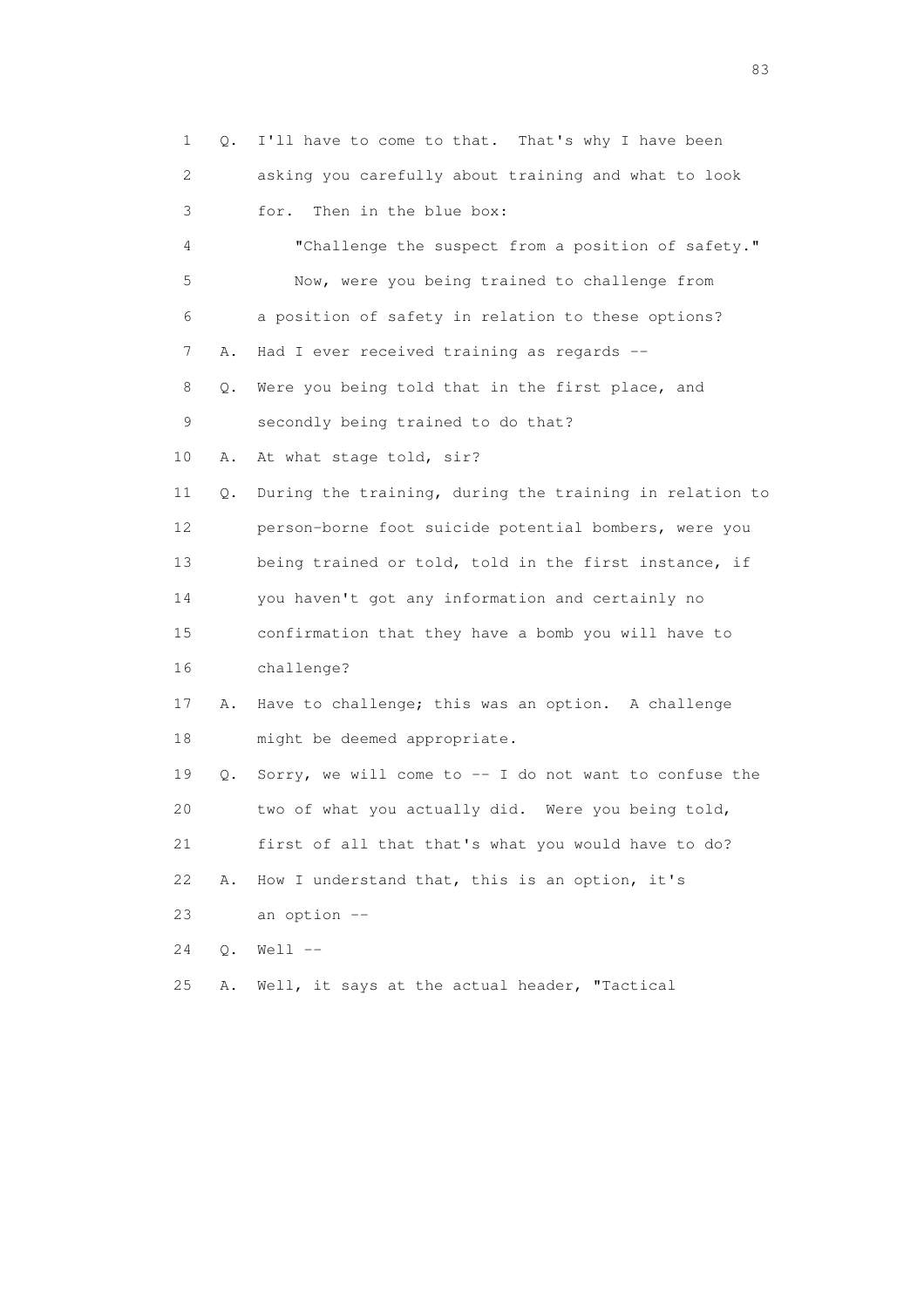1 Options" -- 2 Q. But we'll deal -- 3 A. So this is a consideration that might be deemed 4 suitable. 5 Q. Then it's got: 6 "React to the developing situation in accordance 7 with your training instructions and the ACPO manual of 8 quidance." 9 We pass on to the non-blue box which says: 10 "There is likely to be two different scenarios 11 facing officers when they arrive on the scene: 12 "1. There is some doubt as to whether the subject 13 is carrying a device or not." 14 Now, this was undoubtedly your situation, wasn't it? 15 When you went down, there is some doubt, in fact there 16 was complete doubt, you had no information that he was 17 carrying a device at all, did you? 18 A. That's correct, yes. 19 Q. So even allowing for the situation put here, that there 20 is some doubt, in other words he may be: 21 "Faced with this situation, officers will have to 22 rely upon their training and experience." 23 You see the next sentence: 24 "You will have to challenge the suspect, paying 25 particular attention to your own safety. Remember your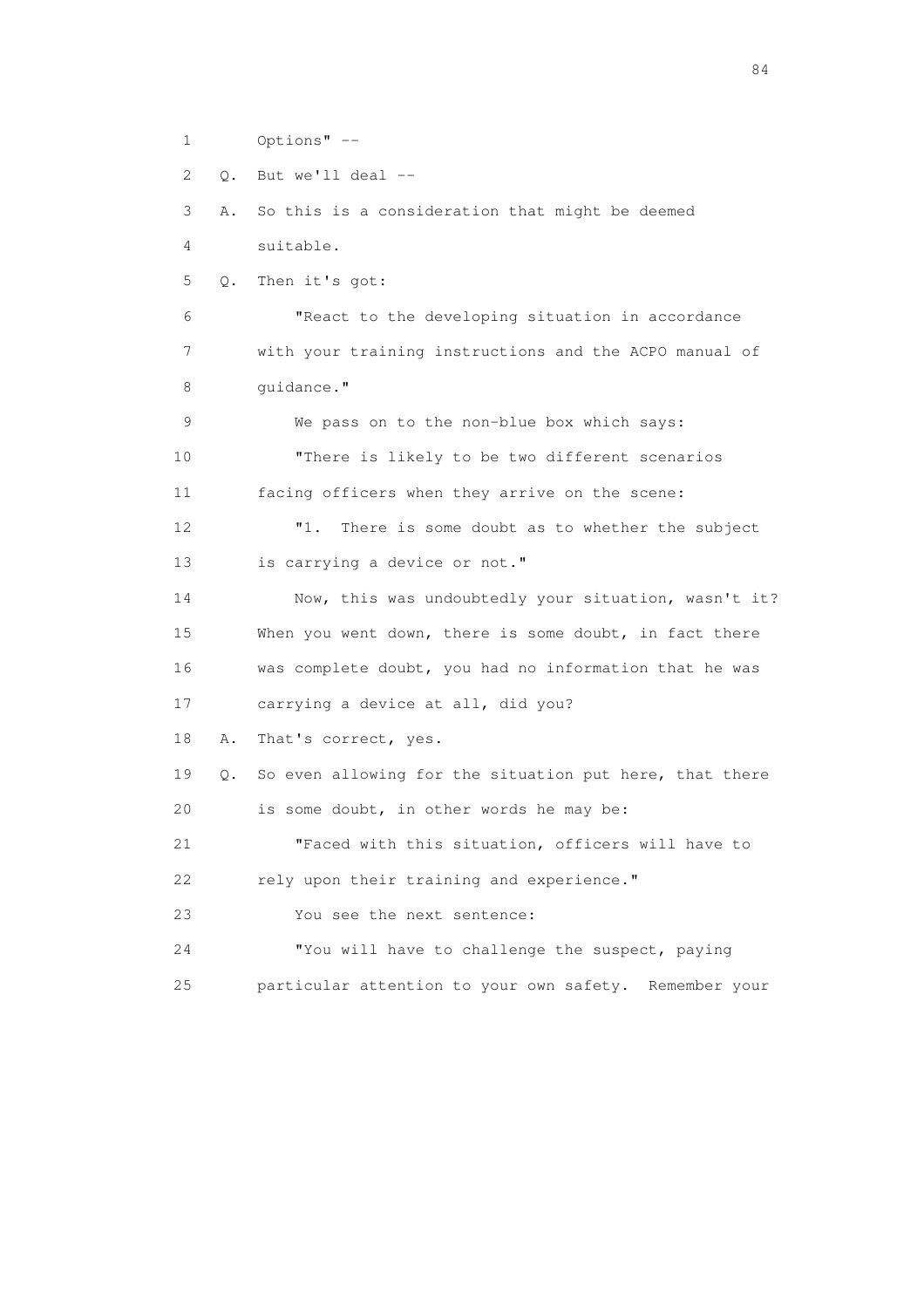1 training. Seek cover from fire before challenge." 2 Were you told that's what you would have to do? 3 A. In this tactical option, if this tactical option was 4 deemed correct, then yes, this is part of our training 5 package, yes. 6 Q. Did you train to do that? 7 A. I have never personally trained, ie if we had someone 8 being the role -- role player as a suicide bomber, we 9 didn't actually train to do that. This is almost like 10 a form of containment which is -- we know virtually 11 inside and out -- 12 SIR MICHAEL WRIGHT: It presupposes that there is some form 13 of cover -- 14 A. Exactly right, sir. 15 SIR MICHAEL WRIGHT: No doubt if there was some form of 16 cover you would wish to make use of it. 17 A. Very much so, yes. 18 SIR MICHAEL WRIGHT: The fact is on this occasion there 19 wasn't. 20 A. No, sir. 21 MR MANSFIELD: Would this be fair, so far, you don't seem to 22 have participated in any training exercise with somebody 23 performing the DSO role in which non-Clydesdale, 24 non-people borne, you are making some kind of assessment 25 with a challenge?

experience of the contract of the contract of the contract of the contract of the contract of the contract of the contract of the contract of the contract of the contract of the contract of the contract of the contract of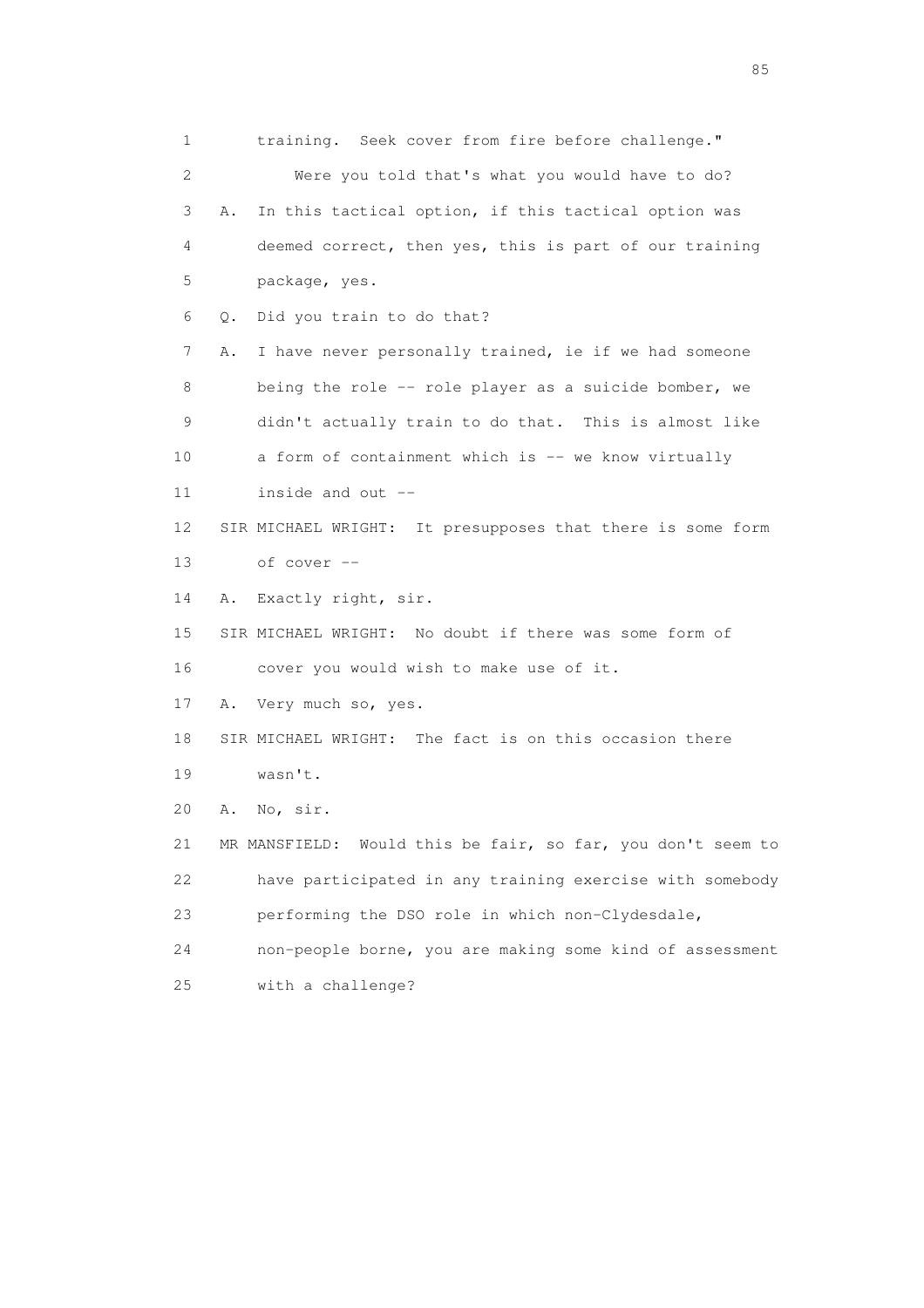1 A. Sir, as --

2 Q. Is that fair?

 3 A. As regards not training with a DSO, I have said 4 previously today, we have done exercises, and someone 5 might have actually been, someone of senior officer rank 6 has actually played the part of the DSO, but we 7 certainly had DSO situations. As regards the actual 8 practice, which I think you are intimating to, of this 9 actual tactic, I have never trained in order to perform 10 a containment role as regards this potential option. 11 SIR MICHAEL WRIGHT: Can I just ask you to come away 12 altogether for the moment from suicide bombers and 13 Kratos and Clydesdale and just talk about your general 14 basic or standard specialist firearms training. 15 Are you trained and taught about how to deal with 16 a person whom you think presents an immediate risk to 17 your own personal safety? 18 A. Yes, sir. 19 SIR MICHAEL WRIGHT: Never mind Kratos or Clydesdale. Is 20 that part of your standard training? 21 A. It is, sir, yes. 22 SIR MICHAEL WRIGHT: So far as this man, on this day, was 23 concerned, did you think that he presented an immediate 24 risk to your personal safety? 25 A. Yes, I did, sir, yes.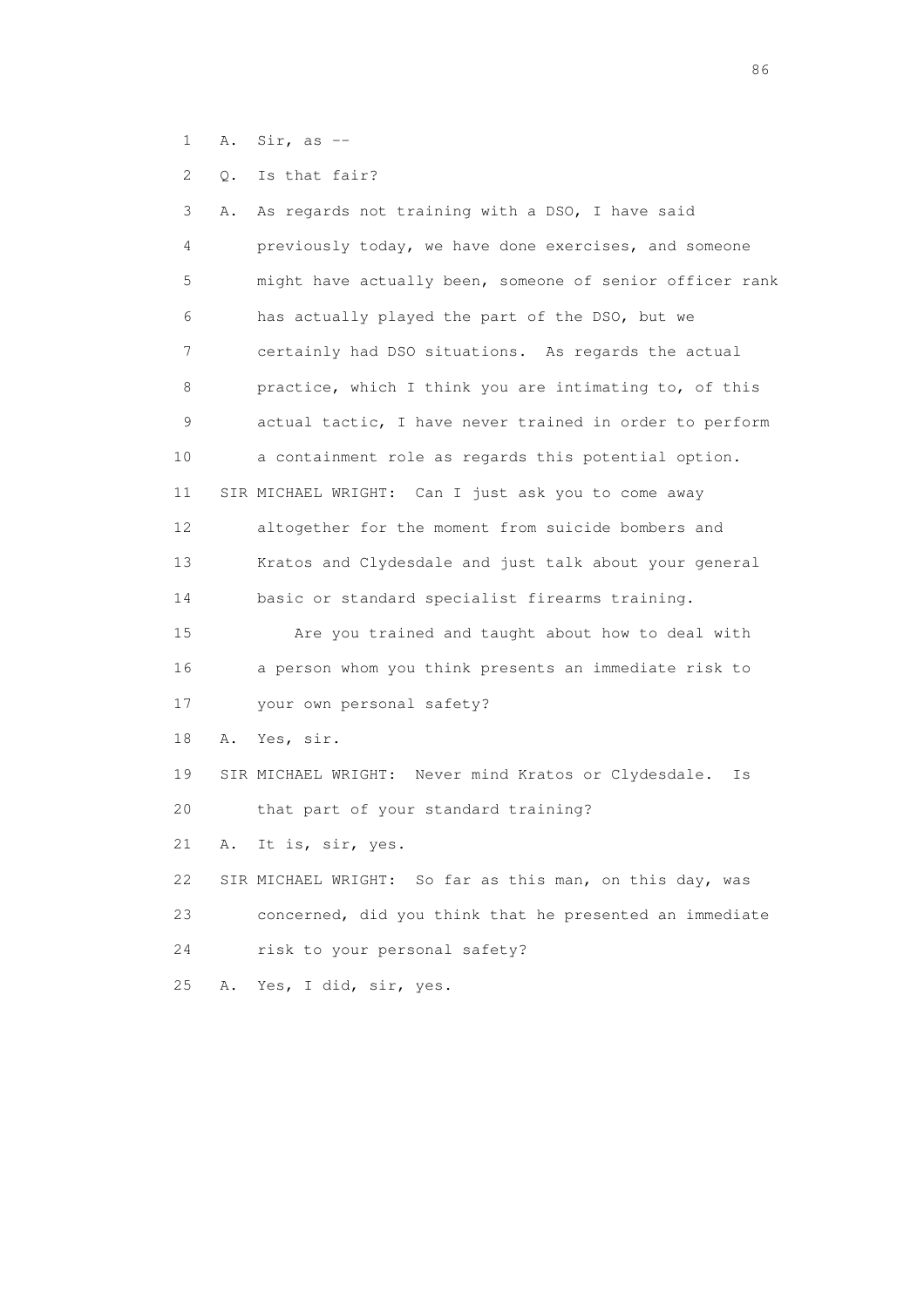1 SIR MICHAEL WRIGHT: And indeed everybody else in the 2 carriage as well, but certainly to you. 3 A. Yes. 4 SIR MICHAEL WRIGHT: Kratos or Clydesdale or whatever. 5 A. Absolutely, it was just -- faced with the ultimate 6 unknown threat. I am trying to put it any better than 7 that, but I can't, I am sorry. 8 MR MANSFIELD: I'm going to come on to the unknown threat 9 aspect of this, which matters not only for the past but 10 for the future as well. 11 So that's page 30, because it ends with minimising 12 the danger. Do we have now page 31 available? Does the 13 jury have one? It should have 31 at the bottom. 14 SIR MICHAEL WRIGHT: I don't know. Don't assume it, 15 Mr Mansfield. 16 MR MANSFIELD: It should start in the white box with: 17 The suspect has been confirmed..." 18 SIR MICHAEL WRIGHT: That's on the screen but I don't think 19 we've got the actual document. Will the screen do for 20 the time being? 21 MR MANSFIELD: Yes. 22 You have the hard copy there. I will just read 23 this. In other words the second situation -- that was 24 the first situation on page 30. The second one: 25 "The suspect has been confirmed as being in

experience of the state of the state of the state of the state of the state of the state of the state of the s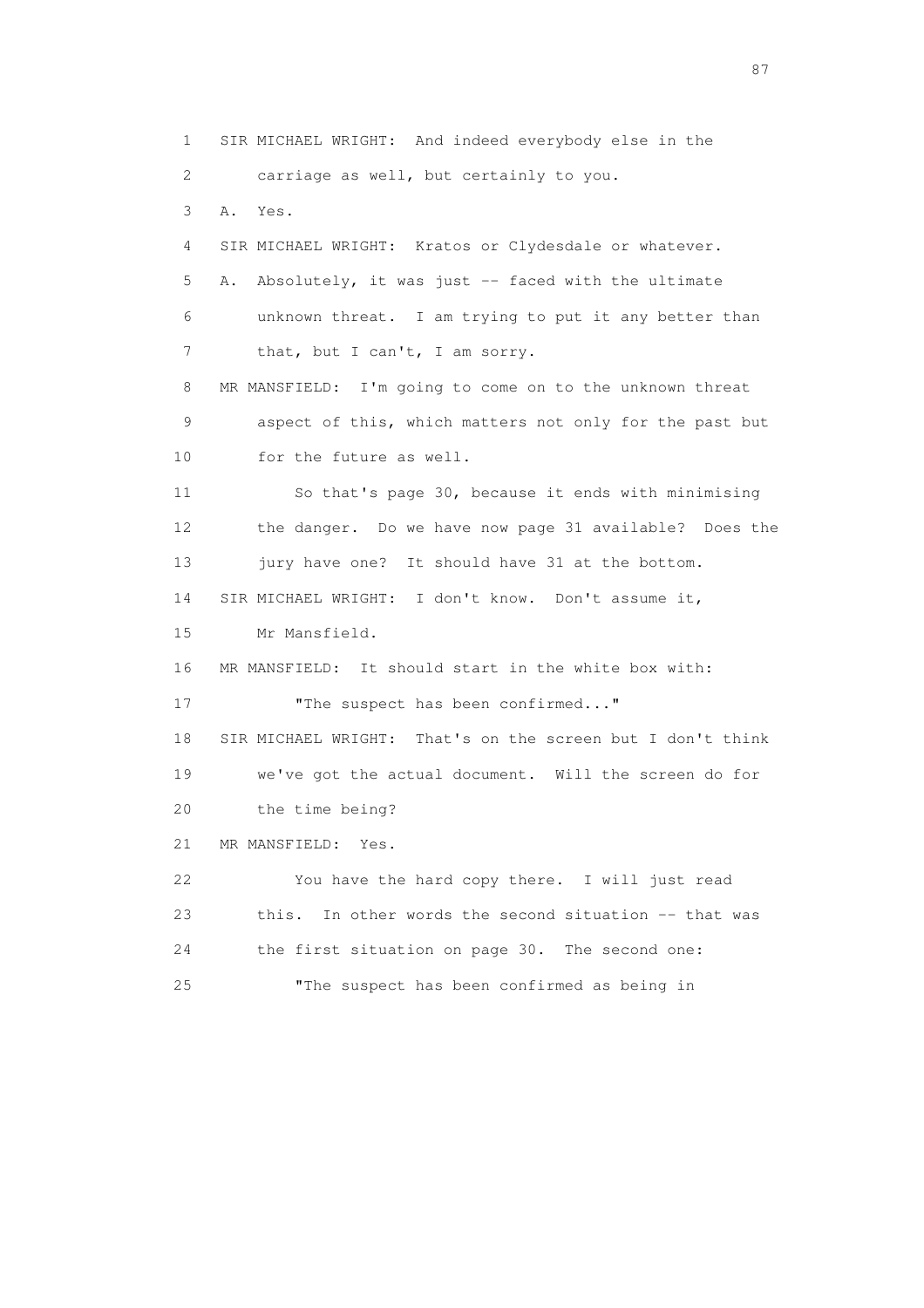1 possession of a device and poses an immediate 2 threat ..." 3 All right? That's the second different scenario. 4 I am not going to go through this, because this didn't 5 apply, did it, to your situation; you didn't have 6 a suspect confirmed as being in possession of a device 7 and posing an immediate threat, did you? 8 A. That's correct, yes. 9 Q. So what follows, as the jury can read down: 10 "In those situations, a Silver Commander has 11 evidence and intelligence and therefore it may be that 12 a critical shot may be proportionate, legal and 13 necessary prior [prior] to challenge." 14 In other words, a critical shot without warning; 15 right? 16 A. That's correct, yes. 17 Q. Now, the reason I have gone through quickly the second 18 one, because it doesn't really apply, I want to ask you 19 whether on this particular day, because you had only 20 trained really in the question of delivery of a critical 21 shot, that actually you made absolutely no assessment 22 once you got on to the carriage; it was straight to the 23 man, delivery of shot. Is that a possibility? 24 A. It is not a possibility at all, and also if you read 25 down from the box on page 30, it said:

en de la construction de la construction de la construction de la construction de la construction de la constr<br>1880 : le construction de la construction de la construction de la construction de la construction de la const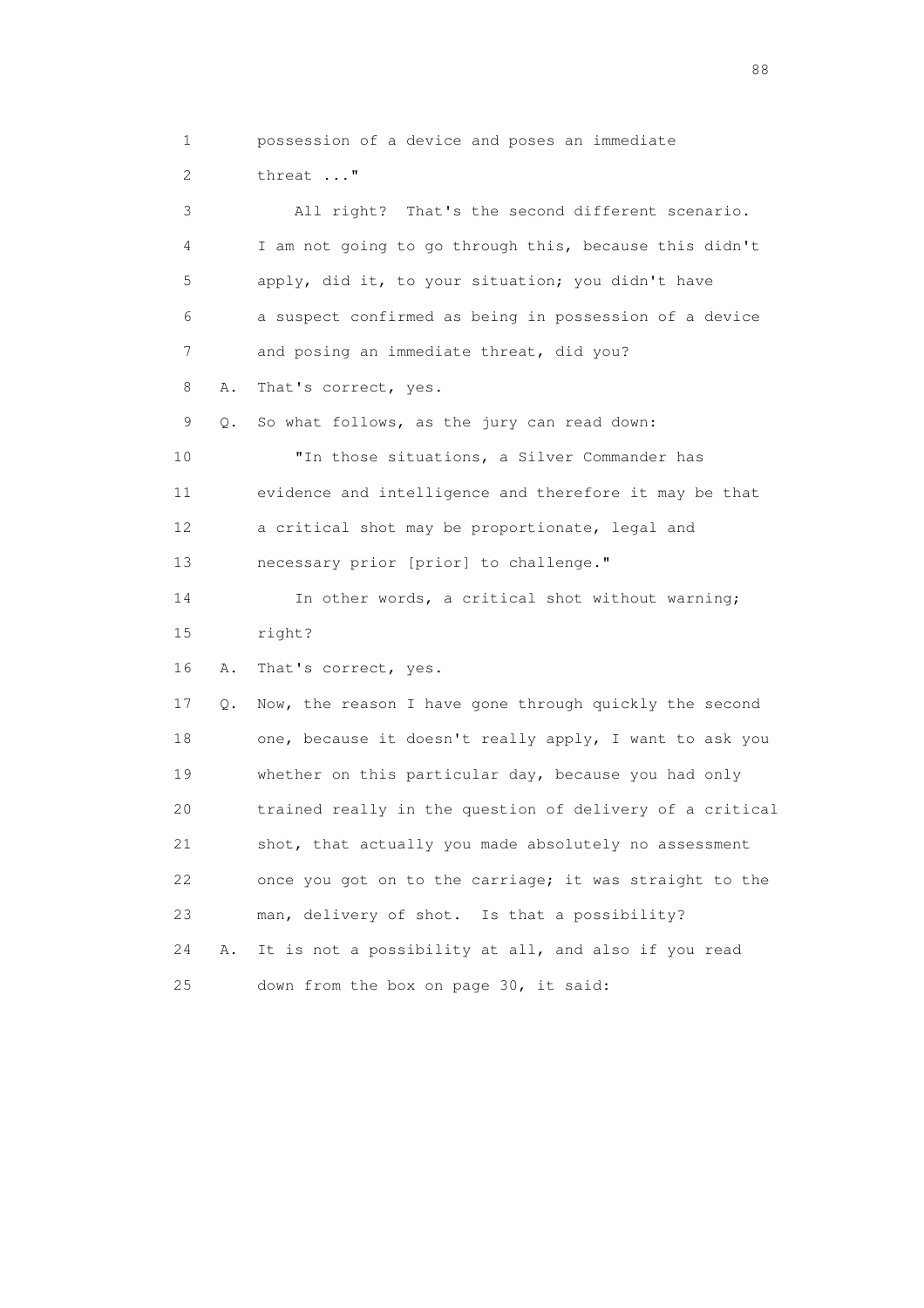| $\mathbf 1$ |    | "Faced with this situation officers will have to         |
|-------------|----|----------------------------------------------------------|
| 2           |    | rely upon their training and their experience."          |
| 3           |    | Which is what I did on the day and that's what led       |
| 4           |    | me to believe that this man was about to detonate        |
| 5           |    | a bomb.                                                  |
| 6           | Q. | This was prompted by your answer on Friday that you      |
| 7           |    | recognised, once you had shot an innocent man, that your |
| 8           |    | training and experience and threat assessment and all    |
| 9           |    | the rest of it proved wrong. Those were your words, all  |
| 10          |    | right, on Friday?                                        |
| 11          | Α. | That's correct.                                          |
| 12          | Q. | I am trying to analyse where your training and           |
| 13          |    | assessment has gone wrong; do you understand?            |
| 14          | Α. | If I may qualify what I said on Friday, and I -- you     |
| 15          |    | know, I wholeheartedly stand by what I have said, but    |
| 16          |    | what I was drawing to was the information I had received |
| 17          |    | that day, what I perceived that day, and what I saw      |
| 18          |    | Mr de Menezes do post my challenge and after my          |
| 19          |    | challenge which led me to draw the conclusions that he   |
| 20          |    | was a suicide bomber about to detonate a bomb.<br>And    |
| 21          |    | I was trying to draw all that information into -- after  |
| 22          |    | all that, I was still wrong. So what I actually saw and  |
| 23          |    | what I felt and he was identified and his actions led me |
| 24          |    | to believe that he was a suicide bomber, and it turned   |
| 25          |    | out wrongly so.                                          |

en andere de la provincia de la provincia de la provincia de la provincia de la provincia de la provincia de l<br>En 1910, en la provincia de la provincia de la provincia de la provincia de la provincia de la provincia de la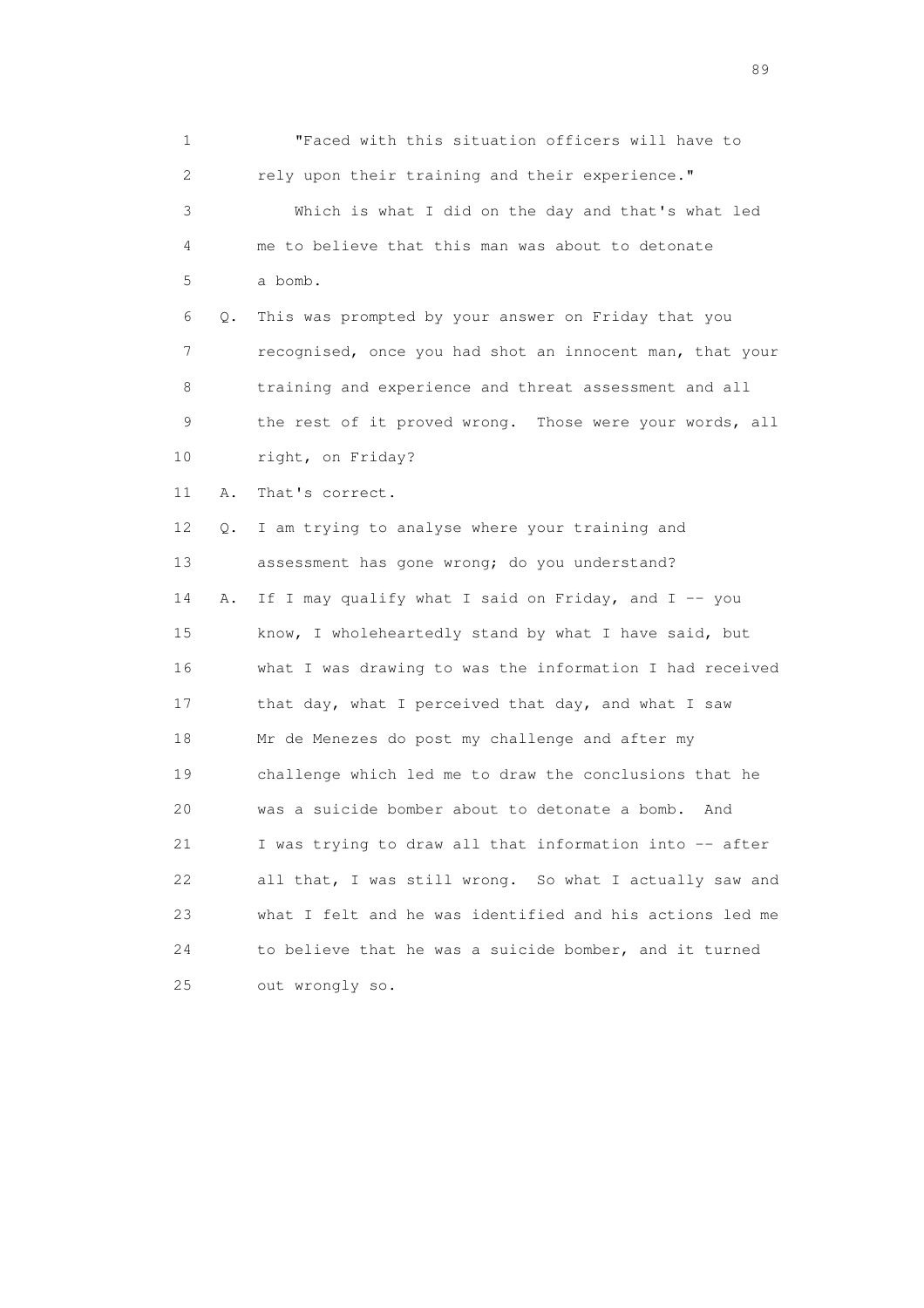1 Q. Yes?

| 2  | Α. | That's why I was trying to draw out the threat           |
|----|----|----------------------------------------------------------|
| 3  |    | assessment issue and through what I actually saw.        |
| 4  | Q. | I am going to in a moment have to come to exactly what   |
| 5  |    | I suggest happened on the tube train, as that forms such |
| 6  |    | an important part of what you said led you to shoot. Do  |
| 7  |    | you follow? I want to just go back a bit and you can     |
| 8  |    | have page 354 of your statement, some of the other       |
| 9  |    | circumstances leading up to your state of mind as you    |
| 10 |    | went down the escalator.                                 |
| 11 |    | 354, these background matters, first of all at the       |
| 12 |    | top of page 354. One of the first things that happens    |
| 13 |    | on this day before the first briefing is you draw        |
| 14 |    | special ammunition, the hollow tip 124 round. Right?     |
| 15 | Α. | That's correct, sir, yes.                                |
| 16 | Q. | Had you ever used that before?                           |
| 17 | Α. | Operationally or training?                               |
| 18 | Q. | Training first of all.                                   |
| 19 | Α. | Yes, sir.                                                |
| 20 | Q. | Operationally plainly not?                               |
| 21 | Α. | That's correct, sir.                                     |
| 22 | Q. | And the reason that you trained with it before is that   |
| 23 |    | you understood it was for the purpose of delivering      |
| 24 |    | a close quarter -- in a pistol -- critical shot?         |
| 25 | Α. | That's correct, yes.                                     |
|    |    |                                                          |

entral de la construction de la construction de la construction de la construction de la construction de la co<br>1900 : le construction de la construction de la construction de la construction de la construction de la const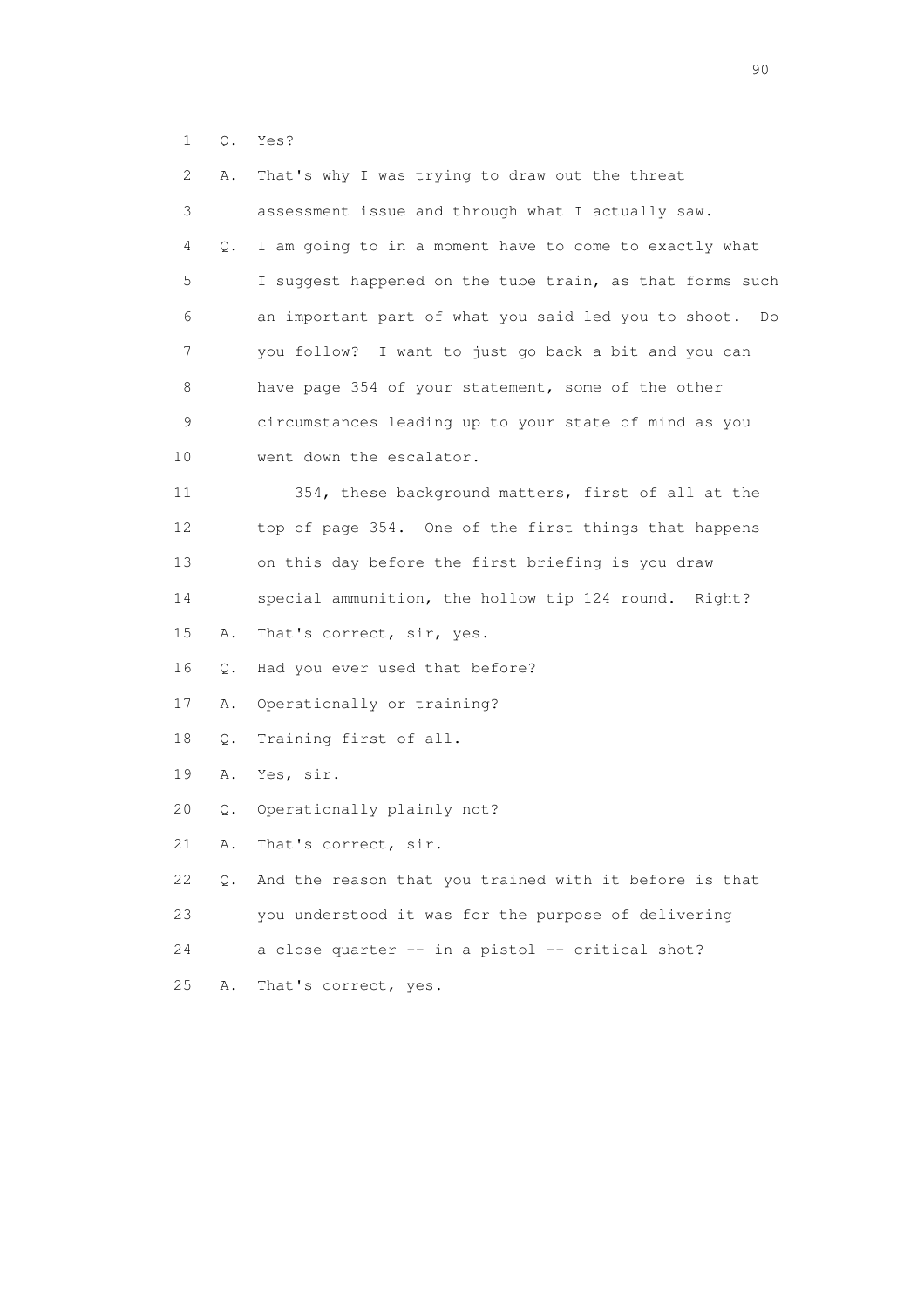| 1                         | Q.    | So the moment you know you are authorised to draw that,  |
|---------------------------|-------|----------------------------------------------------------|
| $\mathbf{2}^{\mathsf{I}}$ |       | part of your thinking is, plainly, "I might have to use  |
| 3                         |       | it in close quarters"?                                   |
| 4                         | Α.    | Exactly right, your wording is exactly right, "might     |
| 5                         |       | have to use it".                                         |
| 6                         | Q.    | I want to build up to see how the "might" is converted.  |
| 7                         |       | So might have to use it at close quarters, and then you  |
| 8                         |       | go into the briefing which is on that page, and I just   |
| 9                         |       | want to ask you about this. You have had some questions  |
| 10                        |       | asked. It's after 7.45, do you see on the page, a bit    |
| 11                        |       | further down. Thank you. You are given the details of    |
| 12 <sup>°</sup>           |       | at least a subject:                                      |
| 13                        |       | "We heard Trojan 80 would be at New Scotland Yard".      |
| 14                        |       | It's after that:                                         |
| 15                        |       | " and that there was a designated senior                 |
| 16                        |       | officer."                                                |
| 17                        |       | I'm going to pause. You didn't know who it was, it       |
| 18                        |       | may not matter; right?                                   |
| 19                        | Α.    | Yes, sir.                                                |
| 20                        | Q.    | You have indicated already your previous experience with |
| 21                        |       | regard to a DSO, and what you said on Friday was you     |
| 22                        |       | didn't know at what stage the DSO was going to become    |
| 23                        |       | involved; is that right?                                 |
| 24                        | Α.    | That's correct, yes.                                     |
| 25                        | $Q$ . | Why did you think you were being told about a DSO by     |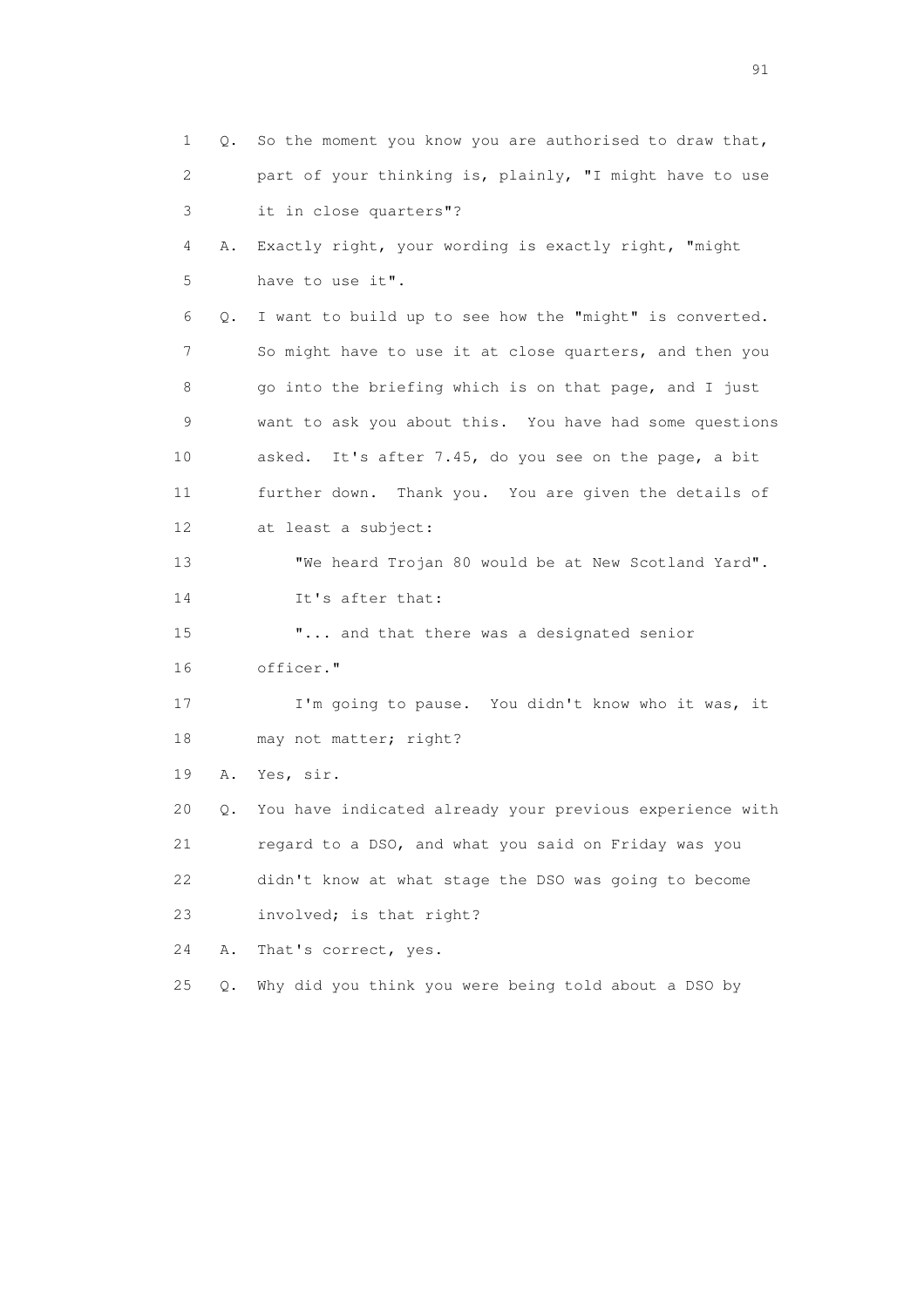1 Trojan 84 at the first briefing?

| 2  | Α. | To let us know that the various structures were in         |
|----|----|------------------------------------------------------------|
| 3  |    | place, in case we might have to face these attempted       |
| 4  |    | killers, that the appropriate people were warned and       |
| 5  |    | were in a position to make those decisions if necessary.   |
| 6  | Q. | But what was your understanding would be in                |
| 7  |    | circumstances in which a DSO would be required?            |
| 8  | Α. | My understanding is that if a DSO is there and they are    |
| 9  |    | the people that have the necessary authorisation in        |
| 10 |    | which to authorise when a critical shot may be taken.      |
| 11 | Q. | Right, so we are beginning to build $-$ do you see $-$ the |
| 12 |    | bricks that are going in the wall. You have the            |
| 13 |    | specialised ammunition, you are being told that a DSO,     |
| 14 |    | but you don't know when, might become involved, so when    |
| 15 |    | they are involved, did you actually know when they did     |
| 16 |    | become involved on that day?                               |
| 17 | Α. | My assumption was when Trojan 84 said to us words          |
| 18 |    | along -- without directly referring to it, "they said",    |
| 19 |    | and that was my understanding of when the DSO had been     |
| 20 |    | involved or potentially involved.                          |
| 21 | Q. | Right, so it's another assumption that you make, at that   |
| 22 |    | Now, just going back to the 7.45 briefing, you<br>stage.   |
| 23 |    | were informed that you "may be deployed in unusual         |
| 24 |    | tactics that this department hadn't used before".          |
| 25 |    | You gave an answer on Friday, do you remember, to          |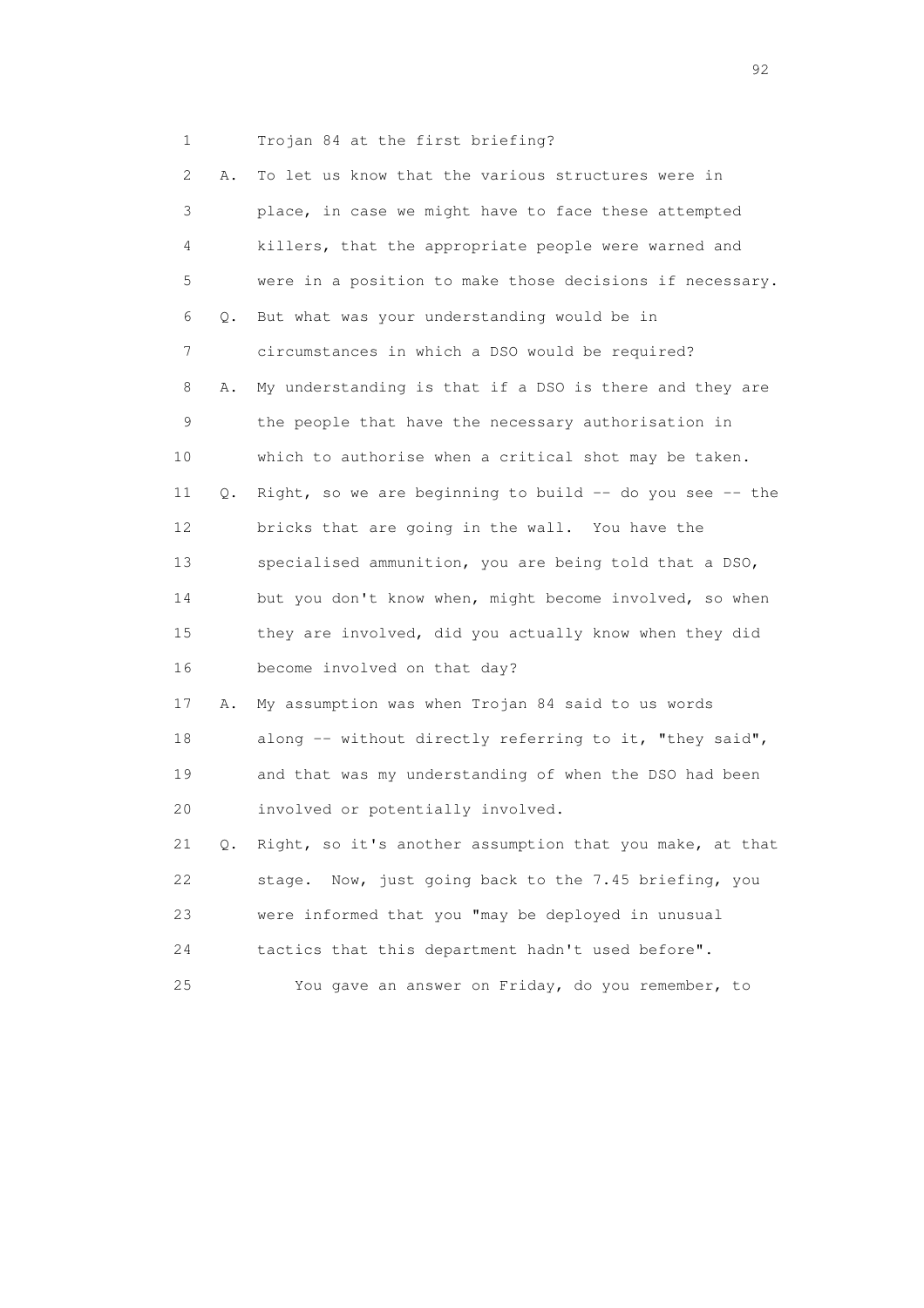1 this? What you said was that it was: you may have to 2 deal with a suicide bomber; yes? 3 A. That's correct, may, yes. 4 Q. Yes, may, but I am not interested in the may so much at 5 this point. It's another factor. But what tactics that 6 you hadn't used before? 7 A. That we may have to use a critical shot. 8 Q. Right. So unusual ammunition -- 9 SIR MICHAEL WRIGHT: This is brick three, is it, 10 Mr Mansfield? 11 MR MANSFIELD: Yes, it is, I am afraid. Brick three, that 12 you may have to use a critical shot, and a critical shot 13 in your case means at close quarters, doesn't it? 14 A. Well, in the case that it transpired to, it meant from 15 what I actually did, yes, I actually did do that, but 16 a critical shot if authorised could have been taken by 17 any number of officers with any number of or variety of 18 weapons. 19 Q. Well, the critical shot that you had understood was 20 connected with this particular hollow tip round was 21 a brain stem shot, wasn't it? 22 A. With the type of ammunition which I had loaded into my 23 handgun, that would have possibly been the preferable 24 option for myself, but -- 25 SIR MICHAEL WRIGHT: That's what it is for, isn't it?

experience of the contract of the contract of the contract of the contract of the contract of the contract of the contract of the contract of the contract of the contract of the contract of the contract of the contract of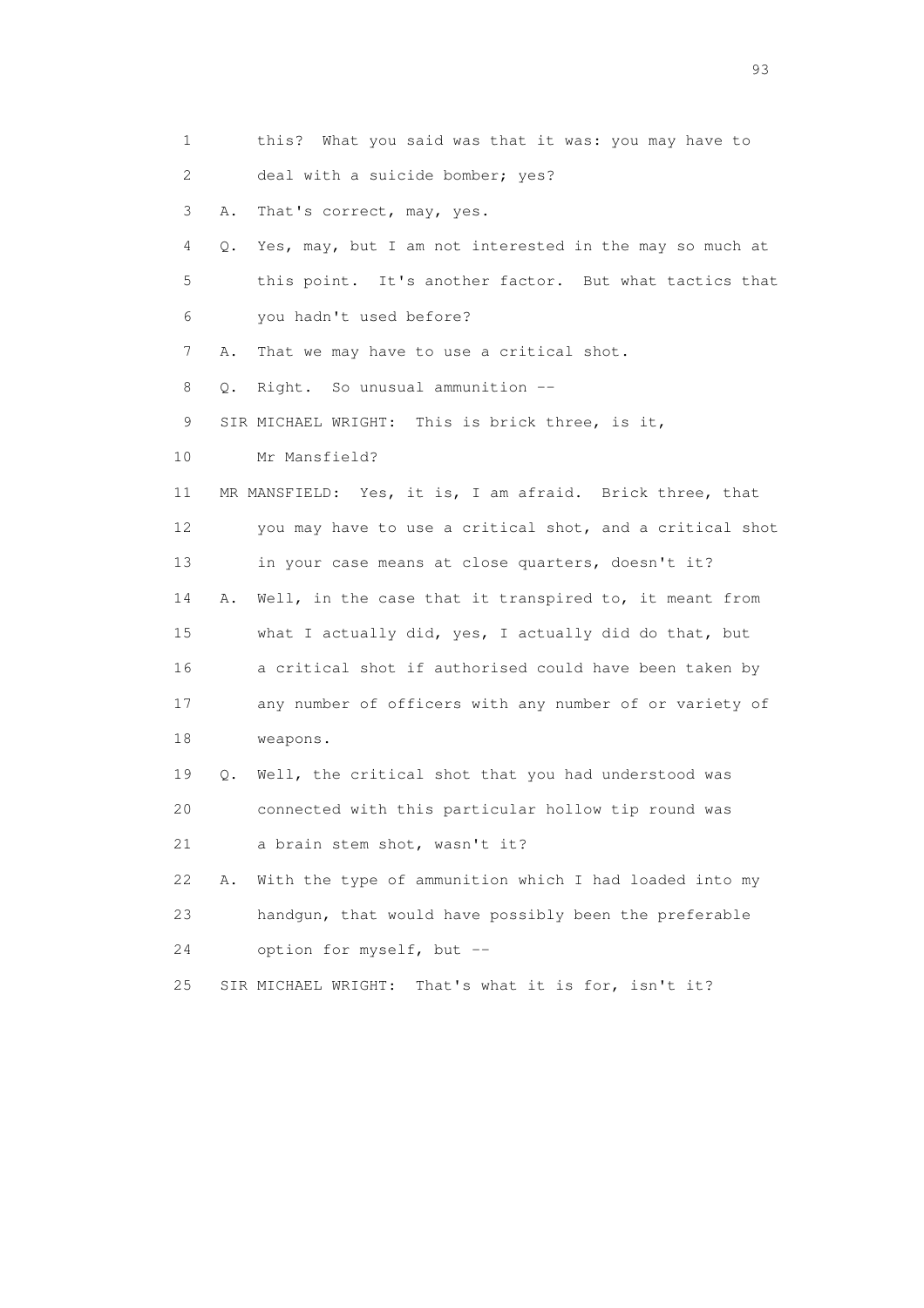1 A. Exactly right. There were other officers there armed 2 with high calibre weapons which would have been in 3 a position to give a critical shot from a distance, so 4 specifically this to me would have meant a close quarter 5 shot. 6 MR MANSFIELD: But a critical shot from a distance, in 7 normal firearms situations, you are taught to aim at the 8 body mass, aren't you? 9 A. That's correct, sir, yes. 10 Q. Effectively in most situations that is tantamount to 11 killing somebody, isn't it? 12 A. A body shot, sir? 13 Q. Yes, a body shot. 14 A. The idea of a body shot is to stop, stop an imminent 15 threat to life. Now, that -- and officers have to take 16 due regard of that, stop someone, stop the threat, and 17 the way of doing that is by hitting the central nervous 18 system, which is actually located in the upper part, in 19 the torso area. Now, there is a likelihood that that 20 shot might be fatal, but primarily they are taught to 21 aim at the largest part of the body which contains the 22 central nervous system, which is the torso. 23 Q. Right, so the unusual tactic that you are being told 24 about on this day is not that, is it, because you have 25 done that before -- I don't mean you personally but the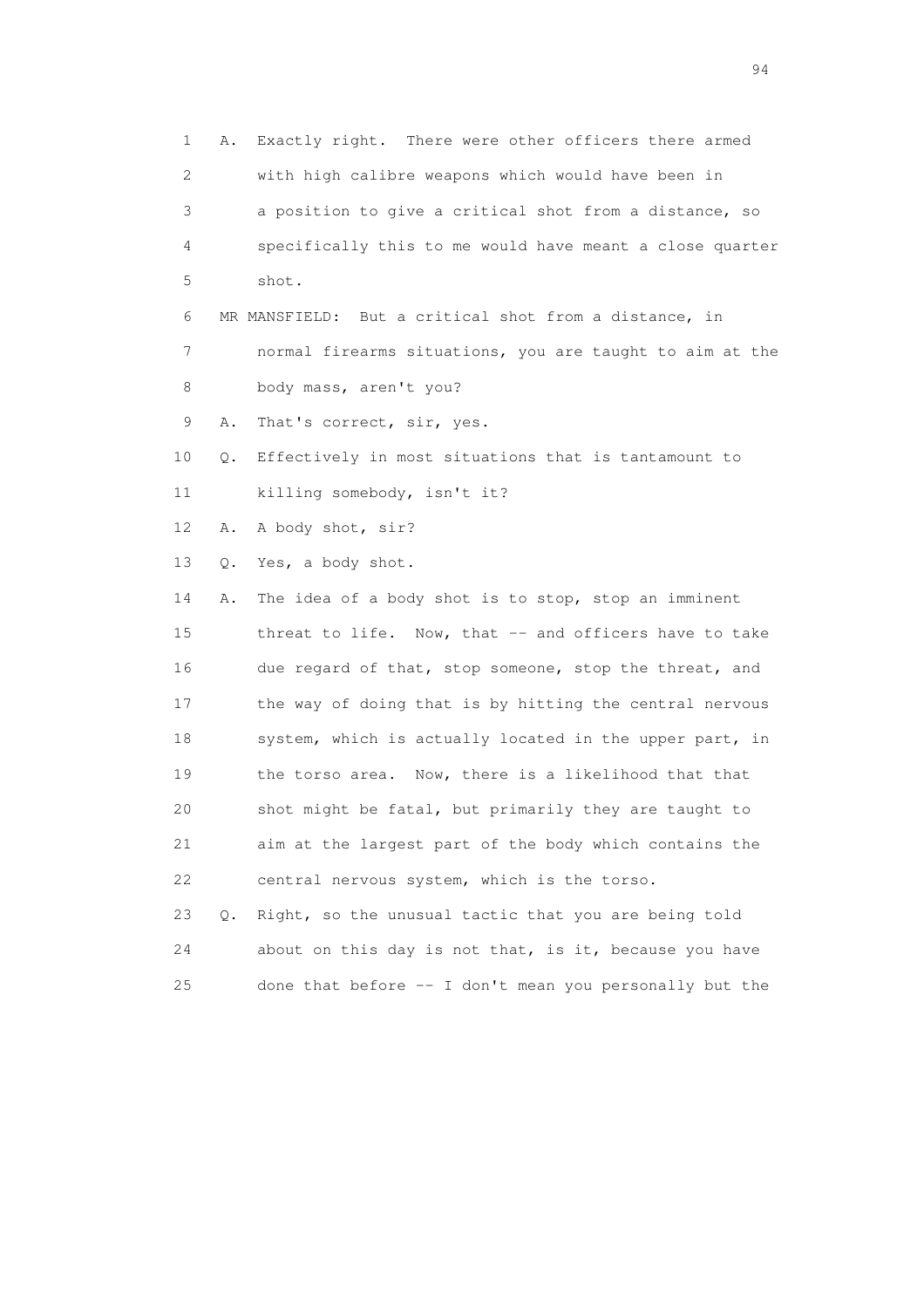- 1 firearms officers have been trained to do that, that is 2 body mass shot, before?
- 3 A. Yes, that is our standard shooting area, as it were.
- 4 Q. Right, so the unusual tactic that is being talked about 5 in this briefing is a close quarter critical shot using 6 a hollow tip, isn't it?
- 7 A. Quite possibly, yes.
- 8 SIR MICHAEL WRIGHT: To the head?
- 9 MR MANSFIELD: To the head, yes.
- 10 A. Yes, sir, yes.
- 11 Q. Do you agree?
- 12 A. Yes, I do.
- 13 Q. There is a final part here of the statement, could we go
- 14 back to the statement on 354, that you would have to
- 15 trust the information. Now, this --
- 16 SIR MICHAEL WRIGHT: Is that brick four?
- 17 MR MANSFIELD: I am afraid it is.
- 18 SIR MICHAEL WRIGHT: I am just keeping on top of it.
- 19 MR MANSFIELD: Trust the information. Now, you wouldn't
- 20 normally be told that. You are being told that because
- 21 there is a DSO that might be there and they might know
- 22 things that you might not, therefore trust the
- 23 information; that's really the whole point of saying
- 24 that, isn't it?
- 25 A. Yes, it is.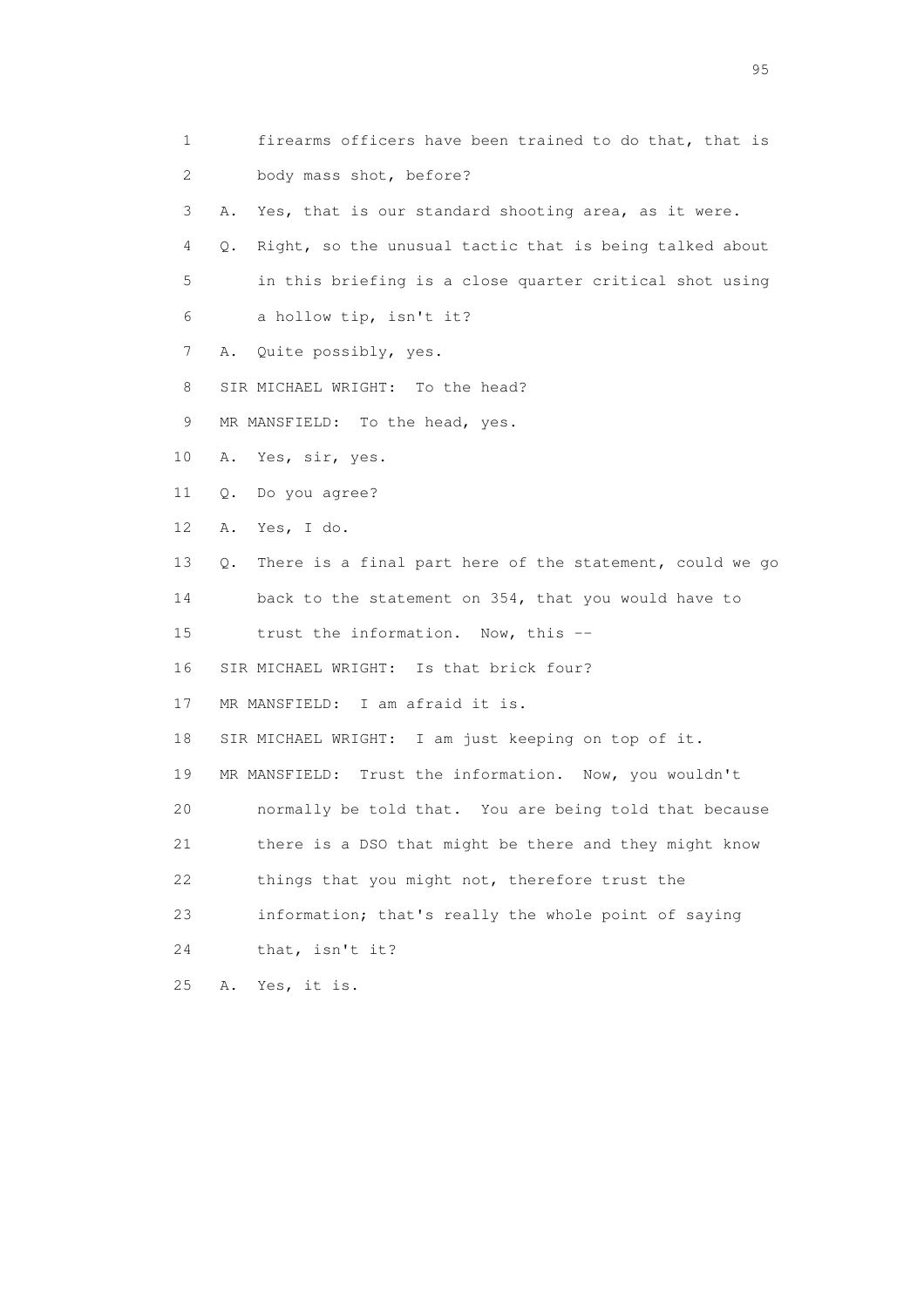1 Q. Thank you. We go on to the briefing with Silver. I am 2 not going to go all the way through that, because a lot 3 of it concerns the individuals being named and the type 4 of explosive, but what I do want to ask you for is this: 5 at any stage during that briefing, were you told that 6 there was -- can I put it the other way around because 7 there is no evidence that you were. You weren't told 8 that there was any intelligence or information to 9 suggest that this, these individuals, had been 10 constructing suicide bomber vests or belts, was there? 11 A. There was, as I recall, information that devices had 12 been prepared other than rucksack devices of a smaller 13 nature which could be concealable. 14 Q. Yes. You were not given any information or intelligence 15 that there were suicide belts or suicide vests being 16 constructed? 17 A. In those exact words, yes, sir, you are right, I accept 18 that. 19 SIR MICHAEL WRIGHT: Pause a moment, if you will. There is 20 a question I have been asked to ask. It goes back a bit 21 to what we have been talking about. 22 These hollow point bullets are 9mm, aren't they? 23 A. They are, sir, yes. 24 SIR MICHAEL WRIGHT: As such, your understanding is that 25 they are designed for use in combination with handguns

<u>96 and the state of the state of the state of the state of the state of the state of the state of the state of the state of the state of the state of the state of the state of the state of the state of the state of the st</u>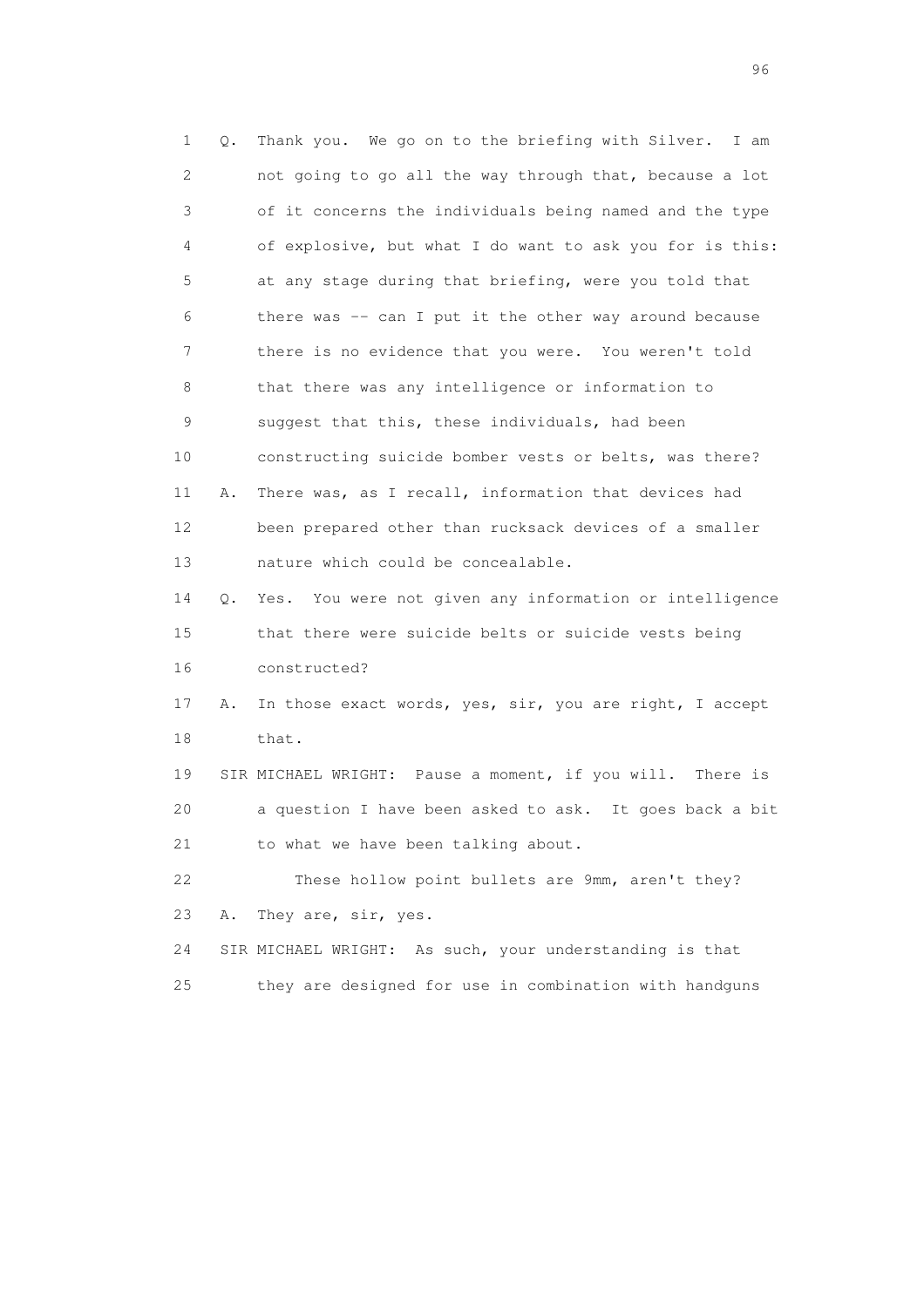1 at close quarters?

| 2  | They can be used in handguns, sir, and I believe they<br>Α.    |
|----|----------------------------------------------------------------|
| 3  | can also be used with the carbine rifles that we can --        |
| 4  | they are the same diameter.                                    |
| 5  | SIR MICHAEL WRIGHT: That's the question I have been asked      |
| 6  | to ask. They can be used with a carbine, can they?             |
| 7  | Yes, sir, they can.<br>Α.                                      |
| 8  | SIR MICHAEL WRIGHT: A rifle.                                   |
| 9  | Α.<br>Yes.                                                     |
| 10 | SIR MICHAEL WRIGHT: But your understanding is that their       |
| 11 | prime purpose is to be used at close quarters?                 |
| 12 | It can be, sir, yes, it's because the ammunition can fit<br>Α. |
| 13 | into both.                                                     |
| 14 | SIR MICHAEL WRIGHT: Thank you. Anyway, you did have            |
| 15 | a carbine but you only took your handgun with you when         |
| 16 | you got out of the car?                                        |
| 17 | That's correct, sir.<br>Α.                                     |
| 18 | MR MANSFIELD: Had you put any of the hollow tip ammunition     |
| 19 | into any other weapon in your case, other than the             |
| 20 | Glock?                                                         |
| 21 | No, sir.<br>Α.                                                 |
| 22 | I obviously have to leave that question for others as to<br>Q. |
| 23 | what they did with it.                                         |
| 24 | It appears, I can't put it higher than that at the             |
| 25 | moment, that mostly it went into Glock pistols which           |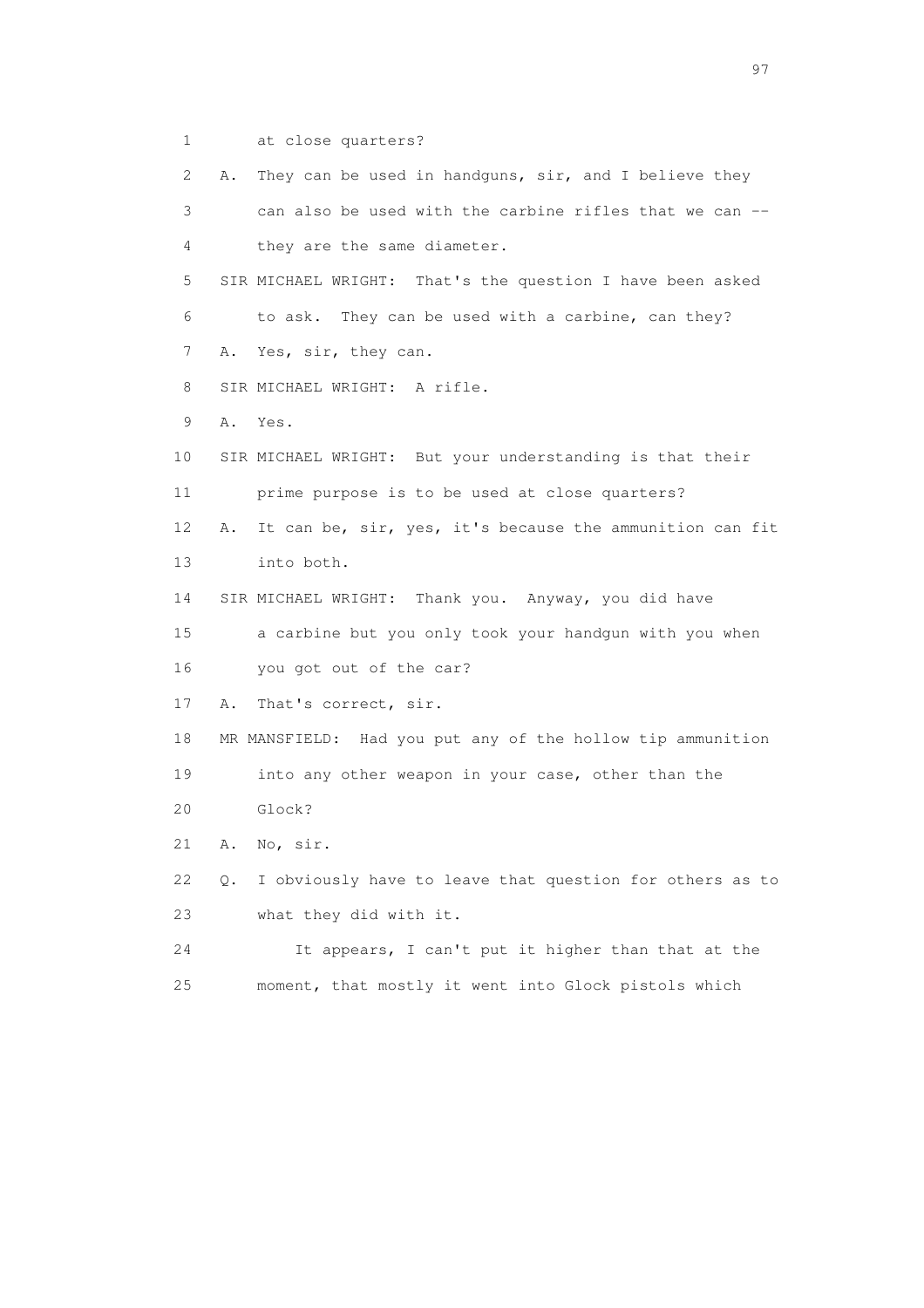1 would normally be used at close quarters, wouldn't they? 2 A. That's correct, sir, yes. 3 Q. Just going back to 355, this particular briefing, the 4 second briefing, before you ever got to this briefing, 5 in any of your training had you been shown first of all 6 what suicide belts and suicide vests look like? 7 A. I have a general awareness of them, and I believe it 8 might have been contained in one of the PowerPoints that 9 I received. 10 Q. All right. More particularly, because of course it 11 might not readily show, had you been trained in what you 12 should look for in relation to the detonation of such 13 a device? 14 A. Again, I can only answer this through -- it's probably 15 time has fogged my memory a bit so I can't recall 16 exactly what I knew then and what I know now, but the 17 answer would have to be, as I have said previously, 18 wires as we were given in Silver's briefing, perhaps the 19 connection of wires or again detonation could be caused 20 by timing devices, motion device, pressure release 21 devices and so on. 22 SIR MICHAEL WRIGHT: In which case there would be nothing to 23 see? 24 A. Exactly right, sir, yes.

25 MR MANSFIELD: So of course at the end of the day there may

en 1988 en 1989 en 1989 en 1989 en 1989 en 1989 en 1989 en 1989 en 1989 en 1989 en 1989 en 1989 en 1989 en 19<br>De grote en 1989 en 1989 en 1989 en 1989 en 1989 en 1989 en 1989 en 1989 en 1989 en 1989 en 1989 en 1989 en 19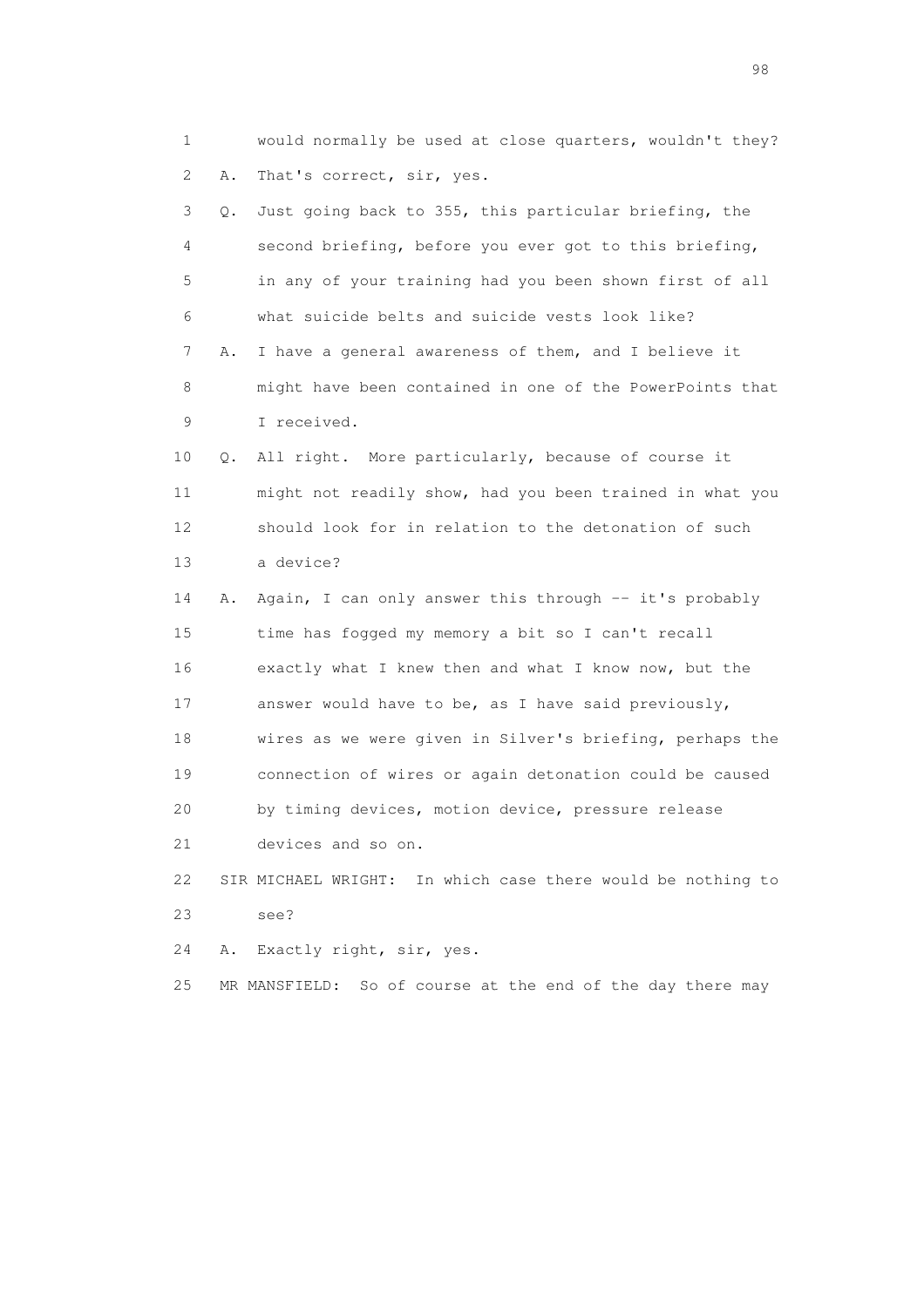| 1               |    | be $-$ - there may be $-$ - nothing to see, but in the wires |
|-----------------|----|--------------------------------------------------------------|
| 2               |    | situation, there might be something to see?                  |
| 3               | Α. | If you are lucky enough to be actually, to see hidden        |
| 4               |    | wires, potentially hidden wires, then yes, perhaps,          |
| 5               |    | there might be. There might be a small glimmer of that,      |
| 6               |    | yes.                                                         |
| 7               | Q. | Coming out of a sleeve and a hand in a pocket. Were you      |
| 8               |    | trained that one of the things you might have to look        |
| 9               |    | for quickly is whether there are wires protruding and        |
| 10              |    | whether the individual has $--$ if he has both hands out,    |
| 11              |    | it's going to be difficult to see how he's going to          |
| 12 <sup>°</sup> |    | detonate it unless he has time to put his hand in his        |
| 13              |    | pocket; do you follow me? That's one way.                    |
| 14              | Α. | If the hands were like this and I could clearly see          |
| 15              |    | there wasn't anything else there, then that might, and       |
| 16              |    | I have to emphasise "might", possibly exclude the            |
| 17              |    | detonation of wires.                                         |
| 18              | Q. | Yes. Well, I will have to come to where his hands were       |
| 19              |    | and all the rest of it, I am afraid, some of the detail.     |
| 20              |    | Just moving on with this particular briefing, I have         |
| 21              |    | already dealt with what wasn't in this briefing, and you     |
| 22              |    | have agreed about that, in other words to do with            |
| 23              |    | identification, but what you were told and I am not          |
| 24              |    | taking time on it, is they were well prepared and up for     |
| 25              |    | it and deadly and determined.<br>That's pretty obvious       |

en de la construction de la construction de la construction de la construction de la construction de la constr<br>1990 : la construction de la construction de la construction de la construction de la construction de la const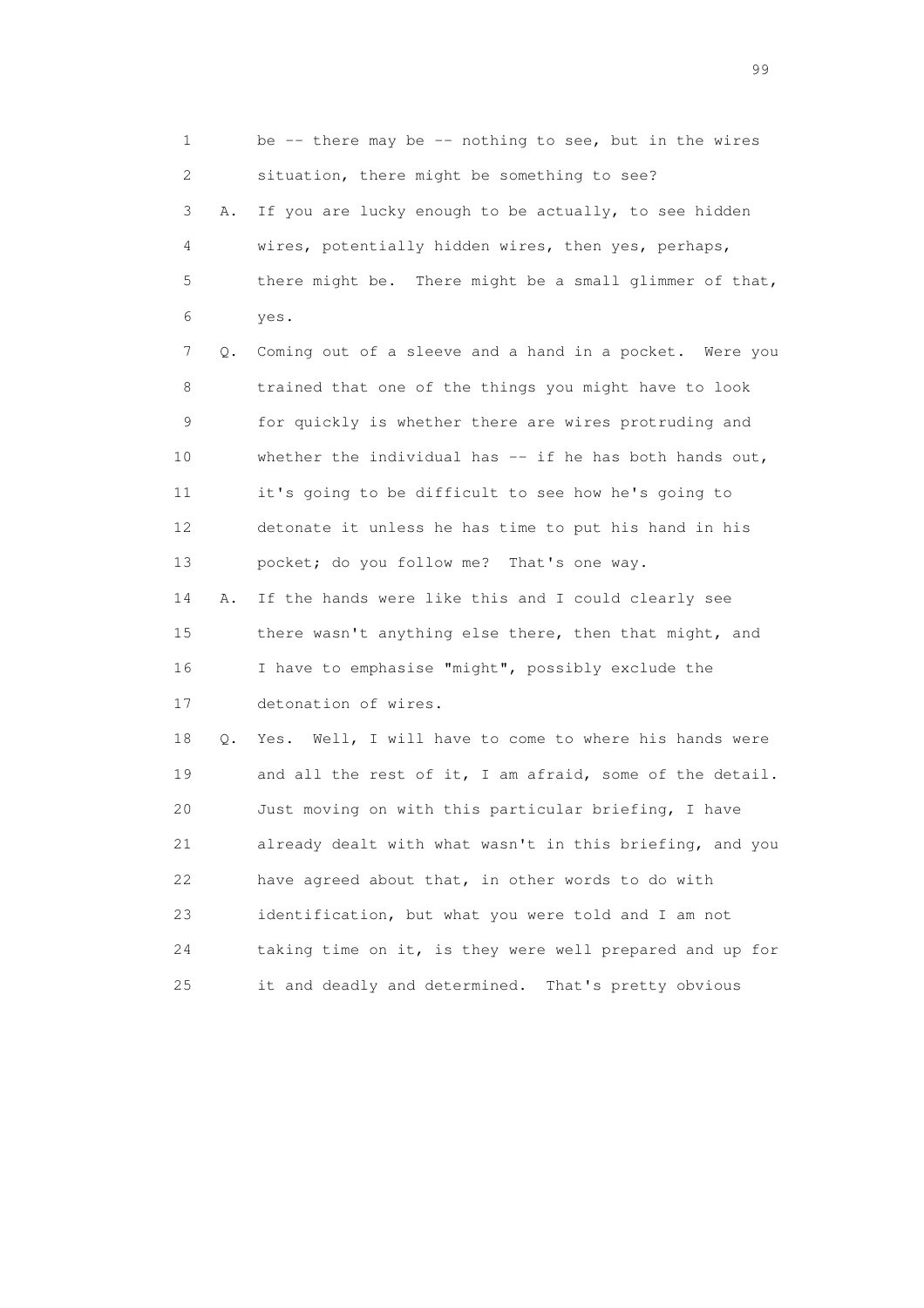1 because of what happened the day before?

2 A. That's correct, sir.

 3 Q. So you wouldn't have to be told that but you were. You 4 are then, this briefing having finished, being left in 5 no, as it were, doubt as to the potential threat from 6 the people who attempted the bombing the day before. 7 You are in no doubt about that?

8 A. That's correct, sir, yes.

 9 Q. The, as it were, the next brick in the wall is of course 10 you had been led to believe that the only way you would 11 become involved is if they have been positively

12 identified?

13 A. That is correct, sir, yes.

 14 Q. I know this may be a question you may find difficult to 15 answer, but what was your understanding about positive 16 identification, what did that mean, and a surveillance

17 officer saying, "That's him", is that it?

18 A. Yes, sir.

19 Q. Yes?

20 A. To me, that is a positive identification.

 21 Q. Right. Well, then, if you turn to the next stage, 356, 22 I am taking it through, I want to cover points I haven't 23 dealt with so far, there is then an interval of time, 24 you have described, where you have to get your kit ready 25 and so on, it's probably, what, 15 to 20 minutes,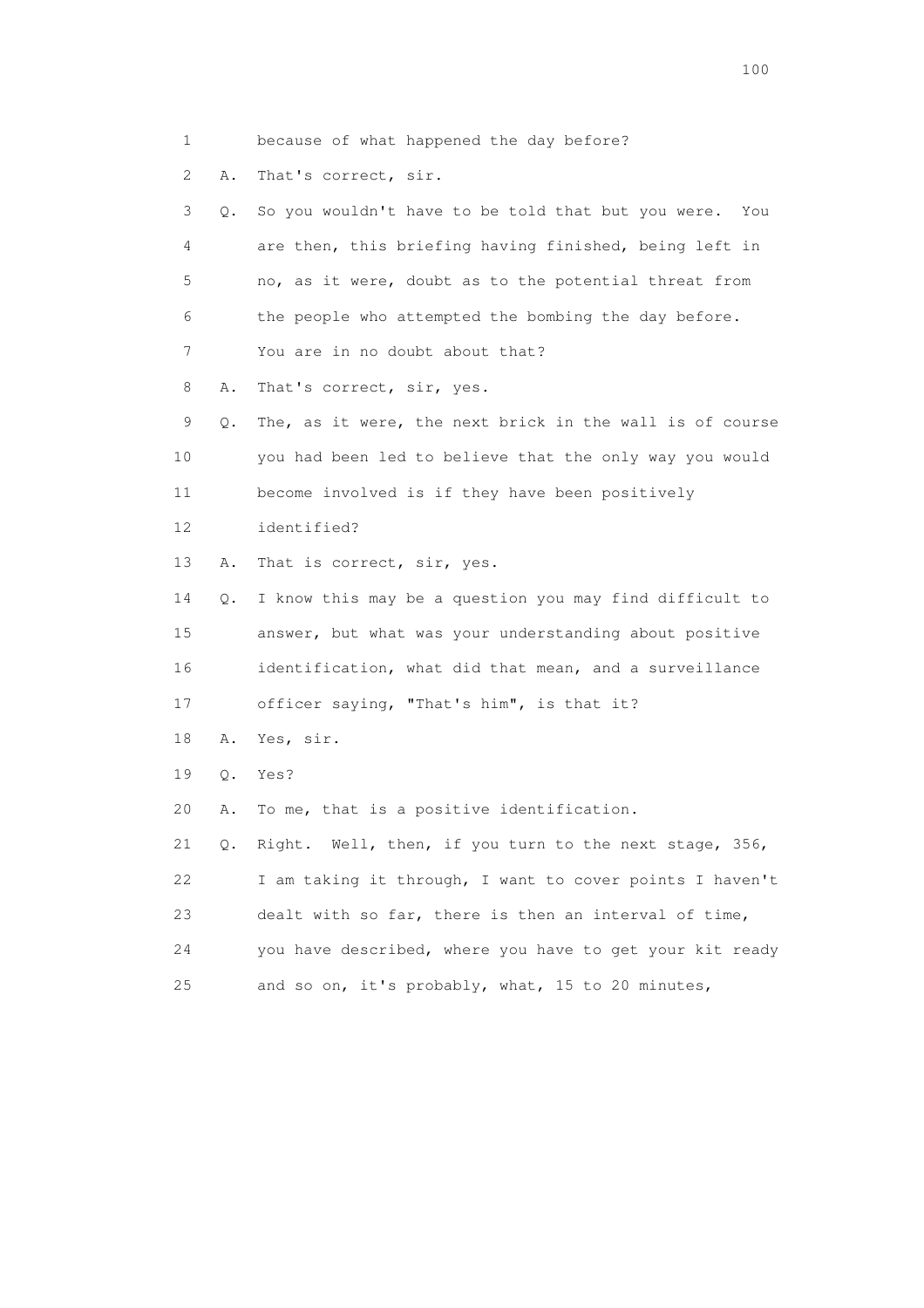1 something like that, before you set off? 2 A. Sir, I am not even going to attempt to put a time on it, 3 but all I can say is we certainly had time in order to 4 get our security radio channels into the car, and also 5 just prepare our kit, and do that. 6 Q. So we have been through what's on the rest of this page, 7 which you have given in evidence about the relays from 8 Ralph and all the rest of it, I don't go through that, 9 and we get to the key position halfway down the 10 page where state amber was assumed by you by 11 a broadcast, "Units beware"; all right? 12 A. Yes, sir. 13 Q. By this stage we are now in situation in which you are 14 saying to yourself: I am going to be facing a bomber 15 from yesterday? 16 A. I felt a certain amount of anxiety, sir, yes. 17 Q. In fact were you beginning to think not just that he was 18 a bomber from yesterday, but he's a bomber today? 19 A. Yes. 20 Q. Right. 21 A. The possibility of that was extremely high, yes. 22 Q. Yes, I understand that. That's very understandable. 23 What I am obviously going to ask you is the extent to 24 which the very understandable feeling became the only 25 feeling that you had. Do you understand?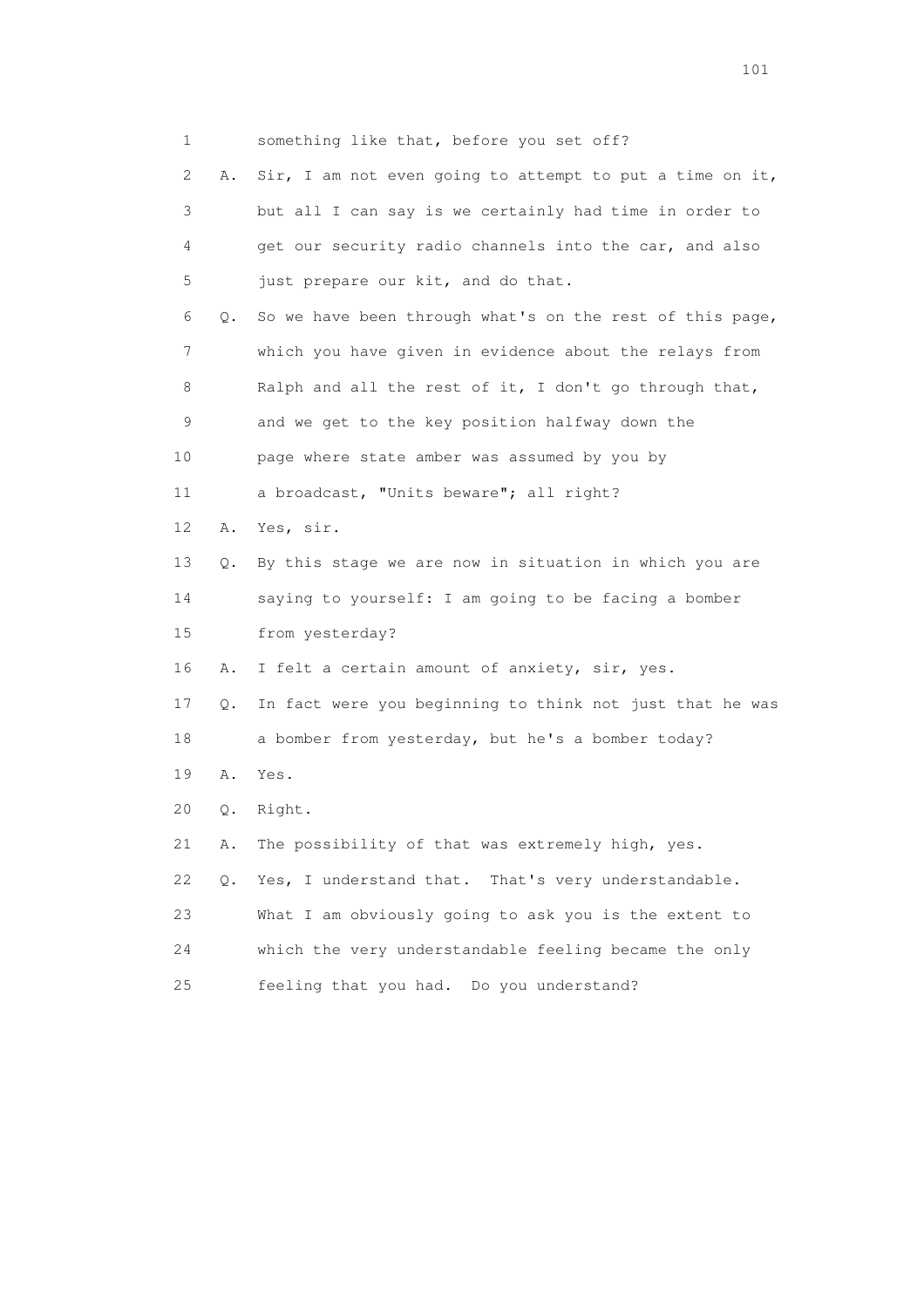1 A. I can answer that now, sir, and the only feeling I had 2 from getting "state red" was: I have got to get to him, 3 I have got to arrest, I have got to detain, I have got 4 to intercept. That was the feelings I had. Again, 5 I will just reiterate, I did not have any preconceived 6 ideas of what I was going to do. I just didn't have it. 7 Q. You see, by the time you had got to Stockwell, you had 8 been frustrated because you couldn't understand why you 9 weren't being told to move, all right; you are sitting 10 there, and he has gone in the police(sic) station, this 11 man who you had already begun to think he is a bomber 12 that day; he is into the tube station and from what you 13 are saying, he is actually going towards the platforms, 14 just look at the statement: 15 "He then walked towards the tube. He entered the 16 tube. I heard 'Towards platforms 1 and 2'." 17 Almost straightaway. 18 Do you see that? 19 A. Yes, I do, yes. 20 Q. You really then by this stage inside you are saying: 21 wait a minute, this man has to be stopped at all costs; 22 you were thinking that, weren't you? 23 A. No, sir, not at all. My frustration was that I couldn't 24 understand why we weren't given the order to act, to 25 intercept. But it happened. It didn't affect my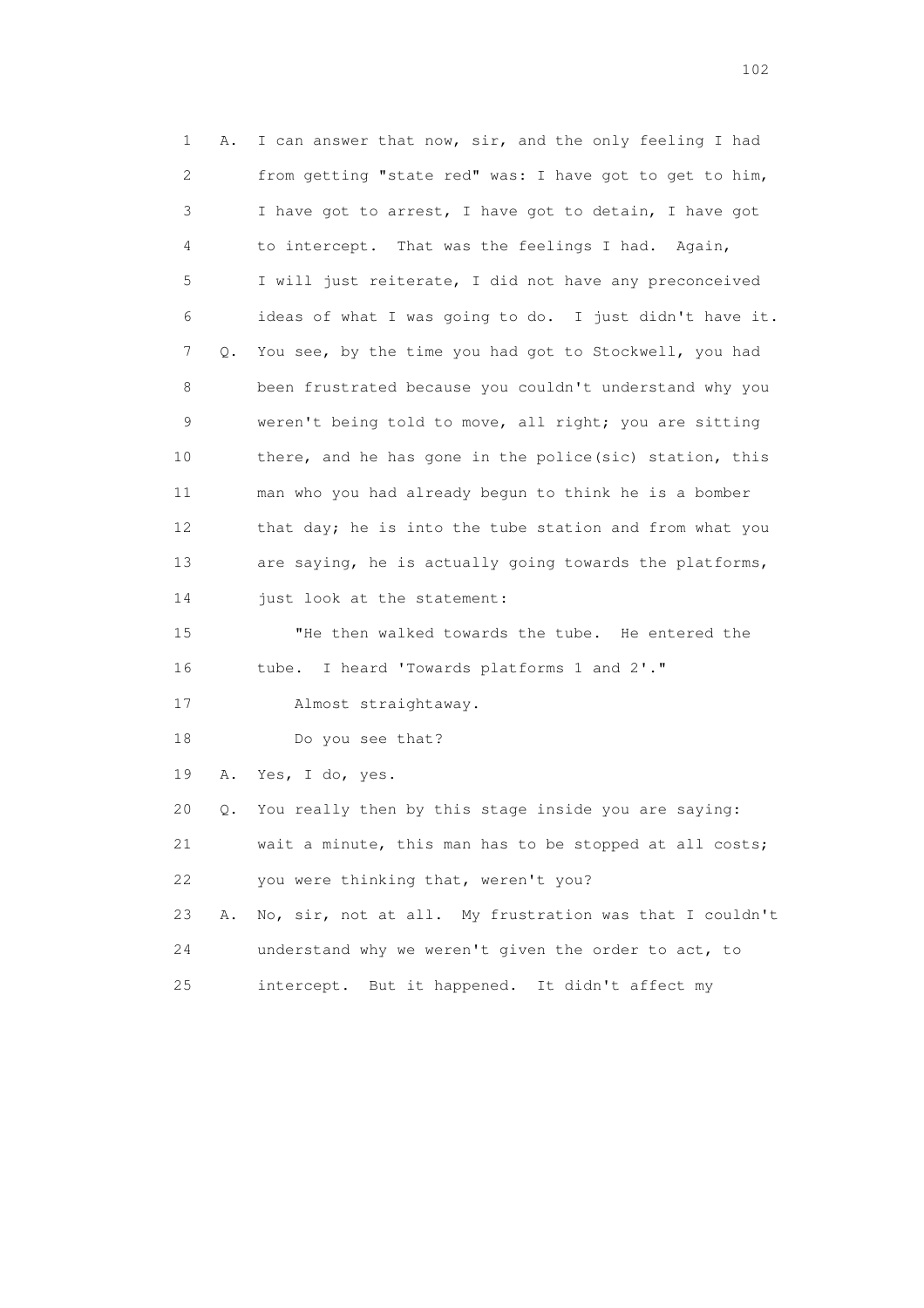1 mindset as to what I was going to do because I just 2 didn't know what I was going to do. I really didn't. 3 Q. Well, we are dealing with now a very short space of time 4 between state red, you getting out the car, through the 5 concourse, leaping the barriers, I am just going quickly 6 through that, and you are going down the escalator which 7 you described earlier this morning?

8 A. Yes.

 9 Q. So we are now going down the escalator. You must at 10 that stage be thinking that he is either on a train and 11 gone or certainly on a train, because you heard 12 "platforms 1 and 2" when you were back in the car? 13 A. I did not have any thoughts of that type at all. As 14 I have said earlier, as I was running down the 15 escalators, my only thoughts were to him, and I had it 16 going over and over in my head: I have to get to him, I 17 have to get to him. That was what I had going through 18 my mind. I didn't know what I was going to do when I 19 got to him, but they were the thoughts that were going 20 through my mind, and I remember it as clear as anything 21 I can recall.

 22 Q. The next part is going to be important, it's page 357. 23 You are going along the platform, you have said, in as 24 covert a manner as you could; is that right? 25 A. That's correct, yes.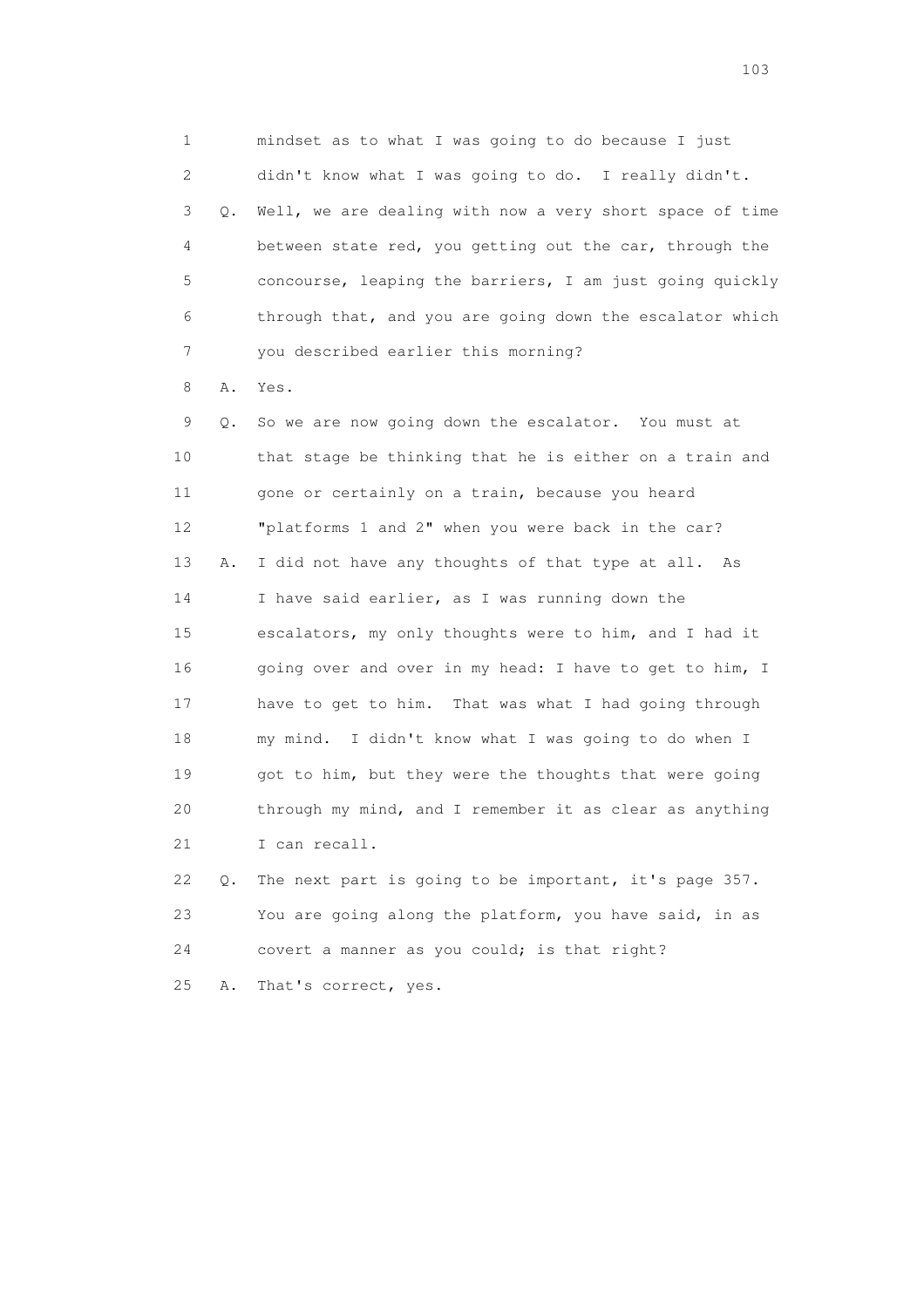|                 | 1<br>Q. | So no-one would know that you were a police officer,     |
|-----------------|---------|----------------------------------------------------------|
|                 | 2       | except other police officers possibly?                   |
|                 | 3<br>Α. | That was my intention, but I can probably appreciate     |
|                 | 4       | looking how I look, and I don't think my appearance has  |
|                 | 5       | changed dramatically since that day, that I probably     |
|                 | 6       | look to some people, it's probably a police officer or   |
|                 | 7       | a soldier or some form of person of that type or that    |
|                 | 8       | ilk. But I did try to remain as covert as possible as    |
|                 | 9       | much as --                                               |
| 10              | Q.      | It may be obvious, but why did you do that?              |
| 11              | Α.      | Because I did not want the suspect to identify that      |
| 12 <sup>°</sup> |         | I was in fact a police officer, that he was about to be  |
| 13              |         | apprehended and detonate.                                |
| 14              | Q.      | You had made the assumption at this point that he had    |
| 15              |         | a bomb on him?                                           |
| 16              | Α.      | It was a possibility that I couldn't ignore. I just      |
| 17              |         | couldn't ignore. This person had been identified to me   |
| 18              |         | as a potential failed suicide bomber from the day        |
| 19              |         | before. Now, for me to ignore that fact would be         |
| 20              |         | madness, to be honest with you.                          |
| 21              | $Q$ .   | That is all understandable, but as you have pointed out, |
| 22              |         | professionally trained, you you still have a window of   |
| 23              |         | judgment left, you have to still assess whether he       |
| 24              |         | actually is a bomber that day; correct?                  |
| 25              | Α.      | That's correct, yes.                                     |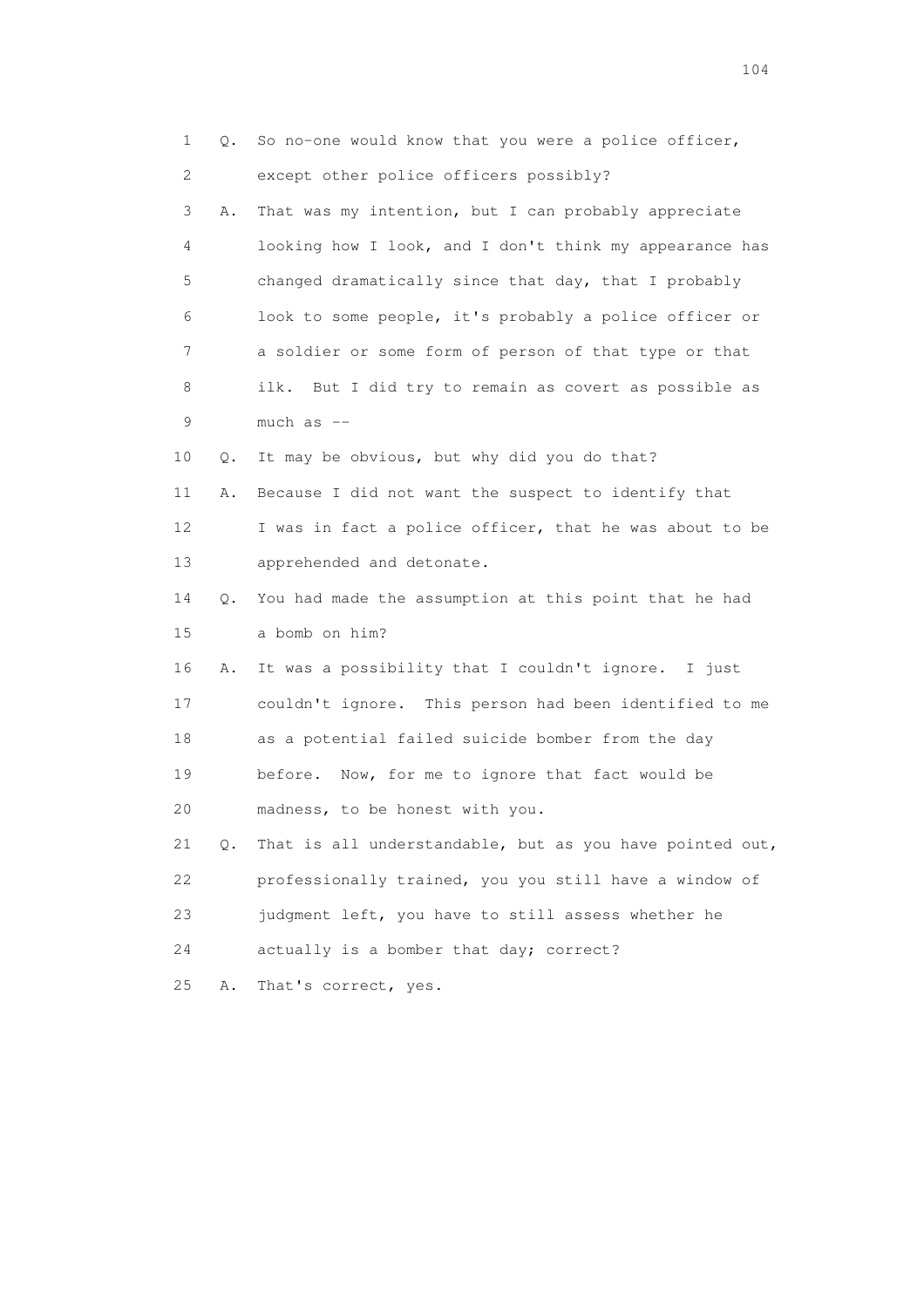1 Q. I am going to make it plain that what you did when it 2 came to making a statement the following day was to 3 grossly exaggerate what you saw in order to, as it were, 4 convince people that he had been a terrorist about to 5 explode a bomb in your mind. Is there any possibility 6 you did that? 7 A. Absolutely none whatsoever, no. 8 Q. Let us deal with the points as they arise. Page 357, 9 halfway down, you are aware that C2 is very close behind 10 or close to you, make your way along the platform, 11 "handgun drawn but down by the side of my right leg", do 12 you have that passage? 13 A. Yes. 14 Q. "I can't be sure. I was aware of a male standing in the 15 open doorway. This male was looking in my direction. 16 As I reached the doorway, he said words to the effect, 17 'That's him' [the words we have just dealt with]. He 18 then gave a clear indication with this arm." 19 Meaning, I suppose, his right arm, was it? 20 A. That's correct, sir, yes. 21 Q. "I assumed that this male who gave me the indication was 22 a surveillance officer. He wore blue clothing. He 23 pointed to a dark skinned male, Asian looking, who was 24 sitting on seat 2 in from a glass partition on the seats 25 facing the platform which were furthest away..."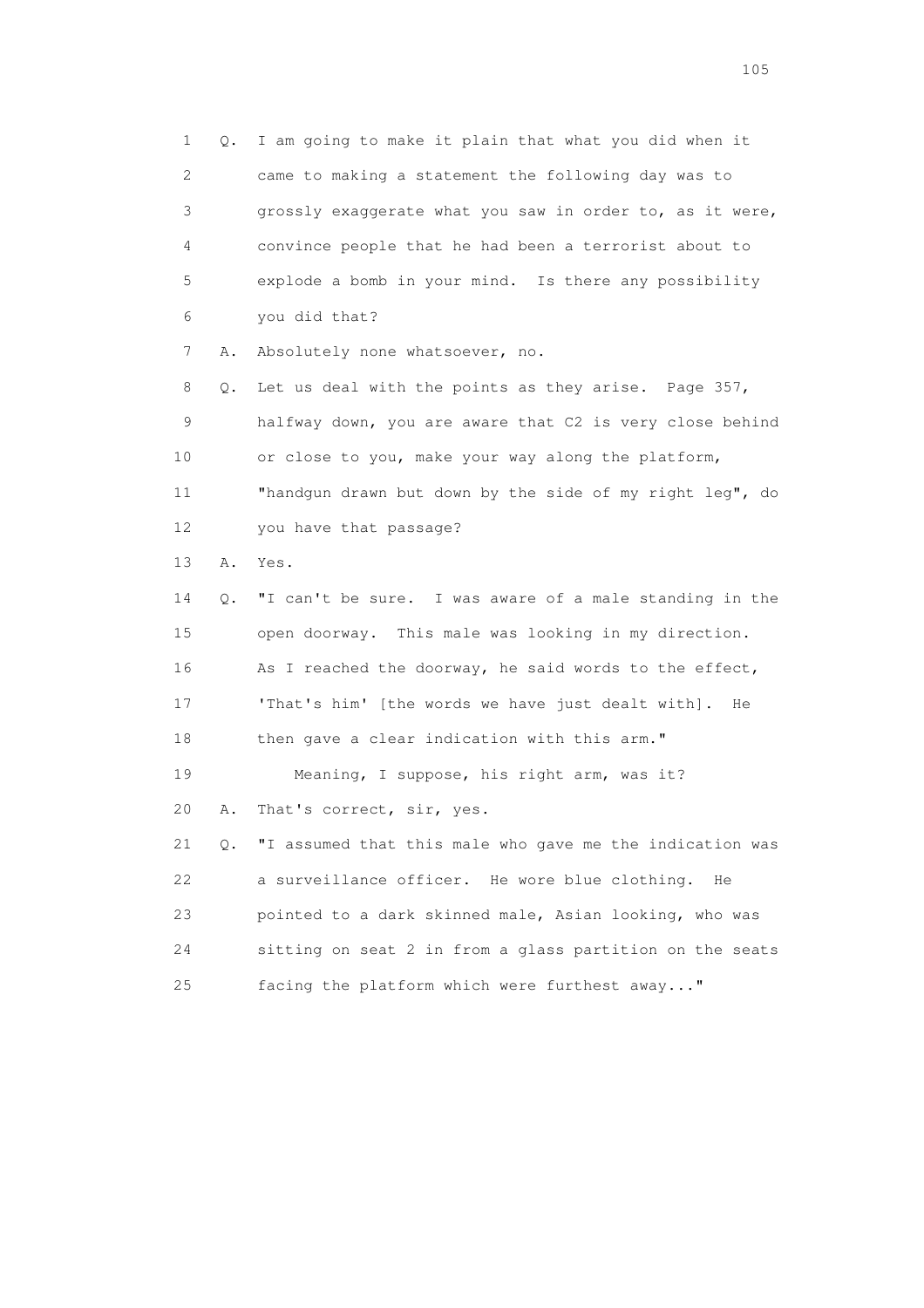1 Now, even on your account, up to this point, nothing 2 has been said by you that you are a police officer; 3 correct? 4 A. That's correct, sir, yes. 5 Q. You have still got your gun as hidden as you can make 6 it? 7 A. I believe I had it that way. I have actually, from my 8 statement, I had my handgun drawn by the side of my 9 right leg, down by the side of my right -- but I can't 10 be sure, so I think it was roughly in that position. 11 Q. If it's by your right leg, it's the leg furthest away 12 from the train that you are walking along the side of? 13 A. That's correct, yes. 14 SIR MICHAEL WRIGHT: Until you turn in through the door. 15 A. Yes, sir. 16 MR MANSFIELD: "This male immediately looked in my direction 17 and stood up." 18 Did you have a problem with that? 19 A. That, in isolation, perhaps not. But it didn't stop 20 there. The male -- 21 Q. I'll come to the rest. 22 A. If you break it down, sir, with due respect, if you 23 break it down in singular movements like that, I don't 24 think it would be fair to the jury or myself. 25 Q. No, it wouldn't, and I'm going to deal with it all in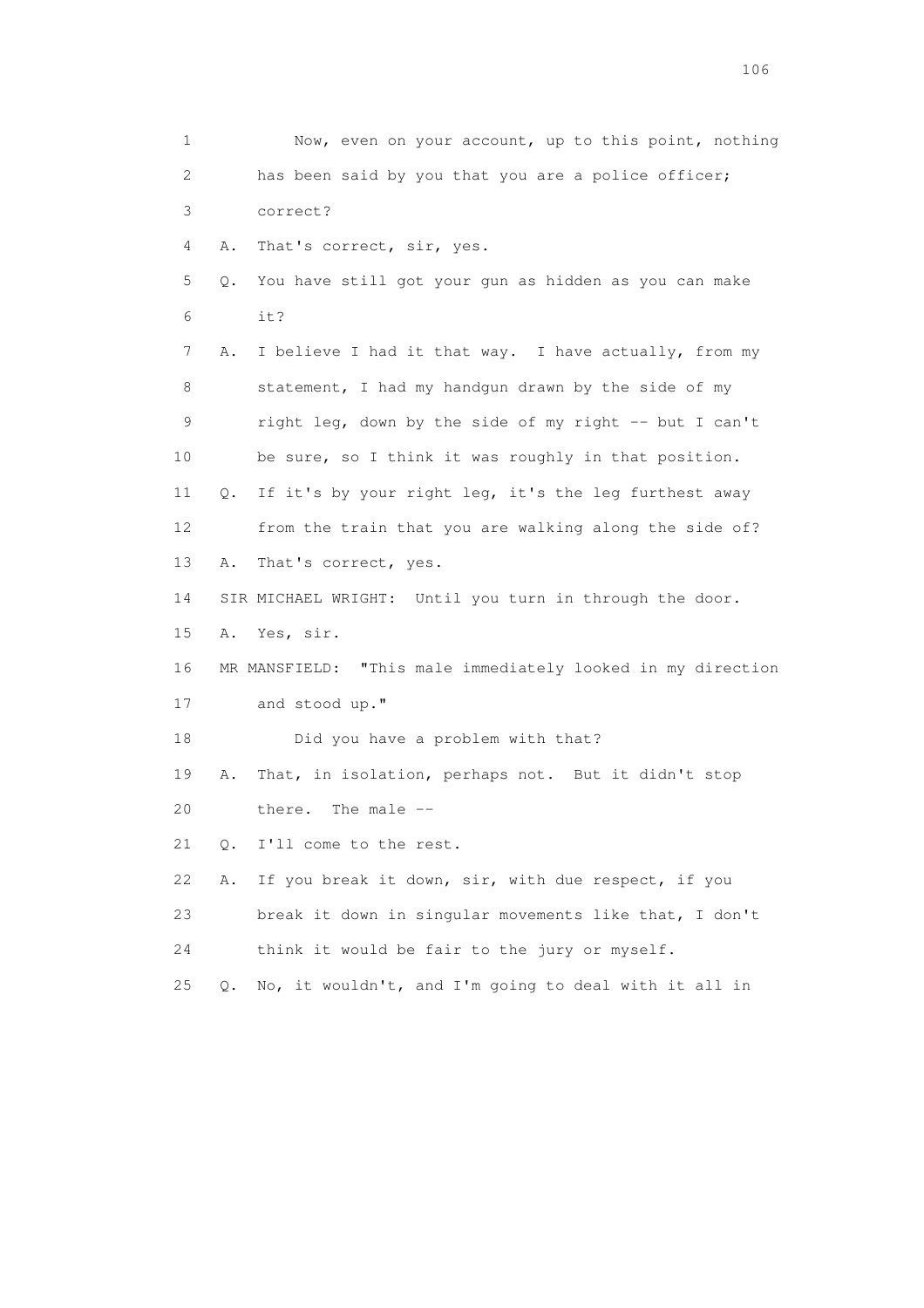1 combination, don't worry.

2 A. Thank you.

| 3               | Q. | So just getting up, you are not suggesting, are you,     |
|-----------------|----|----------------------------------------------------------|
| 4               |    | that that was an aggressive move, are you?               |
| 5               | Α. | No, sir. Not at that stage.                              |
| 6               | Q. | Not at that stage. The whole of this takes place over    |
| 7               |    | a matter of seconds, doesn't it?                         |
| 8               | Α. | Yes, I think that would be fair to estimate, yes.        |
| 9               | Q. | And we have, so it's clear, the context is: no           |
| 10              |    | information, no intelligence that he's actually carrying |
| 11              |    | a bomb, so you are having to do the assessment on the    |
| 12 <sup>°</sup> |    | spot of whether he is a bomber there and then; yes?      |
| 13              | Α. | Partially, sir. The information I had and certainly      |
| 14              |    | going through my mind was that this was a person that    |
| 15              |    | was responsible for the failed bombings the day before,  |
| 16              |    | so therefore he had been positively identified in my     |
| 17              |    | mind and could possibly have a bomb on him.              |
| 18              | Q. | That's why I suggest you went straight to the delivery   |
| 19              |    | of a critical shot which you have been trained to do?    |
| 20              | Α. | That just didn't happen, sir. It just didn't happen.     |
| 21              | О. | Let us look at the next bit of the statement you made    |
| 22              |    | the following day. After he had stood up you make this   |
| 23              |    | point in your statement:                                 |
| 24              |    | "I was aware of the male wearing a bulky denim           |
| 25              |    | jacket."                                                 |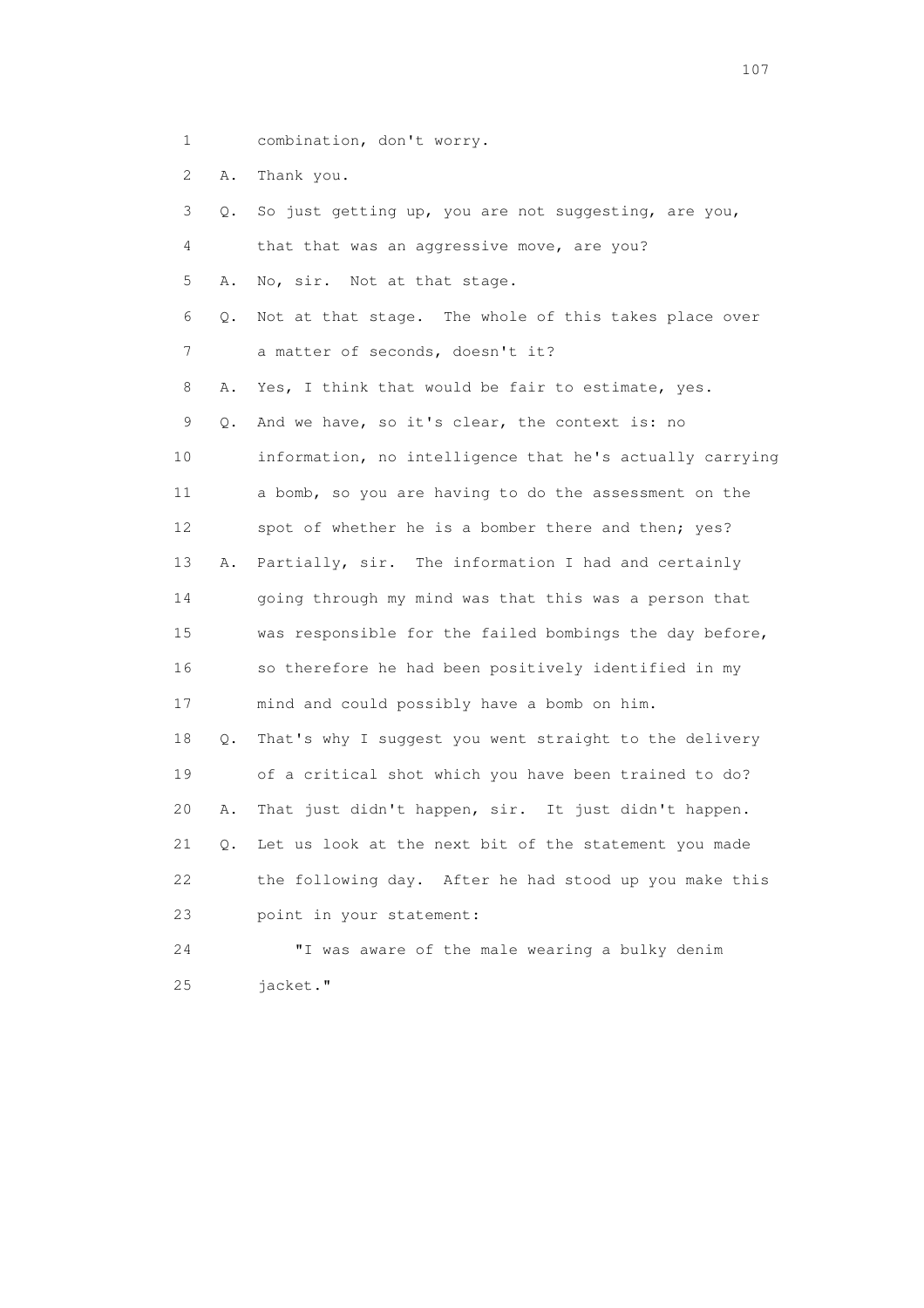1 Right? 2 A. Sir. 3 Q. Is there any possibility that this was visual 4 distortion? Or perceptual? I have used visual so that 5 it doesn't -- 6 SIR MICHAEL WRIGHT: I know, but it's not the phrase. 7 MR MANSFIELD: Perceptual. Is there any possibility of 8 that? 9 A. This is part of the problem as I tried to explain on 10 Friday. I am just an ordinary person and with trying to 11 write statements and trying to get what happened across 12 in the right order, for a person like myself is 13 incredibly hard. This is why, if you look at the 14 statement: 15 "The male immediately looked in my direction and 16 stood up. I was aware of the male wearing a bulky denim 17 jacket." 18 That's not quite the right order of things. The 19 jacket actually appeared bulky to me whilst he was 20 sitting down. 21 Q. You see, on Friday you were, if I may put it, very 22 anxious to say that it gave the appearance, weren't you? 23 A. Well, yes. 24 Q. Yes. 25 A. I was aware of the male wearing a bulky denim jacket and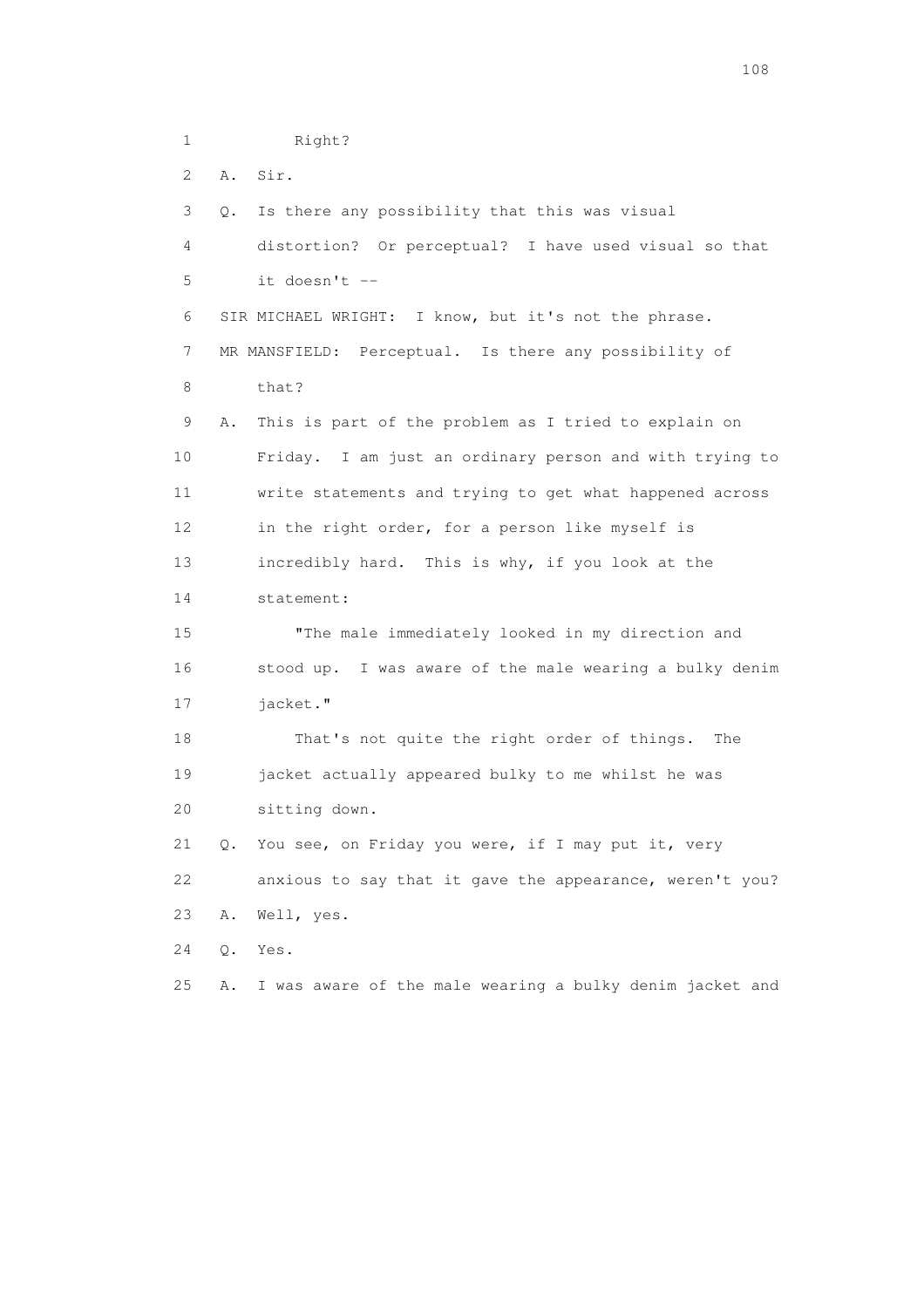1 that was the snapshot view I had as he was actually 2 sitting down. 3 Q. You see, by this stage apparently he stood up. I am 4 sorry to be particular but we do have to look at this as 5 a whole and individually: 6 "This male immediately looked in my direction and 7 stood up." 8 So he is standing up, is he, or is he sitting down? 9 A. As I have just said, sir, the bulkiness of the jacket 10 was what I perceived to be when he was sitting down. 11 Q. You see, you are having to say that because you now 12 recognise, don't you, that he wasn't wearing a bulky 13 jacket that might be consistent with hiding an explosive 14 so you can be excused for thinking you shot a terrorist. 15 Now do I make myself clear? 16 A. Sir, I understand fully, and I am not saying that. The 17 appearance I saw and the snapshot I had of him when he 18 was sitting down, that the appearance was of a bulky 19 thing. 20 Q. Why didn't you just say in the statement, as you put it 21 to the jury on Friday, "he was wearing a blue denim 22 jacket which gave the appearance in the snapshot I had 23 that it was bulky"? You don't say any of that there, do 24 you? 25 A. No, I don't --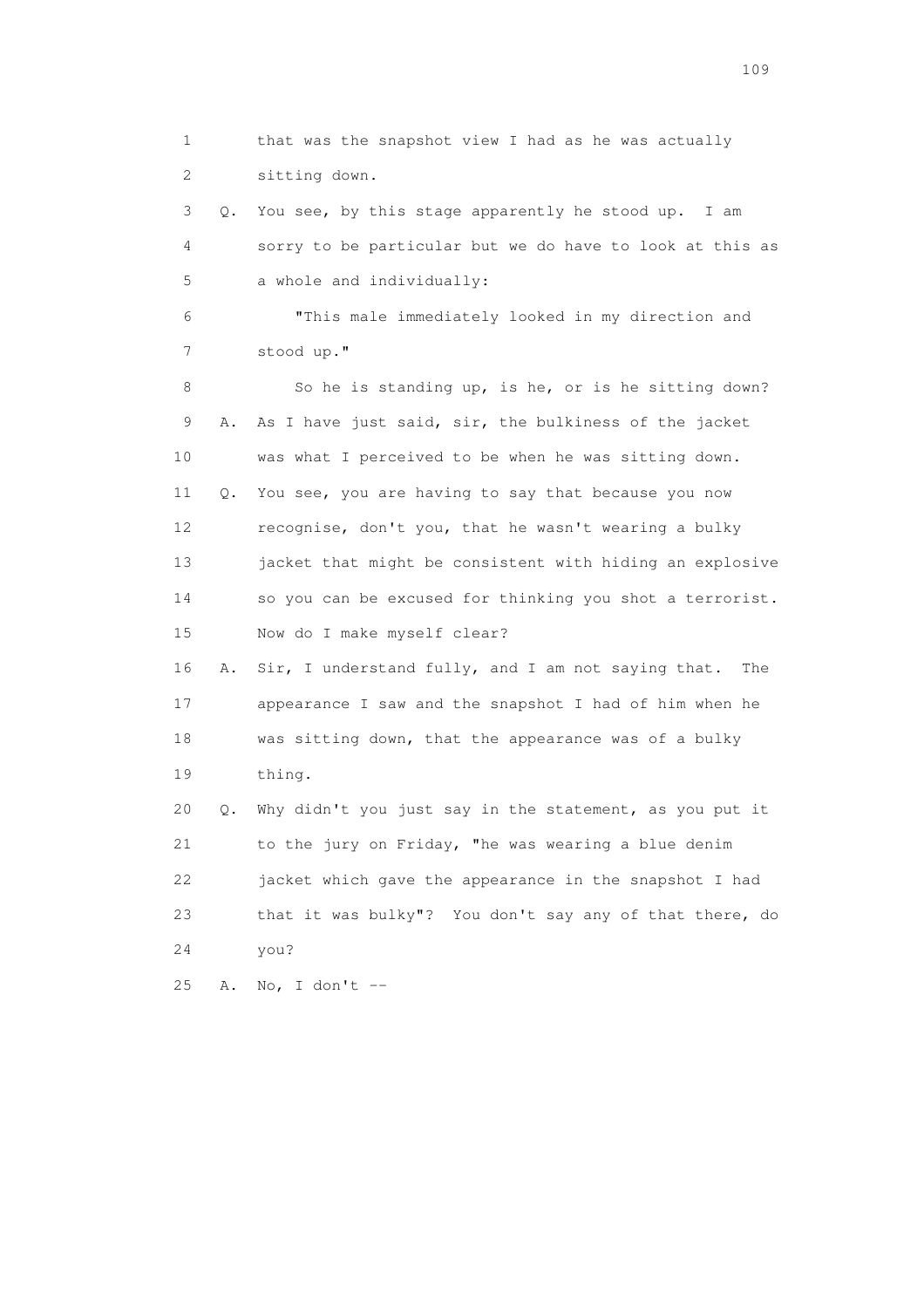|  |  |  | Q. Why not? |  |
|--|--|--|-------------|--|
|--|--|--|-------------|--|

| 2. | Α. | I can only say that it's a mistake in my statement          |
|----|----|-------------------------------------------------------------|
| 3  |    | writing, as I have just explained to you --                 |
| 4  | Q. | Did you discuss this with your fellow officer C2?           |
| 5  | Α. | I can't recall, sir.                                        |
| 6  | Q. | I would like you to think. The following day, the 23rd,     |
| 7  |    | and can I just pause at this stage just to deal with the    |
| 8  |    | 23rd, when you go back the following day, perhaps I take    |
| 9  |    | it in order, on the evening of the 22nd did you have        |
| 10 |    | a meeting with firearms officers to discuss notes?          |
| 11 | Α. | I can't recall, sir.                                        |
| 12 | Q. | Right. Were you asked to be at Leman Street on the 23rd     |
| 13 |    | by 11 o'clock in the morning by TJ84?                       |
| 14 | Α. | We had, from my recollection, I believe we had hearing      |
| 15 |    | tests quite early on in the morning, so I think we would    |
| 16 |    | have certainly had some sort of timeframe given to us by    |
| 17 |    | what time to be at Leman Street in order so we can go       |
| 18 |    | over and have a hearing test. But I don't remember any      |
| 19 |    | discussions as such on the evening of the 22nd --           |
| 20 |    | SIR MICHAEL WRIGHT: Did you say have a hearing test?        |
| 21 | Α. | Yes, sir.                                                   |
| 22 |    | SIR MICHAEL WRIGHT: I see, possible consequence of being so |
| 23 |    | close to a qun going off.                                   |
| 24 | Α. | Yes, sir.                                                   |
| 25 |    | SIR MICHAEL WRIGHT: Yes, I see.                             |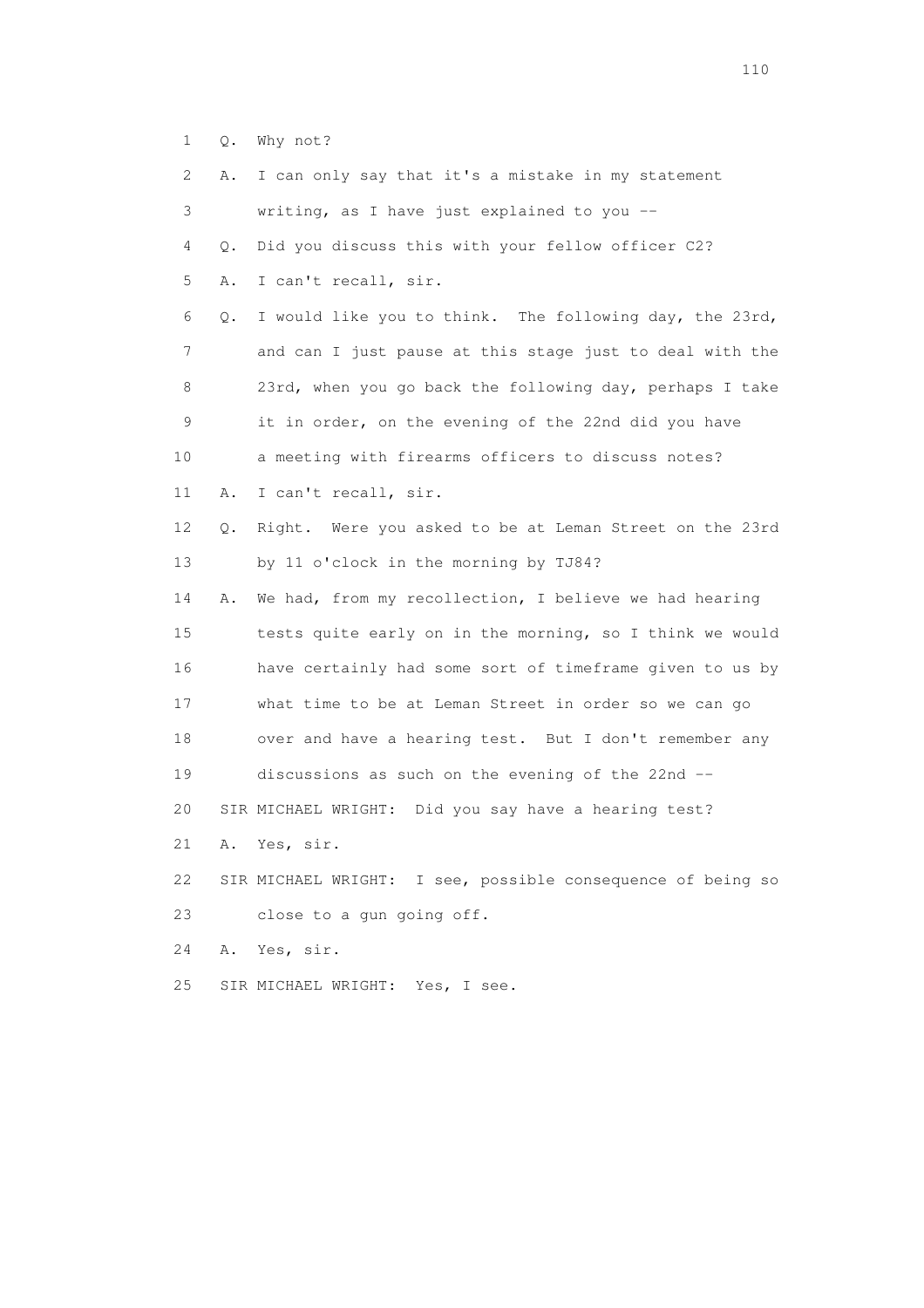1 MR MANSFIELD: Leave aside the 22nd and the evening of that; 2 we will hear that some officers did and I am not in 3 a position to say that you were present. But the next 4 stage is that officers were asked to congregate, were 5 they not, at Leman Street on the 11 am on the 23rd? 6 A. That's quite possible, I can't give exact evidence of 7 it, but it's entirely possible. 8 Q. I just want this jury to know how memories were 9 refreshed, and what memories were agreed and not agreed. 10 Do you follow? 11 A. I do, sir, yes. 12 Q. You are aware now last week that the Association of 13 Chief Police Officers are going to put an end to this 14 particular practice of people getting together and 15 writing up their statements together; are you aware of 16 that? 17 A. Yes, I am, sir, yes. 18 Q. You do realise the risks that are attached to 19 discussing? 20 SIR MICHAEL WRIGHT: Mr Mansfield, that's as may be but it's 21 also only fair to say that prior to last week, it's 22 a practice that has been universally approved of in the 23 police service for many, many years. 24 MR MANSFIELD: Oh yes, but the police service have been 25 fully aware, have they not, during those years, approved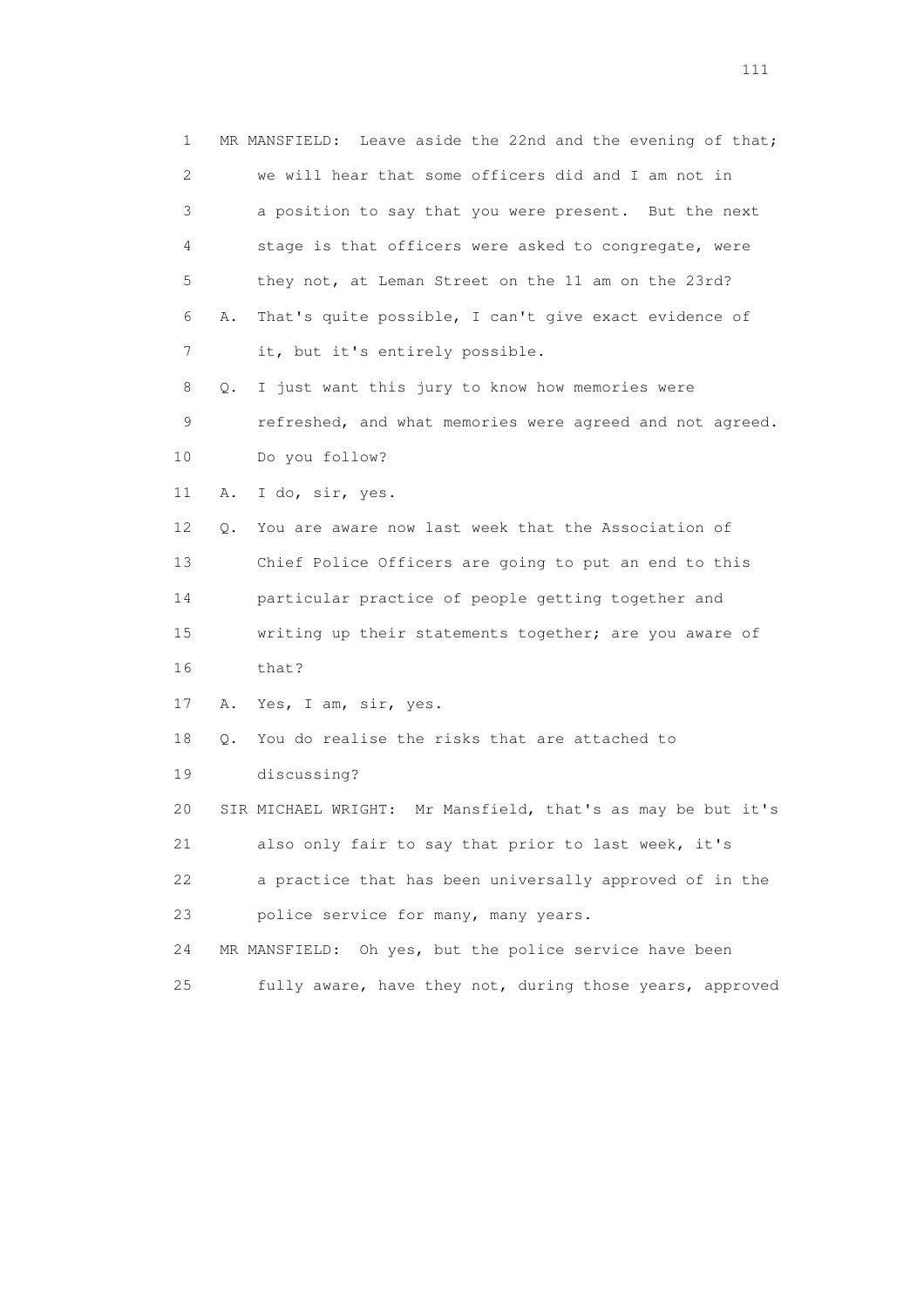| 1  | or not, of the reservations about this practice?              |
|----|---------------------------------------------------------------|
| 2  | I mean, you were aware of the reservations about this         |
| 3  | practice, weren't you?                                        |
| 4  | Certainly, and ever since I have been a police officer<br>Α.  |
| 5  | since 1983, the same concerns have been raised. There         |
| 6  | is unfortunately a perception that when we confer that        |
| 7  | we try and alter the facts of evidence, and I can assure      |
| 8  | you that this is not the case. I can -- well, as I am         |
| 9  | standing here, on oath, this is not the case, because we      |
| 10 | have to justify why we have shot and in this case             |
| 11 | an innocent man, and $-$                                      |
| 12 | I'll come to the point. We are dealing with:<br>$\circ$ .     |
| 13 | "I was aware of the male wearing a bulky denim                |
| 14 | jacket."                                                      |
| 15 | Which you say gives the appearance of a bulky denim           |
| 16 | jacket in the snapshot. Did you agree that description        |
| 17 | with C2?                                                      |
| 18 | That was entirely my recollection of events. If C2 also<br>Α. |
| 19 | recollects that, then that would be down to him to write      |
| 20 | in his statement.                                             |
| 21 | SIR MICHAEL WRIGHT: We shall see what he says in due          |
| 22 | course.                                                       |
| 23 | "Things now happened very quickly. This male<br>MR MANSFIELD: |
| 24 | advanced towards us."                                         |
| 25 | You mean yourself and Ivor and the other officers?            |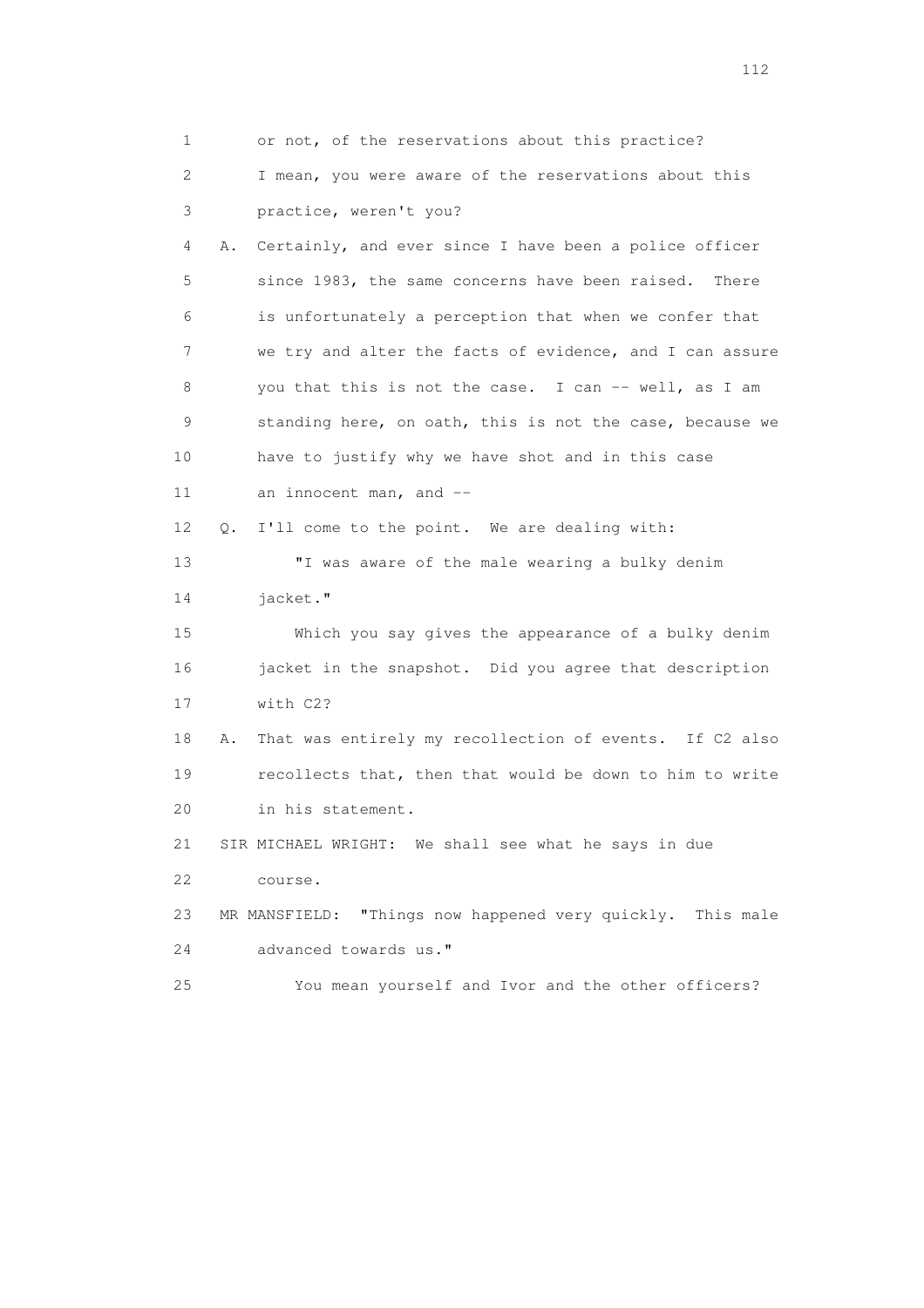| 1           | Α.        | I wasn't aware at this stage where C2 was, but certainly |
|-------------|-----------|----------------------------------------------------------|
| 2           |           | "us", certainly relates to Ivor.                         |
| 3           | Q.        | Who is right there by the glass partition. By this       |
| 4           |           | stage you have both feet into the carriage?              |
| 5           | Α.        | As I recall from my evidence on Friday and what I recall |
| 6           |           | actually happened was that I believe that when           |
| 7           |           | Mr de Menezes was positively identified by "That's him", |
| 8           |           | I believe certainly I was in the process of getting on   |
| $\mathsf 9$ |           | the tube, I remember having at least my left foot on,    |
| 10          |           | and I can't recall where my right foot was.              |
| 11          | $\circ$ . | "His hands were down by his side."                       |
| 12          |           | You gave a description to the jury by standing up in     |
| 13          |           | the witness box. I just want to check whether what you   |
| 14          |           | had described physically on Friday was actually what you |
| 15          |           | Do you remember what you did as you stepped<br>saw.      |
| 16          |           | outside the witness box?                                 |
| 17          | Α.        | Yes, I did, I was asked to describe in that snapshot     |
| 18          |           | what I thought I saw.                                    |
| 19          | Q.        | What you had seen?                                       |
| 20          | Α.        | Yes.                                                     |
| 21          | Q.        | Was it just his hands down by his side?                  |
| 22          | Α.        | It was his hands, and I believed I used the phrase about |
| 23          |           | "a leg width" or "a leg distance" to try to give some    |
| 24          |           | sort of measurement to where his hands were.             |
| 25          | О.        | His hands down by his side as I am standing now.<br>They |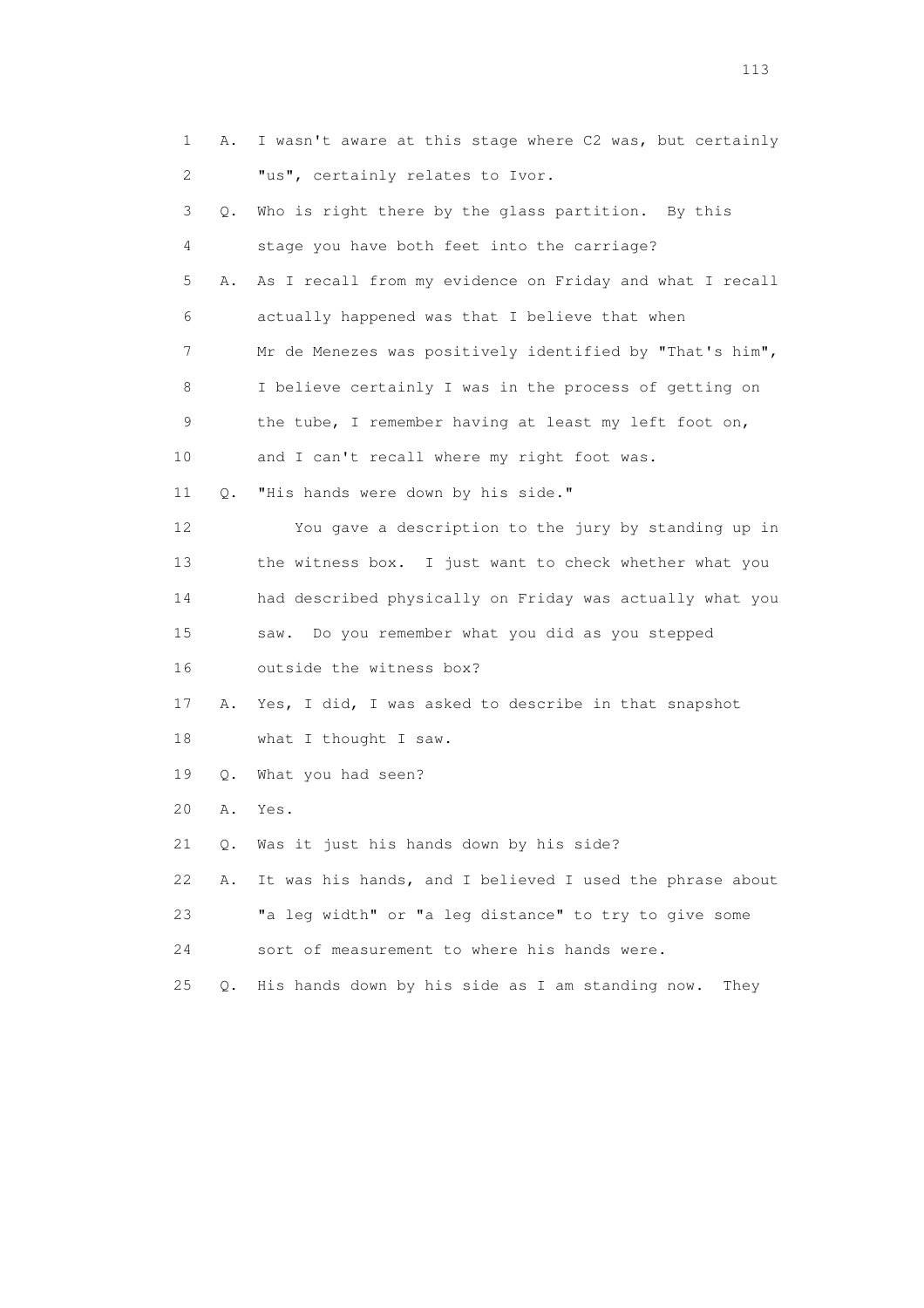- 1 are just down by my side.
- 2 A. I can't see them.
- 3 Q. Just down by my side (indicated).
- 4 A. No.
- 5 SIR MICHAEL WRIGHT: Slightly further forward than that.
- 6 A. No, slightly further forward, probably about to here 7 (indicated). You probably can't see me.
- 8 MR MANSFIELD: Yes, you are doing it now, and it may be you 9 don't mean to imply that. What you did on Friday to the 10 jury was you stood like this and held them out like that 11 (indicated). Were they clenched, his fists?
- 12 A. I can't recall, sir. I remember not seeing the insides 13 of his hands. I saw the outsides of his hands and 14 I can't recall where they were, whether they were 15 clenched or not, but I didn't see the palms. That's all
- 16 I can remember.
- 17 Q. None of that that is in there, is it?
- 18 A. No, it isn't, sir.
- 19 Q. I am going to suggest even now you are embellishing what 20 you saw for very obvious reasons, I suggest. You didn't 21 see his hands clenched, did you?
- 22 A. Sir, as I have just stated, I am not embellishing 23 anything. I didn't see his palms. I saw the outsides 24 of his hands, and I can't say whether they were clenched 25 or not.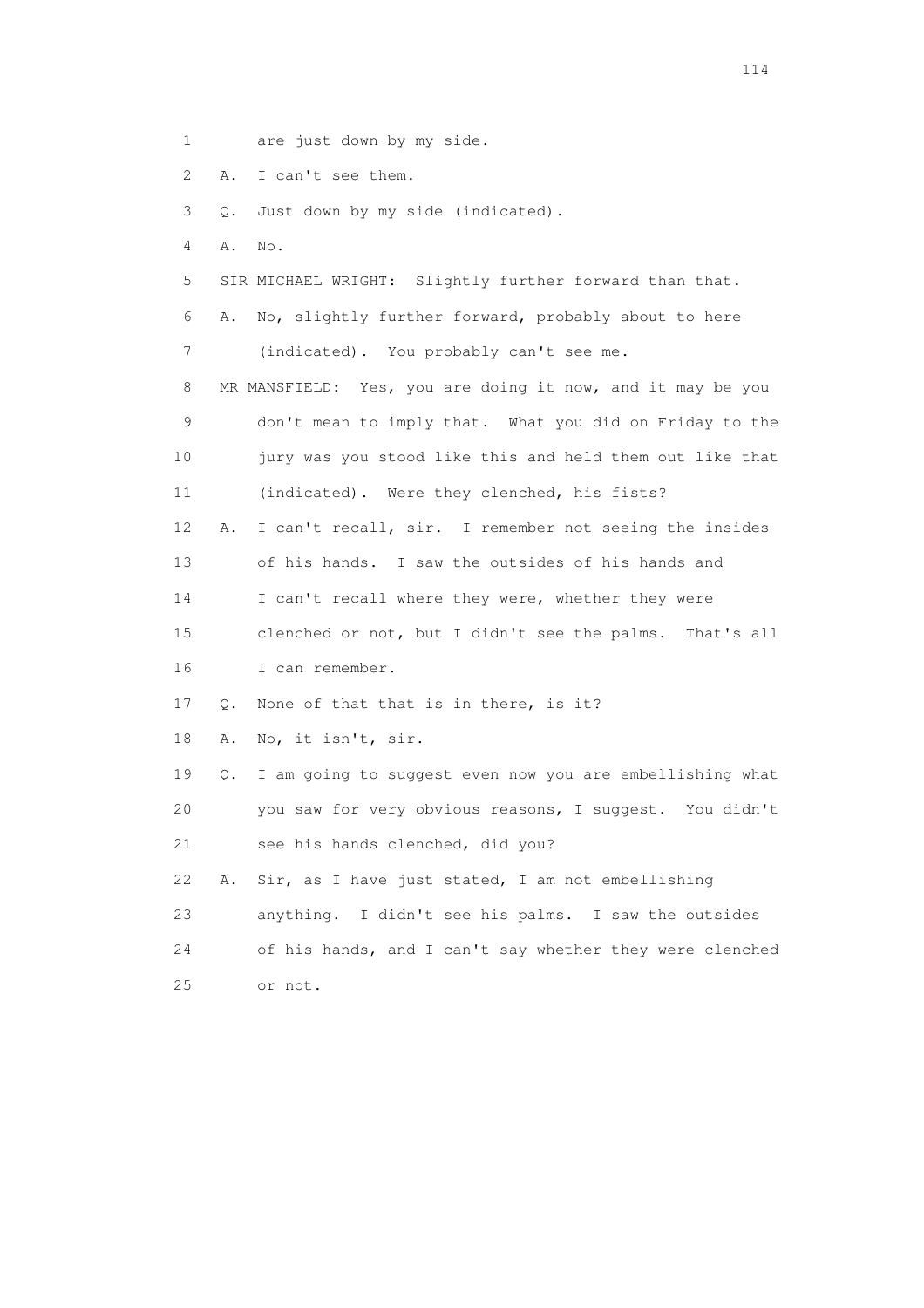| $\mathbf 1$ | Q. | That didn't tell you very much. Just work on that.<br>So |
|-------------|----|----------------------------------------------------------|
| 2           |    | far, you have not said anything to him. He has got up,   |
| 3           |    | he has walked towards you with his hands down.<br>So far |
| 4           |    | that really doesn't add up to much, does it?             |
| 5           | Α. | But in the whole context of the situation whereby he's   |
| 6           |    | been identified by someone, and I appreciate that he     |
| 7           |    | won't know who's identified him and what role that we    |
| 8           |    | are actually performing; and as I have said earlier to   |
| 9           |    | actually if someone's identified you like that, why      |
| 10          |    | would you stand up with your hands down and then go      |
| 11          |    | towards a potential threat?                              |
| 12          | Q. | Well, if this is the level at which you have been        |
| 13          |    | trained to make an assessment, I really have to ask you  |
| 14          |    | whether that is a serious observation. Why would         |
| 15          |    | someone get up when they have been identified? Can       |
| 16          |    | I just put you in a citizen's position for a moment.     |
| 17          |    | You are sitting on a tube, minding your business.<br>The |
| 18          |    | tube is delayed. You are wondering why. In his case he   |
| 19          |    | is late for work but we will leave that out of it.<br>He |
| 20          |    | is sitting on a tube train and somebody who he doesn't   |
| 21          |    | know points to him and says, "That's him", and you think |
| 22          |    | it's unusual that, "That's him", stands up in those      |
| 23          |    | circumstances with his hands down by his side?           |
| 24          | Α. | Sorry, sir, and immediately came towards us.             |
| 25          | Q. | You had not said you were police.<br>Even that.<br>You   |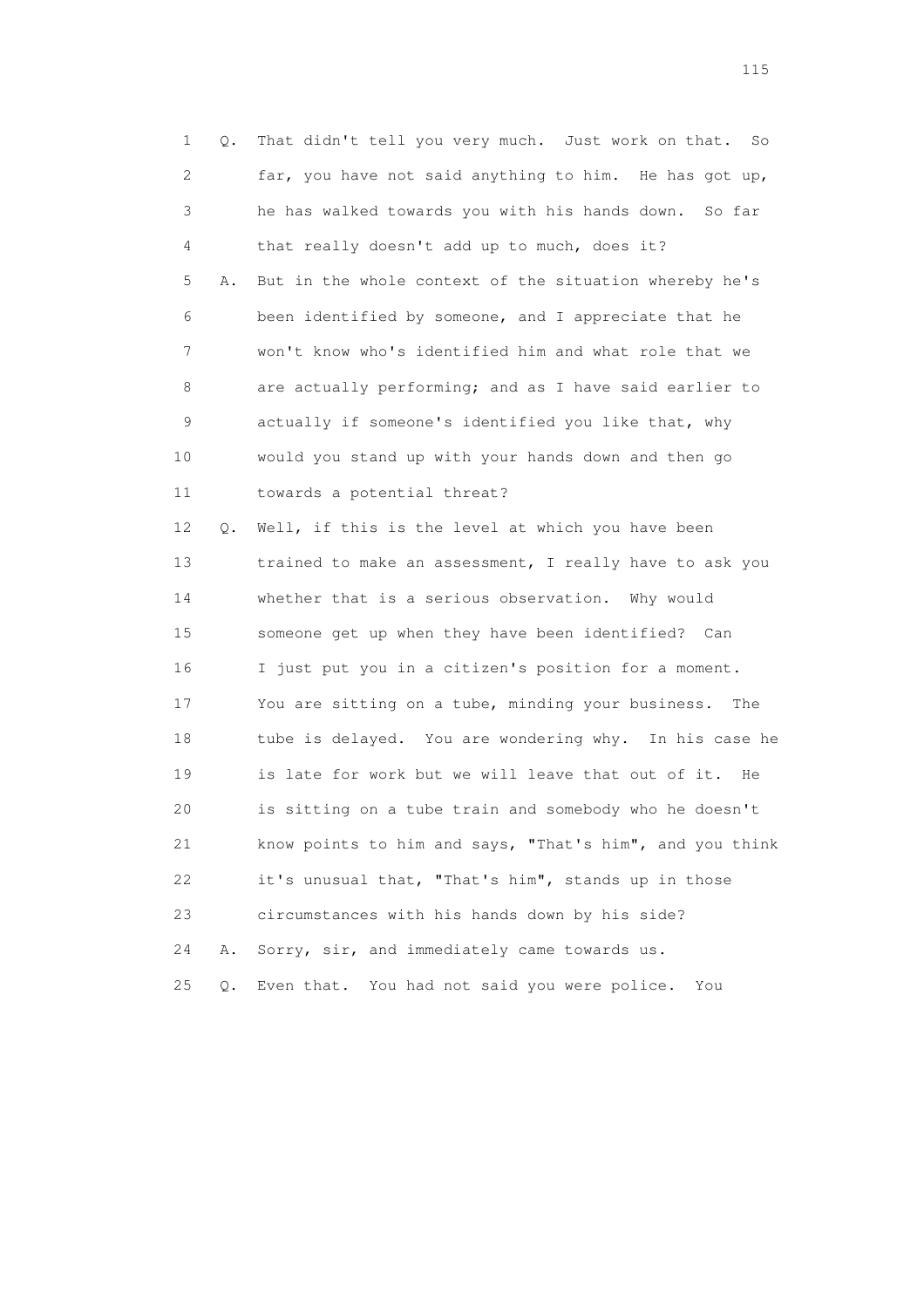1 hadn't said anything, had you?

| 2  | Α. | No, sir, not at that stage, but you are asking me --     |
|----|----|----------------------------------------------------------|
| 3  |    | again, I am trying to explain the thought processes that |
| 4  |    | I had which drew my conclusion that this was a suicide   |
| 5  |    | bomber that was about to detonate a bomb, and --         |
| 6  | Q. | I am trying to give you the opportunity to say honestly  |
| 7  |    | and fairly at this stage, your thought processes were    |
| 8  |    | overwhelmed and consumed with one thought only: he's     |
| 9  |    | a bomber and I'm going to stop him, critical shot; just  |
| 10 |    | that, it was an equation, you only had five to six       |
| 11 |    | seconds, that's what you did?                            |
| 12 | Α. | No, sir, not at all.                                     |
| 13 | Q. | No possibility of that?                                  |
| 14 | Α. | No, sir. It was an option, but it wasn't the forefront   |
| 15 |    | of my mind.                                              |
| 16 | Q. | "This male advanced towards us."                         |
| 17 |    | Back on the statement, you have given this evidence,     |
| 18 |    | it's just easier to follow it here. After you had        |
| 19 |    | noticed his hands down by his side, there comes this     |
| 20 |    | very important section:                                  |
| 21 |    | "I shouted 'Armed police' and brought my weapon to       |
| 22 |    | bear on him."                                            |
| 23 |    | What you said on Friday was that you pointed your        |
| 24 |    | gun, the Glock, towards his facial area, something -- do |
| 25 |    | you remember?                                            |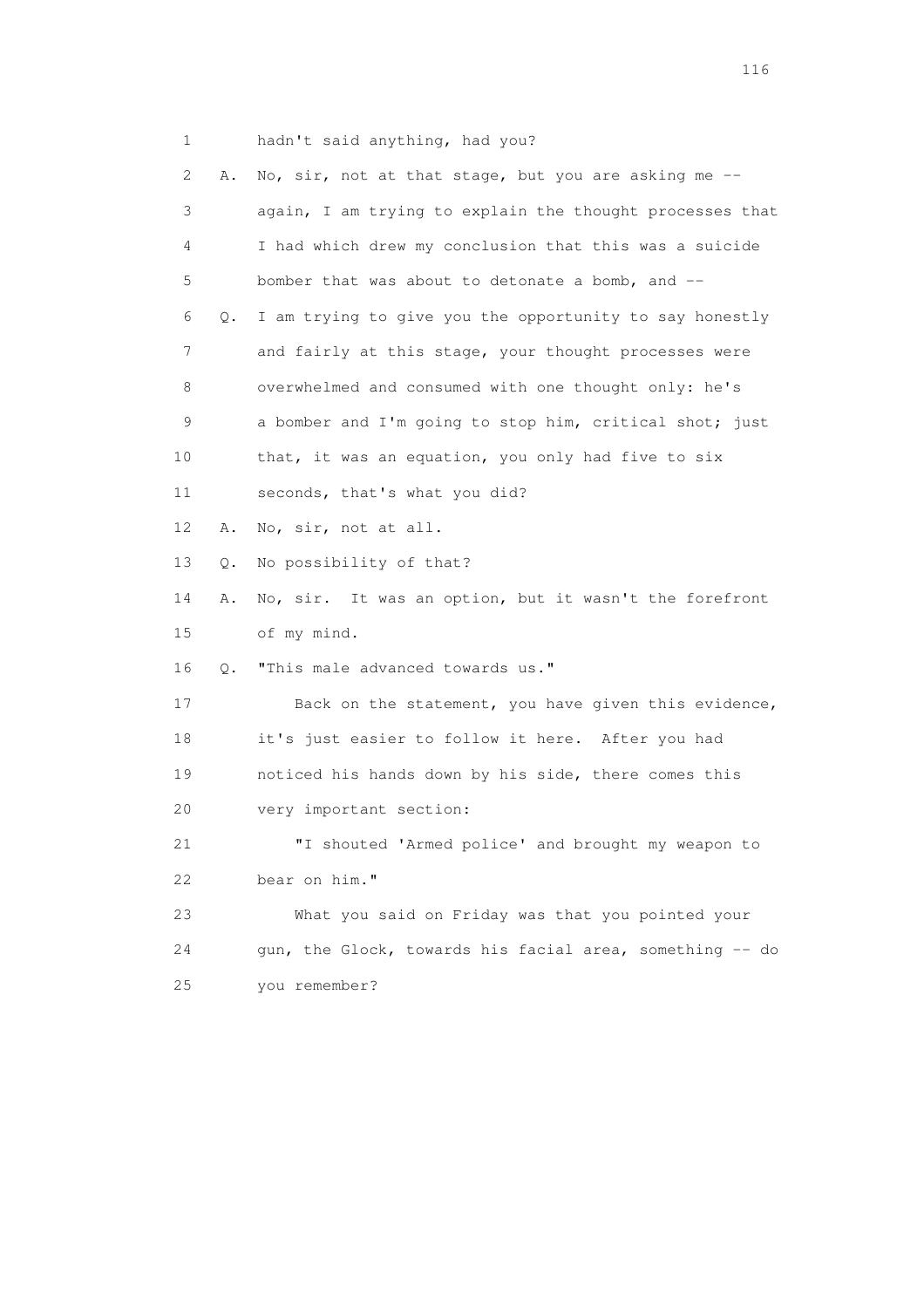1 A. Yes, I do, sir, yes.

| 2      | Q. | Is it fair, therefore, for you to have done that          |
|--------|----|-----------------------------------------------------------|
| 3      |    | (indicated) you must have brought it up from your right   |
| 4      |    | side and pointed it towards his face?                     |
| 5      | Α. | It would have been more up than that, sir, because he     |
| 6      |    | was actually coming towards us at the time --             |
| 7      | Q. | More up?                                                  |
| 8      | Α. | -- so it would be at his head, at his facial area.        |
| 9      | Q. | But a foot or so away?                                    |
| 10     | Α. | Sir, I didn't give any distance to it because from when   |
| 11     |    | I challenged -- from when he was pointed out by Ivor, he  |
| 12     |    | had got up and immediately came towards us. I then        |
| 13     |    | challenged and again that distance was still closed, and  |
| 14     |    | even after I challenged, albeit, and I fully admit the    |
| $15\,$ |    | timescale was very, very small, he still continued his    |
| 16     |    | forward movement to us.                                   |
| 17     | Q. | Were you thinking this is non-compliance?                 |
| 18     | Α. | Yes, I was. At that stage after I had issued that         |
| 19     |    | warning.                                                  |
| 20     | Q. | So this is really important, as to whether you said       |
| 21     |    | this, "Armed police", whether you brought your gun up     |
| 22     |    | higher than I had actually demonstrated with my right     |
| 23     |    | arm to his face area, and he continues.<br>If you look in |
| 24     |    | the statement, what you put is:                           |
| 25     |    | "He continued to 'close us down'."                        |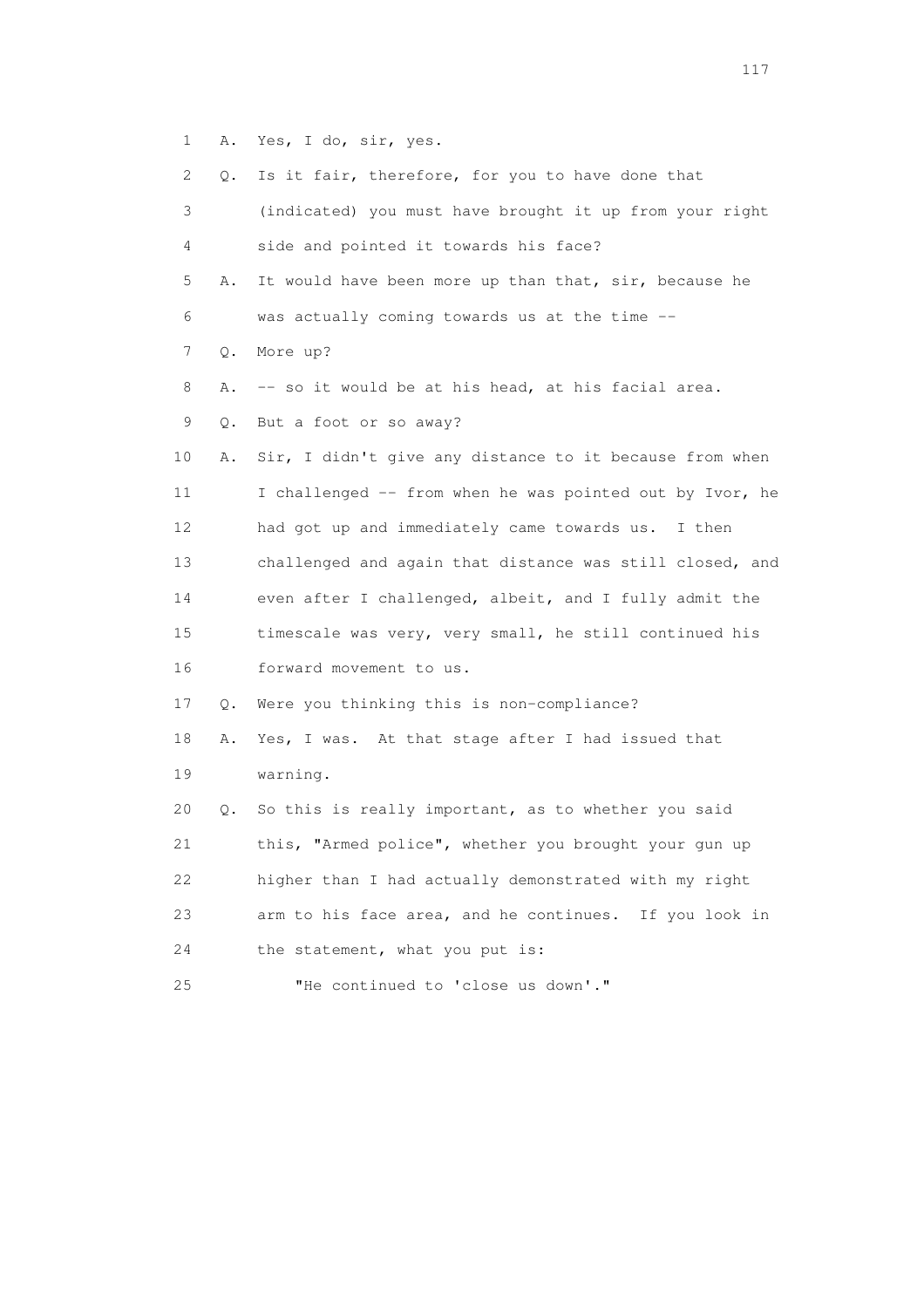1 That has a special meaning for you, doesn't it? 2 A. It means to me, I don't know about the special meaning, 3 but close me down, that was the perception I had, that 4 he wanted to get as close to me as possible before 5 detonation. 6 Q. Yes. In other words, if it was merely someone coming 7 closer to you, that's what you would have said. What 8 you mean is this was somebody who was going to blow you 9 you up and closing you down so you couldn't get away 10 from him? That's really what you were trying to convey, 11 weren't you? 12 A. Yes, sir. 13 Q. So a lot of this depends on whether you did shout "Armed 14 police" and whether you did bring your weapon up to bear 15 on him and whether he effectively closed you down and 16 you thought he was going to detonate. That's a really 17 important scenario, isn't it? 18 A. That is what happened, sir, yes. 19 Q. Is it? I am going to suggest to you in the clearest 20 terms, it didn't. I would like you to think carefully. 21 Could this be subject or susceptible to perceptual 22 distortion and you have just got it all wrong? 23 A. No, sir. 24 Q. No? Could it be a mistake? 25 A. What's happened here or what I have actually recorded is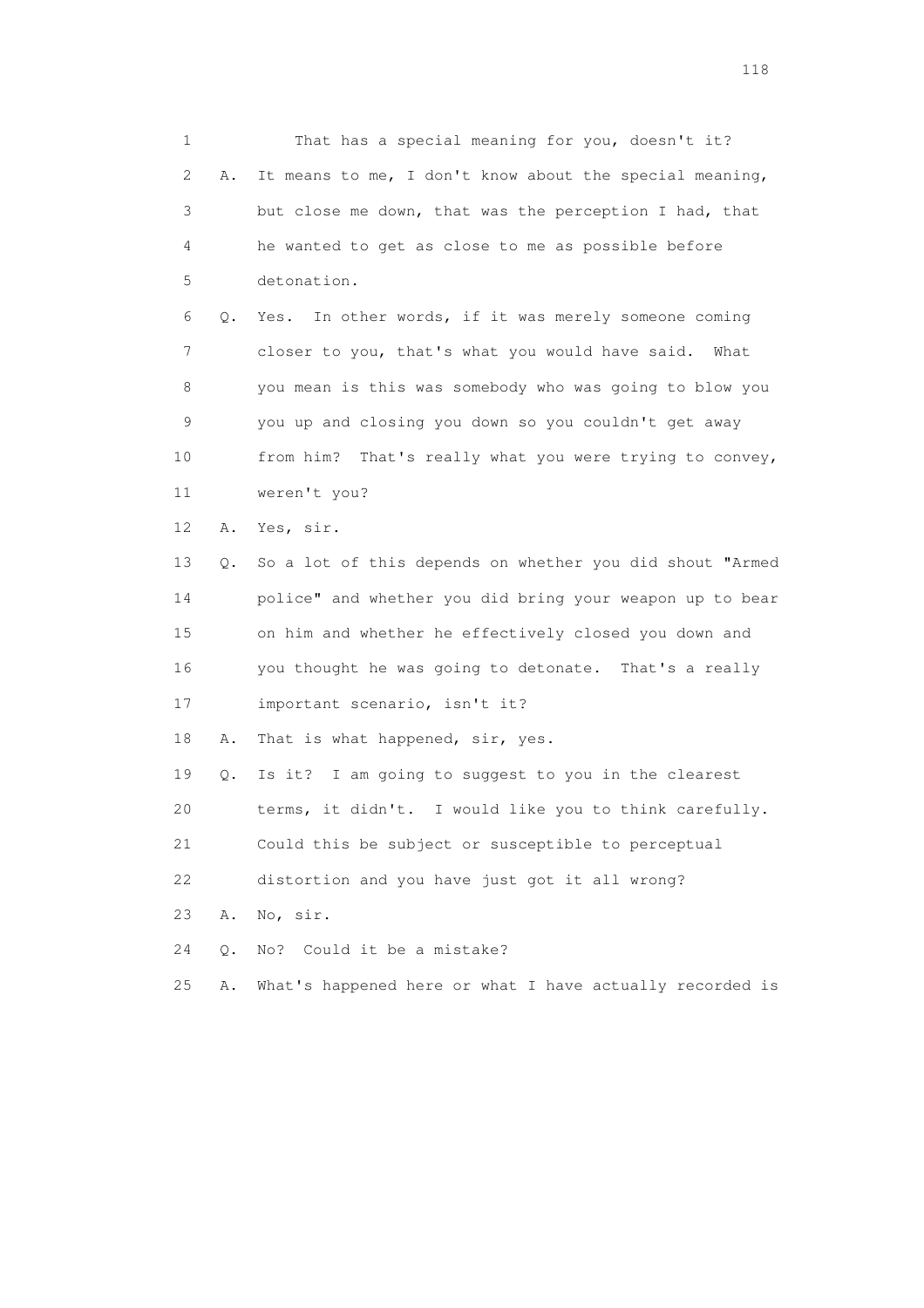1 what happened at that time.

 2 Q. I would just like you to consider the other possibility, 3 or one of the other possibilities is that you have 4 written it up the next day in this way because you were 5 exceedingly anxious, now you knew it was an innocent 6 man, to demonstrate why you thought he wasn't 7 an innocent man. Is that possible? 8 A. It isn't possible at all. 9 Q. Then I want you to just reflect on what I am going to 10 put to you now. Ivor was standing by the glass 11 partition when you say you shouted, "Armed police", 12 raised your gun, he continued advancing, and so forth; 13 yes? 14 A. That's correct, yes. 15 Q. I suggest he wasn't. He had already moved in to 16 restrain the individual, as he saw it and push him back 17 into the seat and do a bear hug on his arms so his hands 18 would not be free to reach for a weapon or a bomb. 19 I have summarised it. Now, did you see that happen? 20 A. What I saw happen is exactly in my statement. I have 21 challenged, armed police, Mr de Menezes has carried 22 forward his forward motion, movement towards me, then 23 Ivor has grabbed. I formed the opinion that I must take 24 action immediately and it was then that Ivor grabbed 25 hold of Mr de Menezes and pushed him back and I went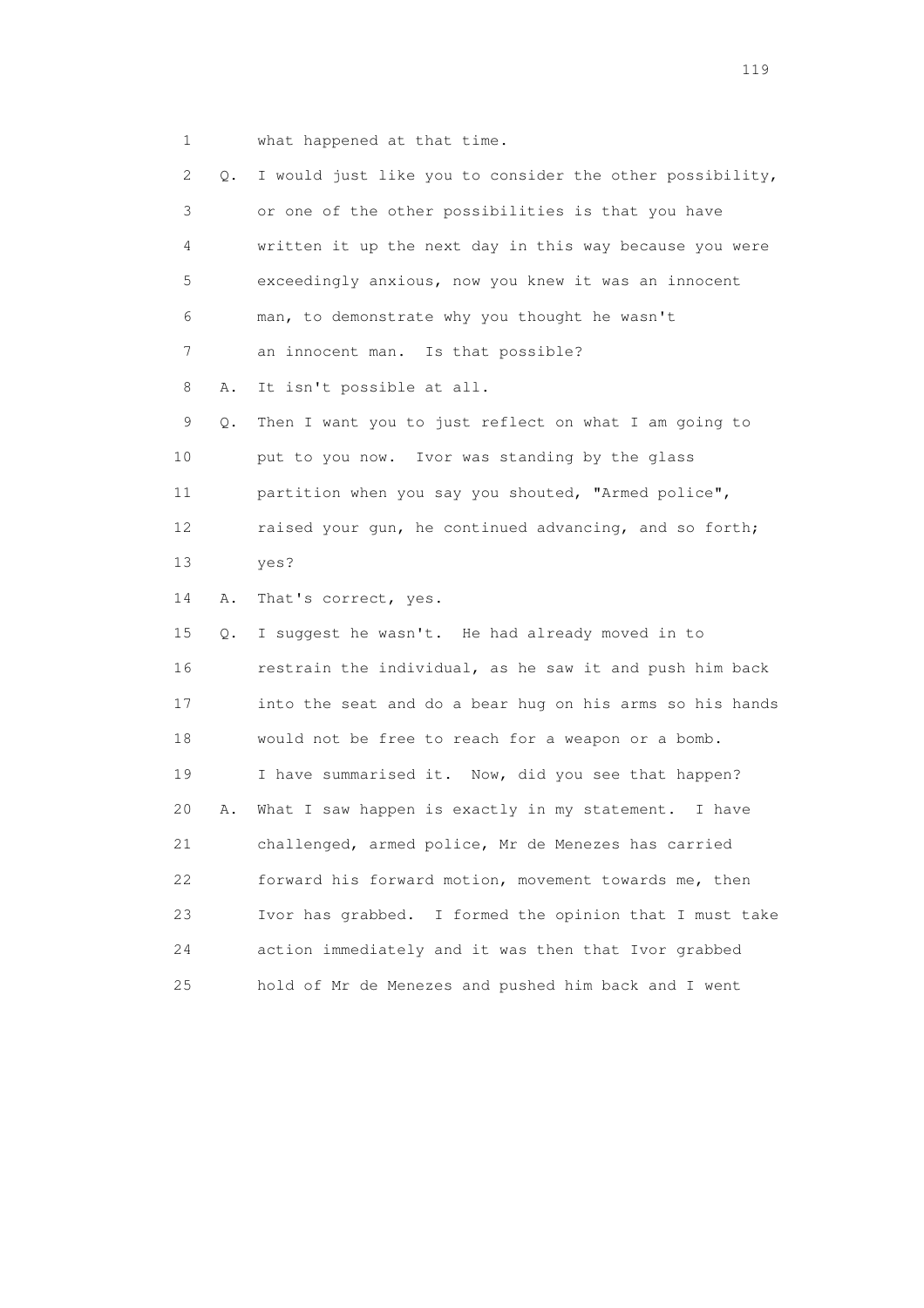1 along with Ivor.

| $\mathbf{2}^{\mathsf{I}}$ | Q. | You see, Ivor has already given evidence and in fact      |
|---------------------------|----|-----------------------------------------------------------|
| 3                         |    | there is absolutely no suggestion from him that you       |
| 4                         |    | shouted "Armed police", that you brought your weapon up   |
| 5                         |    | to his facial area with his arms down by his side and so  |
| 6                         |    | forth, and that it was after that that he moved in.<br>Do |
| 7                         |    | you follow? So do you think you have got this wrong?      |
| 8                         | Α. | I haven't got it wrong at all, sir. That is my            |
| 9                         |    | recollection of events of how this situation unfolded     |
| 10                        |    | before my eyes.                                           |
| 11                        | Q. | I want to demonstrate to you, unless you are aware        |
| 12                        |    | already, of all the people who were in the vicinity --    |
| 13                        |    | and can we have, please, for these purposes in the jury   |
| 14                        |    | bundle the carriage back up again, please.<br>Tab 35,     |
| 15                        |    | please. Ivor's by the partition, as we have dealt with,   |
| 16                        |    | and he doesn't see or hear you doing any of that, I'm     |
| 17                        |    | going to call it little scenario that you have in your    |
| 18                        |    | statement.                                                |
| 19                        |    | In addition to Ivor, were you aware that there was        |
| 20                        |    | another surveillance officer in the carriage watching     |
| 21                        |    | what was going on?                                        |
| 22                        | Α. | No, sir. Subsequently have learned that there was the     |
| 23                        |    | presence of another surveillance officer but not at the   |
| 24                        |    | time.                                                     |
| 25                        | Q. | The surveillance officer, this surveillance officer that  |
|                           |    |                                                           |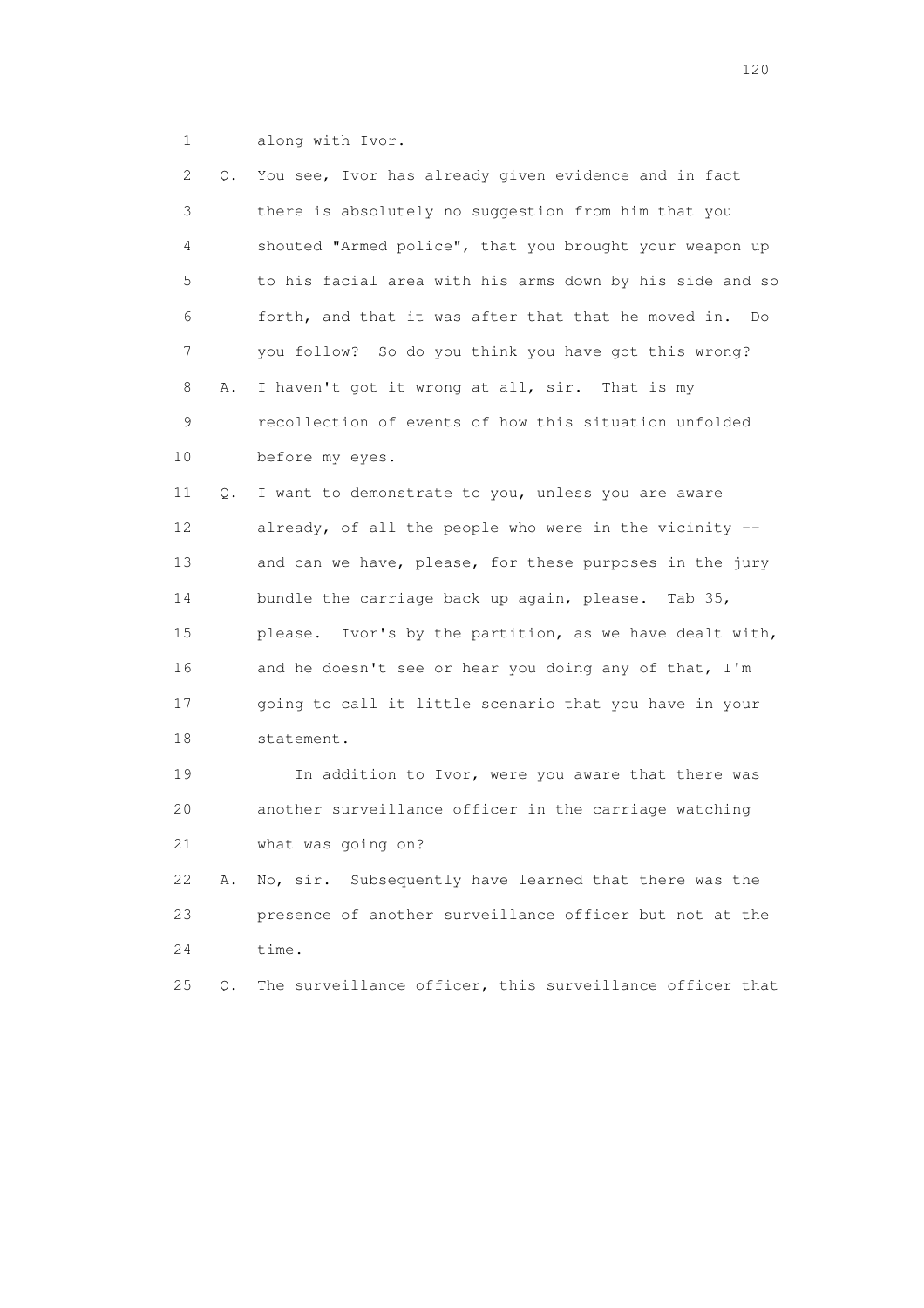| 1  |       | I am mentioning now, has already given evidence and his   |
|----|-------|-----------------------------------------------------------|
| 2  |       | name was Geoff. Do you now know that?                     |
| 3  | Α.    | I'll accept what you say, sir.                            |
| 4  | Q.    | He was standing with his back to the single door, if you  |
| 5  |       | look at the diagram there, the single door to your right  |
| 6  |       | as you get in. Do you follow?                             |
| 7  | Α.    | Yes, I do.                                                |
| 8  | Q.    | Single door that was closed at the end of that carriage,  |
| 9  |       | in other words the one that is looking on towards the     |
| 10 |       | platform.                                                 |
| 11 | Α.    | Is that by, on the same side near Ms Anna Dunwoodie?      |
| 12 | $Q$ . | Yes.                                                      |
| 13 | Α.    | Yes, sir, I understand.                                   |
| 14 | О.    | He too doesn't give an account of you shouting, "Armed    |
| 15 |       | police", still less of you raising a gun, and the man     |
| 16 |       | proceeding towards the gun and then Ivor moving in.<br>So |
| 17 |       | he too does not confirm that this happened. Do you        |
| 18 |       | follow?                                                   |
| 19 |       | A. Yes, I do, sir.                                        |
| 20 | Q.    | C2 was just behind you, wasn't he?                        |
| 21 | Α.    | I don't know exactly where he was, sir, but I was aware   |
| 22 |       | of his presence but I don't know exactly where he was.    |
| 23 | Q.    | And he doesn't suggest this happened either. Did you      |
| 24 |       | know that?                                                |
| 25 | Α.    | No, sir.                                                  |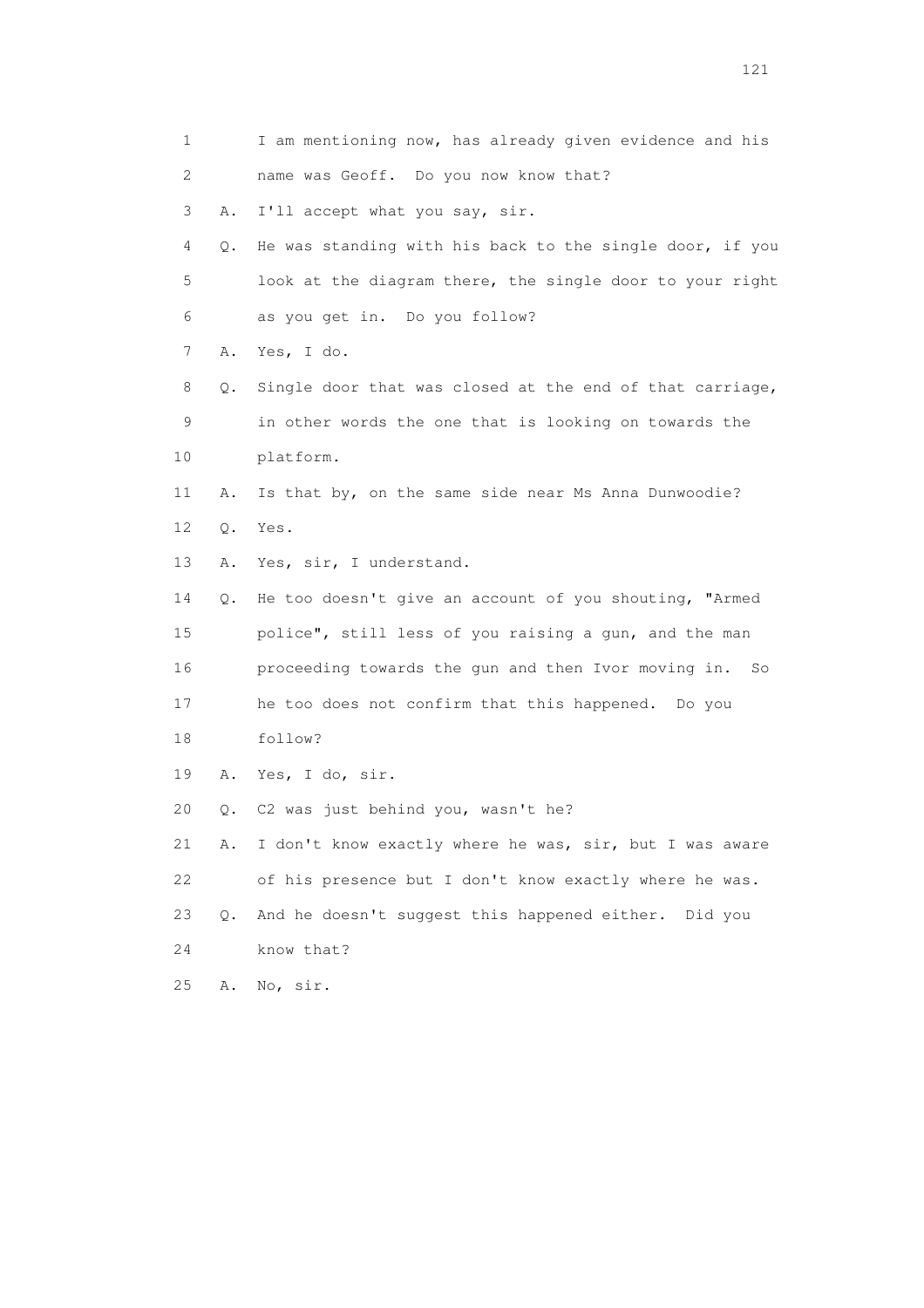| $\mathbf{1}$ | Q.    | Did you discuss it with him and he said anything about   |
|--------------|-------|----------------------------------------------------------|
| 2            |       | it to you?                                               |
| 3            | Α.    | I can't recall. It's entirely possible that we have had  |
| 4            |       | these discussions over the years, yes, sir.              |
| 5            | Q.    | I have just gone through some but there are more to come |
| 6            |       | and I want to give you another opportunity and it may be |
| 7            |       | your last opportunity to face a certain reality: that    |
| 8            |       | you shot an innocent man who you had not properly        |
| 9            |       | assessed, who you never gave any chance to, because you  |
| 10           |       | were consumed with the thought of what he might have     |
| 11           |       | done the previous day. Now, is that possible?            |
| 12           | Α.    | It's not possible at all, sir. I did challenge, "Armed   |
| 13           |       | police". I distinctly remember doing it because          |
| 14           |       | I remember after I had done it, why the hell did         |
| 15           |       | I challenge him.                                         |
| 16           | Q.    | Oh, quite. That's why I went through your training and   |
| 17           |       | why I was anxious to find out how much you had           |
| 18           |       | considered the aspect of challenge. Why on earth did     |
| 19           |       | you challenge him because I suggest that wasn't part of  |
| 20           |       | your thinking; your thinking was: let us just get rid of |
| 21           |       | this man now, wasn't it?                                 |
| 22           | Α.    | Not at all. I remember looking back on why I challenged  |
| 23           |       | him and realising that I had made a potentially          |
| 24           |       | disastrous mistake, and I certainly remember that.       |
| 25           | $Q$ . | Because if you are doing a covert approach for the       |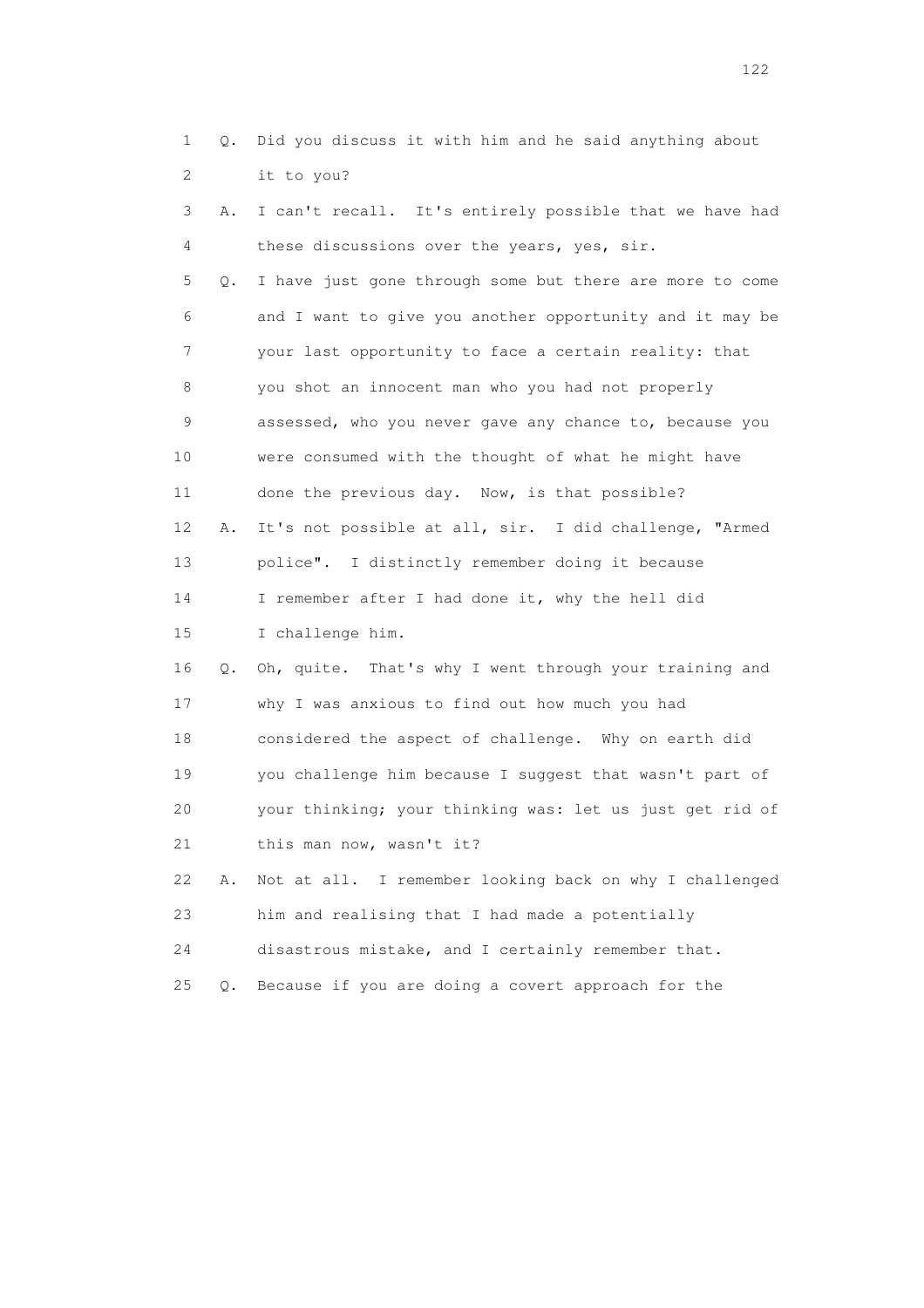1 delivery of a critical shot, the one thing you don't do 2 is warn the person because they might detonate? 3 A. That's exactly right, sir, and that was my thought 4 process, why had I actually done that, and the only 5 thing -- I have thought about this as you can appreciate 6 time and time again and I'm afraid probably it goes back 7 to our training, is that even when we are performing 8 an overt role, where we are readily identifiable as 9 armed police officers, and that is probably 20 per cent 10 of our work, so it follows that 80 per cent of our work 11 is of a covert nature; and where it's absolutely vital 12 that we identify ourselves, and this is something that 13 we do in operations and in training, and I think I have 14 just reverted back to my training, it was just 15 an instant reaction for me to challenge, which is what 16 I did.

 17 Q. I have dealt with some. There are more to come, I am 18 afraid. Ken, another surveillance officer, goes through 19 the double doors of the carriage, the first set there, 20 not the second set that you went through and he is going 21 through the carriage; he doesn't see this either. I am 22 just going to go through the names, and the individuals, 23 so you have the full picture. Ken doesn't say he saw, 24 and I am only dealing with those who might be in 25 a position --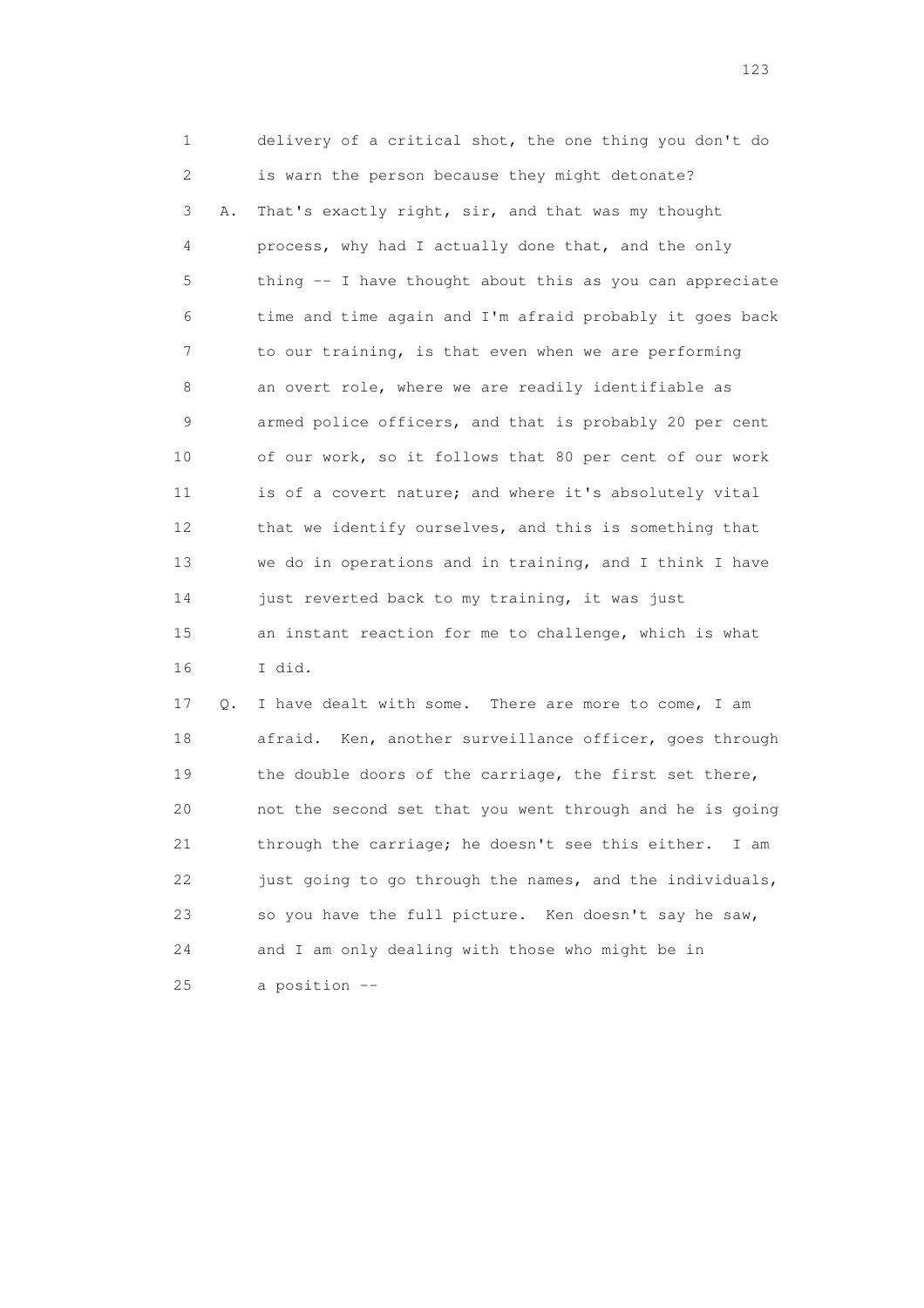1 SIR MICHAEL WRIGHT: Can you be a bit more specific, 2 Mr Mansfield, didn't see what? 3 MR MANSFIELD: He doesn't see the scenario of, "Armed 4 police", gun up to the face, that scenario, and 5 a continued advance. 6 C5, do you know C5 in real terms, as it were? 7 A. Yes, I do, sir. 8 Q. He was going along the carriage on the inside from your 9 left, do you follow? This is what he's so far said, and 10 he doesn't describe this scenario of the "Armed police", 11 raised gun and a man continuing to go forward. Do you 12 follow? He doesn't see that either? 13 A. Okay, sir, I accept that. 14 Q. D9, do you know him, another armed officer? 15 A. I probably do, but I don't recognise the pseudonym. 16 Q. He comes in behind C2 at some point just behind, I can't 17 give you the precise distance, behind the same double 18 doors that you have gone through, and he doesn't 19 describe this scene of "Armed police", gun up and all 20 the rest of it. 21 A. I accept that as well, sir. Each officer, each person 22 has their own individual recollections of what happened. 23 If, conversely, if we all had exactly the same story or 24 saw exactly the same things, I would probably suggest to 25 you that that would be impossible.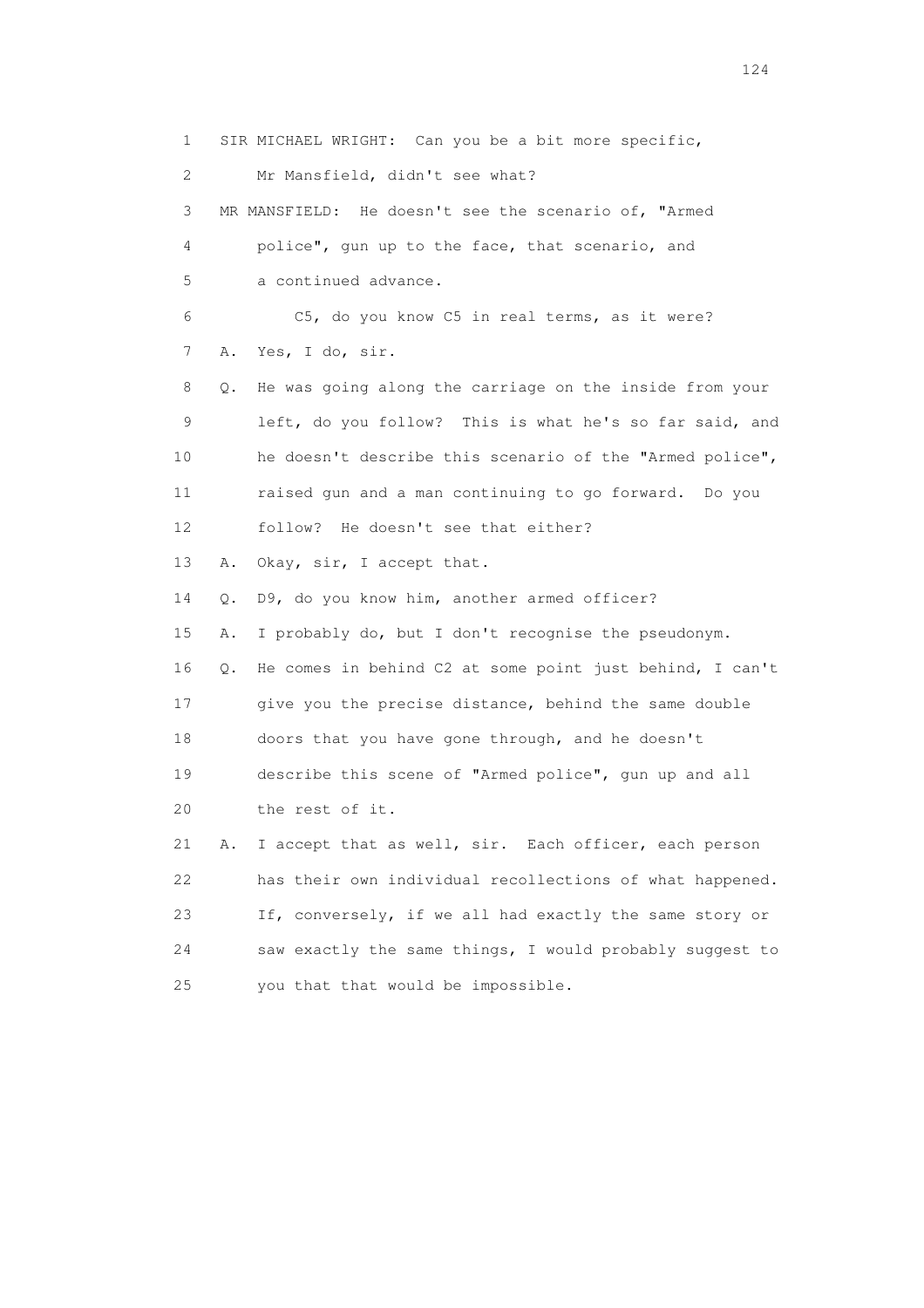1 Q. Like the bulky jacket?

|          | 2 A. Quite well have been, sir, but again I'll refer back to |
|----------|--------------------------------------------------------------|
| $3 \sim$ | my statement and my answer that I have given previously.     |
| $\sim$ 4 | These are my recollections honestly written of what          |
| 5 - 1    | happened at the time.                                        |

 6 Q. I haven't quite finished because there are civilians who 7 the jury may hear from this week. No civilian who is in 8 a position to see it, because I am only dealing with 9 people in a position to see it, no civilian suggests 10 that this happened, "Armed police", shouted by you, gun 11 up to face, man continues. Are you really saying at the 12 end of all this, of course people see different things, 13 and they may have a different take on it, but nobody 14 sees this at all. Now, do you think, one final time 15 before lunch on this day, that you could be wrong and 16 you have made a serious mistake in assessment? 17 A. No, I don't. No. And I will sit here until it -- 18 Q. All right. 19 A. No, not at all. It happened as I recollect. 20 Q. Just before lunch, if I can end on these questions. 21 When it was over -- the shooting I mean -- and you have 22 got off the train -- there is a bit more of the shooting 23 I will have to deal with but I just want to deal with 24 this part of it. Did you tell anybody, any senior 25 officer or other enquiring officer, what had happened?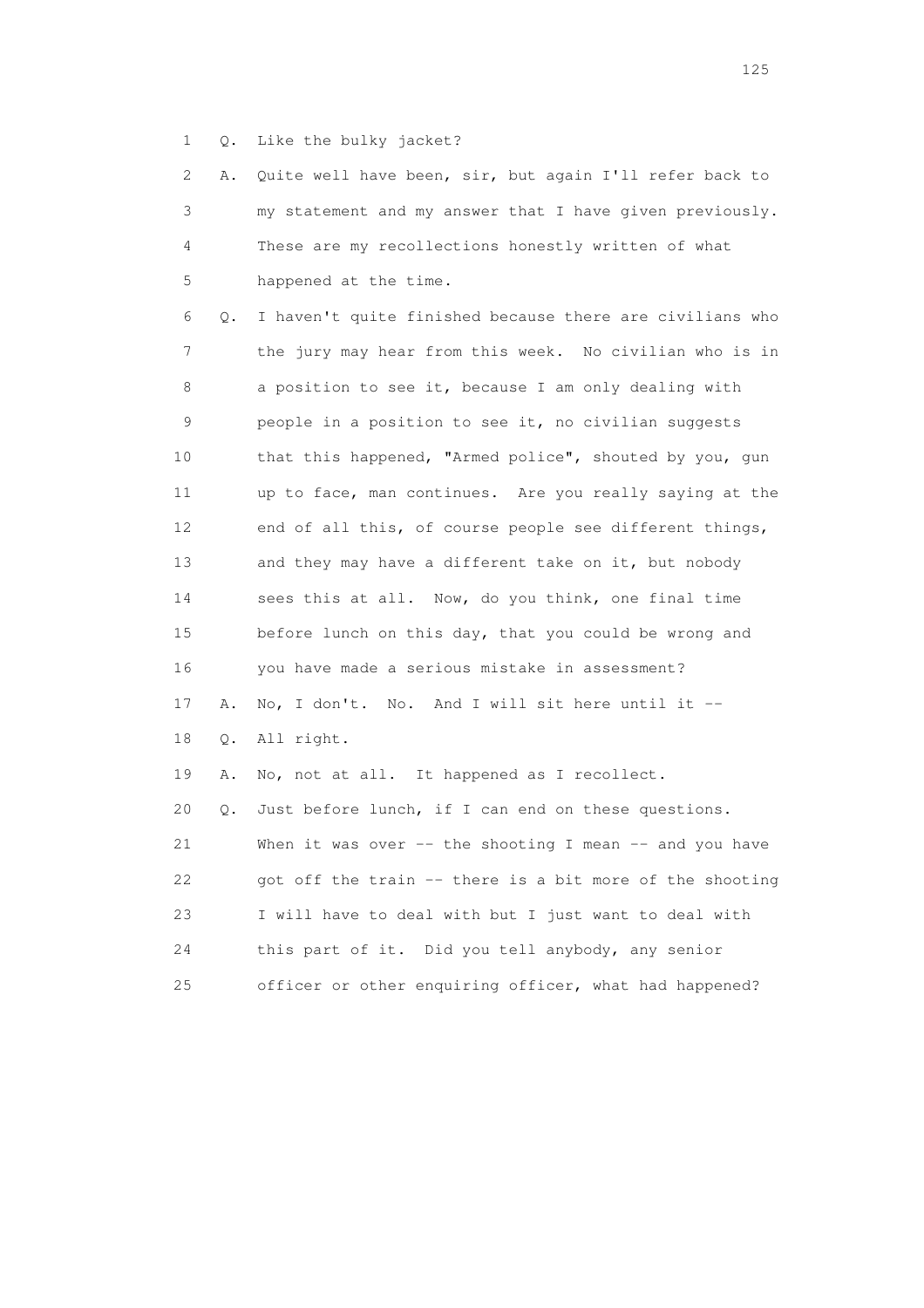- 1 A. I can't recall that, I am sorry.
- 2 Q. I must just ask you about this. Did you say to any
- 3 officer, "He tried to escape"?
- 4 A. I certainly can't recall that. And I don't think
- 5 I would have said that, because that in my eyes didn't 6 happen.
- 7 Q. So it's clear the route by which it appears this is
- 8 being said, and it may not come from you, but I have to 9 ask you, do you know Terry?
- 10 A. Yes, I do, sir.
- 11 Q. Is he a senior firearms officer?
- 12 A. I believe he is a sergeant, I think.
- 13 Q. Do you remember speaking to him or not?
- 14 A. No. I do not have any recollection of speaking to him.
- 15 Q. Did you speak to Silver, Mr Purser?
- 16 A. I do not have any recollection of speaking to Silver.
- 17 Q. So do you have any recollection of speaking to anybody,
- 18 I mean down in the Underground station before you come 19 up, about what had happened?
- 20 A. It's quite possible that I talked to Trojan 84, but
- 21 I can't recall, and the reason for this, I think I was
- 22 quite vulnerable at this stage, and it was just after
- 23 the incident so I could have had conversations, I just
- 24 cannot recall, I am sorry.
- 25 MR MANSFIELD: Sir, would that be a convenient moment?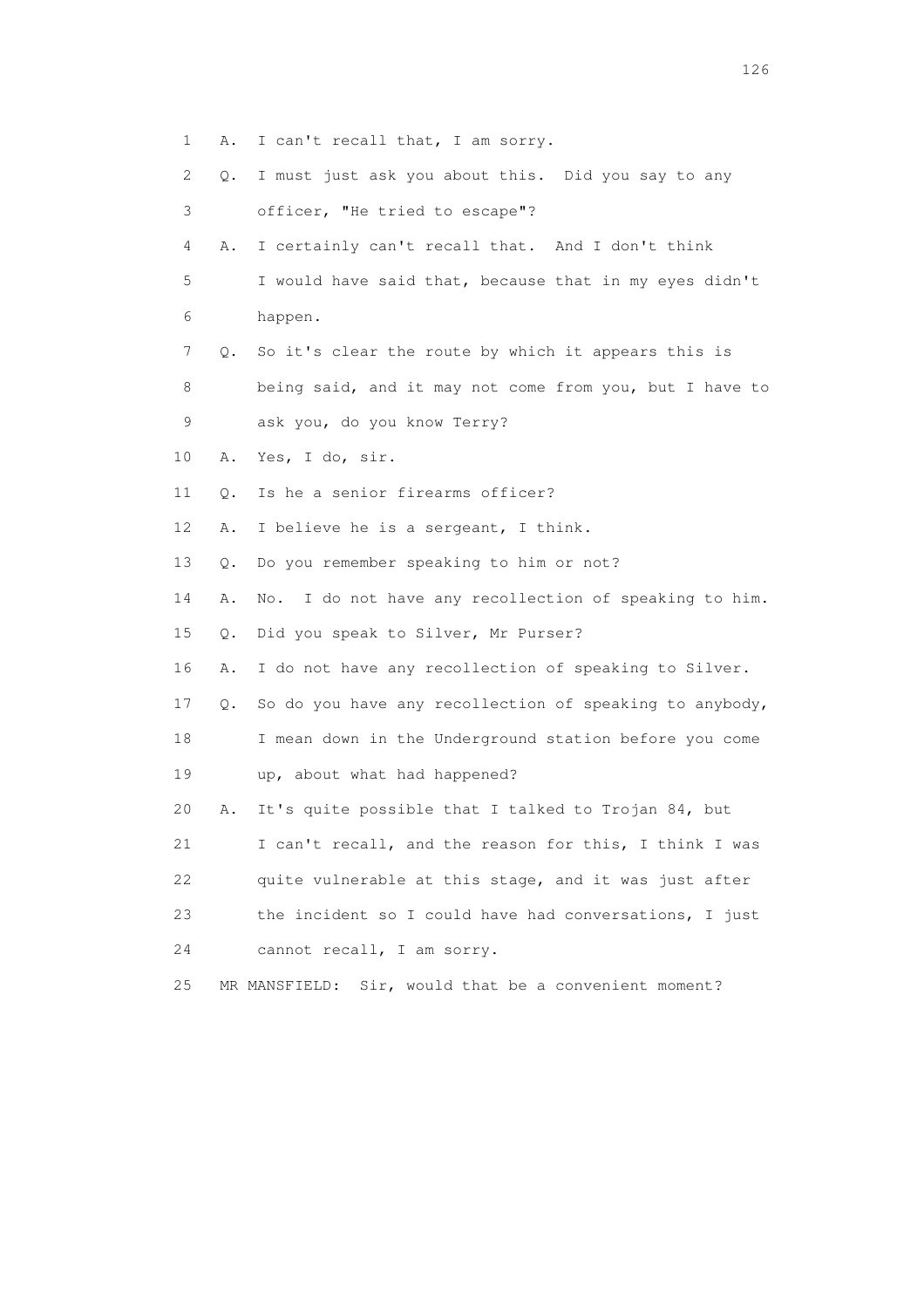1 I think there is a question. 2 SIR MICHAEL WRIGHT: Yes. You say that you have some more 3 about the shooting, or are you broadly leaving it? 4 MR MANSFIELD: No, there is some more about the shooting, 5 yes. 6 SIR MICHAEL WRIGHT: I will wait until then, thank you. 7 You actually never saw Charlie 2, although you knew 8 he was there -- 9 A. That's correct, sir, yes. 10 SIR MICHAEL WRIGHT: -- when the actual crucial moment took 11 place. 12 A. That's correct, the -- 13 SIR MICHAEL WRIGHT: So you don't know how he was handling 14 his gun. 15 A. Sir -- 16 SIR MICHAEL WRIGHT: You don't know, you wouldn't have seen 17 how he was holding or handling his gun? 18 A. I believe I was aware of a firearm, of a Glock handgun 19 towards the head of Mr de Menezes and I assumed that it 20 was C2's. 21 SIR MICHAEL WRIGHT: That was at the time when you were also 22 presenting your gun towards -- 23 A. That's correct, and firing. 24 SIR MICHAEL WRIGHT: Before that you wouldn't have known how 25 he was holding it.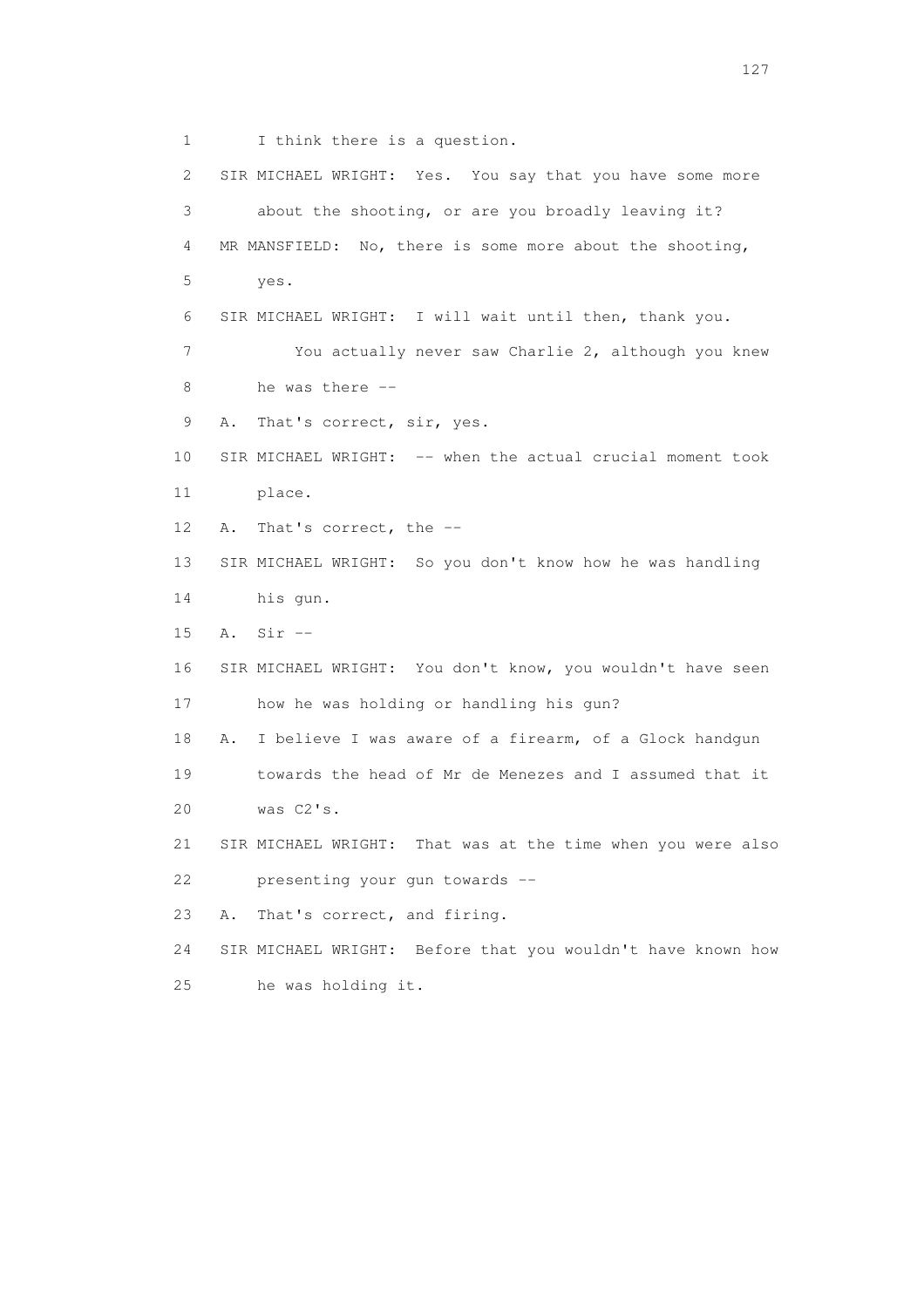1 A. No, I am sorry. 2 SIR MICHAEL WRIGHT: Very well, 2 o'clock, ladies and 3 gentlemen. 4 (1.00 pm) 5 (The short adjournment) 6 (2.00 pm) 7 (Proceedings delayed) 8 (2.08 pm) 9 (In the presence of the jury) 10 SIR MICHAEL WRIGHT: Yes. 11 MR MANSFIELD: Sir, we will rectify the insertions for 12 tab 61 at the end of the day, if we may, with the other 13 copies of the Kratos manual. 14 SIR MICHAEL WRIGHT: Thank you. 15 MR MANSFIELD: Now, just a few more matters, if I may. 16 Would you like to look at page 356 and 357, in 17 particular the bottom of 357, which is your original 18 statement about these matters. 19 I have got -- we are dealing with the position 20 particularly where Ivor goes forward and pushes 21 Jean Charles de Menezes back into the seat, all right, 22 that's what I want to ask you about now. 23 First of all, at that point, were you in control of 24 yourself? 25 A. Absolutely, yes. I had the presence of mind to actually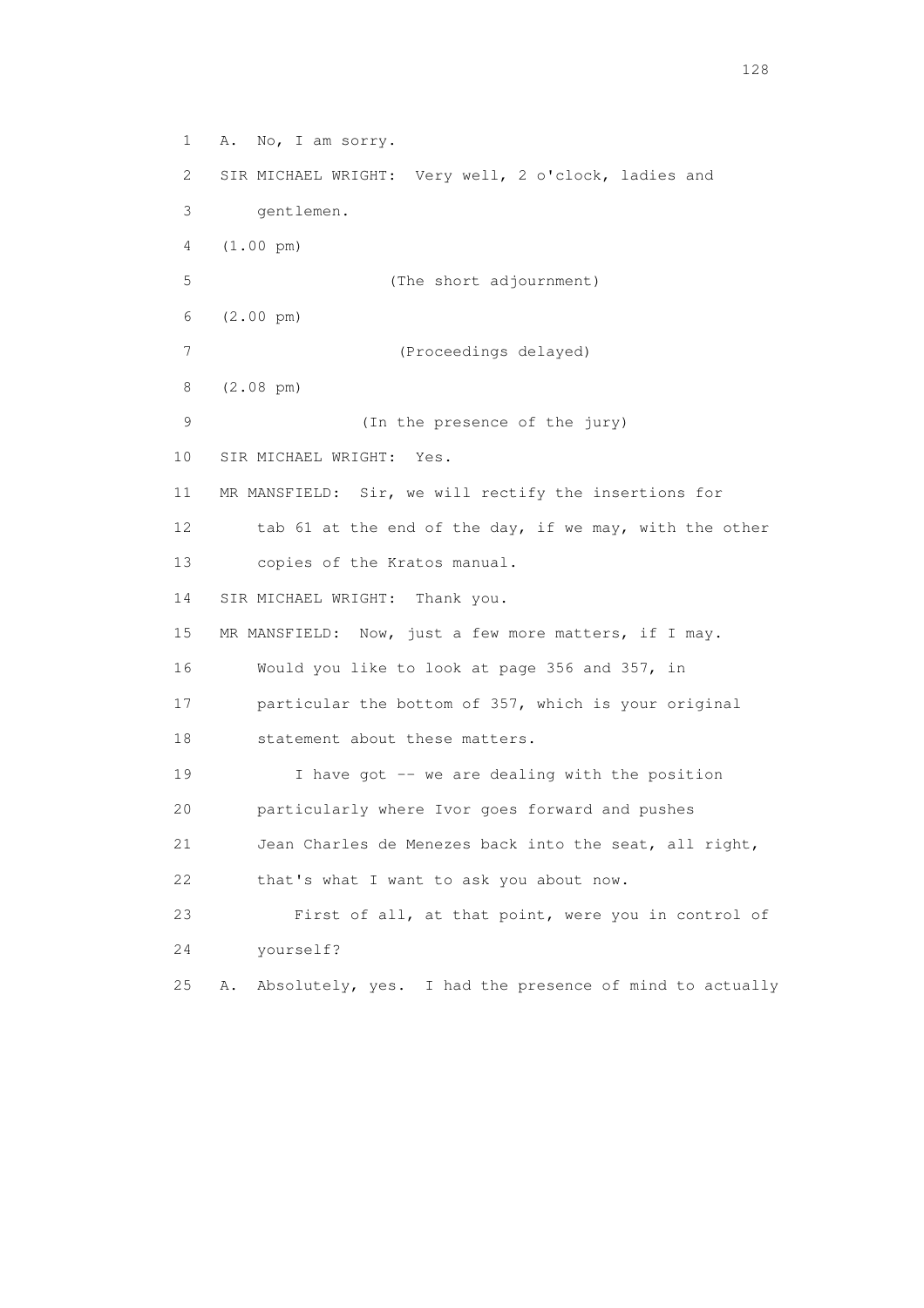1 issue the challenge, "Armed police".

 2 Q. So on your account you have presence of mind, you are 3 alert to the circumstances?

4 A. Very alert, heightened.

 5 Q. Heightened alertness. This is not a case, as you have 6 indicated this morning, of somebody consumed with one 7 thing, namely to deliver a critical shot, not that? 8 A. That's correct, sir, yes.

 9 Q. When Ivor went forward, pushed him back into the seat 10 and pinned his arms to his side, as Ivor has described, 11 so has another officer, did you not appreciate that by 12 doing so, firstly, Mr de Menezes' hands could not move? 13 Did you appreciate that?

 14 A. Sir, I didn't see that in its entirety how you have 15 described it. When Ivor grabbed Mr de Menezes, I think 16 I would describe it as almost like a rugby tackle type 17 thing, but mainly concentrating on the upper torso area, 18 so as he has pushed or the momentum of Ivor has actually 19 taken Mr de Menezes back to the chair, I have actually 20 followed and I believe I have had body contact with 21 Ivor, so that we have all gone back to where 22 Mr de Menezes originally came from in the chair. 23 Q. The second thing I suggest, besides his hands being 24 pinned, which you say you didn't see, is that no bomb is 25 detonated, if he is carrying one?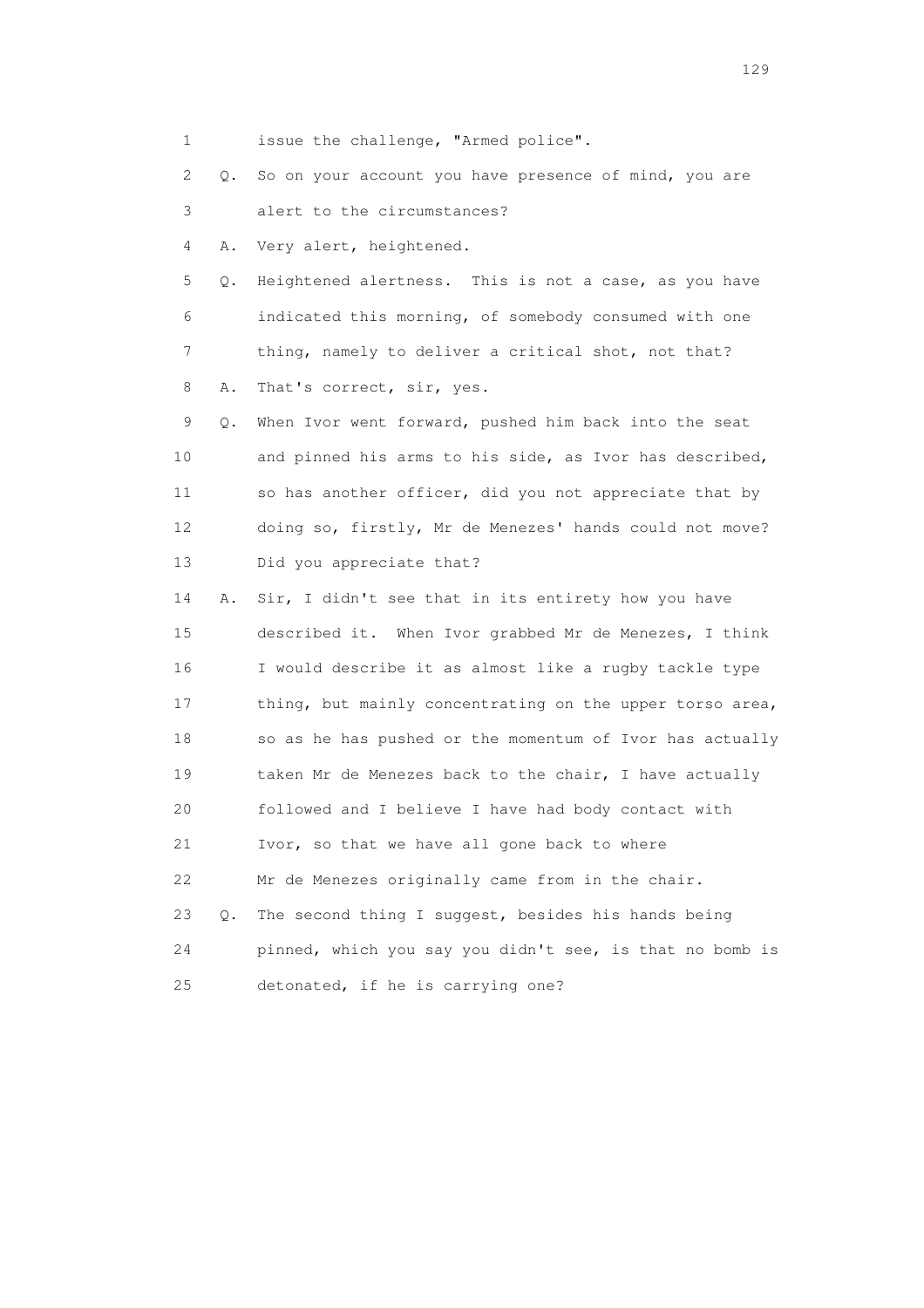1 A. As regards his hand being pinned, I couldn't see that, 2 if in fact it happened. I saw Ivor actually come into 3 contact with Mr de Menezes, the upper part of his arms 4 there (indicated). I didn't see where Mr de Menezes' 5 arms were at all. 6 Q. Did you consider -- I know it's all fleeting seconds and 7 so on -- pausing for a moment, because here, if this man 8 is a bomber, what Ivor is doing is seriously risky 9 because he is going to detonate the bomb in order to 10 blow you all up, so did you pause just for a moment in 11 case Ivor was actually going to save everybody? Do you 12 follow? Did you pause? 13 A. I do follow that, and I couldn't afford to pause. I had 14 to take immediate action. Ivor took action and 15 courageous as it was, I still had to act. There was 16 still a threat there. I didn't know certainly what Ivor 17 was thinking, I could guess by what he did, I could 18 guess at that, but the fact is I was expecting 19 a detonation at any time and just because Ivor had 20 actually taken hold of him like that doesn't mean there 21 isn't going to be an explosion. 22 Q. Didn't it make you, as it were, pause for thought, just 23 split second thought: my goodness, this man has thrown 24 himself on top of him, this is extremely dangerous 25 because the man will blow us all up?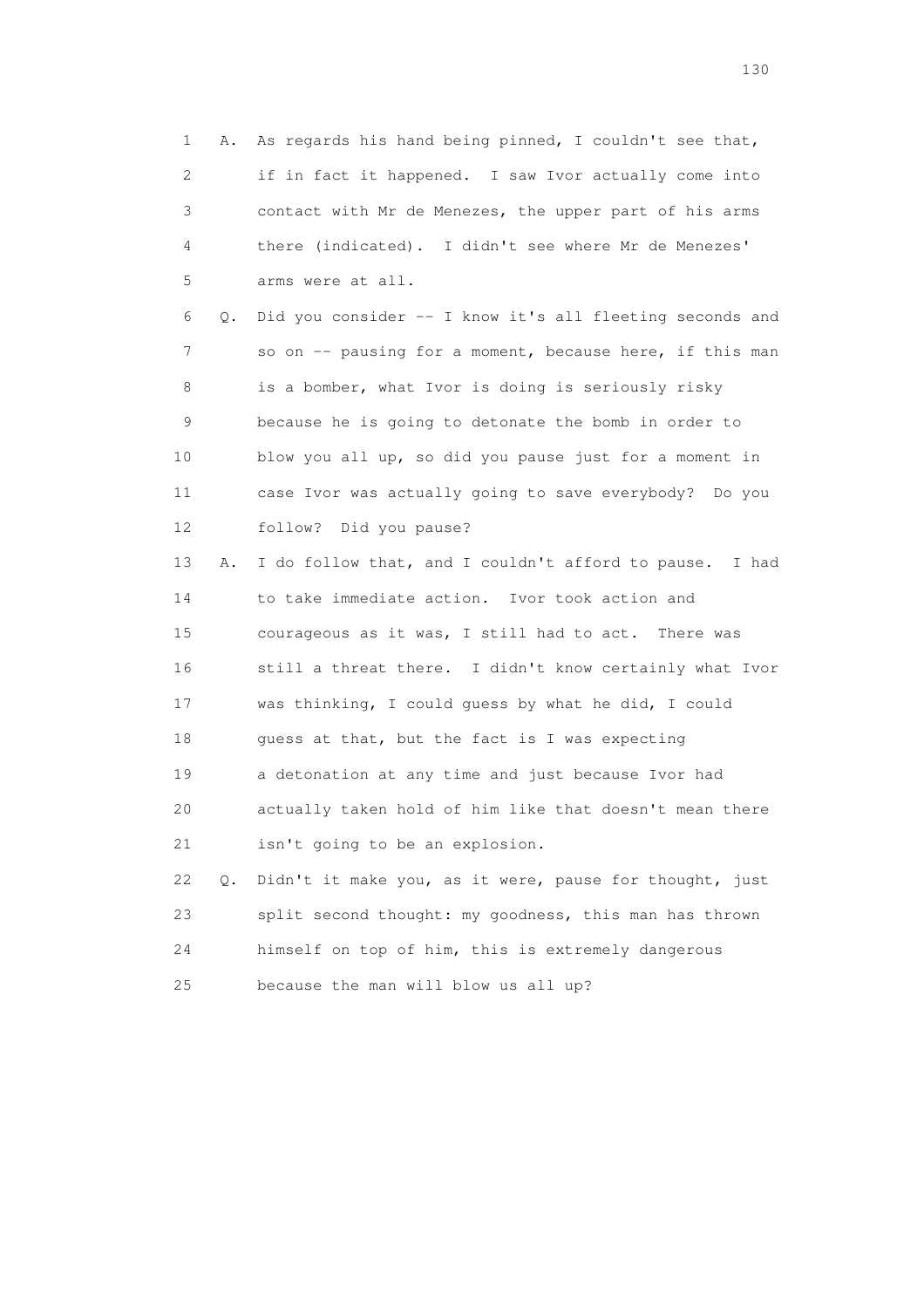| 1  | Α. | There was no pause to think that. The only thought       |
|----|----|----------------------------------------------------------|
| 2  |    | I had at the time perhaps was that this was another      |
| 3  |    | definite confirmation that Ivor perceived perhaps the    |
| 4  |    | same threat as I did, that we were going to die          |
| 5  |    | instantly.                                               |
| 6  | Q. | Everything that seems to come on is just a further       |
| 7  |    | confirmation right from SO19 units coming through, all   |
| 8  |    | the way through, it's just further confirmation in your  |
| 9  |    | mind all the time that this is a bomber?                 |
| 10 | Α. | Yes, sir.                                                |
| 11 | Q. | You see, what I want to suggest is you are at this point |
| 12 |    | not in control because of what you next do. You fire     |
| 13 |    | a number of shots, don't you?                            |
| 14 | Α. | Yes, I do, yes.                                          |
| 15 | Q. | Why do you continue firing once he falls to the floor?   |
| 16 | Α. | Because I detected movement.                             |
| 17 | Q. | You are quite clear about that, are you?                 |
| 18 | Α. | It might have been movement from myself, or whatever,    |
| 19 |    | but he was still -- there was movement there, and I had  |
| 20 |    | to, to stop this bomb from going off, I had to make sure |
| 21 |    | that life was extinct, I had to incapacitate him         |
| 22 |    | instantaneously and because I saw the movement, the      |
| 23 |    | continued movement, I continued to fire.                 |
| 24 | Q. | The continued movement, you are clear about this, are    |
| 25 |    | you?                                                     |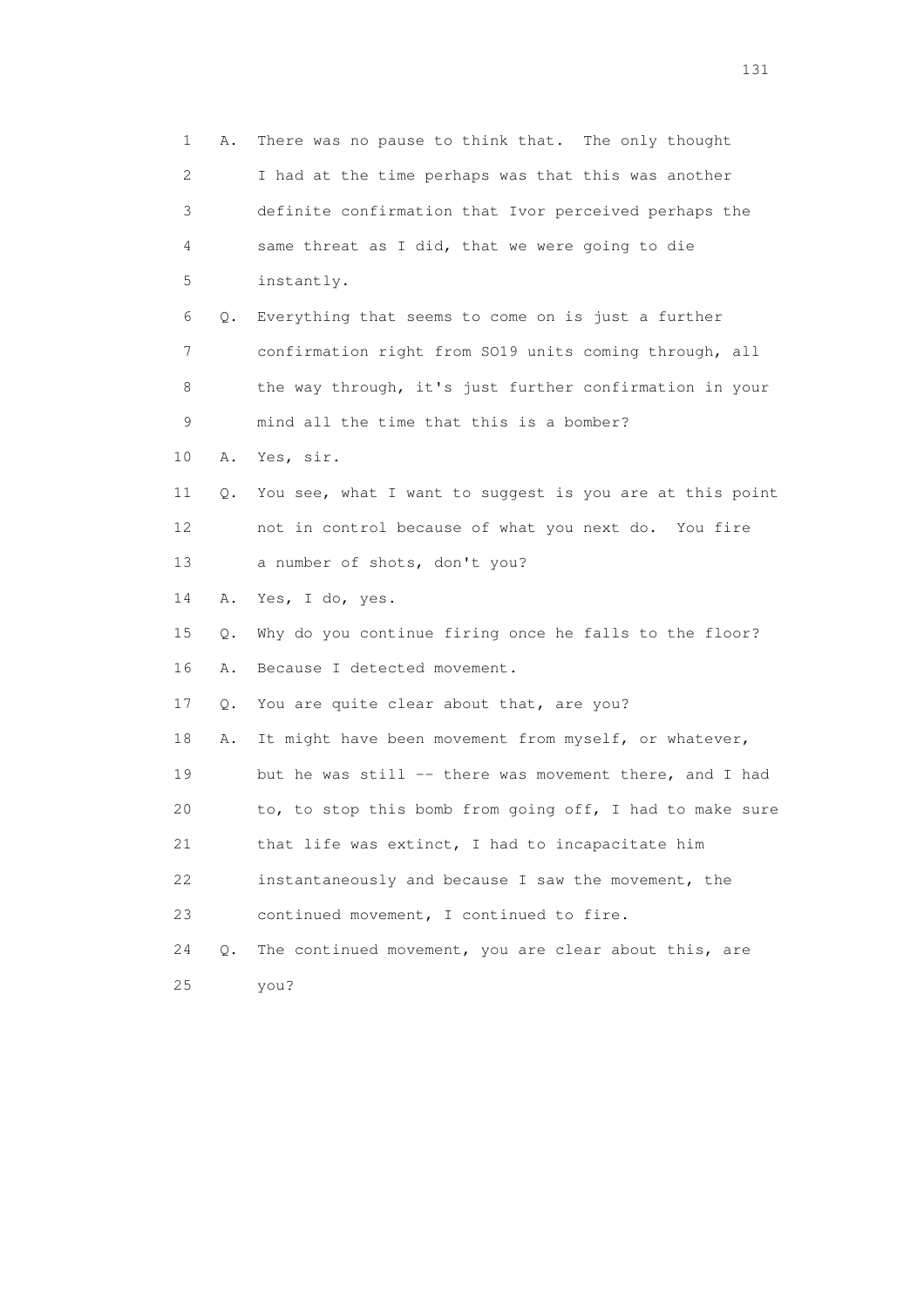1 A. Yes, I am. 2 Q. It's not a distortion? 3 A. No. 4 Q. Have a look at page 358, would you, please, at the top: 5 "The male fell towards the floor, as he did so, 6 I fired again." 7 Nothing about continued movement or "I detected 8 movement" or whatever, is there? 9 A. Sir -- 10 Q. It's just you fired as he fell to the floor? 11 A. Sir, with the greatest of respect the male fell towards 12 the floor. As he did so I fired again, and that was the 13 impression that I had, that there was still movement 14 there, and still therefore a tangible threat of any 15 possible detonation. 16 Q. But he had been shot by you. You don't know how many 17 times you fired, do you? 18 A. That's correct, sir. 19 Q. Did you find that somewhat surprising, that you just 20 didn't know how many times you had fired? 21 A. In a way, yes, I couldn't recall. 22 Q. No. 23 A. I just couldn't recall, but the threat was such 24 I couldn't take any chances. I just couldn't do it. 25 I am there to protect the public, and I have there all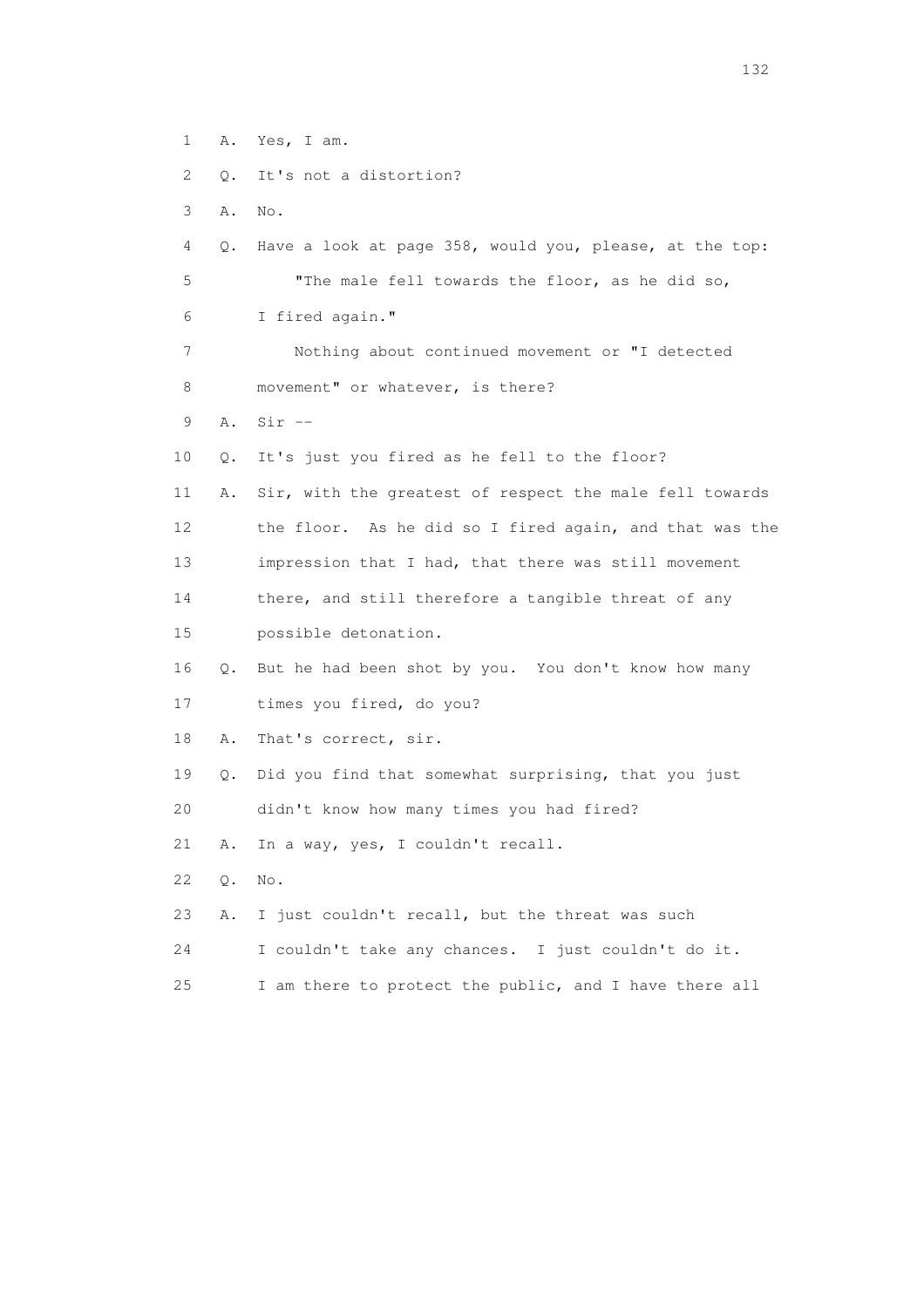| 1          | intents and purposes a suicide bomber, and if I don't           |
|------------|-----------------------------------------------------------------|
| 2          | act and if I don't act immediately, we could all die.           |
| 3<br>$Q$ . | One understands --                                              |
| 4<br>Α.    | That was the stark choice I was faced with, sir.                |
| 5          | I appreciate, the public appreciate the stark choice and<br>Q.  |
| 6          | so on; but you have chosen to be a firearms officer, you        |
| 7          | have been highly trained, trained to perceive threat,           |
| 8          | and of course there is another aspect to this, we don't         |
| 9          | want members of the public put into a frame of guilt            |
| 10         | when they are perfectly innocent, do we?                        |
| 11         | I totally agree with you, and I am a trained police<br>Α.       |
| 12         | officer but I am also a human being as well and I feel          |
| 13         | fear and I can perceive danger as well as any other             |
| 14         | human being.                                                    |
| 15         | Do you think there is a possibility that, as you quite<br>Q.    |
| 16         | rightly say and I accept this, and I have given you the         |
| 17         | opportunity, as a human being you allowed fear to take          |
| 18         | over that day?                                                  |
| 19         | Fear was certainly present, but as regards controlling<br>Α.    |
| 20         | my actions, it possibly had some effect, yes.<br>I can't        |
| 21         | deny that. You are asking me to recall exactly what             |
| 22         | I felt I was going to die, certainly, and<br>I felt.            |
| 23         | I took action in order to stop that.                            |
| 24         | In other words, is there a possibility that because of<br>$Q$ . |
| 25         | the fear you felt, even that, that actually you weren't         |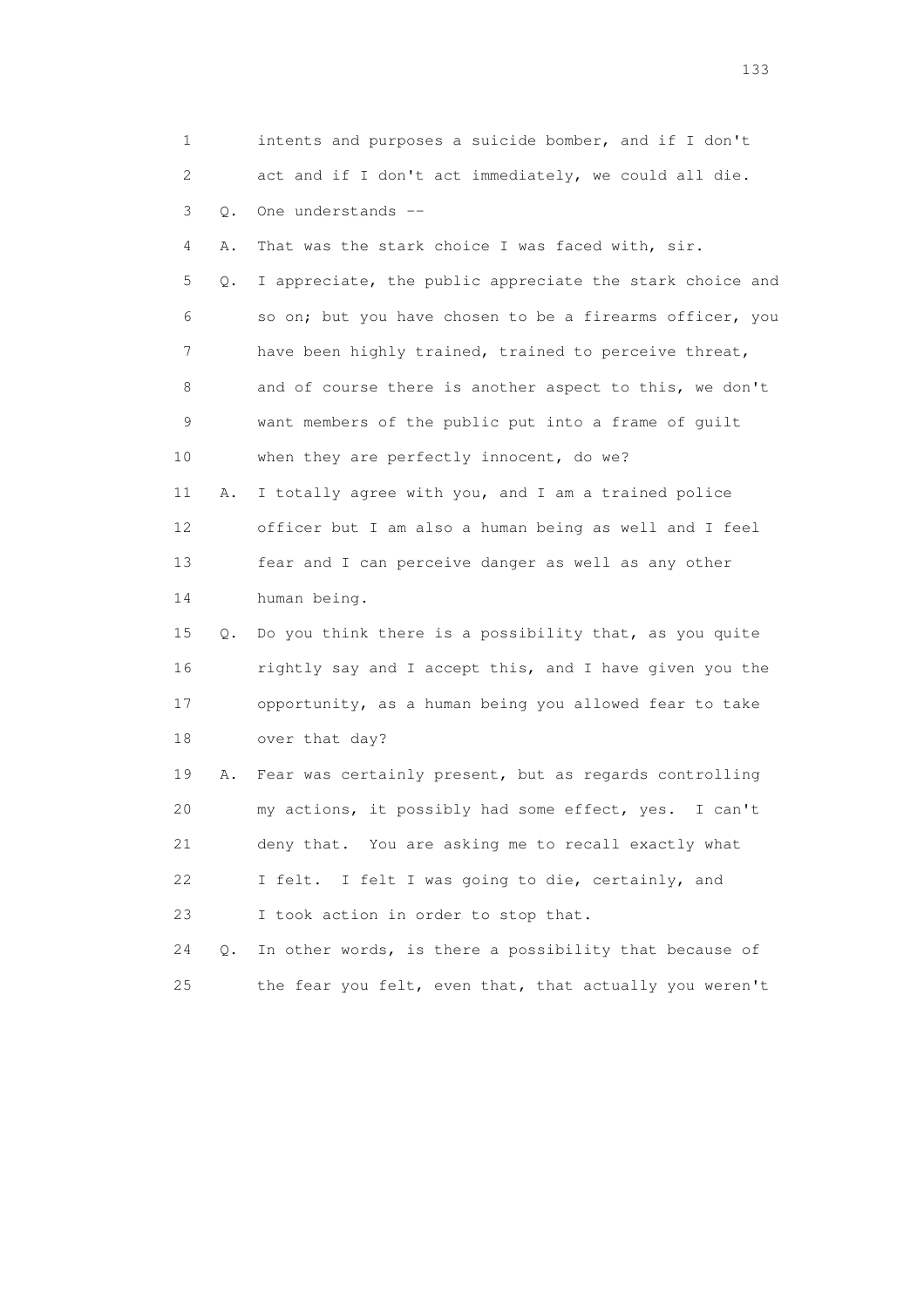- 2 things?
- 3 A. No.
- 4 Q. No?
- 5 A. Not at all, sir.
- 6 Q. Not at all?
- 7 A. I was in control of myself.

 8 Q. Because you knew that besides the shots you had fired of 9 which you did not know the number, your fellow officer 10 had done the same, hadn't he?

- 11 A. That is correct, yes, I was aware of gunshots going 12 off -- or shots as I believed, yes.
- 13 Q. He's trained, possibly not, I don't know whether he is

14 trained as highly as you are, but he is highly trained

- 15 as well, isn't he?
- 16 A. That's correct, yes.
- 17 Q. And this is two of you pumping a lot of shots into this 18 one man; did you realise that?
- 19 A. I was certainly firing at Mr de Menezes' head in order 20 to stop the immediate threat of any detonation. As 21 regards where my colleague's shots were going or landing
- 22 I can't comment and I didn't see them. I was aware of 23 some gunshots being fired.

24 Q. It says at the bottom of 357, just go back to that:

25 "I fired a number of times."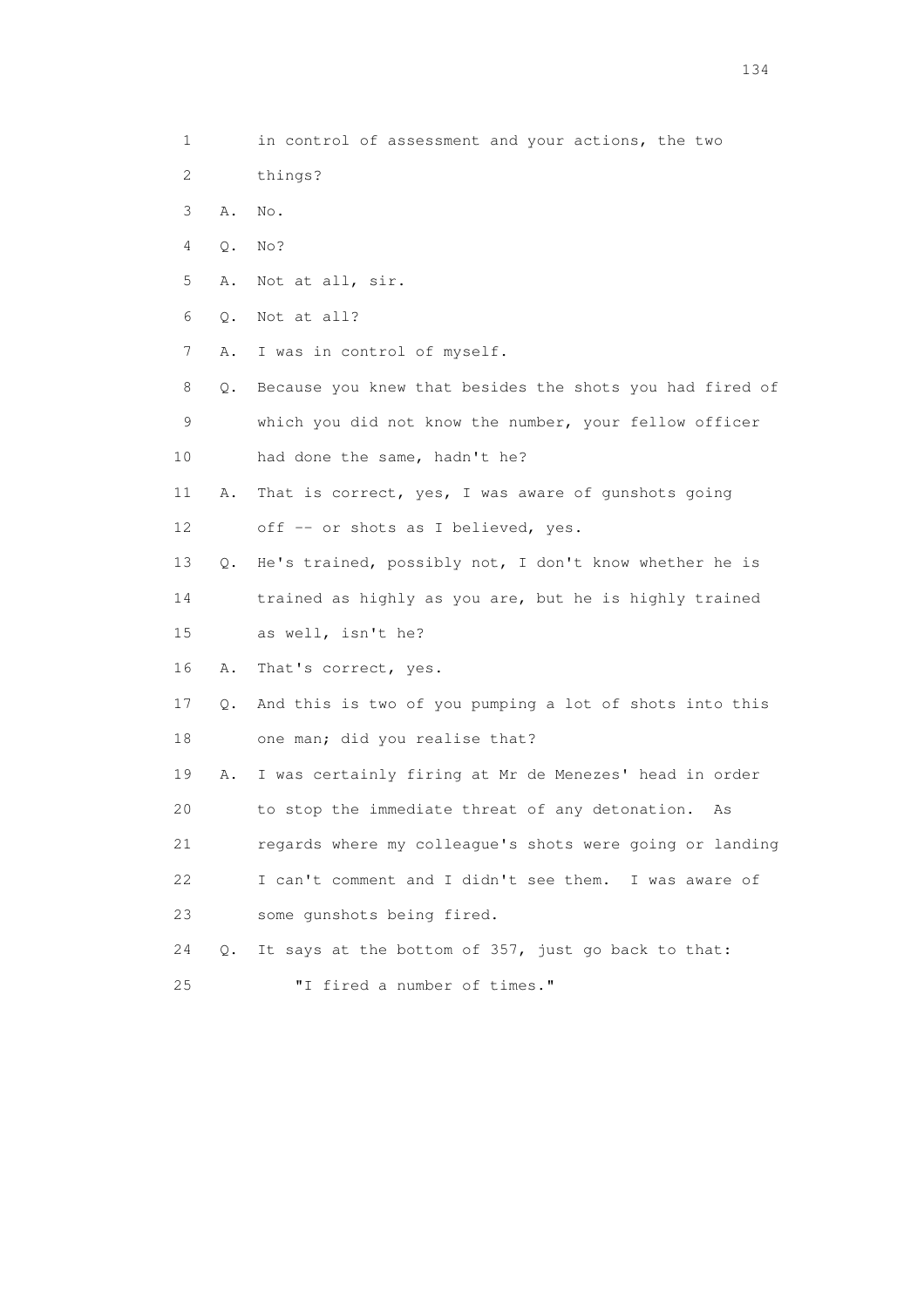1 You have already said:

2 "... I didn't miss."

3 That's in the previous sentence.

4 "I was aware of other gunshots" --

5 A. Sorry to interrupt you.

 6 "It was essential for survival, I didn't miss." 7 That's the full sentence.

 8 Q. We appreciate that, you have made that point many times, 9 and I'm concerned now with whether this essence of 10 survival was borne out of a warped perception; do you 11 follow? 12 A. A warped perception in order to protect the public -- 13 Q. A warped perception that you did not make the assessment

 14 you were trained to do. That's why I am asking you 15 about it.

 16 A. If I had been given any alternative or I had foreseen 17 any alternative other than shooting this male, I would 18 have taken it. As I have said on Friday, you have to 19 believe me on that. I do not want to take anyone's 20 life. Although I am a firearms officer, it doesn't 21 necessarily mean I have to. If there had been any 22 alternative to doing what I had to do that day, believe 23 you me, I would have taken it.

 24 Q. "I was aware of other gunshots and being hit in the face 25 with debris."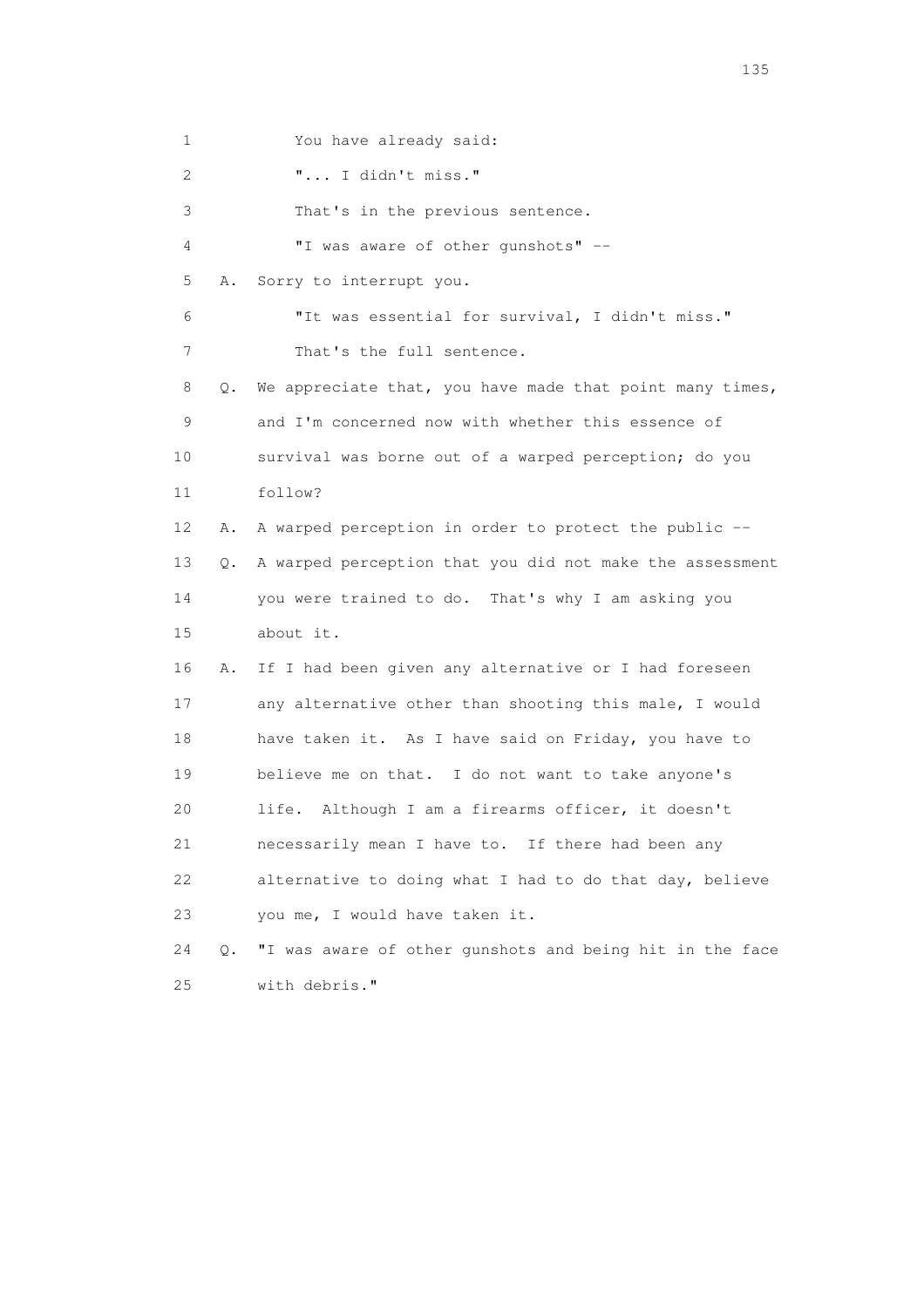|    | 1              | This is whilst you are still firing?                     |
|----|----------------|----------------------------------------------------------|
|    | 2<br>Α.        | I can't recall, sir. It must be in the sequence of       |
|    | 3              | events, yes, somewhere.                                  |
|    | 4<br>$\circ$ . | You were asked on Friday this question that had in fact  |
|    | 5              | Mr de Menezes stayed in his seat -- do you remember      |
|    | 6              | Mr Hilliard asked you this on Friday -- had he stayed on |
|    | 7              | his seat, would you have shot him?                       |
|    | 8<br>Α.        | Mr de Menezes staying on his seat would perhaps have     |
|    | 9              | afforded me time to issue more verbal commands, and if   |
| 10 |                | he had complied totally with them, then --               |
| 11 | Q.             | What sort of commands would you have issued if he had    |
| 12 |                | stayed seated, then?                                     |
| 13 | Α.             | Immediately?                                             |
| 14 | Q.             | From your account, you don't issue any commands, do you? |
| 15 | Α.             | That's correct, I just didn't have time.                 |
| 16 | Q.             | Right. So you don't say, "Stand still", you don't say,   |
| 17 |                | "Put your hands up" or any of that?                      |
| 18 | Α.             | Just didn't have time, sir.                              |
| 19 | Q.             | Well, there was time if this is really the assessment    |
| 20 |                | that's being made, you have got time to say, "Armed      |
| 21 |                | police", raise your qun and say, "Stand still"; you can  |
| 22 |                | say that, can't you?                                     |
| 23 | Α.             | Sir, with due respect to yourself, it didn't happen like |
| 24 |                | Primarily we are taught in our training<br>that.         |
| 25 |                | environment you must always have your weapon raised      |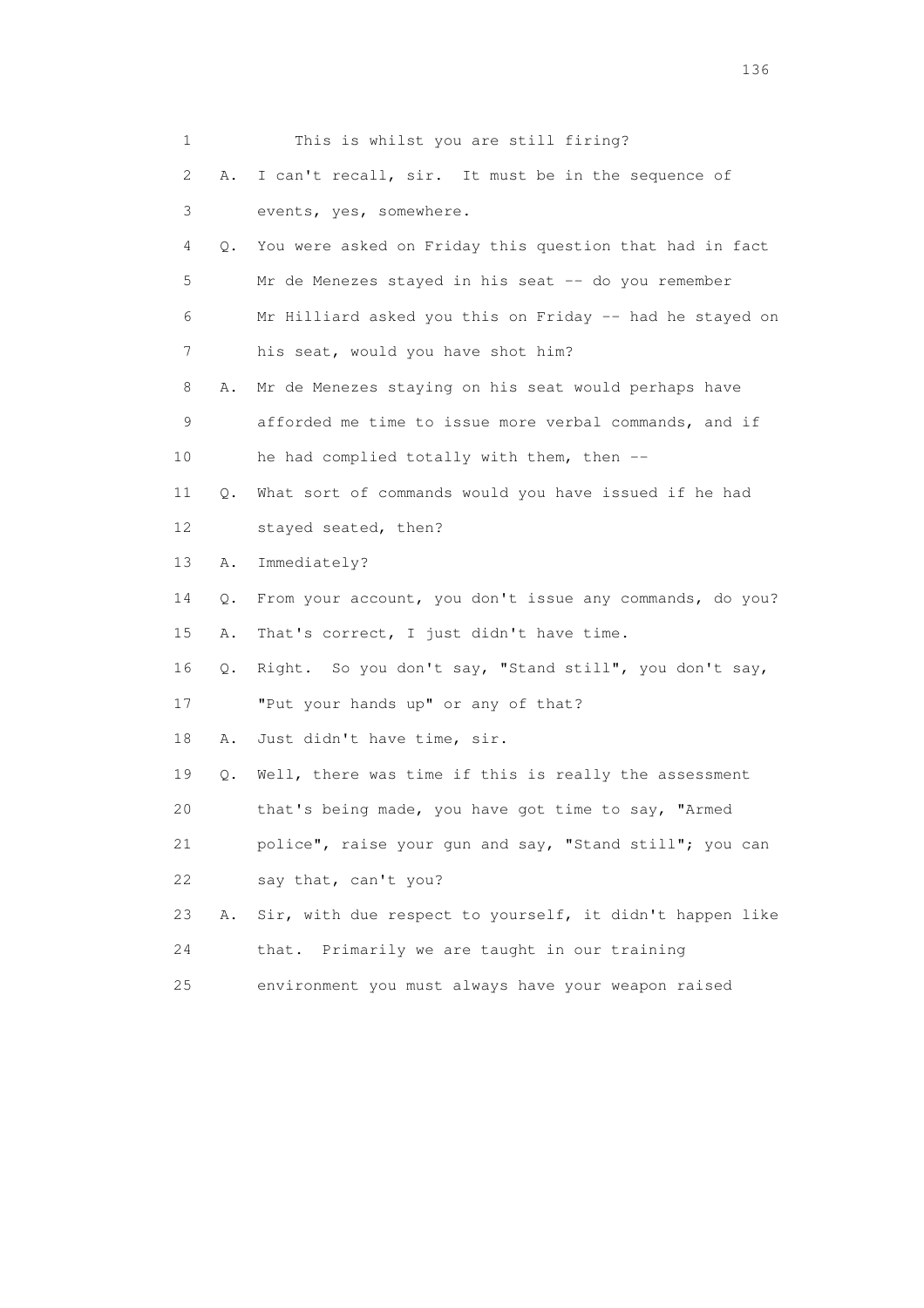1 before you shout, challenge, "Armed police" and the fact 2 that is, if I say, "Armed police", and my weapon isn't 3 ready, then action beats reaction. I could possibly end 4 up shot or anything else. So my weapon actually came 5 up, I think at the same time that I issued the 6 challenge, "Armed police", which was done very quickly. 7 Q. Of course, I am not disputing any of that, but the 8 addition of a command like, "Stand still", just to see 9 whether he is listening and complying, is a couple more 10 words, isn't it? 11 A. I just didn't have time to do it. I just didn't have 12 time. 13 Q. When you were asked this question on Friday, I don't 14 know whether you recall how you began to answer it, 15 again can I just ask if this section is available, 16 page 164 -- possibly it isn't -- from Friday. If not 17 I just want to ask -- page 164 towards the end of the 18 questions, line 10. Could you just follow what you 19 said: 20 "If Mr de Menezes had not got up..." 21 Do you see that, the question? 22 A. I did, sir, yes. 23 Q. "as you describe, and come towards you, suppose he had 24 stayed in his seat; would you have fired your gun at him 25 then?"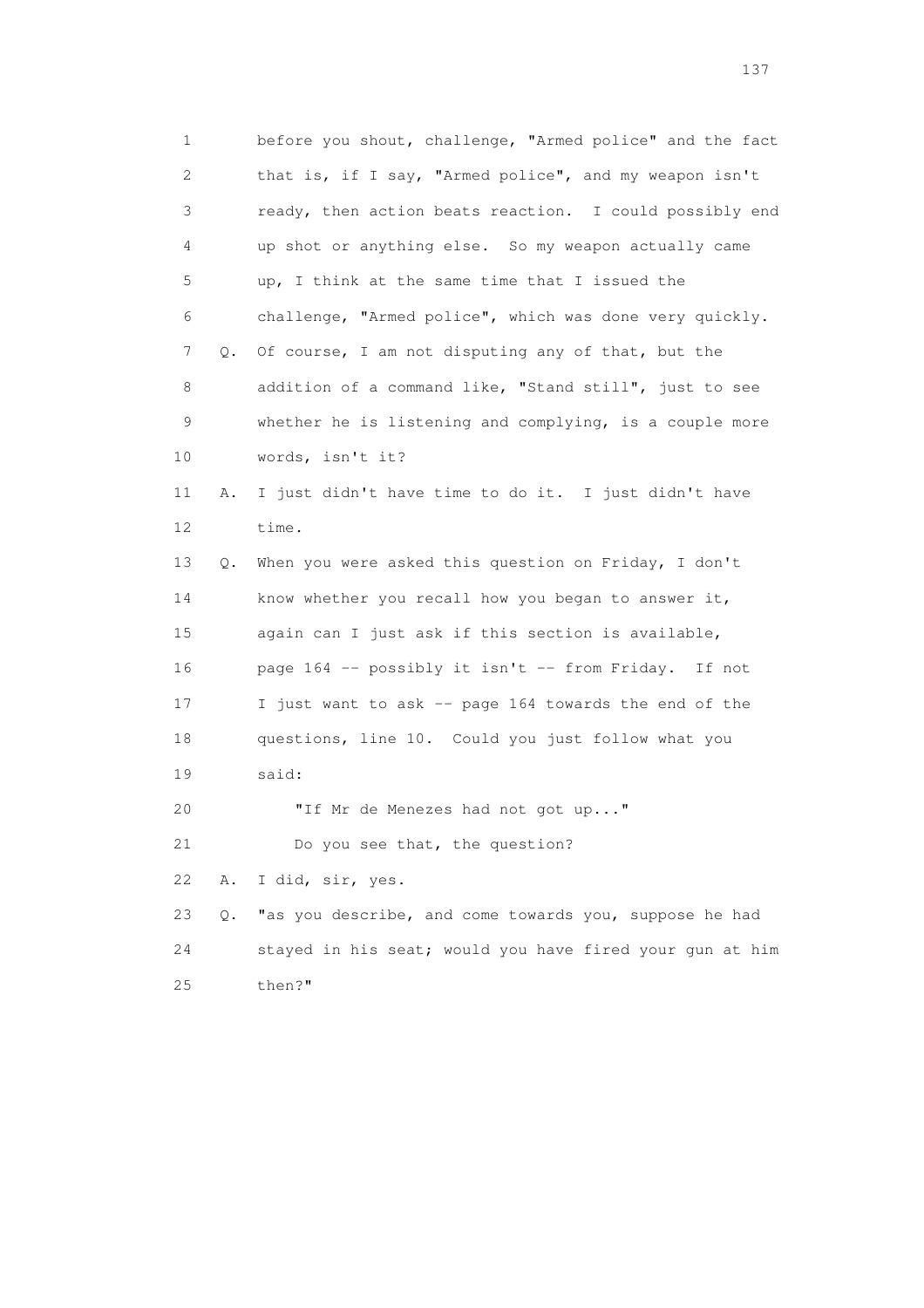1 Your answer was: 2 "No, sir." 3 Do you stand by that? 4 A. I do, sir, yes. 5 SIR MICHAEL WRIGHT: Well, he develops it a little further, 6 a bit further down. 7 MR MANSFIELD: I am coming to the next bit because in fact 8 it's the next bit which we listened to again and here it 9 is: 10 "Question: If he had simply stayed in his seat? 11 **"Answer:** If -- again, I mean, this is -- you are 12 asking me to guess what I might or might not -- 13 "Question: I'm not. I just want to have your --" 14 Then there is this very short answer: 15 "Answer: It was the aggressive --" 16 Then Mr Hilliard continues. 17 SIR MICHAEL WRIGHT: It's overspeaking. You have to run 18 those two sentences together: 19 "I just want to have your understanding of the 20 threat you faced." 21 MR MANSFIELD: I appreciate. What was picked in up between, 22 and I want to suggest to you that what you were about to 23 tell this jury is: he didn't stay in his seat and it was 24 his aggressive motion in getting up; is that how you 25 still want the jury to appreciate what you thought?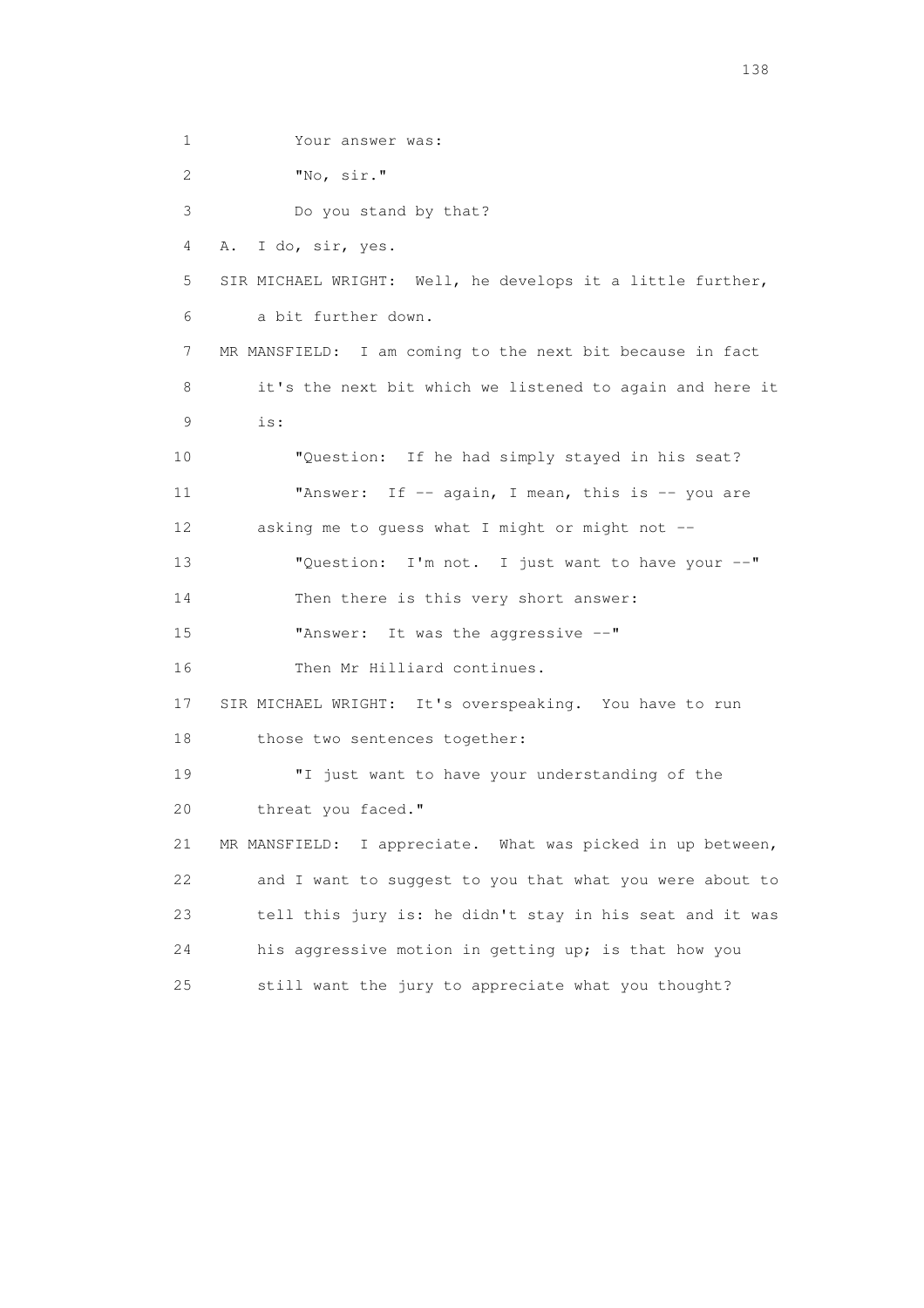|    | 1<br>Α.                   | Sir, you are trying to read what I might have said when  |
|----|---------------------------|----------------------------------------------------------|
|    | $\mathbf{2}^{\mathsf{I}}$ | someone has cut across before I could convey my thoughts |
|    | 3                         | and it's not quite that simple to try to relay what      |
|    | 4                         | I was trying to say. But all I can say is if you look    |
|    | 5                         | further down the line at number 24:                      |
|    | 6                         | And I didn't perceive a threat, I wouldn't<br>"Answer:   |
|    | 7                         | have fired."                                             |
|    | 8<br>Q.                   | The point is you are still maintaining that the          |
|    | 9                         | perceived threat was his aggressive actions towards you; |
| 10 |                           | is that right?                                           |
| 11 | Α.                        | After I issued the challenge of, "Armed police", it was  |
| 12 |                           | his continued movement towards me that I thought this is |
| 13 |                           | almost like the point of no return, this is it now,      |
| 14 |                           | something's going to happen.                             |
| 15 | Q.                        | Finally this: you weren't called to give evidence at the |
| 16 |                           | Health and Safety trial, were you?                       |
| 17 | Α.                        | No, sir, no.                                             |
| 18 | Q.                        | But you were asked to attend the Independent Police      |
| 19 |                           | Complaints Commission to be interviewed; is that right?  |
| 20 | Α.                        | That's correct, sir, yes.                                |
| 21 | 0.                        | I just want to, so it's clear, the position that you     |
| 22 |                           | adopted, I just want to read the -- it's page 99 of the  |
| 23 |                           | interview, this is what you said to them:                |
| 24 |                           | "I made my witness statement"                            |
| 25 |                           | You call it an MG11.                                     |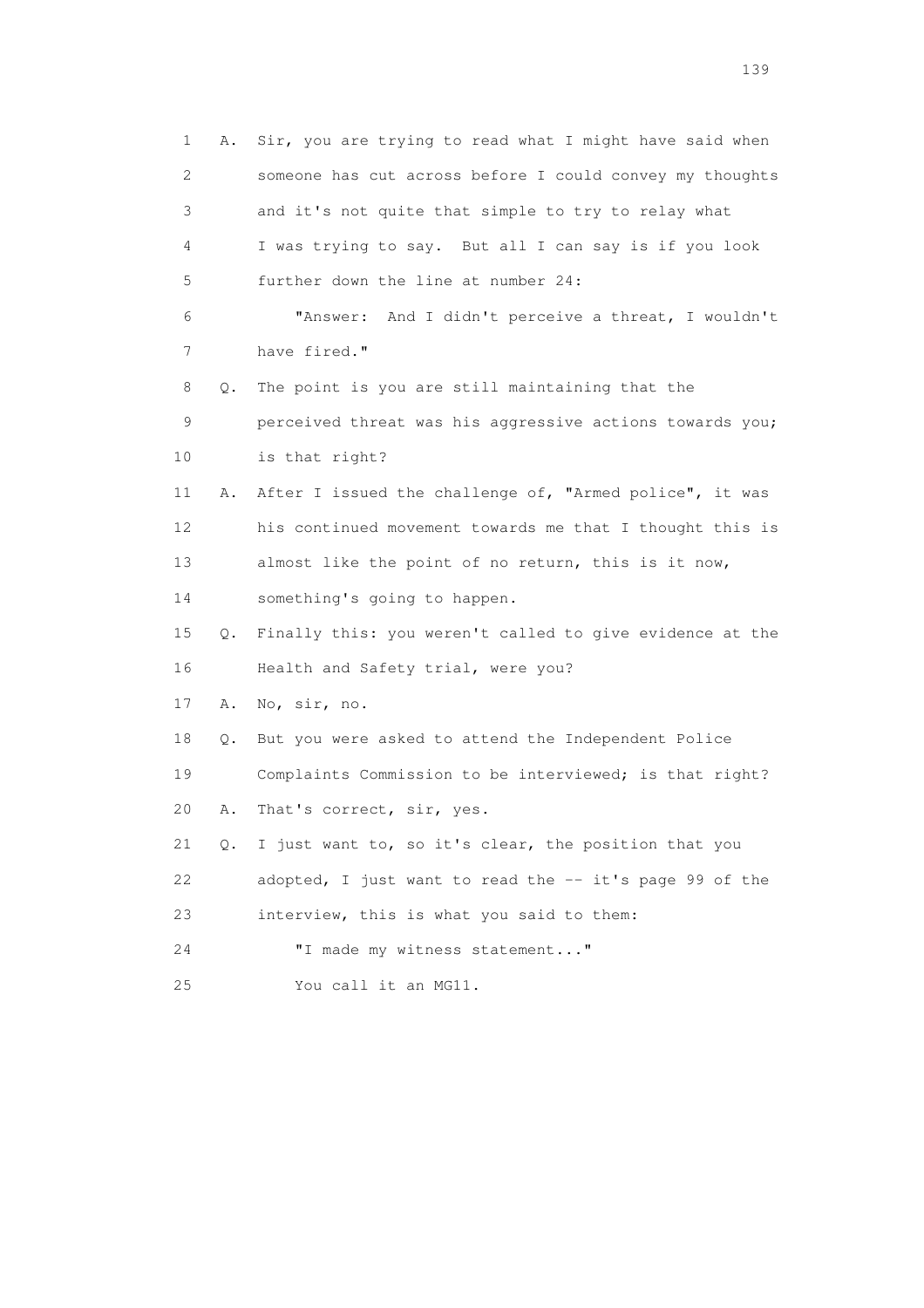1 **"...** the day after the incident. I have set out in 2 this statement my involvement in this incident as 3 I remembered it at that time. I do not think there is 4 anything that I can usefully add to my statement at this 5 time and I have taken legal advice and I do not intend 6 to answer any further questions." 7 That's the summation of what happened at the IPCC; 8 is that right? 9 A. That is correct, that was a prepared statement from 10 myself, yes. 11 MR MANSFIELD: Thank you very much. 12 SIR MICHAEL WRIGHT: Before you sit down, Mr Mansfield, 13 I think I really want your help about something. To 14 break the habit of a lifetime, I am about to ask you 15 questions. 16 Are you putting a case to this officer that he did 17 not genuinely and honestly believe that the man who was 18 pointed out to him, when he was on the platform or as he 19 was getting into the train, had been positively 20 identified as one of the suicide bombers from the 21 previous day? 22 MR MANSFIELD: No. 23 SIR MICHAEL WRIGHT: Right. Then there is a follow-up to 24 that, as you appreciate. Are you putting a case that 25 this officer did not honestly and genuinely believe at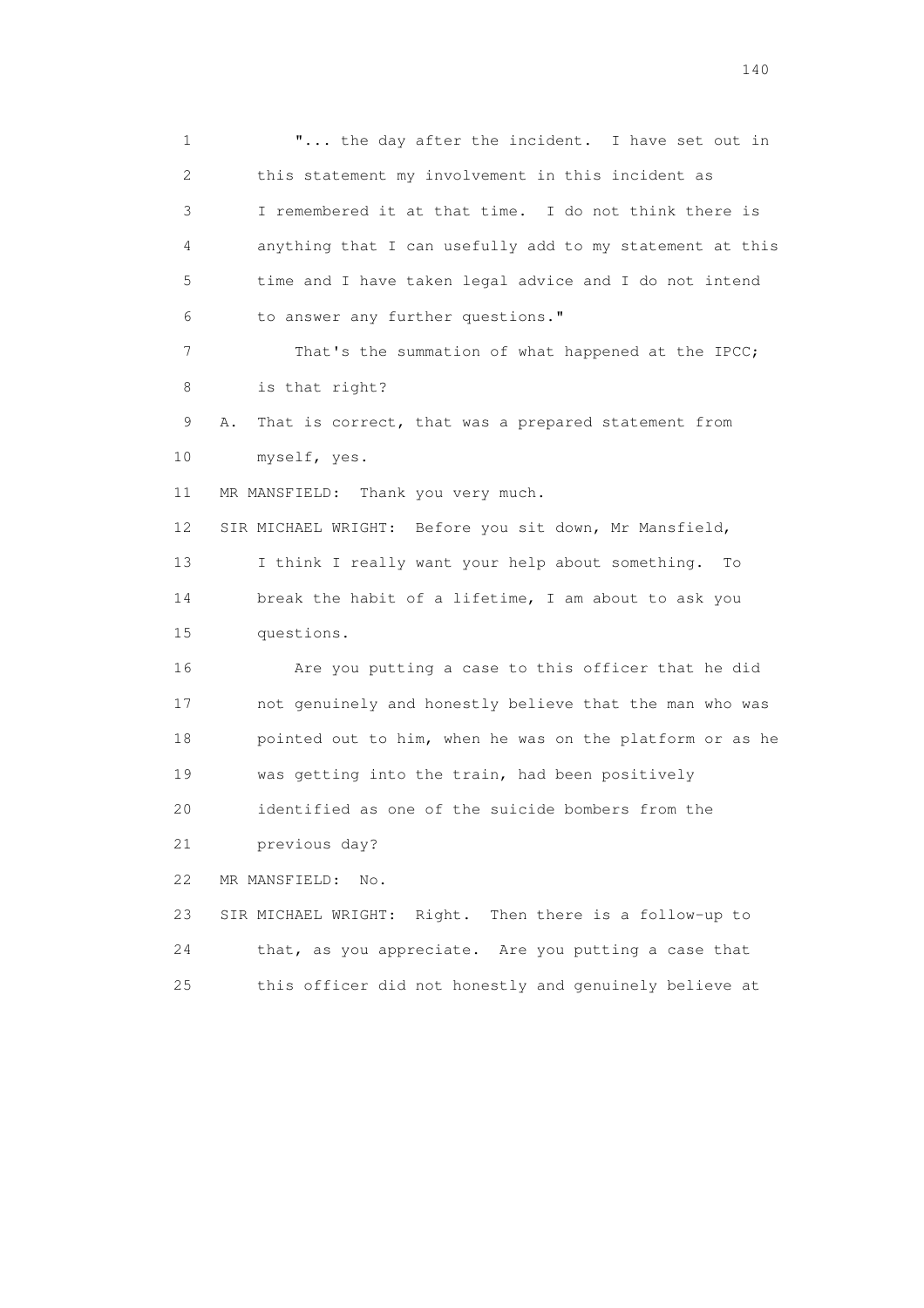1 the time that he pulled the trigger that this man 2 presented an immediate and mortal threat to himself and 3 to other people in the vicinity? 4 MR MANSFIELD: Yes, because of the questions I have put 5 already in relation to bulky jacket and the scenario of 6 "Armed police". 7 SIR MICHAEL WRIGHT: I want to know what case it is you are 8 seeking to put before the jury. 9 MR MANSFIELD: Yes. I have to be careful because of course 10 as you are aware, interested persons don't normally put 11 cases. 12 SIR MICHAEL WRIGHT: I know but that's splitting hairs in 13 this context. 14 MR MANSFIELD: It may be but I have been very careful. 15 SIR MICHAEL WRIGHT: I understand. That is the situation. 16 MR MANSFIELD: That is the position. 17 SIR MICHAEL WRIGHT: That is the suggestion that you wish to 18 put. 19 MR MANSFIELD: Yes. 20 SIR MICHAEL WRIGHT: Very well, thank you. Who is next? 21 Mr Gibbs. 22 MR GIBBS: I have no questions at all for this witness, 23 thank you. 24 SIR MICHAEL WRIGHT: Ms Leek. 25 Questions from MS LEEK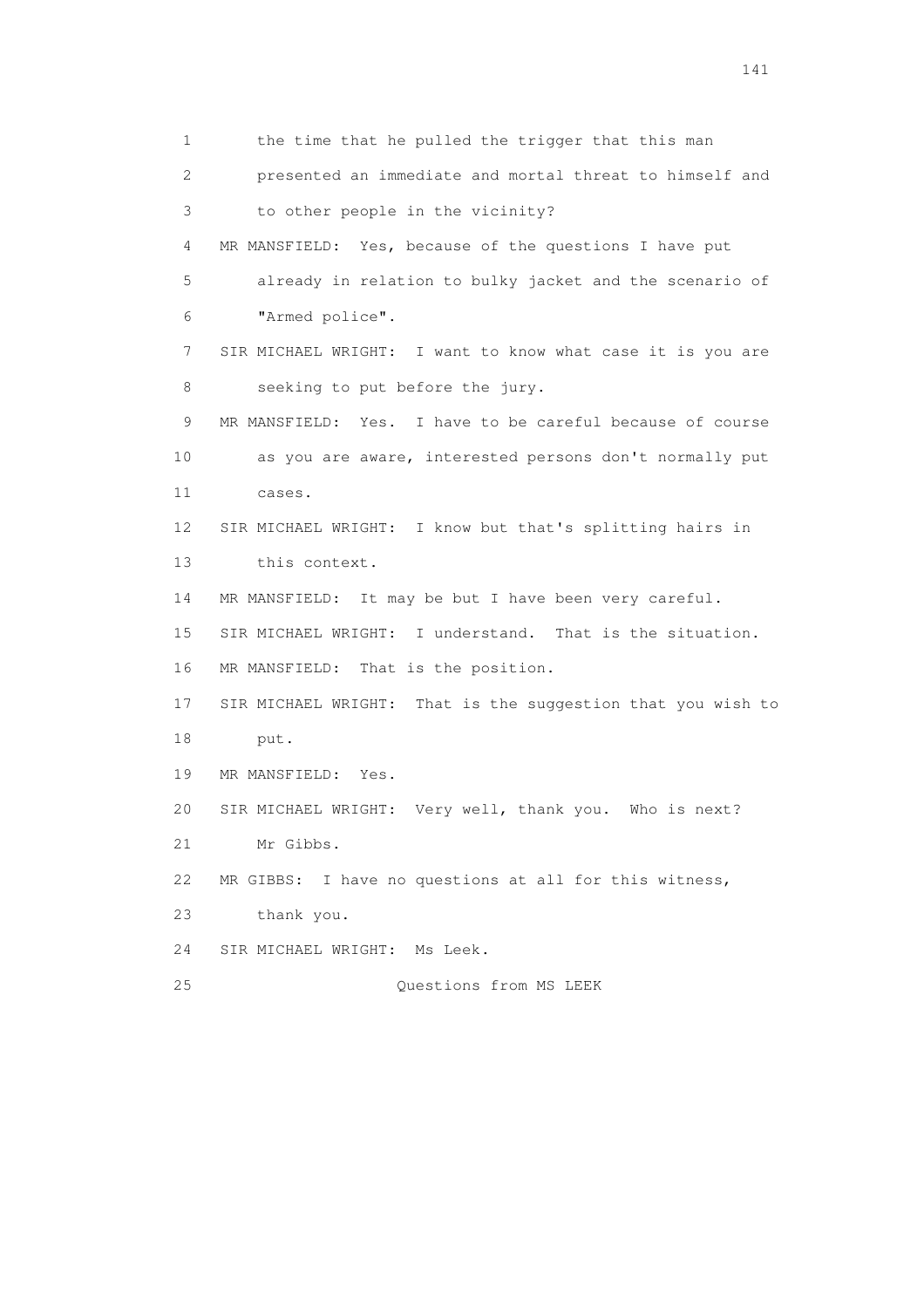1 MS LEEK: Sir, before I start, I wonder if I may hand out 2 a schedule of who was in which car in answer to 3 a question from the jury earlier. It is quite 4 confusing. There were a lot of officers in a lot of 5 cars. If I can hand one out to the jury. (Handed) 6 Officer, I think you know that I represent 7 Trojan 84, Ralph and the rest of the firearms officers 8 on the ground. 9 A. Yes. 10 Q. I have just handed that out so that you can, if you want 11 at any stage, refer to who was in which car, and just so 12 that there is no confusion for the jury, whilst they are 13 listening to your evidence. 14 I want to start with the briefing by Trojan 84 at 15 Leman Street. You would want to know, would you not, 16 that a DSO had been appointed? 17 A. Yes. 18 Q. You would also want to know that command structures were 19 in place at New Scotland Yard and you would want to know 20 what those command structures were? 21 A. Yes. 22 Q. You needed to know that hollow point ammunition had been 23 authorised? 24 A. That's correct, yes. 25 Q. It would be entirely appropriate for you to take that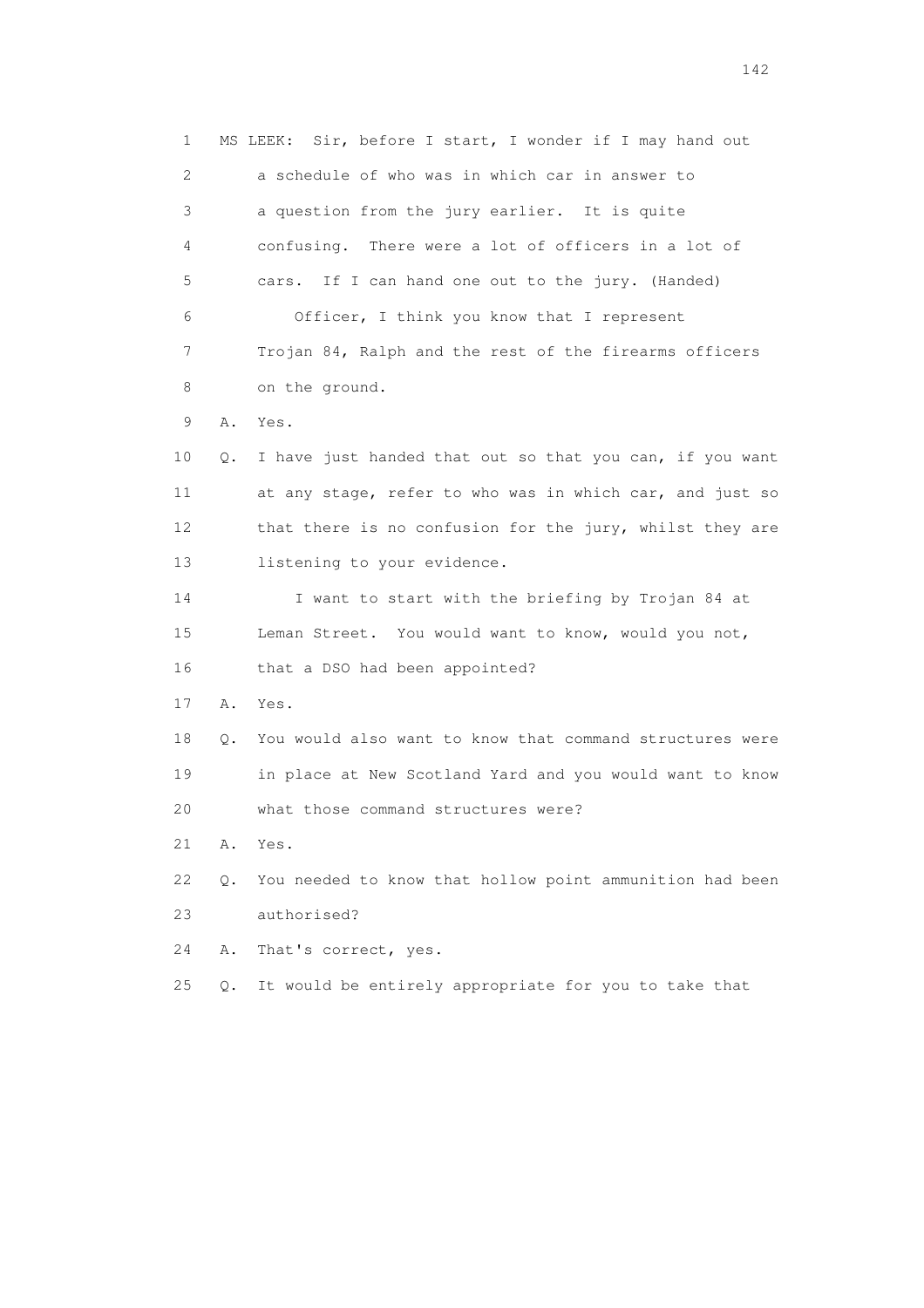1 ammunition if there was even a possibility that you were 2 going to have to confront suicide bombers? 3 A. That is correct, yes. 4 Q. You would also want to know that there was a possibility 5 that you may have to use unusual tactics? 6 A. That is correct. 7 Q. And that those unusual tactics may involve a critical 8 shot to the head? 9 A. That is correct. 10 SIR MICHAEL WRIGHT: Ms Leek, I remind you, and I may have 11 to remind Mr Stern, that you do not now have to face any 12 suggestion that this officer did not genuinely and 13 honestly believe that he might have to deal with 14 a suicide bomber. 15 MS LEEK: Thank you, sir. I am dealing with the picture 16 that was built up by Mr Mansfield. 17 SIR MICHAEL WRIGHT: So am I. 18 MS LEEK: And dealing with what was in this officer's mind 19 from the time he set off from Leman Street. 20 SIR MICHAEL WRIGHT: I know, that is why I have just 21 reminded you of the question I asked Mr Mansfield. 22 MS LEEK: Thank you, sir. 23 You would also want to know, would you not, that 24 there was a possibility of not being given all of the 25 intelligence?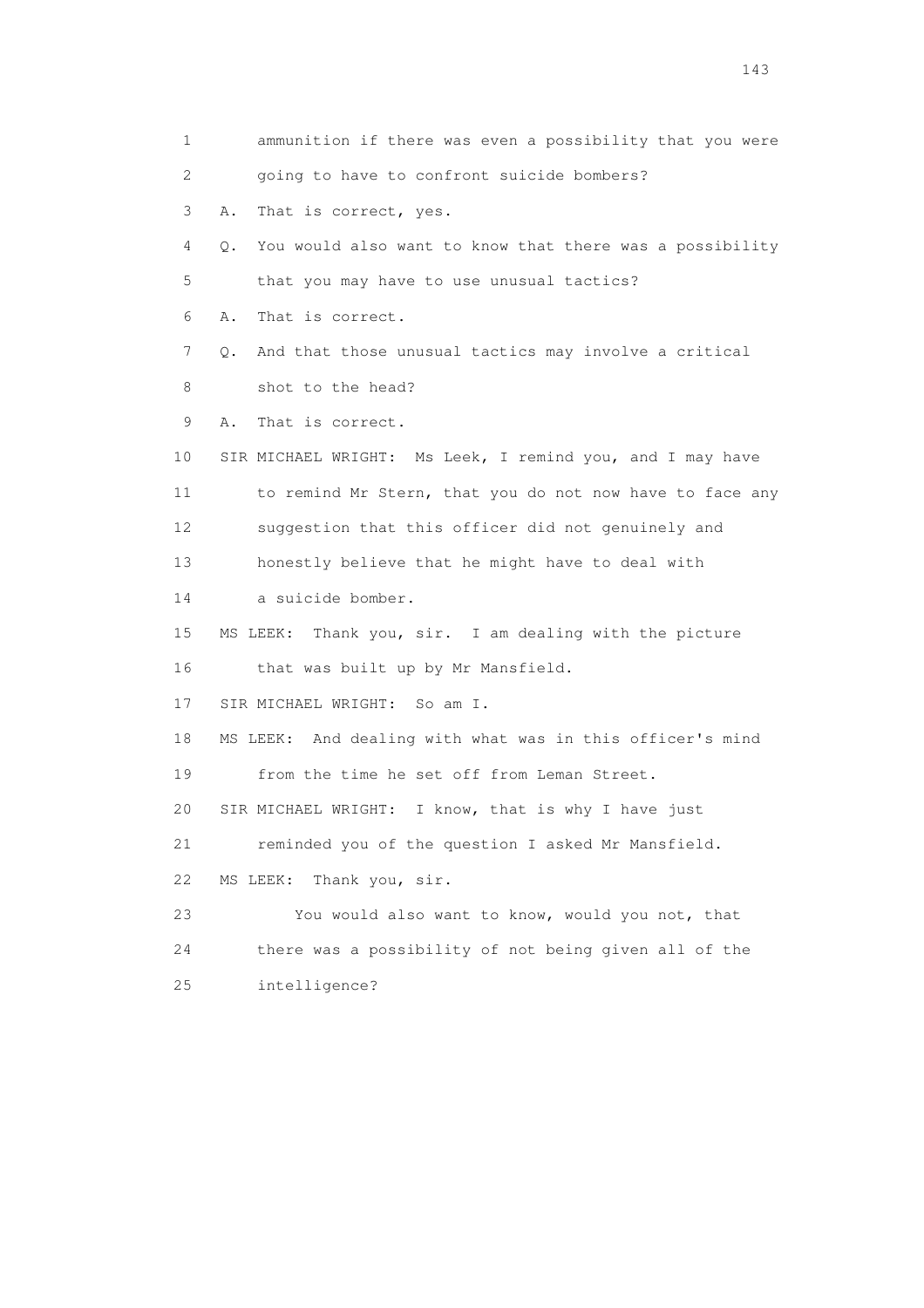- 1 A. Yes, that's correct, yes.
- 2 Q. Indeed you would criticise a briefing officer, had he
- 3 not given you all of those pieces of information?
- 4 A. Absolutely, yes.
- 5 Q. As far as taking photographs out with you is concerned, 6 it would be extremely unusual, would it not, if not 7 unprecedented, for firearms officers to take out with
- 8 them a photograph of a suspect?
- 9 A. In this situation, yes.
- 10 Q. I think it's right to say that in fact SO13 prefer you 11 to take out as little documentation as possible on any 12 operation?
- 13 A. That is correct, yes.
- 14 Q. Because of the risk of compromise?
- 15 A. Exactly right, yes.
- 16 Q. Indeed in this situation, you didn't need to take out
- 17 photographs because you knew that the surveillance
- 18 officers were there to deal with identification?
- 19 A. That's correct, yes.
- 20 Q. And that they would lead you on to any suspect?
- 21 A. Which is what they did, yes.
- 22 Q. You have been asked about the terminology used or that 23 you would expect to be used if a critical shot were to
- 24 be ordered by somebody in the control room?
- 
- 

25 A. That is correct.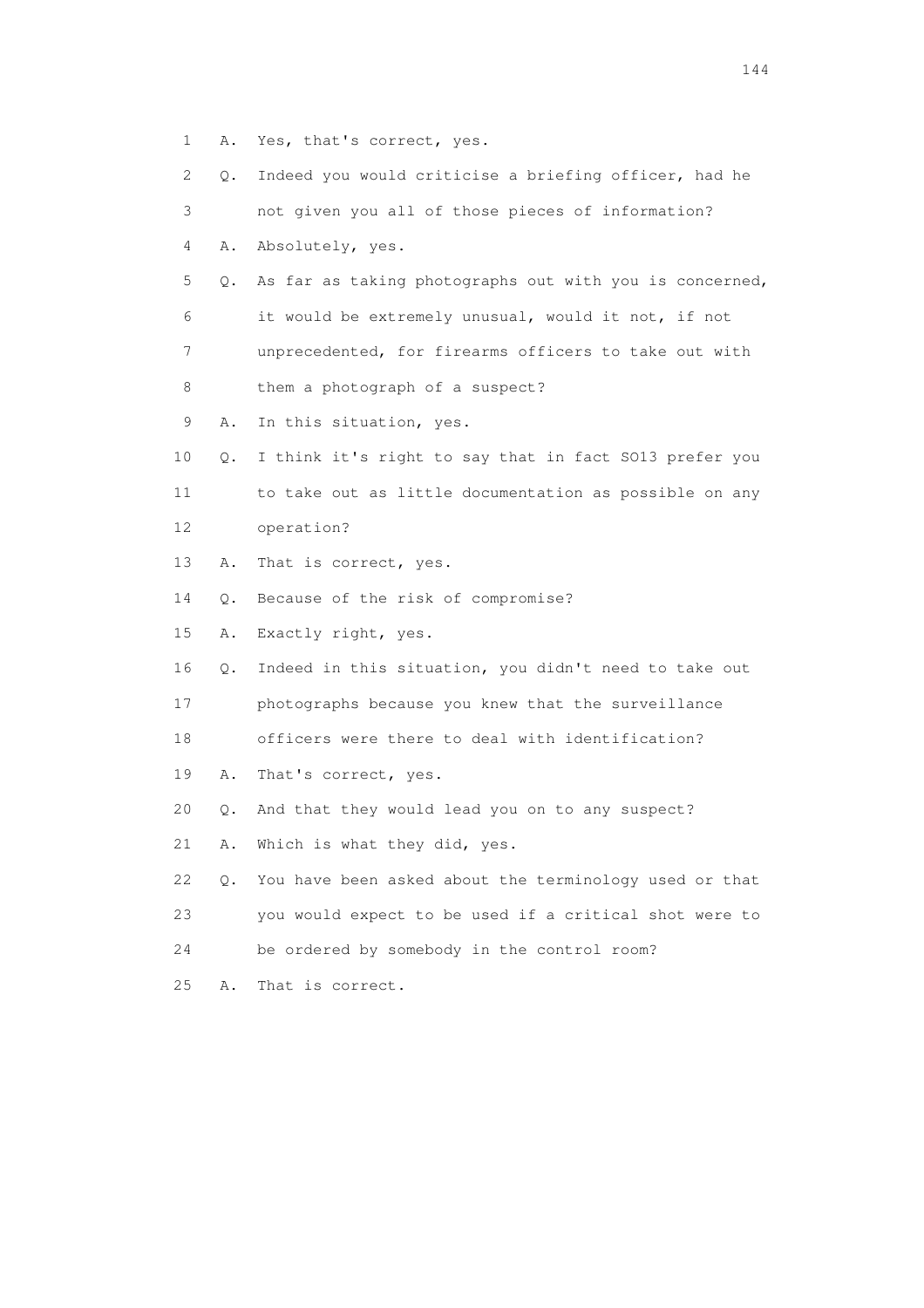| 1                         | Q. | And you have said that you would expect the words        |
|---------------------------|----|----------------------------------------------------------|
| $\mathbf{2}^{\mathsf{I}}$ |    | "critical shot" to be stated in those precise terms?     |
| 3                         | Α. | "critical shot authorised", yes.                         |
| 4                         | Q. | Nothing Trojan 84 or Ralph said to you confused you or   |
| 5                         |    | led you to believe that a critical shot had been         |
| 6                         |    | ordered; is that right?                                  |
| 7                         | Α. | That's correct, yes.                                     |
| 8                         | Q. | That is not to say, however, that you were not entitled  |
| 9                         |    | to use a critical shot if you perceived an imminent      |
| 10                        |    | threat to yourself or to others?                         |
| 11                        | Α. | That's correct, yes.                                     |
| 12                        | Q. | I just want to deal again with the traffic light system  |
| 13                        |    | about which we have heard so much. When you are in       |
| 14                        |    | state green, you don't really need to know if an arrest  |
| 15                        |    | team is going in to perform an arrest, do you?           |
| 16                        | Α. | That is correct, yes.                                    |
| 17                        | Q. | Because you are some distance behind the surveillance    |
| 18                        |    | team who are behind the suspect?                         |
| 19                        | Α. | Yes.                                                     |
| 20                        | Q. | You are simply providing support to surveillance at that |
| 21                        |    | point?                                                   |
| 22                        | Α. | Yes.                                                     |
| 23                        | О. | There is a possibility that you could be stood down if   |
| 24                        |    | he is safely arrested?                                   |
| 25                        | Α. | Absolutely correct, yes.                                 |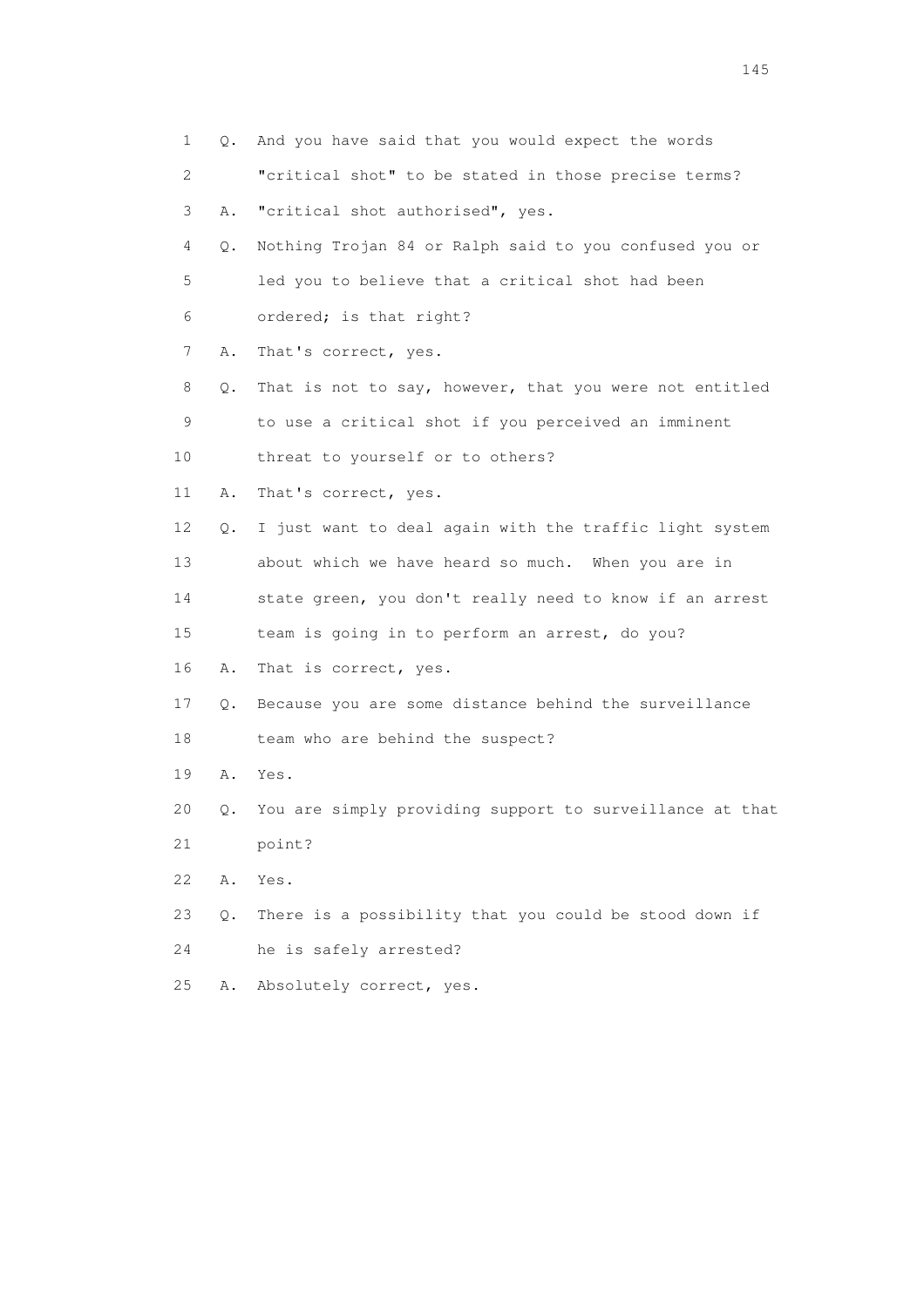1 Q. Amber is the order which effectively hands control over 2 from the surveillance team to the firearms team; is that 3 right? 4 A. Yes, it is. 5 Q. It is that order which alerts the team leader that it is 6 for him to determine a safe place, if possible, to put 7 in whatever type of interception or intervention is 8 appropriate? 9 A. That is correct, yes. 10 Q. That order would also alert the surveillance team to the 11 fact that the firearms team are moving through? 12 A. That is correct, yes. 13 Q. It's only at the amber stage really that the location of 14 vehicles, firearms vehicles, becomes of particular 15 relevance to the team leader and to the control car? 16 A. That's correct, yes. 17 Q. Because up until that point, they are not going to be 18 involved in any stopping. It could be hours, in fact it 19 could be days, could it not? 20 A. Yes. 21 MS LEEK: Thank you. 22 SIR MICHAEL WRIGHT: Thank you. Mr Perry? 23 Questions from MR PERRY 24 MR PERRY: Thank you, sir. 25 C12, I just have one topic, if I may, please, and it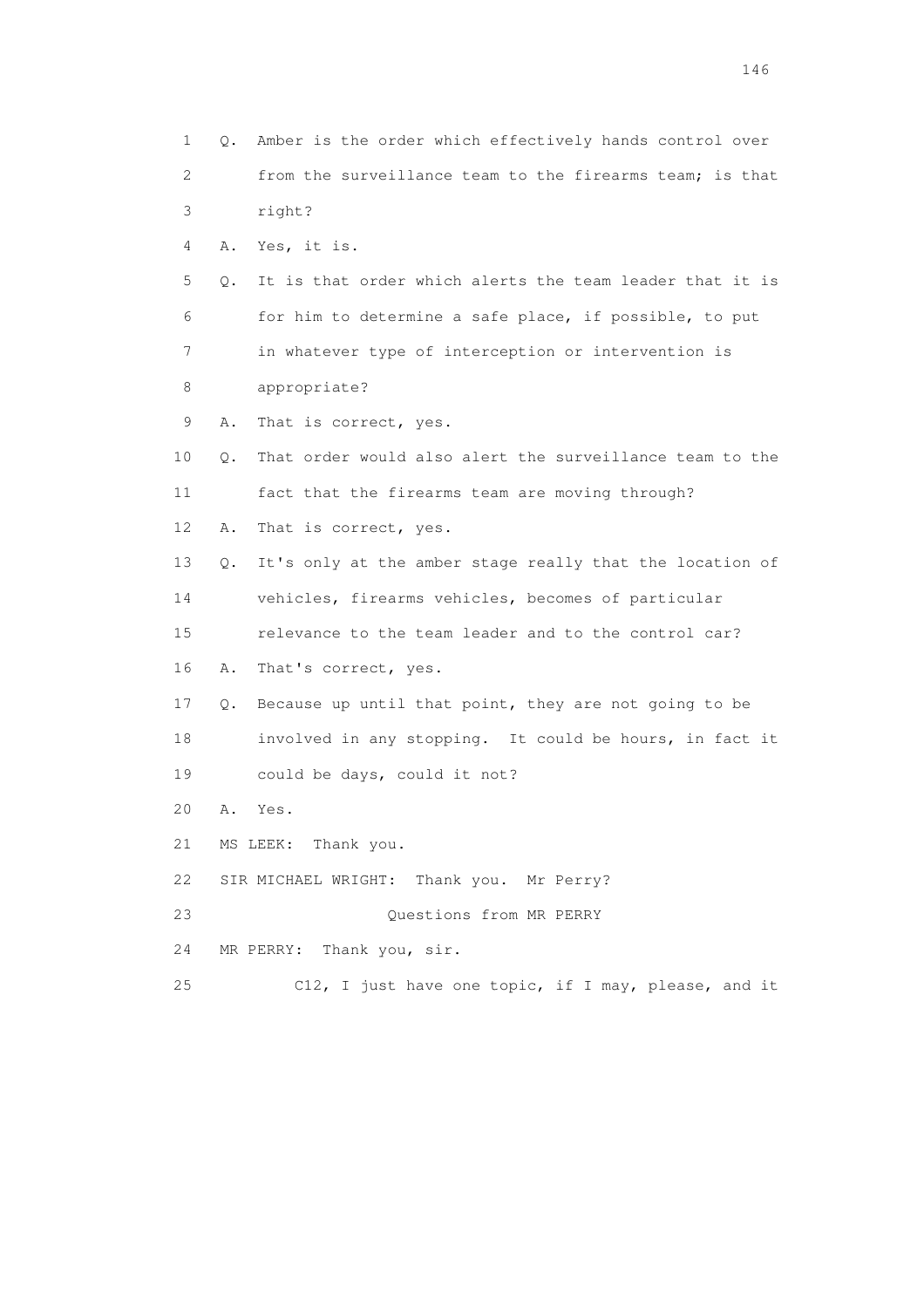1 concerns communications. Just so you know, I am asking 2 questions on behalf of Commander Dick, Mr Esposito, as 3 well as Mr Purser for these purposes. 4 A. Yes, sir. 5 Q. You were asked questions this morning about whether you 6 heard certain matters in the period between your journey 7 between Nightingale Lane and arriving at Stockwell tube 8 station. So that's the period of time I am going to be 9 focusing on, if I may. The matters you were asked about 10 concerned the commands given to the SO13 team, the 11 arrest team, first of all to be deployed and then to be 12 called off; secondly the instruction for SO12 to do it, 13 namely the stop. 14 Can you remember that? 15 A. I remember those questions, sir. 16 Q. So that's what I'm directing my questions towards. The 17 way I want to approach this, please, is just to ask you 18 this: any information that you and your team, that's you 19 and the two officers that you were with in your 20 particular car, any information that you and your team 21 received you would receive from two sources, one of two 22 sources, either the Cougar or the back-to-back radio?

 23 A. That is correct. If it's information coming from the 24 surveillance team, then it would just be the Cougar. 25 The other source of information would be the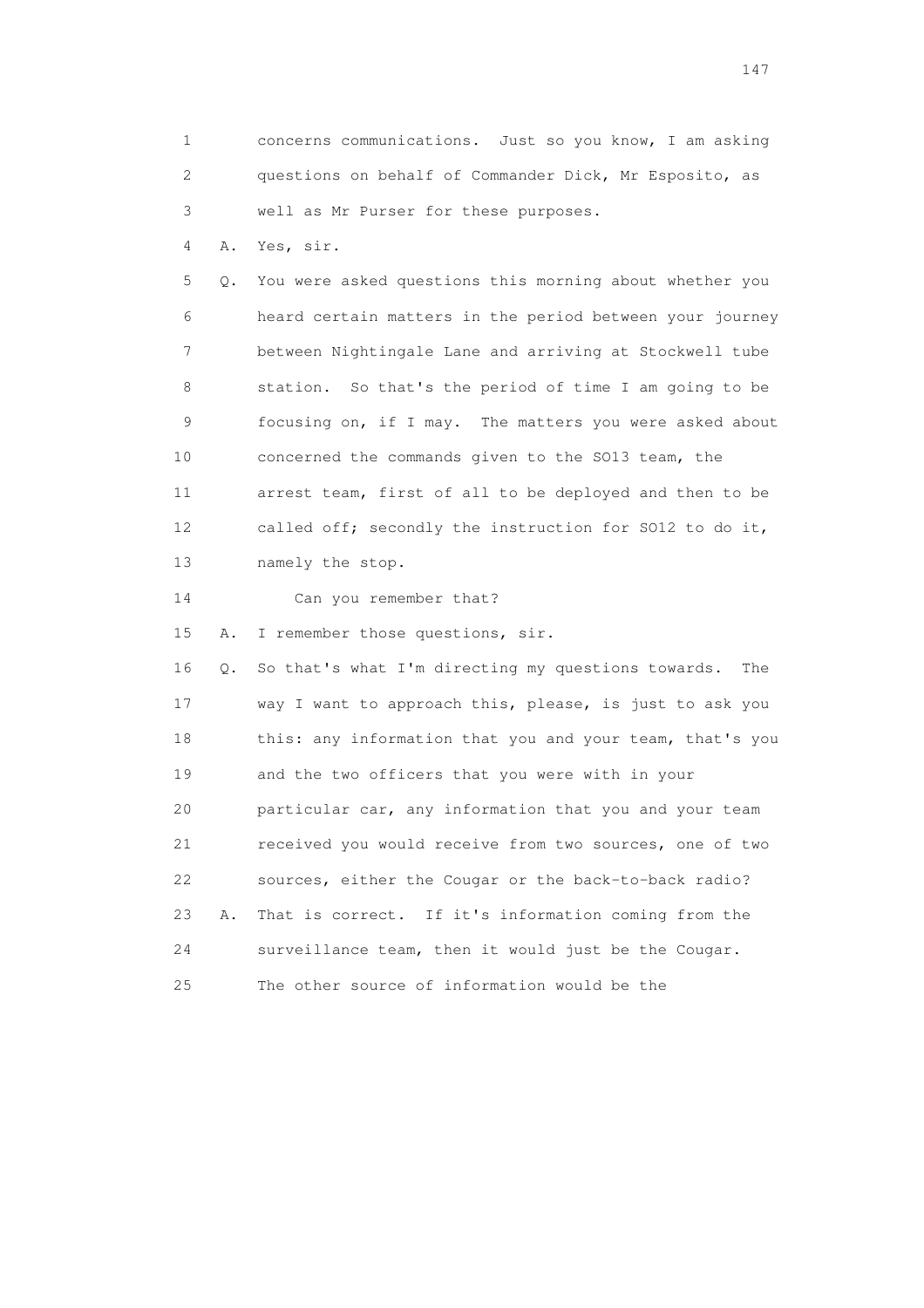1 back-to-back through the firearms, sir. 2 Q. Just so there is no misunderstanding about this, and I'm 3 sure there isn't, the control room would not be 4 communicating over the Cougar? 5 A. I don't know as regards that, sir. 6 SIR MICHAEL WRIGHT: Not through the back-to-back. 7 MR PERRY: No, not through the Cougar. They receive through 8 the Cougar because there is a booster in the control 9 room. This is why I don't want there to be any 10 misunderstanding. 11 They received through the Cougar but they don't 12 communicate through the Cougar? 13 A. Sir, I'll have to accept that from you. 14 MR PERRY: Well, don't accept it from me. 15 SIR MICHAEL WRIGHT: I wouldn't, because I'm not sure that 16 it's necessarily right. 17 MR PERRY: Don't accept it from me. Let me put it this way: 18 you didn't hear anything from the control room over the 19 Cougar? 20 A. I can't say whether any communications came from the 21 control room. 22 SIR MICHAEL WRIGHT: Mr Perry, can you help us, then. The 23 back-to-back is simply firearms to firearms. 24 MR PERRY: Yes, that's in the cars -- 25 SIR MICHAEL WRIGHT: You are putting to him -- he obviously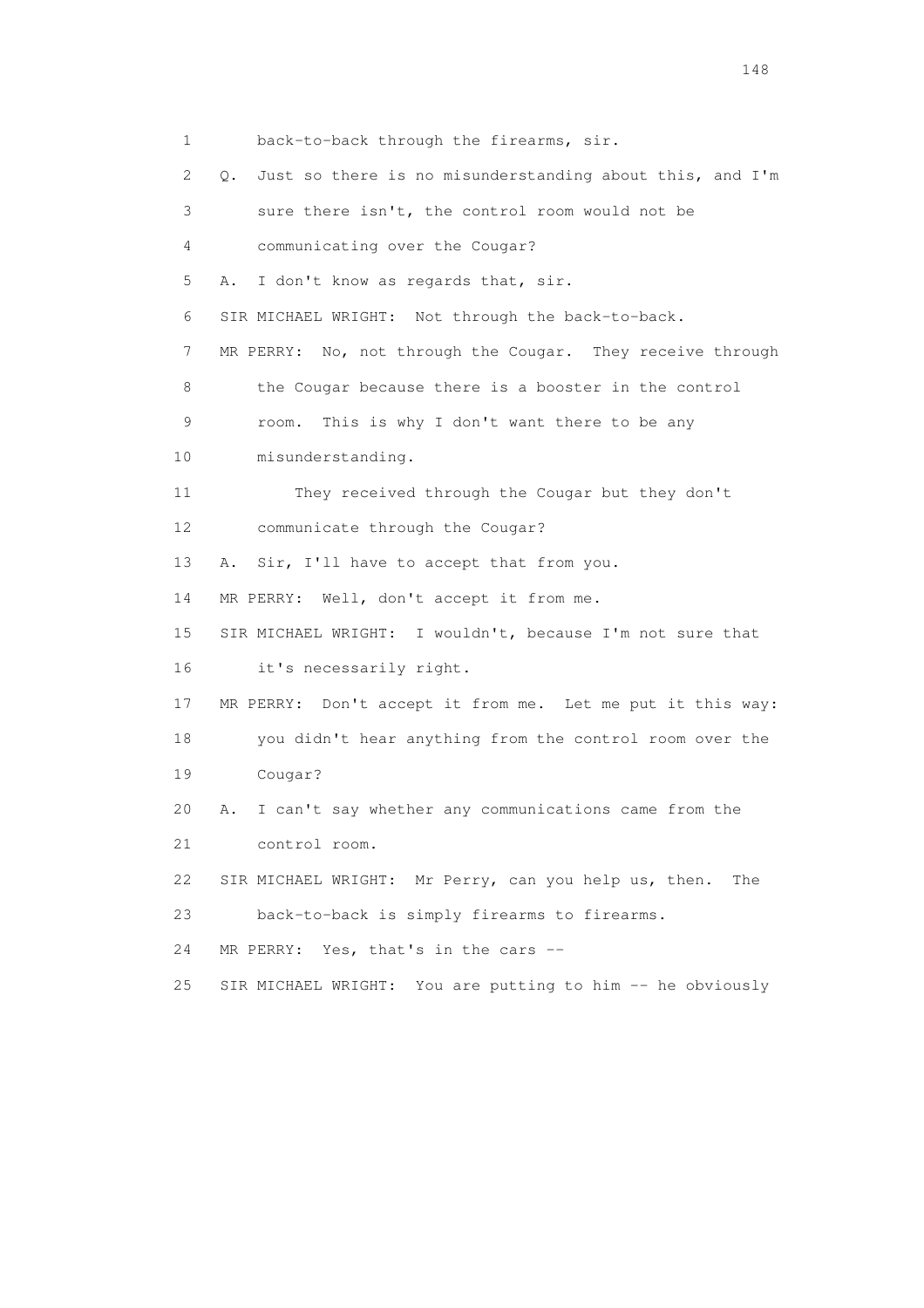1 doesn't know the answer -- if the control room can hear 2 through the Cougar.

3 MR PERRY: Yes.

4 SIR MICHAEL WRIGHT: How do they communicate?

 5 MR PERRY: As we have heard, through the mobile telephones. 6 SIR MICHAEL WRIGHT: Only through mobile telephones? 7 MR PERRY: Yes, that's the evidence. That's why we have got 8 the telephone schedule in as to what is happening. 9 SIR MICHAEL WRIGHT: I appreciate that. All right. I must 10 confess I did not understand that that was the only 11 method they had to communicate. But we will see. You 12 have enlightened us this afternoon anyway. We will look 13 into it a bit further.

 14 MR PERRY: I just want to deal with this point, because if 15 the position is, we have heard some evidence, that the 16 order was -- take the order SO12 to do it, for example, 17 if the position is SO12 to do it, that order was 18 countermanded immediately and that order and the 19 instructions were being given over mobile telephones to 20 Silver and Trojan 84, it would be for Silver and 21 Trojan 84 then to broadcast over the Cougar set what 22 instructions were being passed on?

 23 A. I understand what you are saying, sir. I didn't hear 24 any radio communications like that. I am not sure and 25 I can't answer for Trojan 84, as regards what he would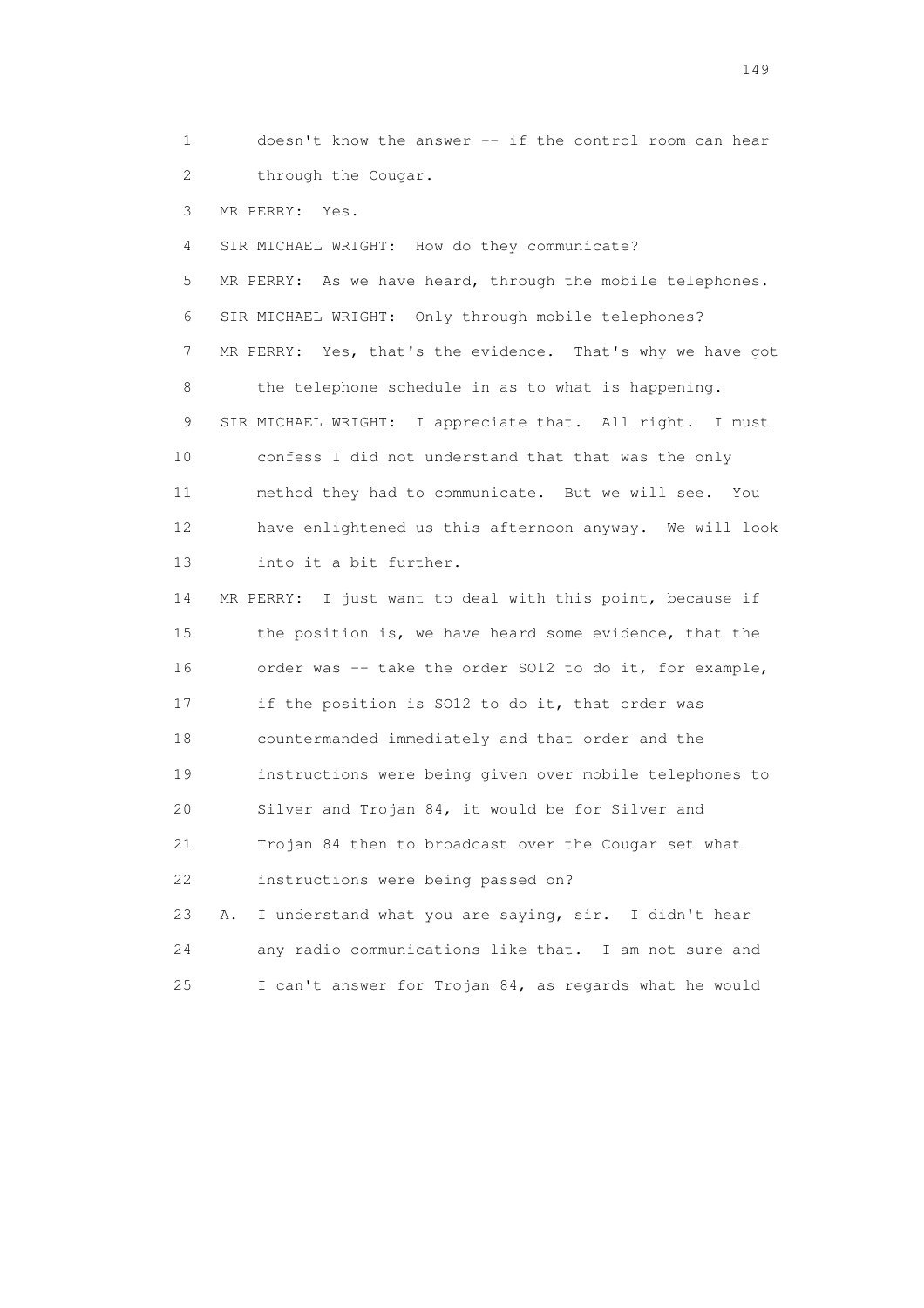1 have said or not said. This might have been part of the 2 "he will tell us what he wants to know" process and for 3 him to decide whether we needed to know that. 4 SIR MICHAEL WRIGHT: Sorry, Mr Perry, I have to keep asking 5 you so that I can understand this. 6 What you are putting is that the firearms officers, 7 including this one, would not hear the instructions as 8 they emanate from the control room. 9 MR PERRY: Over the mobile -- 10 SIR MICHAEL WRIGHT: Over the mobile phone. 11 MR PERRY: Yes. 12 SIR MICHAEL WRIGHT: They will only hear what Silver or 13 Trojan 84 or the team leader choose to put out over the 14 Cougar. 15 MR PERRY: Yes. 16 SIR MICHAEL WRIGHT: I see, I understand. 17 MR PERRY: Or the surveillance, and that's why, sir, you 18 know the point has been made, no-one heard "SO12 to do 19 it" because -- 20 SIR MICHAEL WRIGHT: Yes, I do. 21 MR PERRY: -- instantaneously countermanded. I have taken 22 it as far as I can, sir. I do not want to take up any 23 more time. 24 SIR MICHAEL WRIGHT: Thank you. Mr King? 25 MR KING: No, thank you, sir.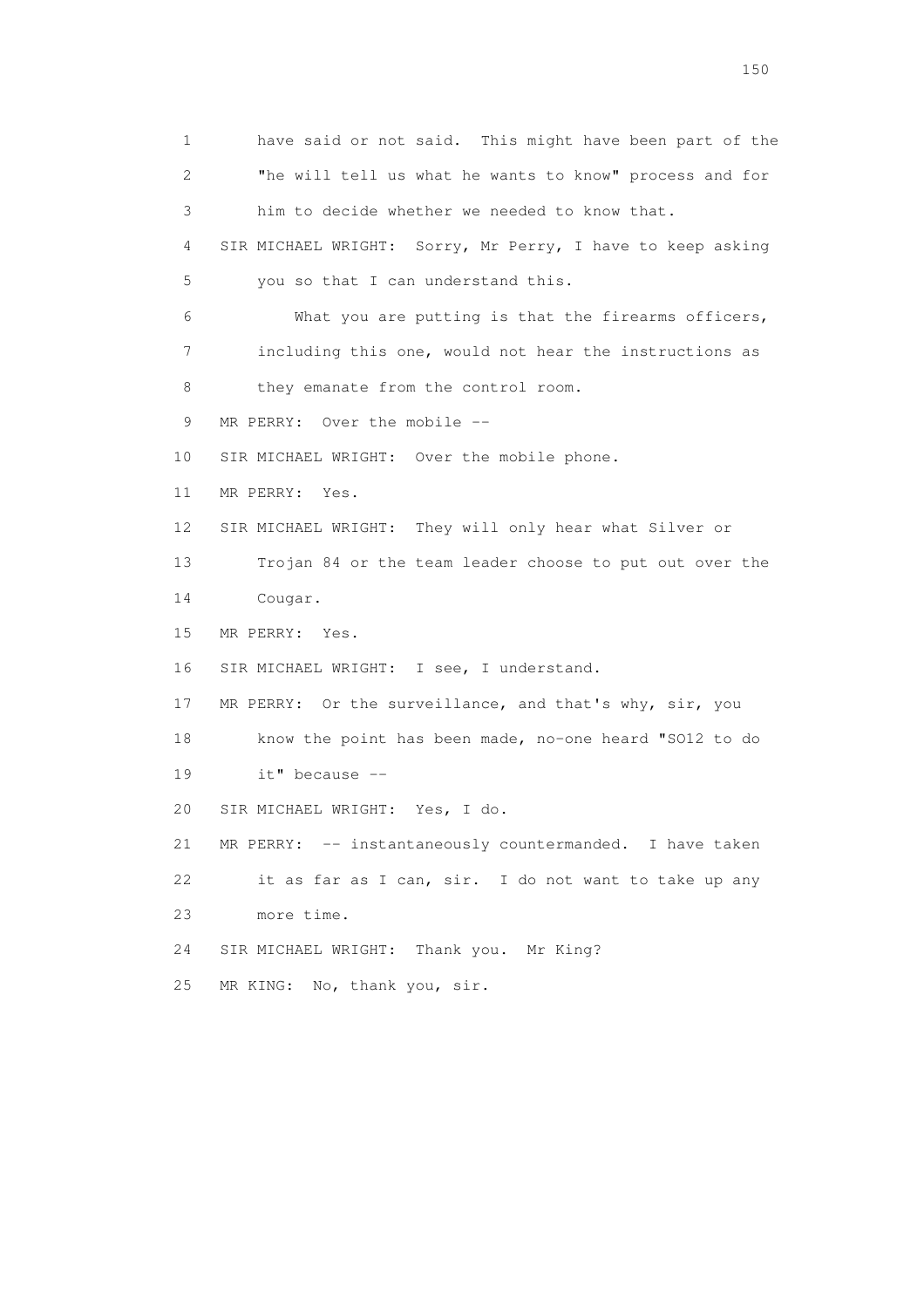1 SIR MICHAEL WRIGHT: Mr Horwell? 2 MR HORWELL: No, thank you. 3 SIR MICHAEL WRIGHT: Mr Stern. 4 Questions from MR STERN 5 MR STERN: Can we start, please, by looking at your 6 statement, and it's page 356, line 9. You will remember 7 that you were asked questions about the sentence that 8 begins: 9 "He said, 'Subjects on bus heading towards 10 Stockwell'." 11 You were asked whether that was singular or plural; 12 do you remember being asked that? 13 A. I do, sir, yes. 14 Q. First of all, do you have your original statement there? 15 A. I have, sir, yes. 16 Q. Would you just have a look and see whether that helps 17 you, because it's not entirely clear on the original. 18 (Pause) 19 A. Yes, I have the line in front of me. 20 Q. Only you will know your writing. Is it an "s" at the 21 end or not? 22 A. It is an "s" at the end, yes. 23 SIR MICHAEL WRIGHT: With an apostrophe or not? 24 A. No, sir. 25 MR STERN: The question is whether you meant "subject"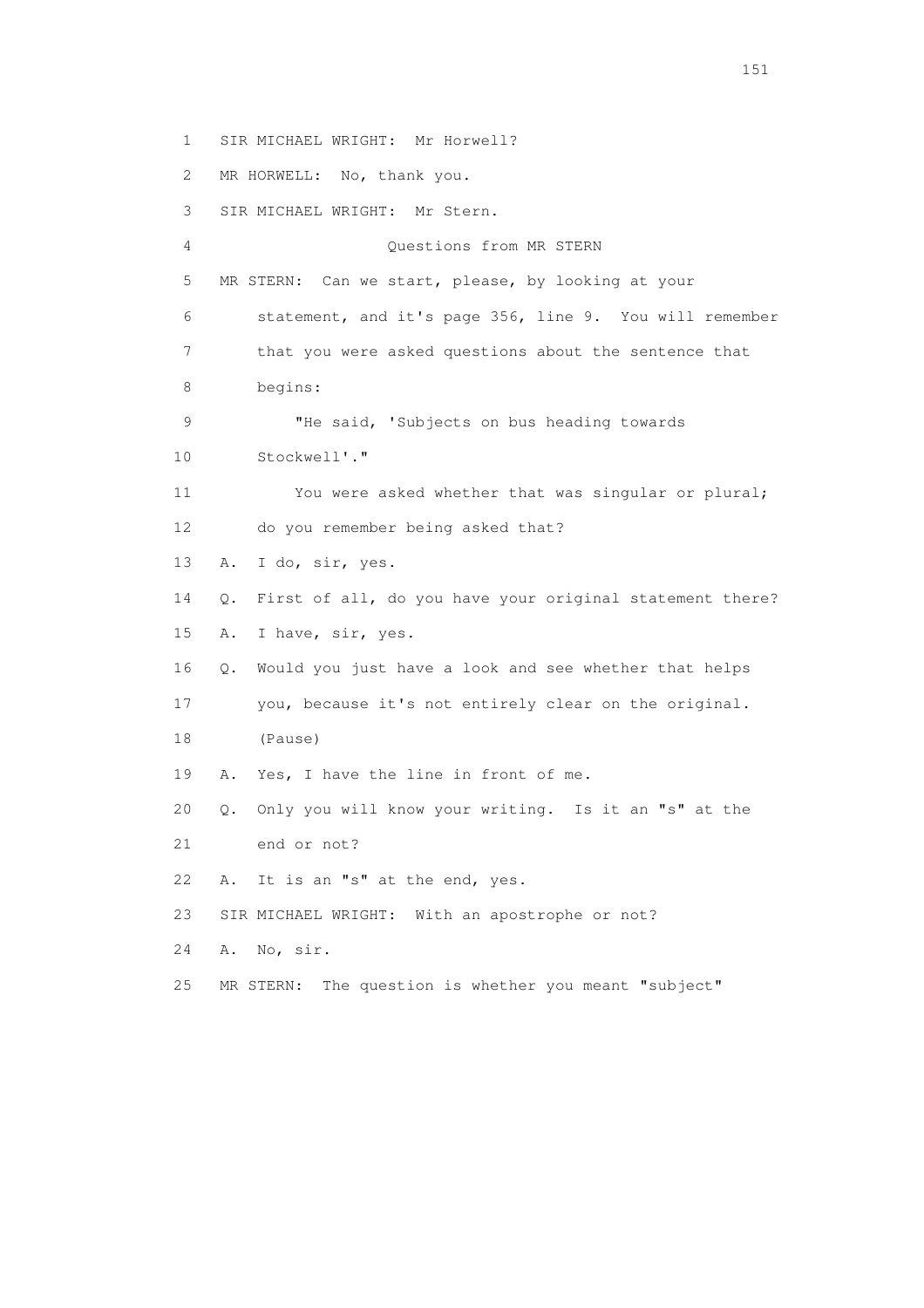1 apostrophe "s" or "subjects" plural.

| 2  | Can we look at the context in which it's written.           |
|----|-------------------------------------------------------------|
| 3  | In other words go back to the typed version, if you         |
| 4  | would, which will be on screen. Just above it, a couple     |
| 5  | of lines up, we can see it says:                            |
| 6  | "I could make out that a subject from 21 Scotia Road        |
| 7  | was on a bus and heading towards the Brixton area."         |
| 8  | If we look just a little further down, at line 11,          |
| 9  | we can see that you have recorded:                          |
| 10 | "I was told, 'He's on a number 2 bus "                      |
| 11 | Does that help you as to whether or not at the time         |
| 12 | you were thinking it was one or two?                        |
| 13 | My memory is at the time, there was just one.<br>Α.         |
| 14 | SIR MICHAEL WRIGHT: Nobody has ever suggested anything      |
| 15 | else, Mr Stern, that there was any more than one.           |
| 16 | MR STERN: I appreciate that, but I just want to deal with   |
| 17 | these points because they have been raised, if I may.       |
| 18 | 21 Scotia Road, did you understand that the subject         |
| 19 | had come from 21 Scotia Road?                               |
| 20 | Yes, I did, sir, yes.<br>Α.                                 |
| 21 | The second matter I want to deal with you, please, is<br>Q. |
| 22 | the question of the word "nervously" that was referred      |
| 23 | in your statement at page 356, line 21?                     |
| 24 | Yes, sir.<br>Α.                                             |
| 25 | Towards the end of that line:<br>$Q$ .                      |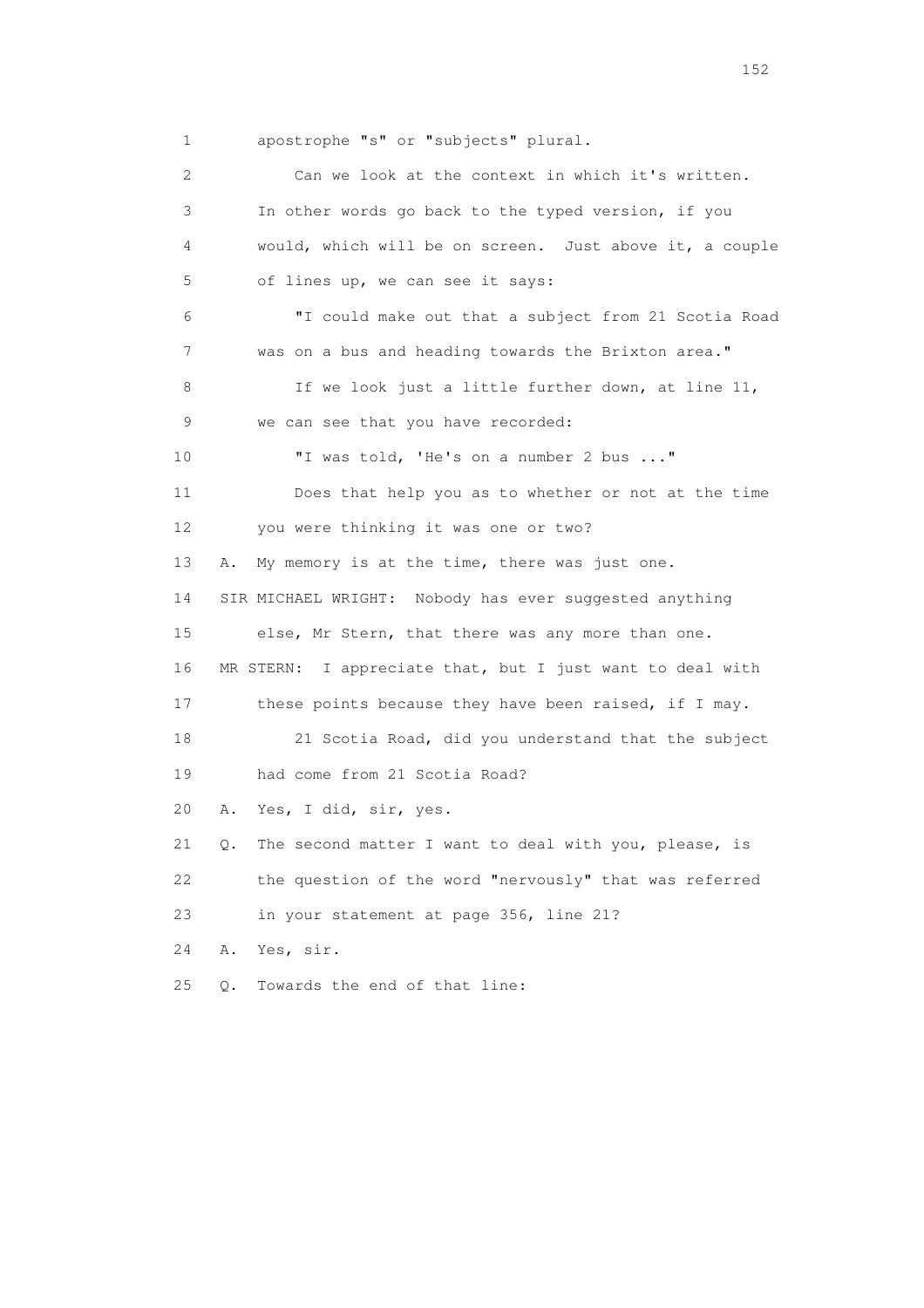1 "I heard that the suspect was acting nervously ..." 2 You may remember you were asked questions about that 3 and it was put to you by Mr Mansfield that Lawrence, who 4 was the only one on the bus, had not said that when he 5 was asked in evidence. Just to refresh your memory, 6 Lawrence, if you know who he is or not, was one of the 7 surveillance officers who had altered his log in 8 relation to the identification, just so everybody can 9 understand who he was.

 10 Now, just looking at this, please, I want to take 11 this up with you. First of all, could we look at the 12 transcript on the screen, Day 11, that's 6 October 2008, 13 page 148, line 20. This is a question from the Coroner:

 14 "A question I have been asked to ask you is this: 15 when you heard he was on the bus, did you contemplate 16 the possibility that he might be going to detonate on 17 the bus --

18 "Answer: Erm --

19 "Sir Michael Wright: -- if it was in fact Osman? 20 "Answer: I did. When I mentioned that I thought 21 I could be forced into a position where I might have to 22 do an interception..."

23 I'm sorry.

 24 SIR MICHAEL WRIGHT: Who is the witness, Mr Stern? 25 MR STERN: I think it should be 16 October, it should be

n 153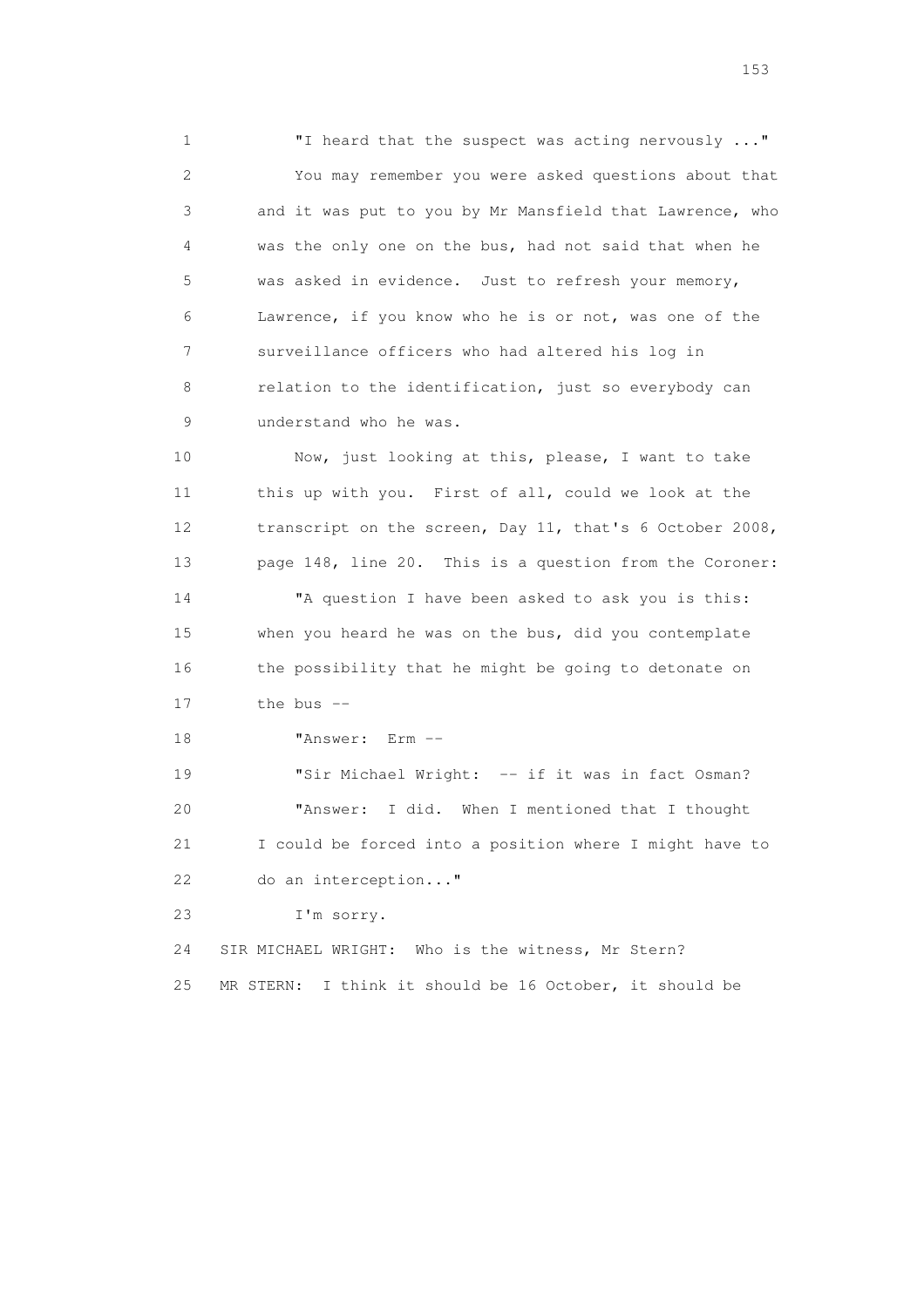1 Commander Dick. I am sorry, it goes on, I do apologise: 2 "... mentioned that I thought I could be forced into 3 a position where I might have to do an interception, I 4 was thinking then I may get more information which makes 5 me more concerned about this person and his behaviour." 6 SIR MICHAEL WRIGHT: This is Commander Dick, isn't it. 7 MR STERN: Yes, it is. I beg your pardon, I should have 8 said that straight away. 9 "So I already knew that he was nervous. I am sorry, 10 the word that Mr Cremin wrote down was: he is very, very 11 jumpy. I had asked what he was carrying, I subsequently 12 was told that he was nervous, and I think the phrase 13 'agitated' was used, so at this stage I am sort of 14 building a picture." 15 So that's Commander Dick. In fact, at page 167, 16 that is repeated, line 17: 17 "In addition, I have been told that he's nervous, 18 he's agitated, he is sending text messages..." 19 SIR MICHAEL WRIGHT: That's Commander Dick again. 20 MR STERN: Again Commander Dick. If we look at decision 16, 21 that's document page 78, you will see again this is 22 obviously Commander Dick, just so we can see the timing 23 of it: 24 "The subject believed to be Nettle Tip cannot be 25 allowed to enter tube system. He must be arrested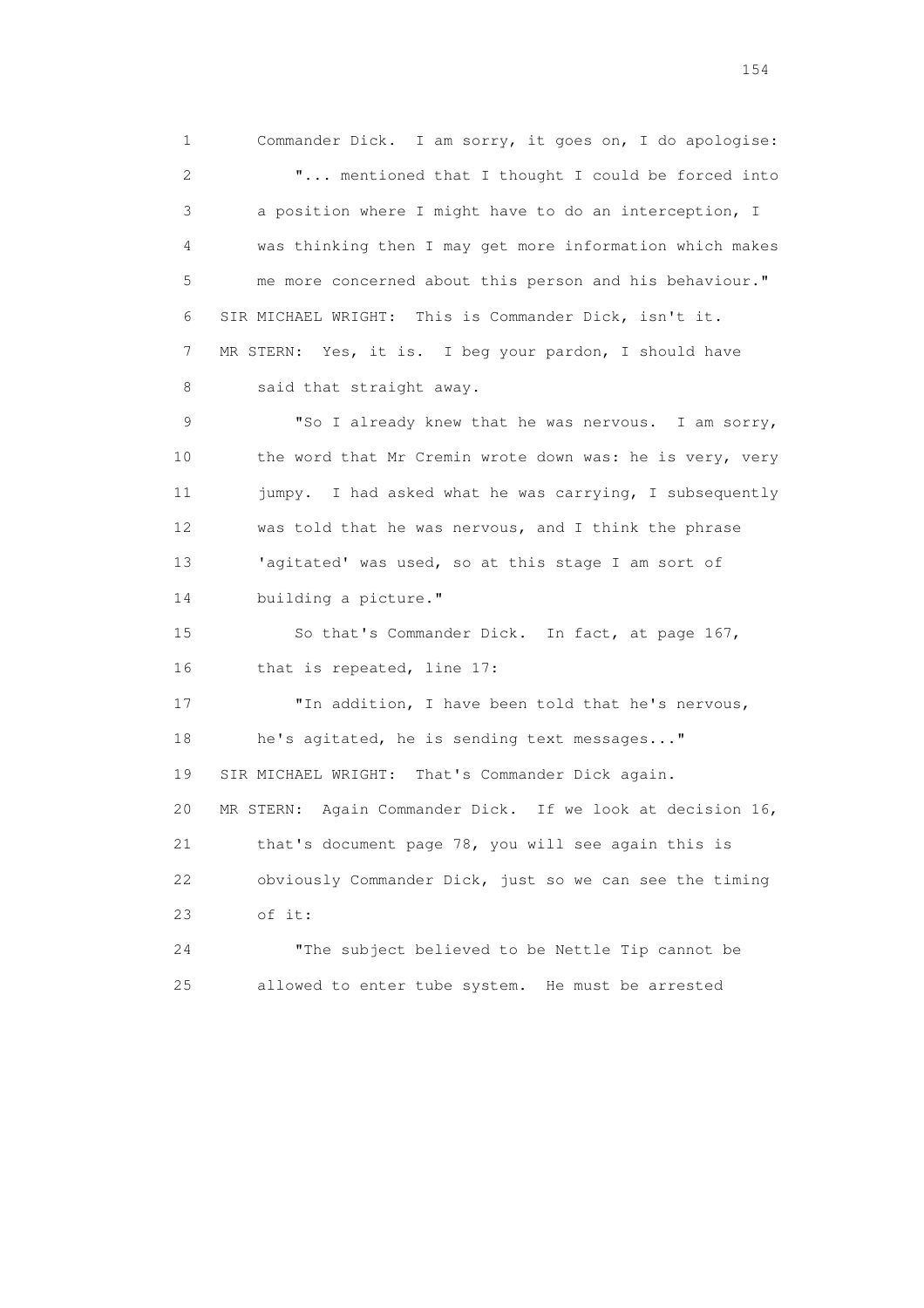1 before by SO19.

 2 "Reason. 3 "The man is believed to be suspect for one of 4 yesterday's suicide bomb attempt. He is described as 5 'very jumpy' and agitated [and] he has been on phone and 6 sending text messages." 7 She goes on to say: 8 "This is (Stockwell) the tube entrance where one of 9 the suspects entered the system yesterday. I have 10 checked and re-checked the identification and [the] team 11 state they believe him to be subject." 12 Can I also please ask you about Trojan 80, which you 13 will see at document page 346, if you look at the bottom 14 of the page: 15 "Review of Tactics -- subject seen leaving the 16 address ... Nettle Tip seen top deck outside Brixton 17 tube seen to be jumpy made phone call ...", et cetera. 18 At the bottom of that page: 19 "Decision by the DSO not to let the subject on the 20 tube for risk of explosive devices." 21 So it seems you were not alone in coming to that 22 conclusion. 23 If we look, please, a little further down at the 24 rationale: 25 "Previous underground devices. Positive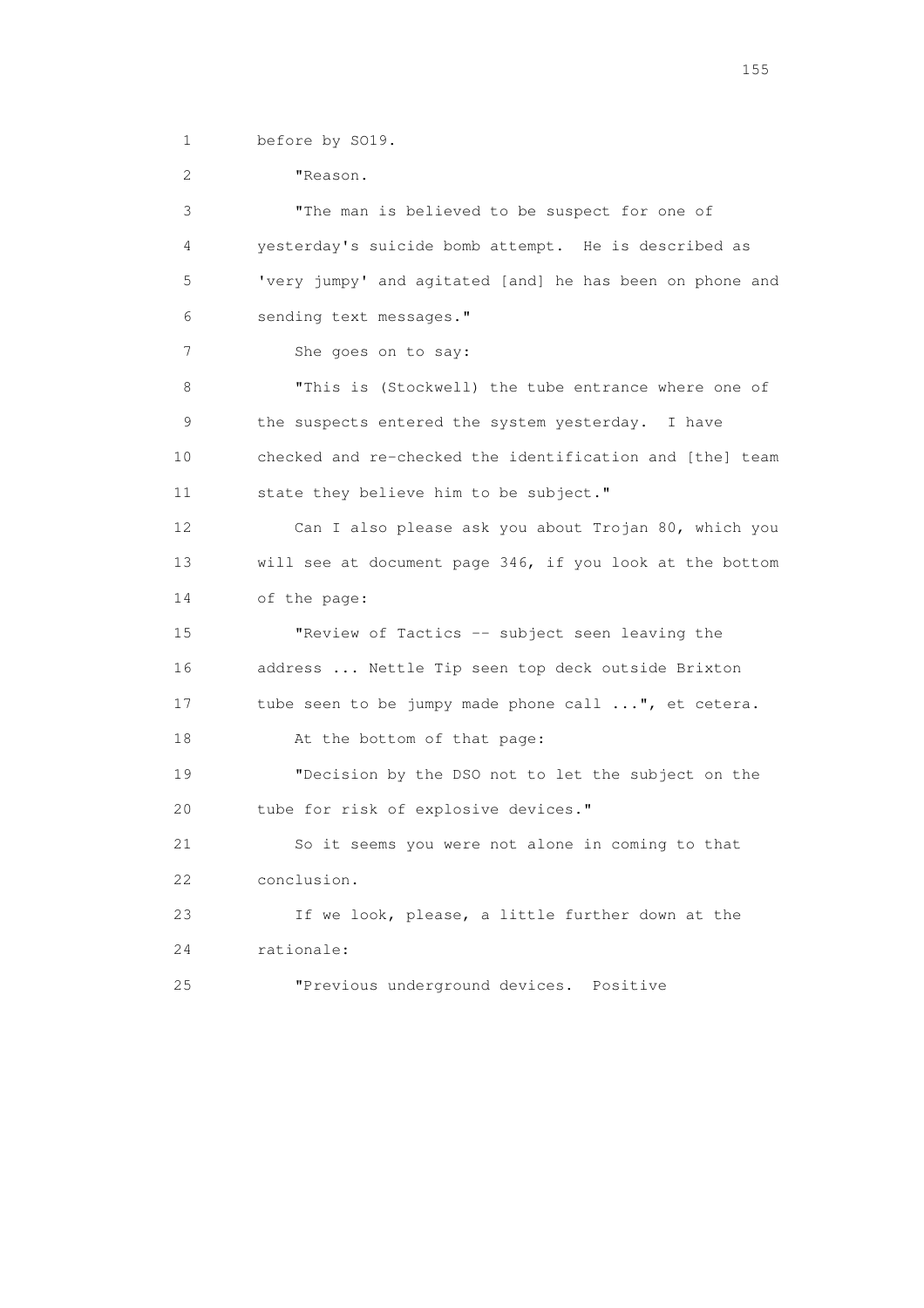1 identification of subject by surveillance as Nettle Tip 2 subject made phone calls and text messages seen to be 3 made. Subject seen to be nervous. No bags seen but 4 still posed a threat. Body devices et cetera." 5 So those are two references to "nervous", I think 6 that we can see, both from Commander Dick and Trojan 80. 7 Do you know now where it came from, whether it was over 8 the surveillance radio or any other radio? 9 A. Sir, as I have stated, I assume this was the 10 surveillance officers speaking because that implies 11 in-depth knowledge and a vision of someone. 12 Q. The next matter I want to ask you about, please, is 13 a matter raised again by Mr Mansfield, statement 14 page 356, line 13. You can see there is the sentence: 15 "I remember hearing, 'Units beware SO19 units are 16 moving through'..." 17 Do you see that? 18 A. Yes, sir. 19 Q. What Mr Mansfield put to you was this, page 45 of today: 20 "No surveillance officer seems to be in a position 21 to corroborate this or say, there is no record of this 22 being said; in fact their position is even worse. 23 Certainly their leader didn't really know until the very 24 last minute what SO19 were doing." 25 He asked you if you had made a mistake about that.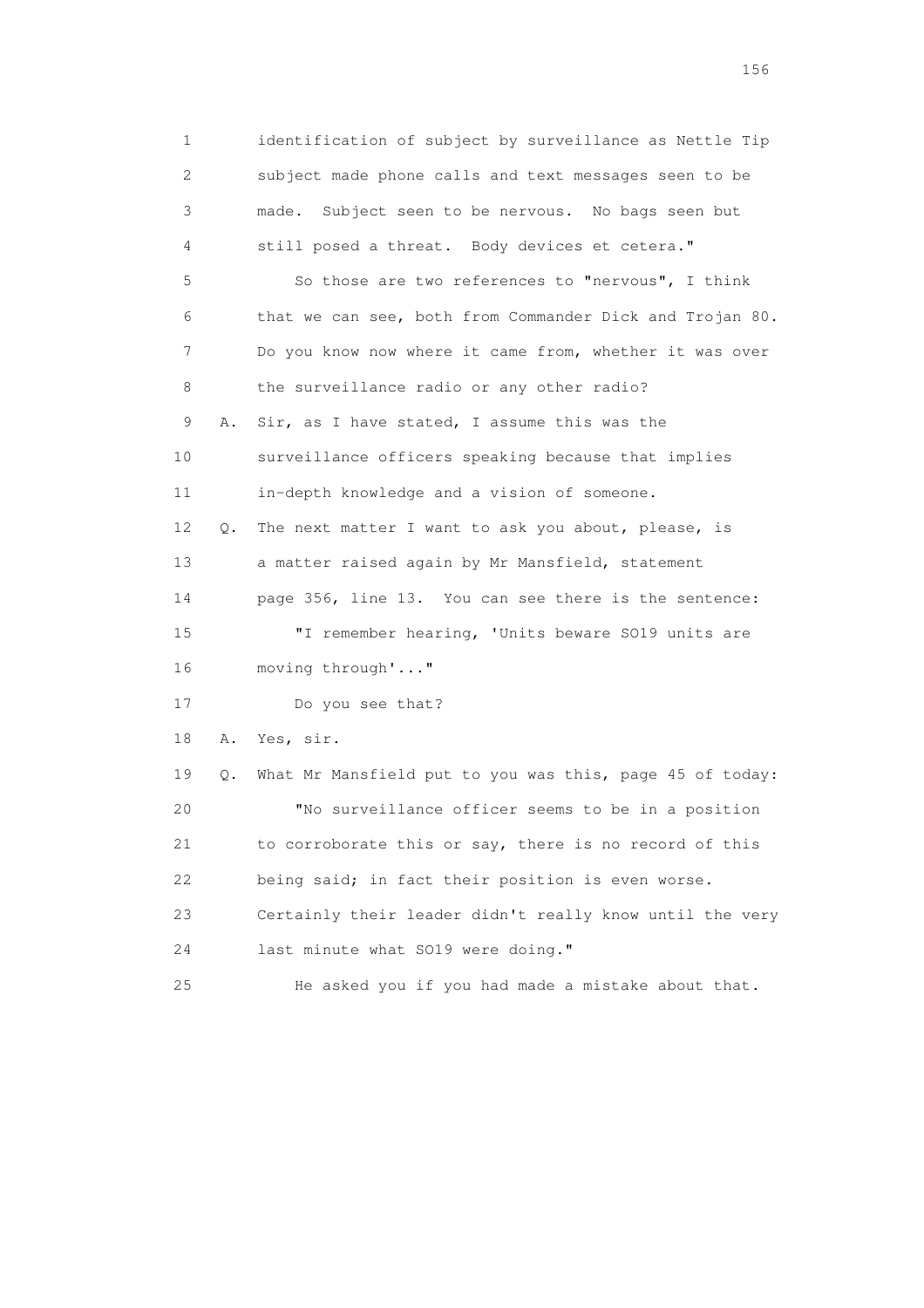1 Can we look, please, at the evidence that there has 2 been in this regard to see whether or not that is both 3 accurate and fair. Day 22, 21 October, please, 4 page 121, line 3. This is James, the leader of the grey 5 team, people will recall: 6 "Question: So the answer to my question was yes, 7 you did broadcast over the Cougar that CO19 may be 8 joining the -- making its way through the follow? 9 "Answer: Yes, I did, sir, yes." 10 Could we look at statement page 228, just in case 11 anyone were to think that James had said that in 12 evidence but actually not said it in his statement on 13 a much earlier occasion. Line 17, it's about halfway 14 down: 15 "I recall mentioning to the team over the radio that 16 SO19 were making their way." 17 So that's James. Can we look now, please, at Adam, 18 Day 24, 23 October, page 135. I should just remind 19 people, so far as Adam is concerned, Adam was a witness 20 whose statement was read as agreed evidence. Line 16, 21 part of his statement reads, and it's quoted: 22 "The first time I remember receiving information 23 that SO19 were involved was when I heard over the radio 24 just before the subject reached Stockwell station, and 25 was still held on the bus, from James that they were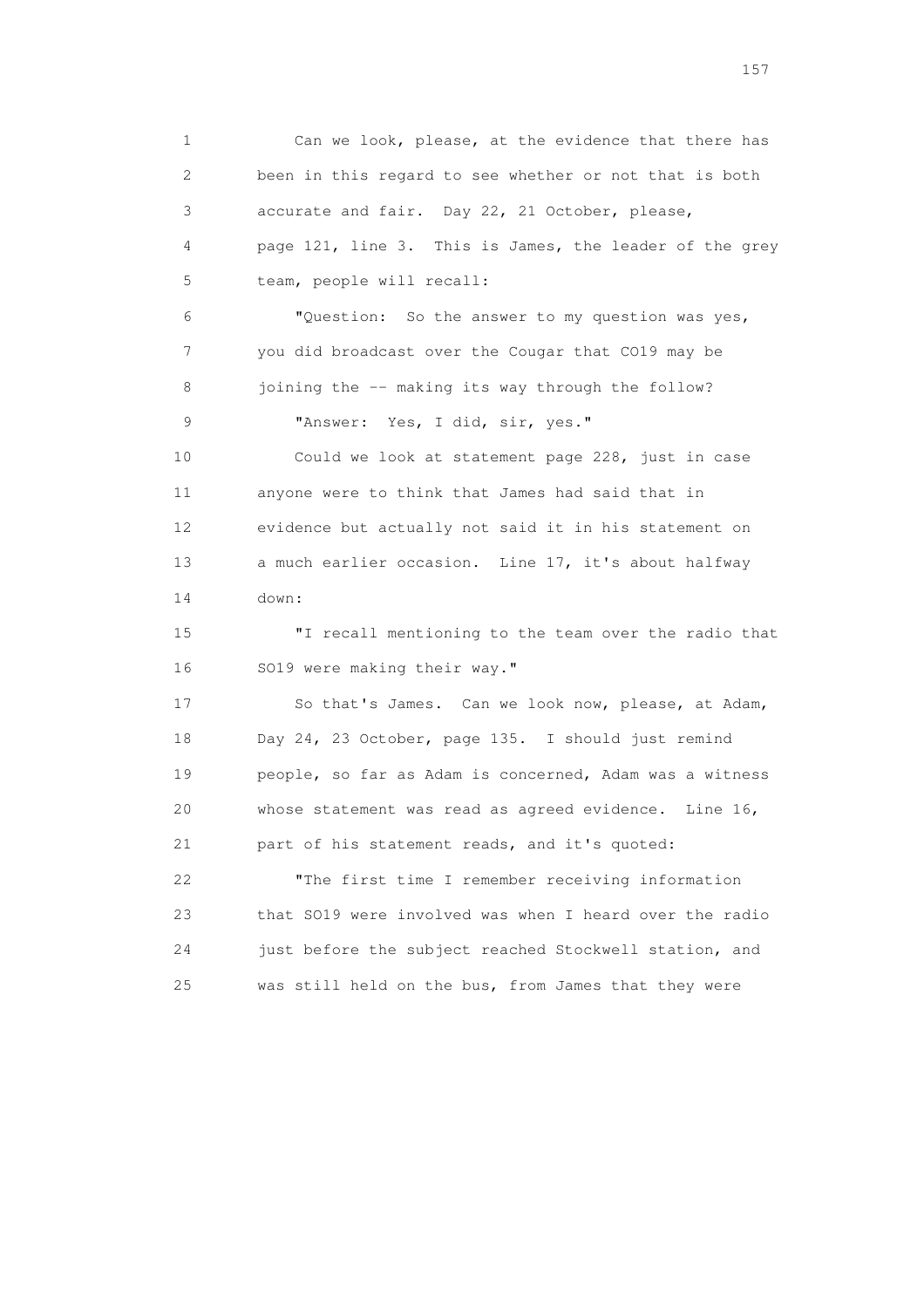1 making their way to join us."

 2 So that's James. Can we look at Ivor, please, 3 Day 23, 22 October, page 161, I am sorry to have to go 4 through this with you but obviously a suggestion has 5 been made and we have to look at whether it's a fair or 6 accurate suggestion, or one that maybe suffers from 7 perceptual distortion. 8 Page 161, line 8, this is Ivor, who gave evidence as 9 you will remember a few days ago: 10 "Question: Do you remember in the course of that 11 journey, there being a reference to SO19? Do you 12 remember James, the grey team leader, saying something 13 about SO19? 14 "Answer: Yes, sir, if I can clarify, I drafted 15 a further statement dated --" 16 Then the date is put to him. Then a little further 17 down, line 17: 18 "Question: Page 209, we can probably get it up on 19 the screen. Can you see the third paragraph down and 20 fourth line down, it begins: 21 "'As the bus in which the subject was seated 22 approached Stockwell, I recall hearing James state on 23 the covert Cougar radio system that CO19 may be making 24 their way through the follow.' 25 "Answer: Yes, sir.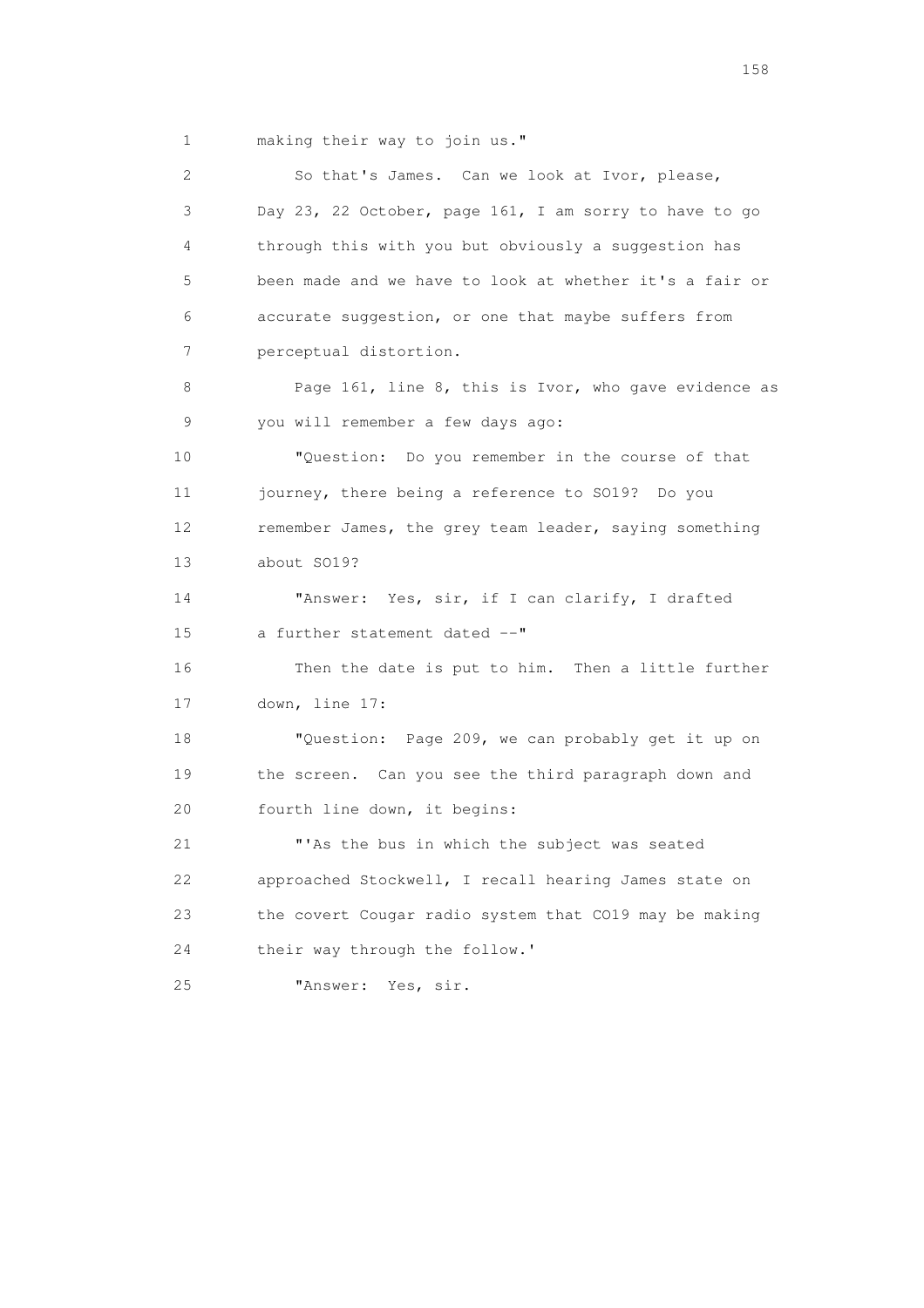1 "Question: We can take that off the screen. Do you 2 remember that being said as you were getting towards 3 Stockwell tube? 4 "Answer: Yes, sir." 5 SIR MICHAEL WRIGHT: Have you run out? 6 MR STERN: I'm going to leave it there. 7 SIR MICHAEL WRIGHT: It's just that a member of the jury 8 wants a break. 9 MR STERN: I can understand that. 10 SIR MICHAEL WRIGHT: Let me know as soon as you are ready to 11 go on, please. 12 (2.53 pm) 13 (A short break) 14 (3.05 pm) 15 (In the presence of the jury) 16 SIR MICHAEL WRIGHT: As we are finishing today at 4, I am 17 afraid you have had your break. 18 Yes, Mr Stern. 19 MR STERN: I want to ask you a little about perceptual 20 distortion, if I may, please. 21 We have heard other witnesses describe it as tunnel 22 vision. Is that a description that accords with your 23 understanding? 24 A. It's one of the descriptions and one of the side effects 25 that perceptual distortion or action in a fast-moving,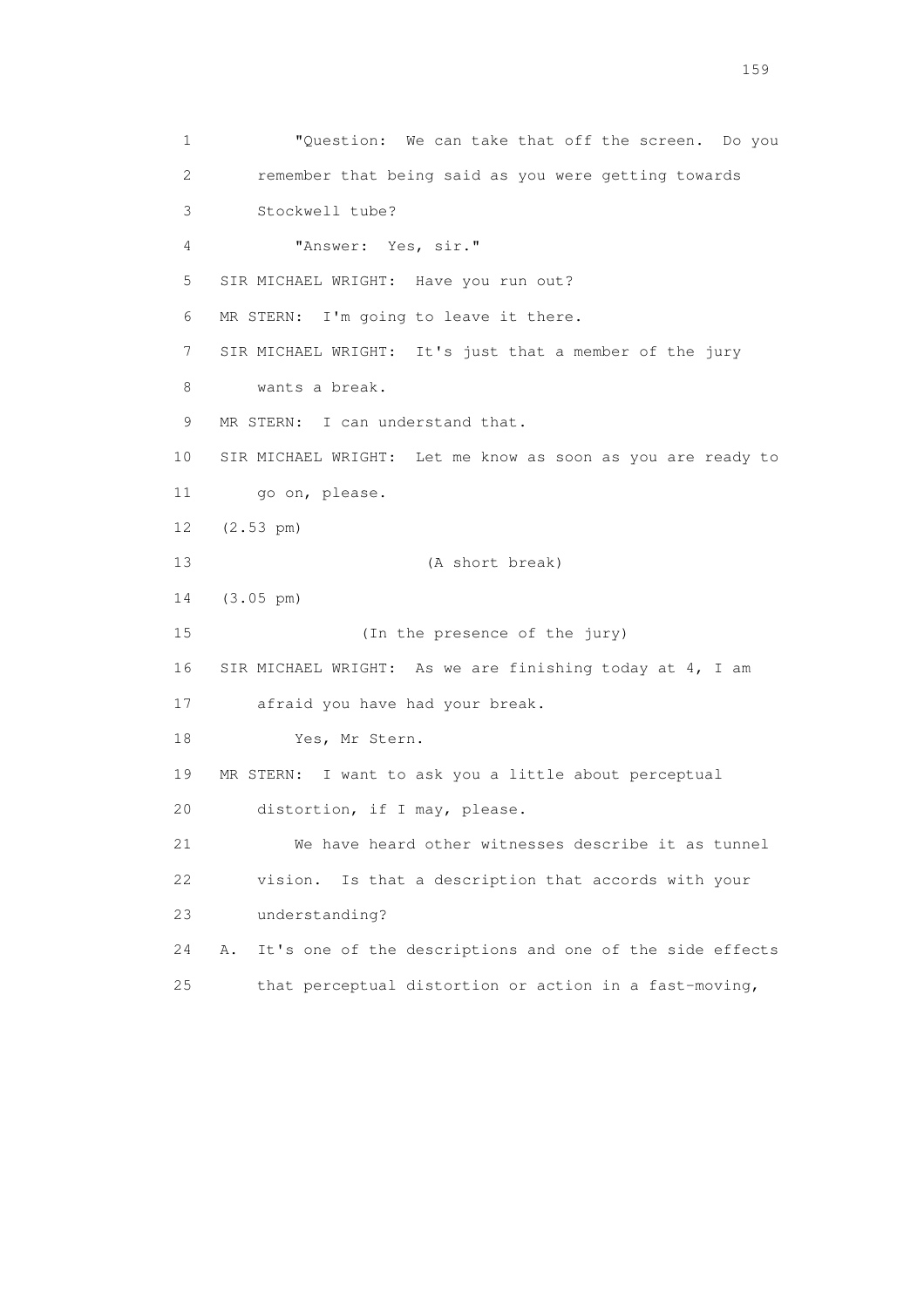1 perhaps a threatening life situation can have on you, 2 yes, it is, sir. 3 Q. Is that tunnel vision directed to the threat as 4 perceived by the individual? 5 A. It certainly can be, sir. Perceptual distortion is, 6 it's a very individual thing. It might affect me in 7 a certain situation and it might affect someone else in 8 a different way. It's not only tunnel vision, it could 9 be reduced sound, reduced light, it could be any number 10 of things, at different timings or timings of events can 11 be slightly confused. 12 SIR MICHAEL WRIGHT: Mr Stern, I think I ought to just check 13 that nobody is objecting to this, because I perceive 14 that what the witness must be doing is giving us the 15 benefit of what he has been told by appropriately 16 qualified experts. 17 MR STERN: I am pretty sure he has given that on a number of 18 occasions about Kratos and various other things. 19 SIR MICHAEL WRIGHT: No, this is a psychiatric or 20 psychological problem, but as nobody has leapt to their 21 feet in a state of rage, I am assuming that there are no 22 objections. 23 MR STERN: I can't imagine anybody here getting to their 24 feet in a state of rage, but perhaps I will just carry 25 on. There are only a couple more questions.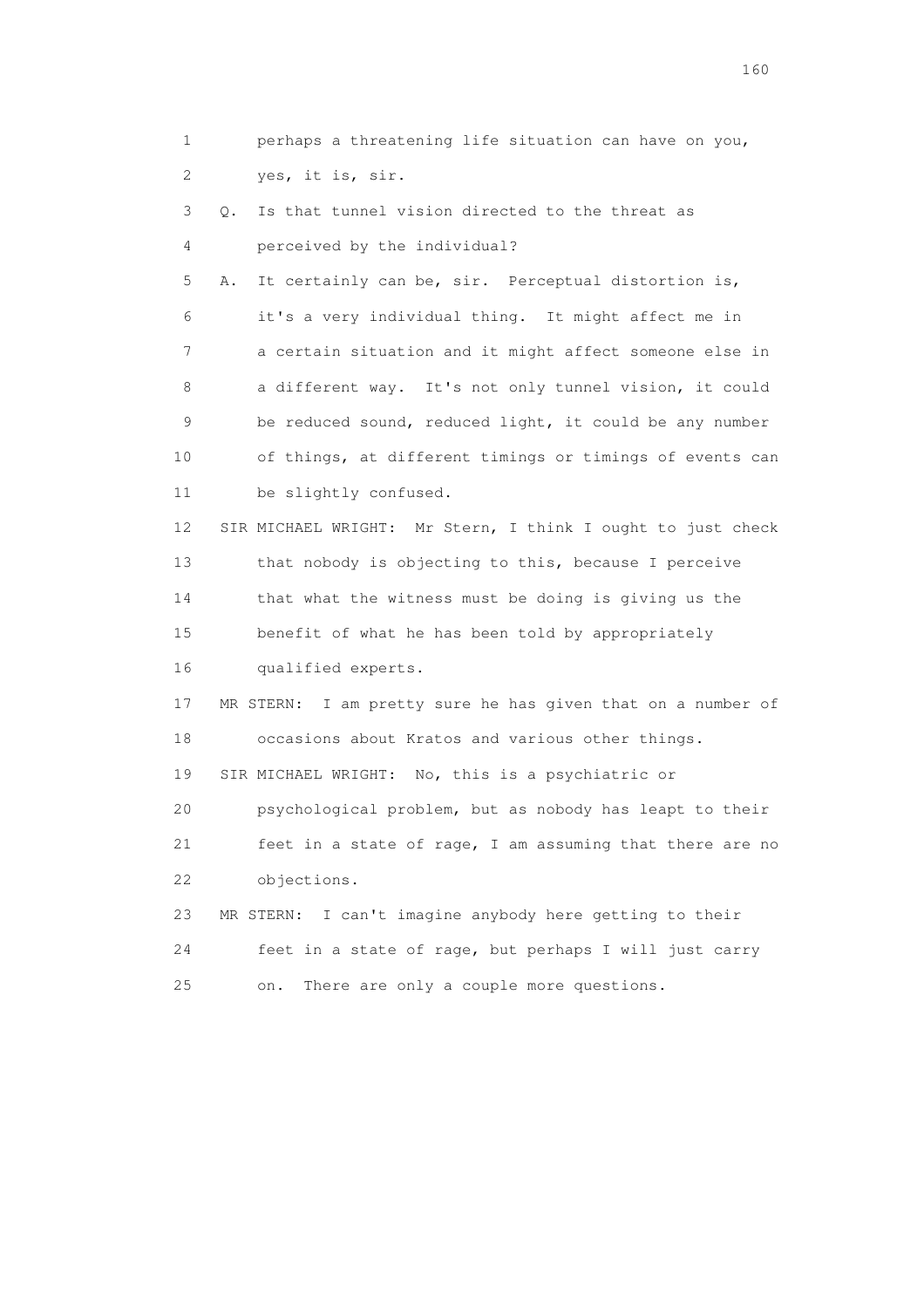1 SIR MICHAEL WRIGHT: You carry on.

| 2. | Can I ask this: does it, so far as you are<br>MR STERN:        |
|----|----------------------------------------------------------------|
| 3  | concerned, come to this, that you end up so focused on         |
| 4  | a particular threat rather than the circumstances that         |
| 5  | surround it, and I am not asking for a psychiatric or          |
| 6  | a psychological analysis, I am asking insofar as you           |
| 7  | understand your own perceptual distortion, does that           |
| 8  | accurately set it out?                                         |
| 9  | Yes, sir, I think it does --<br>Α.                             |
| 10 | SIR MICHAEL WRIGHT: Is this, no disrespect to you, you may     |
| 11 | well have been studying the psychology, I don't know,          |
| 12 | but am I to assume that what you have been saying to           |
| 13 | Mr Stern is the advice you have been given by your own         |
| 14 | superiors in the police?                                       |
| 15 | No, sir, this is stuff or information -- I am a firearms<br>Α. |
| 16 | instructor, and part of my teaching to students are the        |
| 17 | possible feelings, effects or things that they might           |
| 18 | feel when faced with this type of scenario.                    |
| 19 | SIR MICHAEL WRIGHT: I understand that. Where do you get it     |
| 20 | from?                                                          |
| 21 | I get it from -- good point, sir, this is something<br>Α.      |
| 22 | that's passed on from instructor to instructor, and also       |
| 23 | from reading that I have done on the subject as well,          |
| 24 | sir.                                                           |
| 25 | I understand the point. It is from<br>SIR MICHAEL WRIGHT:      |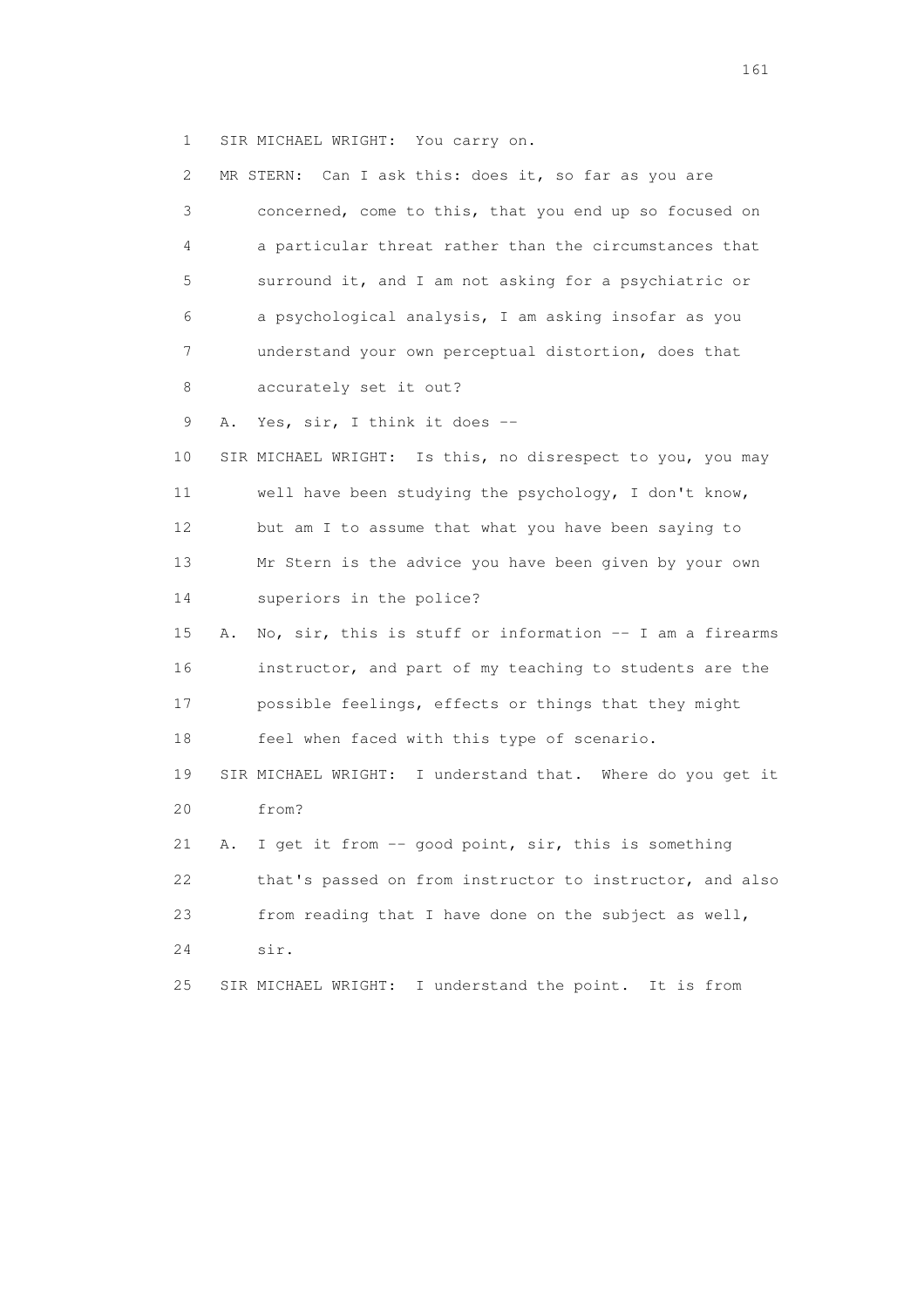1 your own reading and the, if you like, the accumulated 2 understanding of the police force? 3 A. That's correct, sir, yes. 4 SIR MICHAEL WRIGHT: Very well. 5 MR STERN: Thank you. 6 Sorry, just coming back to that, so far as you are 7 concerned, does that entail a focus on the threat rather 8 than the surrounding circumstances? 9 A. Yes, it does, sir. 10 Q. I want to look at the tactical options document, 11 page 30, and I think we can do this rather briefly. Can 12 I just ask you, did I understand you to say that you had 13 not seen that prior to today? 14 A. I don't recall it, sir, no. 15 Q. Do you consider, having looked at it, I don't know 16 whether you have had an opportunity of reading it all, 17 I know Mr Mansfield referred you to one or two lines, 18 but having looked at it, does it apply more to armed 19 response vehicles than specialist firearms officers? 20 A. Sir, if I -- may I read it through, please. 21 Q. Of course, please do, I am sorry you weren't given the 22 opportunity to do that before, but have a look at it now 23 and read it through, please. (Pause) 24 SIR MICHAEL WRIGHT: This is directed to vehicles, Mr Stern? 25 MR STERN: I'm asking whether it's directed to armed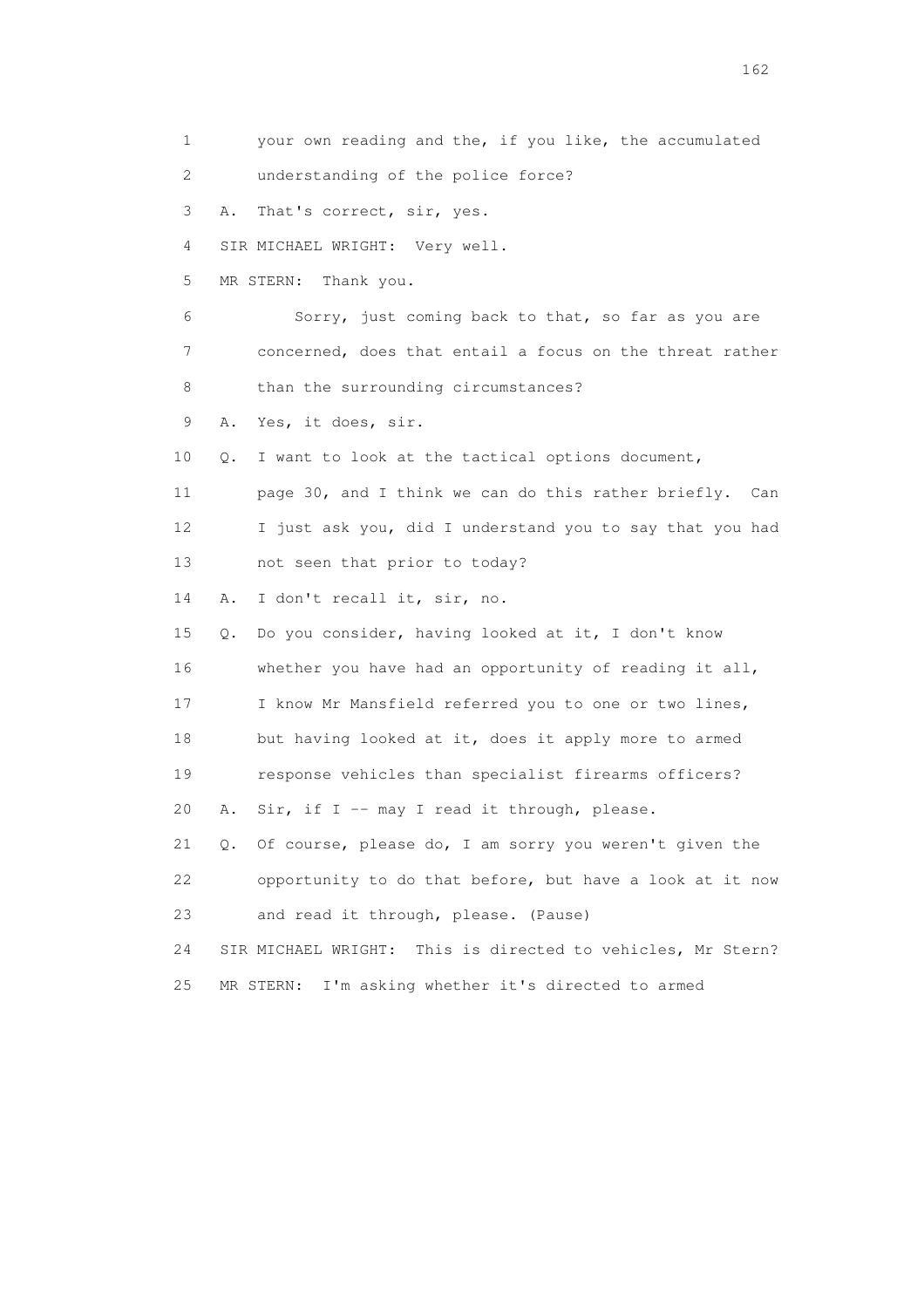1 response vehicles, in other words spontaneous events 2 rather than planned events? 3 A. Right, sir -- 4 MR MANSFIELD: There is a hidden premise there that SO19 in 5 terms of SFO groups aren't involved in spontaneous. 6 It's only ARV. 7 MR STERN: I am not suggesting that at all. 8 A. I have had a chance to read it, sir, and I can't tell 9 you whether that is role specific for armed response 10 vehicles or in fact for specialist firearms trained 11 officers; I can't just from that snapshot of that 12 document, I am sorry. 13 Q. Does it seem to deal with the situation that we are 14 involved in here, that is to say where somebody had been 15 identified as a failed suicide bomber? 16 A. It could well do, yes, sir. 17 Q. So where a person is suspected of carrying a bomb but it 18 doesn't actually deal with the identification, I think, 19 here; is that right? 20 A. That's correct. 21 Q. In any event, as we can see, as the learned Coroner 22 I think indicated earlier, this is not a situation that 23 you found yourself in with the ability to place yourself 24 in cover? 25 A. It, it certainly didn't happen like that as regards

<u>163</u>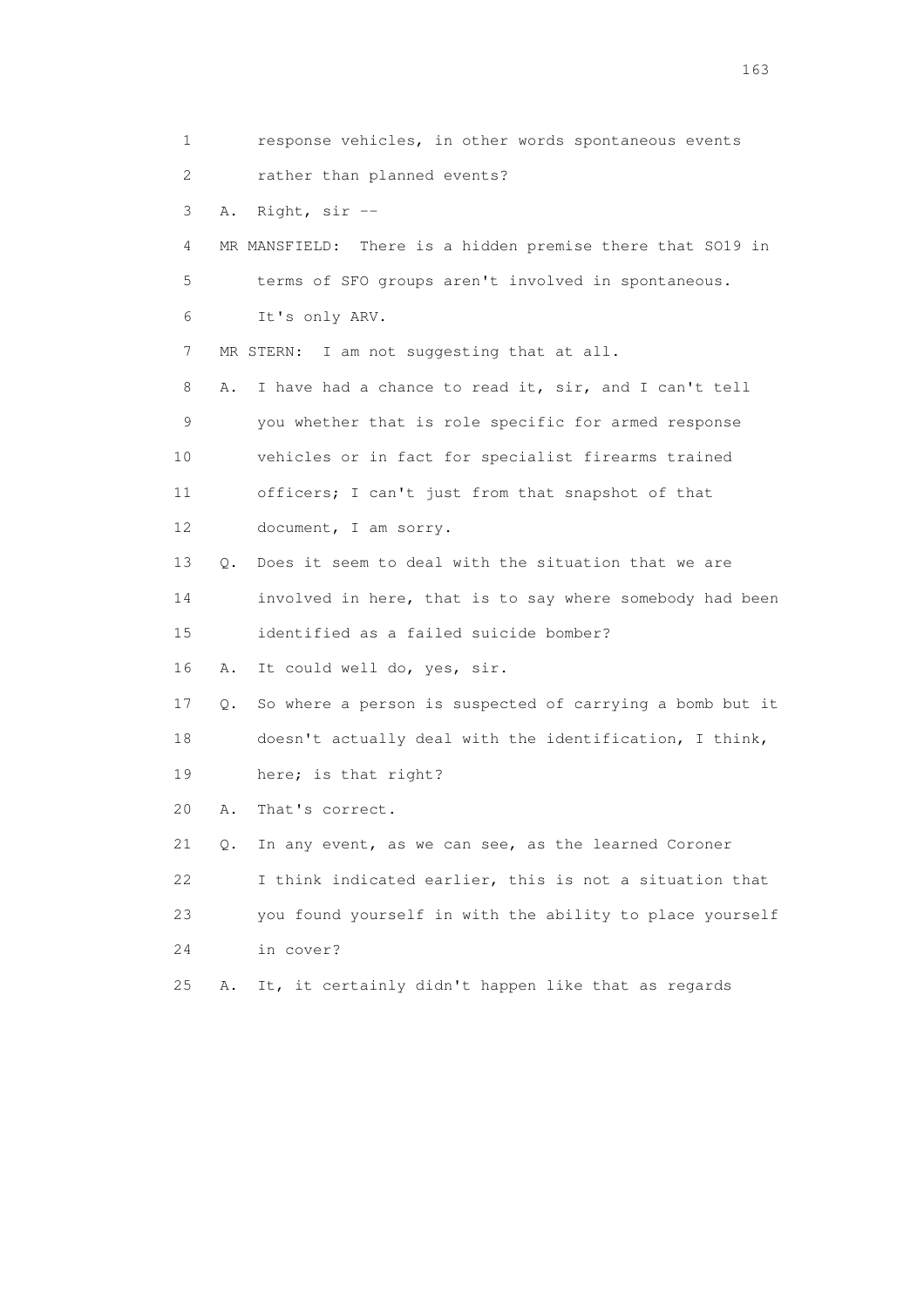1 through being almost just fed on to our suspect, as it 2 were, so it didn't lend itself to do that.

 3 Q. Thank you. The next topic I want to look at, please, is 4 document page 290. This is a page, as I'm sure you will 5 recognise, and I know the jury have had it referred to 6 them before, from the ACPO manual, the firearms manual; 7 yes?

8 A. Yes, it is, sir.

 9 Q. I would like you to just to look at 4.1, please, because 10 you were asked questions about oral warnings, and 11 perhaps it's just as well that we look at what the 12 manual says about it:

 13 "AFOs [that is authorised firearms officers] shall 14 identify themselves as such and shall give a clear 15 warning of their intent to use firearms, with sufficient 16 time for the warnings to be observed, unless to do so 17 would unduly place any person at a risk of death or 18 serious harm, or it would be clearly inappropriate or 19 pointless in the circumstances of the incident."

 20 Did you have any of that in mind when you said to 21 Mr Mansfield a little earlier that in fact you didn't 22 think that you should have given a warning? 23 A. I did have that in mind, and through what I was feeling 24 at the time and the threat I perceived at the time, it 25 says that it would have been clearly inappropriate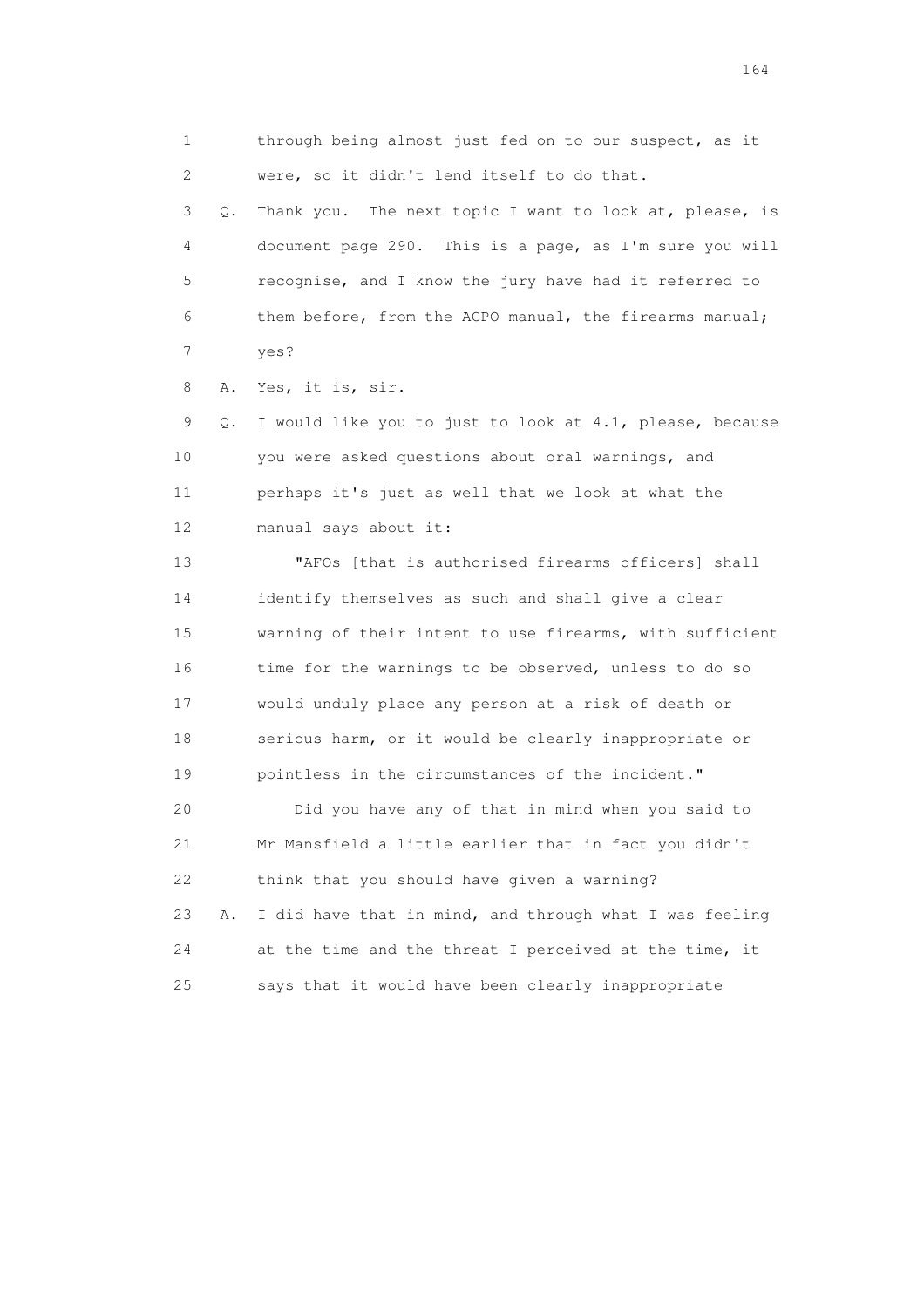1 really to give them the warning, but as I said, I have 2 made a mistake and it was just an automatic reaction 3 through my years of operations in the covert field and 4 overt field of identifying myself as a firearms officer. 5 Q. Again, it was suggested to you that a number of 6 witnesses, including Ivor, had not heard, "Armed 7 police"; do you remember that suggestion being put to 8 you? 9 A. I remember the suggestion, sir, yes. 10 Q. So I want to just look, please, at a few -- I am not 11 going to look at all the witnesses who are yet to come 12 or indeed all the witnesses who have given evidence, but 13 I want to just look at a few with you, please. I am 14 just going to deal with some of the ones that 15 Mr Mansfield mentioned. 16 This is a firearms officer Delta 9 that was 17 mentioned. Can we look at statement page 449. Of 18 course people will appreciate we have not heard from 19 this witness yet, but looking at his statement, doing 20 the best we can at this stage, and we can see line 3, 21 this is one of the firearms officers: 22 "At the bottom of the escalators, I turned left 23 through one of the archways giving access onto platform 24 1." 25 We are familiar with that location now: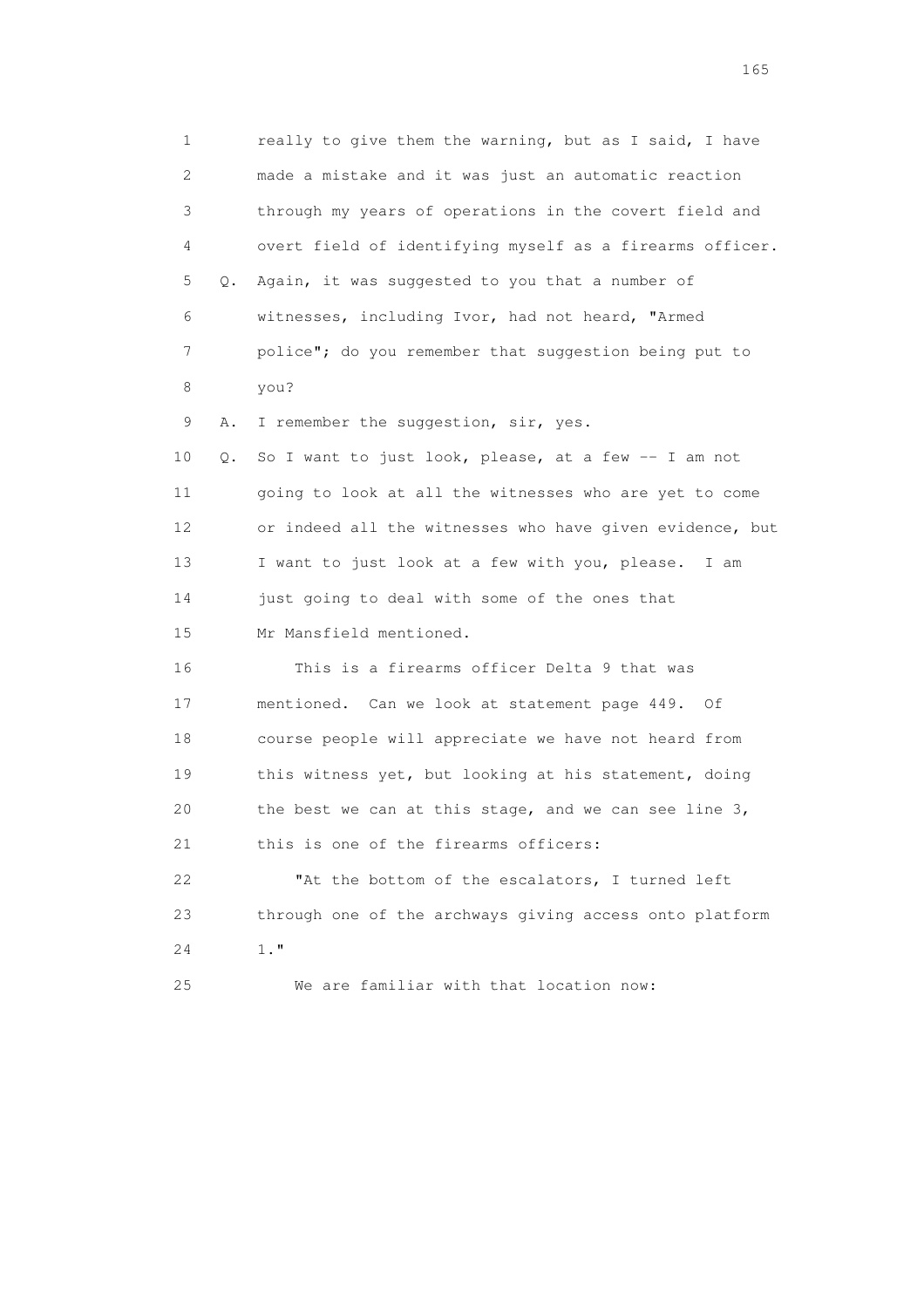1 "I saw a train stationary at the platform with the 2 doors open. By the archway on the platform was a plain 3 clothes officer who pointed diagonally right into the 4 open doors and said something like, 'That's him there on 5 the train'. The entrance I come out of onto the 6 platform was only a short distance from the open doors 7 towards which the male was indicating. I saw a darker 8 skinned male wearing a blue denim jacket and blue denim 9 jeans sitting on the tube facing me so he was on the 10 wall side of the carriage as opposed to the platform 11 side of the carriage. I could hear people shouting 12 'Armed police'. He was sitting in the first or second 13 set along from the double doors. As I approached 14 I heard more shouting of 'Armed police'. The male then 15 suddenly stood up and tried to get away but he was 16 quickly grabbed hold of by plain clothes officers, I got 17 onto the train and saw Charlie 2 on the male's 18 right-hand side and Charlie 12 on the male's left and 19 another male to the front of the male. The male seemed 20 to have gone rigid. I thought he was resisting. 21 I could see his hand down to his right side and bent 22 down to control the bottom half of his body and try and 23 get his hands to stop him detonating a device." 24 Now, obviously we haven't heard from that witness

25 but can I just ask you because obviously you are not

<u>166</u> **166**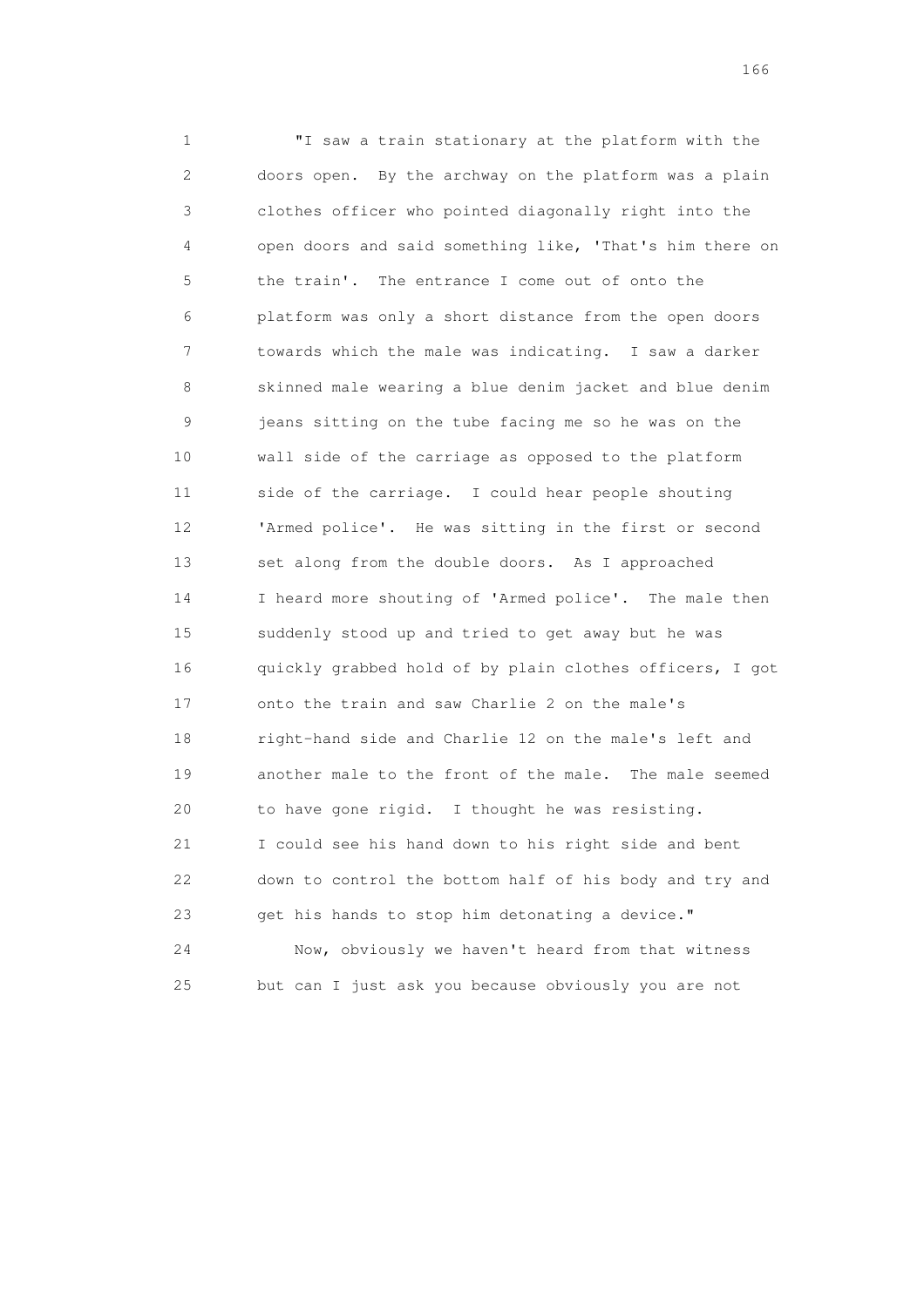1 going to come back and give evidence, were you aware of 2 anybody bending down and trying to control the bottom 3 half of the suspect's body, trying to stop him 4 detonating a device, were you aware of that? 5 A. No, sir. 6 Q. If we look at the foot of the page, I think he repeats 7 the same point, four lines up: 8 "I remember thinking when I first saw the male and 9 he was challenged, or realised police were approaching 10 him, and he suddenly stood up, that this was 11 a determined attempt to get away from the police. 12 I believed he was trying to get away so that he could 13 detonate a device." 14 I think you have told us that that was your state of 15 mind as well? 16 A. Yes, sir. 17 Q. Can I ask you, while we are on that possibility of 18 getting away, obviously you probably didn't think about 19 it at the time, but we know that you came in through 20 double doors? 21 A. That's correct, sir, yes. 22 Q. To the right of you, at the end of the carriage, is 23 a single door? 24 A. Yes, sir, I believe so. 25 Q. Now, we know that Ivor, you and C2, who were the first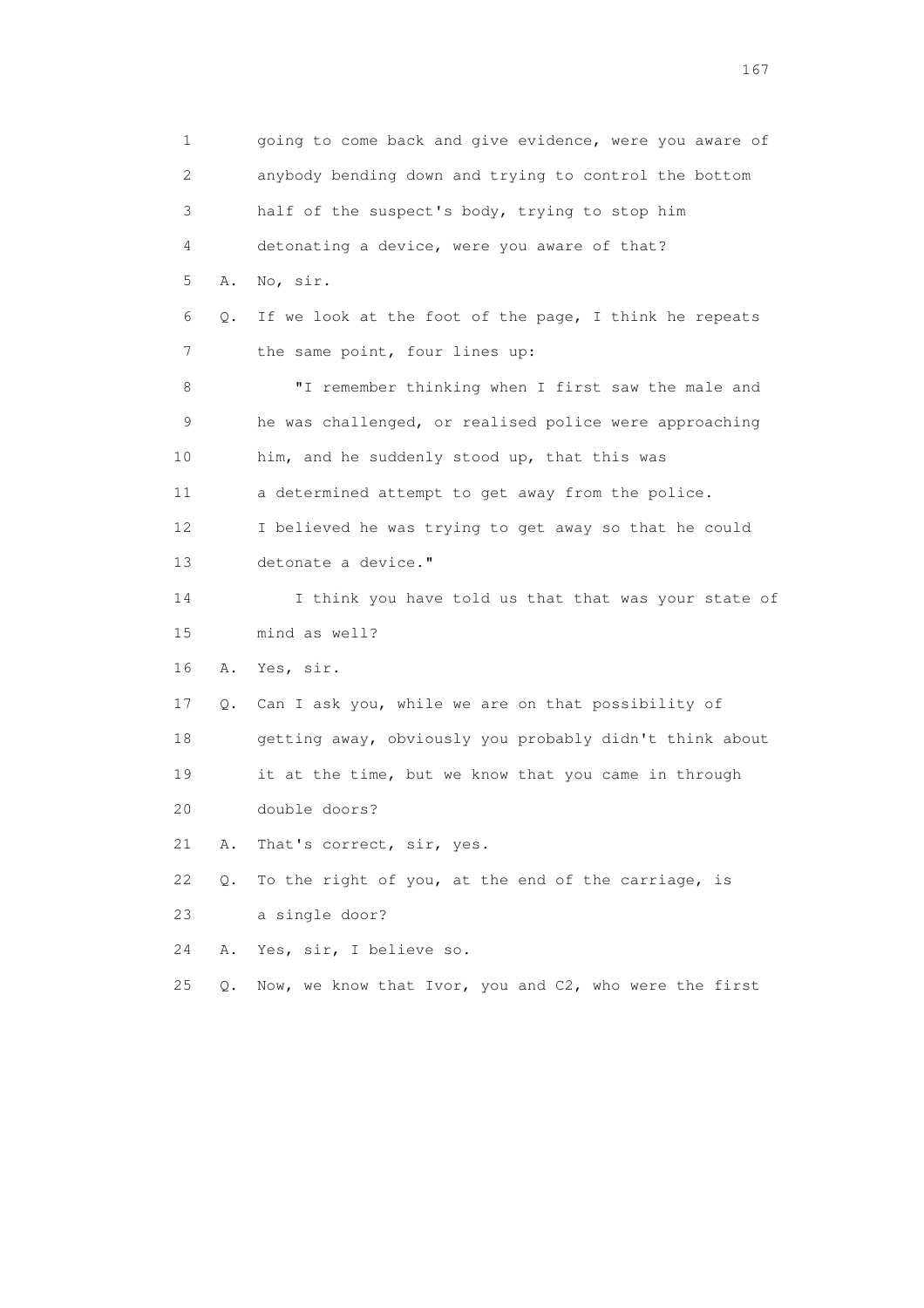1 ones there, were all in the double doors; yes? 2 A. Yes, sir. 3 Q. Did you ever see that individual move towards the single 4 door, in any way try and get out that way? 5 A. No, sir, not at all. All movement was directed at 6 myself. 7 Q. We are going to hear evidence and it may be you won't be 8 able to answer this, but were you able to see whether 9 anyone was in fact blocking that single doorway? 10 A. I can't recall, sir. 11 Q. Thank you. Could we look, then, please at Ken? Again 12 this is a witness who we have not heard from, but 13 Mr Mansfield referred to him. 14 SIR MICHAEL WRIGHT: If you want one who has, try Geoff. 15 MR STERN: I'm going to come to Geoff, I'm going to come to 16 Ivor, but at the moment I am dealing with Ken, if I may. 17 MR MANSFIELD: Sir, may I make it clear in case it isn't 18 that I was putting the cameo picture that he has 19 described of, "Armed police", gun up and an advance, 20 that's what I put, and there is no witness who confirms 21 that. 22 SIR MICHAEL WRIGHT: That's very considerably narrowing it 23 down, I think, Mr Mansfield, but there you are, 24 Mr Stern, you have heard that it's contracting. 25 MR MANSFIELD: Sir, no, I made that very clear to the

<u>168</u> **168**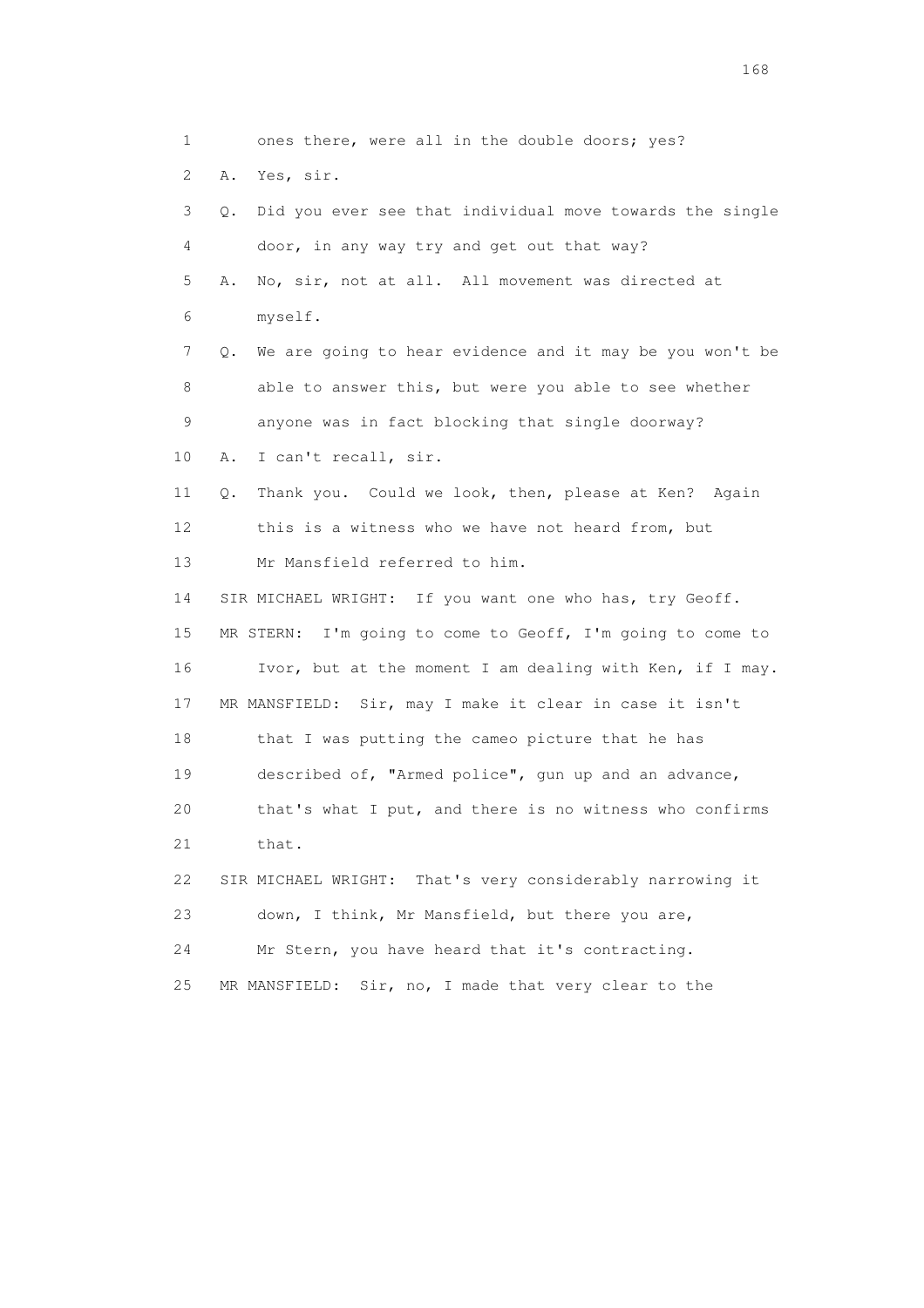1 witness earlier on. I haven't contracted it. That's 2 exactly what I put. He is the only one who talks about 3 that. 4 MR STERN: It seems as if you and I were of the same mind, 5 but can I just deal with these, because I'm going to go 6 through them, despite the interjection. 7 Page 246 in the statements, please. 8 SIR MICHAEL WRIGHT: Which one is this, sorry, Ken? 9 MR STERN: Back on Ken. 10 Line 15, about halfway down: 11 "My view was unobstructed..." 12 Do you have it there? 13 A. Yes, sir. 14 Q. " ... at this time, the male in denim, then, I would 15 describe as, appeared to lunge and bolt forward towards 16 the open door, Ivor and the firearms officers." 17 I think just pausing there, if I may for a moment, 18 you have not described it as "lunge and bolt", but had 19 you discussed this with any of the others who described 20 it as "lunge and bolt", as far as you know? 21 A. No, sir. 22 Q. "This surprised me as it wasn't the reaction I had 23 expected from someone being..." 24 He has written "challenged by the police". We will 25 obviously have to hear from him as to what he means by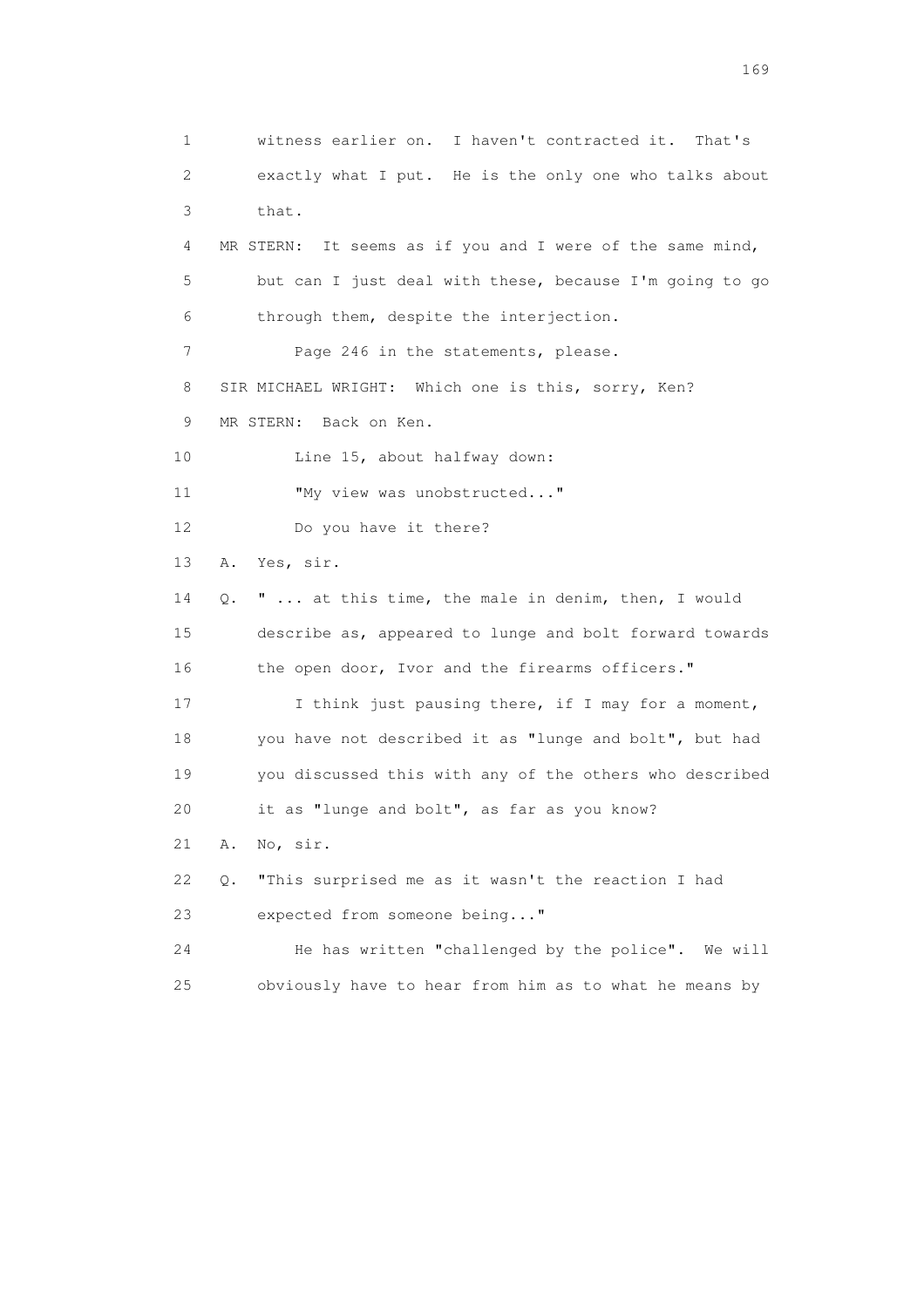1 that?

 2 SIR MICHAEL WRIGHT: Top of the page? 3 MR STERN: I am sorry? 4 SIR MICHAEL WRIGHT: Top line on this extract. 5 MR STERN: Sorry, I am on page 246 in the middle still. 6 SIR MICHAEL WRIGHT: Top of the page as it's shown on the 7 screen. 8 MR STERN: I appreciate that. I think that's a little 9 earlier on. 10 SIR MICHAEL WRIGHT: Maybe. 11 MR STERN: I'll go through it as it's there, line 4: 12 "I heard 'Armed police' shouted loudly as the group 13 of three or four males move toward the doors." 14 Coming back to the passage in the middle, please: 15 "... challenged by police. Aware that the male was 16 showing no signs of compliance I feared for his safety. 17 I have no idea what, but it appeared to me that the male 18 was doing something unusual with his hands which looked 19 odd to me, what was this I do not know other than his 20 manner and movement wasn't that of a person acting in a 21 normal manner, his hands moving around his torso area." 22 Again if I can just stop there for a moment, again, 23 we have not heard from this witness, but I want to ask 24 your reaction because we are going to hear from him, at 25 least I hope so.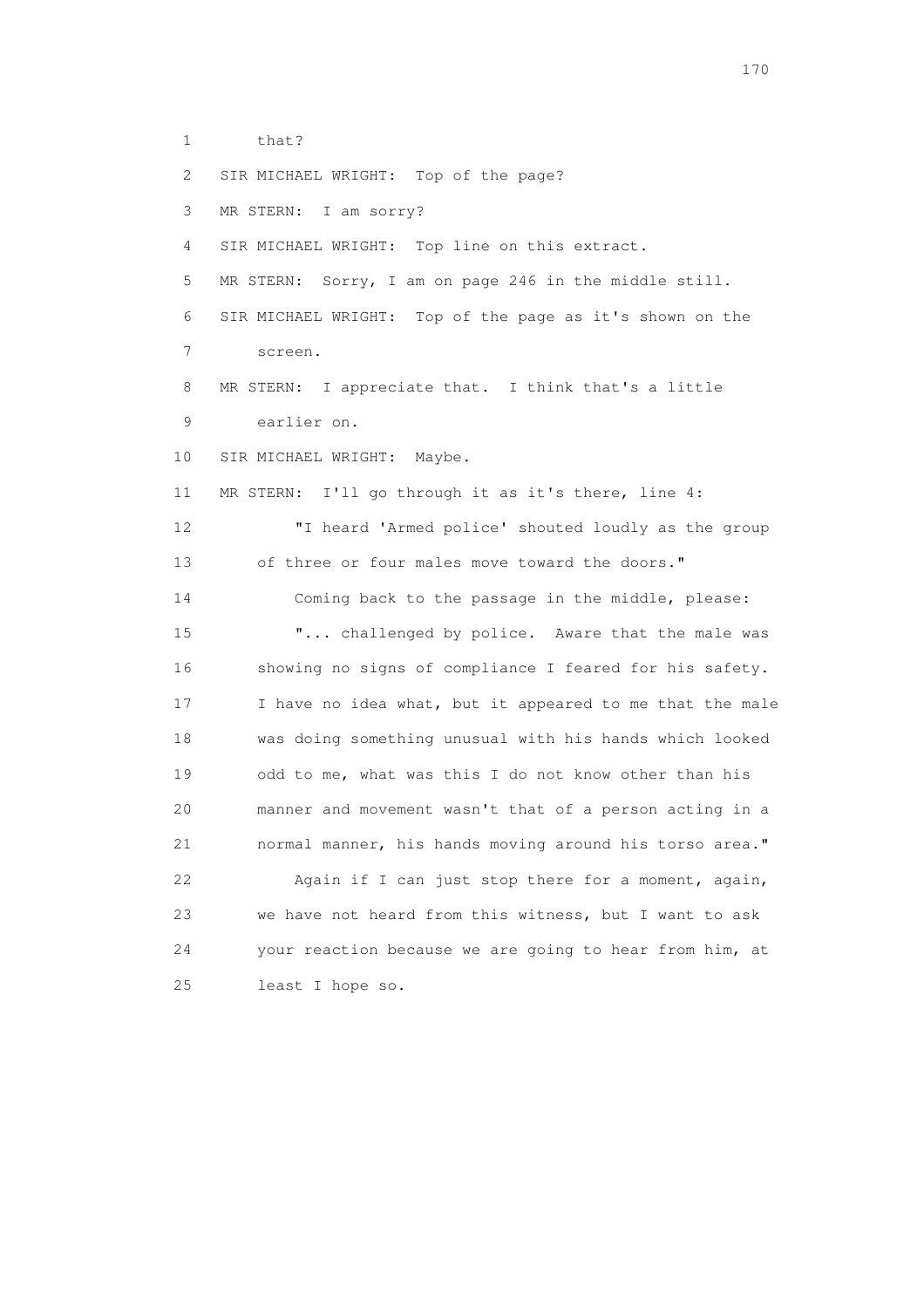1 Does that accord with your understanding of the 2 manner of his hands or is that ... or is that more 3 extreme than you actually understood it to be? 4 A. Sir, my recollection, again it was a snapshot that as he 5 got out of the chair, his hands were, as I have 6 previously described, some length in front of him, 7 towards the leg area, towards -- in front but towards 8 the side, if that makes sense. 9 Q. I am going to interrupt you for a moment, because you 10 have told us the position of them, but according to Ken, 11 his understanding was that it was something unusual with 12 his hands, did it appear usual to you or not? 13 A. It did appear unusual for the fact that he was coming 14 towards us and he didn't know who we were at that stage, 15 and as I said before I just couldn't understand his 16 reaction, for someone just pointing to him, and 17 identifying him, for him to immediately get up and then 18 come towards us with his hands down like that, he must 19 have -- I don't know what he was thinking, but I can 20 only think what I would think and if someone had 21 identified themselves or identified me in that manner, 22 certainly I would have taken it as a threat or at least 23 brought my hands up or done something, but not just to 24 get up and have your hands towards your side like that. 25 To me it was an unnatural movement.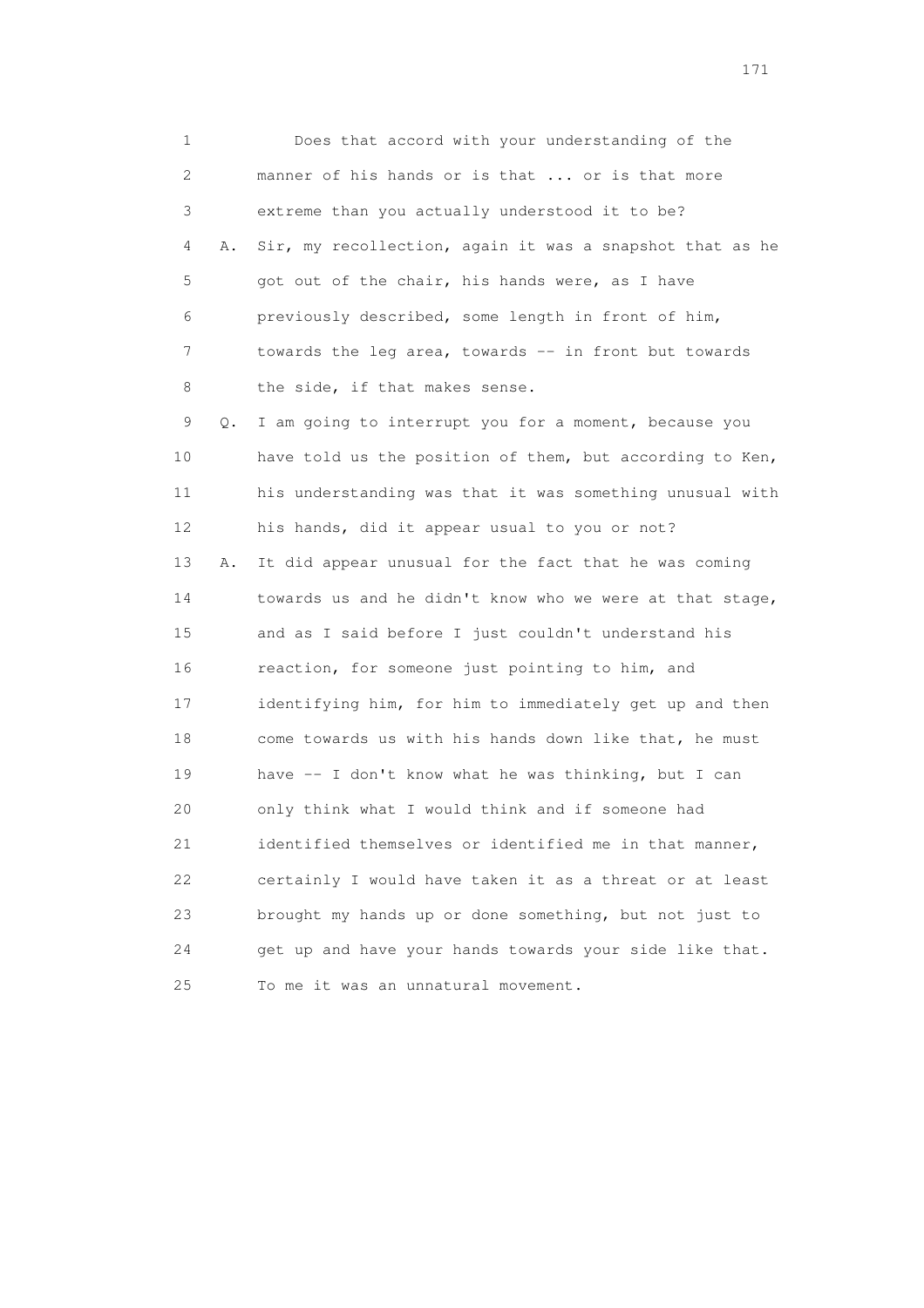1 Q. Carrying on if we may:

| $\mathbf{2}^{\mathsf{I}}$ | "I then saw Ivor turn square on to the male in denim        |
|---------------------------|-------------------------------------------------------------|
| 3                         | and without hesitation, grab the male, Ivor wrapping his    |
| 4                         | arms around the male in denims. Both of them, now in        |
| 5                         | contact moved in a heap back to where the male in denim     |
| 6                         | had originally been sitting. Ivor's head facing in          |
| 7                         | towards the chest area of the male in denim.                |
| 8                         | Simultaneously I saw the SO19 officers close in.<br>They    |
| 9                         | had already entered the  doors and were stood behind        |
| 10                        | I had somehow moved along the carriage and was<br>Ivor.     |
| 11                        | now less than about six feet away from Ivor, his back       |
| 12                        | facing me. I believe I again heard someone shout 'Armed     |
| 13                        | police, get down'. Ivor and the male in denim were          |
| 14                        | still struggling, lying half on, half off the seats.        |
| 15                        | The male in denim showing no signs of complying."           |
| 16                        | Again, does that accord to some extent with your            |
| 17                        | recollection of how it happened?                            |
| 18                        | Α.<br>To some extent, yes.                                  |
| 19                        | Can we look at Ivor, now, please. Day 23, 22 October,<br>Q. |
| 20                        | page 195, line 11. It was suggested that Ivor had not       |
| 21                        | heard anything. I want to just --                           |
| 22                        | MR MANSFIELD: No, I didn't suggest that.                    |
| 23                        | Well, we will get the exact words in a moment.<br>MR STERN: |
| 24                        | "You have heard as I understand it, shouting from           |
| 25                        | the direction of the officers when they are on the          |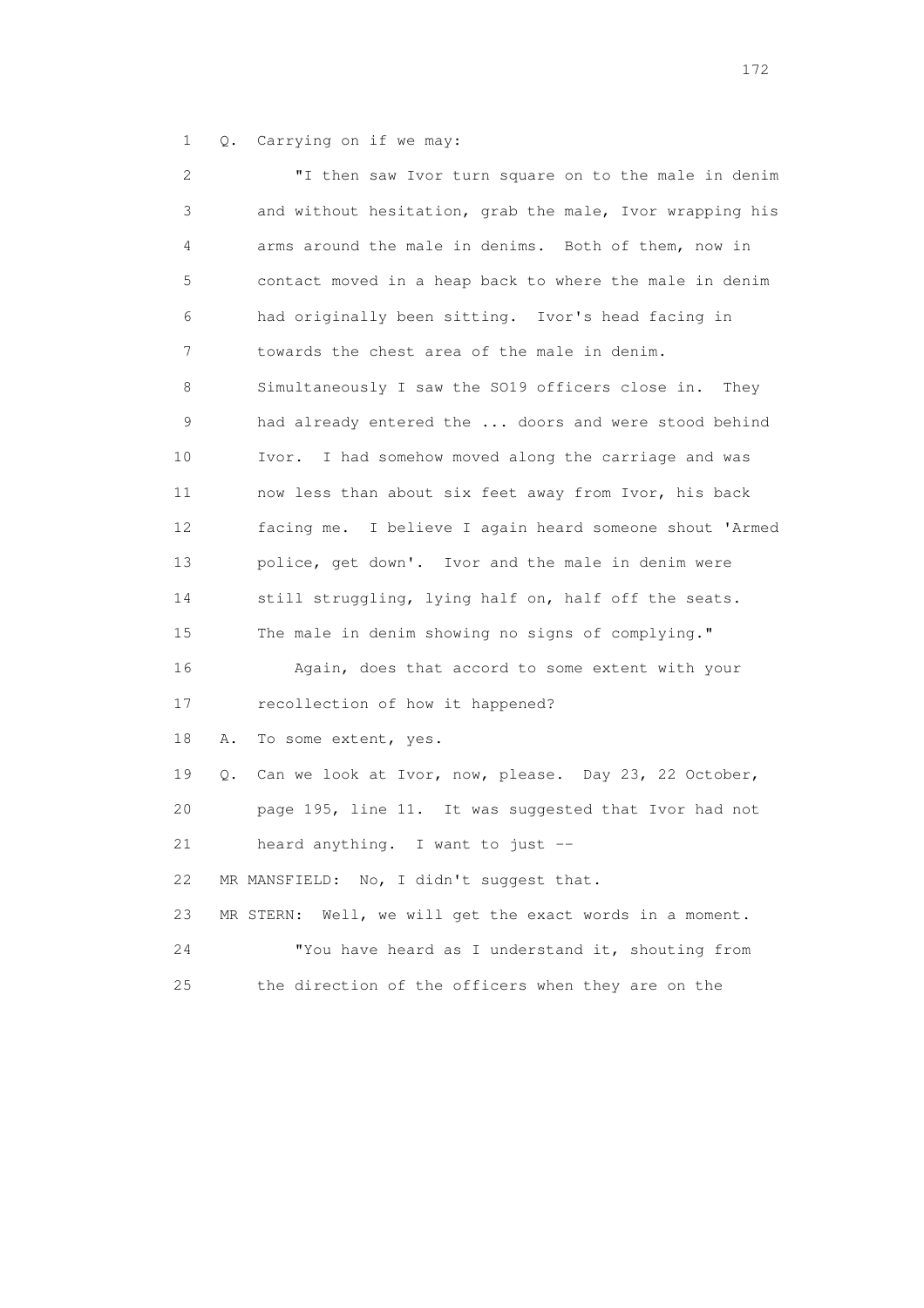1 platform, you told us about that?

2 "Answer: Yes.

 3 "Question: Correct me if I'm wrong, as I understand 4 it, you are not saying you have heard shouting from the 5 direction of the officers when they are actually on the 6 train? 7 "Answer: All I can say is that throughout the 8 incident I could hear shouting. I couldn't be more 9 specific. 10 "Question: We have to be clear. So throughout it, 11 so once you first hear that shouting on the platform? 12 "Answer: Yes. 13 "Question: Are you saying the officers are shouting 14 when they are on the train? 15 "Answer: I said I could hear shouting. As to who 16 was shouting, I don't know. 17 "Question: Where is the shouting coming from? 18 "Answer: From the vicinity, the general vicinity, 19 sir. 20 "Question: Of who? 21 "Answer: My vicinity. 22 "Question: Who is in your vicinity? There is 23 obviously passengers on the train? 24 "Answer: Yes, there are, and also police officers, 25 sir. I could hear shouting."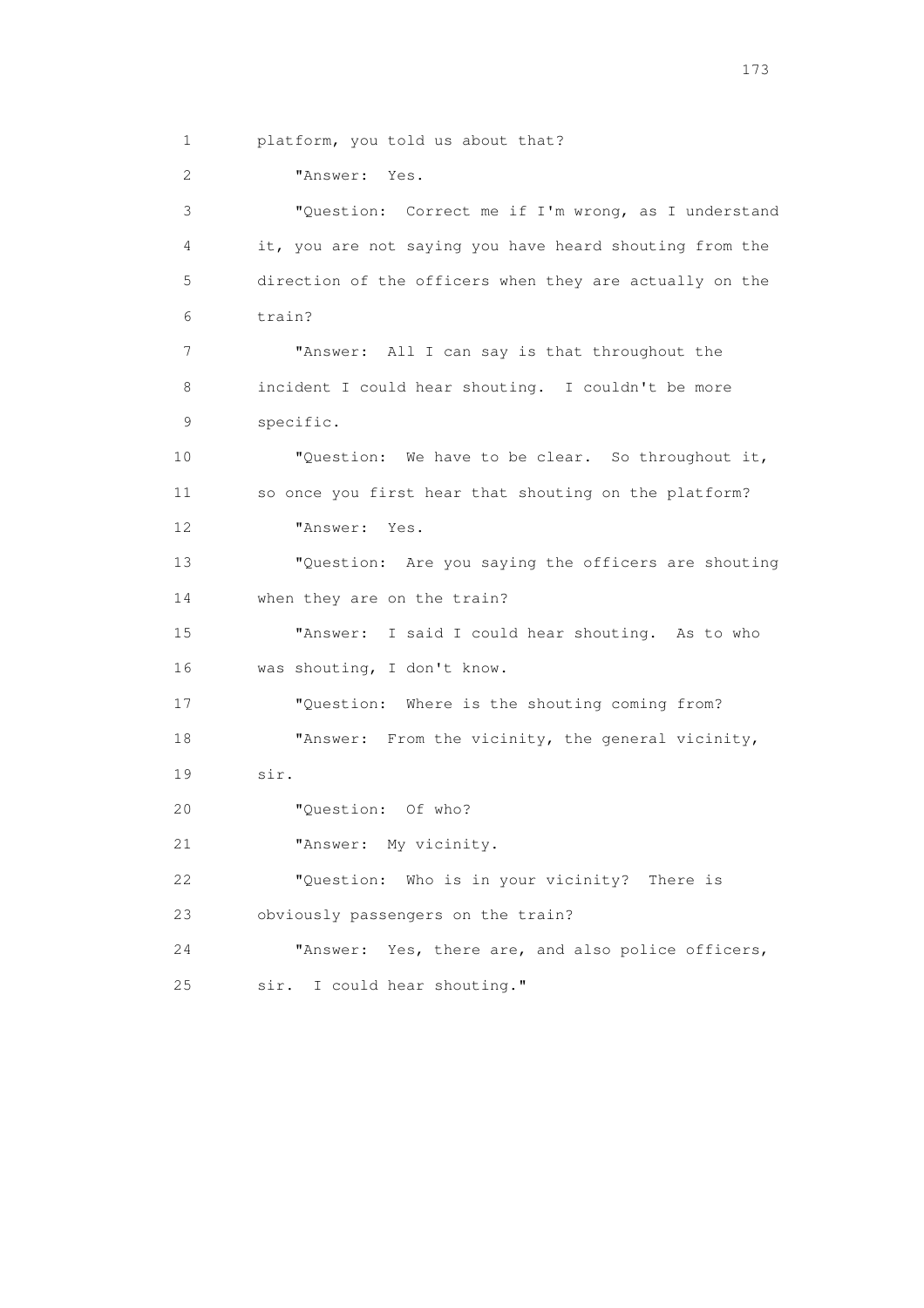1 As the learned Coroner has already indicated, Geoff 2 has something to say about this very issue, Day 24, 3 23 October, page 174, line 5, please: 4 "The next thing happened is you see Ivor get up from 5 his seat, go over to the double doors, and did you see 6 what he did when he was there? Did you see him block 7 the door or not? 8 "Answer: No, sir, I didn't see him block the door, 9 but he went to the door, quite close to the door, and, 10 as has been stated, I saw him gesture back towards the 11 area of the seating." 12 Then he carries on, just so we have the position as 13 it were of where he was, and then looking at page 176, 14 line 2: 15 "Question: It's there for you to see on the screen 16 if you prefer. 17 "Answer: Yes, it's easier. 18 "Question: "I then heard a shout from the direction 19 of the open doors which included the word 'police'." 20 "Answer: I can see it, sir. 21 "Question: That's your statement? 22 "Answer: Yes, sir, yes. 23 "Question: Do you recall that now or not? 24 "Answer: I recall quite vividly that I heard the 25 word "police" in -- audibly at that point.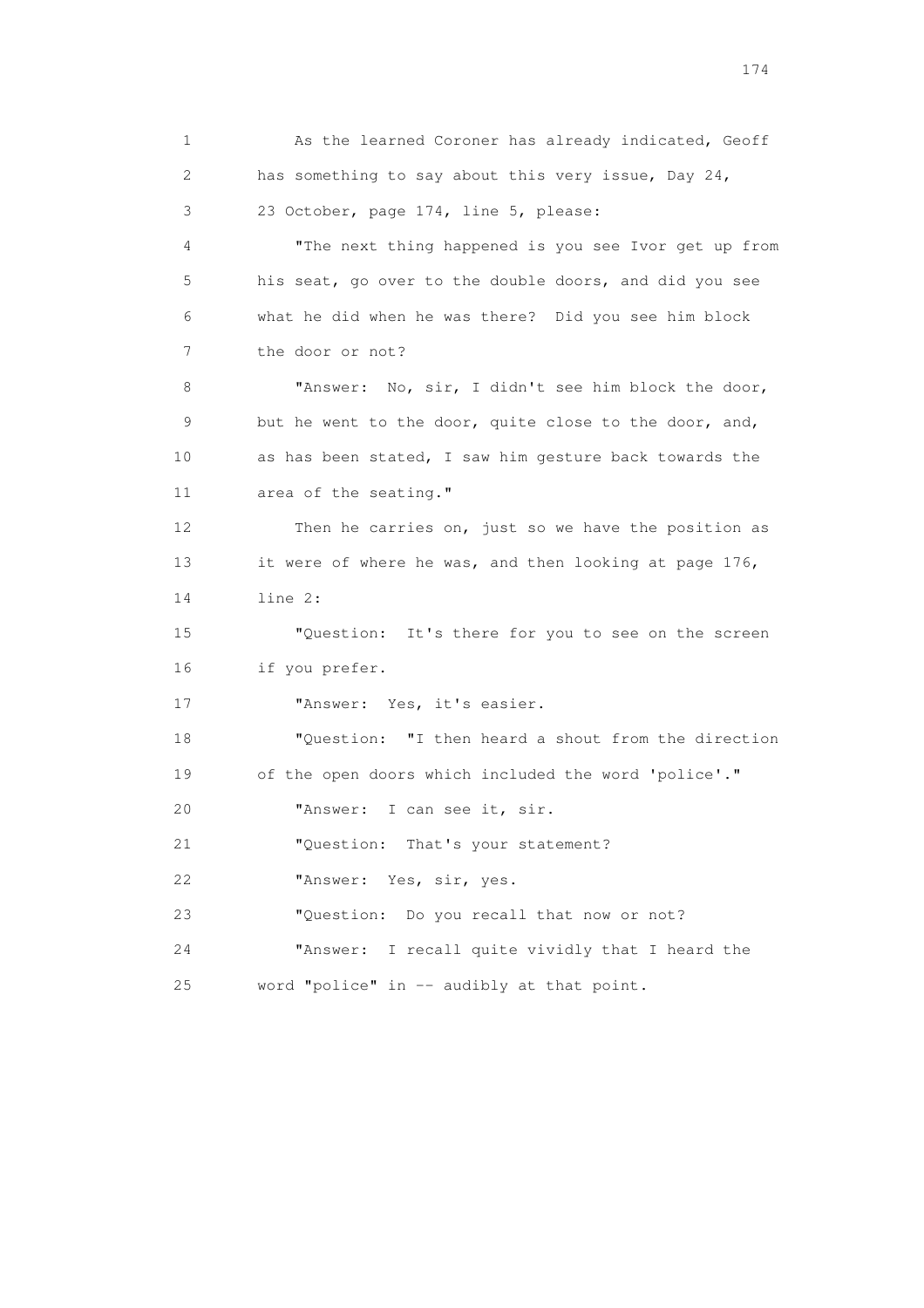1 "Question: At that point you had not seen a police 2 officer apart from Ivor? 3 "Answer: That's correct, sir." 4 Then he's aware, immediately aware of a passenger 5 rising from his seat: 6 "Answer: Yes, sir. 7 "Question: 'He was sitting in the area where Ivor 8 was pointing. The male was dressed in a blue denim 9 jacket..." 10 He said that refreshed his memory. 11 So do you say that you shouted "armed police"? 12 A. I do, sir. 13 MR MANSFIELD: Sir, this exercise has been gone through, 14 I have made it very clear what the challenge was today. 15 If there is a witness who Mr Stern says confirms or 16 corroborates a challenge of "armed police" with a gun 17 outstretched towards the face of Jean Charles 18 de Menezes, then I would like to know who it is, please. 19 MR STERN: Do you know whether or not -- I'm not going to 20 give evidence -- a witness sees the weapon drawn level? 21 A. I don't know, sir. 22 SIR MICHAEL WRIGHT: You yourself recollect yourself 23 shouting "armed police" at the stage you have described; 24 did you hear anybody else shout it at about the same 25 time?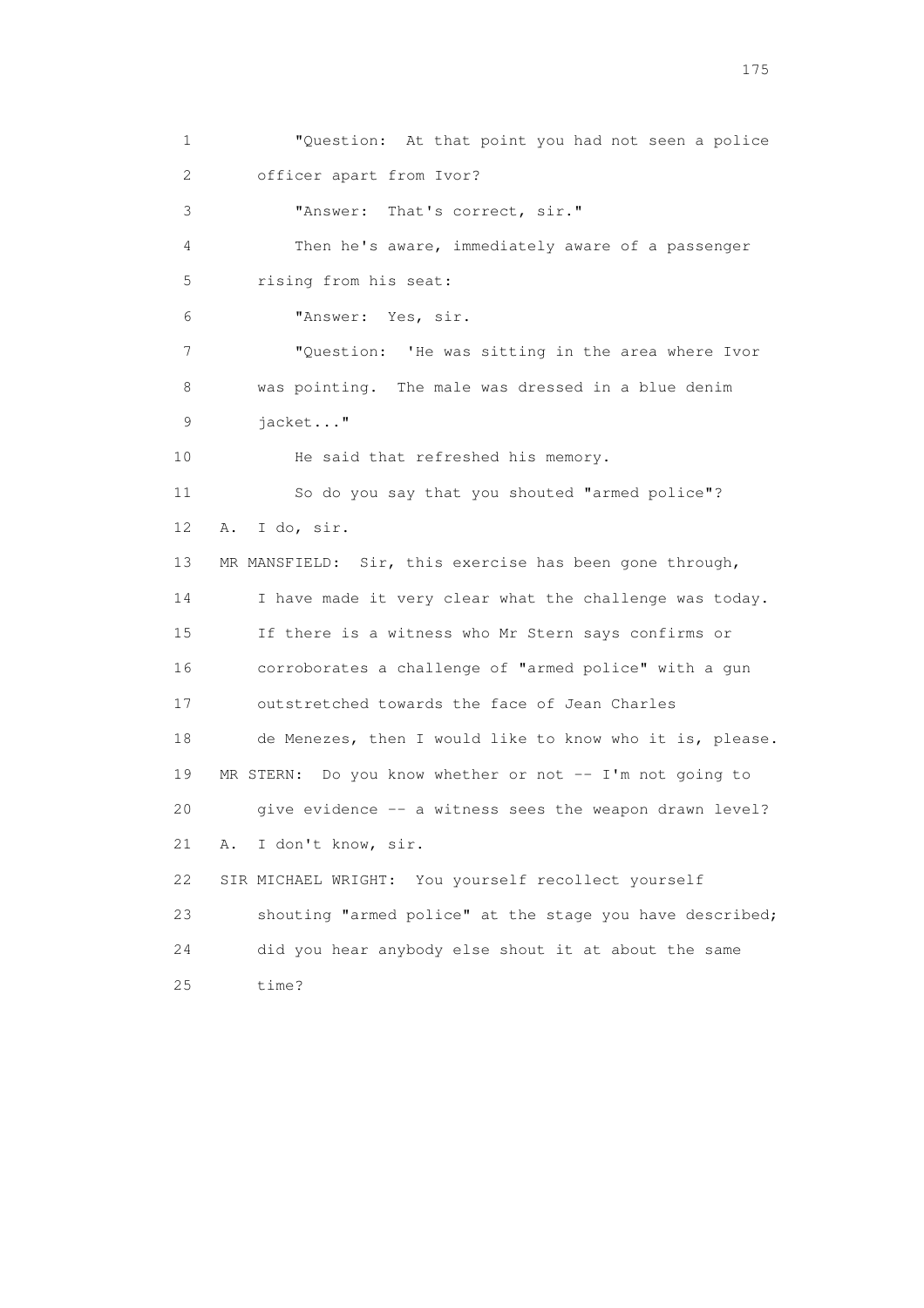1 A. I wasn't aware, sir; it could possibly have happened. 2 SIR MICHAEL WRIGHT: You are not saying it didn't happen, 3 you just can't say that it did? 4 A. I just can't say, sorry. 5 SIR MICHAEL WRIGHT: Very well. 6 MR STERN: I'm going to deal with this question of the 7 weapon because I am doing it in two sections. 8 If it's right that no-one else saw your weapon 9 raised, all right, let us just assume that for the 10 moment, we know -- and I think you have told us that -- 11 you had your weapon out, your handgun out? 12 A. Yes, sir. 13 Q. We know that milliseconds later you shot Mr de Menezes? 14 A. Some time later, yes, sir. 15 Q. How short a time was it, then? We have heard the whole 16 incident lasted about five seconds. 17 A. I would guess that would probably be a relatively 18 accurate record, sir. 19 Q. Were you seeking to hide your gun at that point? 20 A. Sorry, sir, at what point? 21 Q. Were you seeking to hide your gun at that point? 22 A. At what point, sir? 23 Q. At the point at which you shouted "armed police". 24 A. No, sir. No, it was -- I brought it up so I could 25 potentially deal with the threat which I then saw.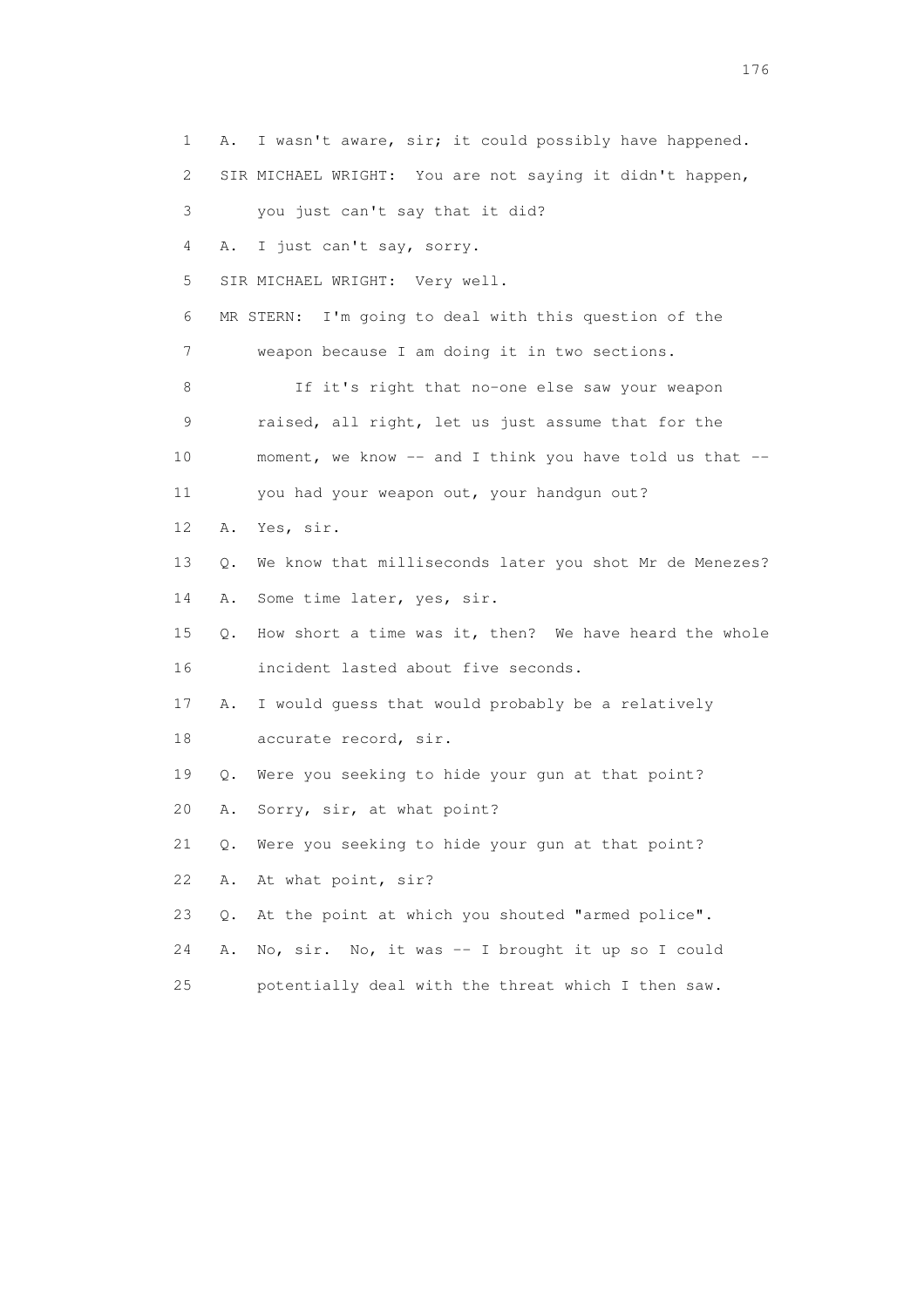1 Q. At that point what was Ivor doing, please? 2 A. I think it was almost simultaneously at that point Ivor 3 then went forward to grab Mr de Menezes, as I have 4 stated. 5 Q. Was he facing you or was he facing Mr de Menezes when he 6 did that? 7 A. From my recollection he was facing Mr de Menezes. 8 Q. Could we look, please, at page 357 in your statement, 9 line 23, the words: 10 "This male immediately looked in my direction and 11 stood up. I was aware of the male wearing a bulky denim 12 jacket." 13 I think it was suggested that you conferred with C2 14 about the bulky jacket; is that right? 15 A. It was suggested, yes. 16 Q. If you conferred with C2, and you have been told that he 17 makes no reference about you pointing the gun; yes? 18 That's what -- 19 A. That's correct, sir. 20 Q. -- were told. As I understand it, there's no 21 suggestion that you put your heads together on that 22 particular point; do you understand that? 23 A. I do, sir, yes. 24 Q. How did the jacket actually appear to you, then? 25 A. The view I had of Mr de Menezes' jacket was when he was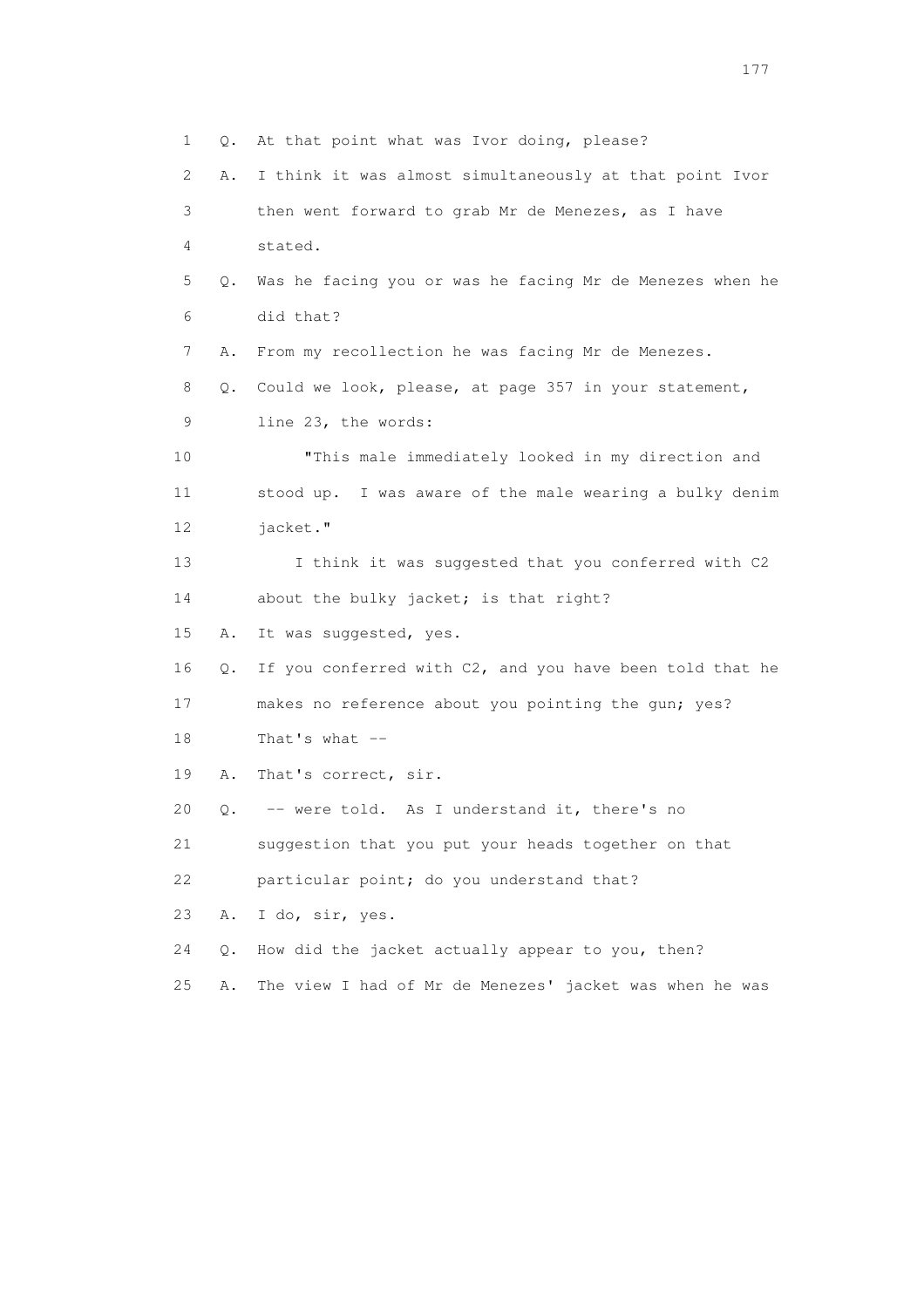1 sitting down, that was primarily when I thought: that 2 looks bulky. It didn't look right to me for some reason 3 when he was sitting down. When he started his forward 4 movement towards me, I didn't notice anything about that 5 jacket, I didn't have time.

 6 Q. Can we look at page 358? I just want you to clarify one 7 matter if you can, please. Again, I appreciate this is 8 a sensitive area, so anybody who doesn't want to hear 9 this obviously might want to leave. But it's the second 10 line down. You are describing the male falling to the 11 floor and you firing again?

12 A. That's correct, sir.

 13 Q. You say "towards the floor". Could you just help us: 14 when you say "fell towards the floor", what do you mean? 15 A. He was falling downwards but away to my right-hand side, 16 with a bit more of a description from that.

 17 Q. Is that still on the actual seat of the train at that 18 point?

19 A. I believe so, yes. Once I ascertained that

 20 Mr de Menezes was no more threat as I perceived it, he 21 was actually in a half sitting position, still on the 22 seat.

 23 Q. You have been asked about the number of shots, and we 24 understand that the purpose of firing to the brain stem 25 is to immediately incapacitate an individual?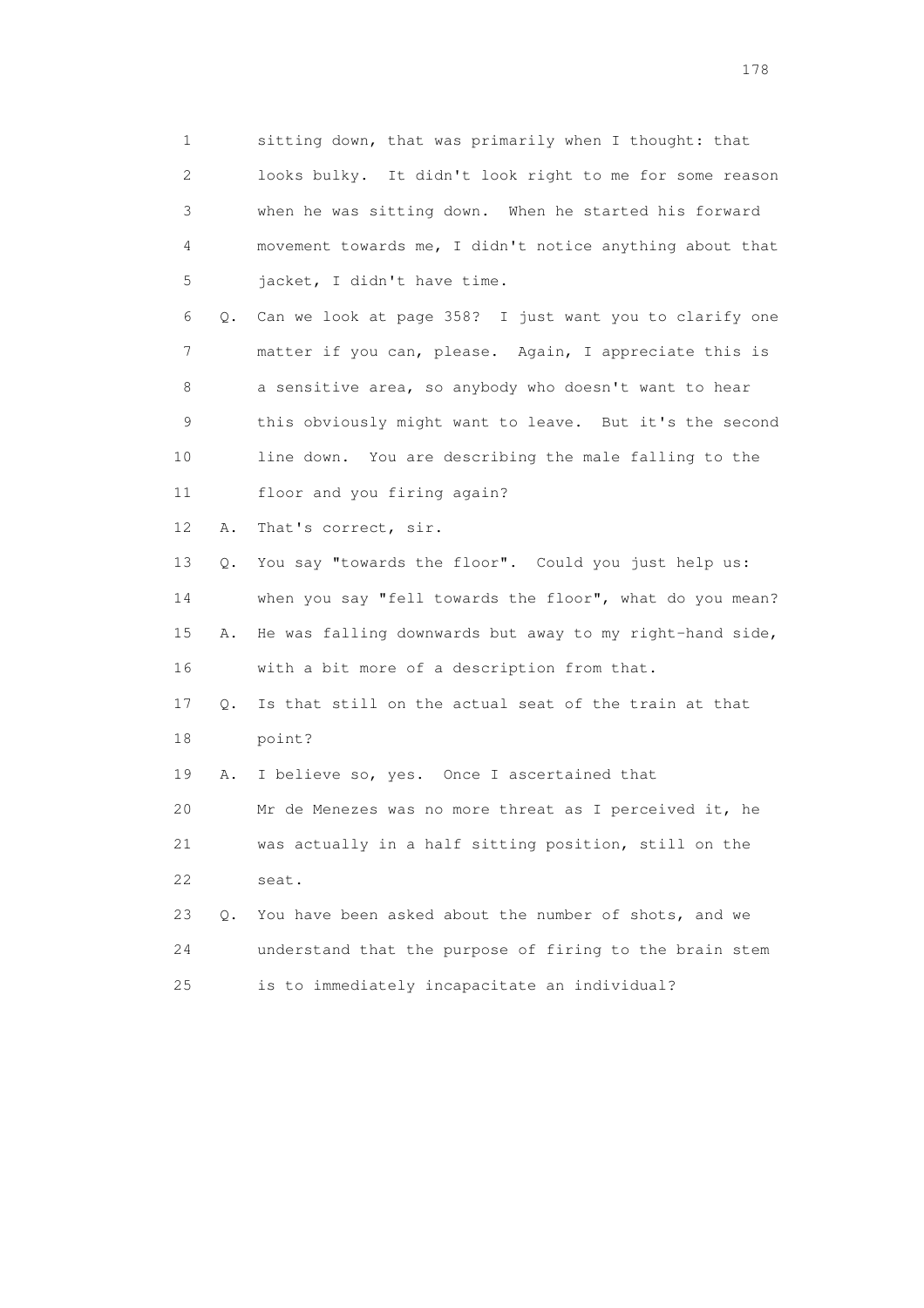- 1 A. Yes, sir.
- 2 Q. Were any of your shots to the brain stem?
- 3 A. No, sir. As far as I'm aware they weren't.
- 4 Q. I am sorry.
- 5 A. Sorry. The view I had was of Mr de Menezes' right 6 temple and the frontal right area, as I remember, sir. 7 Q. Did that affect the number of shots that you fired? 8 A. It was a consideration, that I couldn't get to the 9 necessary place in order to deliver that instantaneous
- 10 shot.

## 11 SIR MICHAEL WRIGHT: Where is the necessary place, the base 12 of the skull?

- 13 A. It is, sir, yes.
- 14 MR STERN: Can you just confirm again, please: was there 15 an order to take a critical shot?
- 16 A. No, sir.
- 17 Q. Did you carry out a threat assessment on the platform? 18 A. Yes, I did, sir, yes.
- 19 Q. Is there some magic guideline which allows you to 20 determine the level of threat, or do you carry out that 21 threat assessment looking at a whole range and host of 22 factors?
- 23 A. It's exactly the latter option, you have to take 24 everything into consideration in order to try and get 25 the most full picture as you can, to sort of try and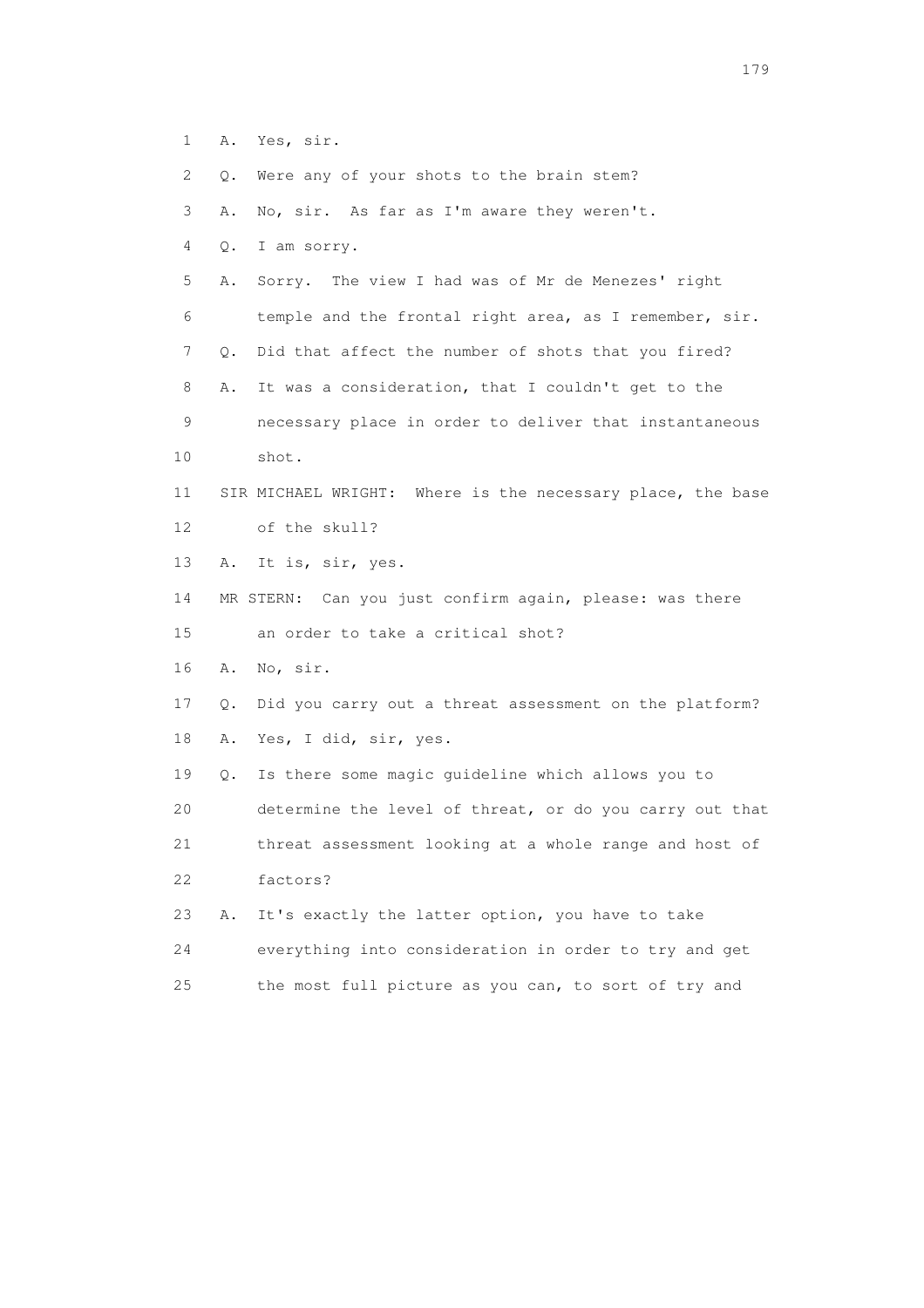- 1 quantify what might happen.
- 2 Q. There is no dispute, apparently, that you honestly 3 believed that the man on the train had been positively 4 identified as one of the suicide bombers from the 5 previous day; you understand that? 6 A. I understand that, sir. 7 Q. Does that increase the assessment of the level of threat 8 or decrease it? 9 A. It increases it, sir. 10 Q. The fact, as we know, that these individuals -- and it's 11 accepted -- were deadly and determined, does that 12 increase or decrease the level of threat? 13 A. It increases it, sir. 14 Q. The fact that you were told that they had access to 15 bombs and that they could be concealed about the body of 16 an individual without anyone seeing them, did that 17 increase or decrease the level of threat? 18 A. Again it increases it, sir. 19 Q. The fact that the devastation from these bombs could 20 kill a large number of people -- which you would have 21 obviously known from 7 July, as every member of the 22 public would have known -- did that increase the level 23 of threat or decrease it? 24 A. Again, increase it, sir. 25  $Q$ . The fact that his hands were held in a particular way,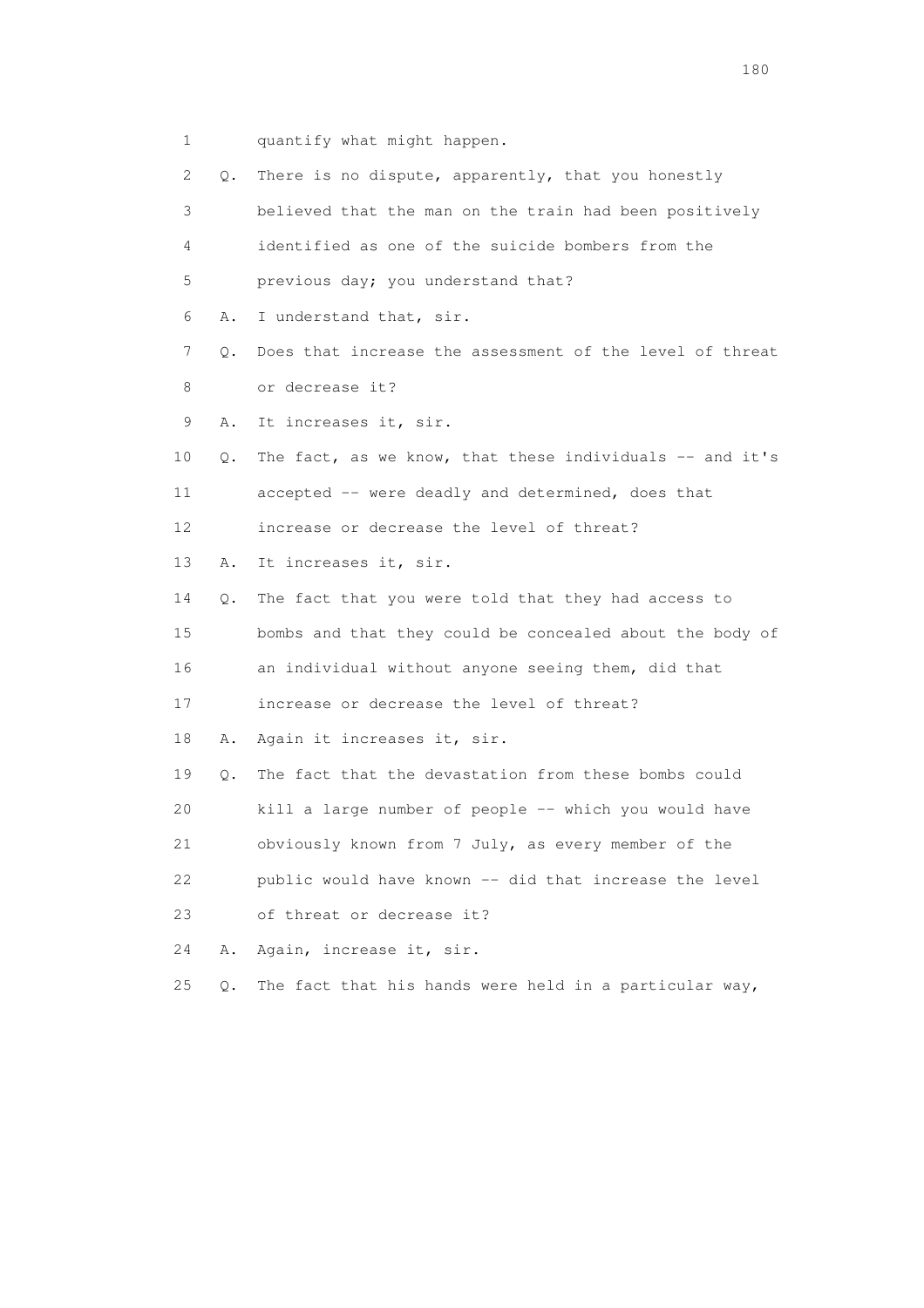1 did that increase your fears or decrease them? 2 A. Again, increase. 3 Q. His movement in advancing towards you, did that increase 4 the level of threat or decrease it? 5 A. Increase. 6 Q. The grabbing by Ivor, did that increase the level of 7 threat or decrease it? 8 A. It was certainly -- 9 SIR MICHAEL WRIGHT: Do you mean that, or the fact that Ivor 10 grabbed him? 11 MR STERN: The fact that Ivor grabbed him. 12 SIR MICHAEL WRIGHT: Not the fact that he did grab him -- 13 MR STERN: No. The fact that he had perceived -- 14 SIR MICHAEL WRIGHT: -- but the fact that Ivor was motivated 15 to intervene. 16 MR STERN: That's a much more eloquent way of putting it, 17 sir. 18 SIR MICHAEL WRIGHT: Well, you are welcome; but you have the 19 point of the question? 20 A. I did, sir. I must say, at that time, with Ivor just 21 grabbing him, I didn't have any preconceived ideas other 22 than this is just -- he's actually grabbing him and he's 23 obviously perceived the threat but, as regards that 24 threat assessment at that time, I didn't have time to 25 make that thought process as if it were, I am sorry.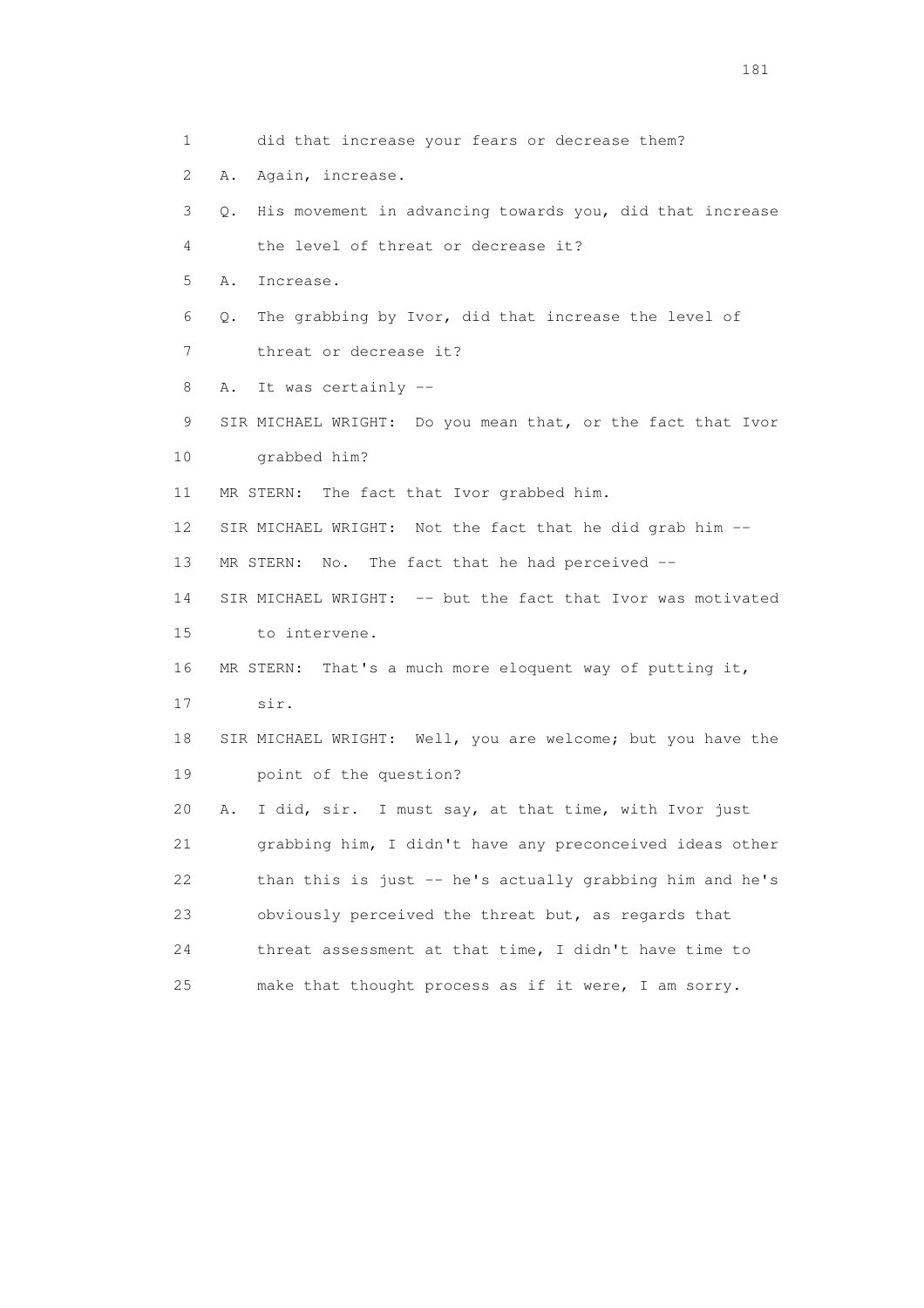1 SIR MICHAEL WRIGHT: Very well.

| 2               |    | MR STERN: When you raised your weapon or shouted "armed  |
|-----------------|----|----------------------------------------------------------|
| 3               |    | police", and he continued to advance towards you, did    |
| 4               |    | that increase your threat assessment or decrease it?     |
| 5               | Α. | It increased it and, as I have said previously in        |
| 6               |    | evidence, that to me, then, that was the point of no     |
| 7               |    | return.                                                  |
| 8               | Q. | You say the point of no return; is the position this:    |
| 9               |    | that a threat assessment is carried out on a continual   |
| 10              |    | basis and that you are assessing and reassessing it,     |
| 11              |    | albeit we are talking about a very short incident, but   |
| 12 <sup>°</sup> |    | throughout that period?                                  |
| 13              | Α. | That's totally correct, sir, yes.                        |
| 14              | О. | Is the position this: that if something had been done by |
| 15              |    | Mr de Menezes -- and I am not asking you to guess what   |
| 16              |    | that might have been -- but if he had done something     |
| 17              |    | that had caused you to consider that the threat no       |
| 18              |    | longer existed, would you have continued to have shot    |
| 19              |    | him?                                                     |
| 20              | Α. | No, sir. Again, as I have stated, if there was anything  |
| 21              |    | I could have possibly done to avoid taking a life        |
| 22              |    | I would have done it, but in this case I was just left   |
| 23              |    | with no option.                                          |
| 24              | Q. | Now, as we understand your evidence, and I think we need |
| 25              |    | to be clear about this, your assessment or the           |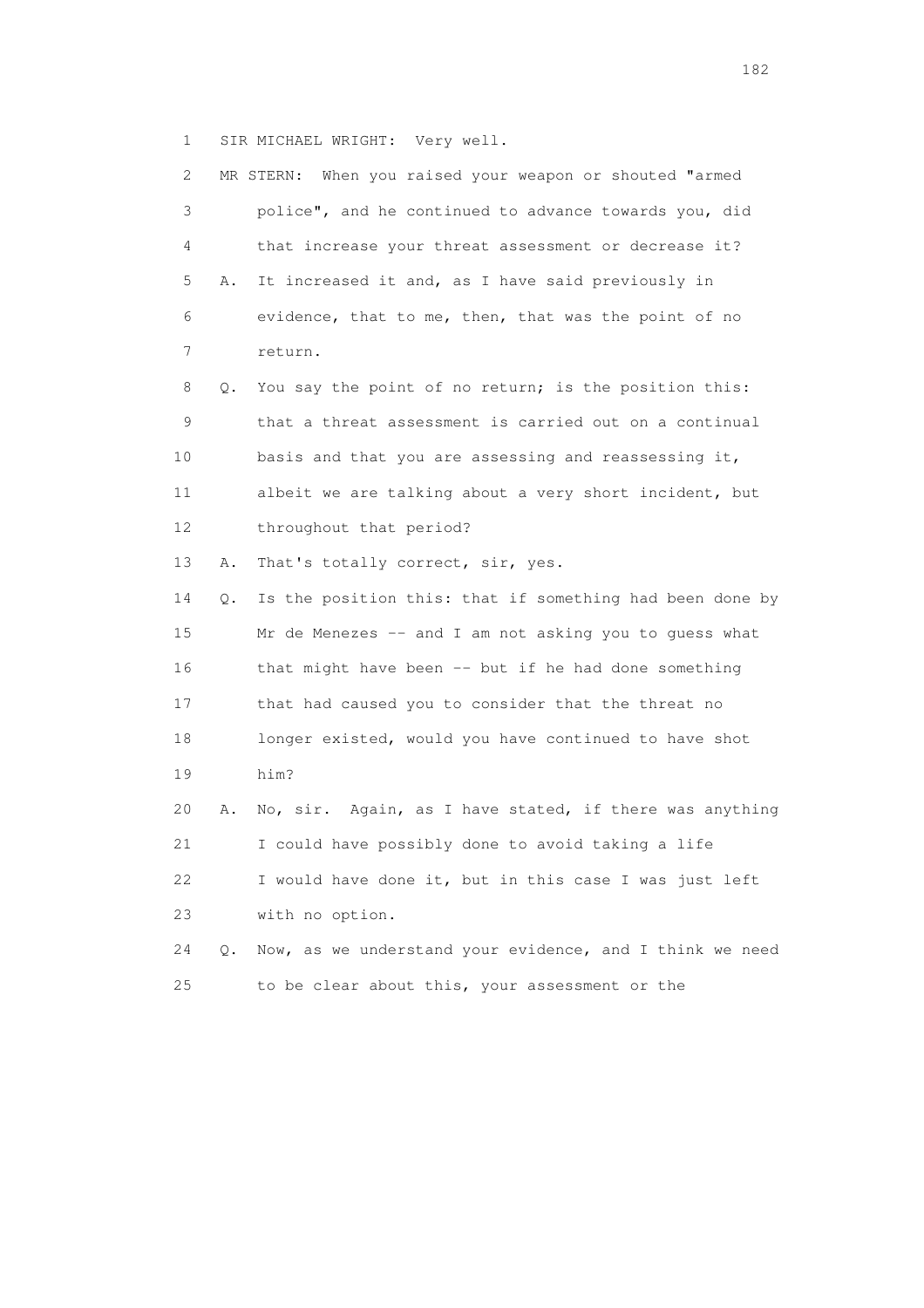1 assessment by you was made independently of any action 2 or communication with C2? 3 A. That is correct, yes. 4 Q. In other words, your actions were your decision? 5 A. Yes, sir. 6 Q. They were based on your assessment of the threat? 7 A. Yes, sir. 8 Q. So if he came to an identical or similar conclusion to 9 you, you did not know that? 10 A. I didn't know, sir, no. 11 Q. We know, because you have told us that, you have given 12 25 years of public service as a police officer? 13 A. Yes, sir. 14 Q. 10 years as a specialist firearms officer, facing the 15 most violent and dangerous criminals in our society? 16 A. Yes, sir. 17 Q. Over that period, approximately -- again only 18 approximately -- how many operations, armed operations, 19 do you think you have been involved in? 20 A. Somewhere -- probably in the region of somewhere -- 21 2,000, I would guess at, somewhere along those lines. 22 Q. Up to 2005, this particular day in 2005, had you faced a 23 more difficult or challenging situation in your career? 24 A. No, sir. 25 Q. Is the public safety and has the public safety and does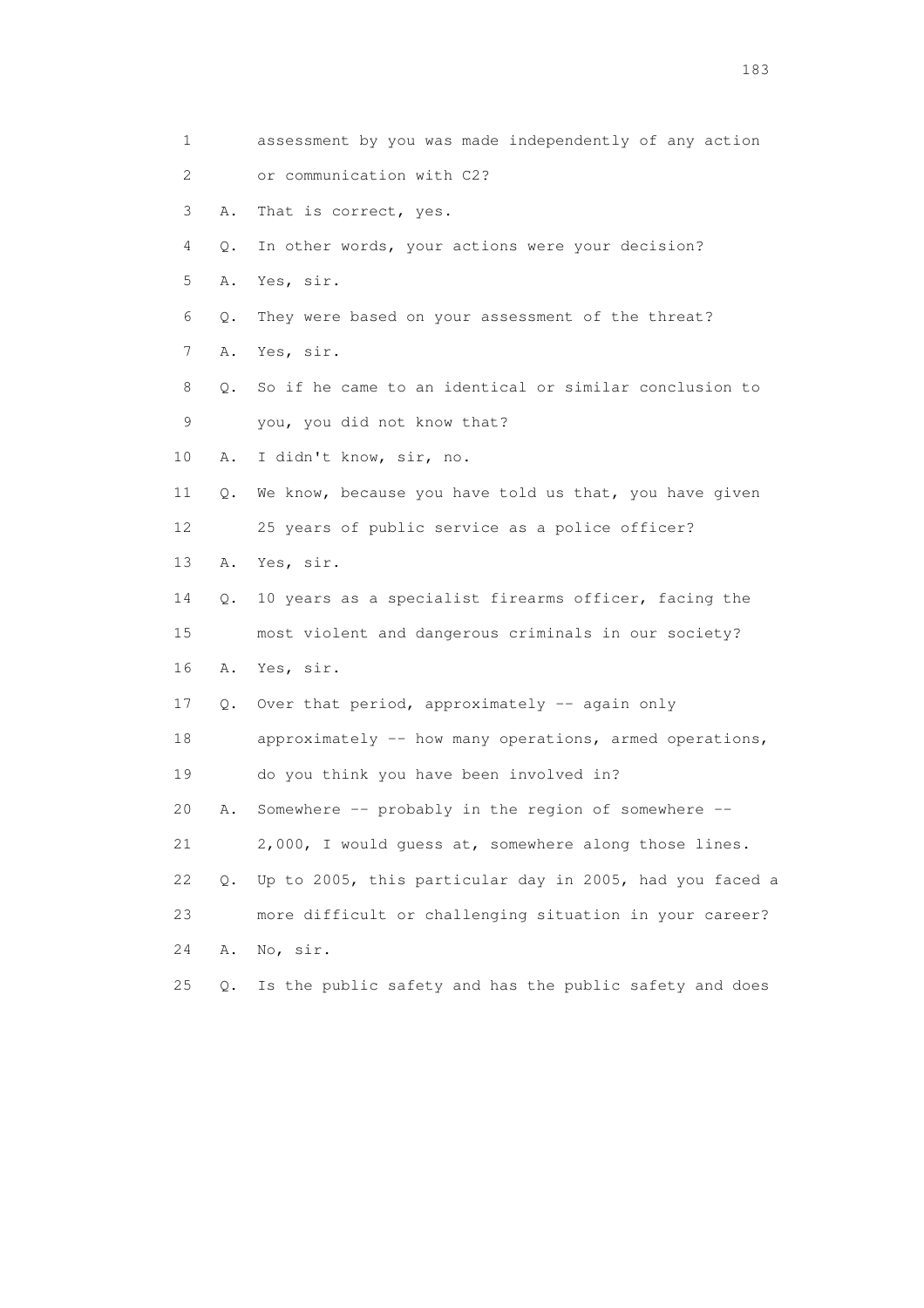1 the public safety continue to be the most important 2 thing to you in carrying out your duties? 3 A. Absolutely, sir, yes. 4 MR STERN: Those are all the questions I have, thank you, 5 sir. 6 SIR MICHAEL WRIGHT: Thank you very much. Mr Hilliard. 7 Further questions from MR HILLIARD 8 MR HILLIARD: I don't know whether you can help with this: 9 the various factors you have identified when I asked you 10 questions on Friday, and many of them to Mr Stern only 11 this afternoon, various factors that led you to fire 12 your gun, and amongst them, do you remember, the fact 13 that the person in question had been positively 14 identified, as you understood it, as one of the 15 attempted suicide bombers from the day before. Do you 16 remember you told us about that? 17 A. That's correct, sir, yes. 18 Q. Again, as Mr Stern said, you have heard Mr Mansfield 19 indicate that it's accepted or he accepts that you 20 believed that, all right? 21 A. That's correct, sir. 22 Q. Can you help with this: would it have made a difference 23 if you had thought that the person had not been 24 positively identified but was merely a possible for one 25 of the attempted bombers the day before?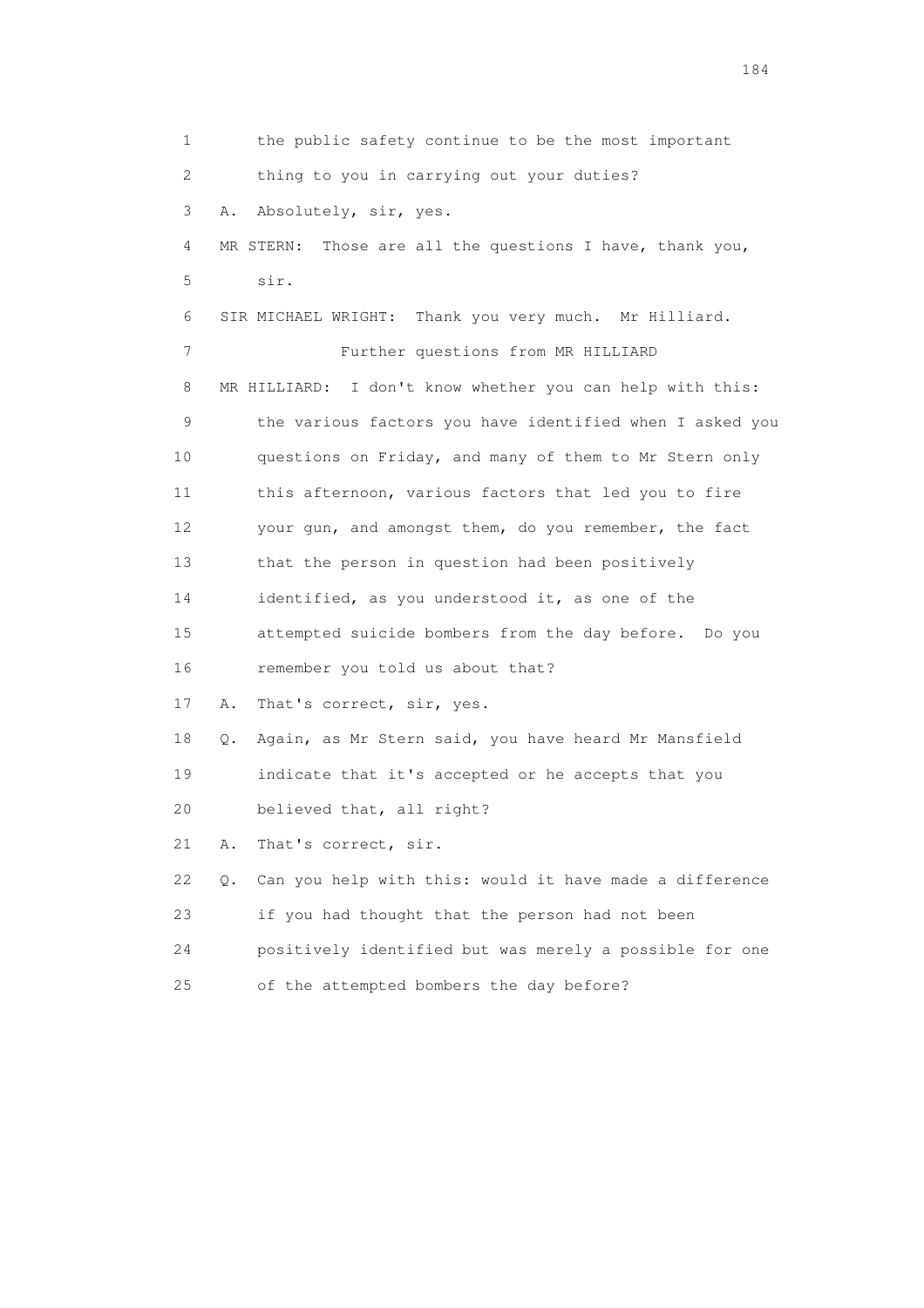1 A. Sir, I must say that that is not my role, and I have got 2 to be quite adamant about that. In a situation like 3 this, I have actually put in my statement, if I can just 4 quickly refer to it? 5 Q. Yes, do. 6 A. I think it was after Silver's briefing or prior to that, 7 if we didn't act quickly or correctly, I am paraphrasing 8 because I can't find it now, but if we didn't act 9 quickly or correctly there could be an extreme loss of 10 life and potentially -- therefore it was essential for 11 the surveillance to do that job, to do their job, which 12 they are good at, they are professional, they identify 13 the subjects and then we act on their identification, 14 following authorisation or any commands by our 15 commanders, or the DSO. 16 Q. What I mean is something slightly different. Suppose 17 what you had heard was not that the person was 18 positively identified as a suspect from the day before 19 but your understanding was that the person was merely 20 a possible, all right, suppose that is the information, 21 suppose that was what had been communicated to you. 22 What I am saying is, can you say, would that have made 23 a difference? 24 A. It would have been, because in my mind we wouldn't have 25 been deployed. We were working under the instructions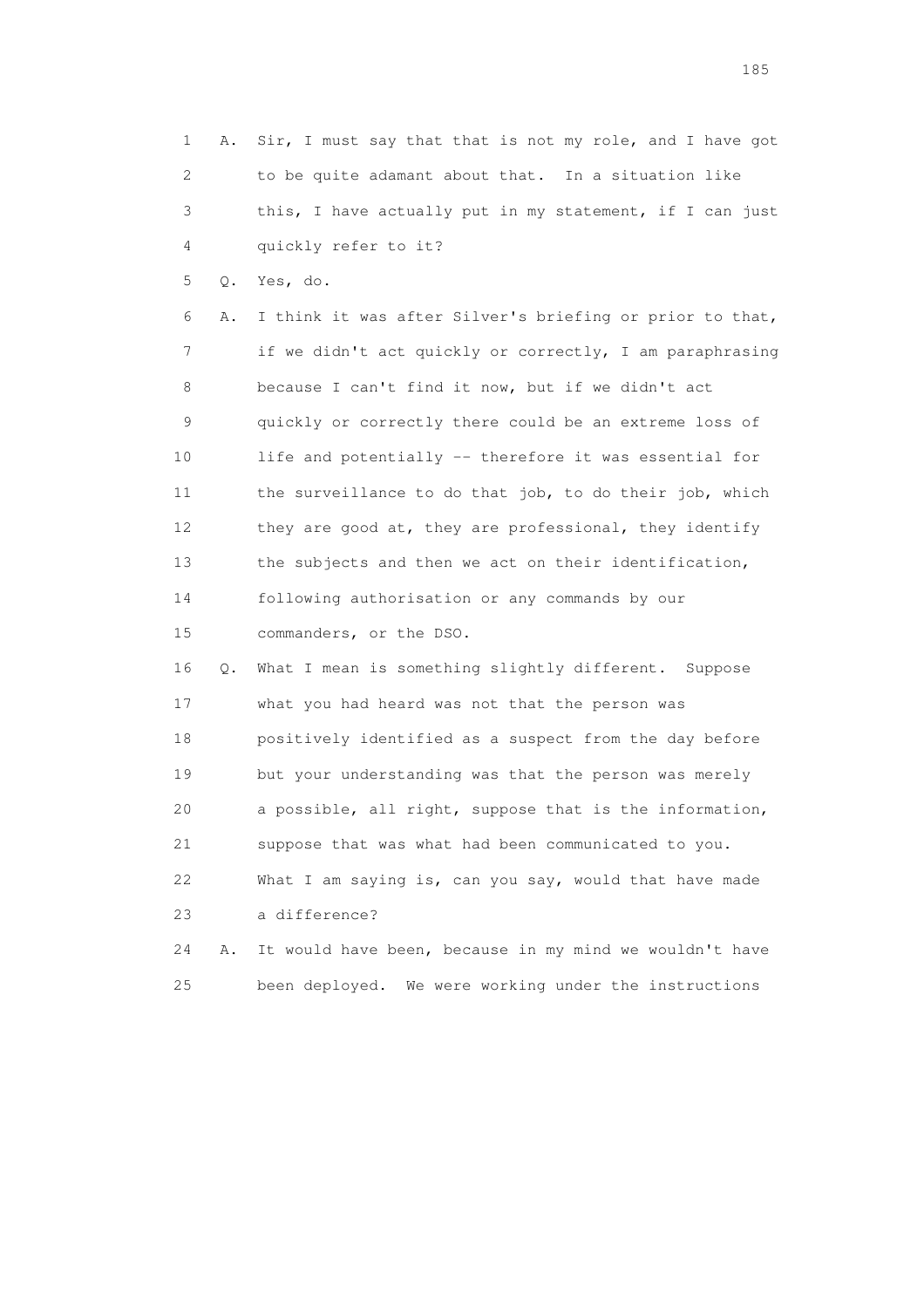1 that we were only going to be deployed against known 2 identified suspects. 3 MR HILLIARD: Thank you very much indeed. 4 Questions from THE CORONER 5 SIR MICHAEL WRIGHT: You are not an explosives officer, of 6 course. 7 A. I am not, sir, no. 8 SIR MICHAEL WRIGHT: Do you know whether after this tragedy 9 had occurred, certainly while you were still in the 10 area, anyway, whether any steps were taken by 11 appropriately qualified officers to check whether 12 Mr de Menezes' body did in fact have any explosives on 13 it? 14 A. I don't know that, sir. 15 SIR MICHAEL WRIGHT: You don't know. Would you have 16 regarded it as any part of your function to make that 17 check for yourself? 18 A. No, not at all, sir, no. 19 SIR MICHAEL WRIGHT: It's a job for an explosives officer, 20 if anybody, I suppose? 21 A. Exactly right, yes. 22 SIR MICHAEL WRIGHT: There is something we have slightly 23 forgotten about: we did hear that either at the time of 24 the shooting or immediately thereafter, Ivor was fairly 25 violently ejected from the carriage on to the platform.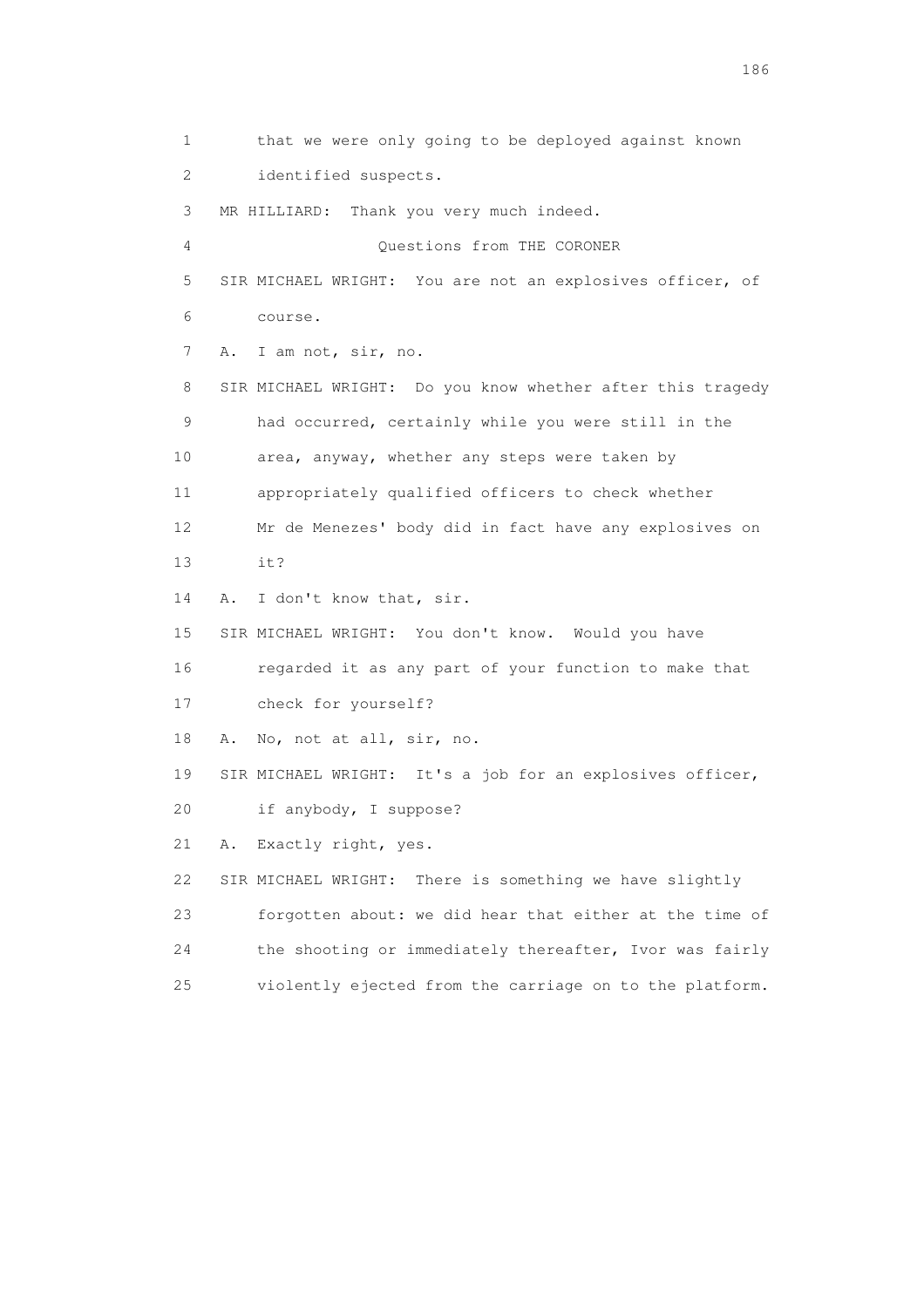1 Do you remember reading that when you were watching the 2 evidence? 3 A. Yes, sir, I remember reading it, yes, sir. 4 SIR MICHAEL WRIGHT: Was it you that did that? 5 A. No, sir. 6 SIR MICHAEL WRIGHT: Have you any idea why it was done? 7 A. I have no idea, sir. I don't know what happened to 8 Ivor. 9 SIR MICHAEL WRIGHT: Very well. Thank you very much. 10 That's all. There is just one other thing. I have 11 a question which this witness cannot possibly answer, 12 but which in fact if you think back, and I know it's 13 a very long time ago, I told you the answer to this when 14 I opened the case to you: no expert has been found who 15 is able to say that the amount of cocaine found in 16 Mr de Menezes' body would have had any effect upon his 17 behaviour, and nobody has been able to say that anything 18 was found on Mr de Menezes' body that he might have 19 wanted to get rid of. A question that this witness 20 couldn't answer anyway. 21 Thank you. Thank you very much indeed. That is all 22 as far as you are concerned. You are free to go. 23 A. Thank you, sir. 24 (The witness withdrew) 25 MR HILLIARD: Charlie 2, please.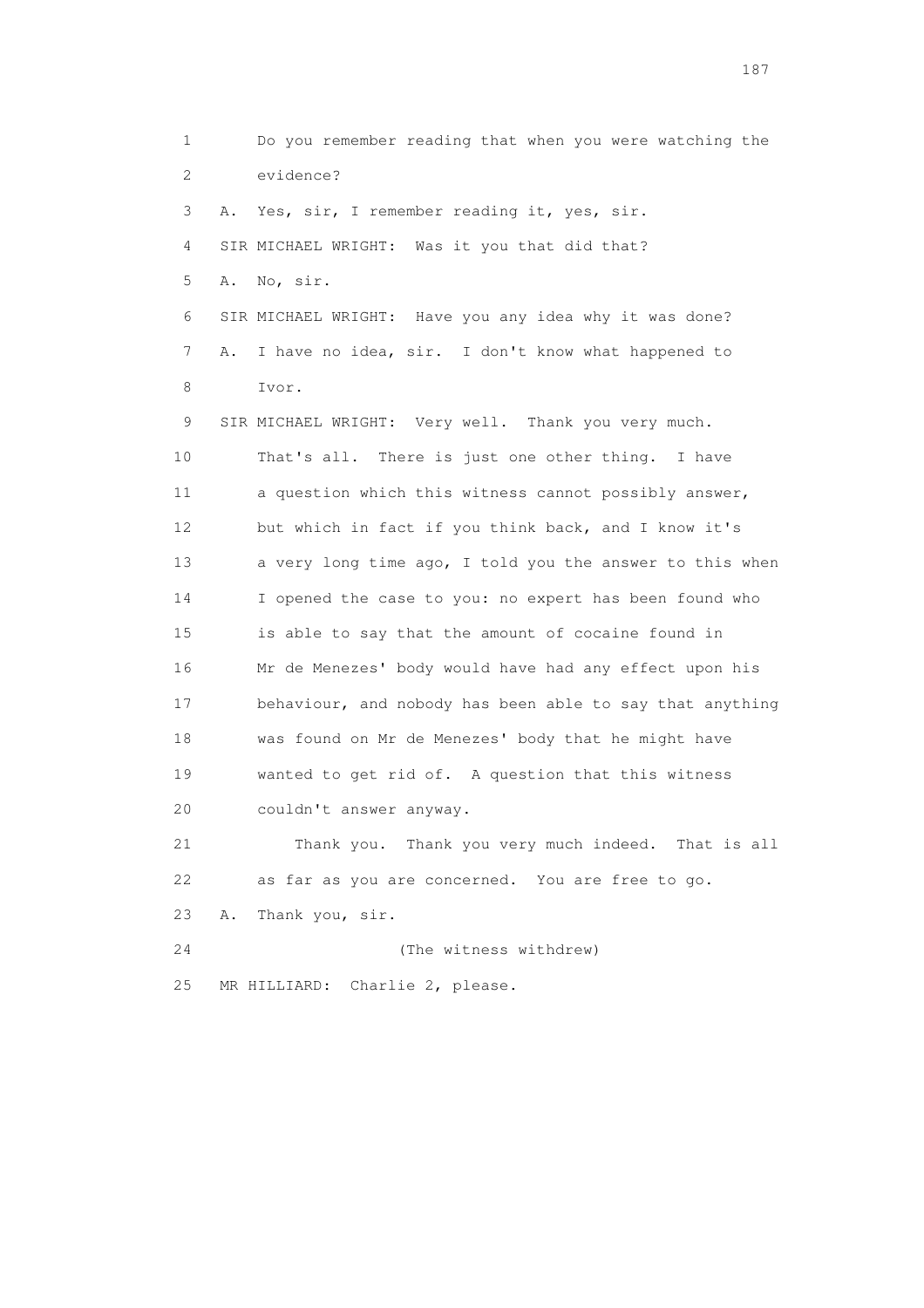1 SIR MICHAEL WRIGHT: Is he ready? As soon as the door is 2 being guarded ... 3 MR STERN: Sir, I don't know if -- as I recall you are 4 sitting until 4 o'clock. 5 SIR MICHAEL WRIGHT: That's all. 6 MR STERN: I wondered whether you might consider starting 7 tomorrow. 8 SIR MICHAEL WRIGHT: I grudge every minute, Mr Stern. No, 9 I'm going to start, even if it's only quarter of 10 an hour. If it's any consolation, that won't prevent 11 you taking instructions from your lay client, the fact 12 that he has started, I mean. 13 MR STERN: All right. 14 SIR MICHAEL WRIGHT: I do not want to hamper you. If you 15 need to talk to him, you may. 16 MR STERN: I would just like to have a few minutes, but ... 17 can I say while the next witness is coming in, we have 18 had evidence about an explosives officer coming down. 19 SIR MICHAEL WRIGHT: I know we have. 20 MR STERN: I just remind you -- 21 SIR MICHAEL WRIGHT: I wanted to find out whether this 22 witness knew about it, that's all. 23 MR STERN: I don't think so. 24 CODENAME "C2" (sworn) 25 SIR MICHAEL WRIGHT: Thank you, please sit down. Can I just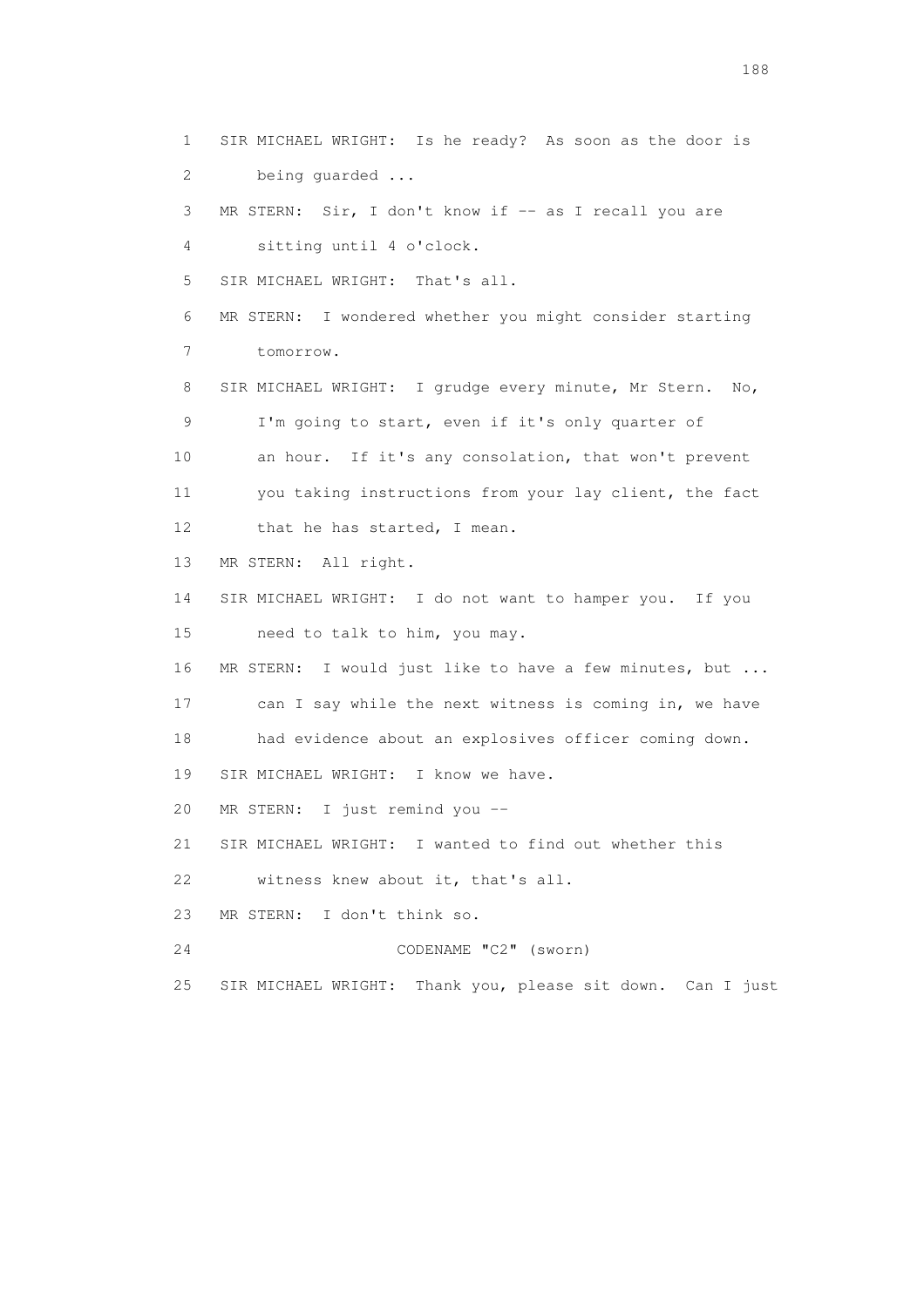1 explain to you that we only have about another quarter 2 of an hour to go. Rather than send you away again, 3 I thought it would be preferable to start you and at 4 least get a little bit of time through before you have 5 to break off. 6 A. I understand, sir. 7 SIR MICHAEL WRIGHT: Thank you very much. Yes, Mr Hilliard. 8 Ouestions from MR HILLIARD 9 MR HILLIARD: You are going to be known, I think you 10 understand, as Charlie 2 for the purposes of these 11 proceedings; all right? 12 A. Yes, sir. 13 Q. I am going to ask you some questions first of all on 14 behalf of the Coroner. Then you will be asked questions 15 by others. 16 A. Yes, sir. 17 Q. Can you tell us, please, first of all, how long have you 18 been a police officer for? 19 A. Since 1985, sir. 20 Q. And a firearms officer for how long? 21 A. I have been a firearms officer since 1988/1989, sir. 22 Q. Then a specialist firearms officer? 23 A. I became a specialist firearms officer in 1991. 24 Q. So 17 years or so experience as a specialist firearms 25 officer?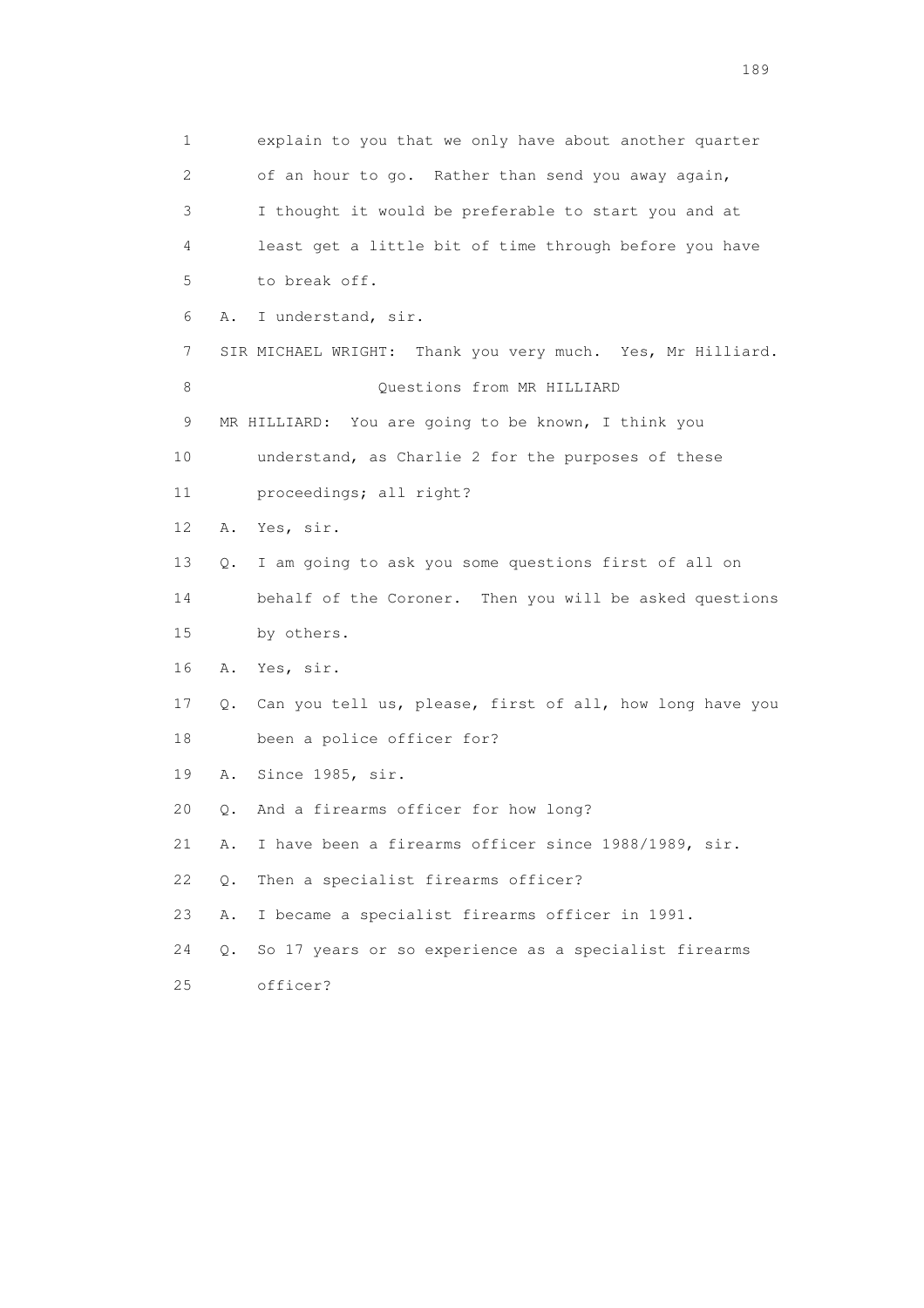- 1 A. Yes, sir.
- 2 Q. In addition, are you a national firearms instructor or
- 3 have you worked as one of those?
- 4 A. Yes, sir, I am.
- 5 Q. How long have you been a national firearms instructor 6 for?
- 7 A. Since May 1996, I believe, sir.

 8 Q. We heard a bit from the last witness, Charlie or C12, 9 about the process -- we won't go through it all again 10 with you -- but about the process you have to go through 11 to become a specialist firearms officer, training and so 12 on, that you need to undertake, qualifications that you 13 have to get and so on; presumably that's exactly the 14 same with you; is that right?

- 15 A. It is, sir, although when I applied to join the firearms 16 branch, it was known as PT17, and I entered under 17 a different system, but when it changed to -- when they 18 amalgamated what used to be called level 1 and level 2 19 to become specialist firearms officers, they also 20 created armed response vehicles. So I was there before 21 then, but I undertook that process as well. 22 Q. So although at a different stage, you had done the same
- 23 sort of thing?

```
 24 A. Yes, and more before, sir, because I was selected and 
25 I did other courses before those things happened.
```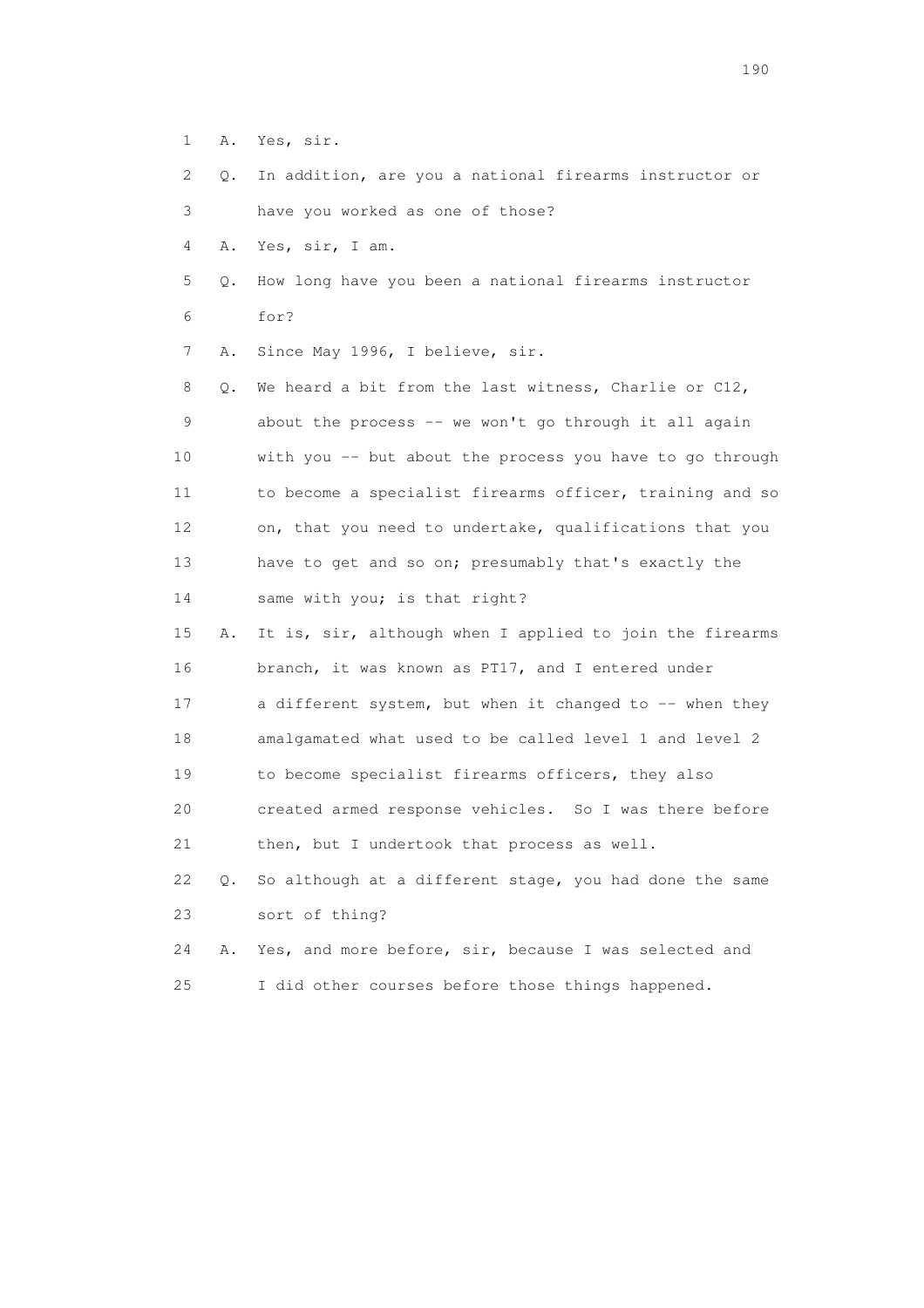| $\mathbf 1$     | Q. | Would it also follow that the regime for you, working as |
|-----------------|----|----------------------------------------------------------|
| 2               |    | a specialist firearms officer, has been the same as for  |
| 3               |    | him, and he explained to us how there were periods on    |
| 4               |    | what I'll call operations or sort of active duty but     |
| 5               |    | interspersed with periods of training, exactly the same  |
| 6               |    | regime for you?                                          |
| 7               | Α. | Yes, sir, it was the same regime. Since 1996 I have      |
| 8               |    | rotated between an instructional role and an operational |
| 9               |    | role.                                                    |
| 10              | Q. | Can you help us with this: before 22 July 2005, had you  |
| 11              |    | had any specific training to deal with either a suicide  |
| 12 <sup>°</sup> |    | bomber or a suspected suicide bomber? Had you had        |
| 13              |    | specific training for that at all?                       |
| 14              | Α. | Yes, sir, I had.                                         |
| 15              | Q. | Whenabouts had you had it?                               |
| 16              | Α. | Between, well after 2002 and up to and including the     |
| 17              |    | events of 2005, I received a variety of training.        |
| 18              | Q. | Right, so over that period, 2002 to 2005, can you help   |
| 19              |    | us just with the sort of training you had received on    |
| 20              |    | this topic?                                              |
| 21              | Α. | Yeah -- yes, sir. The tactics in relation to             |
| 22              |    | person-borne and vehicle-borne improvised explosive      |
| 23              |    | devices carried by suicide terrorists, and the various   |
| 24              |    | tactics associated with that.                            |
| 25              | 0. | What were those, theoretical sessions only or a mixture  |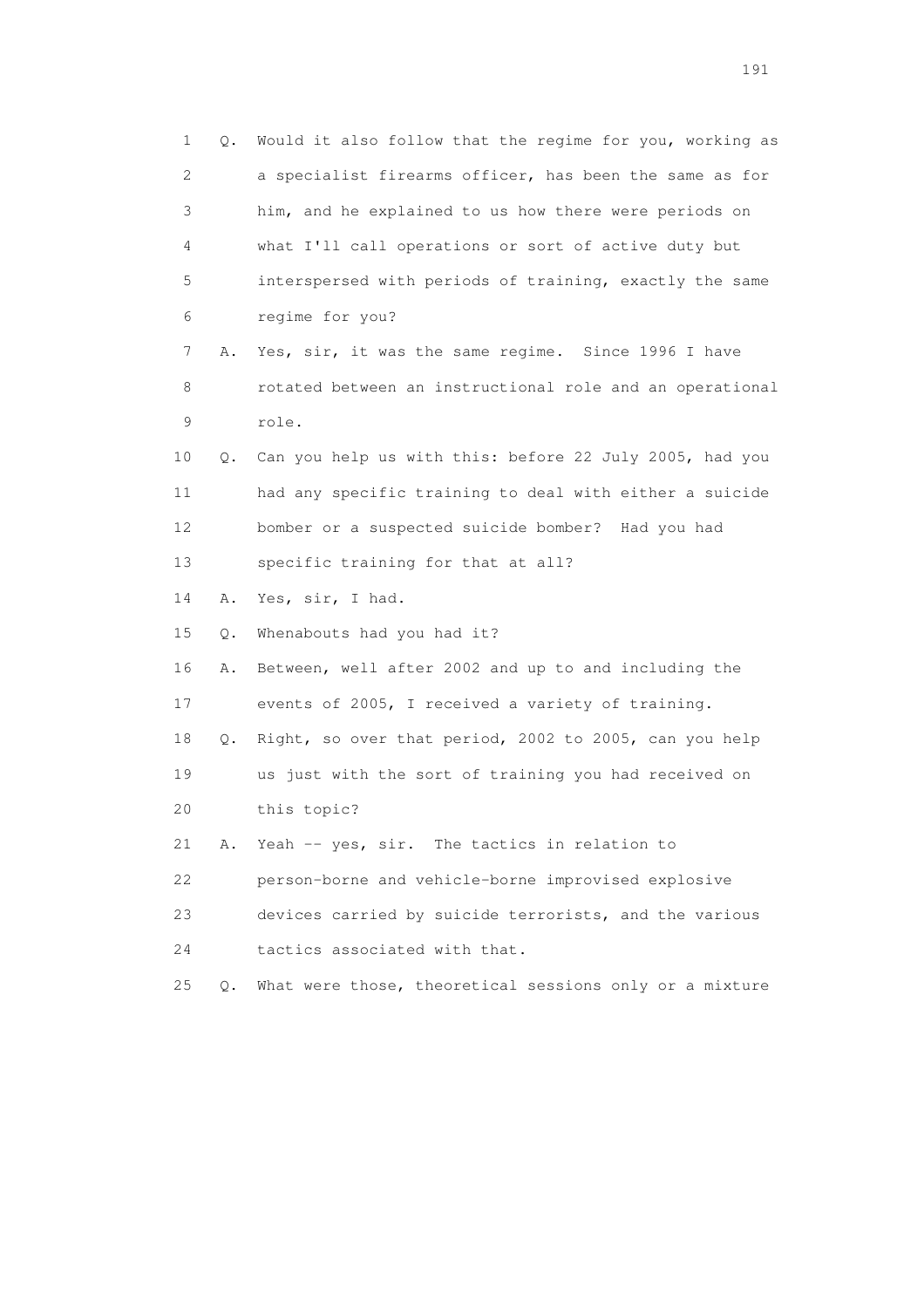| 1  |    | of theoretical and practical ones, mock-ups, that kind    |
|----|----|-----------------------------------------------------------|
| 2  |    | of thing, can you help us?                                |
| 3  | Α. | Yes, sir, a mixture of classroom lessons, PowerPoint      |
| 4  |    | presentations, exercises and specific tactics as well.    |
| 5  | Q. | We will come back to some aspects of that when we go      |
| 6  |    | through the narrative. The next thing I want to ask you   |
| 7  |    | about is this: have you got a copy in front of you,       |
| 8  |    | I hope you have, of a witness statement that you made on  |
| 9  |    | 23 July, so the next day, 2005?                           |
| 10 | Α. | Yes, sir, I have.                                         |
| 11 | Q. | So you understand, like all witnesses, there is no        |
| 12 |    | difficulty about you using that to refresh your memory    |
| 13 |    | as we go along, all right, it's not a memory test so use  |
| 14 |    | it if you need to. All right?                             |
| 15 | Α. | Thank you, sir.                                           |
| 16 | Q. | It indicates helpfully at the beginning, this:            |
| 17 |    | "These are my original notes started at 2.57 pm,          |
| 18 |    | Saturday, 23 July 2005."                                  |
| 19 |    | So we have got the start time. Have you got               |
| 20 |    | a finish time for them?                                   |
| 21 | Α. | No, sir, although I recall that I went home, it was       |
| 22 |    | towards midnight on that particular day, so it would      |
| 23 |    | have taken that length of time, sir, although I haven't   |
| 24 |    | written the time on my statement.                         |
| 25 | Q. | All right.<br>Were you solely engaged from 2.57 to, as it |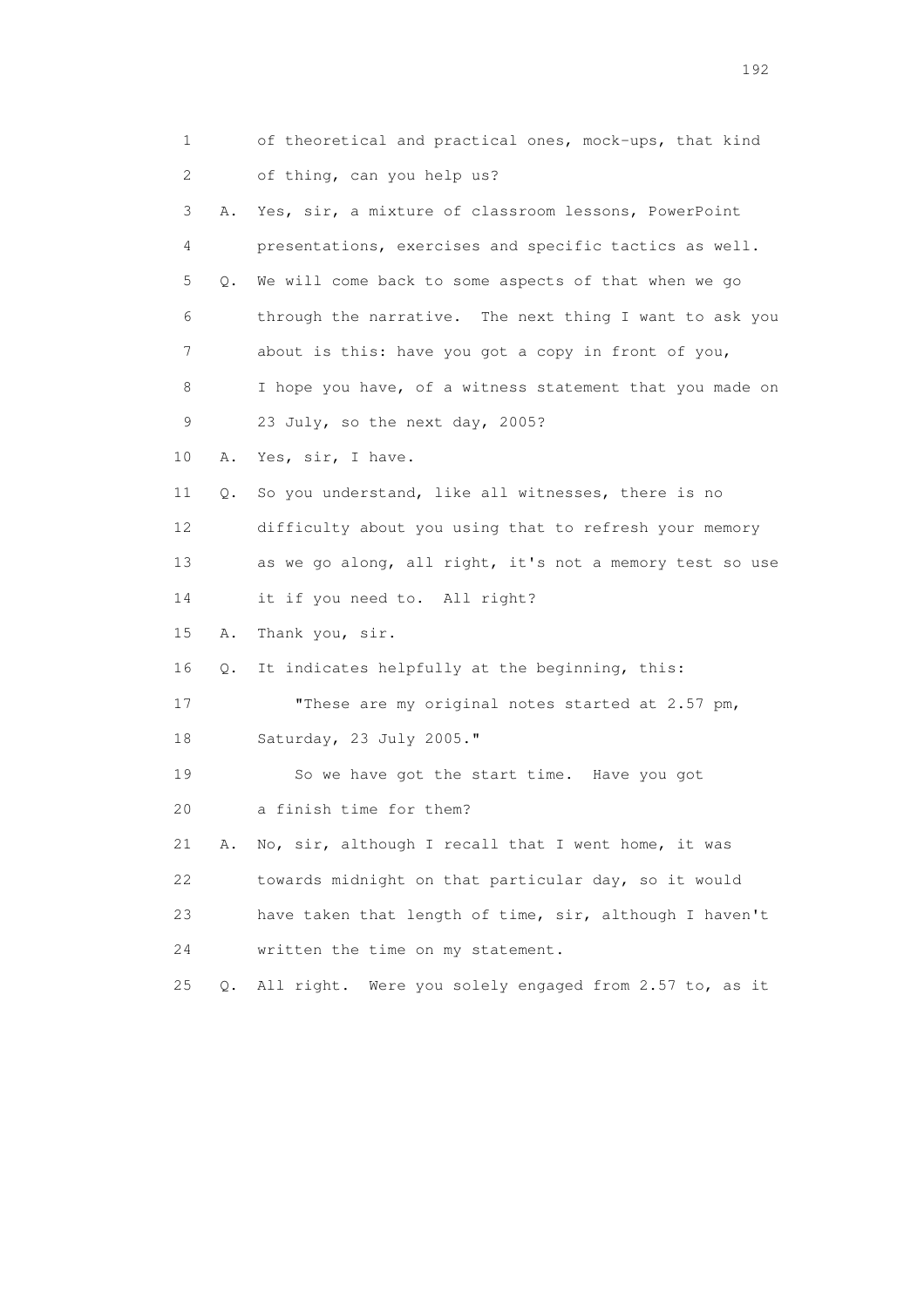1 were, late on in the evening in writing the notes or 2 would there have been other things going on at the same 3 time? Is it something you would have come and gone 4 from? Don't worry if you can't remember. 5 A. No, I remember, sir, it was the main purpose of all of 6 that time. However, there were interruptions for 7 various reasons, refreshment breaks and checks on our 8 welfare. 9 Q. If we go, then, to 22 July 2005. You were working, is 10 this right, that day as a member of the specialist 11 firearms team, and did you come in to Leman Street 12 police building in the morning? 13 A. Yes, sir, I did. 14 Q. What sort of time? 15 A. I actually arrived at 5.45 that morning for a 7 o'clock 16 parade. 17 Q. Did you have a briefing first of all, I say briefing but 18 an indication, was it from Ralph the team leader as to 19 who was going to be in which vehicle and with whom? 20 A. Yes, sir, we had a postings briefing and that was on the 21 third floor of Leman Street. 22 Q. We know from a document that we have, and indeed it's in 23 your note, but you were going to be, is this right, with 24 two other officers, C6 and C5; is that right? 25 A. Yes, sir.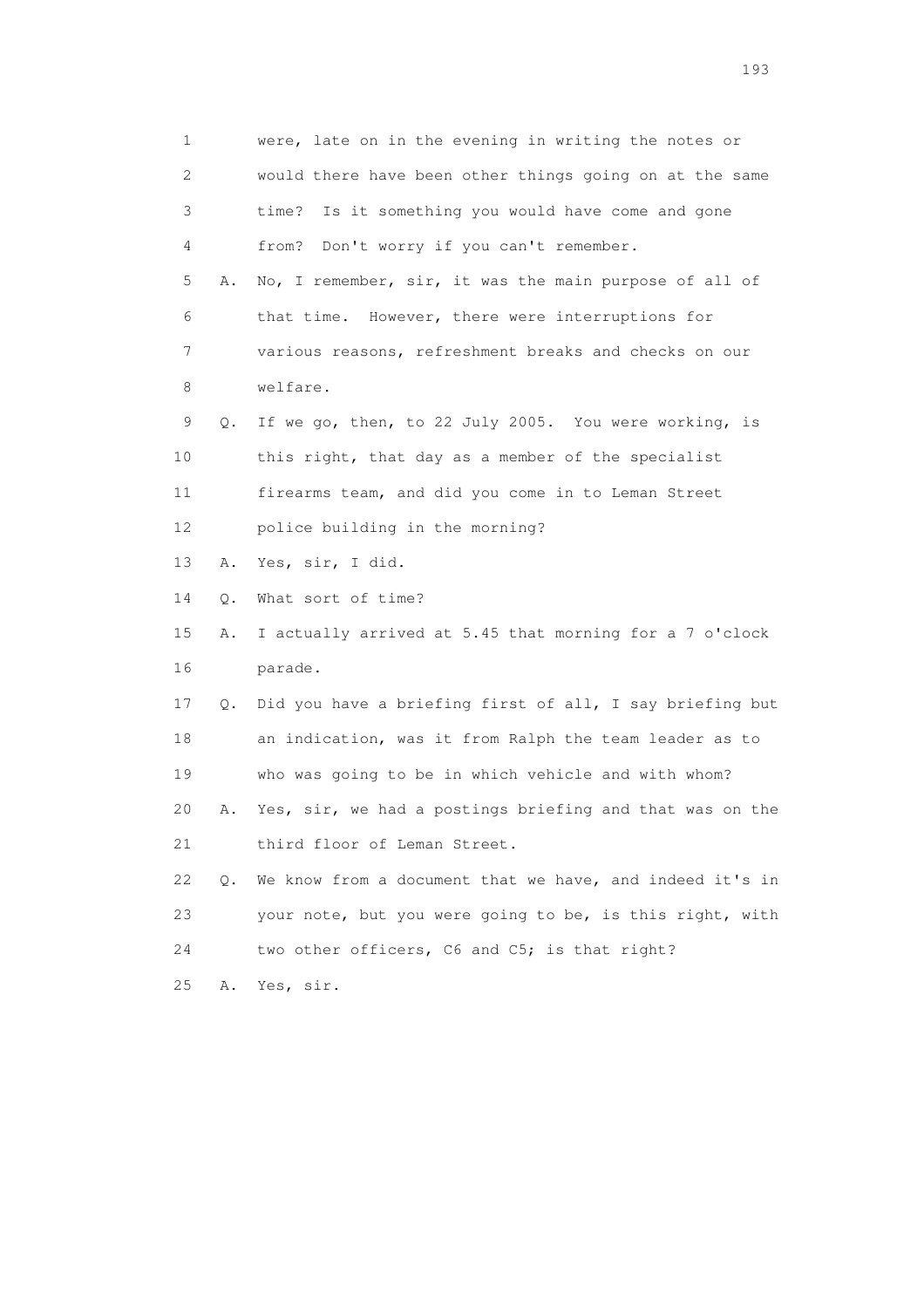1 Q. According to our document in a Mercedes saloon,

2 an unmarked one; is that right?

3 A. That's correct, sir.

 4 Q. Charlie or C5 was going to be the driver; Charlie or C6 5 the rear passenger?

6 A. Yes, sir.

7 Q. And you the front passenger; is that right?

8 A. That's right, sir, yes.

 9 Q. At what you have described as the postings briefing, 10 first of all, were you given any idea at that time of 11 what the operation was going to be about, even in rough 12 terms?

 13 A. Sorry, sir, yes, I knew at that stage that we were going 14 to be on a counter-terrorism operation. I related it to 15 what had happened the previous day on the 21st, the full 16 details of which followed at the subsequent briefings. 17 Q. Right. If we can perhaps just deal with the question of 18 the weapons and ammunition that you had, and that may 19 just get us up to the break point, and then we will come 20 on to that briefing that you have mentioned.

 21 At 7.15 did you go to the armoury that we have heard 22 about to book out your weapons and ammunition?

23 A. Yes, sir, I did, that's black team's armoury.

24 Q. Did that include -- and I think now we may not have them 25 here, perhaps we can look at them tomorrow, we have some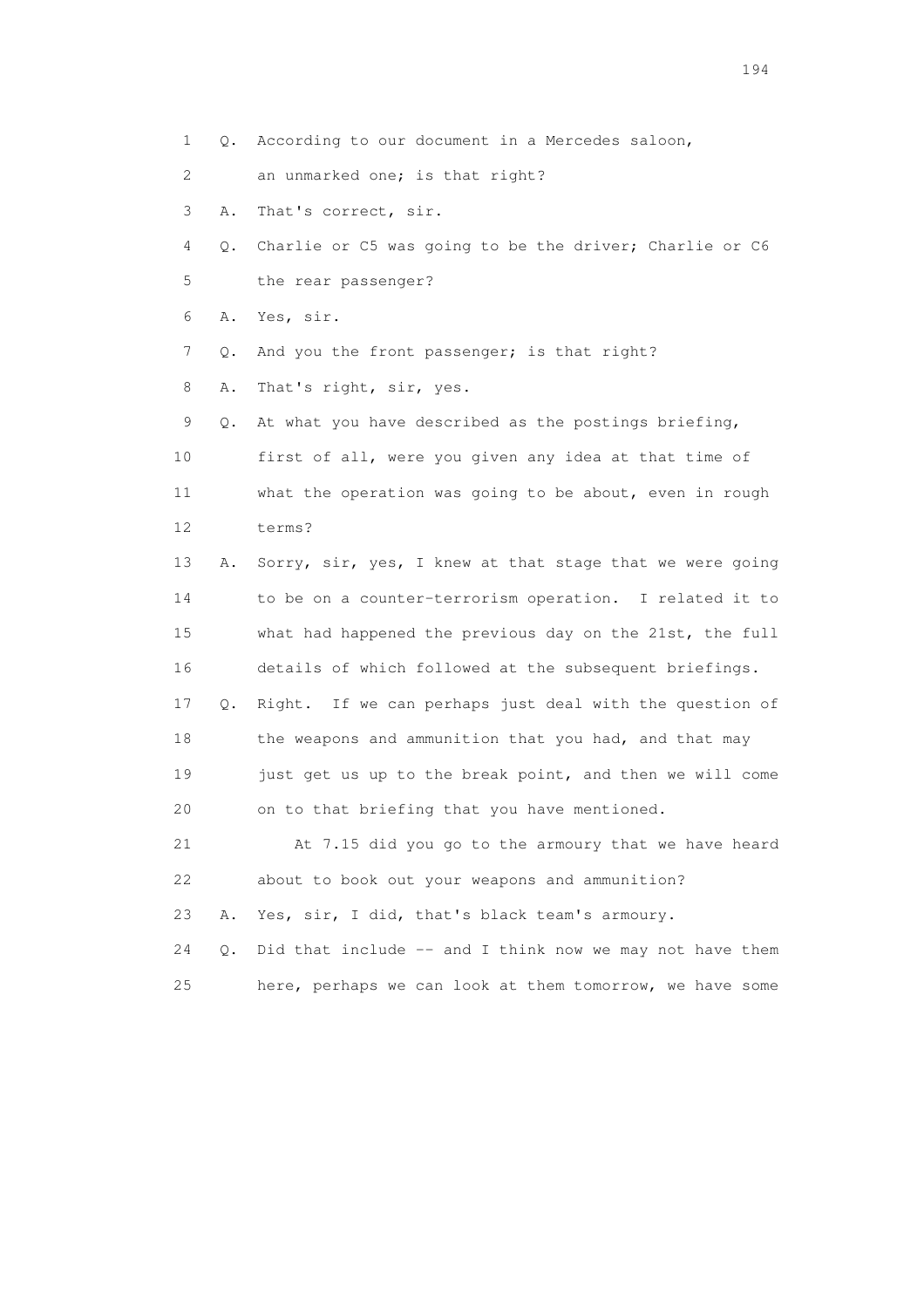| 1                         | photographs of these -- did that include a Heckler and            |
|---------------------------|-------------------------------------------------------------------|
| $\mathbf{2}^{\mathsf{I}}$ | Koch carbine which we have heard is sort of like a small          |
| 3                         | rifle; is that right?                                             |
| 4                         | Yes, sir, it's a small high velocity rifle.<br>Α.                 |
| 5                         | Was that loaded with ammunition?<br>Q.                            |
| 6                         | Yes, sir. It was loaded with 223 or 5.56 ammunition.<br>Α.        |
| 7                         | Then some distraction grenades; is that right?<br>Q.              |
| 8                         | Distraction grenades, sir, commonly known as stun<br>Α.           |
| 9                         | grenades.                                                         |
| 10                        | SIR MICHAEL WRIGHT: Stun grenades they are usually called?        |
| 11                        | Yes, sir.<br>Α.                                                   |
| 12                        | MR HILLIARD: Right, some of those. Then a Glock handgun?          |
| 13                        | Yes, sir, my personal issue.<br>Α.                                |
| 14                        | Your personal issue one. Then for that, two magazines,<br>Q.      |
| 15                        | is that right, to contain the ammunition?                         |
| 16                        | There were two magazines, sir, containing 95-grain<br>Α.          |
| 17                        | standard ammunition, and the weapon was loaded and made           |
| 18                        | ready with 17 rounds of 124-grain hollow point                    |
| 19                        | ammunition.                                                       |
| 20                        | The ammunition that was actually loaded, then, in the<br>Q.       |
| 21                        | gun, I'm going to call it special ammunition but you              |
| 22                        | understand why I say that?                                        |
| 23                        | Α.<br>I understand, sir.                                          |
| 24                        | Can you just explain, we have heard that that ammunition<br>$Q$ . |
| 25                        | had been specifically authorised; is that right?                  |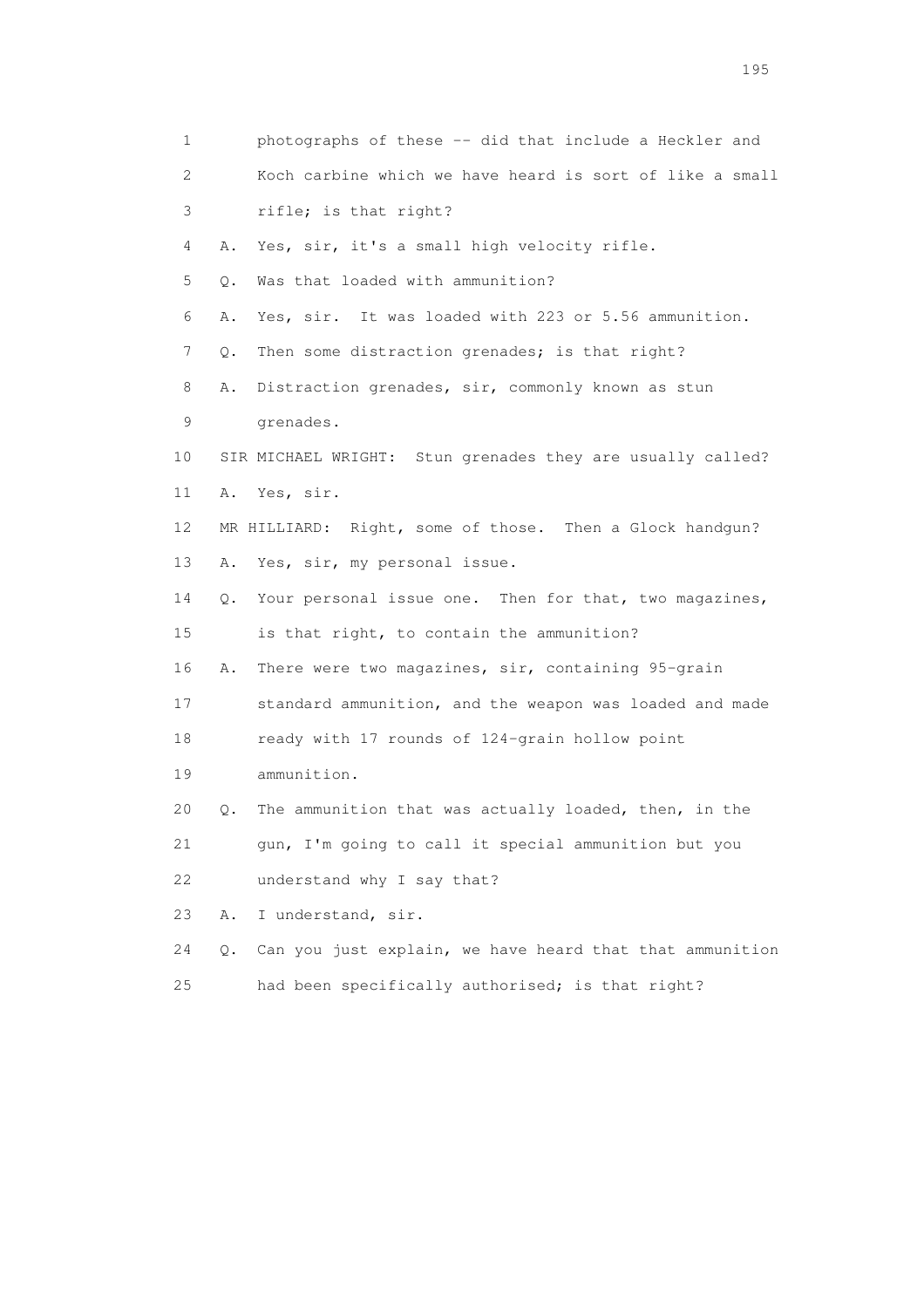1 A. That's correct, sir, yes.

| 2  | Q. | Was the advice that you had received that in the case of |
|----|----|----------------------------------------------------------|
| 3  |    | a suicide bomber that using that ammunition had a much   |
| 4  |    | greater chance of incapacitating someone immediately if  |
| 5  |    | a shot was fired to the brain stem than ordinary         |
| 6  |    | ammunition would?                                        |
| 7  | Α. | Yes, sir, that's correct.                                |
| 8  | Q. | Were you familiar with that thinking? Did you know that  |
| 9  |    | was the thinking behind that particular sort of          |
| 10 |    | ammunition?                                              |
| 11 | Α. | Yes, sir, I fully understood the thinking and the reason |
| 12 |    | for the ammunition.                                      |
| 13 | Q. | Right. How did it come that you in fact had your Glock   |
| 14 |    | loaded with that, that day? Had someone told you to do   |
| 15 |    | that or what?                                            |
| 16 | Α. | I believe Ralph had told us at the postings briefing     |
| 17 |    | that this ammunition had been specifically authorised    |
| 18 |    | for this operation, and that it was present in the       |
| 19 |    | armoury when we drew it.                                 |
| 20 | Q. | Did you put the Glock, the loaded Glock, the Glock       |
| 21 |    | loaded with the 124-grain ammunition, did you put that   |
| 22 |    | in a holster that was on your belt?                      |
| 23 | Α. | Yes, sir, I did.                                         |
| 24 | Q. | So far as you were concerned, in addition to that, did   |
| 25 |    | you have body armour, a radio and a high visibility cap? |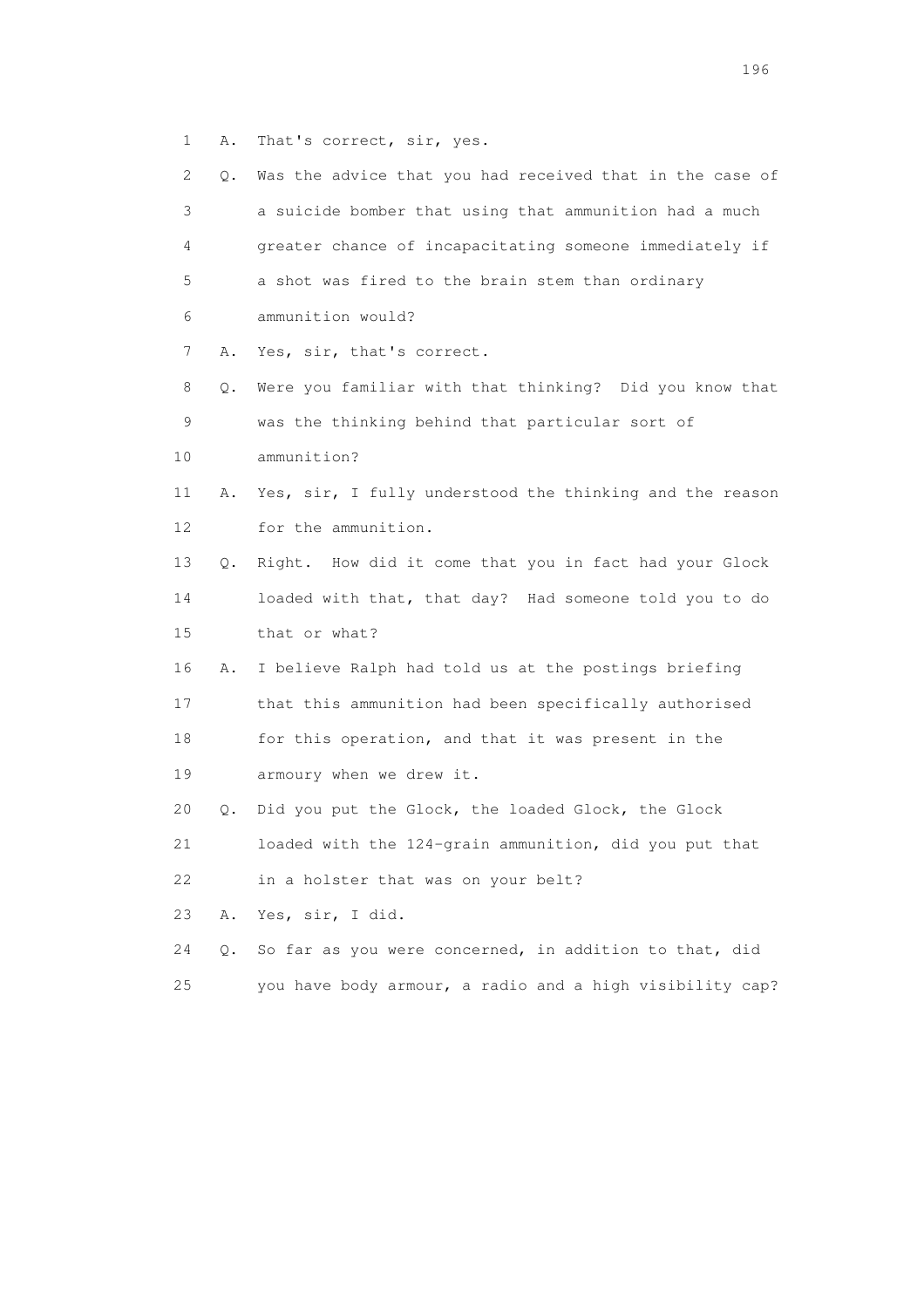1 A. Yes, sir, I did.

2 Q. Did you have the body armour on to start with?

 3 A. At that stage, no. I had put it on later on after the 4 briefings. 5 SIR MICHAEL WRIGHT: And the body version of the Cougar 6 radio? 7 A. The version I had, sir, was not the covert version but 8 what we call the brick, and it was to be carried on the 9 person, but it wasn't the smallest version. 10 SIR MICHAEL WRIGHT: The brick referring to its dimensions 11 and weight, I suppose? 12 A. Roughly, sir, although it's the same dimensions as 13 a brick but roughly half as thick, if you understand. 14 SIR MICHAEL WRIGHT: Very well. Pick your moment, 15 Mr Hilliard. 16 MR HILLIARD: Yes. 17 We will hear about what you actually had with you in 18 due course when you got out of the vehicle, but having 19 got the ammunition and weapons from the armoury, in due 20 course I think starting at 7.45, is that when the 21 briefing began? 22 A. Yes, sir, that was the briefing at 7.45 in the 23 sub-basement at Leman Street. 24 MR HILLIARD: All right, with the Coroner's permission we

25 will break off and start again at that point in the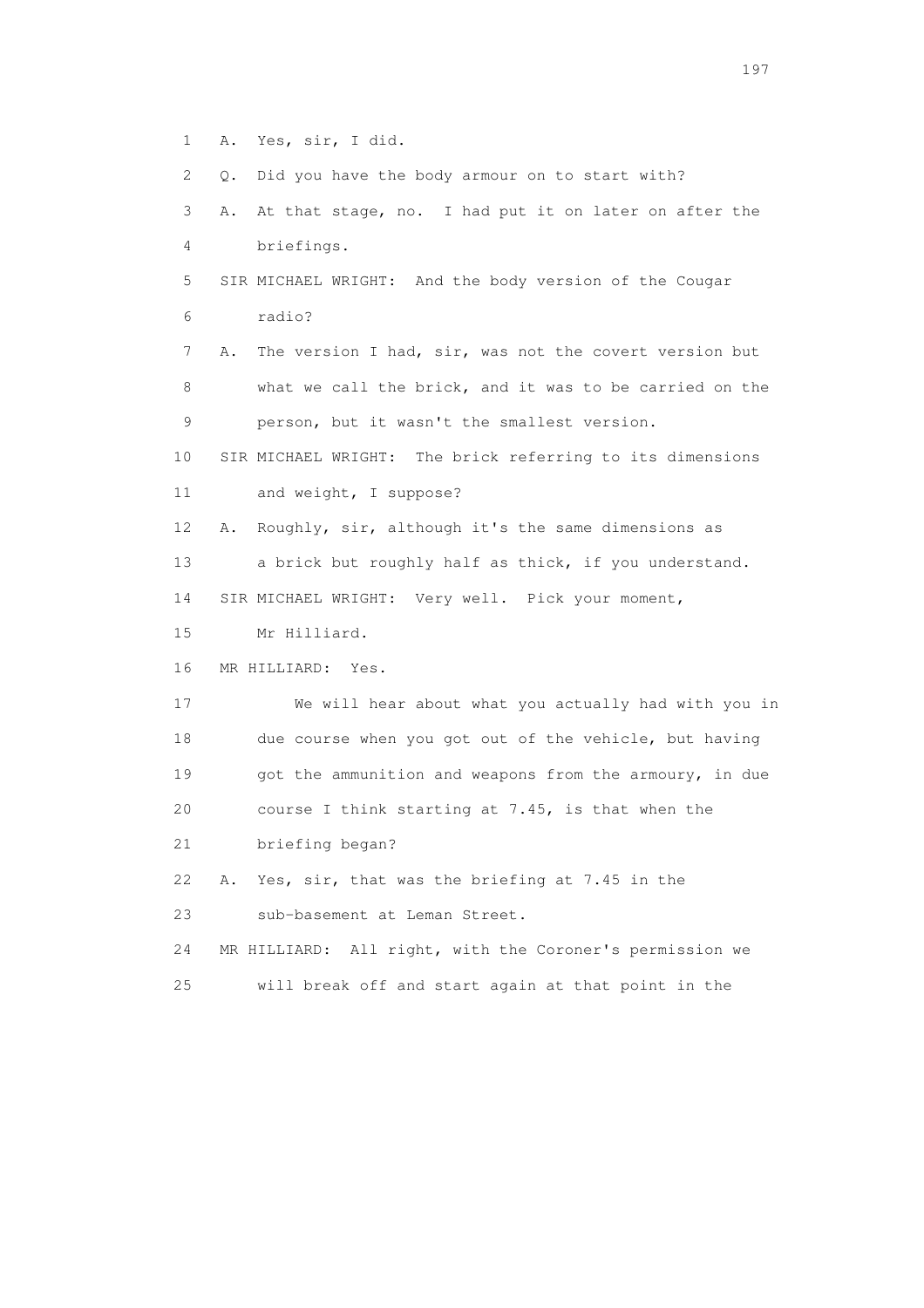1 morning. 2 A. Thank you, sir. 3 SIR MICHAEL WRIGHT: Thank you. Very well, 10 o'clock 4 tomorrow, ladies and gentlemen. 5 (4.00 pm) 6 (The court adjourned until 10.00 am on 7 Tuesday, 28 October 2008)